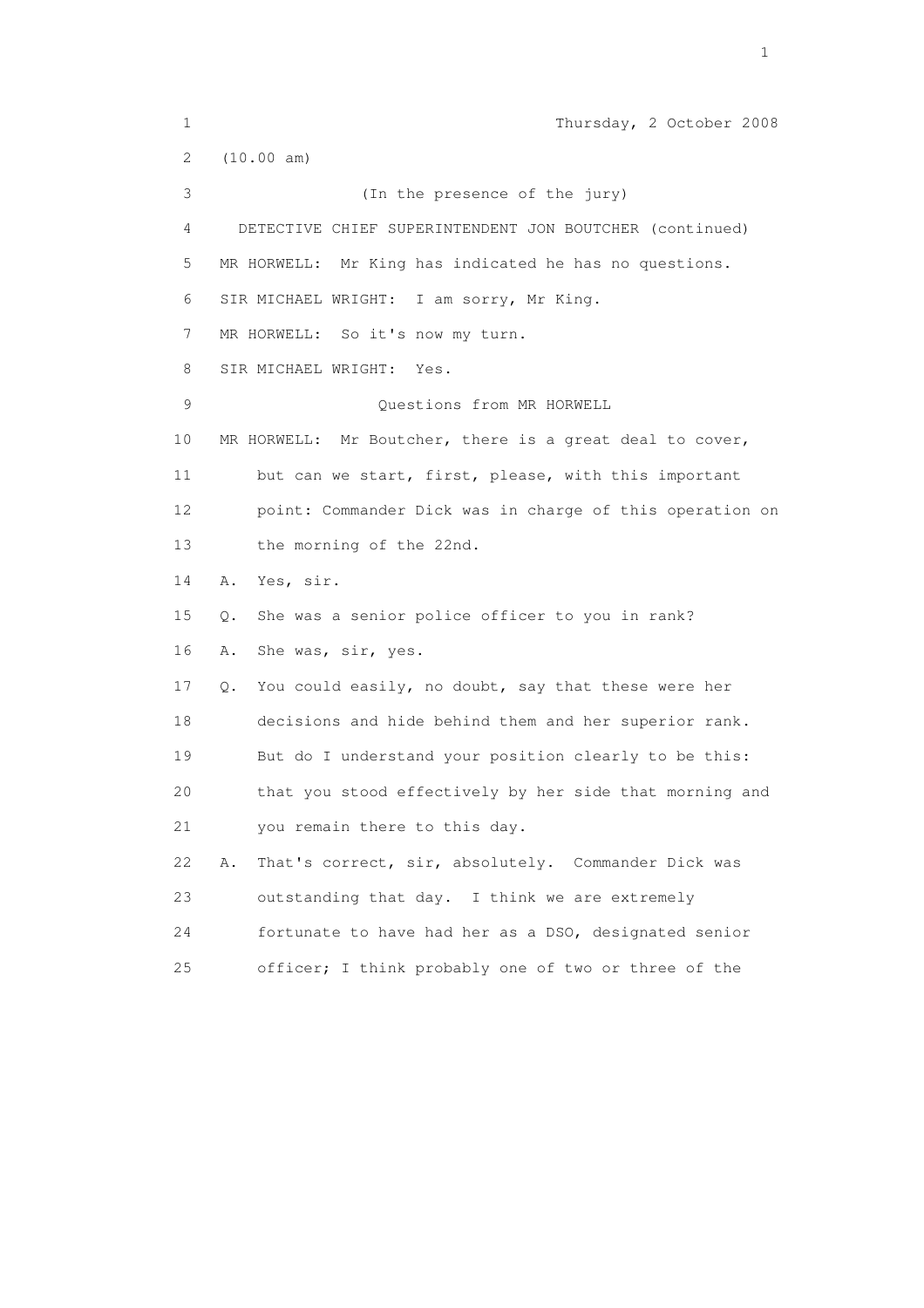| 1  |       | best choices we had available in the Met, in my view the |
|----|-------|----------------------------------------------------------|
| 2  |       | best; and her performance that day was exemplary, sir.   |
| 3  | Q.    | You take full responsibility with her for the decisions  |
| 4  |       | that were made that morning?                             |
| 5  | Α.    | Absolutely, sir. I take full responsibility. I agreed    |
| 6  |       | with all of her decisions. I was aware that if I wished  |
| 7  |       | to I could challenge her. She was open to suggestions    |
| 8  |       | at all times. She had some excellent advice from the     |
| 9  |       | best people that we have in the organisation that were   |
| 10 |       | available to give that advice, such as the senior        |
| 11 |       | firearms tactical advisers, and she welcomed that        |
| 12 |       | advice. I agreed with every decision she made.           |
| 13 |       | I am the senior investigating officer. I actually        |
| 14 |       | designed that framework and I made the decision to seek  |
| 15 |       | a DSO for this structure, for the framework, to address  |
| 16 |       | the manhunt for the people who tried to bomb London on   |
| 17 |       | 21 July. I am the senior investigating officer and not   |
| 18 |       | only do I stand by Commander Dick's decisions,           |
| 19 |       | I actually believed this was my operation, I put that    |
| 20 |       | structure in place and I am responsible for the          |
| 21 |       | operation from 21 July until we arrested all of the      |
| 22 |       | people that we believed responsible and closed the       |
| 23 |       | operation that led to identifying and detaining          |
| 24 |       | everybody on 2 August, sir.                              |
| 25 | $Q$ . | In terms -- I do not want you to go through in any       |

 $\overline{2}$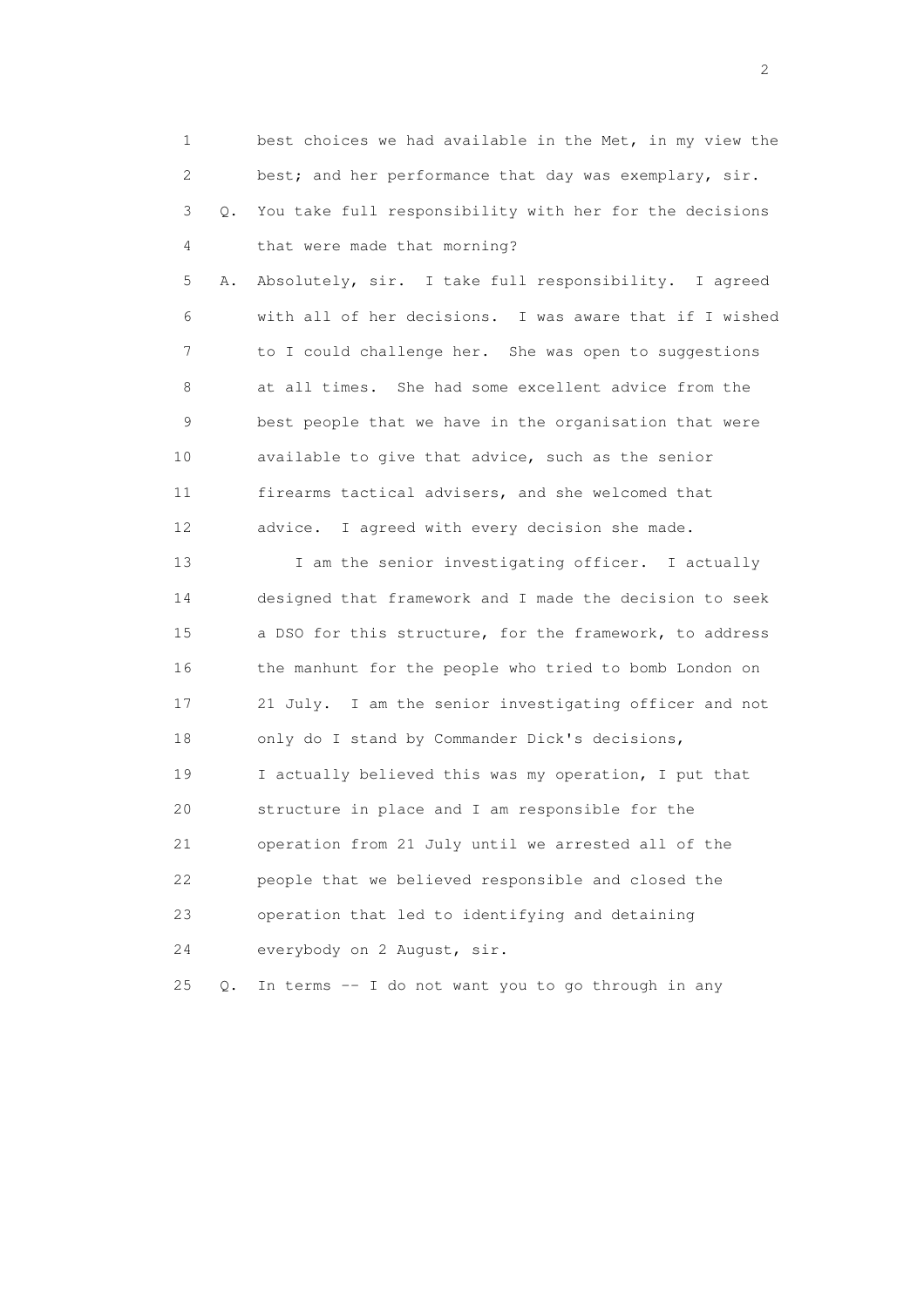1 detail at all the backgrounds of the lead police 2 officers that day -- of the team that was assembled in 3 the operations room, how would you describe the 4 competence and the quality of that team? 5 A. I have reflected on the day, sir, because of the tragic 6 events of Mr de Menezes' death, and I don't think there 7 is anybody that I would have selected to be part of that 8 structure that wasn't there. We had the best, most 9 experienced officers, and that includes those who had 10 reflected on the learnings of events like Madrid on 11 behalf of the Metropolitan Police. Simply the 12 decision-making capabilities and calmness of 13 Commander Dick, I think are indicative of the fact that 14 she was the most suitable person to take the role of DSO 15 at that time; and I am sure many of us remember the 16 atmosphere and the uncertainty as to what we faced next 17 in July, and it needed a calm and sensible head from the 18 DSO, and Commander Dick was that throughout. 19 Q. The jury will be seeing Commander Dick next week. 20 A. Sir. 21 Q. Commander, as she was then. Can I first deal with some 22 of the principal issues that have been raised, both in 23 the course of your evidence and that of Mr McDowall's.

| What you have said was that, on that morning, there were |
|----------------------------------------------------------|
| varying levels of priorities that you had to deal with.  |

 $\sim$  3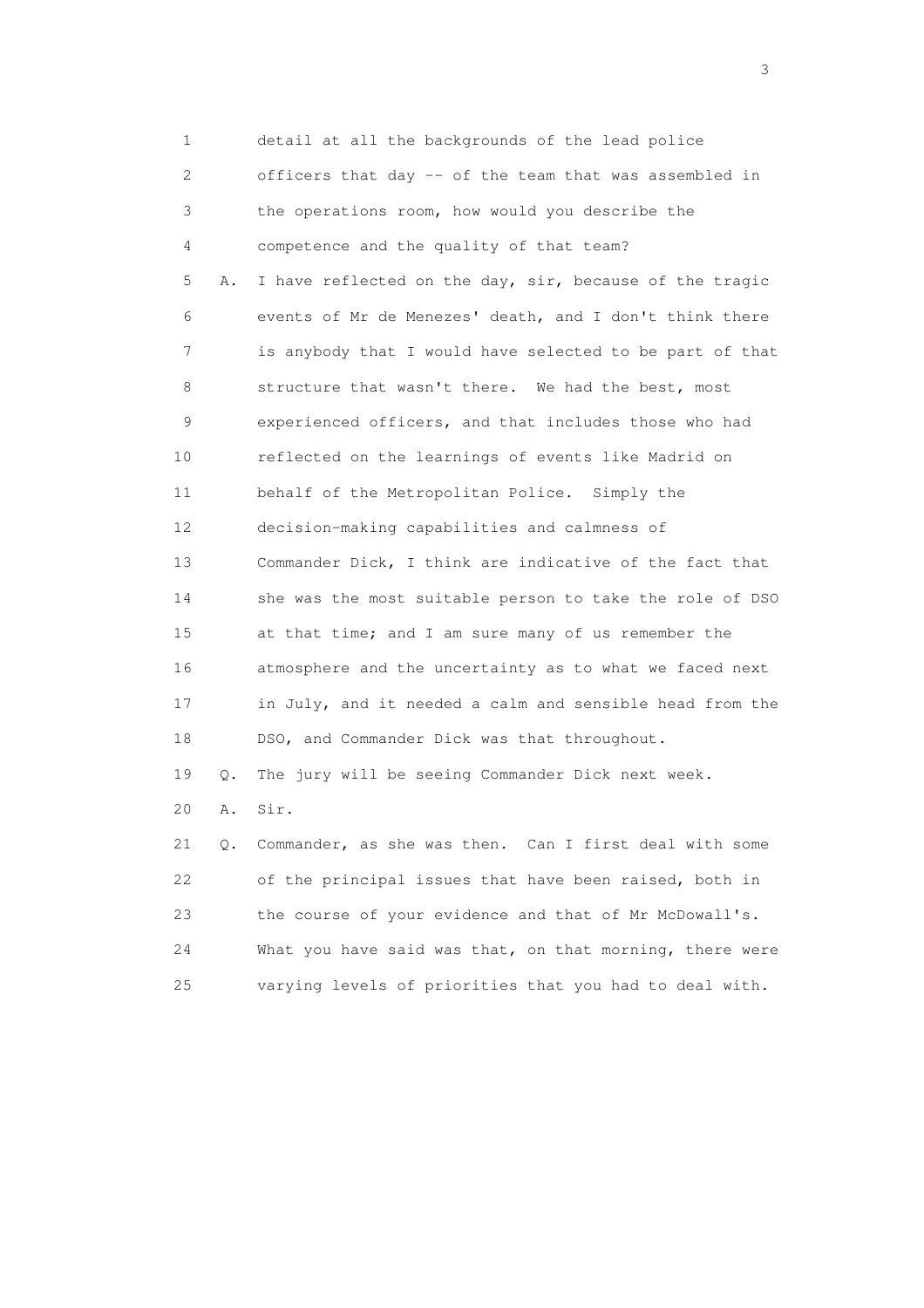```
 1
```
2 A. Yes, sir.

| 3  | О. | So that the jury can understand what you mean by that,   |
|----|----|----------------------------------------------------------|
| 4  |    | if you had had intelligence that a bomber or bombers     |
| 5  |    | were inside 21 Scotia Road that morning, would this      |
| 6  |    | operation have been completely different?                |
| 7  | Α. | Absolutely, sir, yes.                                    |
| 8  | Q. | Can you just indicate what those principal differences   |
| 9  |    | would have been?                                         |
| 10 | Α. | Of course, sir, and we had, we did have what I would     |
| 11 |    | call significant information during the operation where  |
| 12 |    | we deployed, we sent our firearms officers and           |
| 13 |    | surveillance officers immediately to locations where we  |
| 14 |    | had information that the bombers were at that time,      |
| 15 |    | direct and specific intelligence that the bombers were   |
| 16 |    | at given addresses.                                      |
| 17 |    | An example is Yassin Omar who was at an address in       |
| 18 |    | Birmingham through some information we received.         |
| 19 |    | Another example, which was incorrect but we received     |
| 20 |    | information from a source, that one of the bombers was   |
| 21 |    | about to be removed from an address in London, so        |
| 22 |    | immediately I put air support up to identify that        |
| 23 |    | location and get control of it. Without the tactical     |
| 24 |    | briefing, we sent the firearms team immediately to that  |
| 25 |    | address with a surveillance team to establish control of |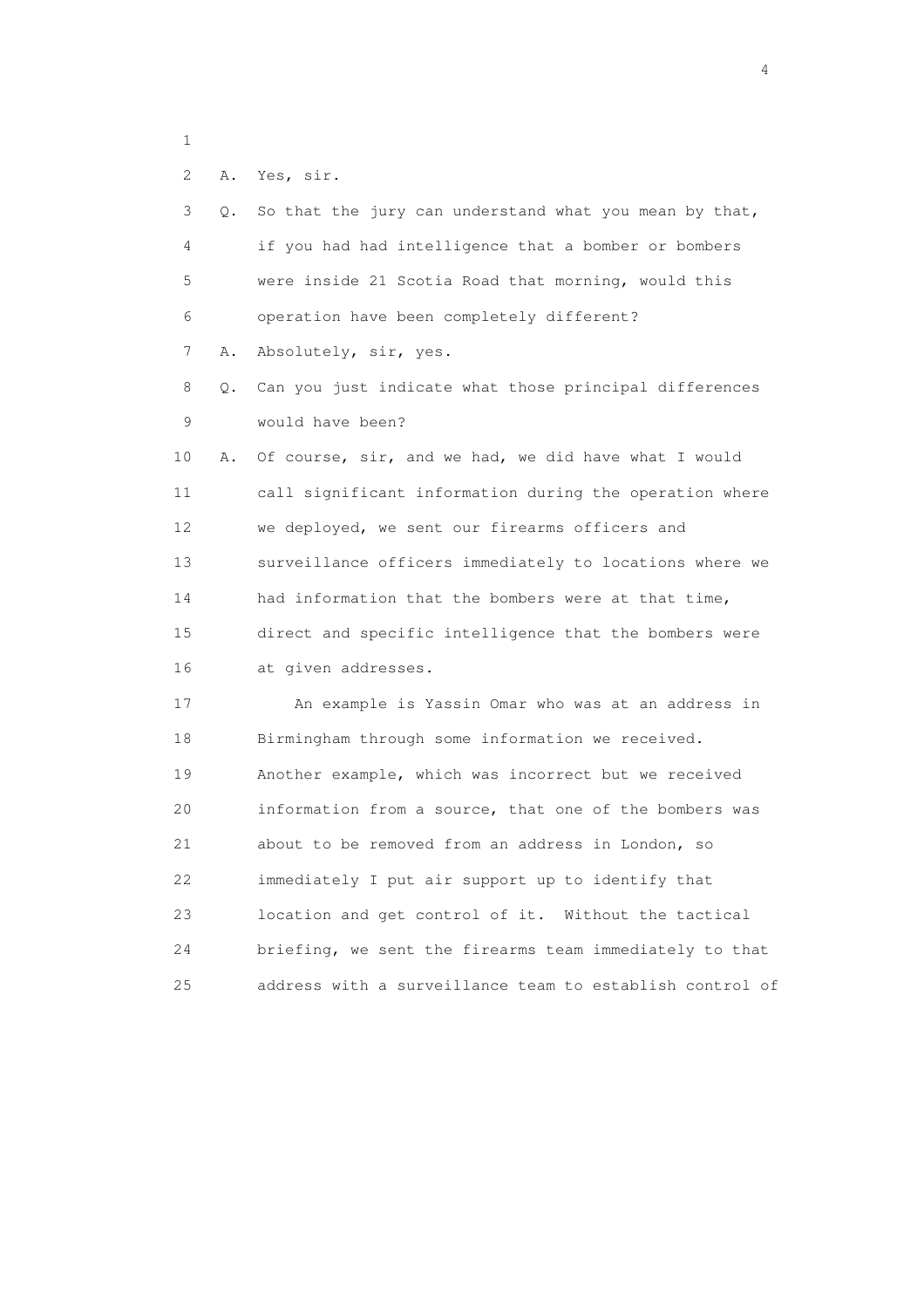1 the address to arrest a subject; and that morning, 2 I know Mr McDowall and many others talk about priority 3 addresses, we had addresses that emerged from the bag 4 that was recovered from Shepherd's Bush through the gym 5 card.

 6 They were our first addresses so of course they are 7 our priorities, but I was aware and hopefully I have 8 articulated that this was going to be a developing 9 operation. And at the time they were the most 10 interesting addresses we had. But I did not have 11 intelligence to say our bombers were at these addresses, 12 far from it. It was a proportionate and sensible 13 response to send surveillance and in accordance with 14 Mr McDowall's instructions, send firearms teams to them. 15 Q. That is why, when you came back on duty at 7.10 that 16 morning, you did not then and there demand that 17 a firearms team was sent to Scotia Road? 18 A. Absolutely, sir, correct. 19 Q. Although it was a priority address, you did not consider 20 that it required that degree of urgency? 21 A. Absolutely, sir, that is correct. 22 Q. Now, if we can go back a little in time, as we have 23 heard, you led the investigation into the 7 July 24 bombings? 25 A. To search for those responsible, sir, yes.

 $\sim$  5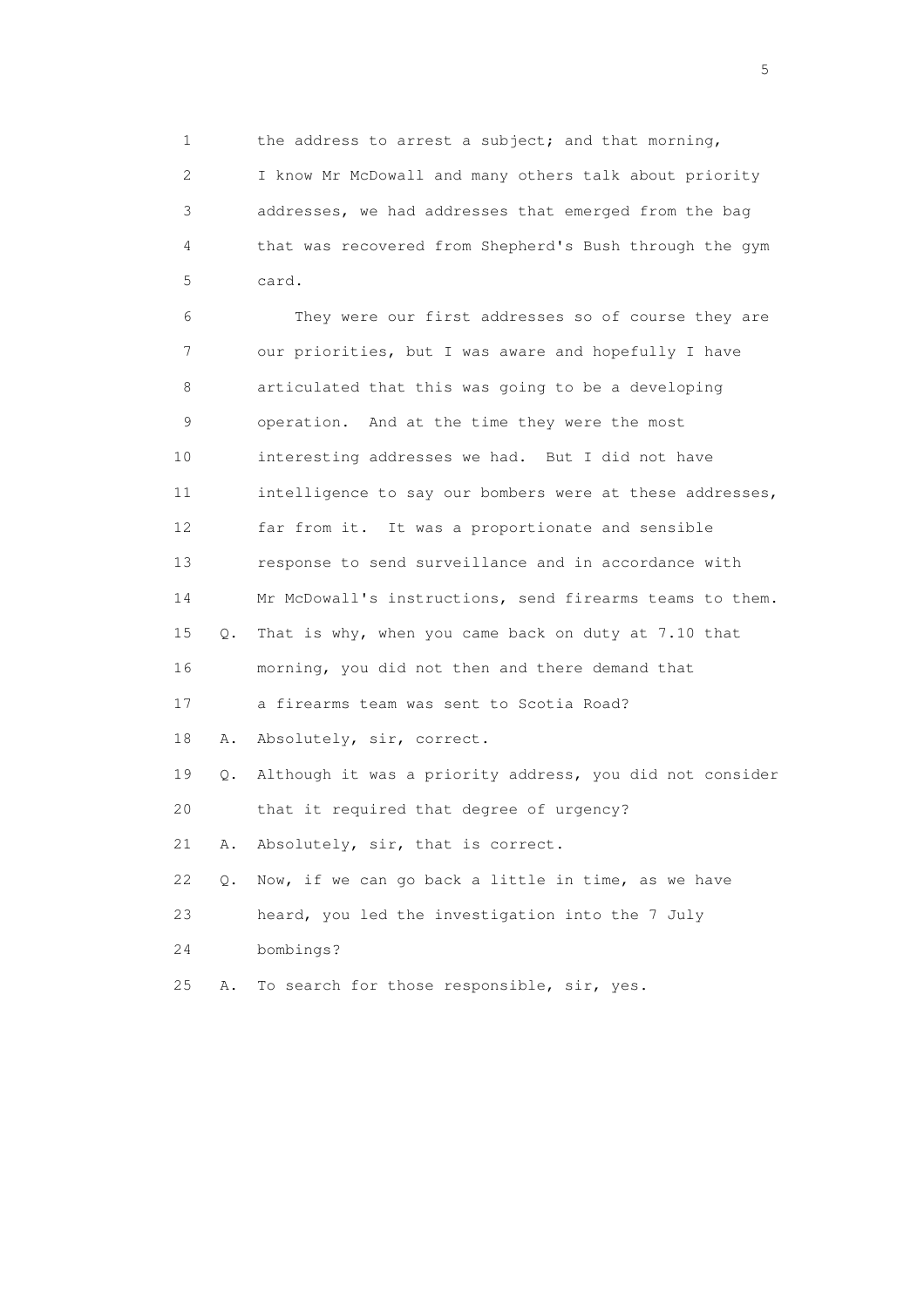1 Q. So that the jury understand, obviously the bombers had 2 killed themselves in the course of those atrocities, but 3 you were seeking to find their supporters, their 4 financiers, their contacts, and perhaps above all the 5 bomb factory? 6 A. All of those, sir, who had launched them to conduct that 7 attack, but equally, and it was an emerging picture, 8 were we going to face further waves of attacks; because 9 as we know historically, such attacks that are focused 10 from Al Qaeda often come in spectacular either waves or 11 multiple-sited attacks which we had seen that day, so it 12 was trying to identify anybody else who could have been 13 associated with them that could have come to attack us 14 in the future. 15 Q. Mr Boutcher, I am sure this doesn't need spelling out, 16 but that in itself was a considerable undertaking? 17 A. It was, sir, yes. 18 Q. You were asked to lead the investigation into the 19 21 July attempted bombings, because it obviously made 20 sense to have the same senior investigating officer, 21 because of the belief that there were links? 22 A. Yes, sir. 23 Q. Indeed this investigation showed that there were in fact 24 links between the two events? 25 A. Yes, sir.

 $\sim$  6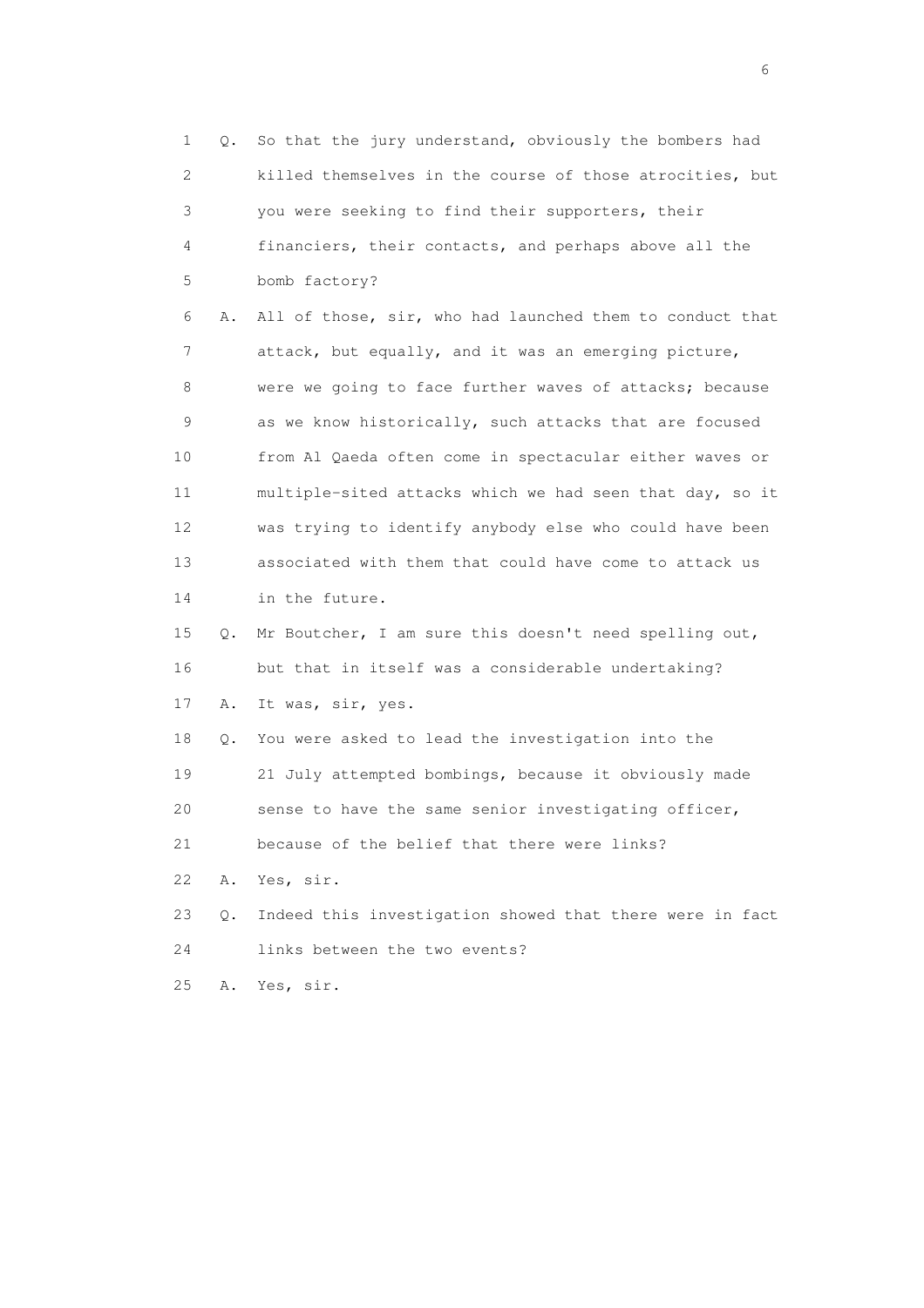- 1 Q. On the 21st, you were on duty until about 2.30,
- 2 3 o'clock in the morning?
- 3 A. That's correct, sir, yes.
- 4 Q. Having started your duty that day, you think, at about 5 7 o'clock?
- 6 A. It would have been 7 or a little earlier, sir.
- 7 Q. So 7 am on the 21st until about 2.30, 3 am on the 22nd? 8 A. Yes, sir.
- 9 Q. By the time you left New Scotland Yard, for what would 10 have been no more than a very short break, there had 11 been no significant developments?
- 12 A. That's correct, sir, yes.
- 13 Q. By the time that you left New Scotland Yard, had there
- 14 been consideration as to how London could best be
- 15 protected overnight?
- 16 A. Absolutely, sir. A structure had been put in place.
- 17 Officers had been allocated responsibilities to cover
- 18 all of the essential ingredients required for the
- 19 investigation to ensure that there was an ability to
- 20 respond to any emerging information.
- 21 Q. Also, as we have heard, a team of SFOs on duty?
- 22 A. A specialist firearms team were allocated to cover for 23 the night, sir, yes.
- 24 Q. Which as we know was not normal; it was a decision made 25 simply because of the events of that day?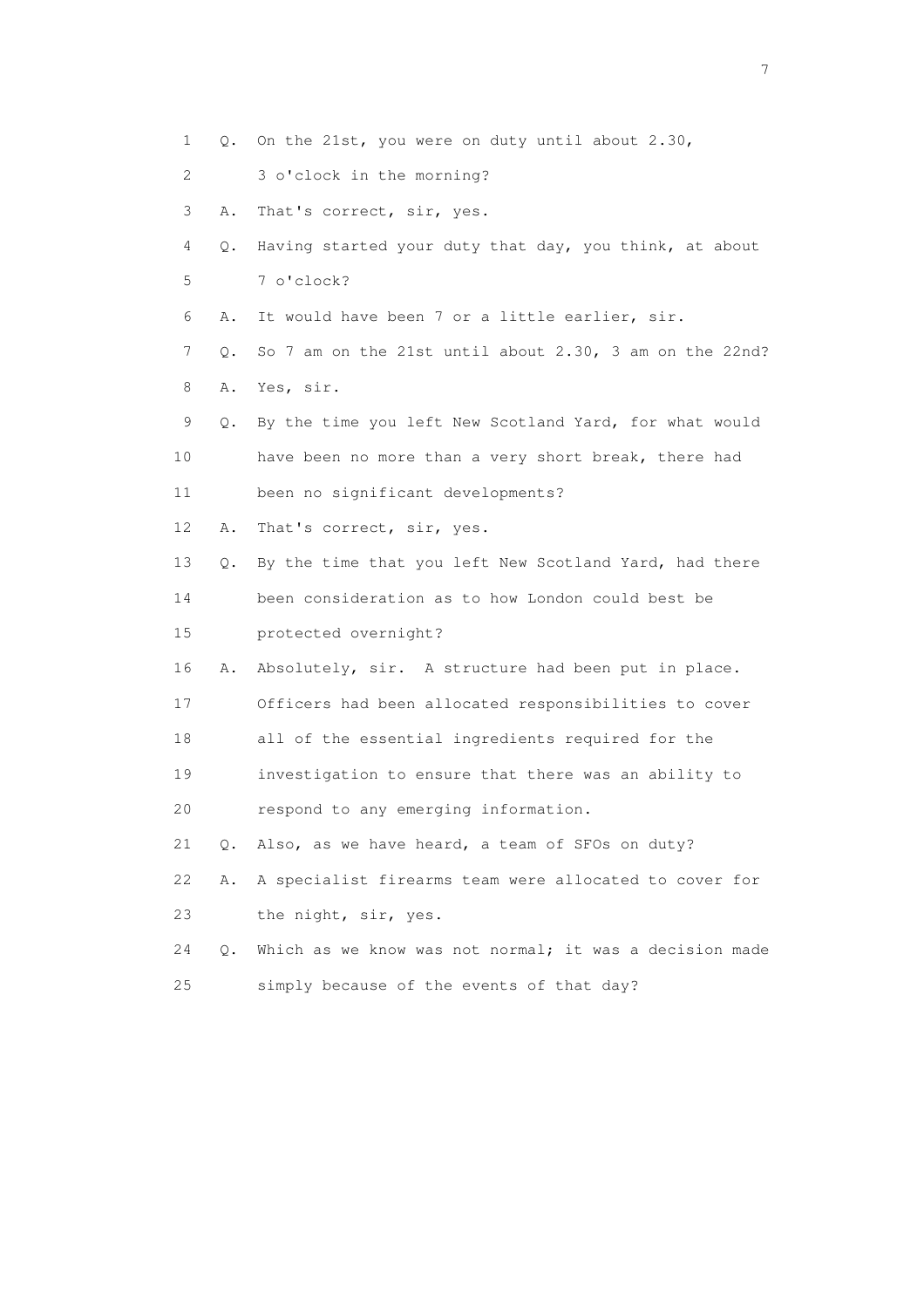- 1 A. Yes, sir.
- 2 Q. As we have also heard, Silver firearms tactical advisers 3 present?
- 4 A. Yes, sir.
- 5 Q. On duty?
- 6 A. Yes, sir.
- 7 Q. To accompany those firearms officers if they were called 8 out?
- 9 A. The situation described, sir, if we had been aware that 10 bombers had been identified in an address or indeed, 11 sir, if we had faced anything else, unforeseen further 12 attacks or anything of that nature. 13 Q. As the senior investigating officer into this manhunt, 14 when you left New Scotland Yard that morning, is this 15 right: there is not another SIO to take over, you 16 remained the senior investigating officer throughout. 17 A. Yes, sir. 18 Q. Is the rationale for that that it is better to have one 19 and one senior investigating officer only? 20 A. That is correct, sir. 21 Q. Otherwise you keep having to update yourself the entire 22 time as you are replaced, I imagine? 23 A. And there may be slight differences in decision-making
- 24 and people need to know who is responsible and who is in 25 control, sir.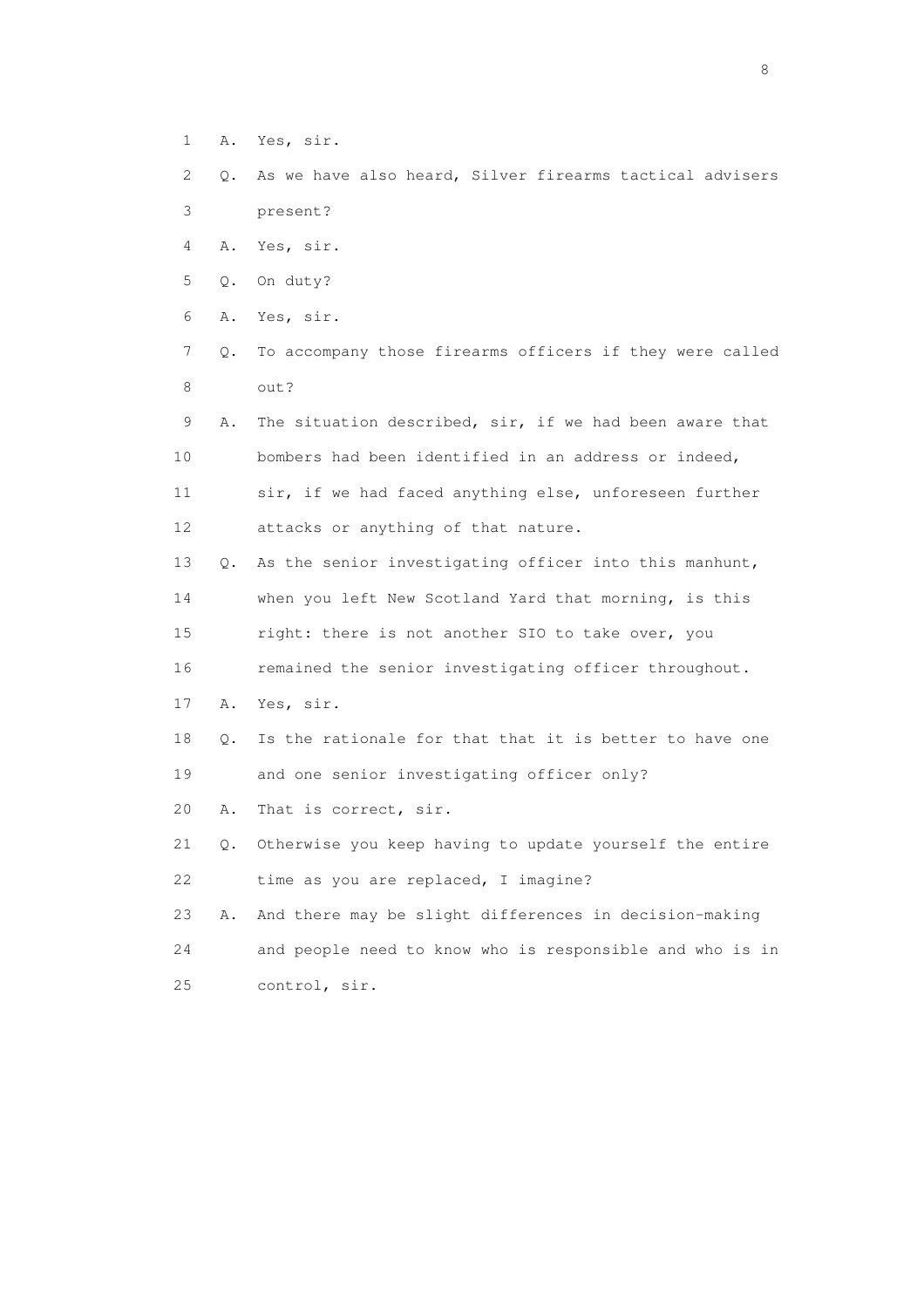| 1                         | Q.    | Whilst you were away during those early hours of the     |
|---------------------------|-------|----------------------------------------------------------|
| $\mathbf{2}^{\mathsf{I}}$ |       | morning, it's Noel Baker in charge of the operations     |
| 3                         |       | room?                                                    |
| 4                         | Α.    | Yeah, his title is operations co-ordinator, sir; he is   |
| 5                         |       | responsible for the operations room.                     |
| 6                         | Q.    | When you returned to New Scotland Yard at 7.10, you said |
| 7                         |       | yesterday you wish you would have been called back       |
| 8                         |       | earlier?                                                 |
| 9                         | Α.    | Yes, sir.                                                |
| 10                        | Q.    | And if someone, as an act of kindness, had let you       |
| 11                        |       | sleep, it's not an act of kindness which you would have  |
| 12                        |       | consented to?                                            |
| 13                        | Α.    | I would rather have been aware and come in, sir.         |
| 14                        | Q.    | On your return, you were obviously soon made aware of    |
| 15                        |       | the developments that had taken place, and of            |
| 16                        |       | Mr McDowall's strategy?                                  |
| 17                        | Α.    | Yes, sir.                                                |
| 18                        | Q.    | Your approach to the investigation to find and arrest    |
| 19                        |       | the men responsible for this attack considered three     |
| 20                        |       | possibilities, we heard yesterday?                       |
| 21                        | Α.    | Yes.                                                     |
| 22                        | $Q$ . | Your worst fear was that they had returned to the bomb   |
| 23                        |       | factory to prepare for another attack?                   |
| 24                        | Α.    | Yes, sir.                                                |
| 25                        | Q.    | For the reasons that you explained, you did not consider |

en de la construction de la construction de la construction de la construction de la construction de la constr<br>1911 : la construction de la construction de la construction de la construction de la construction de la const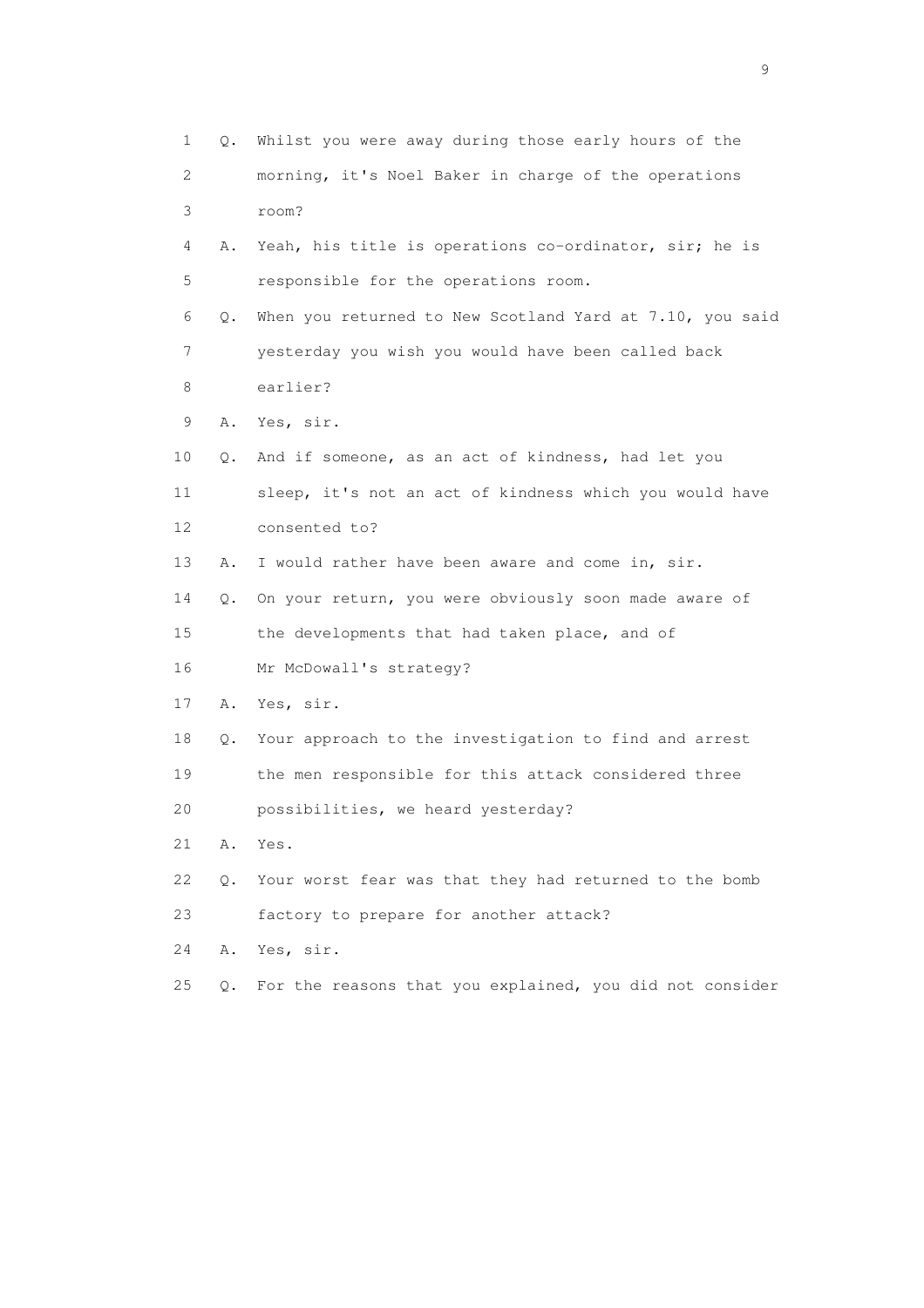1 that the bomb factory would be a footprint address? 2 A. I thought that unlikely from the learning of 7/7, sir. 3 Q. It is obvious common sense -- 4 A. Yes, sir. 5 Q. -- Mr Boutcher. Secondly, that they had simply fled, 6 disappeared, and again it is obvious from that belief 7 that they would not be going to a footprint address? 8 A. Absolutely, sir. 9 SIR MICHAEL WRIGHT: Going back one step, Mr Horwell, it 10 would have to be another bomb factory, presumably? 11 Because the Yorkshire one had been discovered. 12 MR HORWELL: Yes, I am sorry, I meant the bomb factory for 13 these attacks. We will discover in the course of this 14 morning that the bomb factory for these attacks was at 15 Curtis House. 16 SIR MICHAEL WRIGHT: It was not the Yorkshire one. 17 MR HORWELL: It was not the Yorkshire bomb factory. 18 SIR MICHAEL WRIGHT: Thank you. 19 MR HORWELL: And third, that they had gone to a footprint 20 address to prepare for the arrival of the police? 21 A. Yes, sir, it is something that had not been experienced 22 before but it was something I had to continge for. 23 Q. Order of likelihood? 24 A. Order of likelihood is probably as you presented them, 25 sir, for me: order of risk, first and third, and then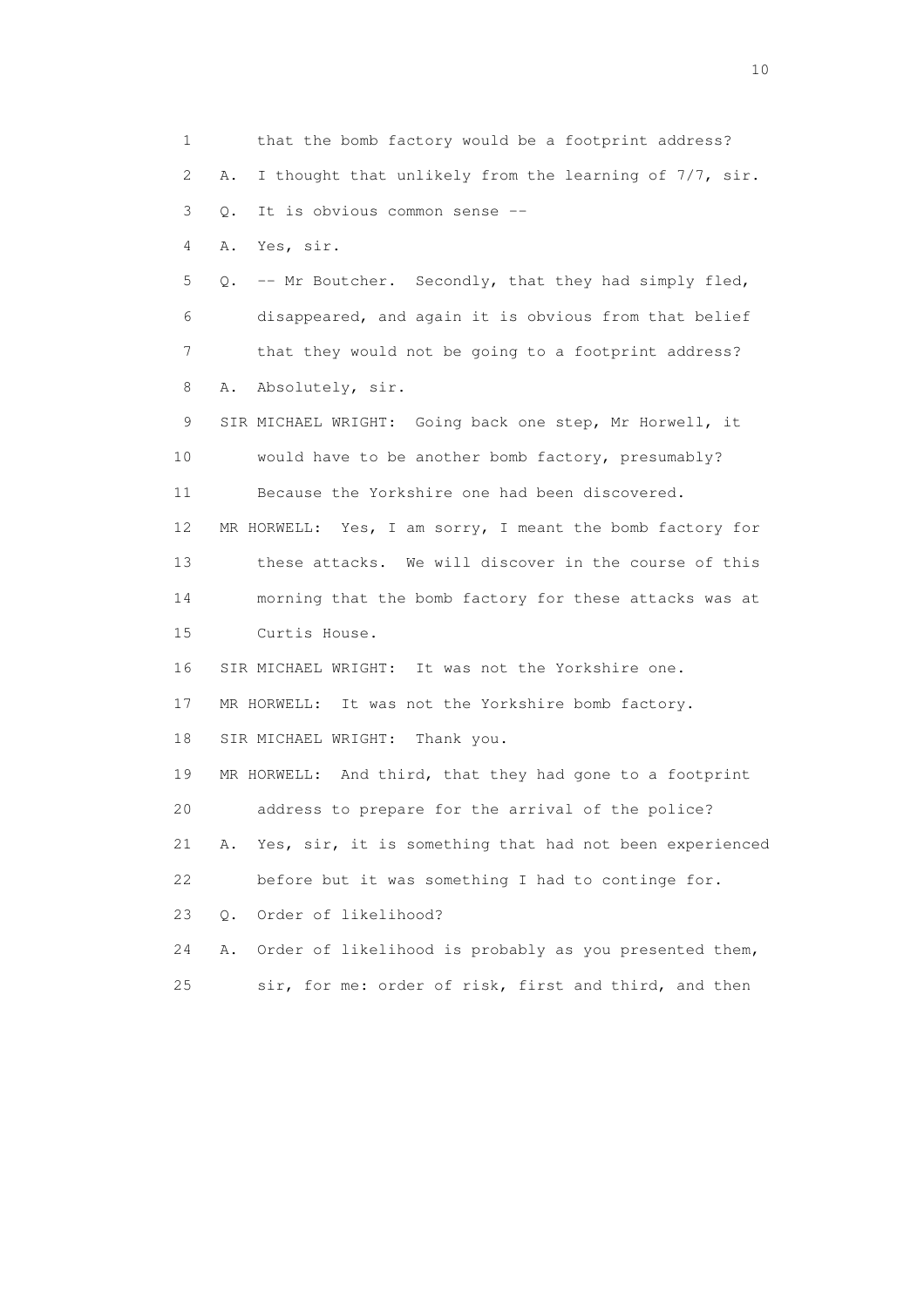| $\mathbf 1$ |    | obviously if they are simply going to flee, risk to the    |
|-------------|----|------------------------------------------------------------|
| 2           |    | public is less. My main concerns about priority for        |
| 3           |    | safety to the public would have been number one and        |
| 4           |    | number three.                                              |
| 5           | Q. | The position that presented itself to you on the morning   |
| 6           |    | of the 22nd, by the time you were made aware of the        |
| 7           |    | developments in the strategy, was it surveillance          |
| 8           |    | officers and firearms officers to just one address at      |
| 9           |    | that stage or the two?                                     |
| 10          | Α. | It was the two addresses, sir.                             |
| 11          | Q. | So Scotia Road and Portnall by the time you arrived --     |
| 12          | Α. | That's right, sir, yes.                                    |
| 13          | Q. | -- at 7.10. Did one address have priority over the         |
| 14          |    | other?                                                     |
| 15          | Α. | At that stage, sir, no.                                    |
| 16          | Q. | The fact that the Primera had been left very close to      |
| 17          |    | Scotia Road, did that give it a priority status over and   |
| 18          |    | above Portnall Road in your mind, Mr Boutcher?             |
| 19          | Α. | Not significantly, I mean, it was a factor that we had     |
| 20          |    | to consider.<br>The vehicle had actually been registered   |
| 21          |    | the year before at Scotia Road, but it was then            |
| 22          |    | registered at Portnall Road, so there was a number of      |
| 23          |    | different and conflicting intelligence as to where the     |
| 24          |    | vehicle, if you like, was currently registered.<br>So both |
| 25          |    | addresses for me were equally important.                   |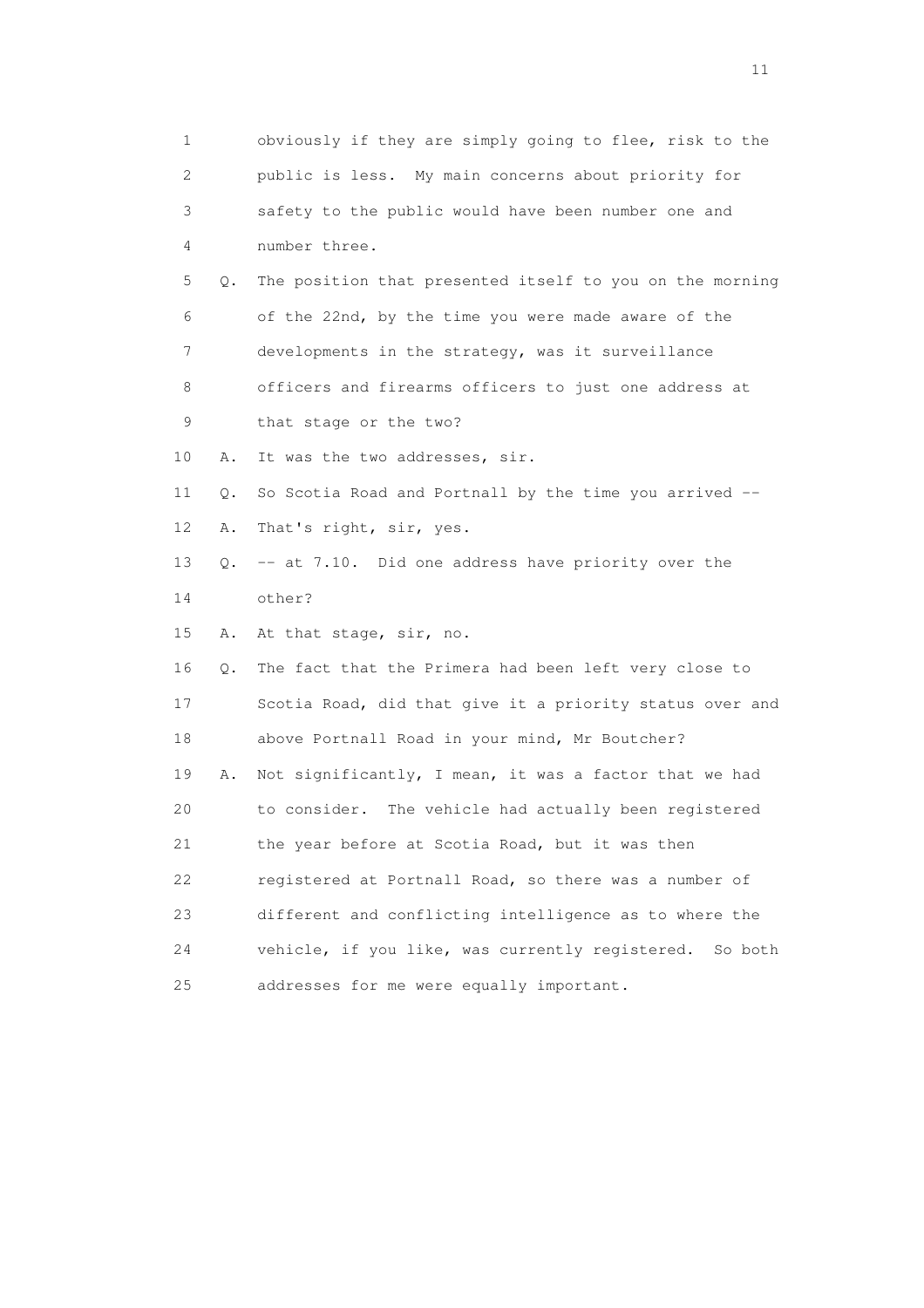| 1                         | Q. | Right. You have said yesterday that from your            |
|---------------------------|----|----------------------------------------------------------|
| $\mathbf{2}^{\mathsf{I}}$ |    | experience, the most profitable part of this             |
| 3                         |    | investigation was going to be intelligence gathering?    |
| 4                         | Α. | Most definitely, sir, yes.                               |
| 5                         | Q. | Is that in fact what happened?                           |
| 6                         | Α. | It is, sir, yes.                                         |
| 7                         | Q. | Now, back at 7.10, would you have been aware of          |
| 8                         |    | developments and strategy, say, for example, by 7.30?    |
| 9                         | Α. | 7.30, sir, yes.                                          |
| 10                        | Q. | Just to pluck a time so that we can work upon that.      |
| 11                        |    | Were you determined to implement that strategy and to    |
| 12                        |    | lead this investigation?                                 |
| 13                        | Α. | Yes, sir.                                                |
| 14                        | Q. | What then was your state of mind as to the               |
| 15                        |    | implementation of that strategy, firearms officers,      |
| 16                        |    | surveillance officers, to these two addresses? Did you   |
| 17                        |    | know by then that each address had surveillance officers |
| 18                        |    | at it?                                                   |
| 19                        | Α. | I did, sir, yes.                                         |
| 20                        | Q. | Then let us move to firearms officers. Did you know      |
| 21                        |    | that there were not firearms officers at each address at |
| 22                        |    | that time?                                               |
| 23                        | Α. | I did when I arrived at 7.10, sir, yes.                  |
| 24                        | Q. | What was your approach, Mr Boutcher, to the sending of   |
| 25                        |    | firearms officers to each of those two addresses?        |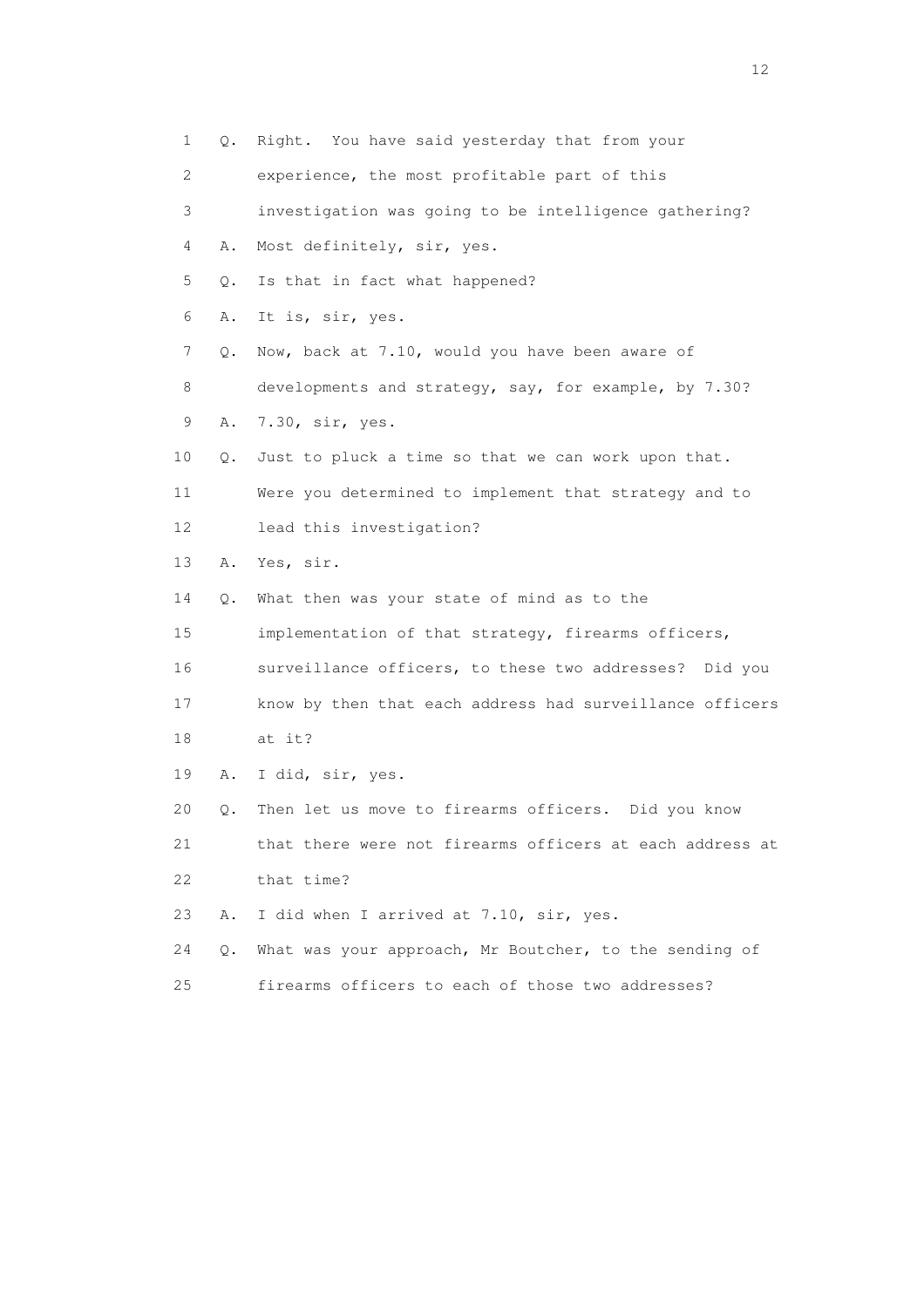1 A. It was a sensible contingency because they were the 2 first addresses that had emerged. In my view, I think 3 I explained yesterday, sir, but in my view this was 4 going to be a very long, proactive search for the people 5 responsible and I would want people at both addresses 6 who would very likely be moved elsewhere during the day, 7 and potentially in the forthcoming days to a number of 8 different locations, to be able to work for at least 9 a 12-hour shift, so that we had fresh Silver Commanders, 10 fresh senior tactical advisers on the ground, and as 11 best as we could, we only have four SFO teams, sir, but 12 fresh SFO teams.

 13 Q. So were you content that, using teams that were either 14 going to come on duty or be used from 7 o'clock that 15 morning, all that we have heard, the necessary 16 briefings, taking out the weapons, arming them, in the 17 case of the black team, were you content with that 18 arrangement, and was it compliant with McDowall's 19 strategy?

 20 A. In my view, sir, it was compliant and had I been there, 21 that's the decision I would have taken to start it as 22 I planned from 7 am.

 23 Q. I was going to ask you that question. If in fact you 24 had never left New Scotland Yard that morning, would you 25 have done anything differently?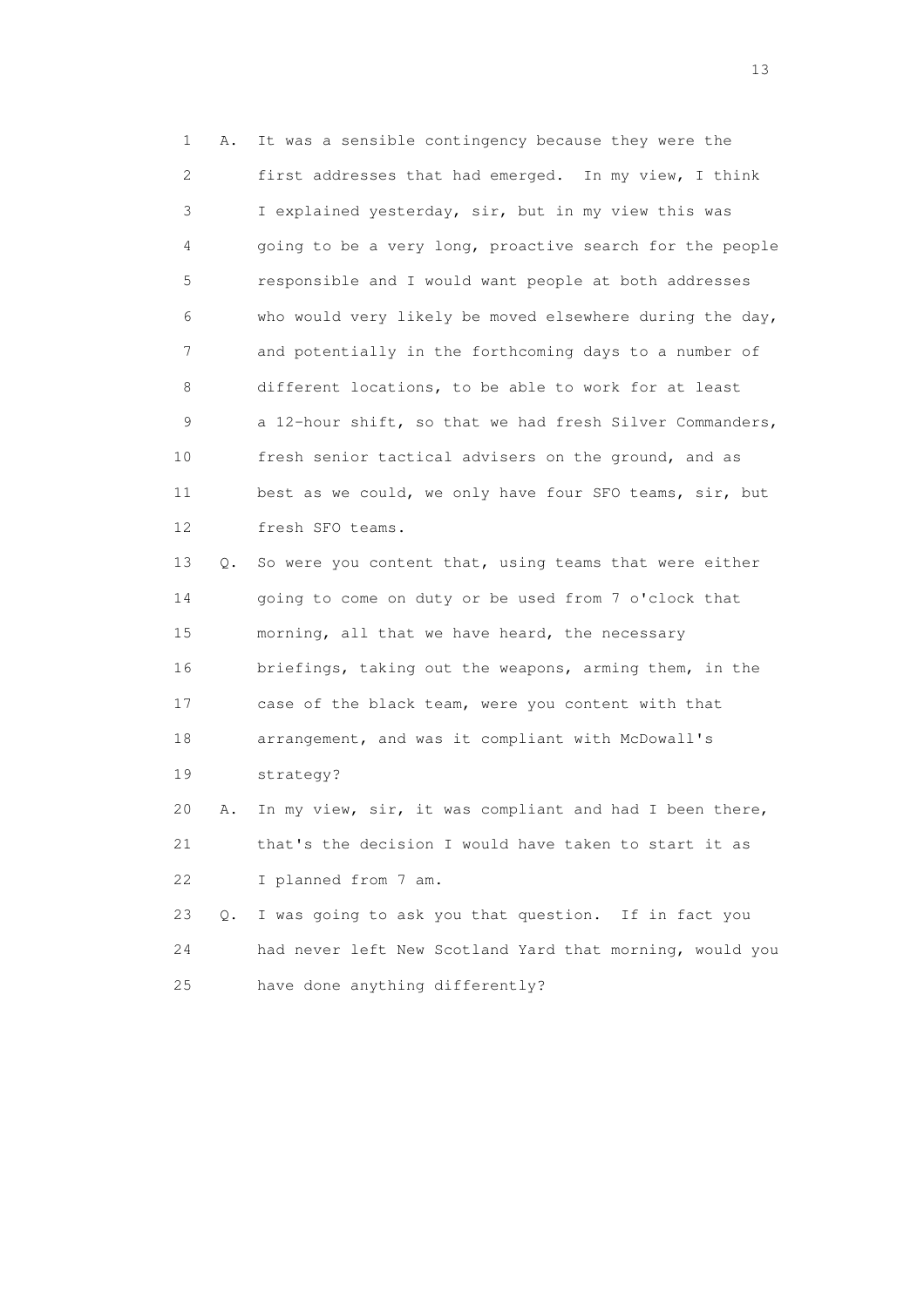1 A. No, I wouldn't, sir, and I know it's very difficult to 2 recreate what would have been happening but I have no 3 doubt, I am sure the evidence will be heard, that there 4 would have been a series of meetings, ongoing and 5 emerging information from the intelligence about the 6 addresses and the bags, and decisions being taken over 7 a period of an hour, an hour and a half from the time 8 that this was first discovered, and you are then 9 approaching the period of 7 am, if not almost upon that 10 period, when the teams were being brought in in any 11 event.

 12 So as opposed to put a team out, at which address 13 I don't know which would have been chosen for the one 14 team, but to put a team out only to be replaced almost 15 immediately, on the level of priorities that these 16 address presented in my view, it was sensible to go from 17 7 am, sir.

18 SIR MICHAEL WRIGHT: I am a little puzzled about that.

 19 I appreciate, of course, that you came on at 7 o'clock 20 or came back at 7 o'clock, by which time the black team 21 was coming on.

22 A. Yes, sir.

 23 SIR MICHAEL WRIGHT: You couldn't speed them up, they were 24 just coming in.

25 A. Yes, sir.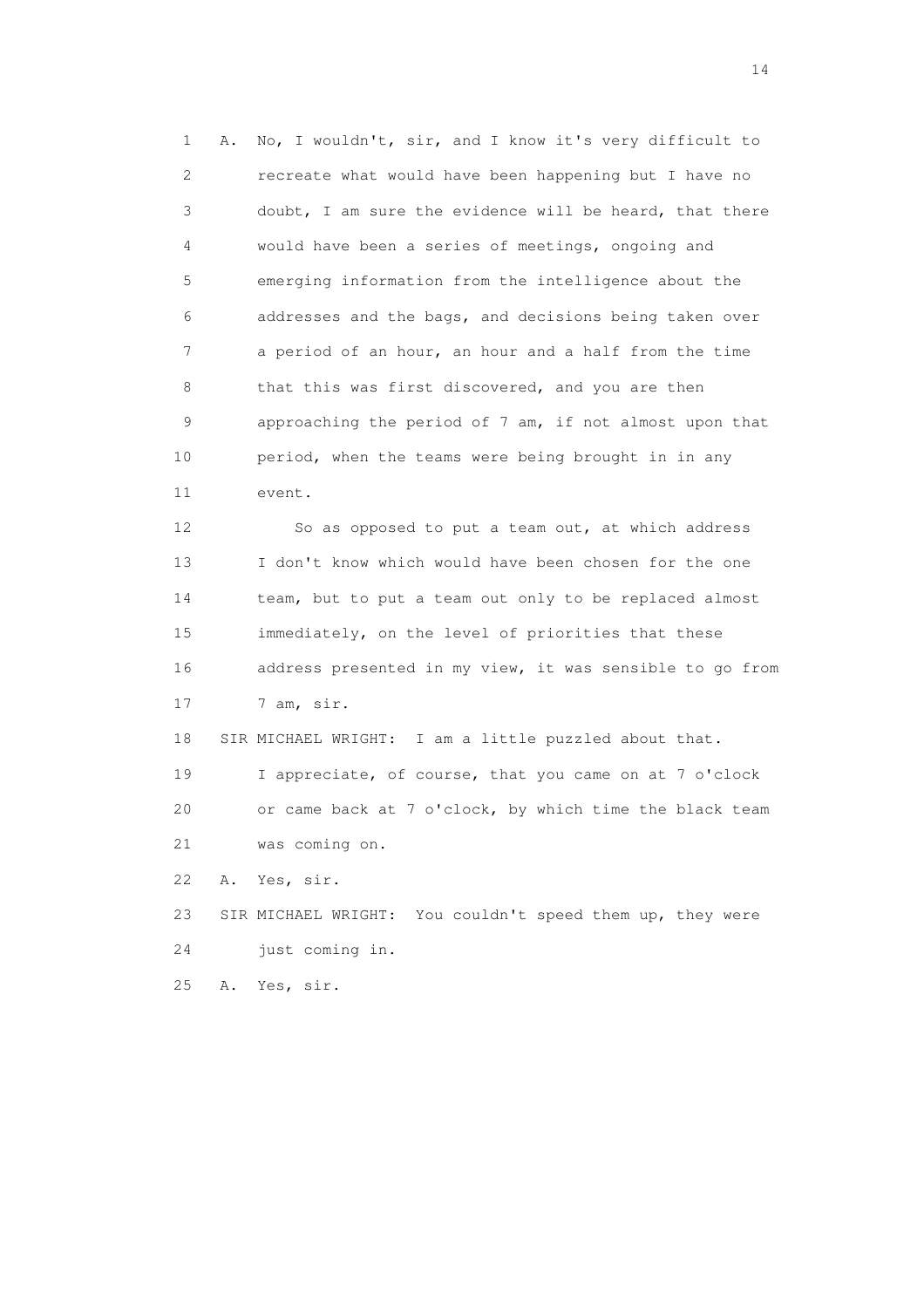1 SIR MICHAEL WRIGHT: Going back to what Mr Horwell asked you 2 a moment ago, if you had not left Scotland Yard at all 3 that night, and at just after 4 o'clock the intelligence 4 had come in which gave you these two addresses. 5 A. Yes, sir. 6 SIR MICHAEL WRIGHT: Take it a bit further if you like, 7 because a little later on you had two more addresses. 8 A. We did, sir, yes. 9 SIR MICHAEL WRIGHT: But you only had one team at that 10 stage. 11 A. Yes, sir. 12 SIR MICHAEL WRIGHT: What do you do? 13 A. I wasn't there, but there would have had to be 14 a decision where there was a requirement to put that 15 team out at any given address; or, and obviously 16 I wasn't there, sir, so it's difficult, to hold the team 17 in a position that they can react to any events at 18 either address, or emerging intelligence to direct the 19 team to an address that is so forceful that we need to 20 put the team at that address. 21 SIR MICHAEL WRIGHT: It's a prioritisation exercise, isn't 22 it? 23 A. Yes, sir, yes. 24 SIR MICHAEL WRIGHT: You don't do nothing? 25 A. No, sir.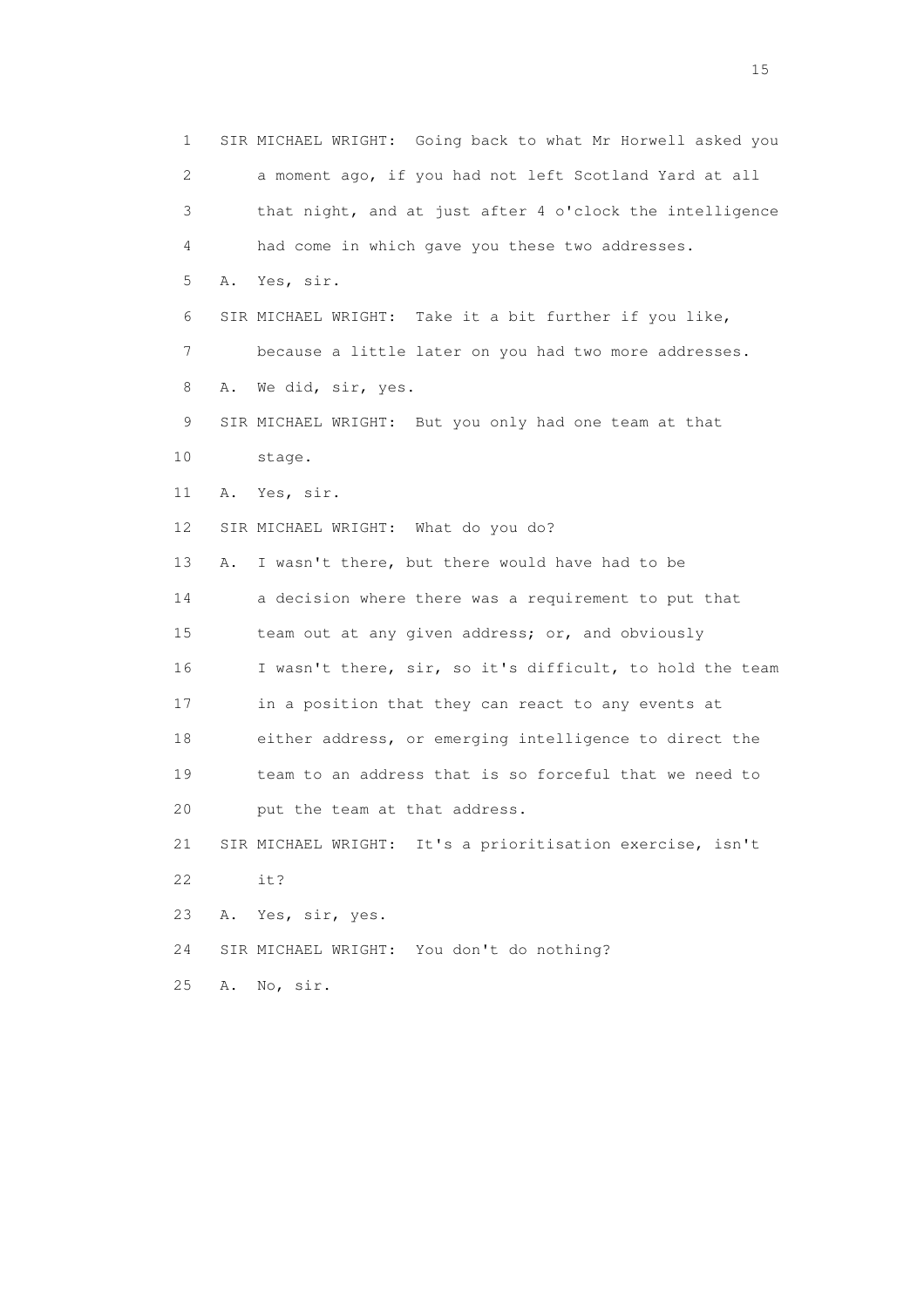1 SIR MICHAEL WRIGHT: So you have to make up your mind. 2 A. Yes, sir. 3 SIR MICHAEL WRIGHT: You only have one team; which of these 4 four is the one we ought to send it to. 5 A. Yes, sir. 6 SIR MICHAEL WRIGHT: The trouble is -- I say trouble, it may 7 not be -- we don't have or there doesn't appear to have 8 been any record while you were away of anybody else 9 dealing with, approaching and dealing with that problem, 10 does there? 11 A. I have not seen any record, no, sir. 12 SIR MICHAEL WRIGHT: I am not aware of any. 13 A. I think the ops room, the ops co-ordinator and his 14 deputy, may be able to assist with that, sir. 15 SIR MICHAEL WRIGHT: We will see. Very well. 16 MR HORWELL: Mr Boutcher, can I just follow up one of the 17 questions from the learned Coroner. 18 Is it in fact, or would it in fact have been the 19 position that, being aware of two, three, four 20 addresses, whatever the number, you would have sent 21 a team in the early hours of the morning to one of those 22 addresses, or would you have kept the team in a central 23 location to deploy as and when necessary? 24 A. As I have said hopefully, sir, unless there is any

25 compelling information to deploy at a given address,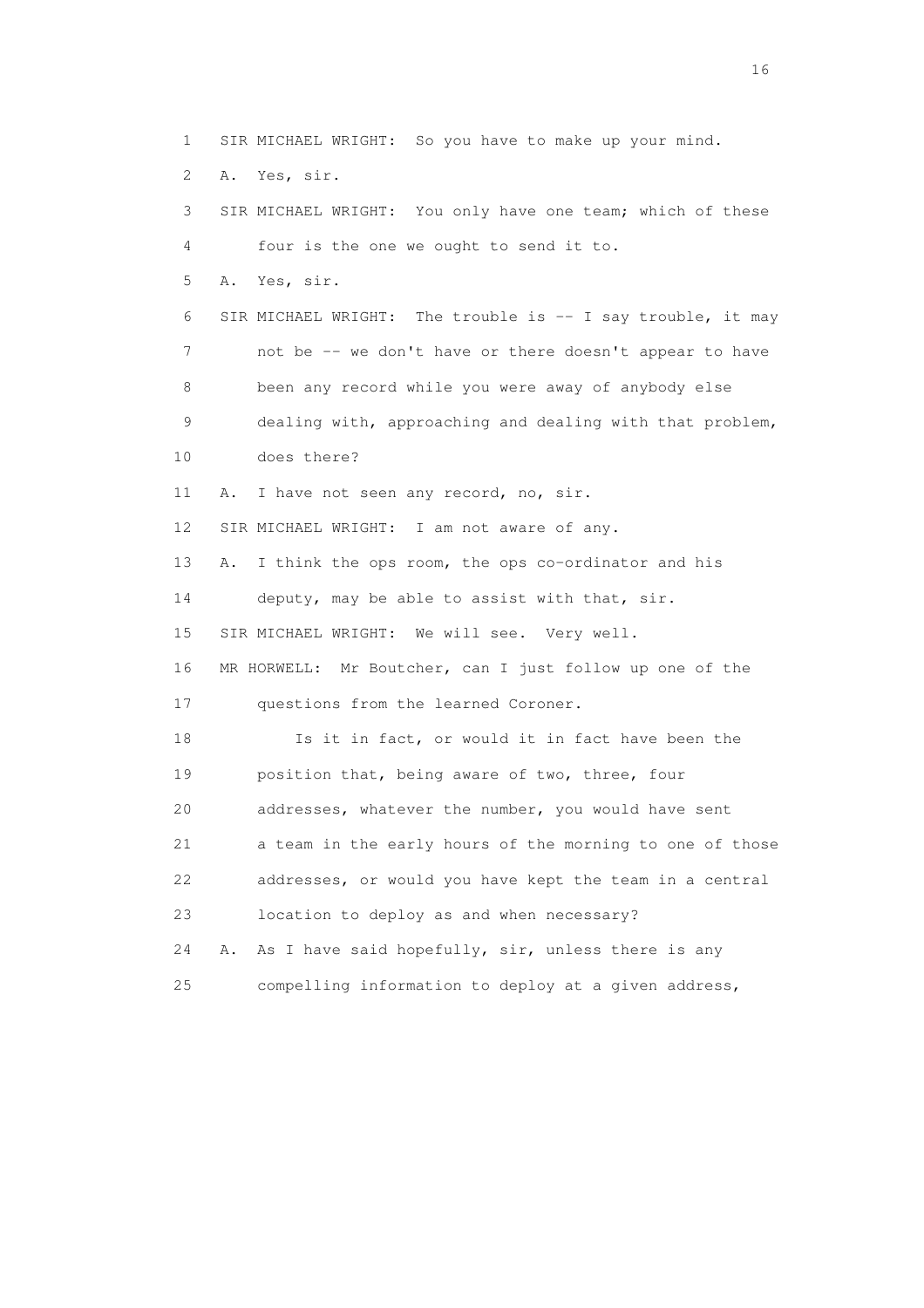1 which in this stage I don't think there was, I would 2 have kept that team in a central location suitable to 3 respond to any of the addresses. 4 Q. Right. In answer to the question that was posed 5 a number of times, surveillance arrive just after 6 6 o'clock in the morning, which was a priority? 7 A. Yes, absolutely. 8 Q. In terms of urgency? 9 A. Indeed, sir, yes. 10 Q. The question that has been posed: well, what if a bomber 11 had come out at quarter past 6, quarter past 7, quarter 12 past 8 or whenever, what would have happened; the one 13 team in a central location and the use of ARVs? 14 A. Yes, sir. 15 Q. Would you have been content with that cover overnight? 16 A. I would have, sir. Both are capable of responding to 17 any what I would term emergency information from the 18 surveillance team where they required support. 19 Q. How well, in fact, did you know the area of Scotia Road? 20 A. I had been a detective sergeant at Brixton, sir, so 21 reasonably well, the area. 22 Q. One of the suggestions that has been made is that there 23 should have been a firearms car, presumably unmarked, 24 let us deal with it on that basis, there should have 25 been a firearms car parked in Roupell Road?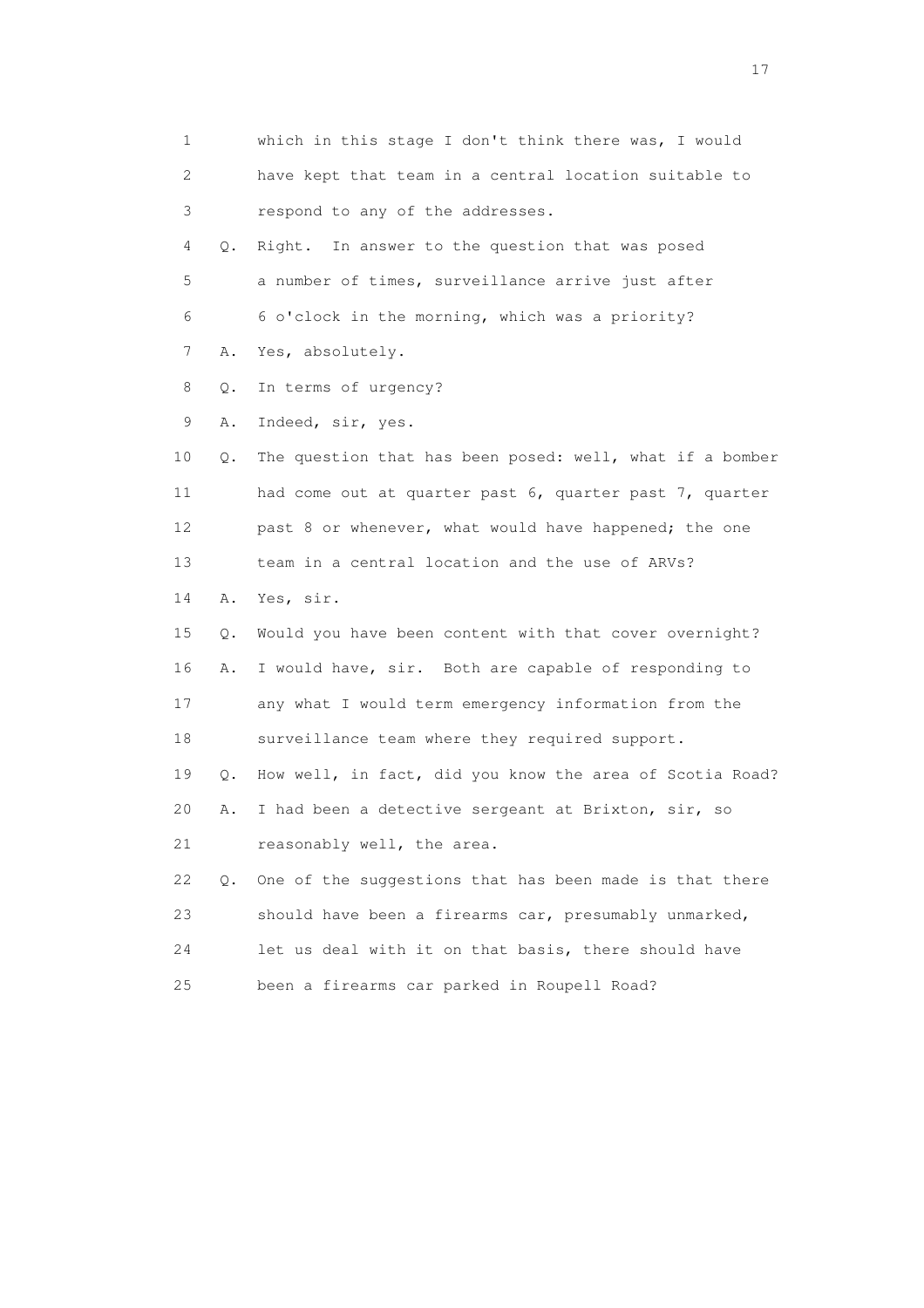1 A. Yes, sir.

| $\mathbf{2}^{\mathsf{I}}$ | Q. | To support the surveillance officers, so in other words    |
|---------------------------|----|------------------------------------------------------------|
| 3                         |    | from 6.04 that morning, until a team could arrive at the   |
| 4                         |    | TA Centre. So that would mean at least three, three and    |
| 5                         |    | a half hours?                                              |
| 6                         | Α. | Yes, sir.                                                  |
| 7                         | Q. | What do you say to that suggestion as something that       |
| 8                         |    | should have been done?                                     |
| 9                         | Α. | Realistically, sir, a covert armed response vehicle        |
| 10                        |    | invariably is not particularly covert in that although     |
| 11                        |    | it's not a marked police vehicle, within the context of    |
| 12                        |    | that area, it would not have been able to exist for very   |
| 13                        |    | long at all. It would have been a bad decision.<br>It      |
| 14                        |    | would have been compromised --                             |
| 15                        |    | Q. Can you help the jury as to why that would be the case? |
| 16                        |    | SIR MICHAEL WRIGHT: I am sure we can guess it.             |
| 17                        |    | MR HORWELL: I am sure we can but the issue has been raised |
| 18                        |    | and Mr Boutcher must deal with it. Why?                    |
| 19                        | Α. | Quite simply because in that area and having worked at     |
| 20                        |    | Brixton, as soon as you do any covert operation, and       |
| 21                        |    | it's a challenge for the surveillance teams, plain         |
| 22                        |    | clothes vehicles are soon identified locally as being      |
| 23                        |    | plain clothes police vehicles, and people are aware that   |
| 24                        |    | there is a police operation in the area very quickly.      |
| 25                        |    | You have a very brief time span to put a vehicle in that   |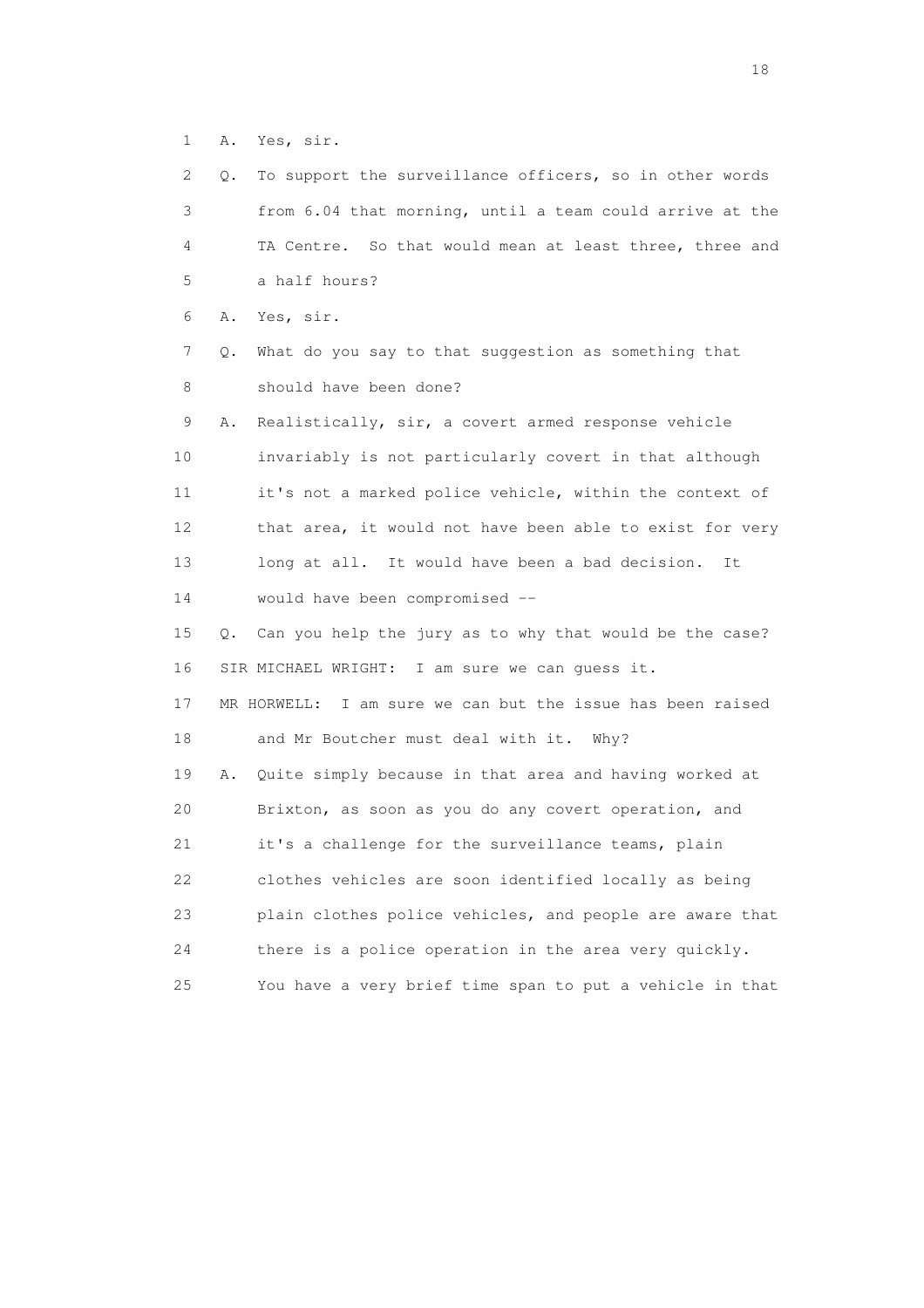1 position. If I may suggest, if we had an advanced plan 2 and we knew someone was about to leave an address, we 3 might put a vehicle in a close position literally 4 minutes before. But for any protracted period of time 5 it would have been compromised. 6 SIR MICHAEL WRIGHT: Four large men in a rather clean black 7 car may be identified quickly. 8 A. Three -- I would say no more than that, sir. 9 MR HORWELL: You might as well have a big sign "police car" 10 over the roof, Mr Boutcher. 11 A. We often get people bringing cups of tea out to the 12 police officers in plain clothes. 13 Q. Another suggestion that I would like you to deal with: 14 that at a very early stage that morning, the police 15 should have planned for a stopping area and that any 16 subject or suspect should have been stopped in that 17 predetermined stopping area, and the suggestion has been 18 the children's play area in Marnfield Crescent, the 19 green. Let us deal with that, because it is 20 a suggestion that has been made. 21 MR MANSFIELD: Sir, may I make it clear, I certainly have 22 not made that suggestion. 23 SIR MICHAEL WRIGHT: Well, put it this way, it's there, and 24 if Mr Horwell wants to deal with it, I think he should. 25 MR HORWELL: It raises two issues, before you deal with my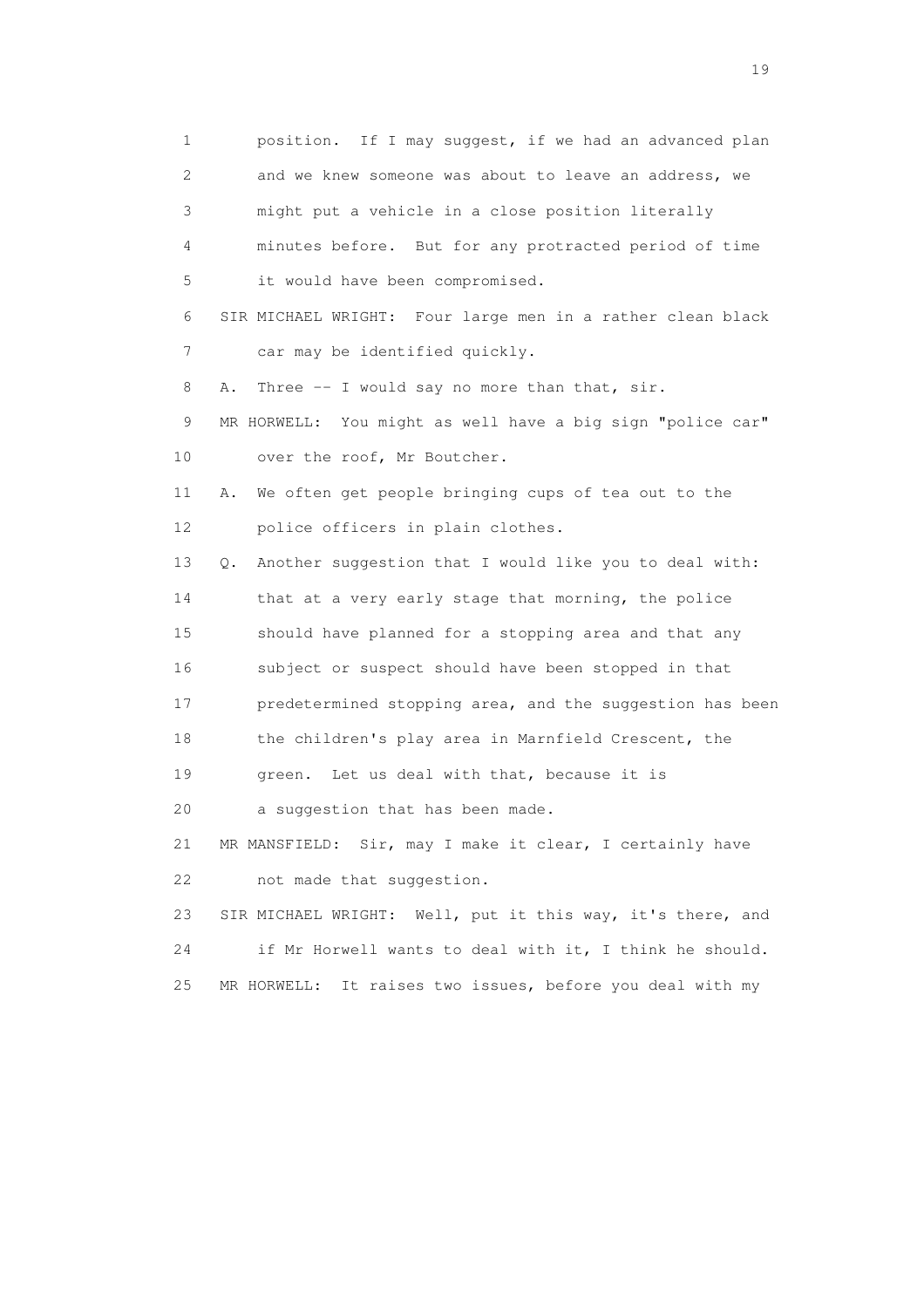1 question. First of all the practicality of

 2 a predetermined stopping area, and secondly the 3 suitability of that particular area, the green, the play 4 area near to Scotia Road. First of all, the 5 practicality of selecting a predetermined stopping area 6 in these circumstances.

 7 A. Well, sir, it would be completely impractical, and I am 8 sure the firearms officers could explain very well that 9 when somebody leaves an address, they could leave on 10 a push bike out of a communal door; on a motorcycle; 11 they could be picked up on a main road that they walked 12 to; they could simply walk quickly away from an address. 13 There are so many different ways that people can travel 14 away from an address. It's a case of the surveillance 15 team managing to get control through surveillance of any 16 interested people leaving the address, and then a plan 17 is taken as to where that person is travelling as to the 18 best way for the firearms team to conduct an arrest or 19 an intervention. It is impractical, utterly, in these 20 circumstances to have that type of scenario. 21 SIR MICHAEL WRIGHT: It means you can't commit yourself to 22 one particular course at the risk of shutting off 23 alternative courses(?).

 24 A. Exactly, without any specific information as to -- 25 SIR MICHAEL WRIGHT: So that flexibility is all.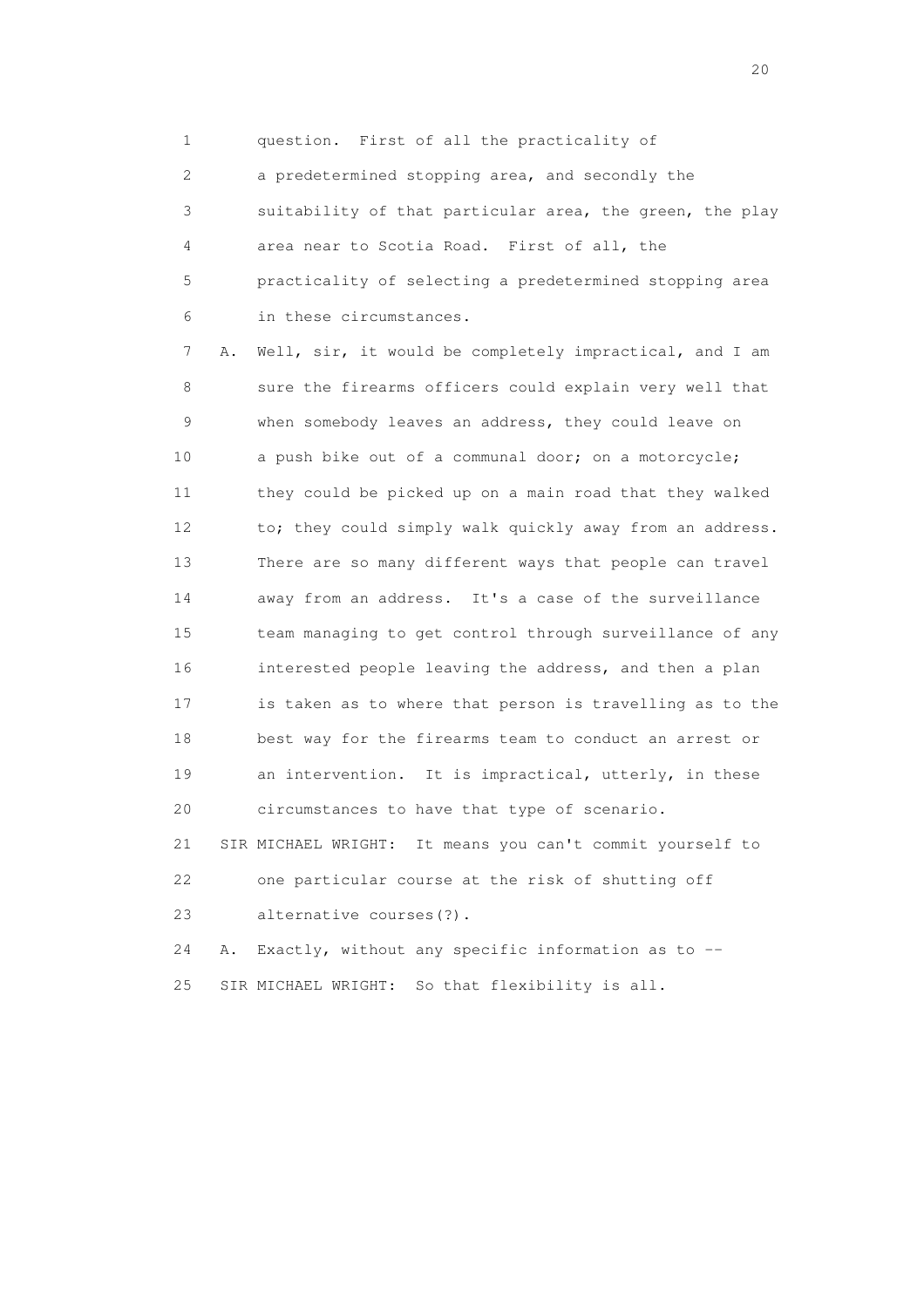1 A. Is everything, sir.

2 SIR MICHAEL WRIGHT: That still doesn't mean you do nothing.

3 A. No, sir.

4 SIR MICHAEL WRIGHT: So what do you do?

 5 A. When I say "do nothing", sir, the firearms teams' 6 tactical advisers would be looking at the address and 7 roads away, main roads away; but you can't plan to 8 intervene in a particular location because you don't 9 have any information as to where the people are going to 10 travel to. The important thing is to make sure that you 11 are there and in contact with the surveillance team. 12 SIR MICHAEL WRIGHT: Right. 13 A. And then it's an emerging picture as to where the 14 individual travels to, sir.

 15 MR HORWELL: Mr Boutcher, can I just ask you this, what may 16 be such an obvious point you have not even mentioned it: 17 that all of this will be dependent upon when the 18 individual is described as a possible suspect. 19 A. That's right, sir, there is always a process and as 20 I say, this was the very first day of the surveillance 21 team, and again it's such a challenging task for them, 22 being able to get in a position to make any form of 23 identification.

 24 Q. Secondly, the suitability, you have answered it really 25 already, Mr Boutcher, but let us take it through, the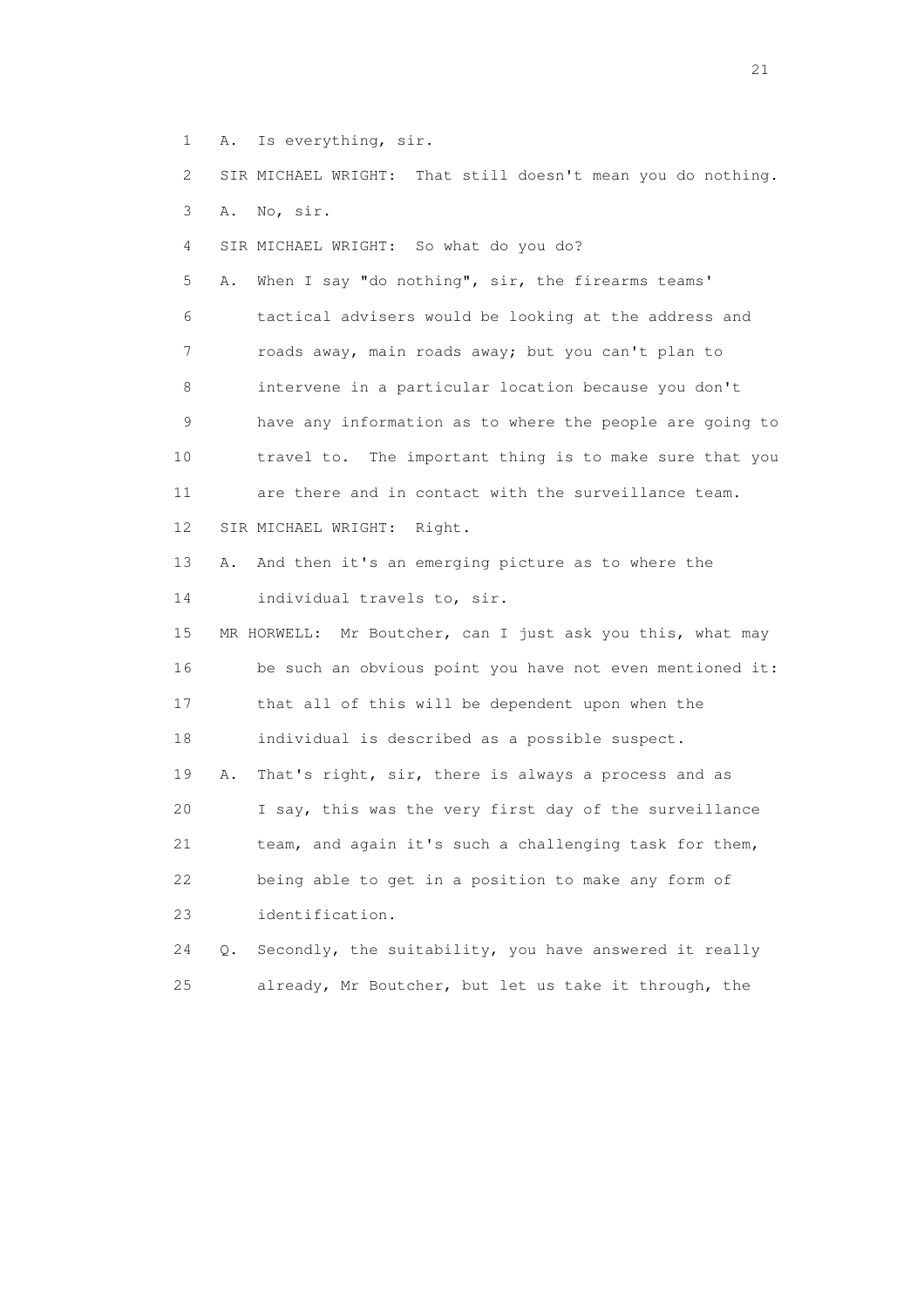1 suitability of Marnfield Crescent as a stopping area? 2 A. I would be appreciative if I could see it on a map now, 3 but certainly from my recollection it's in the immediacy 4 of the address and we have already spoken about getting 5 covert armed response vehicles into the location that 6 would be exposed almost immediately. Added to that, and 7 I think it was a second limb of your question, sir -- 8 SIR MICHAEL WRIGHT: You would like the map up? 9 A. I would like the map, sir. That would be helpful. 10 MR HORWELL: Of course. It's the jury bundle, tab 14, 11 page 26. 12 A. Thank you. 13 Q. It's not easy to follow. Can you see first Scotia Road 14 in the middle about two-thirds of the way down? 15 A. Yes, sir. 16 Q. Then into Marnfield Crescent? 17 A. Yes. I think if you actually by way of example look at 18 the surveillance log for Mr de Menezes' exit from the 19 address, he is not identified anyway at that stage in 20 any way for any such intervention to occur. It's simply 21 impractical. And in the investigation and again by way 22 of example because it's relevant because it was part of 23 what we had to face in this investigation, people 24 associated with those responsible for the bombings and 25 supporting them lived locally to them, lived in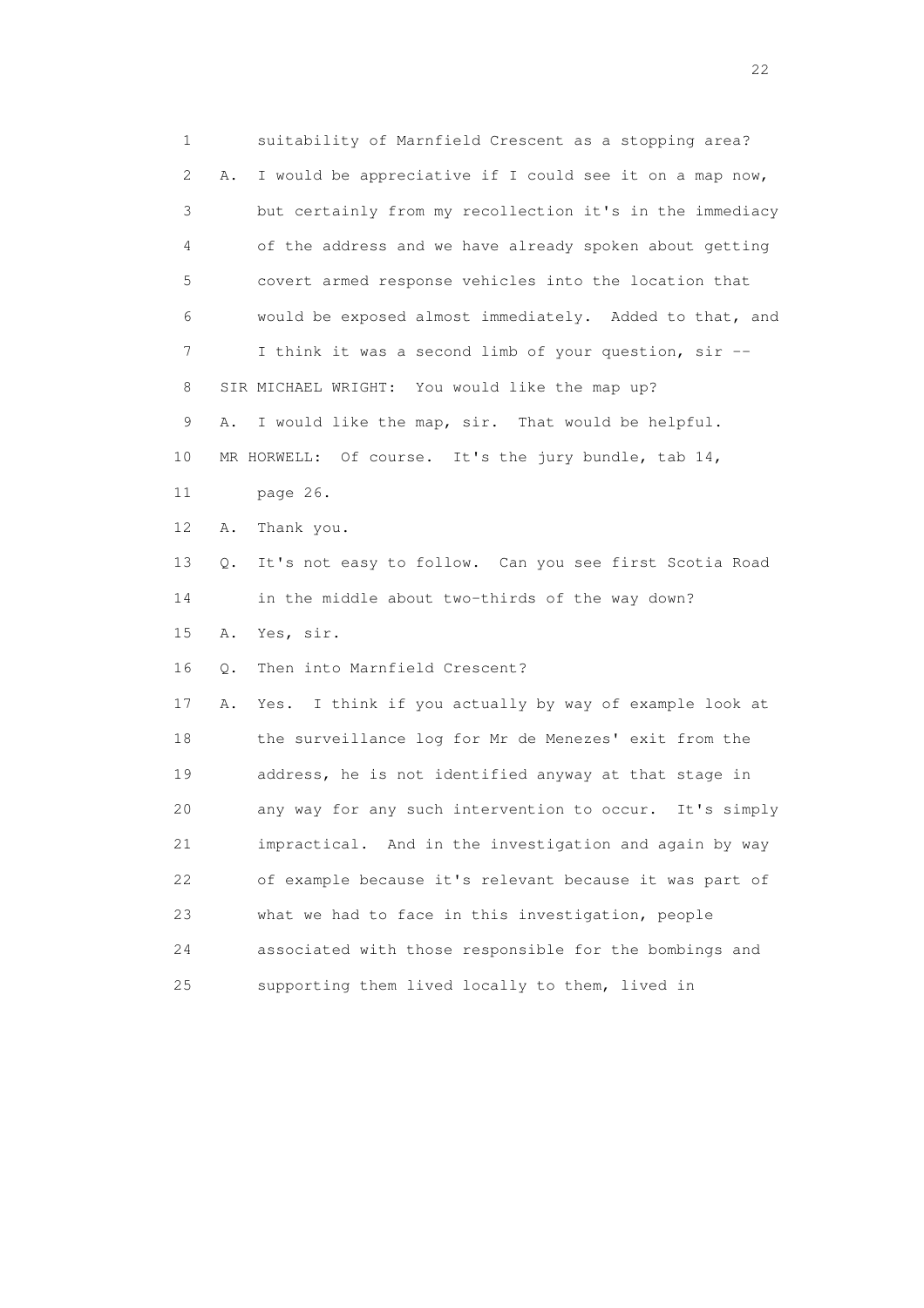1 adjoining flats and adjoining roads, so any compromise 2 in that area, any indication, even out of line of sight 3 of the address of Scotia Road, presents a real risk of 4 compromising the activity at the address. 5 That's far too close, sir. 6 Q. What of the suggestion that each and every time somebody 7 described as being worth a second look, that that 8 individual is stopped by firearms officers? 9 A. Obviously, again in that area, the first stop by the 10 firearms officer in any immediate vicinity to that 11 location, it would have been known locally, absolutely, 12 that there was a firearms operation, and put in context 13 of had happened the day before, people inevitably linked 14 anything we did at that time with the terrorist attacks. 15 So it would have resulted in compromising the operation. 16 Q. What happened in this particular case is that 17 surveillance followed Mr de Menezes and you waited in 18 the operations room to see whether they could make 19 an identification and, if so, the quality, the level of 20 that identification. Do you consider that that was the 21 best approach in these circumstances? 22 A. Absolutely, sir, yes. 23 Q. To have sent a firearms team in the moment Frank had 24 said, "He's worth a second look", is that something you 25 would ever have done?

23 and 23 and 23 and 23 and 23 and 23 and 23 and 23 and 23 and 23 and 23 and 23 and 23 and 23 and 23 and 23 and 24 and 25 and 25 and 26 and 26 and 26 and 26 and 26 and 26 and 26 and 26 and 26 and 26 and 26 and 26 and 26 an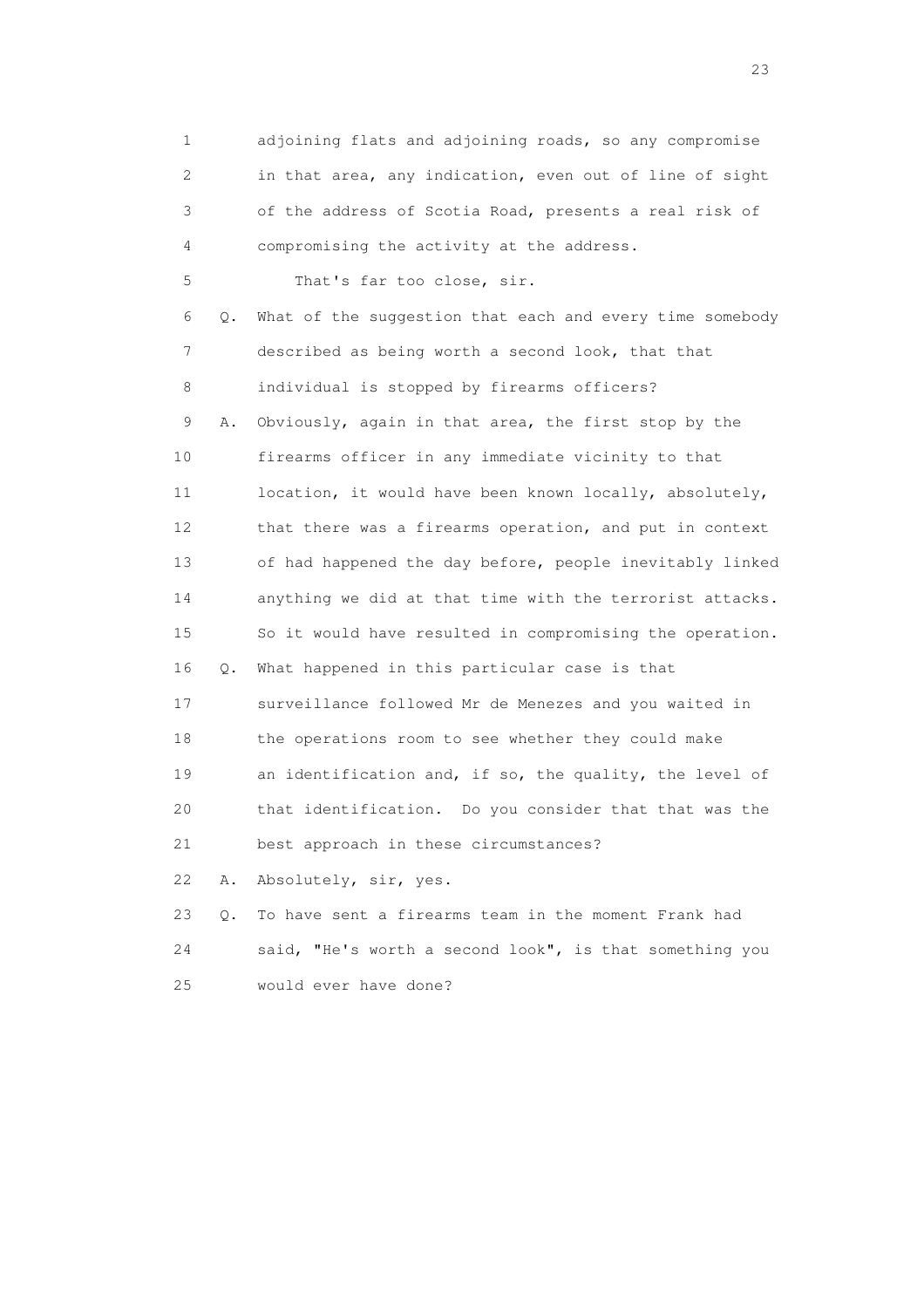1 A. No, sir, absolutely not. We are exposing the team 2 unnecessarily and we are going to compromise the 3 operation. 4 Q. The jury asked a question last week which so far has 5 remained unanswered, and the question asked was, bearing 6 in mind Madrid, to which we will come in a moment, the 7 question was: bearing the Madrid circumstances in mind, 8 could not the police have made a surprise entry into 9 number 21 Scotia Road? Before we deal with that issue, 10 a little more about Madrid, first of all. 11 The Madrid bombers, and this is an important 12 difference, Mr Boutcher, do you agree, were not suicide 13 bombers? 14 A. They were not, sir, no, not perceived to be. 15 Q. The devices on the trains that killed 191 people and 16 wounded nearly 2,000 were effectively set by timing 17 devices? 18 A. Mobile phone system, sir, yes. 19 SIR MICHAEL WRIGHT: Remote control. 20 A. They weren't actually remote control, sir. They 21 actually were set by the alarm on a mobile phone to go 22 off. 23 SIR MICHAEL WRIGHT: So they were timers. 24 A. They were, sir, yes. 25 MR HORWELL: The belief is that, having committed that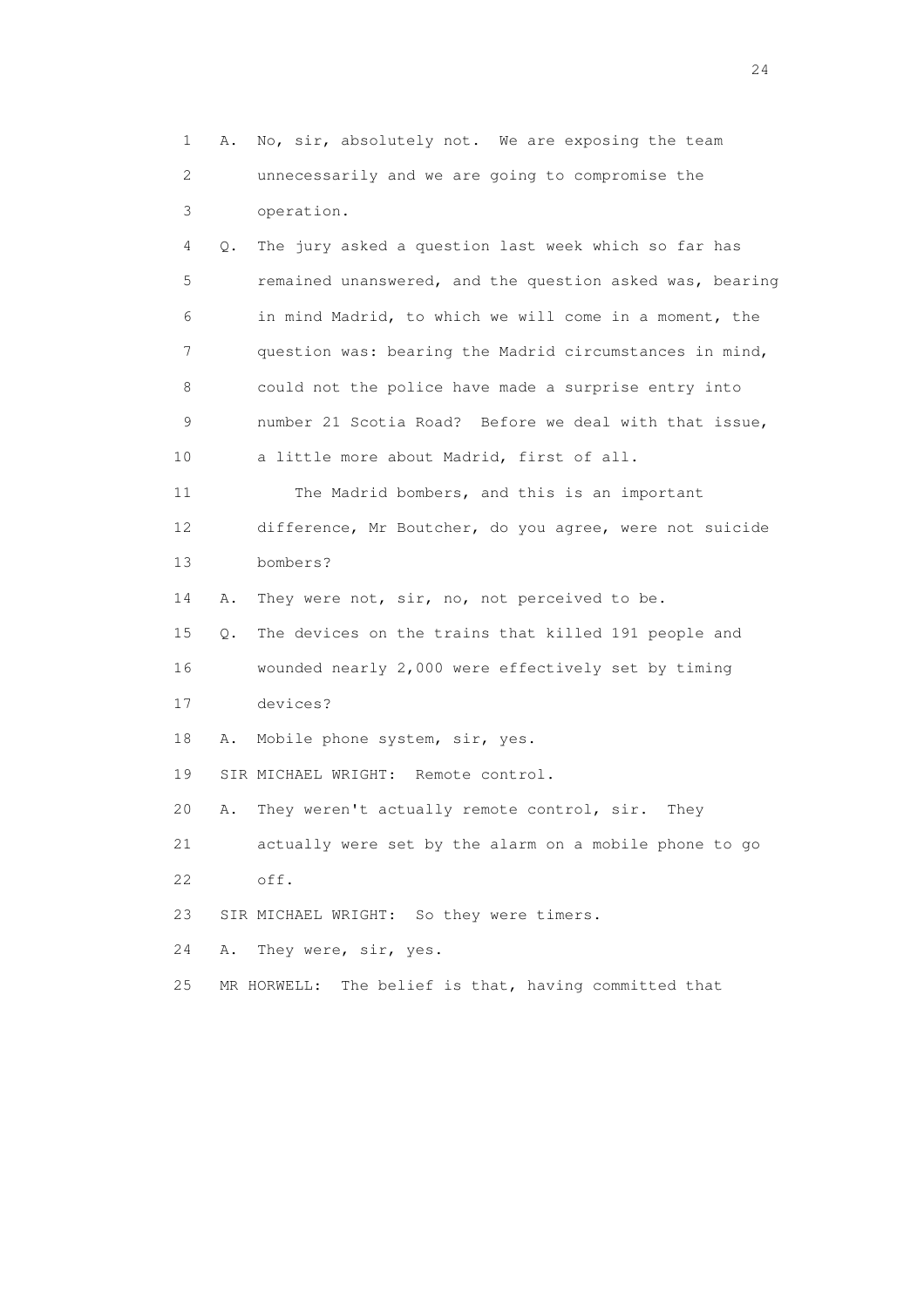1 outrage, they were in the process of preparing for 2 another?

3 A. Indeed, sir, yes.

 4 Q. When the police went to their address, they were 5 obviously aware of the police presence? 6 A. They did, sir. The police tried to use some guile to 7 knock at the door to see if people were there, asking if 8 somebody was there to receive some tools, I believe, so 9 there was a response from the address and the police 10 realised the premises were occupied. That resulted in 11 one of the terrorist cell coming downstairs -- it was 12 a first floor apartment -- on to street level to see who 13 had rung the buzzer. That individual was approached by 14 a couple of plain clothes Spanish police officers and he 15 fled on foot and escaped, sir. But as he did so, people 16 from the address opened fire on the police officers. 17 Q. As we know, as the lead officer went through the door, 18 blew up the premises? 19 A. Ultimately, sir, they attempted to evacuate people then 20 from the flats for their safety, and the police officers 21 were under fire while that was occurring and the public,

22 and then when the police officers moved forward to do

24 terrorists detonated devices that they had literally

25 improvised from what we can see now during the period of

23 an entry into the address, as they entered, the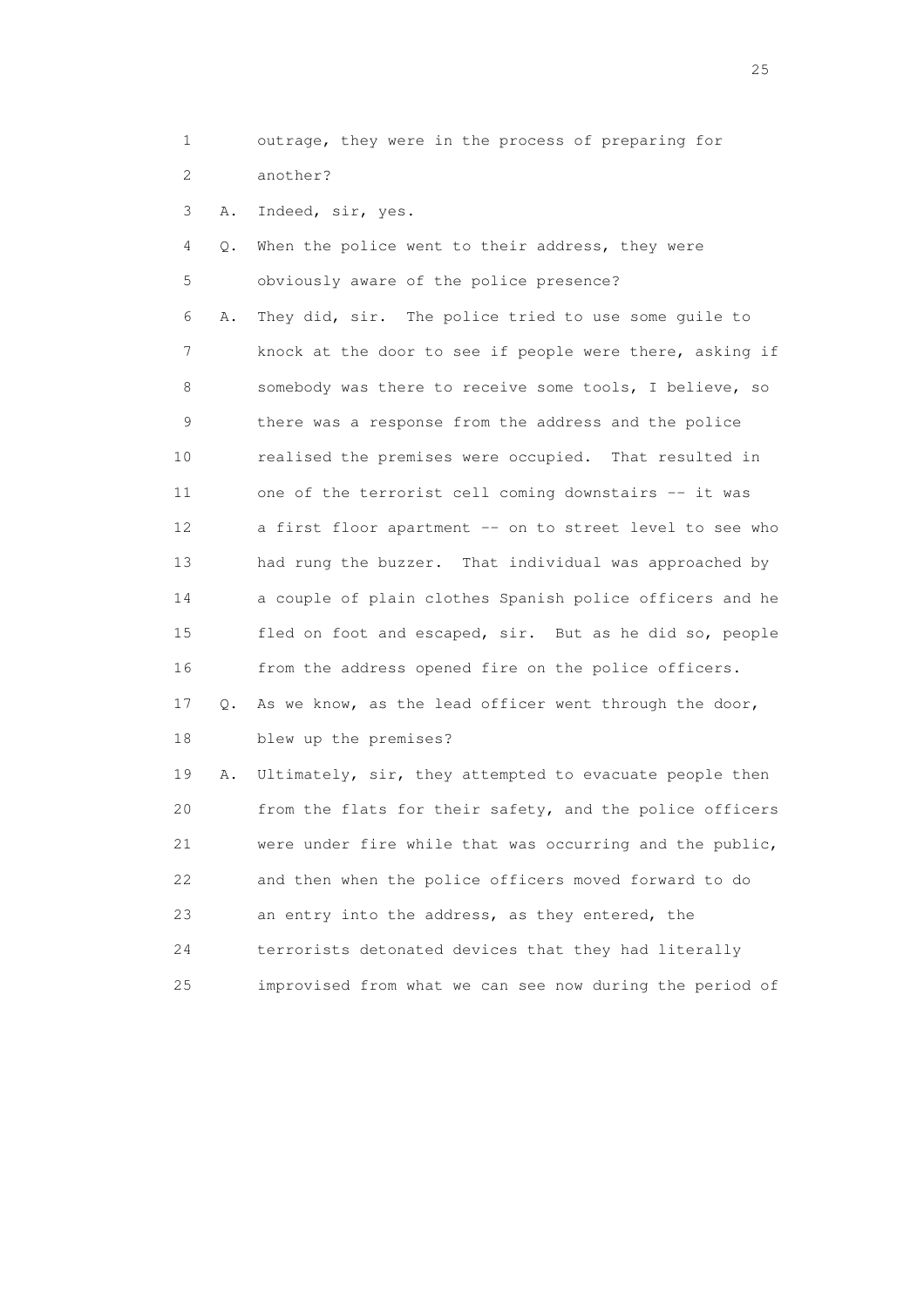1 the police being aware of the address. They had no 2 suicide belts or anything there. They sort of 3 improvised on the spot. 4 Q. Was your concern that if conventional bombers, 5 non-suicide bombers were so willing to blow themselves 6 up, suicide bombers will presumably be even more eager 7 to do so? 8 A. Of course, sir, yes. 9 Q. Your third consideration, that the bombers had gone to 10 a footprint address -- 11 A. Yes, sir. 12 Q. -- to prepare for the police? 13 A. Yes, sir. 14 Q. Can I ask you then in those circumstances to address the 15 question from the jury: why not a surprise intervention. 16 A. Because in effect, sir, they would have been waiting  $17$  for  $-$  18 SIR MICHAEL WRIGHT: Yes, it wouldn't have been a surprise. 19 A. They would have been waiting for the police to go to the 20 address. It would not have been that they would have 21 been in the address thinking they were safe. They would 22 have been deliberately there awaiting the police 23 response to then conduct some sort of spectacular 24 atrocity and that would obviously, if they detonate 25 a device there, have implications for other people if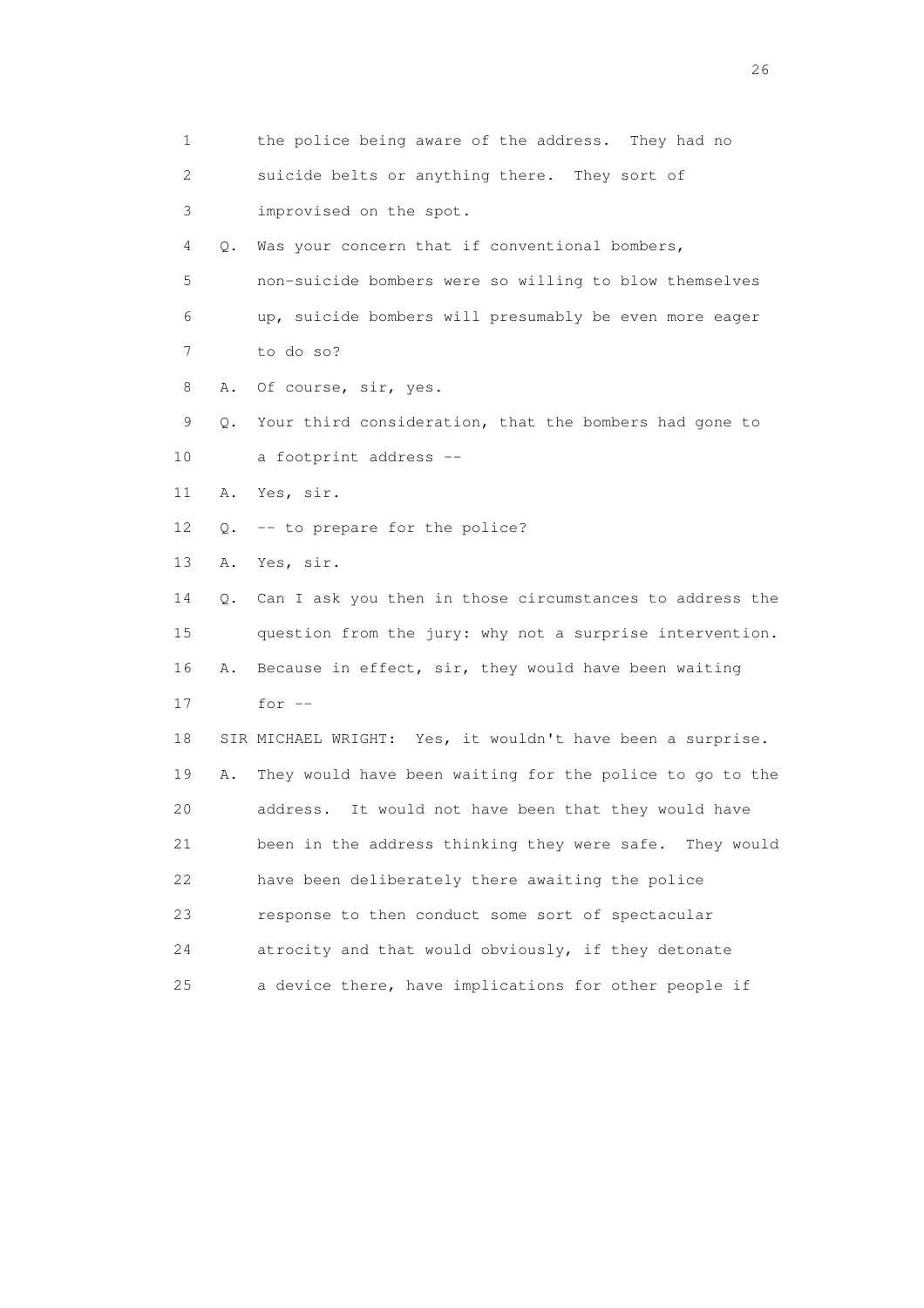1 it's a flat, because other people are going to be killed 2 and injured within that block of flats. 3 MR HORWELL: So it is not a course that you considered? 4 A. No, sir. 5 Q. What is a very important question in the circumstances 6 of that morning is this, Mr Boutcher: if CO19 had been 7 at the TA Centre at, shall we say, 8 o'clock that 8 morning -- 9 A. Yes, sir. 10 Q. -- would you have in fact called them out any earlier 11 than you did so that morning? 12 A. I have reflected on this, sir. Certainly not, no. 13 Because of the identification issue, sir. 14 Q. So the time at which CO19 were called out on the morning 15 of the 22nd was not in any sense dependent on their 16 location? 17 A. No, sir. 18 MR HORWELL: There is a question from the jury. Let's wait. 19 SIR MICHAEL WRIGHT: I'll read the question: if you had 20 known that -- well, if you had known that the 21 Scotia Road building in which 21 is -- 22 A. Yes, sir. 23 SIR MICHAEL WRIGHT: -- was a communal residence before you 24 set up your strategy, would you have changed it? Would 25 you have varied your strategy?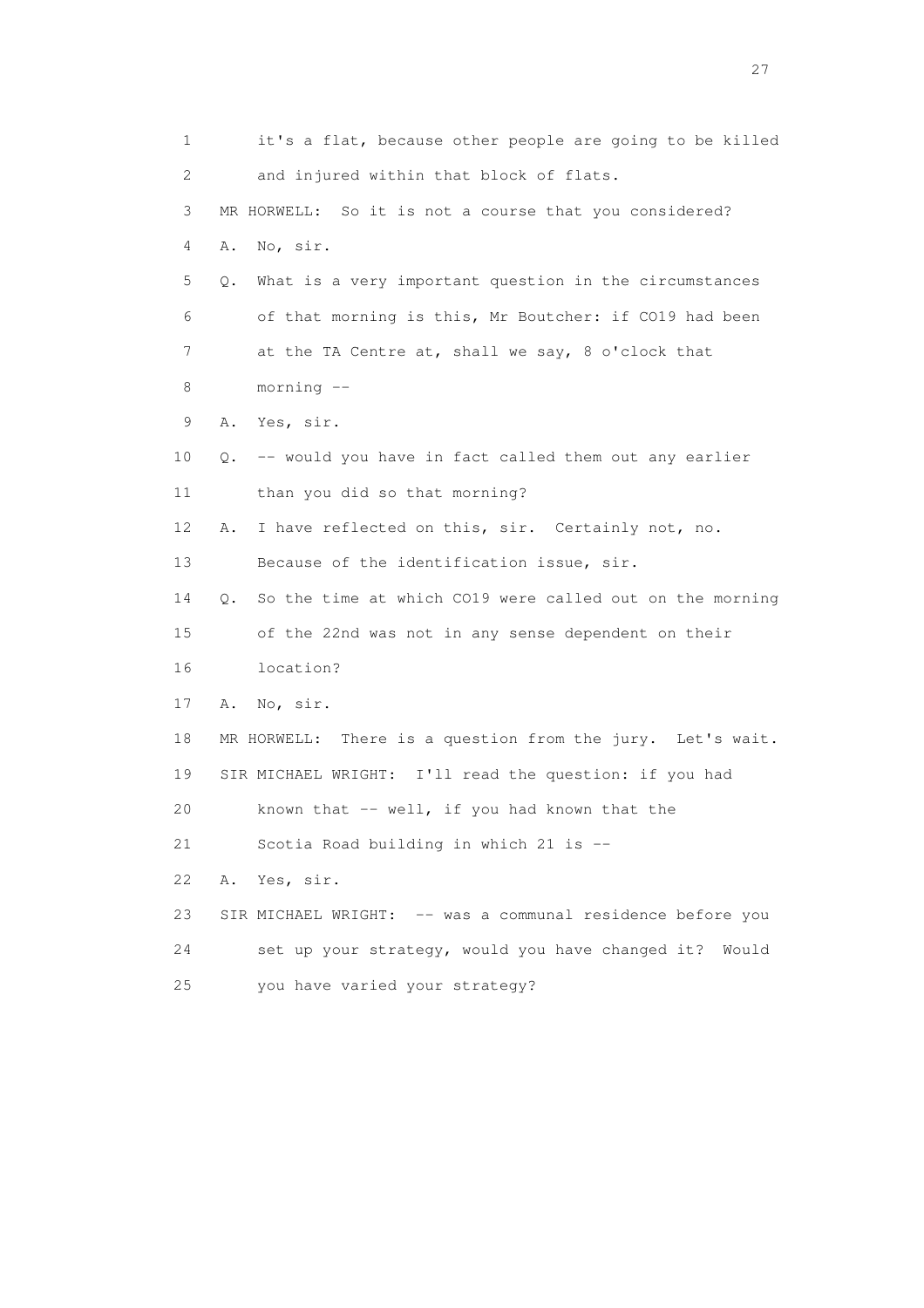1 A. No, sir. We became aware of it, and we, I think I tried 2 to explain yesterday, the strategy for me remained the 3 same, but it was a case of waiting to get control of the 4 door of 21. 5 SIR MICHAEL WRIGHT: Thank you. 6 MR HORWELL: Can I just follow up that point. Is this 7 a usual happening in London, Mr Boutcher, that you have 8 an address; you don't, because of the varied buildings 9 in London, know what it is? Is it unusual or usual to 10 discover during the course of an operation that it's not 11 a single dwelling but premises of multiple occupancy? 12 A. Absolutely, sir, and that happened frequently in the 13 investigation subsequently. 14 Q. So this wasn't a surprise -- 15 A. No, sir. 16 Q. -- to you? 17 A. It's inevitable within London. 18 Q. I am going to come to what happened on the 22nd in 19 a moment, but you were asked about Operation CATTO? 20 A. Yes, sir. 21 Q. This was carried out on 15 July? 22 A. That's correct, sir, yes. 23 Q. At your instigation? 24 A. I convened the stakeholders, yes, sir, to rehearse what 25 we could do in the event of running an operation, and it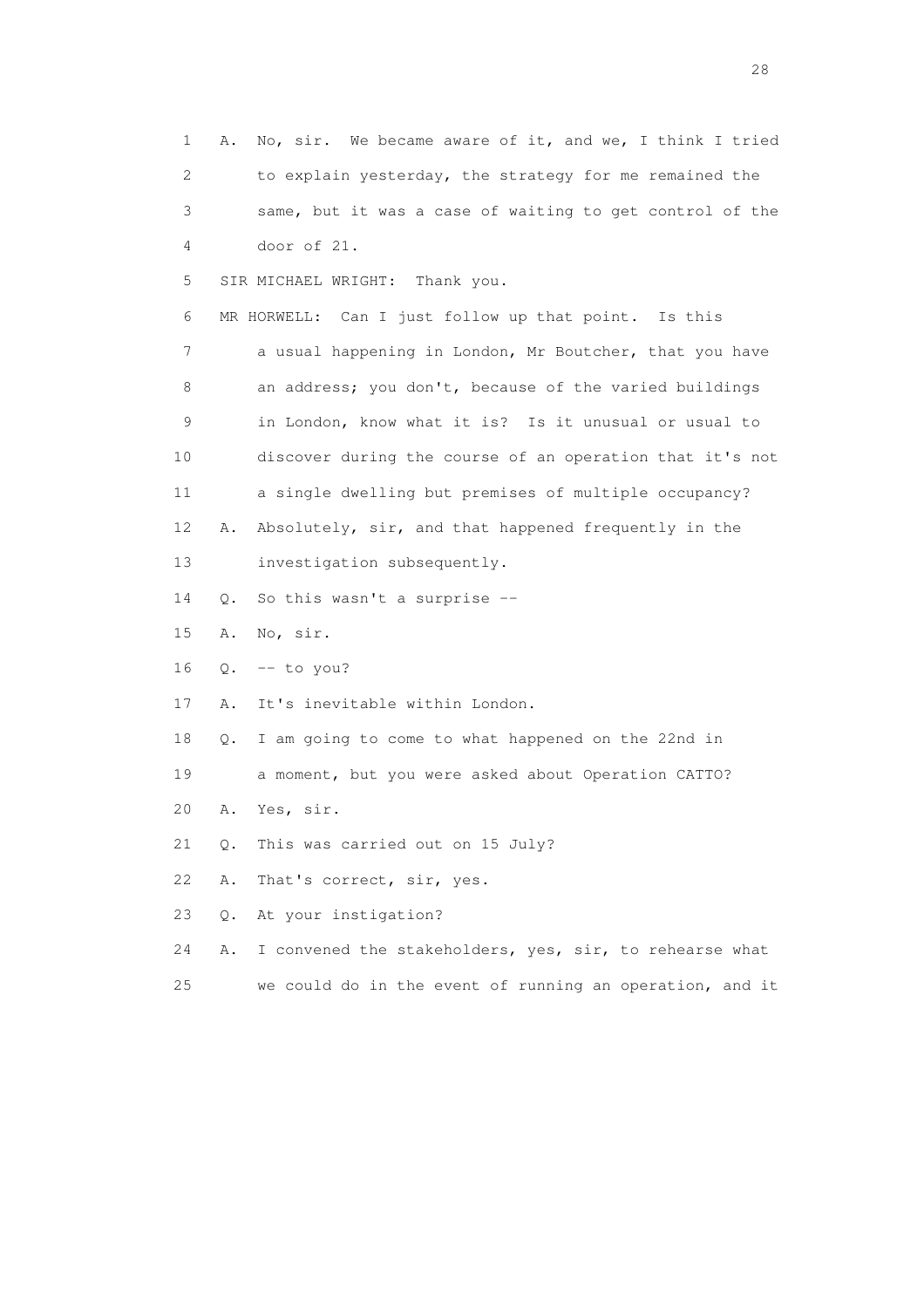| 1               |       | was in the background we had had the 3000 operations     |
|-----------------|-------|----------------------------------------------------------|
| 2               |       | room that we had used during and post the 7/7 incident.  |
| 3               |       | So it was just to make sure that we could learn and      |
| 4               |       | identify anything to improve our performance.            |
| 5               | Q.    | There is an element of damned if you do and damned if    |
| 6               |       | you don't, Mr Boutcher, about this, but were you         |
| 7               |       | determined to ensure that the Metropolitan Police        |
| 8               |       | Service was best equipped and best able in the future to |
| $\mathsf 9$     |       | deal with operations of this type?                       |
| 10              | Α.    | Yes, sir, and I have remained so.                        |
| 11              | Q.    | The events over these two days: there has been           |
| 12 <sup>°</sup> |       | a suggestion that the police were lamentably slow in     |
| 13              |       | obtaining the gym card from the rucksack, and then       |
| 14              |       | everything that followed from it, Mr Boutcher.           |
| 15              | Α.    | Yes, sir.                                                |
| 16              | Q.    | I want to ask you about that in a little detail, bearing |
| 17              |       | in mind the questions that you were asked yesterday and  |
| 18              |       | the criticisms that were made against the police         |
| 19              |       | officers for what was suggested as being an unreasonable |
| 20              |       | delay. First this: is it sensible for police officers    |
| 21              |       | to interfere immediately with what was in fact a bomb.   |
| 22              | Α.    | Obviously not, sir, no.                                  |
| 23              | $Q$ . | The scene has to be cleared before police officers can   |
| 24              |       | go through the painstaking system of seizing and         |
| 25              |       | packaging exhibits?                                      |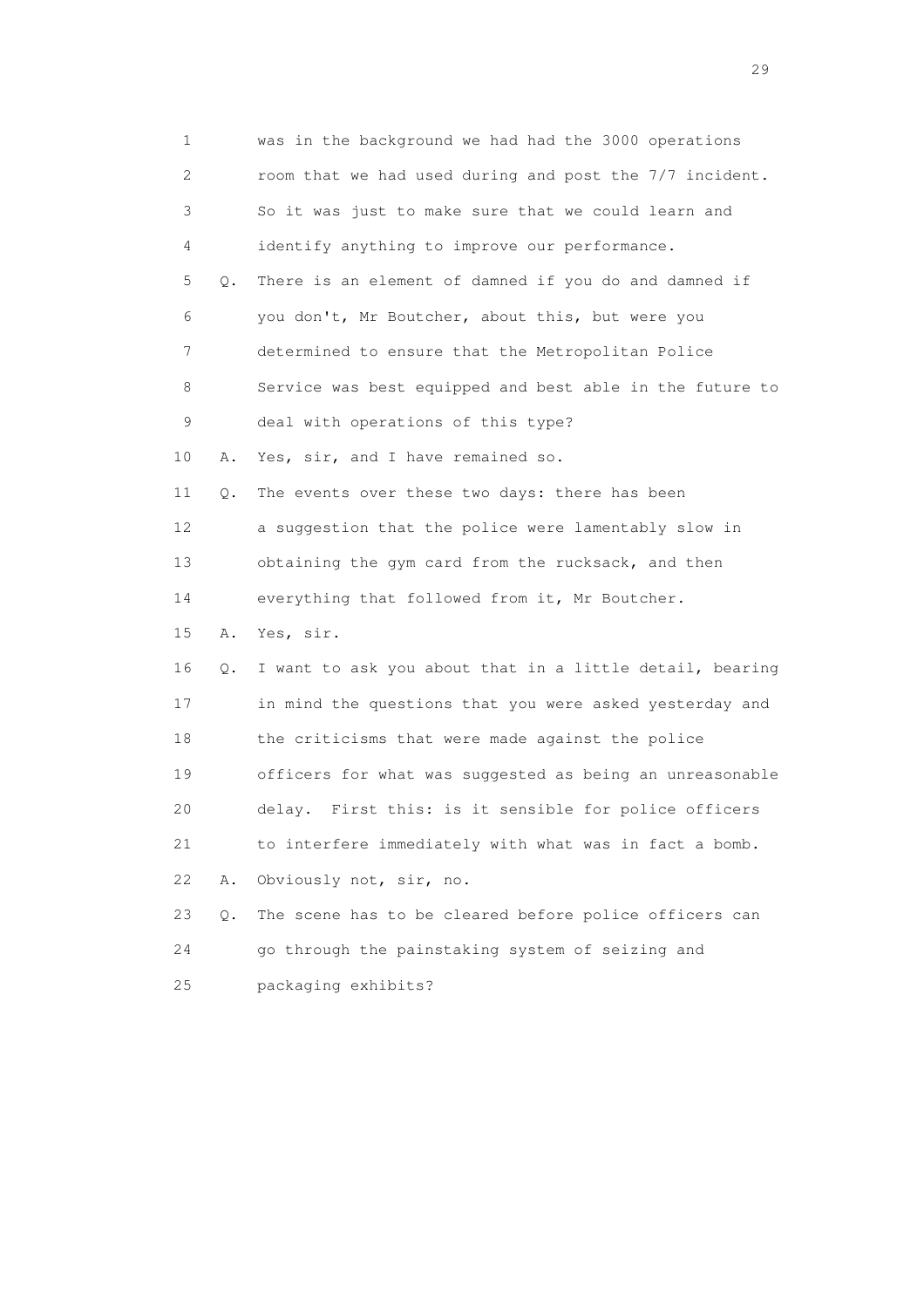1 A. There is a period where we have to wait until the scene 2 is effectively made safe, sir, yes. 3 Q. Once the scene has been made safe, is it sensible for 4 police officers to examine exhibits before the scene is 5 photographed? 6 A. No, sir. 7 Q. If the scene is not photographed before exhibits are 8 seized, no doubt at some future stage a barrister or 9 barristers are going to suggest that the scene was not 10 as described by police officers and no doubt make 11 allegations of plant and interference? 12 A. Potentially, sir, yes. 13 Q. And contamination, which is an issue in almost every 14 case in which important incriminating exhibits are 15 found? 16 A. Or simply that police are inaccurate in their 17 recollection of the scenes. 18 Q. I want to ask you about, because you didn't tell the 19 jury yesterday, Mr Boutcher, what in fact happened at 20 Shepherd's Bush Underground station. And it's 21 important. I am going to take these details from the 22 statement of one of the police officers that was at the 23 scene. 24 A. Yes, sir. 25 Q. An explosives officer examined the rucksack, and I think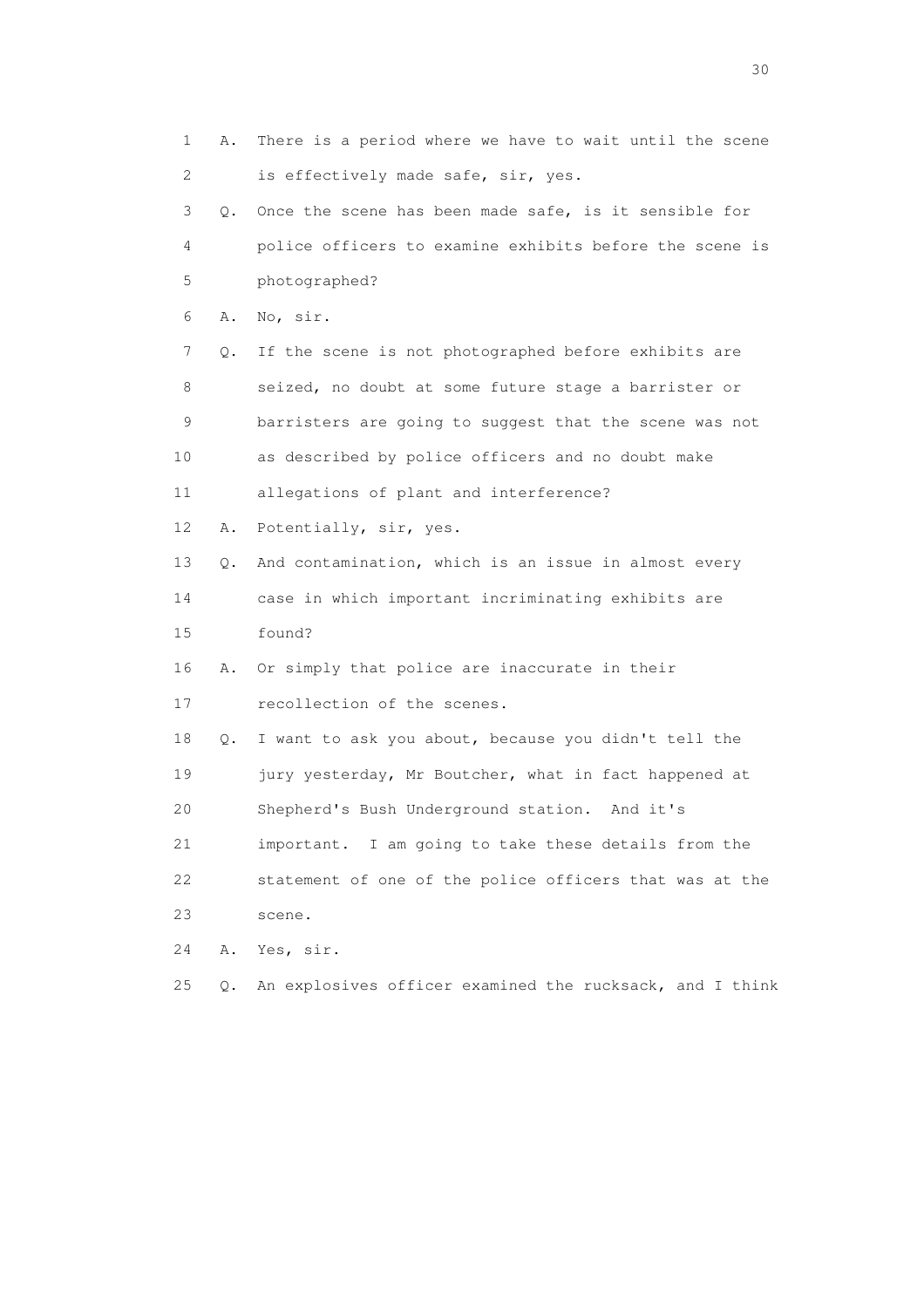1 it involved at times x-raying --

2 A. Yes, sir, it would have done.

| 3  |           | Q. -- items. So that itself is a very slow process?         |
|----|-----------|-------------------------------------------------------------|
| 4  | Α.        | Yes, sir.                                                   |
| 5  | Q.        | An explosives officer examined the scene and handed         |
| 6  |           | control of it, declared that it was safe, at 3.08 that      |
| 7  |           | afternoon. As police officers were preparing then to        |
| 8  |           | enter the scene, they were informed that the search         |
| 9  |           | could not begin until scientists from Porton Down --        |
| 10 | Α.        | Yes, sir.                                                   |
| 11 | 0.        | -- went to the scene. And the reason for that,              |
| 12 |           | Mr Boutcher?                                                |
| 13 | Α.        | There were some concerns at the time that this may be $-$ - |
| 14 |           | not have been a conventional attack. There may have         |
| 15 |           | been more sinister chemical or biological implications      |
| 16 |           | with regards to the devices.                                |
| 17 | Q.        | Chemical, radiological?                                     |
| 18 | Α.        | Yes, sir.                                                   |
| 19 | $\circ$ . | Scientists from Porton Down conducted tests and             |
| 20 |           | arrangements were made at about 8.50 to have the scene      |
| 21 |           | photographed?                                               |
| 22 | Α.        | Sir.                                                        |
| 23 | $\circ$ . | So that would indicate that they were at the scene for      |
| 24 |           | something like three hours?                                 |
| 25 | Α.        | Yes, sir.                                                   |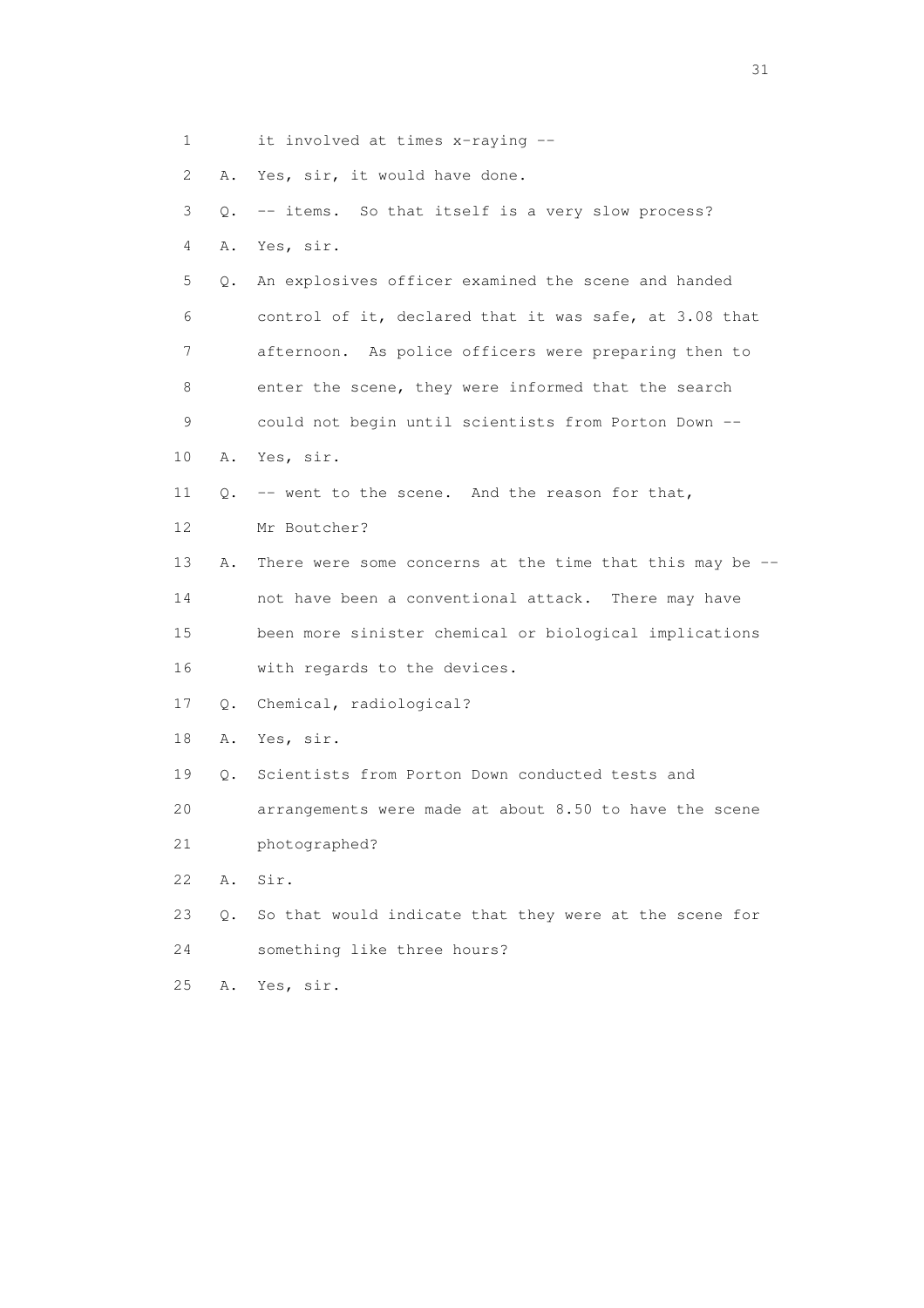- 1 Q. The photography was not completed until 1.15?
- 2 A. In the morning, sir?
- 3 Q. In the morning.
- 4 A. Yes, sir.
- 5 Q. Officers examined the rucksack from about 1.30 in the 6 morning?
- 7 A. Sir.
- 8 Q. So very soon after the photography had been completed. 9 It's at that stage that the South Bank card was found? 10 A. Yes, sir.
- 11 Q. So that the jury understand, this isn't a process that 12 is rapidly followed; exhibits have to be dealt with in 13 a particularly careful manner?
- 14 A. They do, sir, for the collection of evidence that in the 15 future is critically important to us and identify and 16 capture forensically potentially those responsible.
- 17 Q. DNA, fingerprints?
- 18 A. Exactly, sir, yes.
- 19 Q. In fact as this process was being undertaken, the device 20 was smoking and setting off gas, and the police officers 21 had to leave?
- 
- 22 A. In a number of the scenes, the volatility of the 23 material, the explosive mix, kept re-enacting, so there 24 was a risk throughout this process at each of the scenes
- 25 whilst the devices and the bags were being searched,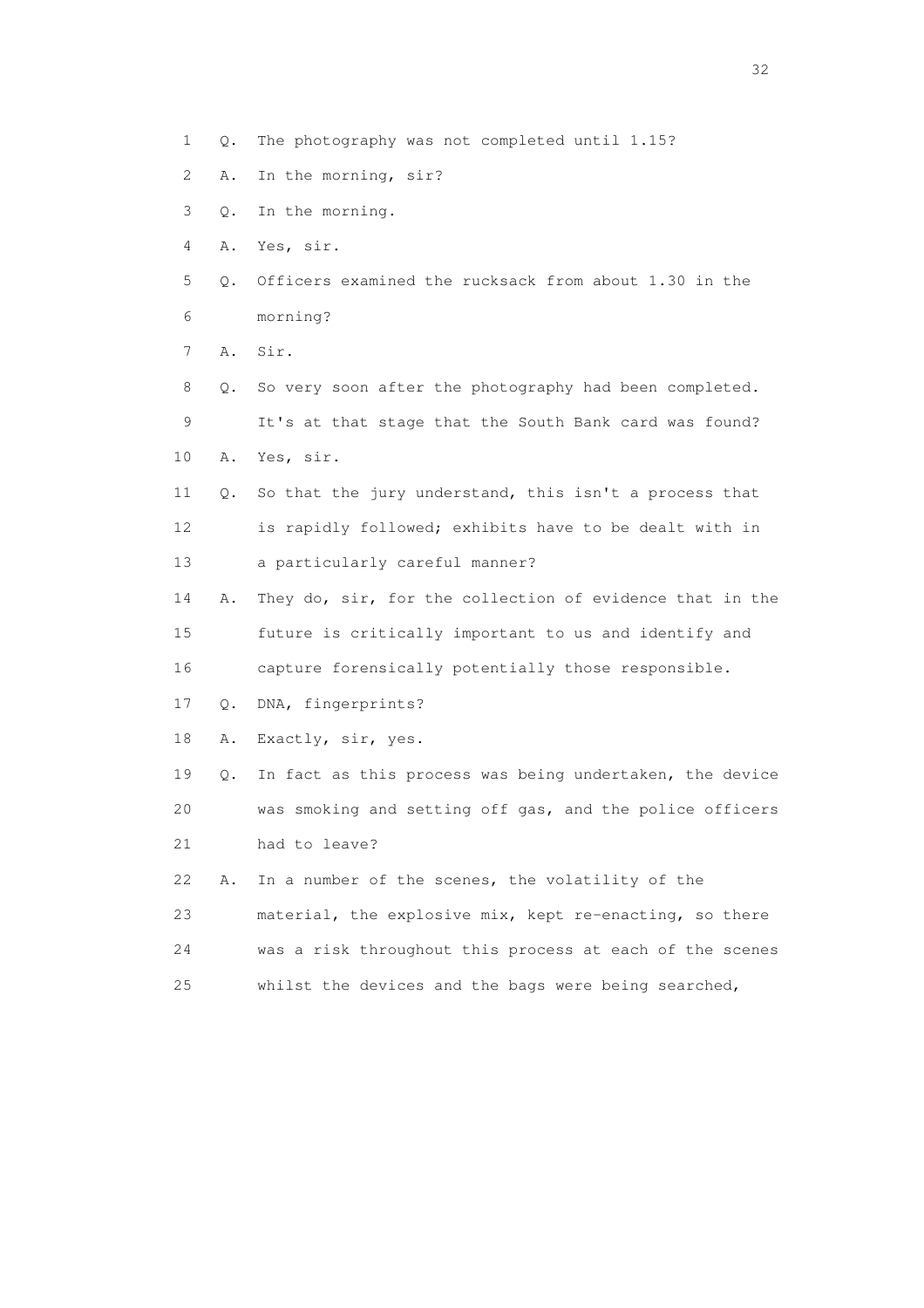- 1 yes.
- 2 Q. Before they had to leave, at least the gym card and some 3 other exhibits had been taken?
- 4 A. That's correct, sir, yes.
- 5 Q. At 3 o'clock that morning, police officers were outside 6 the South Bank club, gym in Wandsworth Road, by which 7 time they had identified and located the key holder for
- 8 those premises?
- 9 A. They had, sir, yes.
- 10 Q. They entered the gym at about 3 o'clock, and as the jury 11 heard yesterday, it wasn't the gym card that contained 12 the address, it was records at the gym?
- 13 A. It was, sir, yes.

14 Q. Now, is that, in your opinion and experience,

 15 Mr Boutcher, a lamentably slow approach to the finding 16 of exhibits?

- 17 A. Absolutely not, sir, and it exemplifies the challenges 18 and safety implications, and I would just like to add 19 that the officers conducting that process, our forensic 20 management team, are outstanding and they had been 21 responsible for all of the activity at the 7/7 scenes, 22 so were focused on anything in those bags that could 23 assist us in identifying those responsible.
- 24 Q. Moving forward --
- 25 SIR MICHAEL WRIGHT: Are you moving away from that topic?

<u>33</u> and the state of the state of the state of the state of the state of the state of the state of the state of the state of the state of the state of the state of the state of the state of the state of the state of the s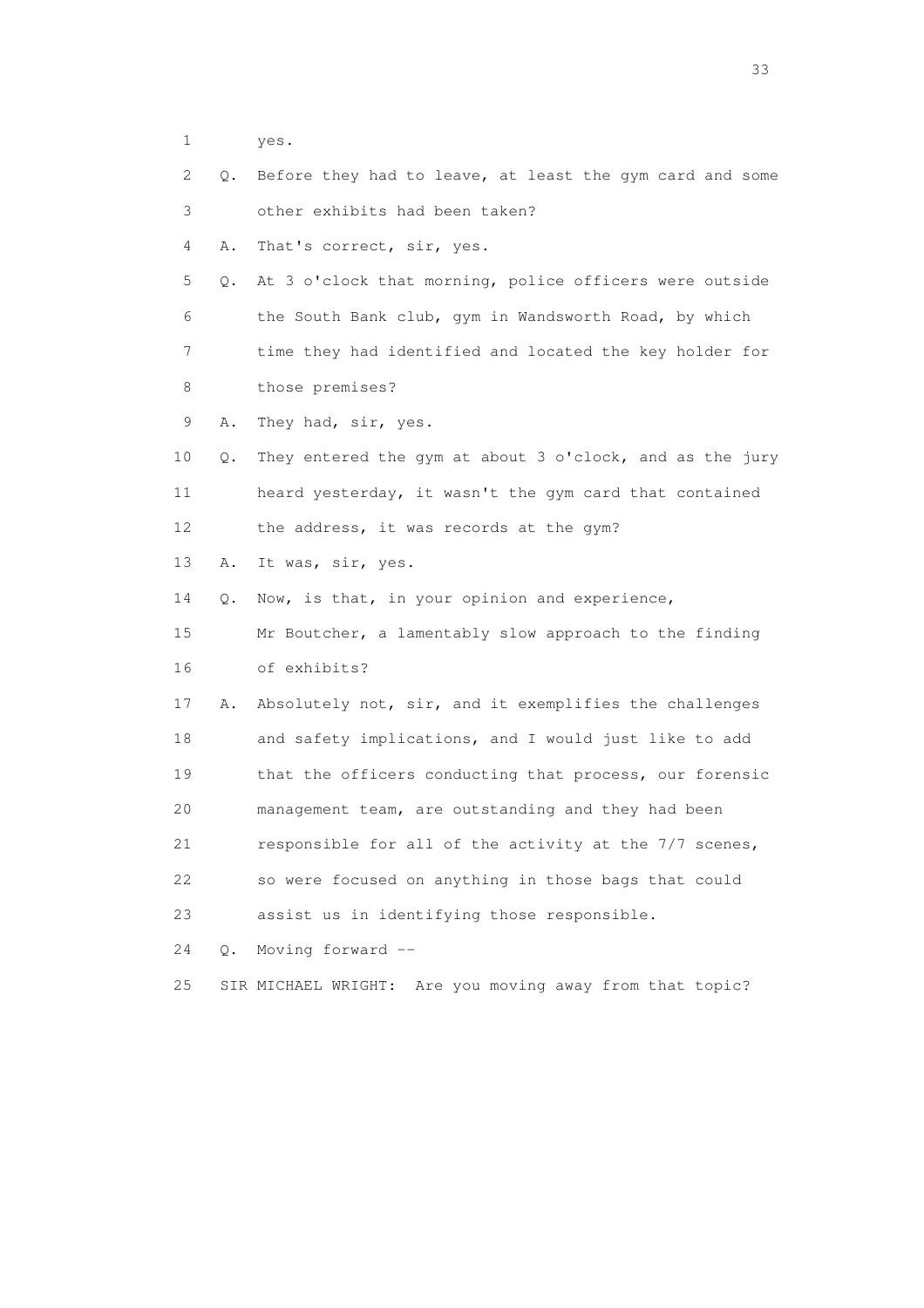1 MR HORWELL: I am moving from that topic.

2 SIR MICHAEL WRIGHT: I just want to catch up with a couple

3 of questions.

4 MR HORWELL: Yes, of course.

 5 SIR MICHAEL WRIGHT: Going back for a moment to the setting 6 of the surveillance at Scotia Road.

7 A. Yes, sir.

 8 SIR MICHAEL WRIGHT: When Mr McDowall set out his strategy 9 for Scotia Road, when it first became known.

10 A. Yes, sir.

 11 SIR MICHAEL WRIGHT: Were you aware, as he told us, that he 12 had at any rate originally set the strategy on the

13 assumption that Scotia Road was a single dwelling?

14 A. I wasn't there at the time of the setting of the

15 strategy, sir, so I couldn't say.

16 SIR MICHAEL WRIGHT: But certainly when you took over, would

17 it have made any difference?

18 A. No, sir.

 19 SIR MICHAEL WRIGHT: The second point, which -- I just want 20 to ask you who is responsible, and we will save this up 21 for the witness. Once the surveillance team arrived, 22 the red surveillance team were the first ones to arrive. 23 A. Yes, sir.

 24 SIR MICHAEL WRIGHT: They had with them a surveillance van 25 with a camera in it.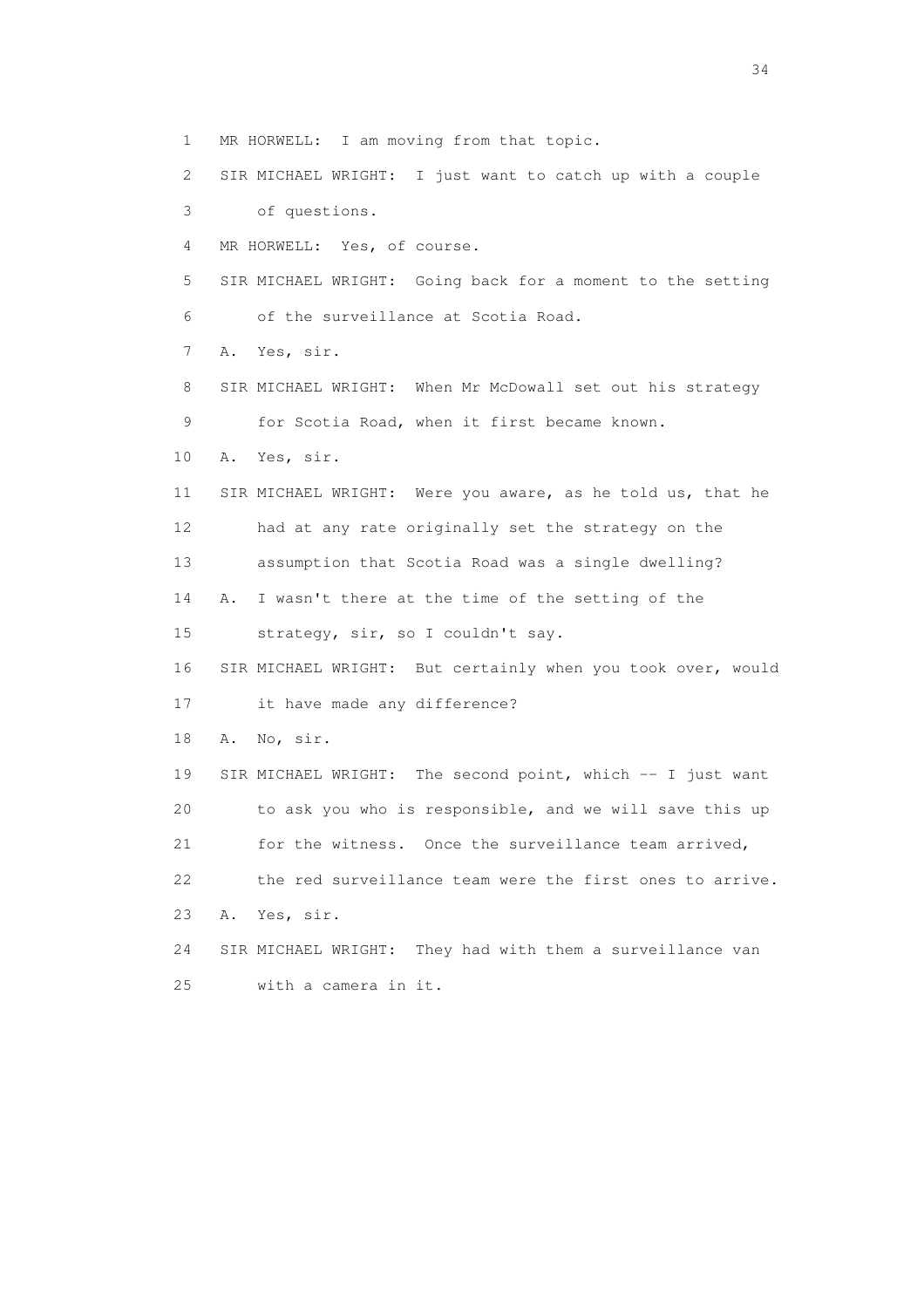1 A. Right, sir.

| 2  | SIR MICHAEL WRIGHT: Who would decide where and how that van  |
|----|--------------------------------------------------------------|
| 3  | would be located?                                            |
| 4  | Α.<br>That would be the surveillance team, sir, because they |
| 5  | are out there on the ground, they are very appreciative      |
| 6  | then of where the best place to put that van is to get       |
| 7  | a view of the door. So it's the decision made normally       |
| 8  | between the officers and the team leader, I would            |
| 9  | suggest.                                                     |
| 10 | SIR MICHAEL WRIGHT: It's a team decision with the leader     |
| 11 | responsible?                                                 |
| 12 | Yes, sir.<br>Α.                                              |
| 13 | SIR MICHAEL WRIGHT: I merely, so that you will know what     |
| 14 | I am asking about, the inquiry is whether or not it          |
| 15 | would not have been better for the van to be parked          |
| 16 | immediately opposite the communal door. I don't expect       |
| 17 | you to answer that, Mr Boutcher; we will leave it for        |
| 18 | the team leader when we see him.                             |
| 19 | Sir.<br>Α.                                                   |
| 20 | SIR MICHAEL WRIGHT: Could somebody bear that in mind?        |
| 21 | Thank you.                                                   |
| 22 | Mr Boutcher, these are extremely experienced<br>MR HORWELL:  |
| 23 | police officers that were making decisions on the ground     |
| 24 |                                                              |
| 25 | Yes, sir.<br>Α.                                              |
|    |                                                              |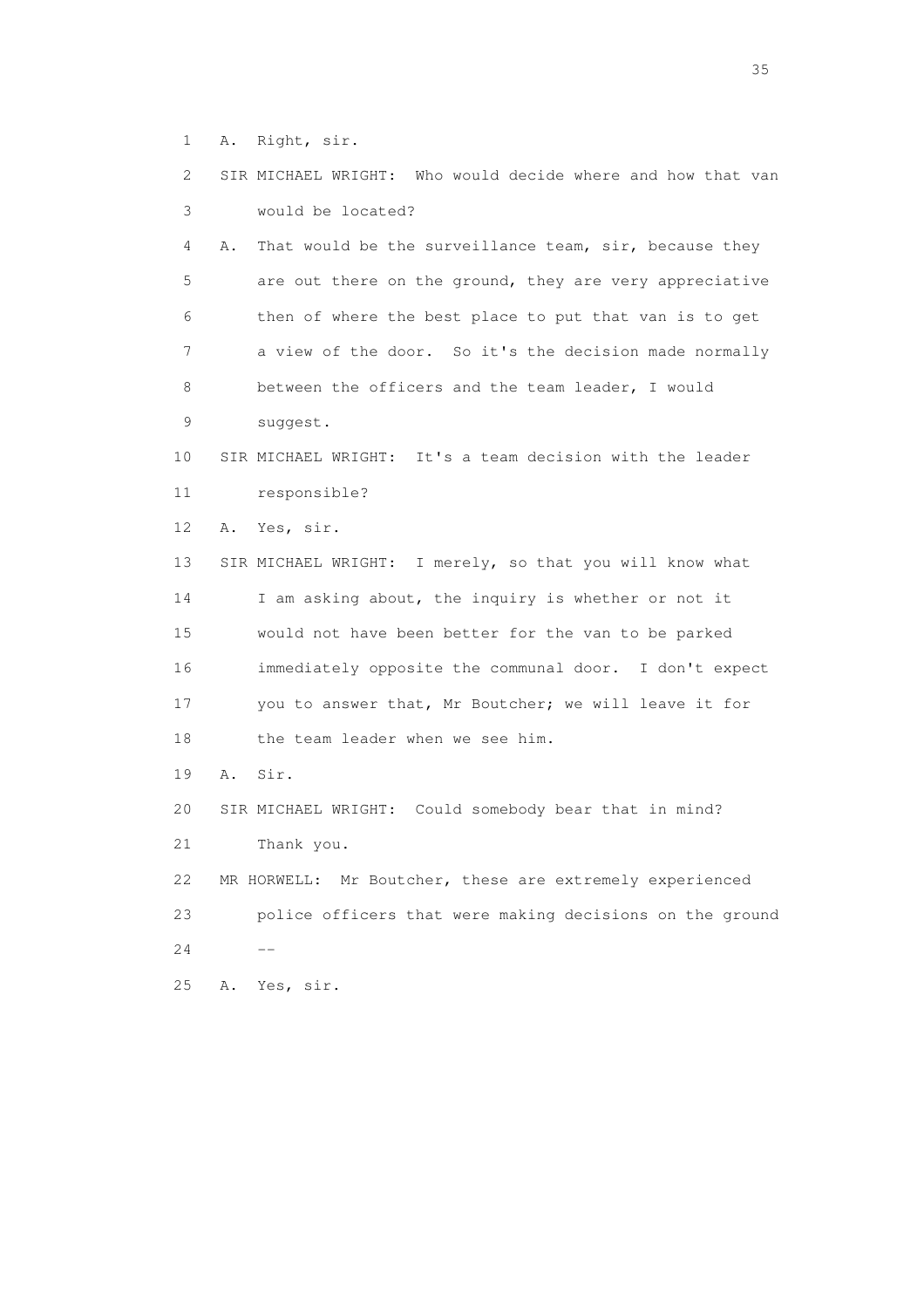1 Q. -- as to where best to place, for example, the van? 2 A. Indeed, sir, yes. 3 Q. Can I come next, please, to Mr Dingemans? You were 4 criticised yesterday for not knowing where he was, and 5 Mr Mansfield said that he was nowhere near the bus at 6 the time he was called to effect the stop? 7 A. Sir. 8 Q. I want to examine, please, the facts so that we get the 9 full picture. Mr Dingemans was at Nightingale Lane, 10 where the briefings were taking place -- 11 A. Yes, sir. 12 Q. -- for Scotia Road. We will hear from Mr Dingemans 13 that, as he was waiting to leave Nightingale Lane, he 14 received the call to go to the bus? 15 A. Yes, sir. 16 Q. He left Nightingale Lane in an unmarked car. He 17 travelled using the two tones, the blue light and the 18 flashing headlights, and at the time he received the 19 instruction not to intervene -- 20 A. Yes, sir. 21 Q. -- he was in fact behind the bus. 22 A. Right. 23  $Q.$  Is that  $-$  24 SIR MICHAEL WRIGHT: You mean immediately behind the bus? 25 MR HORWELL: I'll read exactly from his statement. We will

 $36<sup>2</sup>$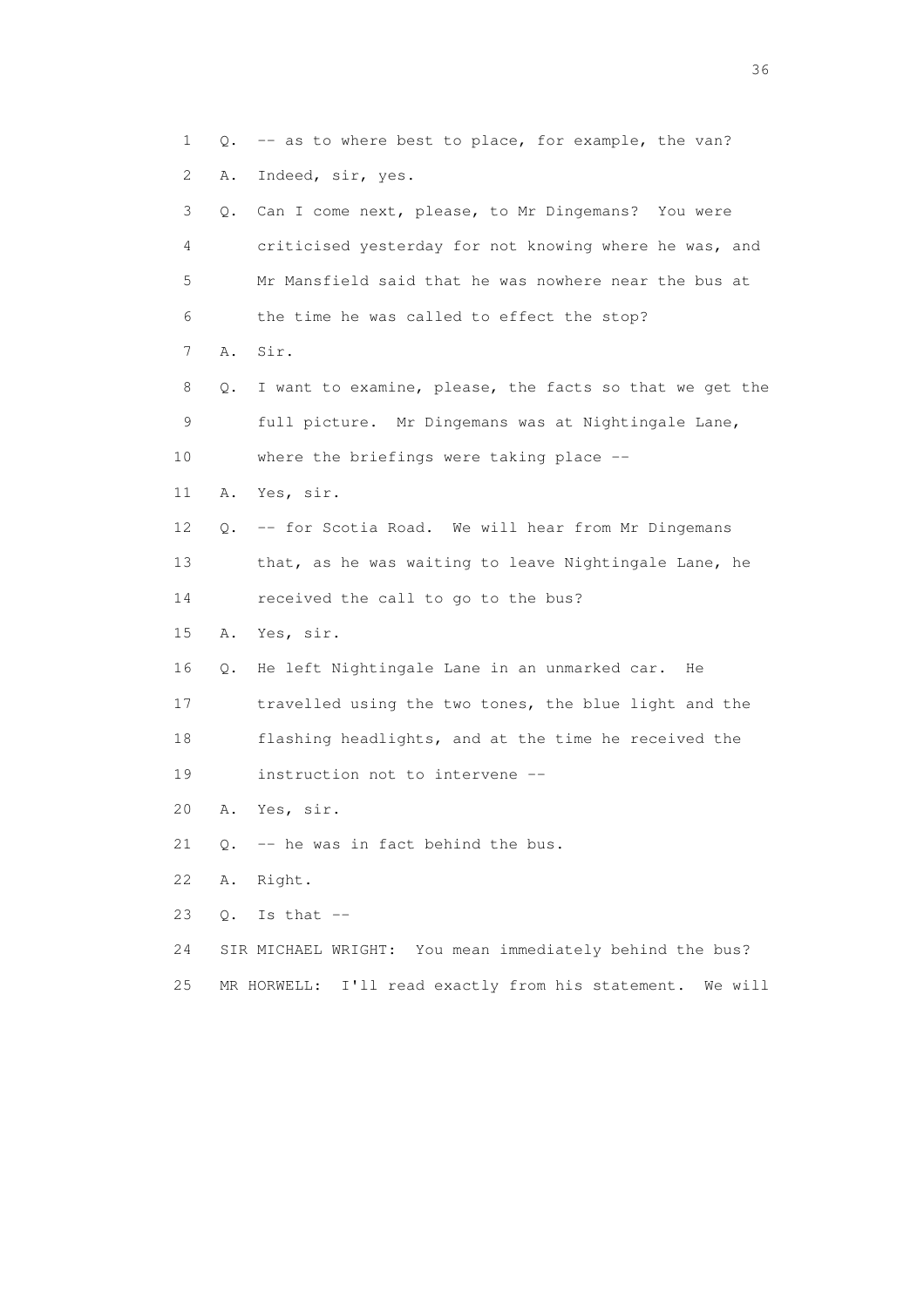1 hear from Mr Dingemans in due course. When the 2 instruction came through not to undertake the stop, his 3 statement reads: 4 "At this stage we were behind the bus." 5 Obviously Mr Dingemans will fill in the details. 6 Is that how operations of this type are conducted? 7 A. That's exactly what I would have expected, sir. 8 Q. You would have expected Mr Dingemans to be near -- 9 A. Yes, sir. 10 Q. -- to the relevant area. The reason why, as the jury 11 would have seen last week on the view, the reason why 12 Nightingale Lane was chosen for the briefings is that it 13 was the closest police building to Scotia Road? 14 A. It's a very suitable location for that area, sir. 15 Q. So everyone is moving towards the area, and the 16 briefings were conducted at Nightingale Lane for that 17 very obvious reason? 18 A. Very sensible reason, sir. 19 Q. A few questions as to detail, if I may Mr Boutcher. The 20 surveillance running log, was it in fact being shown on 21 the screen at the time that Mr de Menezes was being 22 followed? 23 A. I don't recall that. I was simply speaking to Pat 24 directly. 25 Q. If we could look, please, first of all at documents

<u>37</u>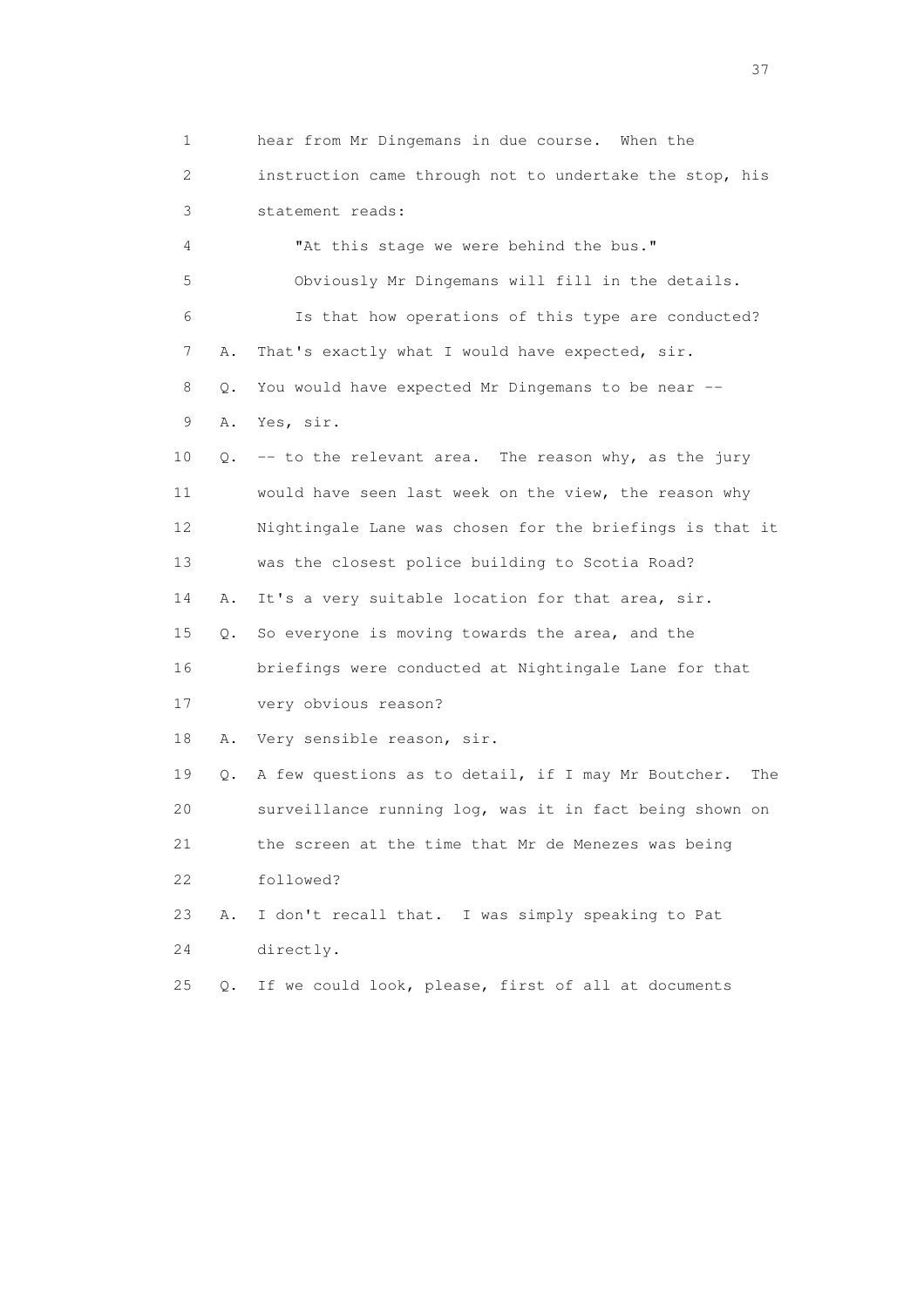| $\mathbf 1$ |    | page -- if this could come up on the screen, please --   |
|-------------|----|----------------------------------------------------------|
| 2           |    | 447. You were shown this yesterday.                      |
| 3           | Α. | I was, sir, yes.                                         |
| 4           | Q. | We can see obviously the brevity of the entries?         |
| 5           | Α. | Indeed.                                                  |
| 6           | Q. | If we could go over to the next page, 448, again these   |
| 7           |    | are the relevant times and again we can see the brevity  |
| 8           |    | of the entries?                                          |
| 9           | A. | Yes, sir.                                                |
| 10          | Q. | Are those entries complete in the sense that they show   |
| 11          |    | and record everything that Pat was saying?               |
| 12          | Α. | Most definitely not, sir, no.                            |
| 13          | Q. | So what were you concentrating upon, the log or what Pat |
| 14          |    | was saying?                                              |
| 15          | Α. | Quite rightly and sensibly, sir, I was simply            |
| 16          |    | concentrating on what Pat was telling me.                |
| 17          | Q. | Another issue, a matter of detail: Ragstone photographs  |
| 18          |    | have appeared; the topic of them has appeared in the     |
| 19          |    | course of this inquest. We will discover that they were  |
| 20          |    | first requested at 11.40 am that morning, the 22nd?      |
| 21          | Α. | There is an action recorded for that time, sir.          |
| 22          | Q. | Therefore, in response to the issue that has been        |
| 23          |    | raised, were you aware, had you seen those photographs   |
| 24          |    | at the time Mr de Menezes was shot?                      |
| 25          | Α. | No, sir.                                                 |

and the state of the state of the state of the state of the state of the state of the state of the state of the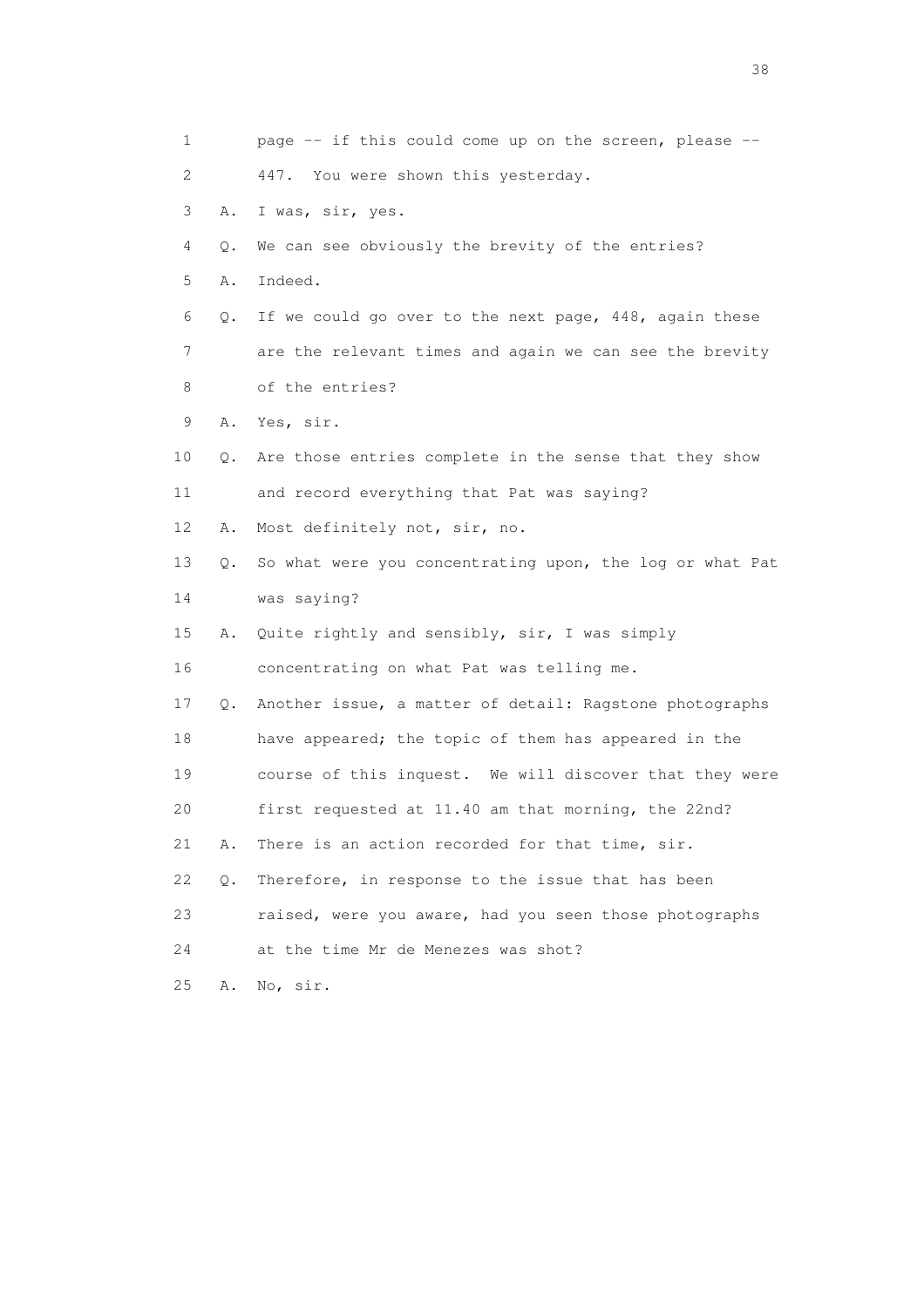1 Q. Had anyone seen them?

| 2.          | Α. | No, sir. Nobody accessed the disks. The photographs      |
|-------------|----|----------------------------------------------------------|
| 3           |    | hadn't been produced from the disks for those exhibits,  |
| 4           |    | at that time, and they were first opened after 11.40 in  |
| 5           |    | the morning on the 22nd.                                 |
| 6           | Q. | Indeed, was there any intelligence of which you were     |
| 7           |    | aware that Osman by this time had in fact been           |
| 8           |    | identified as one of those present at                    |
| $\mathsf 9$ |    | Operation Ragstone?                                      |
| 10          | Α. | Absolutely not, sir, no.                                 |
| 11          | Q. | CCTV film of the 21 July bombers. As we heard            |
| 12          |    | yesterday, it reveals that they entered the Underground  |
| 13          |    | system at Stockwell?                                     |
| 14          | Α. | Yes, sir.                                                |
| 15          | Q. | Is there any evidence from that film as to whether or    |
| 16          |    | not these bombers were surveillance aware?               |
| 17          | Α. | From the way in which they walk to the Underground       |
| 18          |    | station, they walk separately. From recollection,        |
| 19          |    | I have not seen it for a while, two on one side of the   |
| 20          |    | road and one on the other. It's something we have seen   |
| 21          |    | previously with regards to ensuring that they are not    |
| 22          |    | associated with each other, and it's typical tradecraft  |
| 23          |    | with regards to being operationally aware as terrorists  |
| 24          |    | or as criminals, when you are active, you are conducting |
| 25          |    | part of your conspiracy. So from the very nature in      |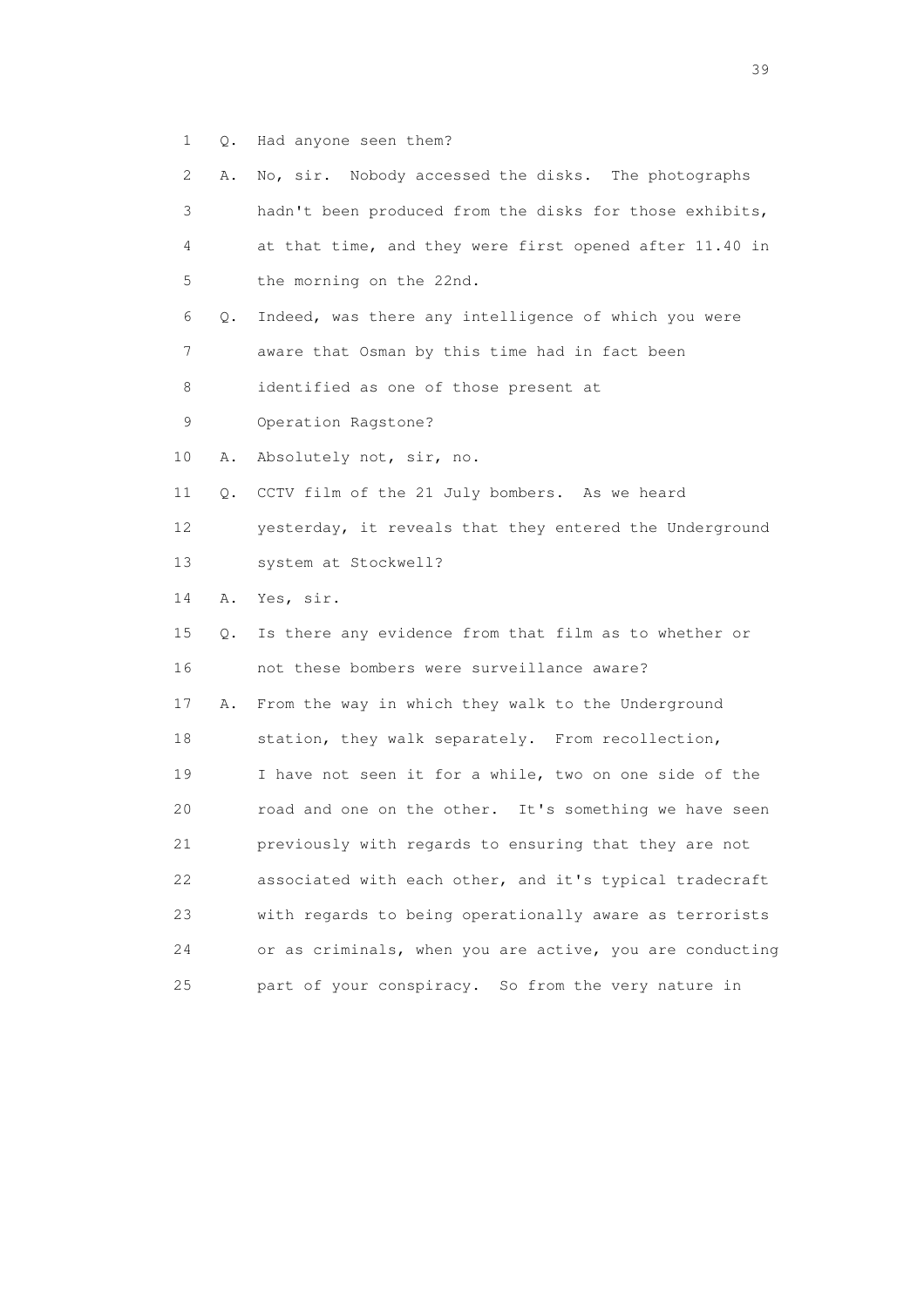1 which they entered, having looked at it on reflection, 2 it appears they were deliberately staying separate from 3 each other. 4 Q. Was that something of which you were aware in the early 5 hours of this morning, before Mr de Menezes had been 6 shot? 7 A. Yes. 8 Q. Was that a factor that you considered in the 9 implementation of McDowall's strategy? 10 A. I was very aware of it, yes, sir. 11 0. Tactical firearms document. You have seen that? 12 A. I have, yes. 13 Q. Andrew described it when he gave evidence as in fact 14 containing nothing new? 15 A. Indeed. 16 Q. For an officer of your experience, Mr Boutcher, those 17 options at paragraph 10 that we saw yesterday, anything 18 new in that as far as you were concerned? 19 SIR MICHAEL WRIGHT: Do you want to bring it up? 20 MR HORWELL: I will happily do so. 21 SIR MICHAEL WRIGHT: Just so the jury have it in mind. 22 MR HORWELL: It's at tab 42 in the jury bundle. We have it 23 on the screen. I am grateful. If we can go to the next 24 page, please. 25 SIR MICHAEL WRIGHT: There is eight of the nine options.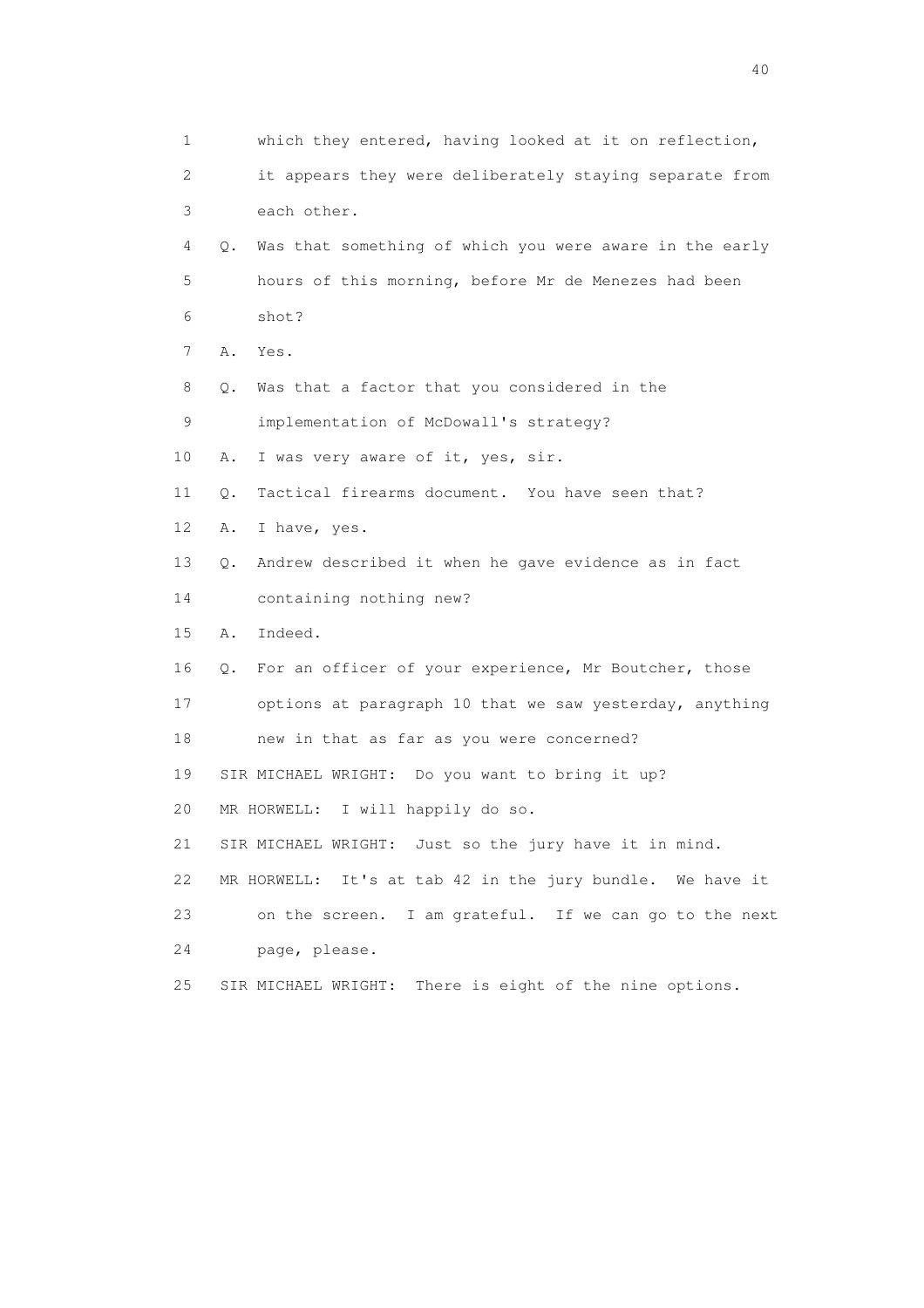1 MR HORWELL: Yes.

 2 Anything new in any of that to you, Mr Boutcher? 3 A. All standard options, sir, I am very aware of them all. 4 Q. I'm not seeking to criticise those that put this 5 document together, but you were criticised yesterday for 6 not paying sufficient attention to it. Do you accept 7 that criticism? 8 A. Absolutely not, sir, no. 9 Q. Thank you. Hollow point ammunition, as another topic 10 that has been raised. Mr Boutcher, if you don't know 11 the answer to this, please say so. Is in fact the case 12 that in July 2005 the Home Office neither approved nor 13 disapproved of the use of this ammunition? 14 A. I only subsequently established that, sir. At the time 15 I was informed it was an accredited and accepted 16 ammunition. 17 SIR MICHAEL WRIGHT: Sorry? 18 A. I was informed at the time, sir, that it was approved 19 ammunition for the Metropolitan Police Service. 20 MR HORWELL: Reference has been made to the fact that the 21 Home Office hadn't approved of the use of this 22 ammunition. Sinister suggestions, Mr Boutcher. 23 A. Yes, sir. 24 Q. Have you subsequently discovered that in fact at the 25 time the Home Office neither approved nor disapproved of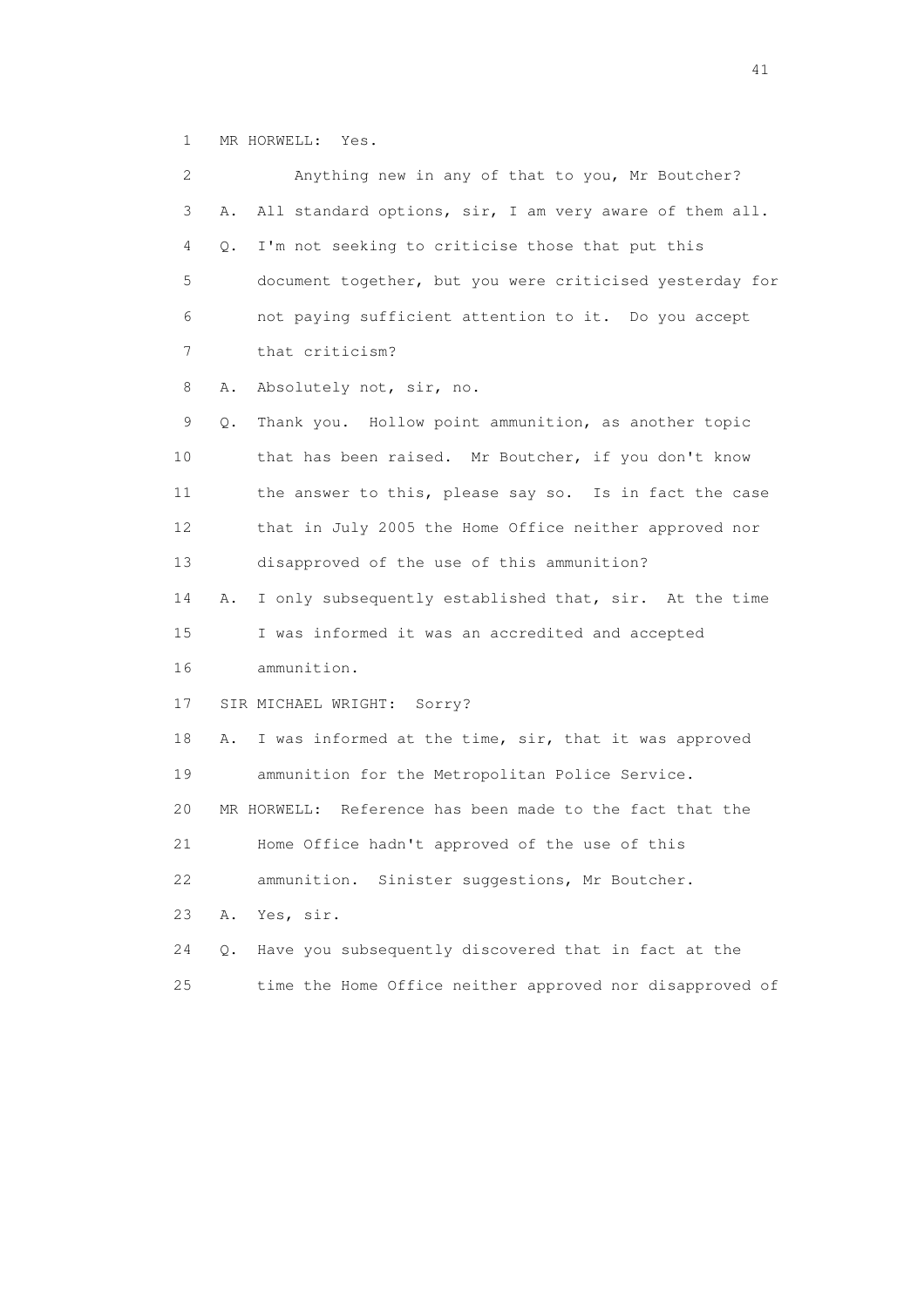1 its use?

2 A. I have, sir.

 3 Q. Obviously if the Home Office wished to stop police 4 forces using this ammunition, it could do so 5 immediately? 6 A. Absolutely, yes. 7 SIR MICHAEL WRIGHT: I think Mr Boutcher said yesterday that 8 it was left to the discretion of the individual chief 9 officer. 10 MR HORWELL: Yes, and simply so that we can take this 11 forward to the future and now the present, the Home 12 Office still today leaves its use to the discretion of 13 each police force? 14 A. Each chief officer is responsible for the type of 15 ammunition, sir. It's their responsibility. They make 16 the decisions that we use that type of ammunition and 17 that approval had been obtained. 18 Q. Thank you. In terms of your background, Mr Boutcher, 19 again to deal with this as briefly as we can, by 20 July 2005, how many armed operations had you been 21 involved in, at whatever level? 22 A. I am guessing well over 100, actually interventions or 23 armed operations on the ground, and numerous as 24 commander, sir. 25 Q. Did you believe that your experience made you qualified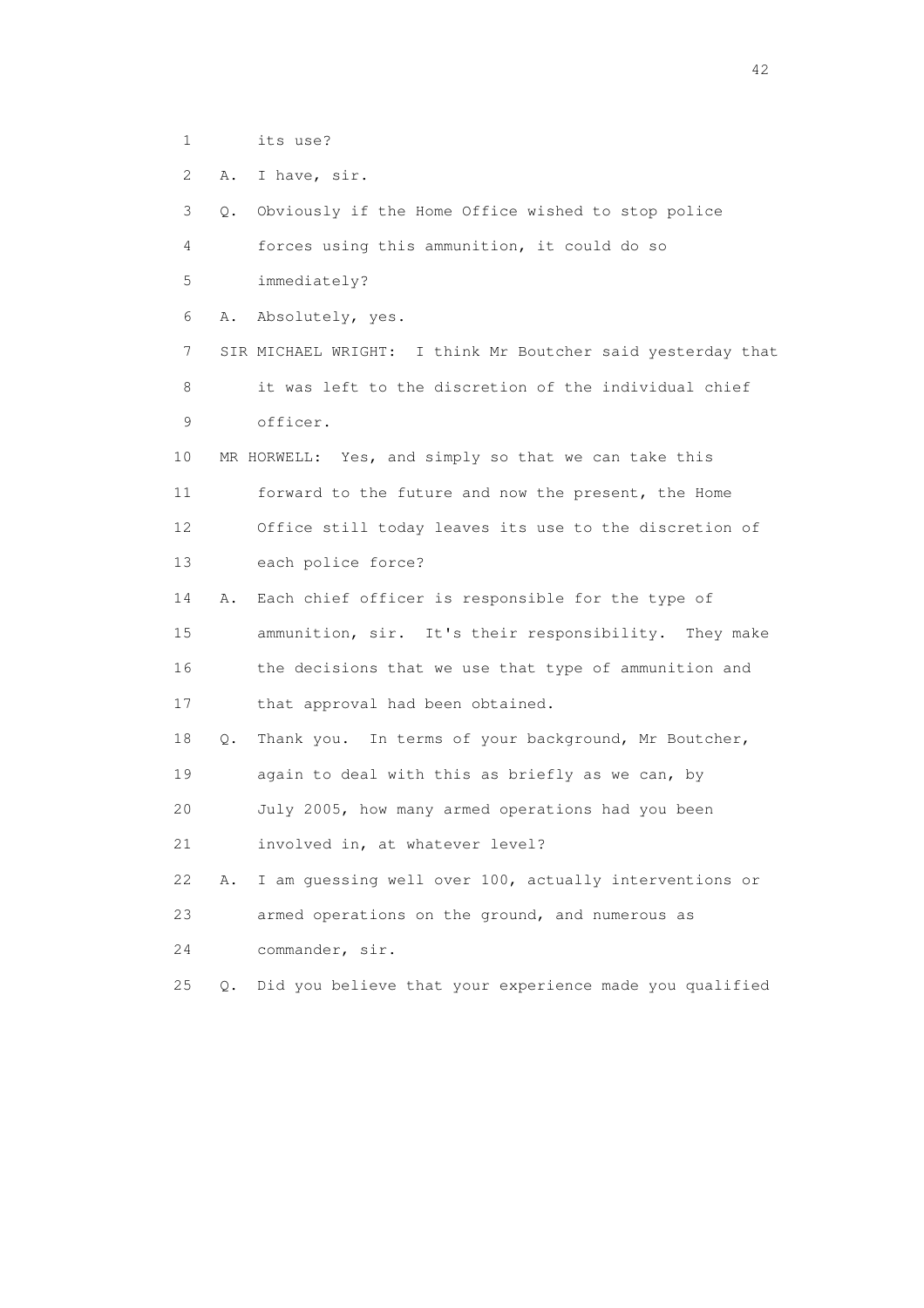| 1  |    | and able to assist in this operation?                    |
|----|----|----------------------------------------------------------|
| 2  | Α. | Yes.                                                     |
| 3  | Q. | And lead it with Commander Dick?                         |
| 4  | Α. | Absolutely, yes.                                         |
| 5  | Q. | Have you in fact received commendations from judges at   |
| 6  |    | the Old Bailey for those operations that you have led in |
| 7  |    | the past?                                                |
| 8  | Α. | I have, yes, sir.                                        |
| 9  | Q. | How many?                                                |
| 10 | Α. | At the Old Bailey, four, sir.                            |
| 11 | Q. | You were asked yesterday what do you think went wrong.   |
| 12 |    | Now, in terms of the command and support structures that |
| 13 |    | were in place that day, do you consider that there was   |
| 14 |    | anything wrong in those?                                 |
| 15 | Α. | No, sir.                                                 |
| 16 | Q. | Now, obviously, Mr Boutcher, a dreadful mistake was      |
| 17 |    | made?                                                    |
| 18 | Α. | Yes, it was.                                             |
| 19 | О. | But from what you saw of this operation, did anyone      |
| 20 |    | deliberately or recklessly put at risk the life of       |
| 21 |    | anyone that morning?                                     |
| 22 | Α. | No, absolutely not, sir, and I have had obviously the    |
| 23 |    | opportunity -- as I am sure we all have involved,        |
| 24 |    | surveillance, firearms, command and control, all the     |
| 25 |    | operations room staff -- to reflect on it. And           |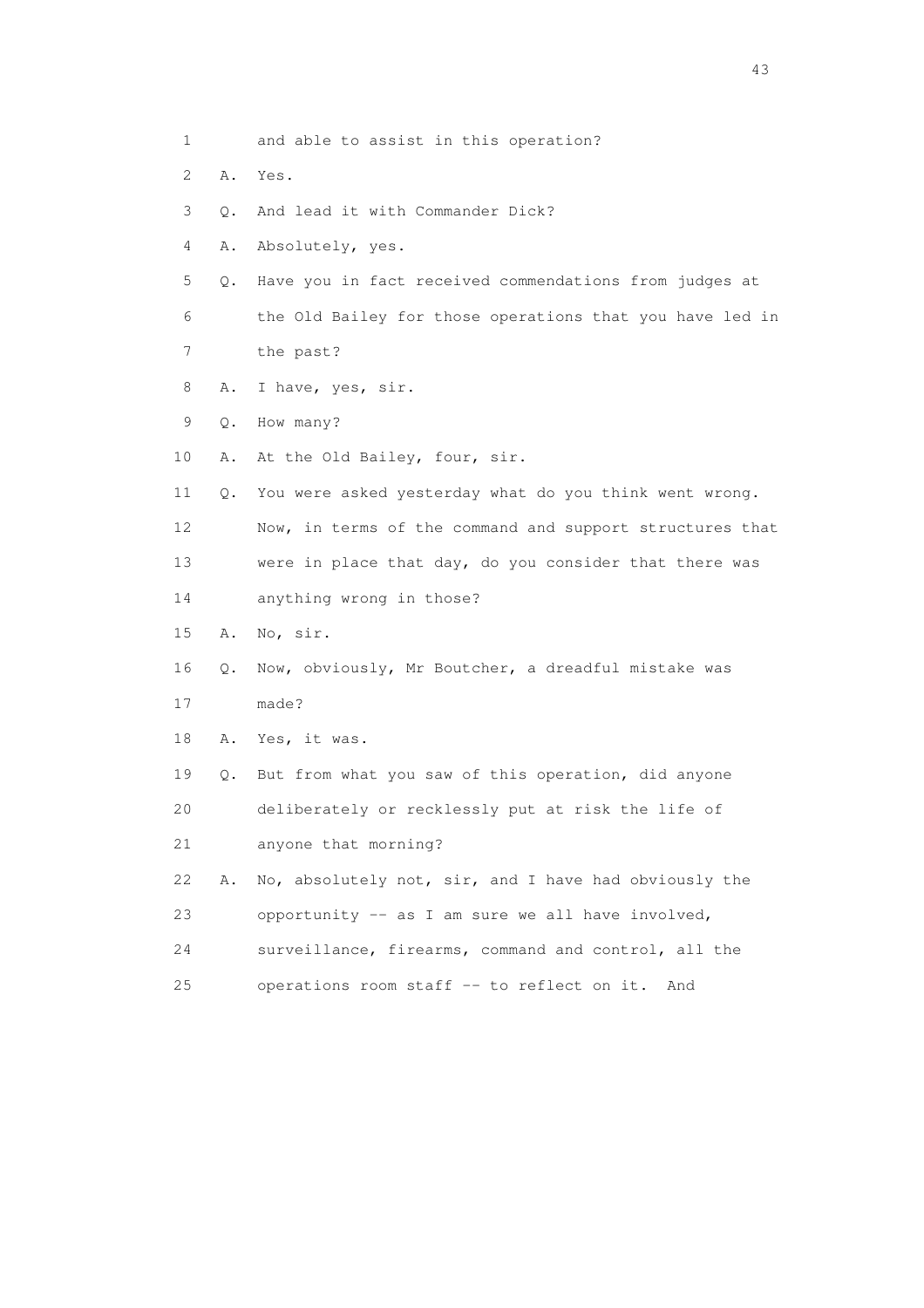1 I personally after the operation had finished, in the 2 days after 2 August, went to put some flowers at 3 Stockwell; because we all came to work to protect 4 London, everybody worked tirelessly, and I have said 5 these are new and unique threats that we now face. 6 There is nothing, everybody worked as best as they could 7 to ensure, whether surveillance or firearms or as I say 8 command and control, that we delivered a safe operation, 9 and that operation delivered the arrest of all of those 10 actually responsible for 21 July and those that 11 supported them.

 12 They all did their best, and even on reflection now, 13 and we are a learning organisation, we are all seeking 14 to improve, I don't think there is anything that we did 15 then that now we would not have done. And it is 16 a tragic death for which we are all terribly sorry. But 17 I am responsible, I am the senior investigating officer 18 for this operation, and I appreciate we have a DSO role 19 and we have a Gold Commander. From the moment of 20 21 July until the final arrest and the closure of that 21 operation, I am the officer responsible for this 22 investigation and this operation.

23 Q. You were asked yesterday: could this happen again.

24 A. Sir.

25 Q. Is it your view that only a fool would say no?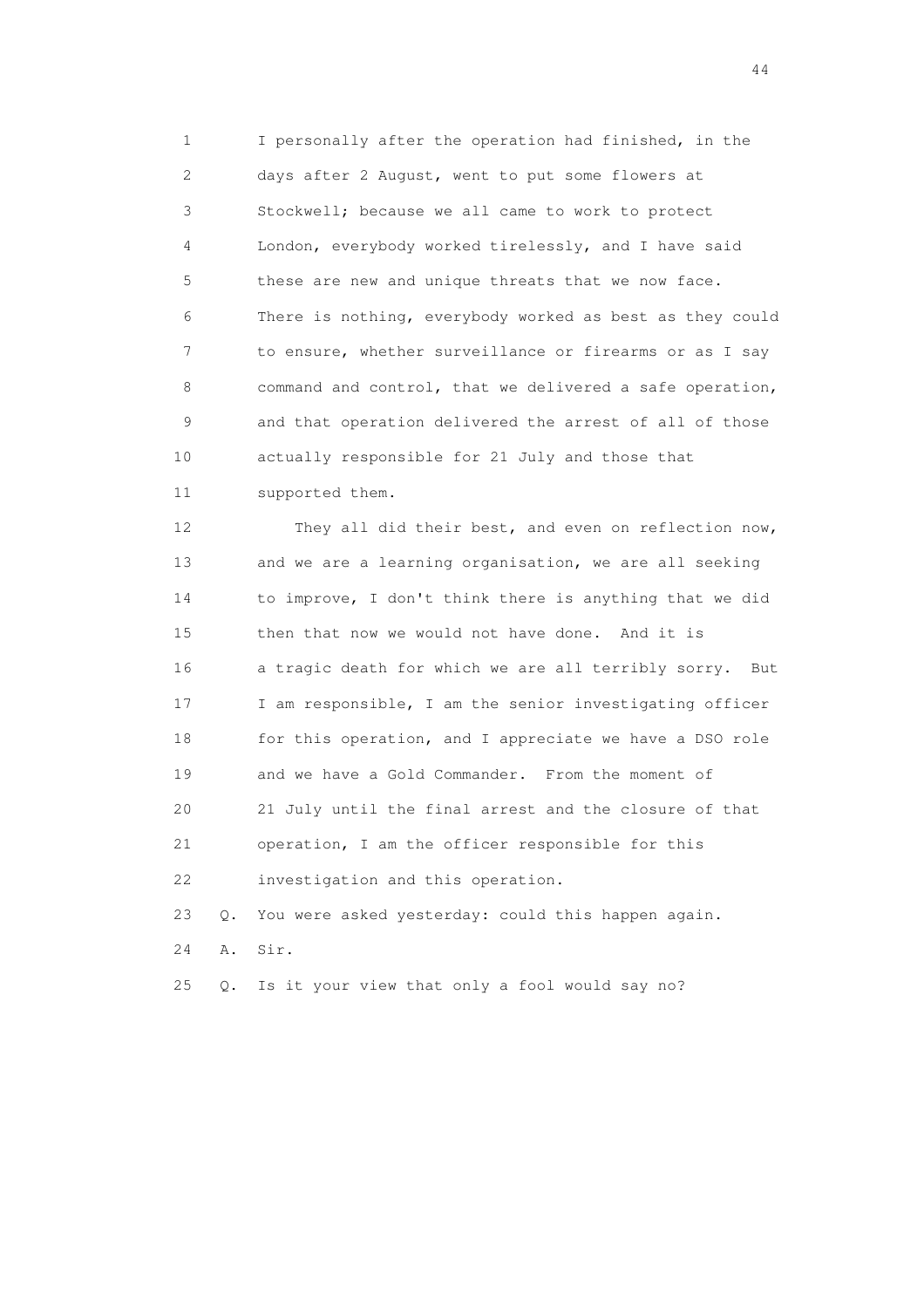1 A. It is, yes, sir.

| 2  | Q.        | Because of the complexity of these operations?            |
|----|-----------|-----------------------------------------------------------|
| 3  | Α.        | Extremely challenging. It's human acts all done with      |
| 4  |           | the very best interests by all the officers concerned,    |
| 5  |           | but we are human beings, so I fear with whatever          |
| 6  |           | challenges we face in the future, and we really -- we     |
| 7  |           | try and predict them and we try and plan for them, and    |
| 8  |           | we do that on a day-to-day basis, but inevitably we are   |
| 9  |           | going to face more and difficult challenges in the        |
| 10 |           | future. So things like this could happen.                 |
| 11 | Q.        | In the few days that we have been receiving evidence at   |
| 12 |           | this inquest, we have heard of cancelled holidays,        |
| 13 |           | limited sleep, the packing of two weeks' clothing to      |
| 14 |           | enable a police officer to dedicate that period of time   |
| 15 |           | in her life to this operation and nothing else?           |
| 16 | Α.        | Yes, sir.                                                 |
| 17 | Q.        | In terms of the care, dedication and professionalism,     |
| 18 |           | was anything found wanting in your view of the police     |
| 19 |           | officers who were responsible for this operation?         |
| 20 | Α.        | Absolutely not, sir. Everybody did their very best,       |
| 21 |           | I have no doubt about that, from every officer involved   |
| 22 |           | in the investigation.                                     |
| 23 | $\circ$ . | Now, I want to turn to the wider topic of the             |
| 24 |           | investigation, and to ensure that we can do this as       |
| 25 |           | quickly as possible, there are graphics prepared.<br>They |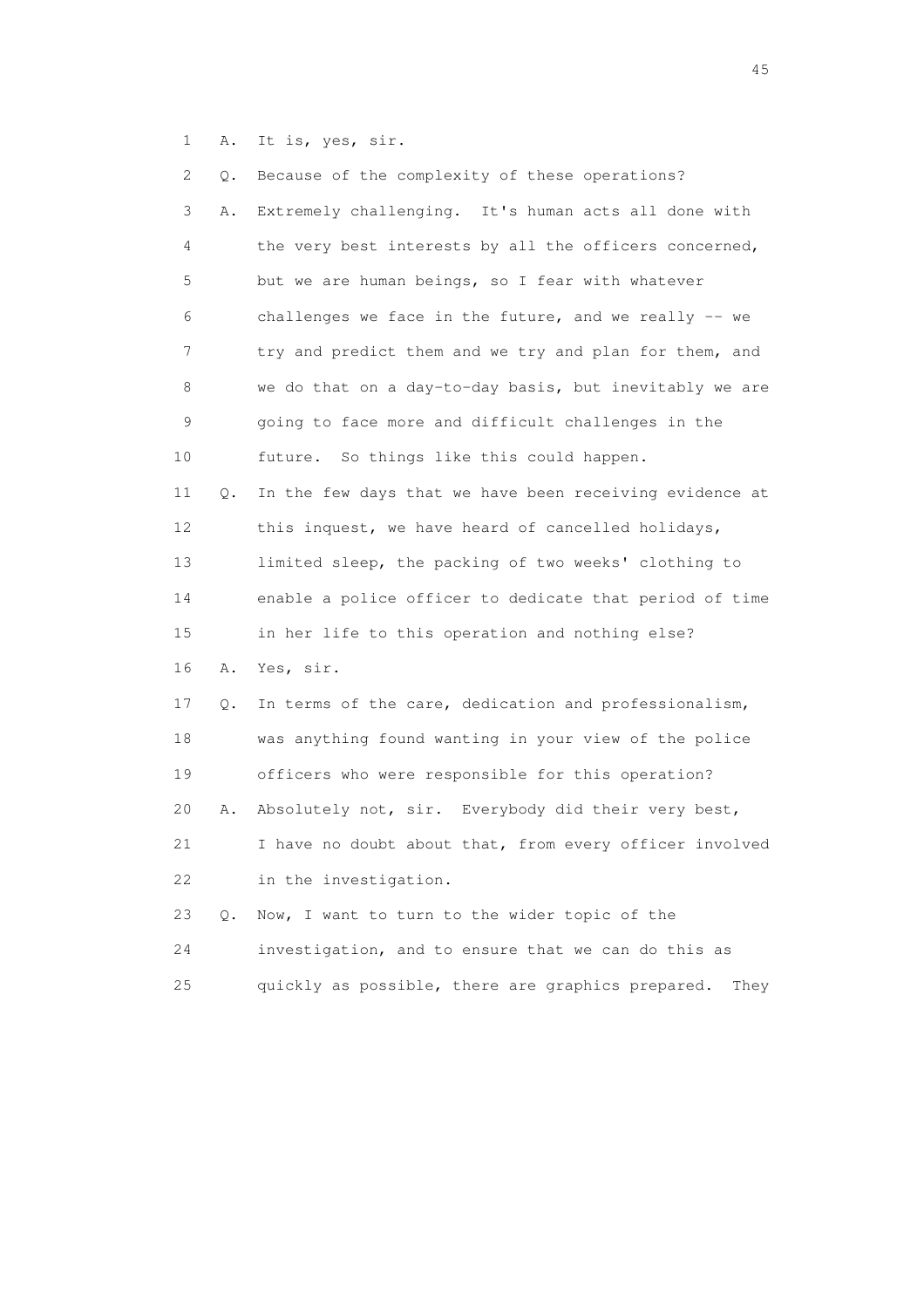1 are at the side of the court. Could we start, first, 2 please, with the maps brochure. Mr Southworth, if you 3 could locate them. There are slight amendments to 4 these. We need to distribute these not only to the 5 jury, the Coroner and the witness but also one to each 6 team, please. (Handed) 7 So maps brochure first, please. 8 SIR MICHAEL WRIGHT: Are they all in one bundle? 9 MR HORWELL: There are two. That's why we are starting with 10 maps brochure first, please. (Pause) 11 Now, the purpose of these bundles is, I can assure 12 everyone, to save time rather than to take -- they 13 contain a lot of information. Can we start, first, at 14 page 1. Page numbers bottom right-hand corner. This 15 sets out the relevant details from 7 July. 16 The four scenes of attack, they are numbered in 17 chronological order. Scene number 1, Aldgate station, 18 time of explosion, 8.51 in the morning, eight dead, 205 19 injured. That bomber entered the Underground system at 20 King's Cross. 21 A. Yes, sir. 22 Q. Scene number 2, at King's Cross, 8.56 that morning, 27 23 dead, 451 wounded. That bomber, Lindsay, again entered 24 the Underground system through the same station,

25 King's Cross?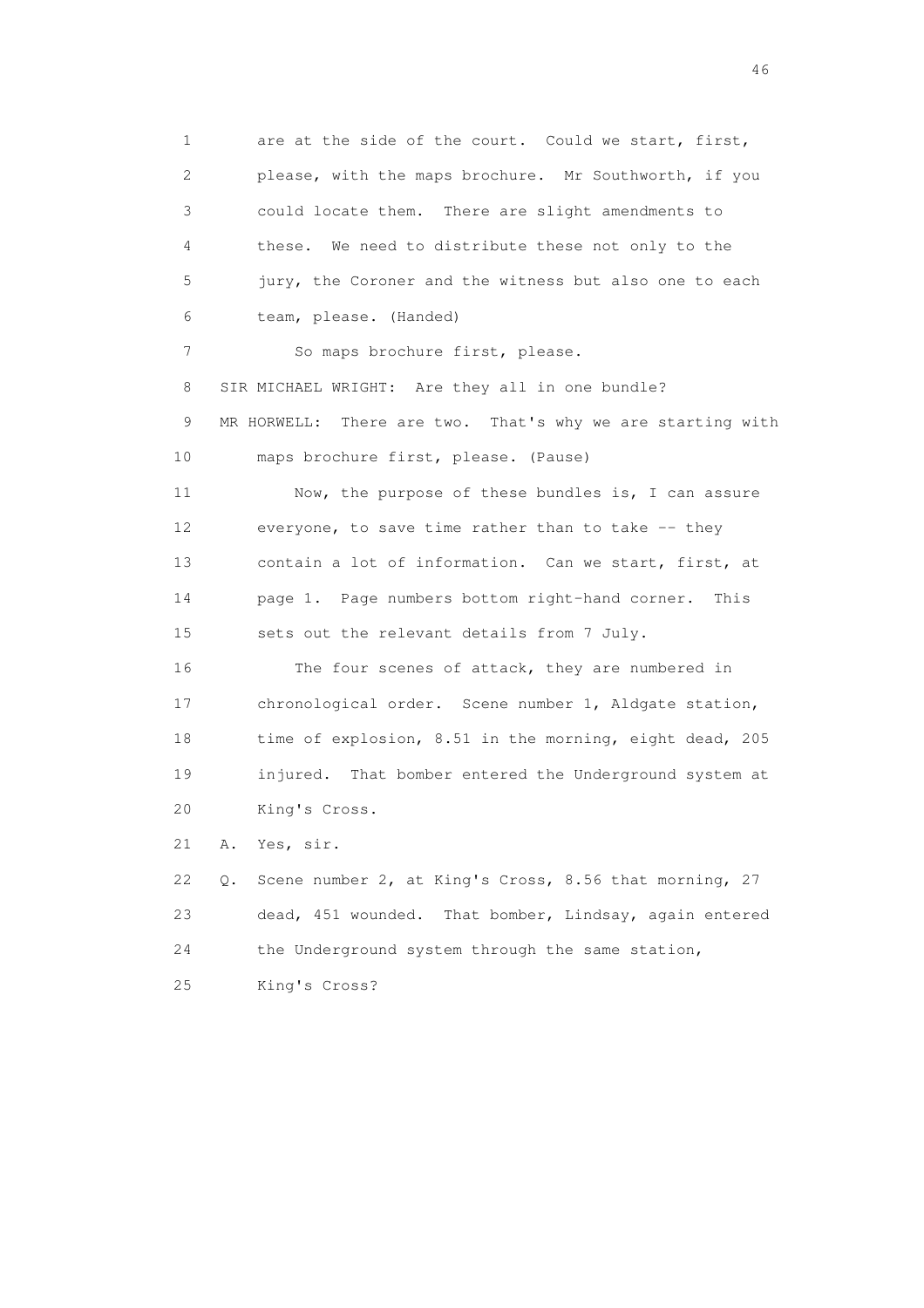1 A. They did, yes.

| 2. | Q. | That was the worst of these dreadful events. 27 people   |
|----|----|----------------------------------------------------------|
| 3  |    | The stakes were very high, would you not agree,<br>died. |
| 4  |    | Mr Boutcher, on 22 July when you sought to hunt down the |
| 5  |    | men that were seeking to repeat this level of carnage?   |
| 6  | Α. | Yes, sir, they were.                                     |
| 7  | Q. | Scene number 3, Edgware Road station, 9.17, seven dead,  |
| 8  |    | 189 injured. That bomber also entered the Underground    |
| 9  |    | system at the same station, King's Cross?                |
| 10 | Α. | He did, sir, yes.                                        |
| 11 | Q. | Then finally, scene 4, 9.47, number 30 bus,              |
| 12 |    | Tavistock Square, 14 fatalities, 132 injured?            |
| 13 | Α. | Yes.                                                     |
| 14 | Q. | Now, that's the investigation that you led from 7 July.  |
| 15 |    | Let us turn to page 2, the events of the 21st.<br>Again, |
| 16 |    | they are arranged in chronological order. Scene 1, time  |
| 17 |    | of attempted explosion, 12.36 at Oval. That bomber had   |
| 18 |    | entered the Underground system at Stockwell, as we have  |
| 19 |    | already heard from you?                                  |
| 20 | Α. | He had, yes.                                             |
| 21 | Q. | Scene number 2, Warren Street, 12.45. Yassin Omar, not   |
| 22 |    | our Mr Omar from the gym club?                           |
| 23 | Α. | No, not at all, different man, sir.                      |
| 24 | Q. | Yassin Omar at Warren Street entered the system at       |
| 25 |    | Stockwell?                                               |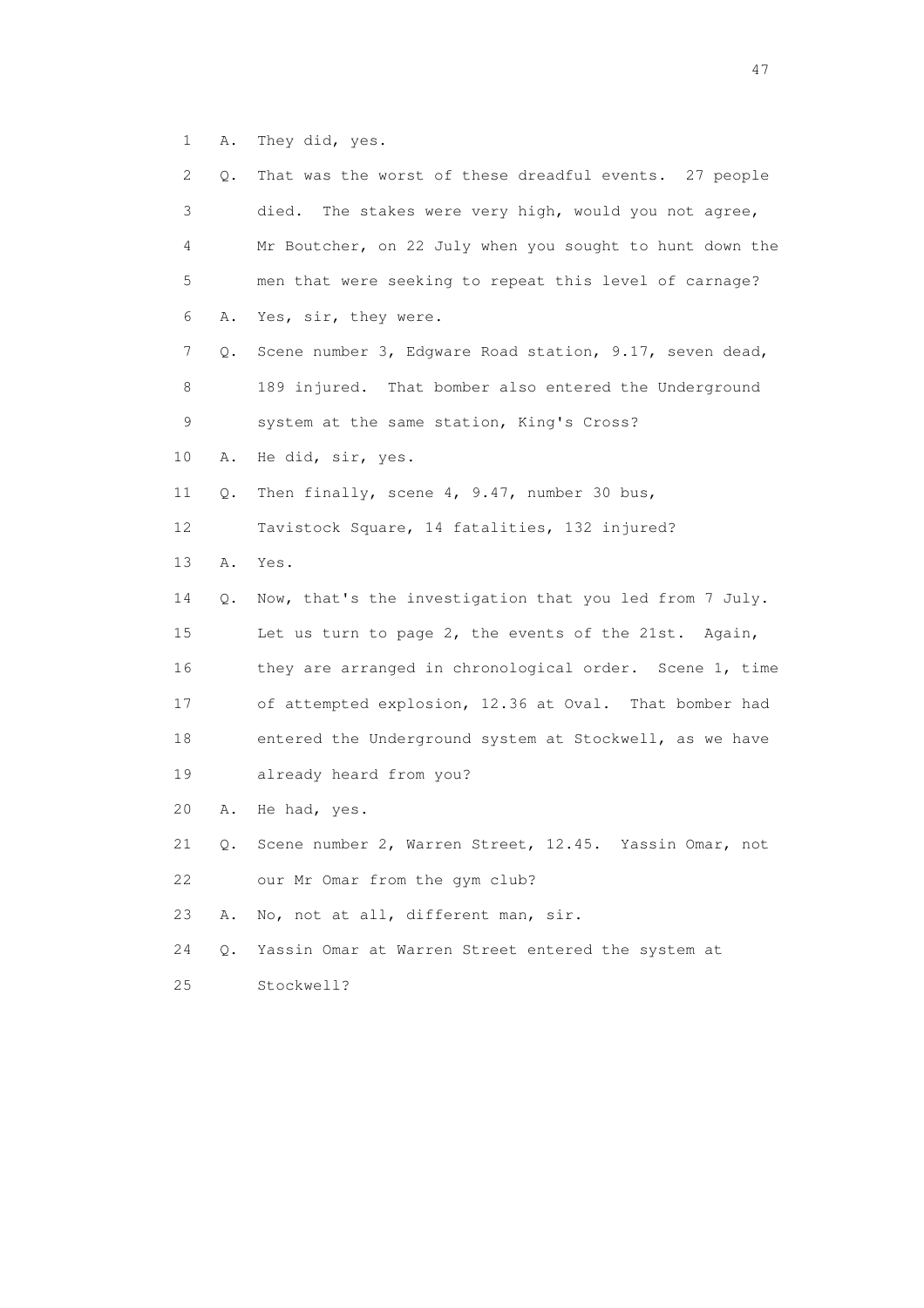- 1 A. He did.
- 2 Q. Scene 3, Shepherd's Bush station, Hussain Osman, the man
- 3 that you were hunting?
- 4 A. Yes.
- 5 Q. 12.50. This informs us he entered the system at
- 6 Westbourne Park?
- 7 A. That's correct, yes, not Stockwell.
- 8 Q. Scene 4, number 26 bus at Hackney Road, 13.11, and he 9 entered the public transport system at Stockwell?
- 10 A. Yes, that's correct.
- 11 Q. So that's three out of the four?
- 12 A. Yes.
- 13 Q. We have heard of a bomb that was discovered near

 14 Wormwood Scrubs, and that we see at the top left-hand 15 corner of this page, and we have highlighted it in

16 yellow so that no one mistakenly believes that this was

- 17 a consideration that you had on the 22nd?
- 18 A. That's correct.
- 19 Q. Because the bomb, as we can see, was not discovered
- 20 until 10.30 on the morning of the 23rd?
- 21 A. That's correct, yes.
- 22 Q. Page 3, this sets out a number of the relevant locations 23 in London, and the point that we were dealing with 24 a little while ago, Mr Boutcher, CO19 being moved south 25 for their briefing to Nightingale Lane, that location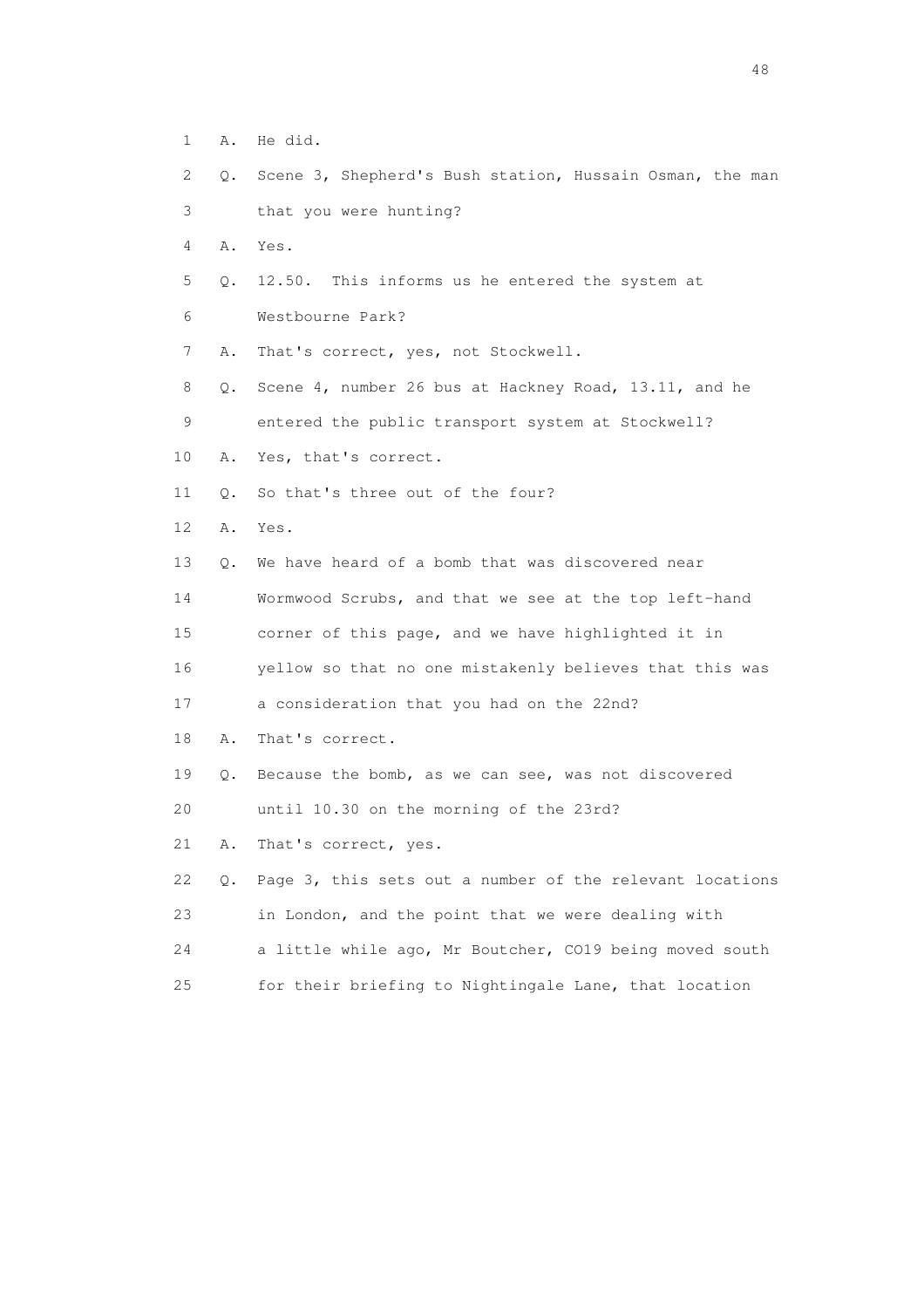1 chosen because of its proximity to Scotia Road? 2 A. That's correct, yes. 3 Q. If we can move to page 4, there is a lot of information 4 on this page, but we can see from the title "Principal 5 Intelligence Known Prior to 22 July at 9.34"? 6 A. That's correct, yes. 7 Q. If we start just to the right of the centre with the gym 8 club card which is photographed on this page, if we 9 follow the various arrows from it, it was found in the 10 rucksack at Shepherd's Bush as we now know? 11 A. That's correct, yes. 12 Q. If we go to the arrow to the left, it was in the name of 13 Hussain Osman, one of the bombers? 14 A. That's correct, yes. 15 Q. This is Nettle Tip? 16 A. Indeed, yes. 17 Q. He in fact joined the club in December 2003? 18 A. That's correct, yes. 19 Q. If we follow the arrow from his head upwards, that is 20 the telephone number that he gave to the gym? 21 A. It was, yes. 22 Q. The mobile telephone number? 23 A. That ends 308, yes. 24 Q. Thank you. That number, that phone, was taken out by 25 Osman giving his address as 154 Mitcham Lane?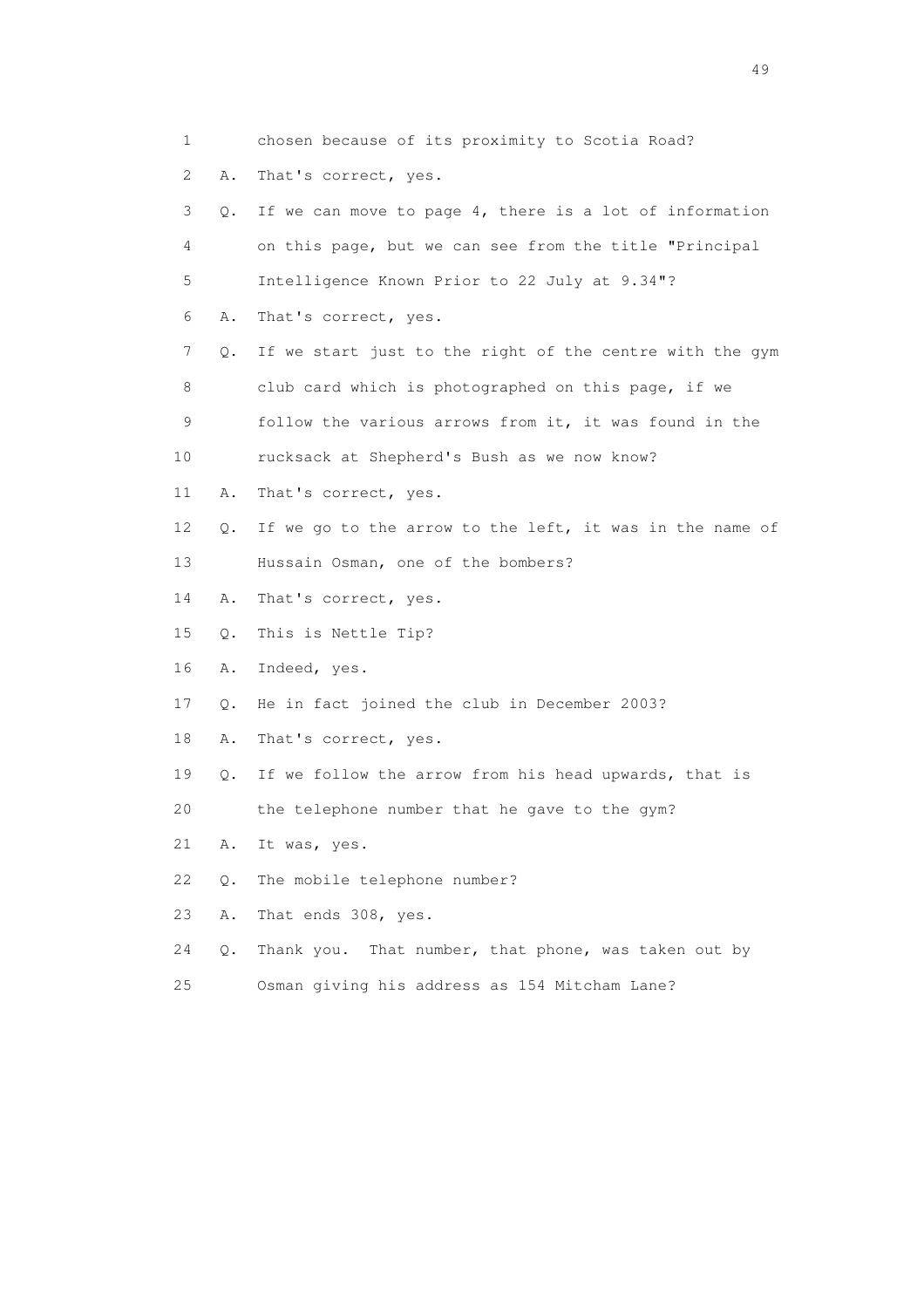| 1  | Α. | It was, and there was actually additional information      |
|----|----|------------------------------------------------------------|
| 2  |    | that morning suggesting he might reside at Mitcham Lane,   |
| 3  |    | on the morning of the 22nd.                                |
| 4  | Q. | We can now see that the card in the name of Osman is       |
| 5  |    | linked to that number which takes the police to that       |
| 6  |    | address?                                                   |
| 7  | Α. | Yes.                                                       |
| 8  | Q. | If we go back to the card and move upwards, we can see     |
| 9  |    | that another document that was torn was also found in      |
| 10 |    | the rucksack at Shepherd's Bush. If we strain our eyes,    |
| 11 |    | we can just see in the photograph of the document,         |
| 12 |    | "attendance arrangements"?                                 |
| 13 | Α. | That's correct.                                            |
| 14 | Q. | This is connected to a jobseekers' allowance at            |
| 15 |    | Stockwell DHSS?                                            |
| 16 | Α. | That's right, sir, yes.                                    |
| 17 | Q. | That was in the name of Elias Girma Eyassu?                |
| 18 | Α. | Yes.                                                       |
| 19 | Q. | This is Rapid Speed?                                       |
| 20 | Α. | It is, that's correct.                                     |
| 21 |    | Q. He is linked to Operation Anomalous, and the latest DSS |
| 22 |    | address that you had for him was 60 Corfe House?           |
| 23 | Α. | Dorset Road, yes, that's correct.                          |
| 24 | Q. | So that is that particular link. If we go back to the      |
| 25 |    | card, and this time go to the right of it --               |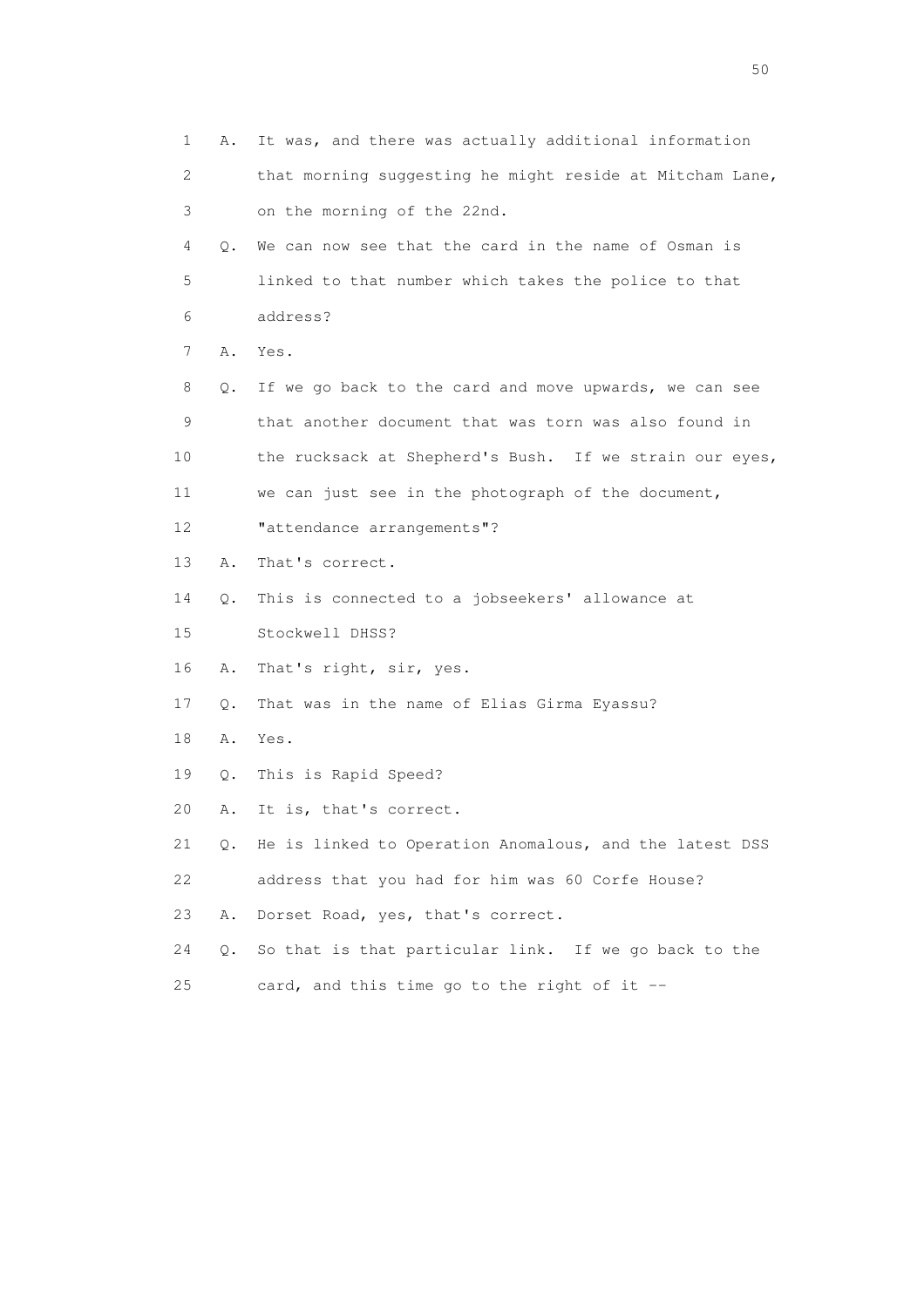1 SIR MICHAEL WRIGHT: Sorry, Mr Horwell, what's the

2 significance of the 7 and the clock at

3 Operation Anomalous?

 4 MR HORWELL: That is simply a picture that is used, is that 5 right? It's not meant to indicate anything?

6 A. I don't believe so, no, sir.

 7 MR HORWELL: It's simply a computer device which I would 8 accept is not helpful.

 9 SIR MICHAEL WRIGHT: I just wondered what it meant, that's 10 all.

11 MR HORWELL: It is there.

 12 If we go back to the card we can see to the right of 13 it that the address that Osman and in fact Omar had 14 given the gym was Scotia Road, and Scotia Road was the 15 address at which the Primera had been registered in the 16 name of Omar from March 2004 to October 2004. In other 17 words, during the period of Operation Ragstone?

18 A. That's it, yes, sir.

 19 Q. That is why you said earlier this morning that, although 20 of course the Primera was of interest outside

 21 Scotia Road, at the time it wasn't in fact registered to 22 that address?

23 A. It wasn't, sir, no.

 24 Q. We will be coming back to the Primera in a moment. Back 25 to the card. This time, if we go downwards,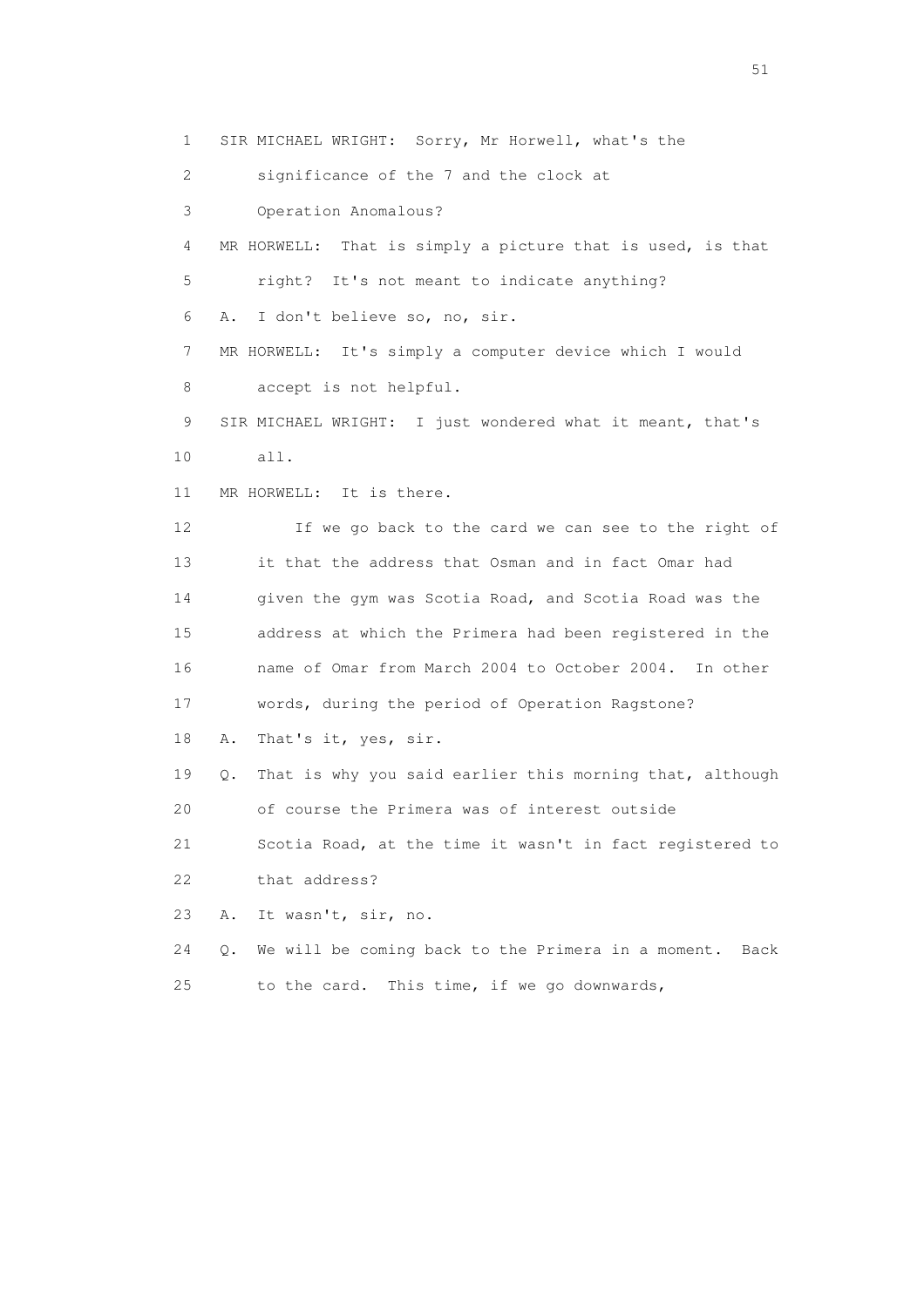| 1  |    | Abdi Samad Omar, the other name linked to this           |
|----|----|----------------------------------------------------------|
| 2  |    | membership, Regal Wave, and in fact was not one of the   |
| 3  |    | bombers and neither was he connected --                  |
| 4  | Α. | That's correct, not one of the bombers or connected.     |
| 5  | Q. | -- to the bombings. He joined the club in June of 2005.  |
| 6  |    | If we follow the various arrows from the name of Omar,   |
| 7  |    | we can see to the right that his driving licence was     |
| 8  |    | registered at Flat 16, Bodmin, Furtheracre?              |
| 9  | Α. | Yes.                                                     |
| 10 | Q. | It was believed at the time that he matched the          |
| 11 |    | description of the bomber at Warren Street?              |
| 12 | Α. | It was, yes.                                             |
| 13 | О. | But of course could not have been?                       |
| 14 | Α. | No, absolutely not.                                      |
| 15 | Q. | We have a mobile phone linked to him. He is down here    |
| 16 |    | as an insurance policyholder on the same black Nissan    |
| 17 |    | Primera?                                                 |
| 18 | A. | Yes, that morning we established that he was the main    |
| 19 |    | insurance name on the policy for that vehicle, but the   |
| 20 |    | vehicle on that morning was registered to the address at |
| 21 |    | 61A Portnall Road.                                       |
| 22 | Q. | As we can see from this graphic, in the name of          |
| 23 |    | Aziza Hassan?                                            |
| 24 | Α. | Yes, sir.                                                |
| 25 | Q. | So that's the link to Portnall Road. If we go back to    |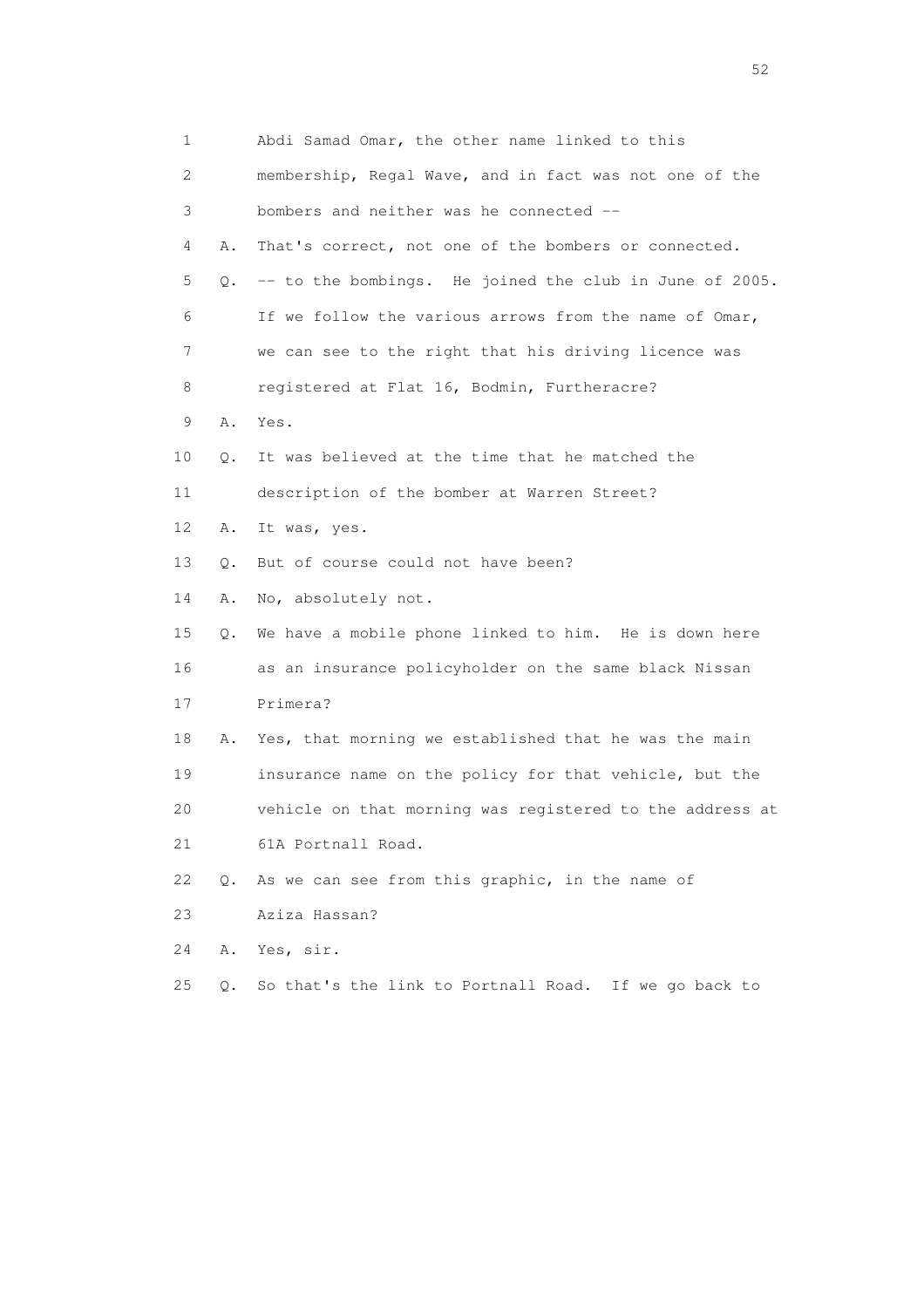1 this reference on the page, to the Primera, in other 2 words just up from Portnall Road, follow the arrow 3 upwards, the Primera was seen during the course of 4 Operation Ragstone? 5 A. It was. 6 Q. At what was thought to be a training camp in May 2004. 7 If we go to the left, we can see that a blue Golf had 8 also been seen during that same operation? 9 A. It had, yes. 10 Q. And that Golf was registered to Yeshiembet Girma? 11 A. Indeed. 12 O. At 40 Blair House. 13 A. It was, and if I could just explain, when we have the 14 name Abdi Samad Omar from the gym club, we are searching 15 all of our various databases which identified that 16 Mr Omar was linked to Operation Ragstone. By then we 17 have also found the jobseekers' allowance in the name of 18 Mr Girma in the bag and when we look at Ragstone, we see 19 that a vehicle registered to a Girma is also linked to 20 that operation. So that is why that particular car 21 registration became relevant at that time, when in fact 22 it turned out that in fact Yeshiembet Girma is married 23 to Hussain Osman, which we didn't realise at that stage. 24 Q. Having told us that you were always of the view that it 25 would be intelligence that would lead this operation, by

 $\sim$  53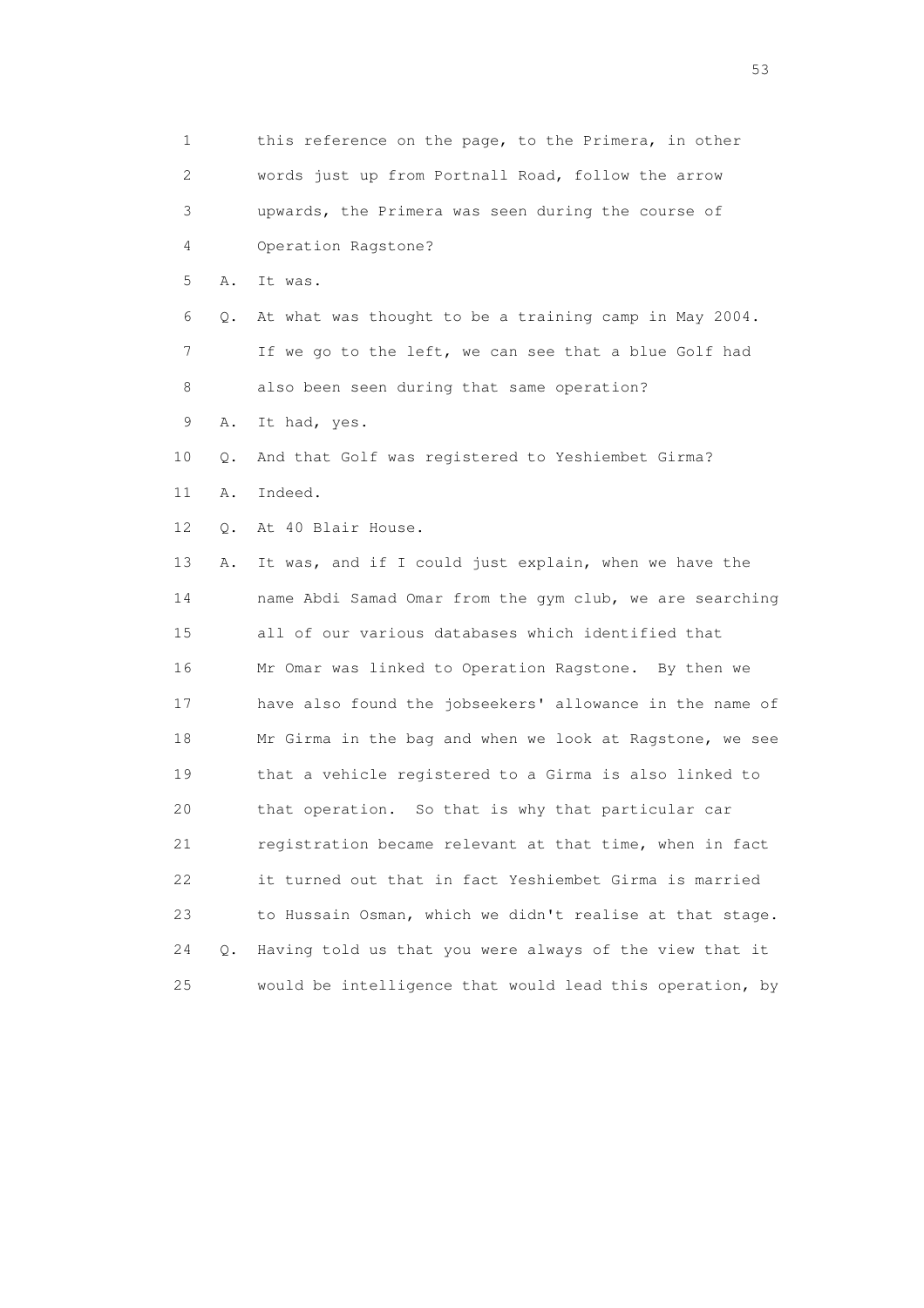| 1  |               | the early morning of the 22nd, that is the principal       |
|----|---------------|------------------------------------------------------------|
| 2  |               | intelligence that you have put together?                   |
| 3  | Α.            | That's the principal intelligence, sir. I have to just     |
| 4  |               | add that there is an enormous amount of activity and       |
| 5  |               | phone data and other addresses linked to these people,     |
| 6  |               | already being identified in the background to this.<br>But |
| 7  |               | this is, if you like, that priority that people used the   |
| 8  |               | word, this is the priority that we had at the time.<br>But |
| 9  |               | there is an enormous amount of background work been        |
| 10 |               | identified even by 9.34.                                   |
| 11 | Q.            | If we turn to the next page, page 5, we can see those      |
| 12 |               | six addresses set out. Bodmin Furtheracre,                 |
| 13 |               | Portnall Road, Corfe House, Blair House, Scotia Road and   |
| 14 |               | Mitcham Lane. All of these addresses of interest to you    |
| 15 |               | by 9.30 that morning?                                      |
| 16 | Α.            | Yes.                                                       |
| 17 | Q.            | If anyone were to look at this as being a one address      |
| 18 |               | case by 9.30 that morning, would they be grossly wrong,    |
| 19 |               | Mr Boutcher?                                               |
| 20 | Α.            | Grossly wrong and that would be unfair, sir.               |
| 21 | $Q_{\bullet}$ | Page 6, we can take very quickly, those are photographs    |
| 22 |               | of the six addresses that you were interested in.<br>We    |
| 23 |               | can go straightaway to page 7, please. Reference has       |
| 24 |               | been made, and criticism has been made as to why bus       |
| 25 |               | routes were not stopped?                                   |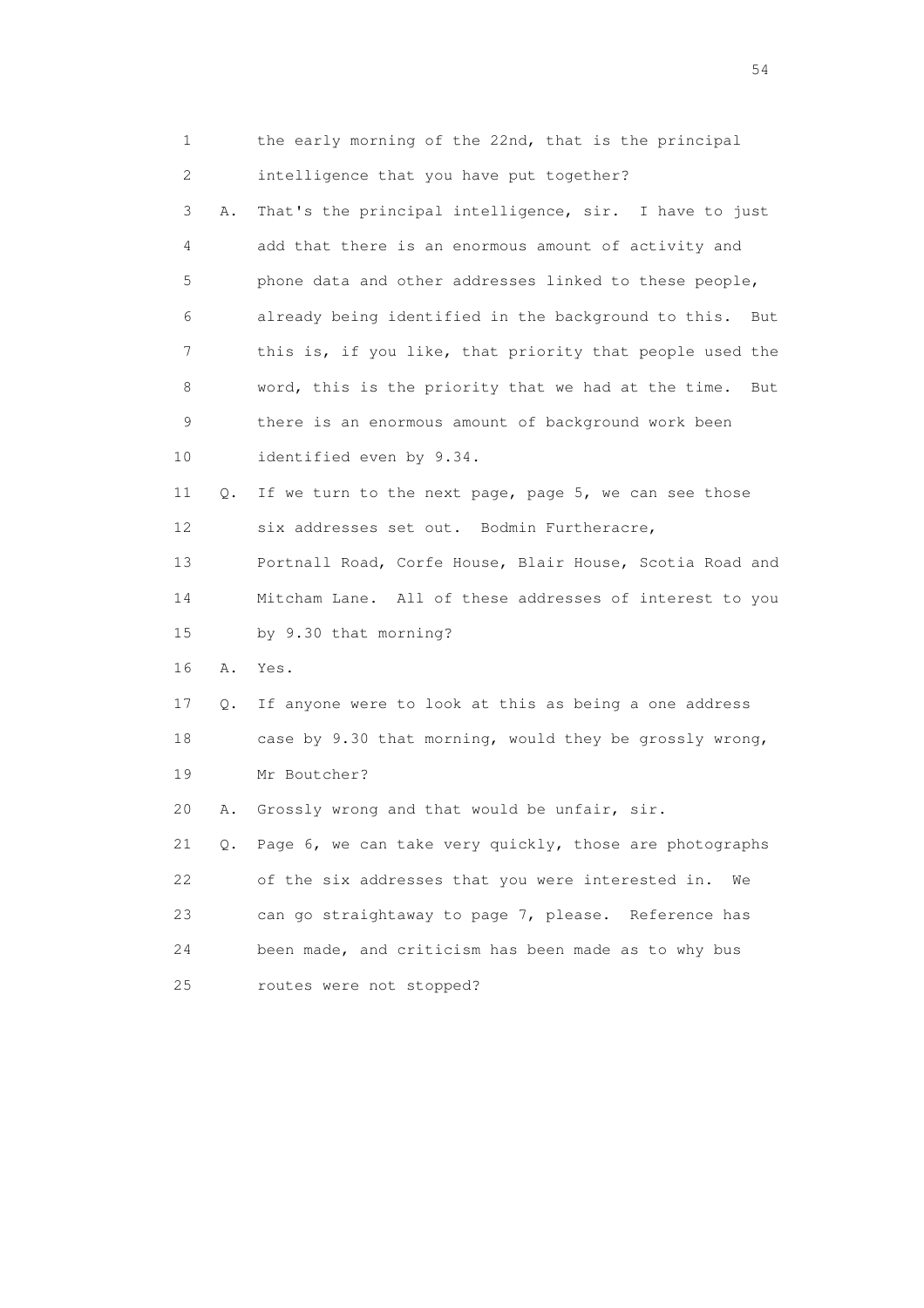1 A. Yes.

| 2  | Q. | As the jury will have seen from the view last week,       |
|----|----|-----------------------------------------------------------|
| 3  |    | there are two bus stops very close to Scotia Road and     |
| 4  |    | Marnfield Crescent, and they are for bus route 201?       |
| 5  | Α. | That's correct, yes.                                      |
| 6  | Q. | As we can see from the plan, Herne Hill the north stop,   |
| 7  |    | Morden the south stop?                                    |
| 8  | Α. | Yes.                                                      |
| 9  | Q. | For route 201. If we follow the plan to the right, we     |
| 10 |    | can see that there is a further 201 stop?                 |
| 11 | Α. | Yes.                                                      |
| 12 | Q. | Then in Tulse Hill itself, the major road, we have two    |
| 13 |    | stops; the stop that Mr de Menezes went to, we can see    |
| 14 |    | there are bus routes number $2$ -- that's the bus that he |
| 15 |    | got on of course -- 415, 432, 689, and the night bus we   |
| 16 |    | can leave out for these purposes. The bus stop on the     |
| 17 |    | other side of Tulse Hill, same routes, obviously but      |
| 18 |    | travelling in a different direction?                      |
| 19 | Α. | In the other direction, yes, that's correct.              |
| 20 | Q. | On the issue of stopping buses or stopping bus routes in  |
| 21 |    | London at this time, if we turn to page $8$ , we can see  |
| 22 |    | how many bus stops there are in fact around Scotia Road.  |
| 23 |    | If Mr de Menezes was to take a bus, suspecting that he    |
| 24 |    | might have been a bomber, Mr Boutcher, you would have     |
| 25 |    | had absolutely no idea whatsoever which stop he would     |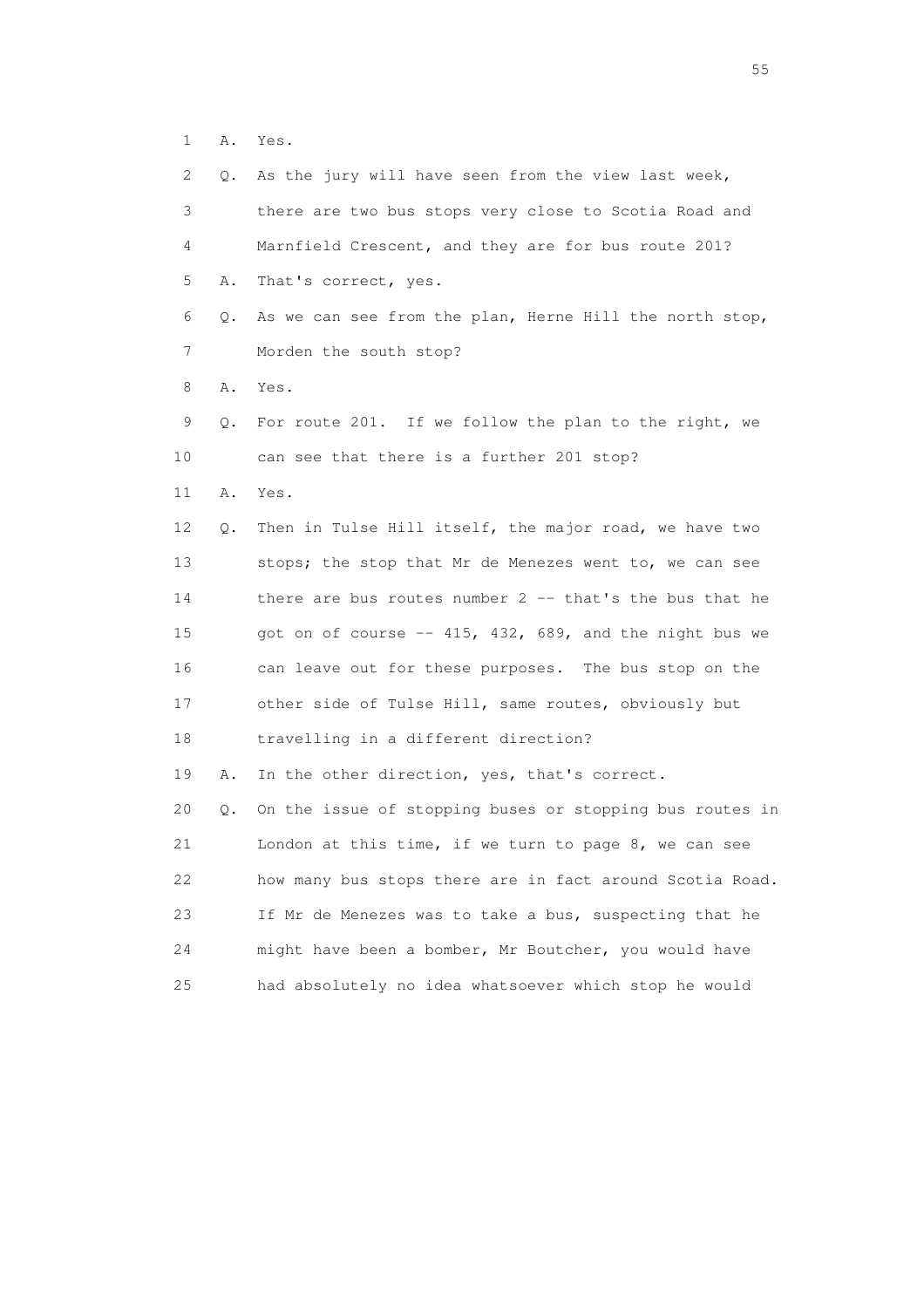1 have gone to?

 2 A. No, I would just like to add the point as well, sir, 3 with regards to 7/7 and the Tavistock Square bus bomber, 4 Asif Hussain(?), he travelled down from Beeston in Leeds 5 and went into the Underground and then came up and got a 6 diverted bus, rather ironically, that he then committed 7 his atrocity. And when you look at the bus bombing in 8 Hackney on the 21st, Muktar Ibrahim has gone into the 9 Underground station and travelled on the Underground. 10 Neither of those individuals, depending on people's 11 rationale about bus stops, have gone out of their front 12 doors and gone on to a bus to commit a bomb attack, 13 which is I think an issue to consider. But you can see 14 from that picture that to actually divert and stop those 15 buses and considering the numbers of addresses we have 16 as well, would have brought London into chaos and it 17 would have identified what we were doing and where we 18 were doing it. 19 Q. So that we can take this further, bus stops obviously

 20 through the London Transport or the Underground logo, 21 the circle with the line through it, also on this plan, 22 strangely enough indicated by what appear to be Roman 23 columns, setting out the schools in the area? 24 A. Yes, sir.

25 Q. Mr Boutcher, just to deal with this quickly, this was

 $56<sup>o</sup>$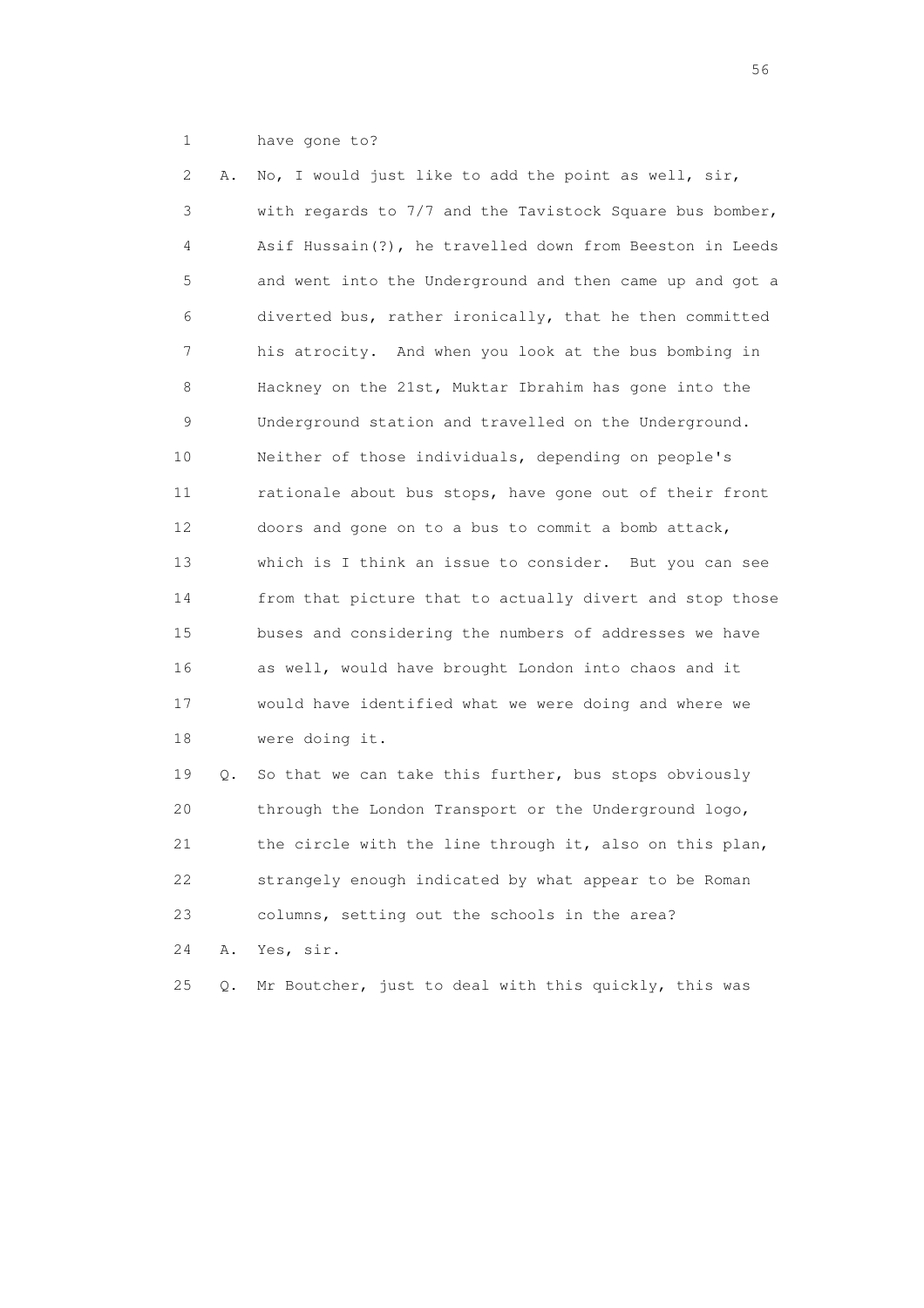- 
- 1 still term time?

2 A. It was, yes.

 3 Q. If buses are stopped, children are going to be on the 4 streets, walking to school rather than taking buses to 5 school?

6 A. They are.

7 Q. Was that something that was considered?

 8 A. It's something that we certainly wouldn't have wanted. 9 Q. No. Well, having seen how this series of pages has been 10 put together, page 8 is Scotia Road, and simply to 11 emphasise the point that you have just made, 12 Mr Boutcher, as to what would have happened if you had 13 stopped buses at each, by then, relevant address, we can 14 see page 9, Blair House, the stops and the schools near 15 to that. If I can take this quickly, please, we can 16 always return to this later. Page 10, the stops and 17 schools around Corfe House; page 11, the stops and 18 schools around Portnall Road; page 12, stops and schools 19 around Mitcham Lane; and 13, the same for Bodmin 20 Furtheracre.

21 A. Yes.

22 Q. If you turn next to 14, please, this is actual

 23 photographic evidence as to where the Primera was parked 24 on the 22nd?

25 A. That's right, yes.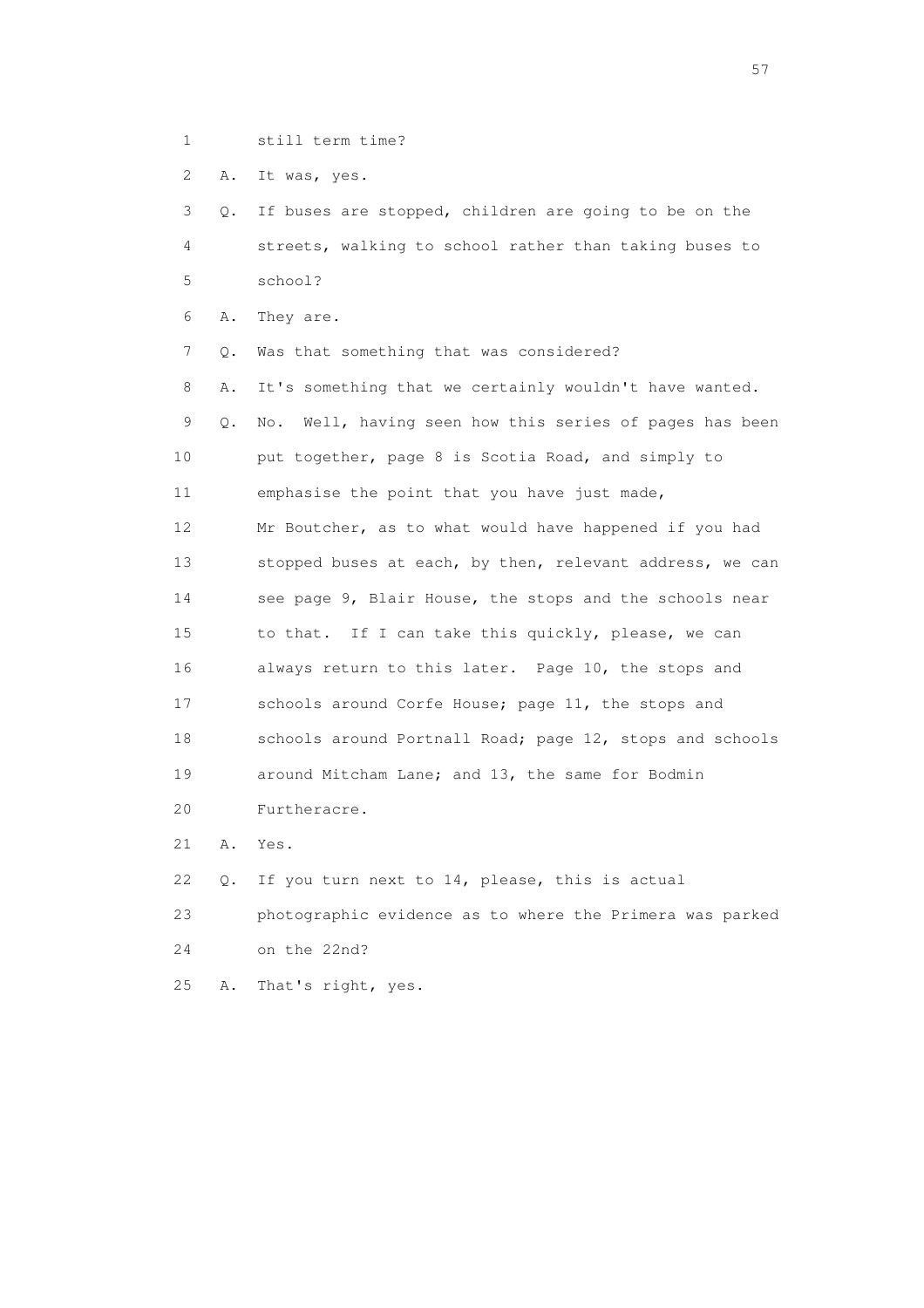1 Q. We can see bottom right is a photograph of the car

2 actually at Scotia Road; yes?

3 A. It is, that's correct, yes.

4 Q. The photograph at the left, the white van in that

5 photograph indicates the position in which the Primera

6 had been parked; is that right?

7 A. That's correct.

8 Q. Obviously a photograph taken later?

9 A. Afterwards, yes, sir.

 10 Q. At the top of the page, plan and aerial photograph that 11 speak for themselves.

 12 You had formed the view that the intelligence that 13 you would gather in the course of this operation would 14 lead you to many more addresses?

- 15 A. Yes.
- 16 Q. In the course of the next few pages, and again we will 17 take this relatively quickly, Mr Boutcher, we have set 18 out, and to make this clear, by no means every address 19 that featured in this investigation; is that right?

20 A. That's right, sir, yes, not every address at all.

21 Q. There would be more?

22 A. There are.

|    | 0. But these are the addresses that emerged over the   |
|----|--------------------------------------------------------|
| 24 | following days and there is a colour key system, if we |
|    | look at the bottom of page 15, starting from left to   |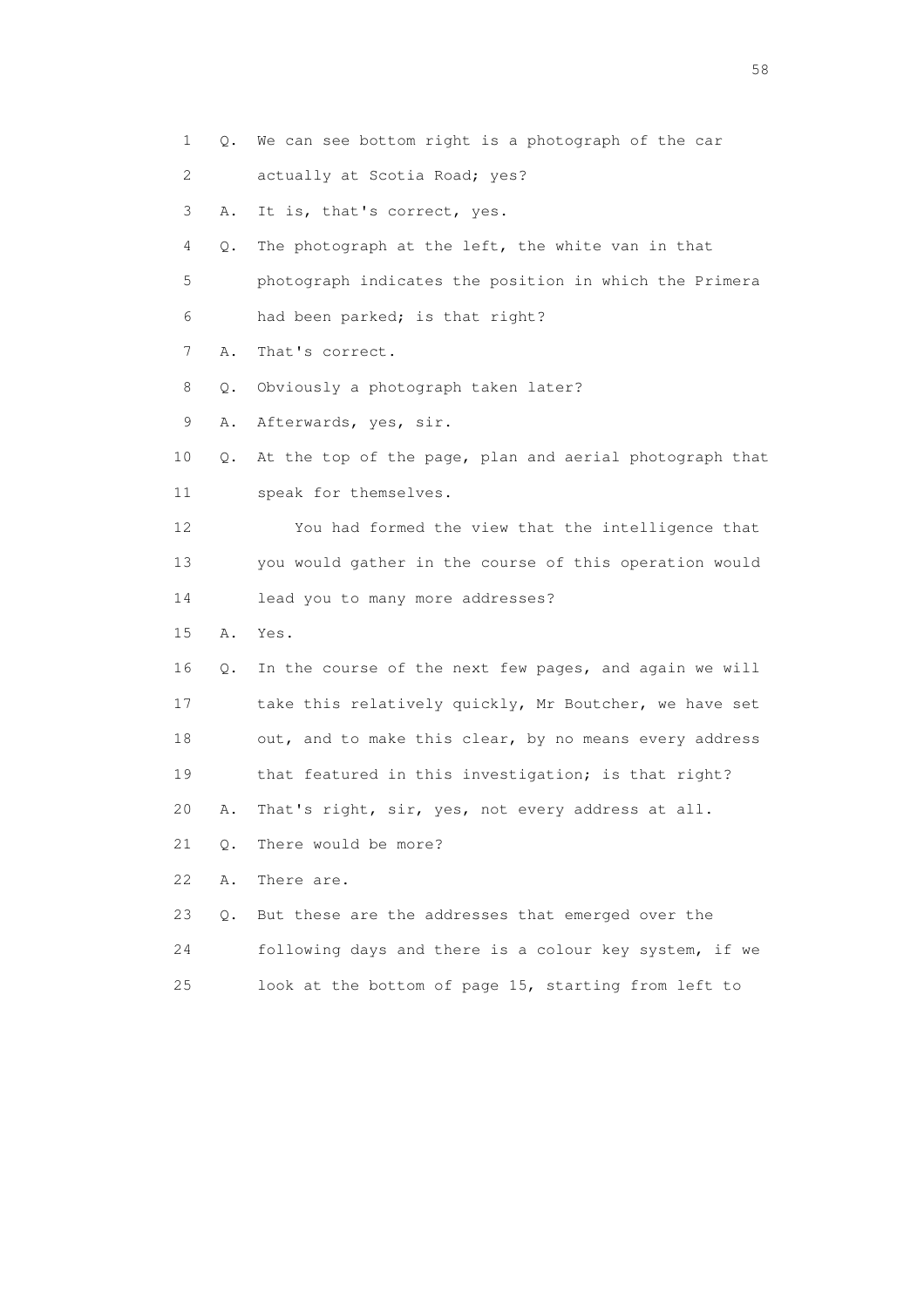|    | 1       | right, light blue indicates addresses known on the 22nd,   |
|----|---------|------------------------------------------------------------|
| 2  |         | yellow 23rd, red 24th and so on?                           |
|    | 3<br>Α. | That's correct, yes.                                       |
|    | 4<br>Q. | These were the addresses with the details given on this    |
| 5  |         | page, as to when and why they became of interest to you?   |
| 6  | Α.      | That's right, yes.                                         |
|    | 7<br>Q. | That's in the area around London. Page 16, the             |
|    | 8       | addresses that featured in Central London and, just to     |
| 9  |         | pick out two so that we can --                             |
| 10 | Α.      | North London on 16, sir.                                   |
| 11 | Q.      | Yes, thank you. So that we can see how this is put         |
| 12 |         | together, if we look at the bottom left-hand corner,       |
| 13 |         | flat 14, block K, Peabody Estate. If everybody can find    |
| 14 |         | that. Dalgarno Gardens in Kensington?                      |
| 15 | Α.      | Yes.                                                       |
| 16 | Q.      | The home address of one of the bombers, Ramzi Mohammed?    |
| 17 | Α.      | Yes.                                                       |
| 18 | Q.      | And Dalgarno Gardens featured largely in this              |
| 19 |         | investigation; is that right?                              |
| 20 | Α.      | Yes, that's correct.                                       |
| 21 | 0.      | 221 exhibits seized from that address.                     |
| 22 |         | Simply again as a means of understanding the format        |
| 23 |         | of this page, if we go to the top right-hand corner        |
| 24 |         | there are five boxes.<br>If we go to the middle light blue |
| 25 |         | box, 58 Curtis House?                                      |

the contract of the contract of the contract of the contract of the contract of the contract of the contract of the contract of the contract of the contract of the contract of the contract of the contract of the contract o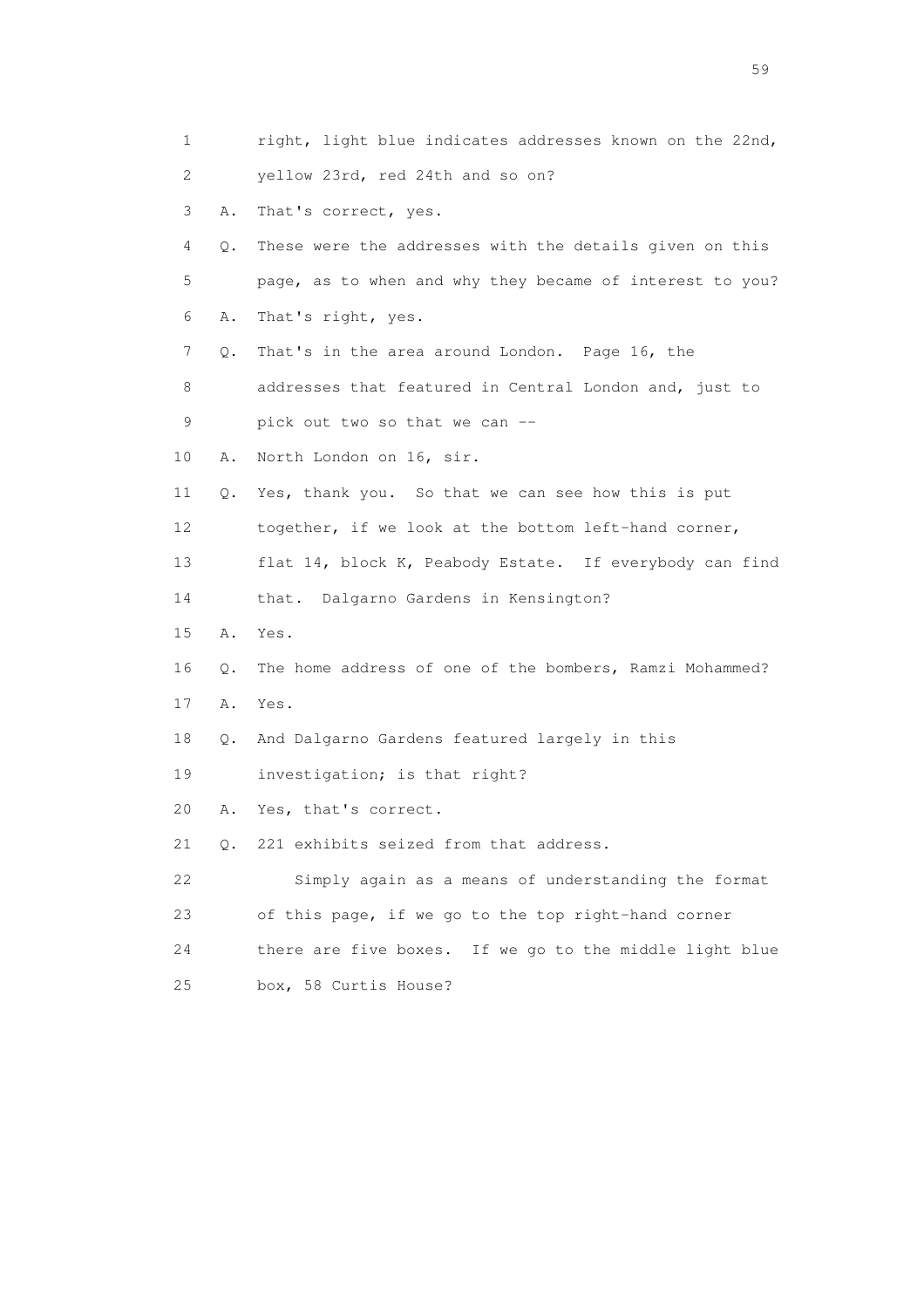1 A. Yes, sir.

25 investigation?

| 2               | О. | Home address of Yassin Omar. As this box informs us,     |
|-----------------|----|----------------------------------------------------------|
| 3               |    | that was in fact, and we will see more evidence of this  |
| 4               |    | in a moment, the bomb factory?                           |
| 5               | Α. | It was the bomb factory for the attacks of 21 July.      |
| 6               | Q. | With 987 exhibits seized?                                |
| 7               | Α. | Yes, it was.                                             |
| 8               | Q. | If we go to page $17$ --                                 |
| 9               | Α. | Just on that last one, though, sir, just to reiterate    |
| 10              |    | the point, if you look at the entry below                |
| 11              |    | 58 Curtis House is 65 Curtis, and we actually arrested   |
| 12 <sup>°</sup> |    | and prosecuted an individual from that address who had   |
| 13              |    | assisted the bombers, to show the correlation and the    |
| 14              |    | emerging picture of how people were living, flats        |
| 15              |    | associated to, people we were interested in, and the     |
| 16              |    | caution we need to take.                                 |
| 17              | Q. | Thank you. Page 17, South London. We can see on this     |
| 18              |    | page at the bottom, Mitcham Lane, one of the six         |
| 19              |    | addresses?                                               |
| 20              | Α. | Yes, sir.                                                |
| 21              | Q. | Above that Scotia Road, and we can also see Blair House, |
| 22              |    | further up the page also on the right?                   |
| 23              | Α. | That's right, yes.                                       |
| 24              | Q. | And other addresses that featured in the course of this  |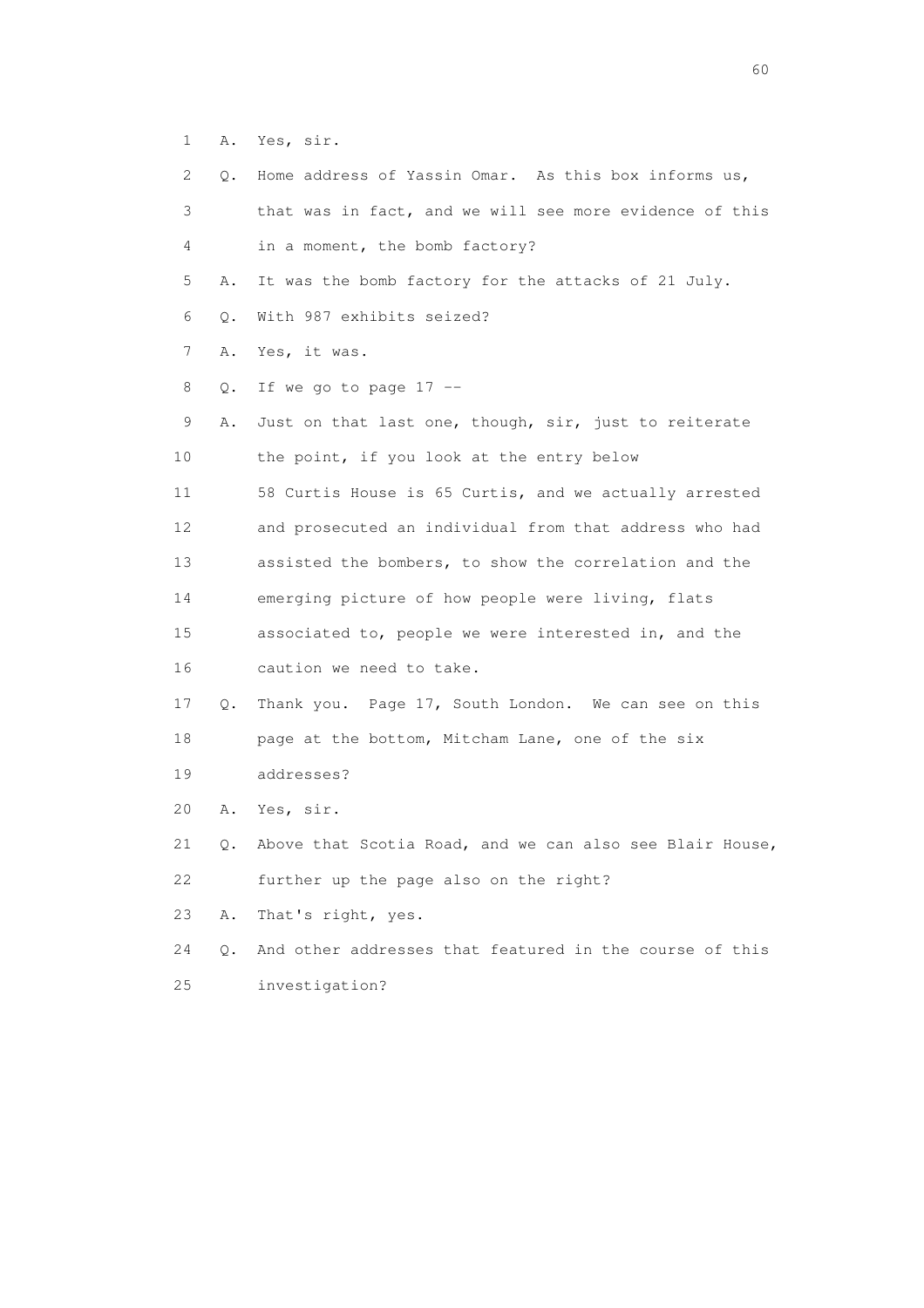- 1 A. They were significant addresses during the
- 2 investigation, yes.

| 3  | Q. | And that, you have spelt this out already, Mr Boutcher,  |
|----|----|----------------------------------------------------------|
| 4  |    | that is why you say there is great need for flexibility  |
| 5  |    | in an investigation of this type?                        |
| 6  | Α. | These addresses represent surveillance coverage,         |
| 7  |    | firearms coverage, throughout this period.               |
| 8  | Q. | Page 18. Pages 18 to 20, do they set out the number of   |
| 9  |    | people arrested in the course of this investigation?     |
| 10 | Α. | They do, that's correct.                                 |
| 11 | Q. | Again to emphasise what is perhaps an obvious point, it  |
| 12 |    | is not everybody who is arrested in a police             |
| 13 |    | investigation who is prosecuted?                         |
| 14 | Α. | That's correct, as is reflected in the document, yes.    |
| 15 | Q. | A number of these people arrested were not prosecuted?   |
| 16 | Α. | That's correct, yes.                                     |
| 17 | Q. | The idea that you have to be certain of someone's        |
| 18 |    | criminality before you arrest them is nonsense,          |
| 19 |    | Mr Boutcher?                                             |
| 20 | Α. | It is, and in this obviously case, the overriding        |
| 21 |    | responsibility that we have as set out by Mr McDowall is |
| 22 |    | public safety.                                           |
| 23 | Q. | Well, again, perhaps if we do not go through this in     |
| 24 |    | detail, it simply sets out, and we can always return to  |
| 25 |    | it later if necessary, those arrested, the dates of      |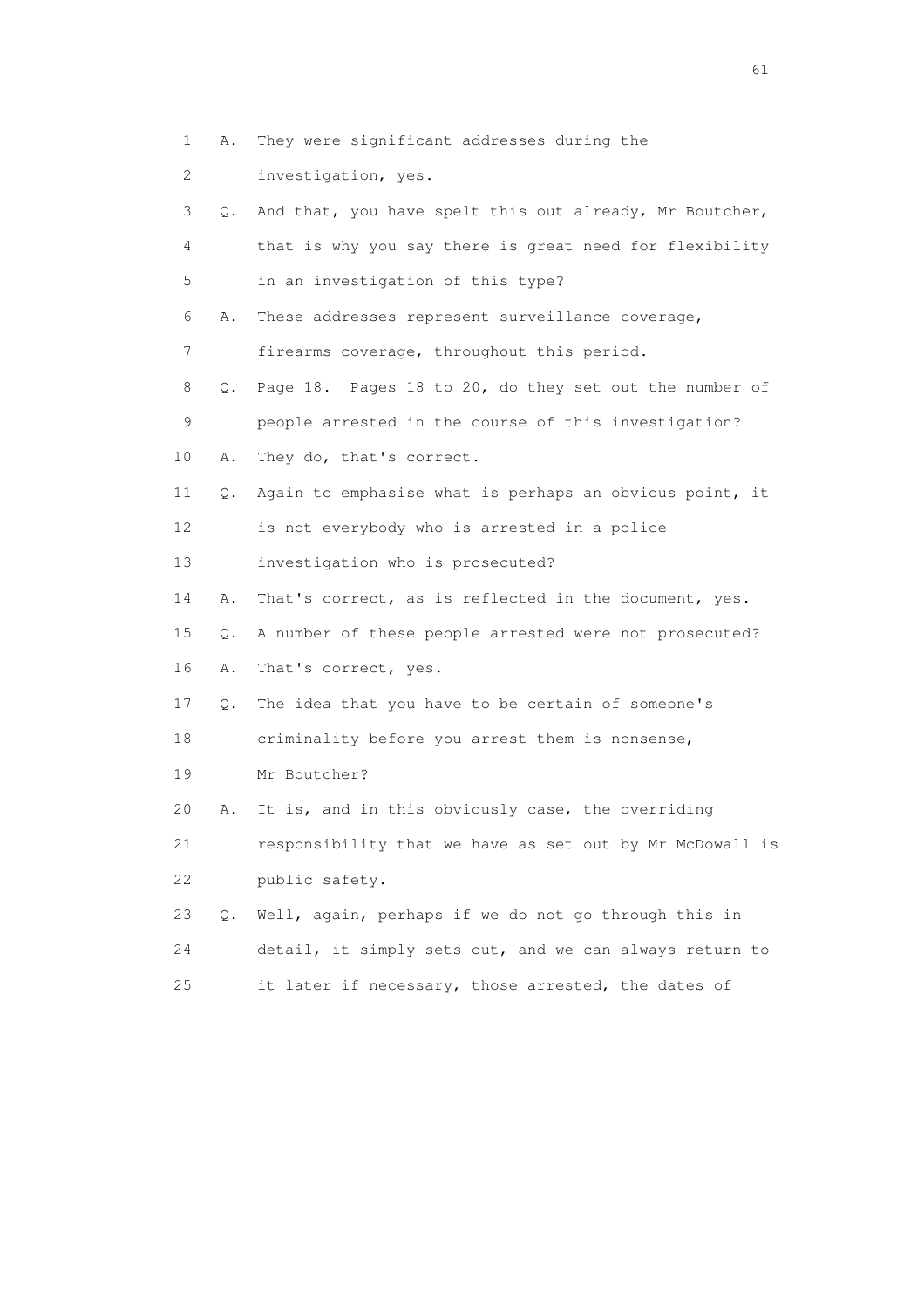| 1  |       | arrest, where they were arrested, and the result. If we  |
|----|-------|----------------------------------------------------------|
| 2  |       | simply, for an example, top of page 18, "released NFA",  |
| 3  |       | that is no further action?                               |
| 4  | Α.    | No further action, that's correct.                       |
| 5  | Q.    | So that indicates those persons arrested who were not    |
| 6  |       | prosecuted, and where the details emerge on this page,   |
| 7  |       | that indicates people were prosecuted?                   |
| 8  | Α.    | It does, yes, that's correct.                            |
| 9  | Q.    | Page 21, please. Do these series of pages set out what   |
| 10 |       | happened much later, four trials in fact were conducted? |
| 11 | Α.    | That's right, yes, sir.                                  |
| 12 | Q.    | Trial number 1, page 21, indicates the five bombers, as  |
| 13 |       | we know now, for 21 July and one other?                  |
| 14 | Α.    | Indeed, yes.                                             |
| 15 | Q.    | And the reason why the one other was tried with the      |
| 16 |       | bombers?                                                 |
| 17 | Α.    | He had been involved in the preparation of the           |
| 18 |       | activities, sir.                                         |
| 19 |       | Q. And that was?                                         |
| 20 | Α.    | Sorry, for the devices for 21 July.                      |
| 21 | Q.    | Which one?                                               |
| 22 | Α.    | Sorry, that's Yahya Adel.                                |
| 23 | Q.    | At the bottom of the page?                               |
| 24 | Α.    | Yes, it is.                                              |
| 25 | $Q$ . | That was the first and principal trial. We can see       |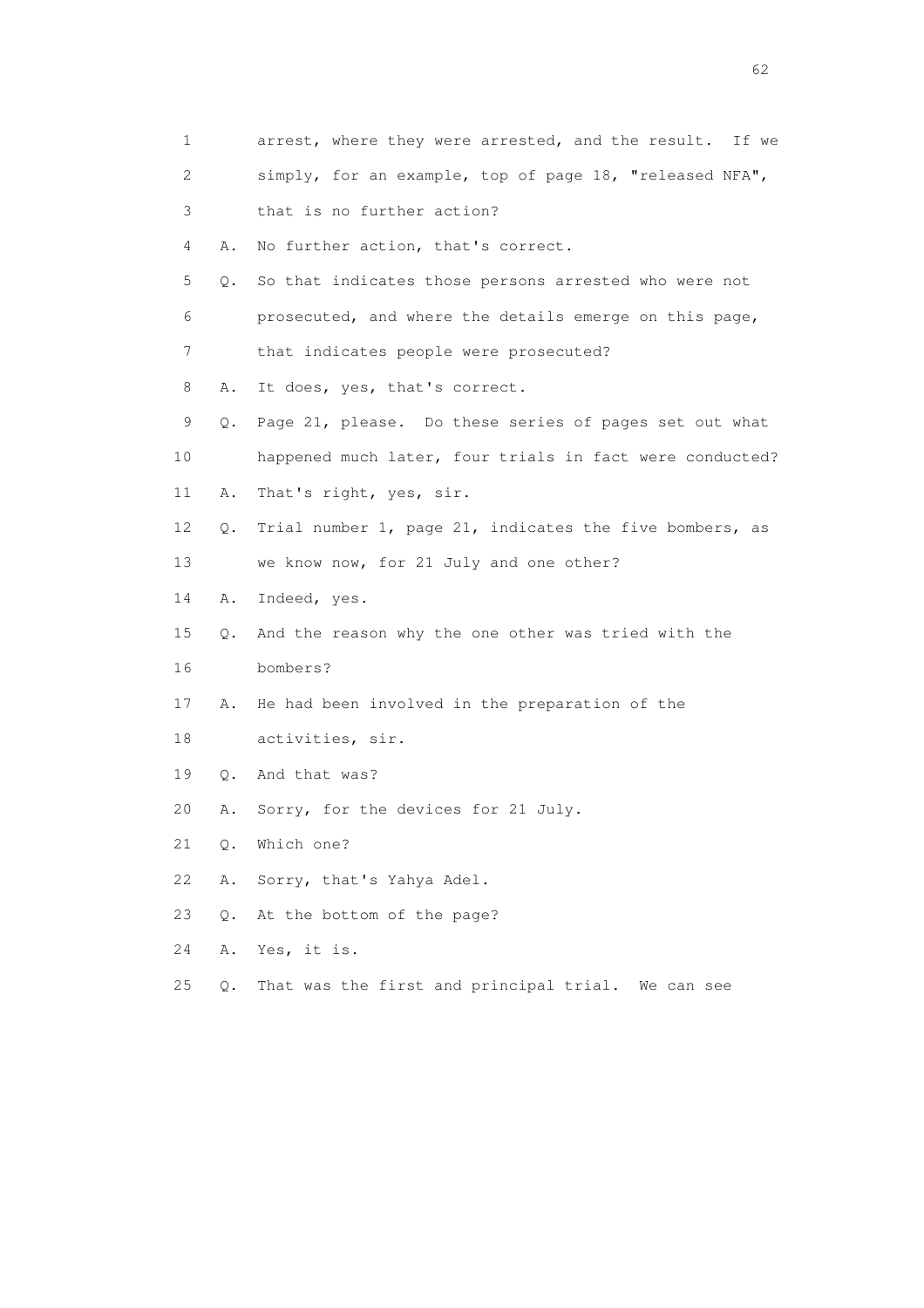| 1  |    | again, I hope no-one minds if I take the detail quickly, |
|----|----|----------------------------------------------------------|
| 2  |    | that in the main these men were charged with and         |
| 3  |    | convicted of conspiracy to murder?                       |
| 4  | Α. | They were indeed.                                        |
| 5  | Q. | The results are set out on this page in each case, with  |
| 6  |    | day of arrest, place of arrest, and again something we   |
| 7  |    | have heard, Hussain Osman, the third name on this page,  |
| 8  |    | arrested in Rome?                                        |
| 9  | Α. | He was, yes.                                             |
| 10 | Q. | The others were arrested in England?                     |
| 11 | Α. | Yes, and that's as a result of the information that we   |
| 12 |    | provided to the Italian authorities.                     |
| 13 | Q. | Page 22, this is the second trial, we now move to the    |
| 14 |    | assisters?                                               |
| 15 | Α. | We do.                                                   |
| 16 | 0. | Or those that withheld information about acts of         |
| 17 |    | terrorism.                                               |
| 18 | Α. | That's right, yes.                                       |
| 19 | Q. | We can see that five people were prosecuted in this      |
| 20 |    | trial, and each of them was convicted of offences either |
| 21 |    | of assisting or withholding information?                 |
| 22 | Α. | These represent the emerging intelligence to people who  |
| 23 |    | were providing the main subjects with passports, money,  |
| 24 |    | shelter, and generally escape routes from the scenes on  |
| 25 |    | the 21st.                                                |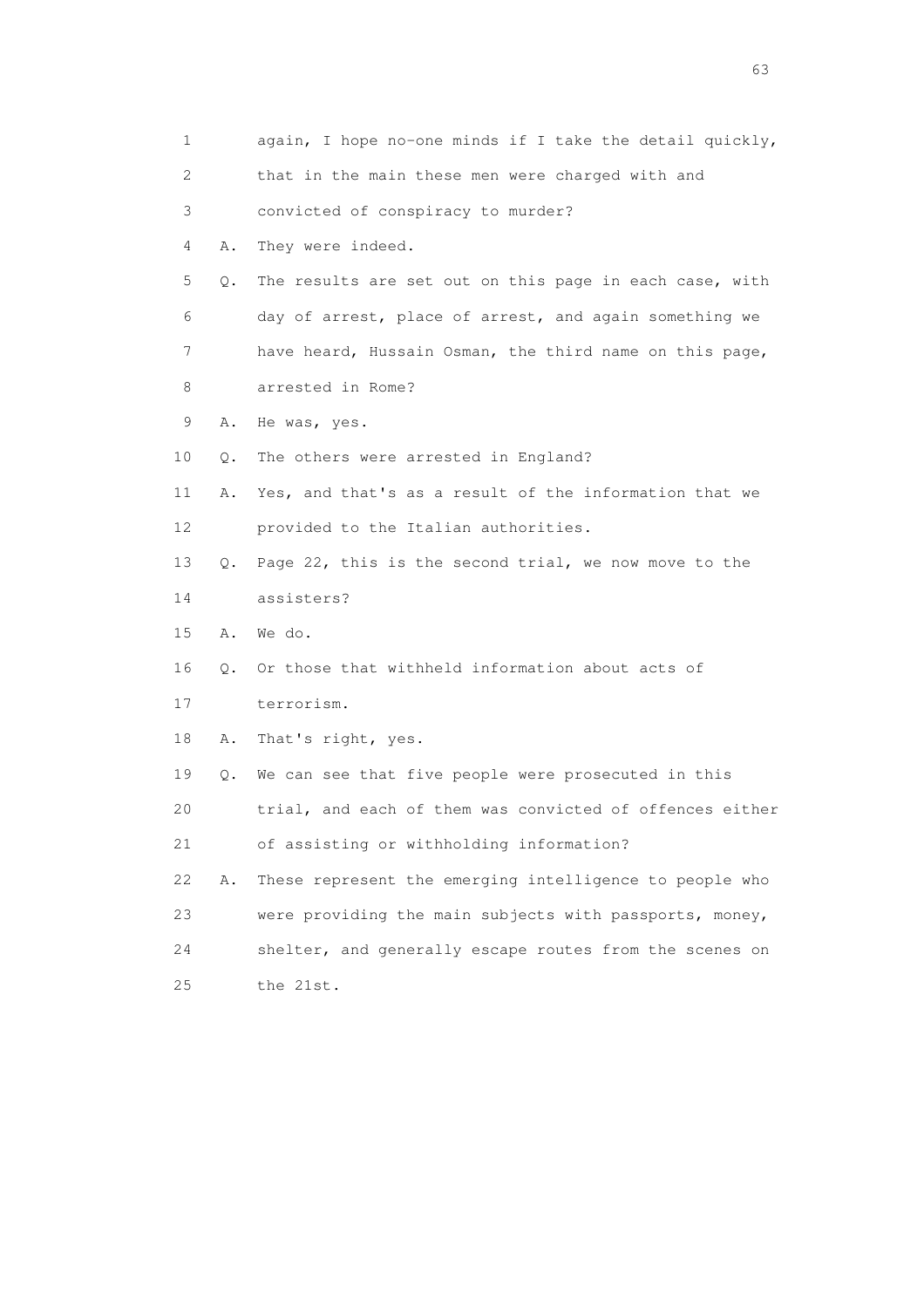| 1               | Q. | Page 23, trial number three, six people prosecuted.<br>The |
|-----------------|----|------------------------------------------------------------|
| 2               |    | boxes are left blank in the case of those who were         |
| 3               |    | acquitted?                                                 |
| 4               | Α. | That's correct, yes.                                       |
| 5               | Q. | But four of those were convicted of either assisting or    |
| 6               |    | withholding information?                                   |
| 7               | Α. | Yes.                                                       |
| 8               | Q. | And the results again set out. Finally in terms of         |
| 9               |    | trials, page 24 --                                         |
| 10              | Α. | Yes.                                                       |
| 11              | Q. | -- fourth and last trial, this defendant pleaded quilty    |
| 12 <sup>°</sup> |    | to assisting an offender?                                  |
| 13              | Α. | Yes, she assisted Yassin Omar wearing a burka and having   |
| 14              |    | the appearance of a lady going up to Birmingham, sir,      |
| 15              |    | yes.                                                       |
| 16              | Q. | That was one of the bombers who disguised himself by       |
| 17              |    | wearing a female burka?                                    |
| 18              | Α. | Yes.                                                       |
| 19              | Q. | Page 25, can we turn to. This is the last series of        |
| 20              |    | pages in this document, and again I hope everyone will     |
| 21              |    | forgive me if I take this as quickly as one can.           |
| 22              |    | An issue has already been raised as to whether or not      |
| 23              |    | these bombers or any one of them went back to              |
| 24              |    | Scotia Road that night?                                    |
| 25              | Α. | $Mm$ .                                                     |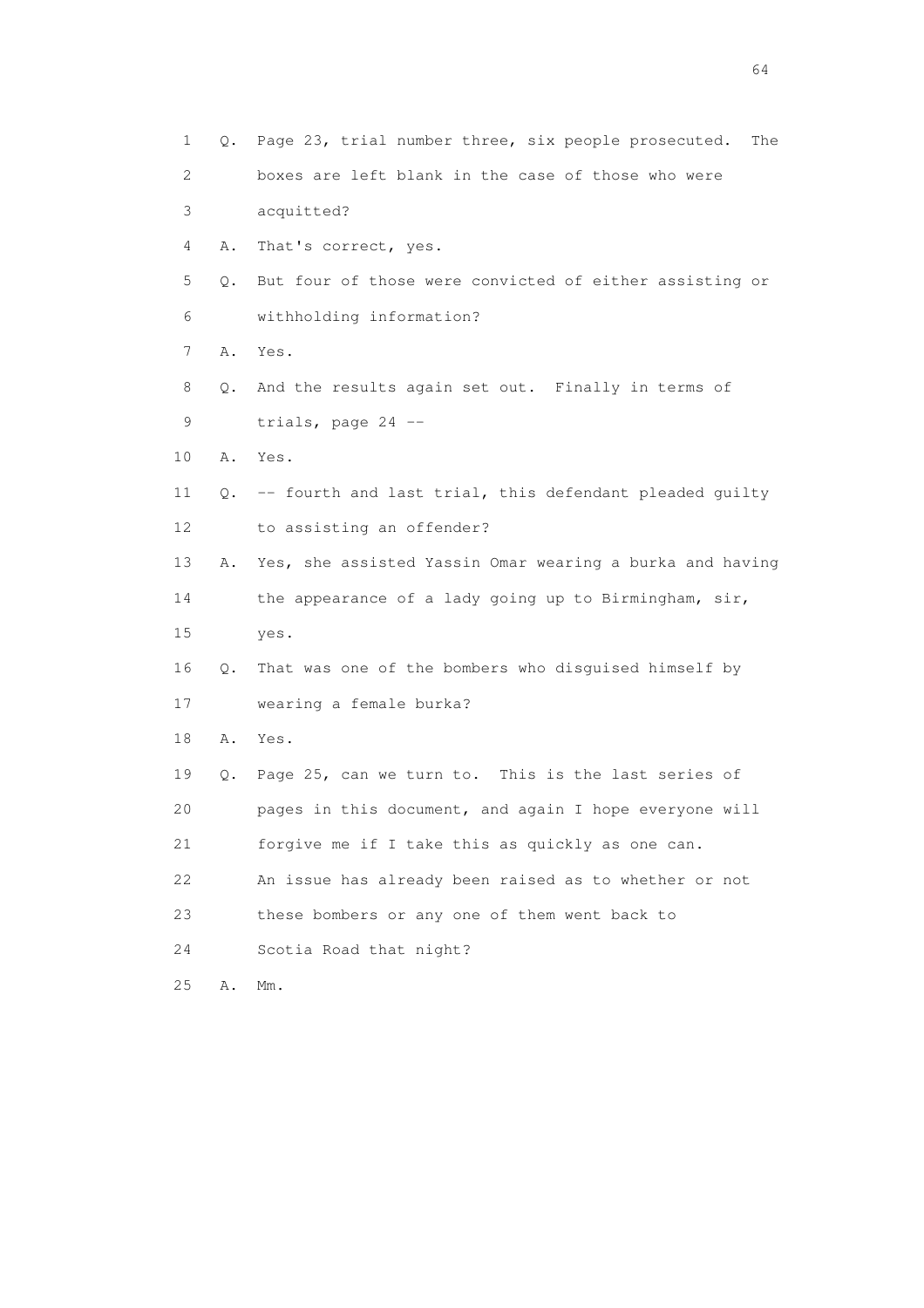| $\mathbf 1$    | Q.    | Does all of the evidence and intelligence indicate that    |
|----------------|-------|------------------------------------------------------------|
| $\overline{2}$ |       | no-one did?                                                |
| 3              | Α.    | Scotia Road wasn't relevant to the enquiry subsequently,   |
| 4              |       | sir, yes.                                                  |
| 5              | Q.    | As we know when Scotia Road was eventually entered by      |
| 6              |       | police, it was empty?                                      |
| 7              | Α.    | Yes.                                                       |
| 8              | Q.    | It is possible to plot the locations of individuals        |
| 9              |       | through the use of their mobile phones, is that right?     |
| 10             | Α.    | It is, sir.                                                |
| 11             | Q.    | All over London are many, and of course any other urban    |
| 12             |       | area, many cell sites that pick up the phone when it is    |
| 13             |       | being used?                                                |
| 14             | Α.    | There are.                                                 |
| 15             |       | Q. Police officers after the event can go back, obtain the |
| 16             |       | relevant information, and discover where phones were       |
| 17             |       | when they were being used?                                 |
| 18             | Α.    | After the event, sir.                                      |
| 19             | О.    | Yes, and that is known as cell site information?           |
| 20             | Α.    | Yes.                                                       |
| 21             | Q.    | What has been set out on this page is the evidence that    |
| 22             |       | police officers obtained after these events relating to    |
| 23             |       | the phones indicating where they were used?                |
| 24             | Α.    | That's correct, yes.                                       |
| 25             | $Q$ . | Does all of this evidence, not only cell site evidence     |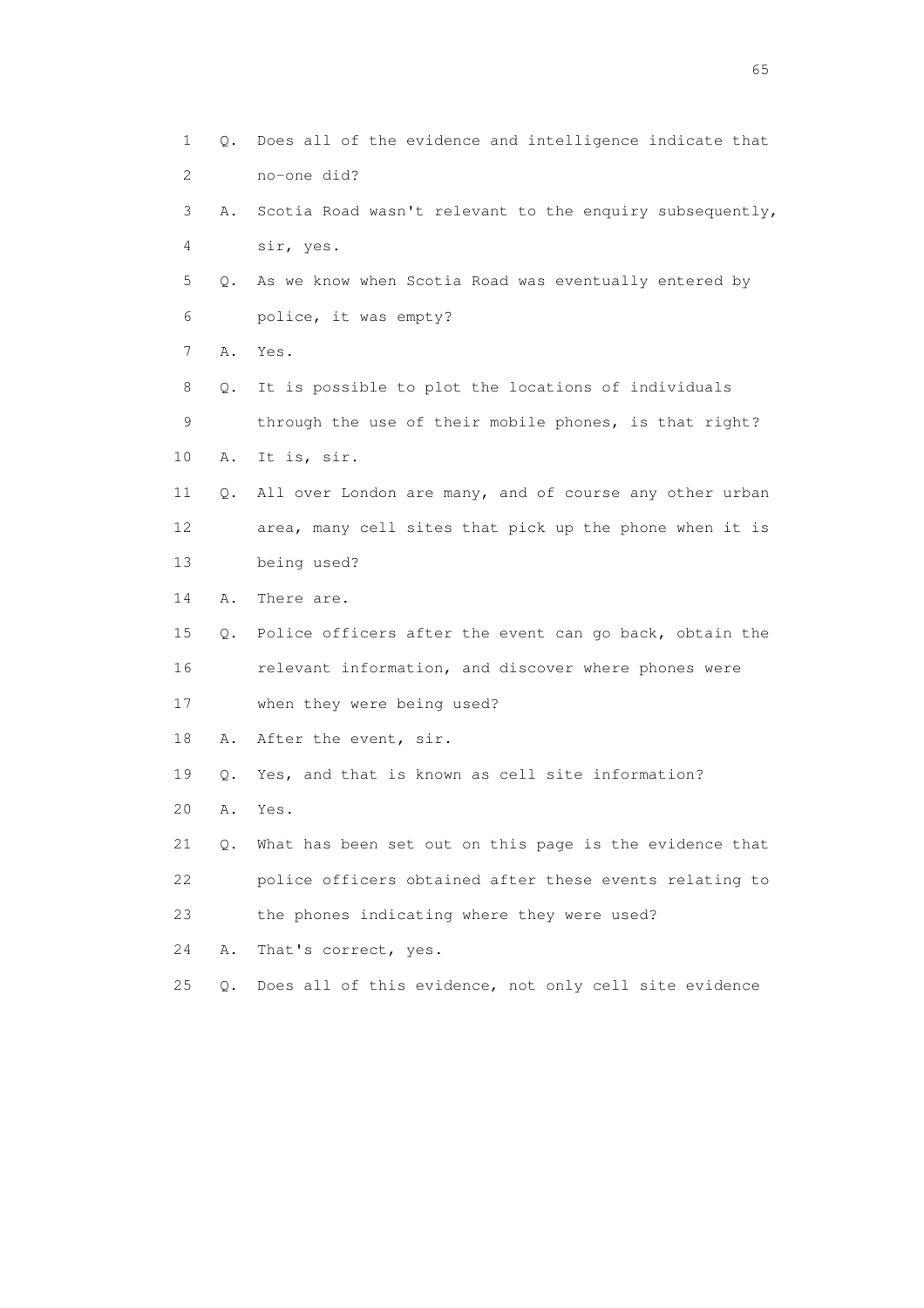| 1  |    | but other evidence that was obtained, indicate that the  |
|----|----|----------------------------------------------------------|
| 2  |    | bombers went to locations other than Scotia Road?        |
| 3  | Α. | That's correct, yes.                                     |
| 4  | Q. | Page 25 sets out the evidence that was obtained in       |
| 5  |    | relation to Muktar Ibrahim.                              |
| 6  |    | No evidence in fact as to where he was on the 22nd?      |
| 7  | Α. | No, we did arrest him in Dalgarno Gardens.               |
| 8  | О. | That's the address we looked at earlier?                 |
| 9  | Α. | Yes.                                                     |
| 10 | Q. | Arrest as, as we can see at the bottom of the page,      |
| 11 |    | Delgano Gardens on the 29th.                             |
| 12 |    | Page 29, Asiedu, the Wormwood Scrubs bomber?             |
| 13 | Α. | This is the gentleman who actually adopted another       |
| 14 |    | identity. Manfo Asiedu is an identity that he took on.   |
| 15 | Q. | That is why you have to be careful about documents found |
| 16 |    | on any person. Does this evidence, to summarise it,      |
| 17 |    | indicate that on 21 July, we can see at the very bottom  |
| 18 |    | of the page, at 21.11 to 21.48, cell site evidence       |
| 19 |    | indicated once you had obtained it that he had been in   |
| 20 |    | the area of Curtis House?                                |
| 21 | Α. | That's correct, yes.                                     |
| 22 | Q. | The bomb factory?                                        |
| 23 | Α. | That's correct.                                          |
| 24 | Q. | Page 27, carrying on with Asiedu, again if we simply     |
|    |    |                                                          |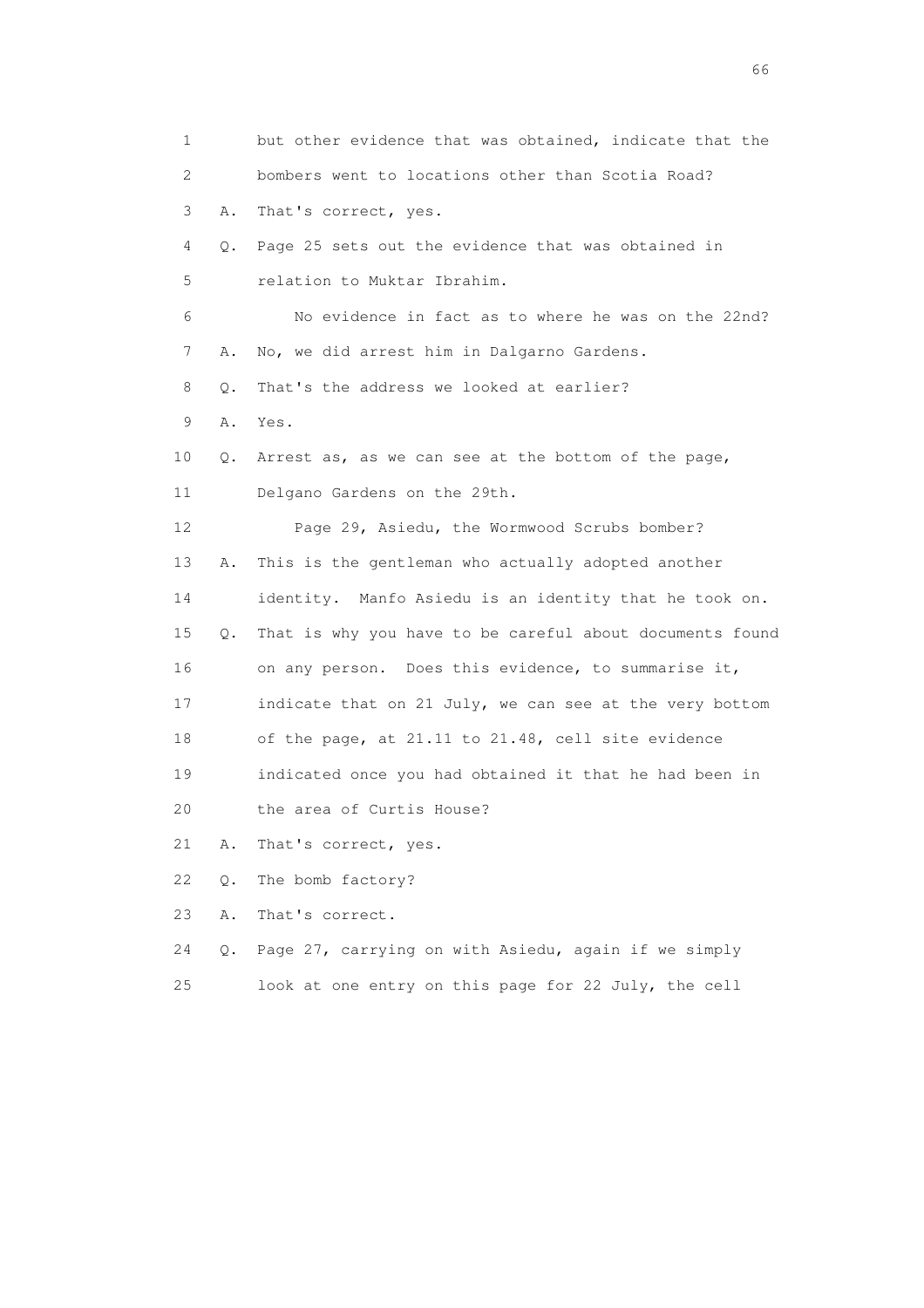- 1 site evidence that you obtained afterwards indicated he 2 had been in Curtis House? 3 A. That's accurate, yes, sir. 4 Q. Page 28, this is Osman, who we now know fled to Rome.
- 5 We have there the evidence of his movements. If we turn 6 to page 29, we can see that on the afternoon of the 7 21st, if we go halfway down page 29, on the afternoon of 8 the 21st we see Osman travels from London to Brighton, 9 if you can find that, please, on page 29.

10 Does the evidence suggest that Osman went to

- 11 Brighton?
- 12 A. That's correct, yes, sir.
- 13 Q. Then if we look at the details for 26 July on that same
- 14 page at the bottom, Osman at Waterloo International?
- 15 A. That's right, yes.
- 16 Q. And then to Rome?
- 17 A. Indeed.
- 18 SIR MICHAEL WRIGHT: As we are on the question of cell site 19 evidence, the question is: how do you know -- you 20 obviously know the number of the phone that is being 21 used; how do you know who owns it? You ask Vodafone,
- 22 don't you?
- 23 A. There are a number of techniques we use, sir, but I 24 don't want to go into too much detail about some of the  $25$   $-$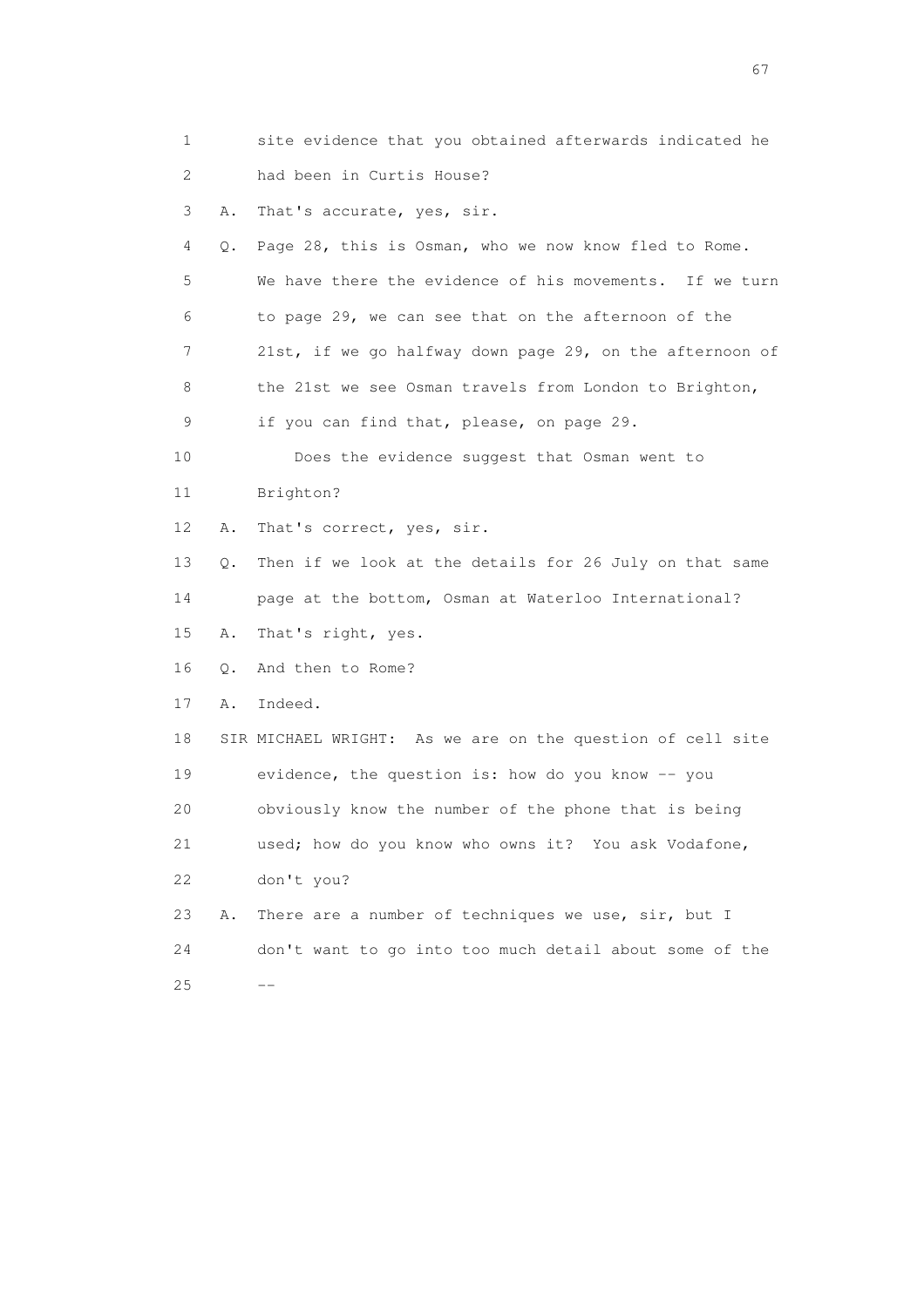1 SIR MICHAEL WRIGHT: You have access, of course, to the 2 records of the mobile phone companies? 3 A. You have, if you like, the records of who the registered 4 keepers are, but there are a number of other techniques 5 to establish who is using the phone. 6 SIR MICHAEL WRIGHT: There you are, that's stage 1, but 7 maybe stages 2, 3 and 4 are not to be talked about. 8 MR HORWELL: At page 30, Yassin Omar. If we look on page 30 9 to the section for 22 July, at 18.14, this is what you 10 have just referred to, Mr Boutcher, Omar in 11 Finchley Road dressed in black burka in the company of 12 a female. 13 A. That's right. 14 Q. Both walked to Golders Green. Coach leaves for 15 Birmingham. 21.15, we can see that Omar, still in his 16 burka, is now at Birmingham? 17 A. Yes. 18 Q. To follow this story through, the very bottom of the 19 page, 27 July, 05.20, Omar arrested at that address in 20 Birmingham? 21 A. We arrested him there at 63A Heybarnes Road, yes, sir. 22 Q. Finally, page 31, Ramzi Mohammed, there is a gap in this 23 case, but after the bombing we can see that on 29 July 24 he also was arrested at Delgano Gardens? 25 A. He was, yes.

en de la construction de la construction de la construction de la construction de la construction de la construction de la construction de la construction de la construction de la construction de la construction de la cons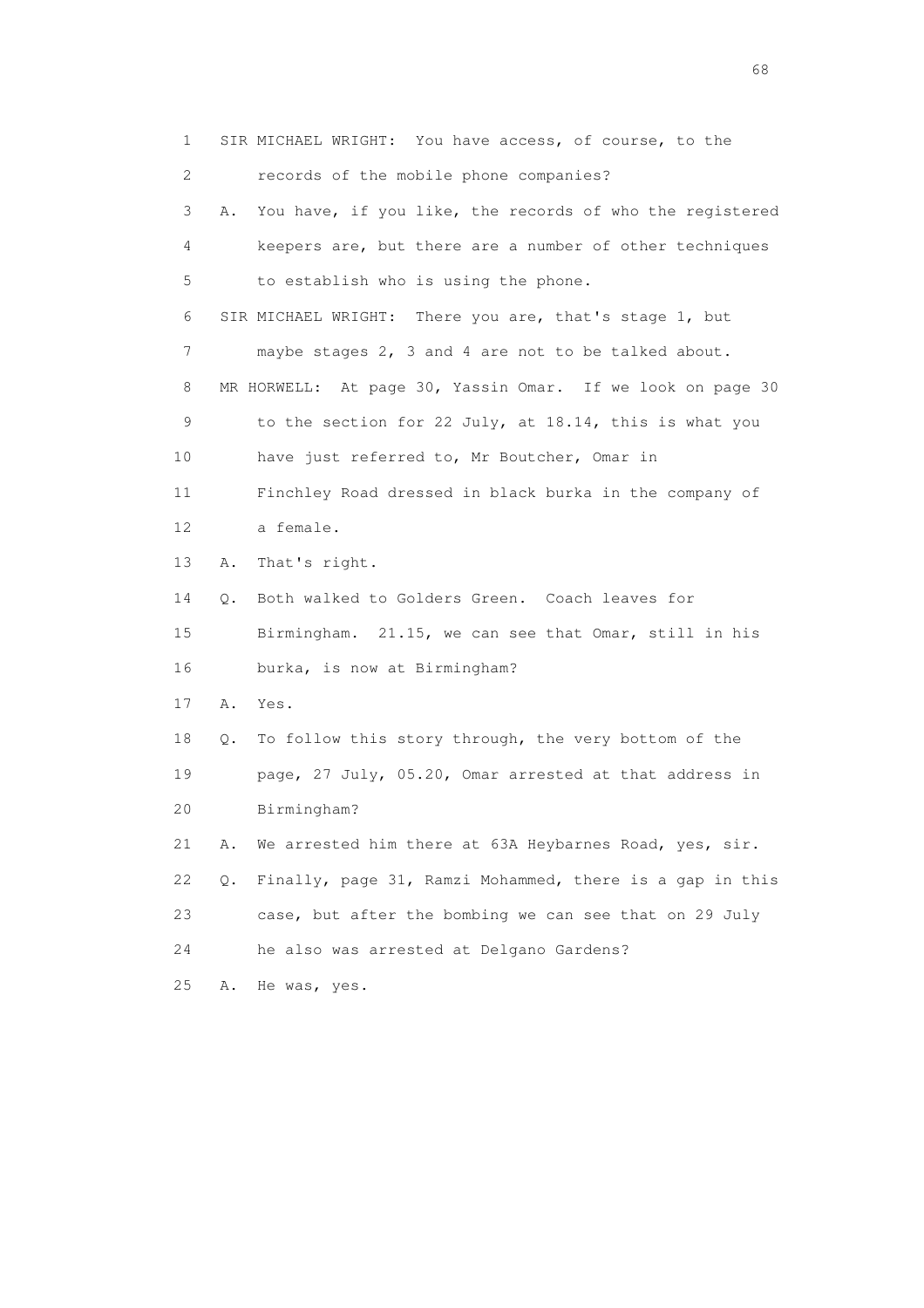1 Q. That completes that particular document. 2 SIR MICHAEL WRIGHT: Thank you. I don't know whether that's 3 a convenient moment. 4 MR HORWELL: It would be. I have very little to go but that 5 would be an opportune moment, thank you. 6 SIR MICHAEL WRIGHT: So the summary, really, Mr Boutcher, is 7 this: that all four bombers were arrested. 8 A. Yes, sir, they were, sir. 9 SIR MICHAEL WRIGHT: And convicted. 10 A. Yes. 11 SIR MICHAEL WRIGHT: Plus the fifth bomber, the one who 12 didn't go through with it. 13 A. That's correct, yes. 14 SIR MICHAEL WRIGHT: And at any rate, a large number of 15 their accessories, assisters and aiders. 16 A. Yes, that's correct, sir. 17 SIR MICHAEL WRIGHT: I don't suppose you can be sure that 18 you have them all but you have a lot. 19 A. Yes, there is 16 convictions. 20 SIR MICHAEL WRIGHT: 12.05. 21 MR HORWELL: Thank you. 22 (11.53 am) 23 (A short break) 24 (12.05 pm) 25 (In the presence of the jury)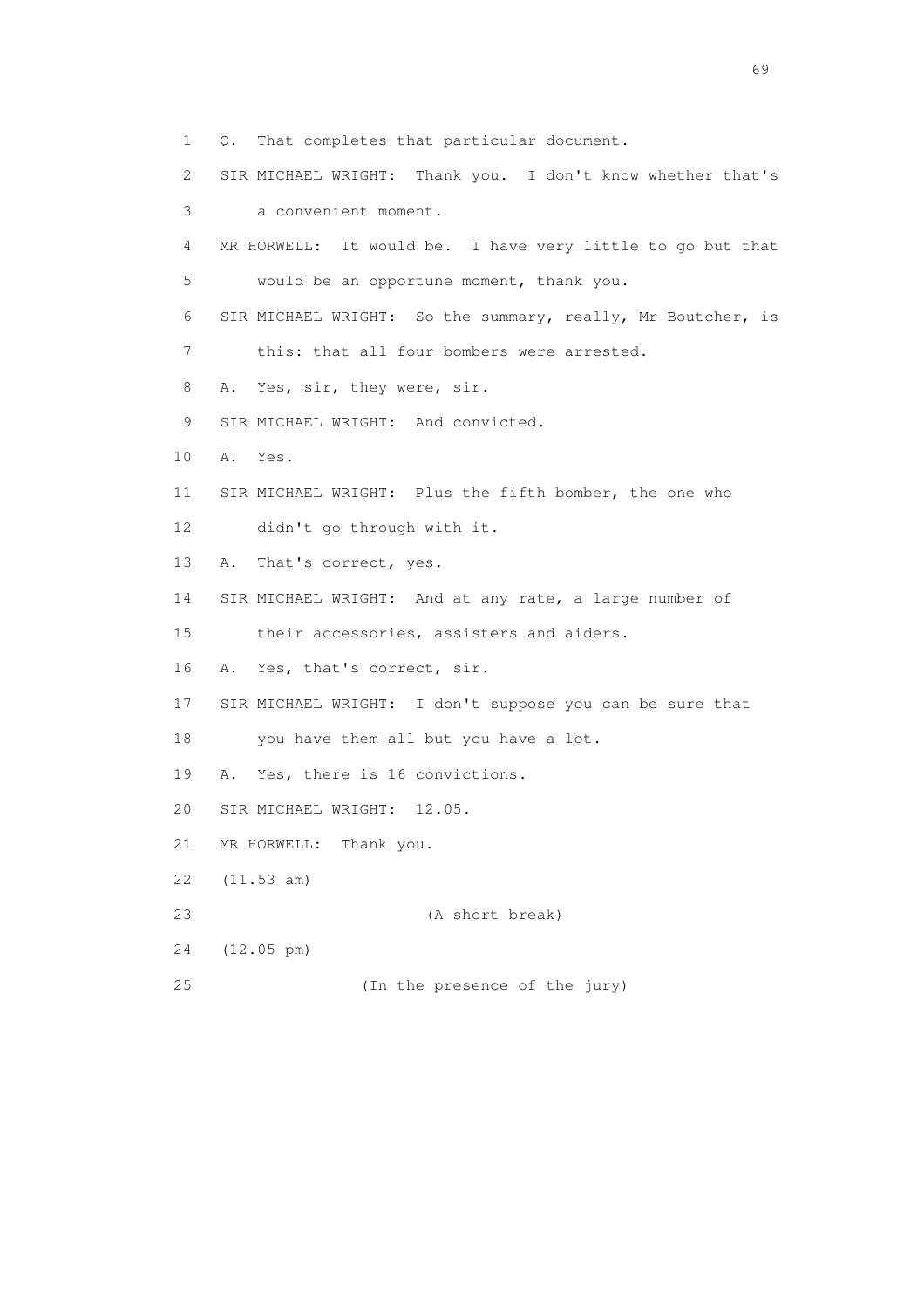1 SIR MICHAEL WRIGHT: Yes. The first question I know the 2 answer to, and I'll be corrected if I am wrong. The 3 question is: did Jean Charles re-enter the number 2 bus 4 at the same stop that he got off, at Brixton; and the 5 answer is yes, he did. 6 MR HORWELL: Yes. 7 SIR MICHAEL WRIGHT: Mr Boutcher, did you ever have sight of 8 Osman's wedding photographs, the ones that had been torn 9 up in the knapsack? 10 A. I didn't, sir, no. 11 SIR MICHAEL WRIGHT: Thank you. So you can't tell us what, 12 if any, part those photographs had in identifying -- 13 well, in the mistaken identification of Jean Charles? 14 A. I don't believe they played any part, sir. 15 SIR MICHAEL WRIGHT: No. As far as the surveillance 16 officers were concerned, which photographs did they 17 have? 18 A. They had an image taken from the gym, of the gym card, 19 and they had the latest and there are copies available, 20 I believe, of the CCTV images for each of the sites, 21 from the CCTV -- 22 SIR MICHAEL WRIGHT: Each of the -- 23 A. CCTV image for each of the sites. 24 SIR MICHAEL WRIGHT: They had a CCTV image of Osman. 25 A. Yes.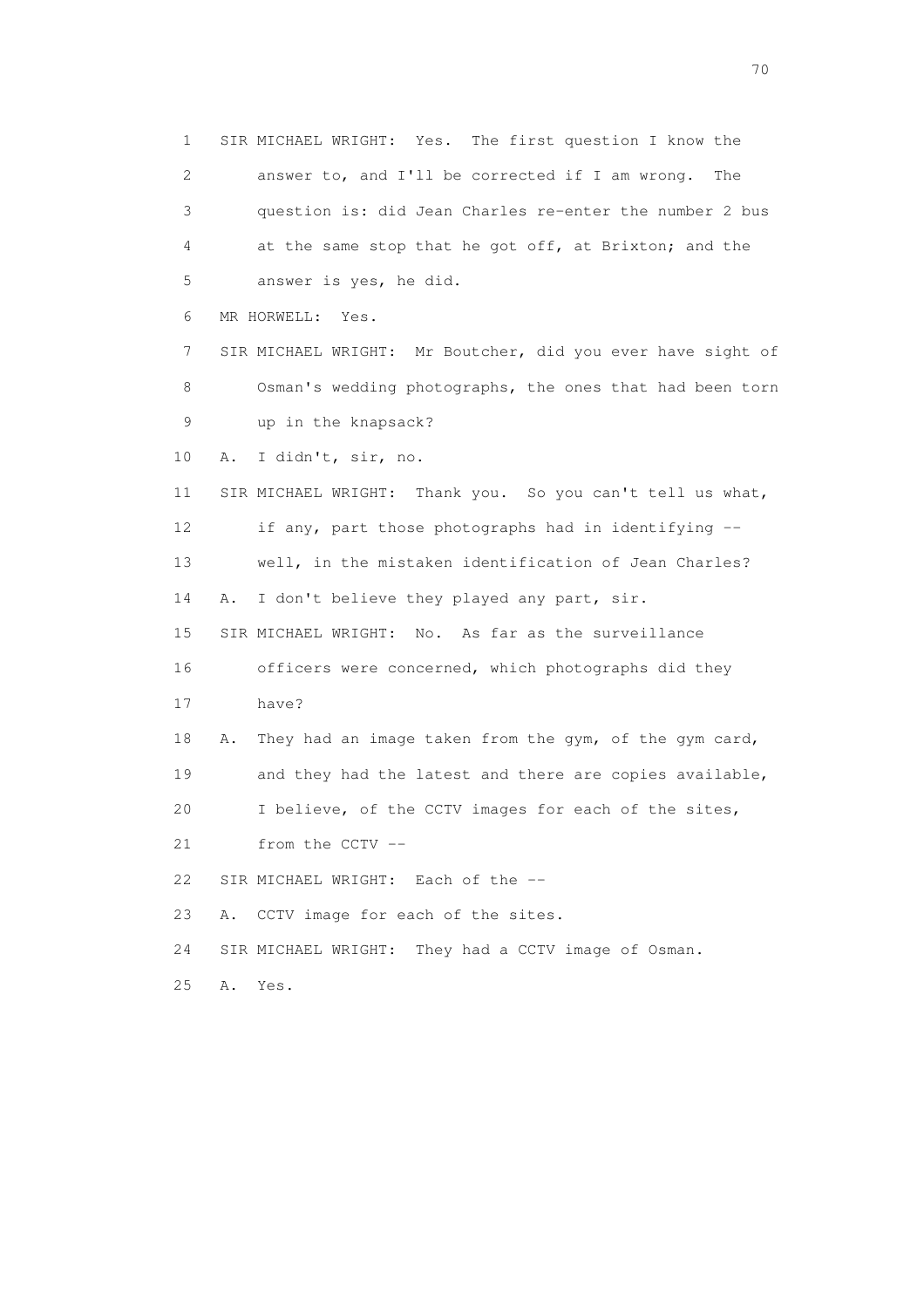- 1 SIR MICHAEL WRIGHT: At --
- 2 A. At Shepherd's Bush --

| 3               | SIR MICHAEL WRIGHT: At Shepherd's Bush station, and then    |
|-----------------|-------------------------------------------------------------|
| 4               | the photograph on the gym card?                             |
| 5               | That's correct.<br>Α.                                       |
| 6               | SIR MICHAEL WRIGHT: Thank you.                              |
| 7               | MR HORWELL: We will be hearing from the officer $--$        |
| 8               | SIR MICHAEL WRIGHT: I know we shall.                        |
| 9               | MR HORWELL: -- who dealt with this matter.                  |
| 10              | It's a very small point. Can we go back to page 3           |
| 11              | of the document we have just been looking at. If we         |
| 12 <sup>°</sup> | look at the bottom left-hand corner, Nightingale Lane,      |
| 13              | Mr Boutcher, we have all been there, but can we just        |
| 14              | have you confirm that the arrow is simply indicating        |
| 15              | Nightingale Lane itself?                                    |
| 16              | It does, yes.<br>Α.                                         |
| 17              | The police station is much further to the right, near<br>Q. |
| 18              | Clapham South --                                            |
| 19              | It is towards the junction, yes, where the tube --<br>Α.    |
| 20              | Sorry the scale is so small, but it's much further to<br>Q. |
| 21              | the right?                                                  |
| 22              | Α.<br>It is, yes.                                           |
| 23              | Thank you. This document that we have gone through so<br>Q. |
| 24              | quickly this morning, setting out how this investigation    |
| 25              | simply mushroomed, spread enormously as the intelligence    |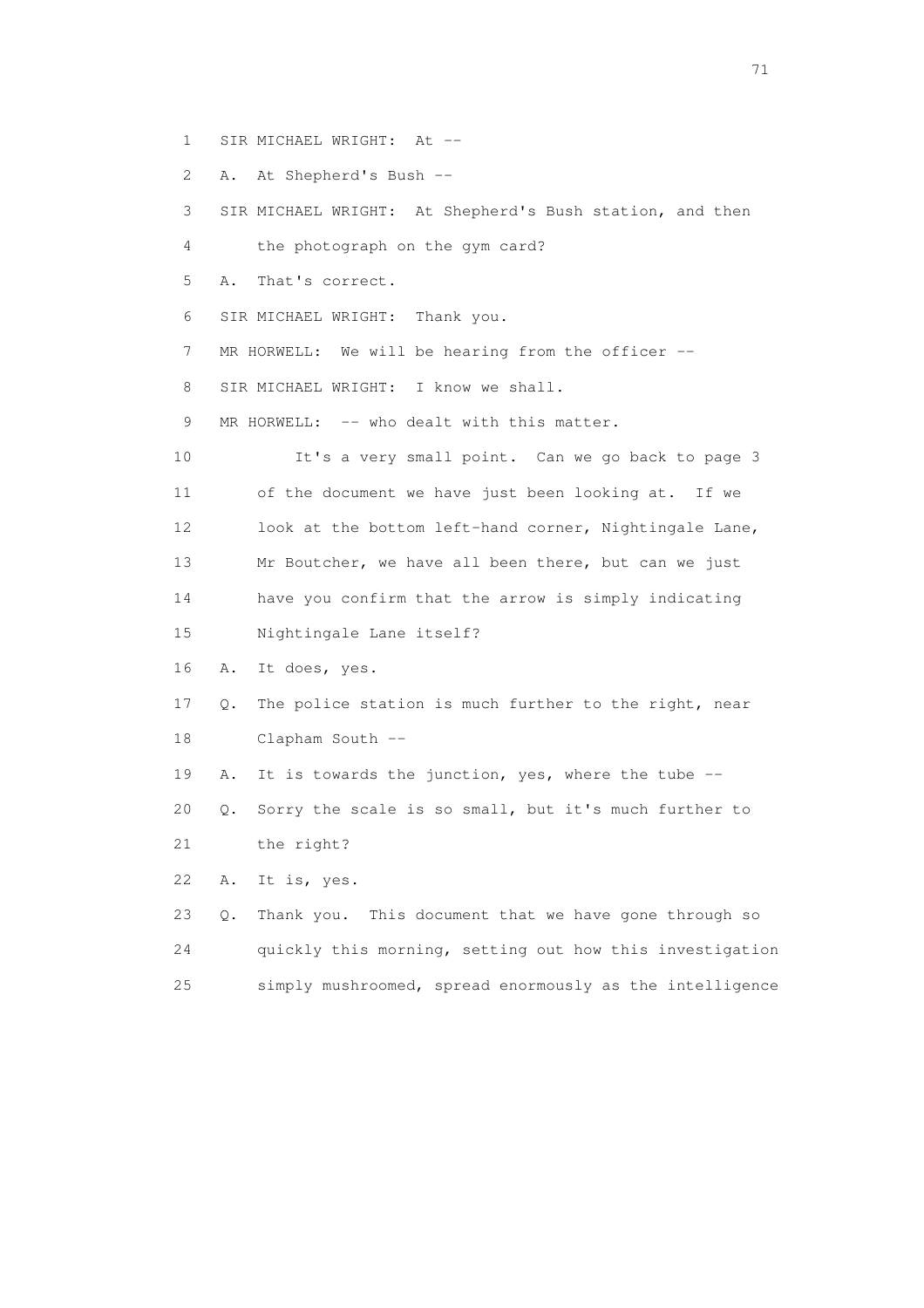| $\mathbf{1}$    |           | came through, as you expected that it would?             |
|-----------------|-----------|----------------------------------------------------------|
| 2               | Α.        | Yes, indeed.                                             |
| 3               | Q.        | Although we have spent as short a time as we possibly    |
| 4               |           | can by placing these details before the court, can you   |
| 5               |           | confirm, Mr Boutcher, that many, many, many hours of     |
| 6               |           | police work was spent in obtaining and using this        |
| 7               |           | intelligence?                                            |
| 8               | Α.        | That's correct, sir, yeah, an enormous amount of work    |
| 9               |           | and an enormous amount of police hours.                  |
| 10              | Q.        | Did at any stage the strategy change?                    |
| 11              | Α.        | No, sir.                                                 |
| 12 <sup>°</sup> | Q.        | As addresses emerged, you decided what priority to give  |
| 13              |           | to them?                                                 |
| 14              | Α.        | I did.                                                   |
| 15              | $\circ$ . | And how to respond to them?                              |
| 16              | Α.        | I did, for each of the addresses.                        |
| 17              | Q.        | Can we finally look -- and again briefly, I assure       |
| 18              |           | everyone -- at another set of documents, please.         |
| 19              |           | Exhibits brochure. If they could be distributed.         |
| 20              |           | (Handed)                                                 |
| 21              |           | Again, there are spares for everyone if they need        |
| 22              |           | one.                                                     |
| 23              |           | This is to emphasise some of the evidence that you       |
| 24              |           | have already given, Mr Boutcher, as to the fact that the |
| 25              |           | police can never operate on the basis that bombers and   |
|                 |           |                                                          |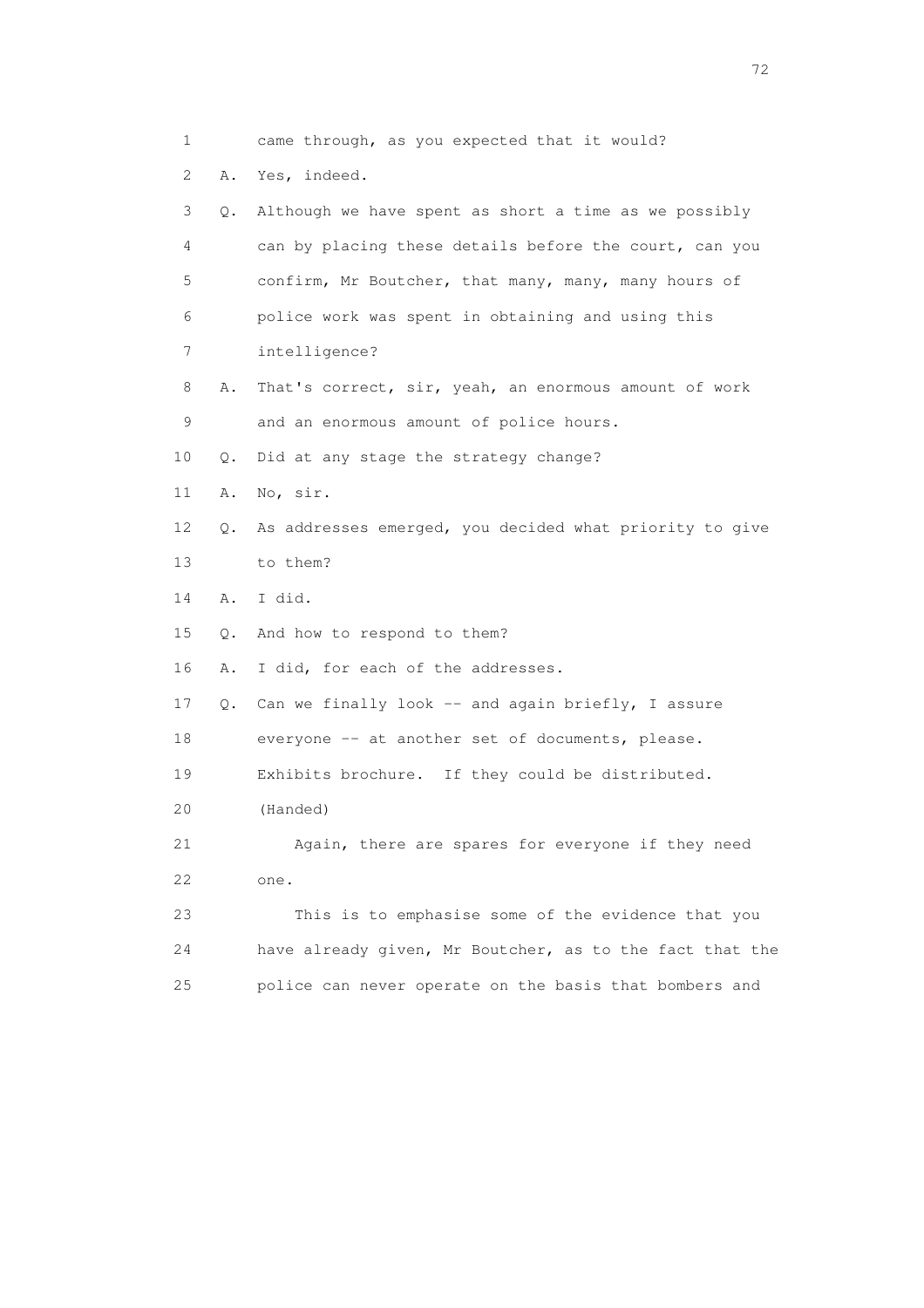1 their associates will be at one location only? 2 A. Yes, that's correct. 3 Q. If we start with page 1 of this document, this indicates 4 where Curtis House is located, in New Southgate, North 5 London? 6 A. Yes. 7 Q. If we turn to page 2, we see a photograph and 8 a graphical representation of Curtis House. We can see 9 not one but two addresses, flat 58, which is the bomb 10 factory, as we will soon see? 11 A. Yes. 12 Q. And flat 65? 13 A. That's correct. 14 Q. Now, flat 65, can you help us, please? 15 A. That was an associate's flat, in fact the bombers and 16 the people from that address used the same vehicle, and 17 they used to stay in that flat as well, and the -- one 18 of the occupants of that flat was prosecuted for a part 19 in his involvement in 21/7. 20 Q. Just so that the jury can have an impression of what 21 a bomb factory is, Mr Boutcher, page 3, we now move to 22 flat 58 in Curtis House. We can see newspapers for the 23 21st and the 22nd in the bottom left-hand corner? 24 A. Yes. 25 Q. Indicating that these premises were being used after the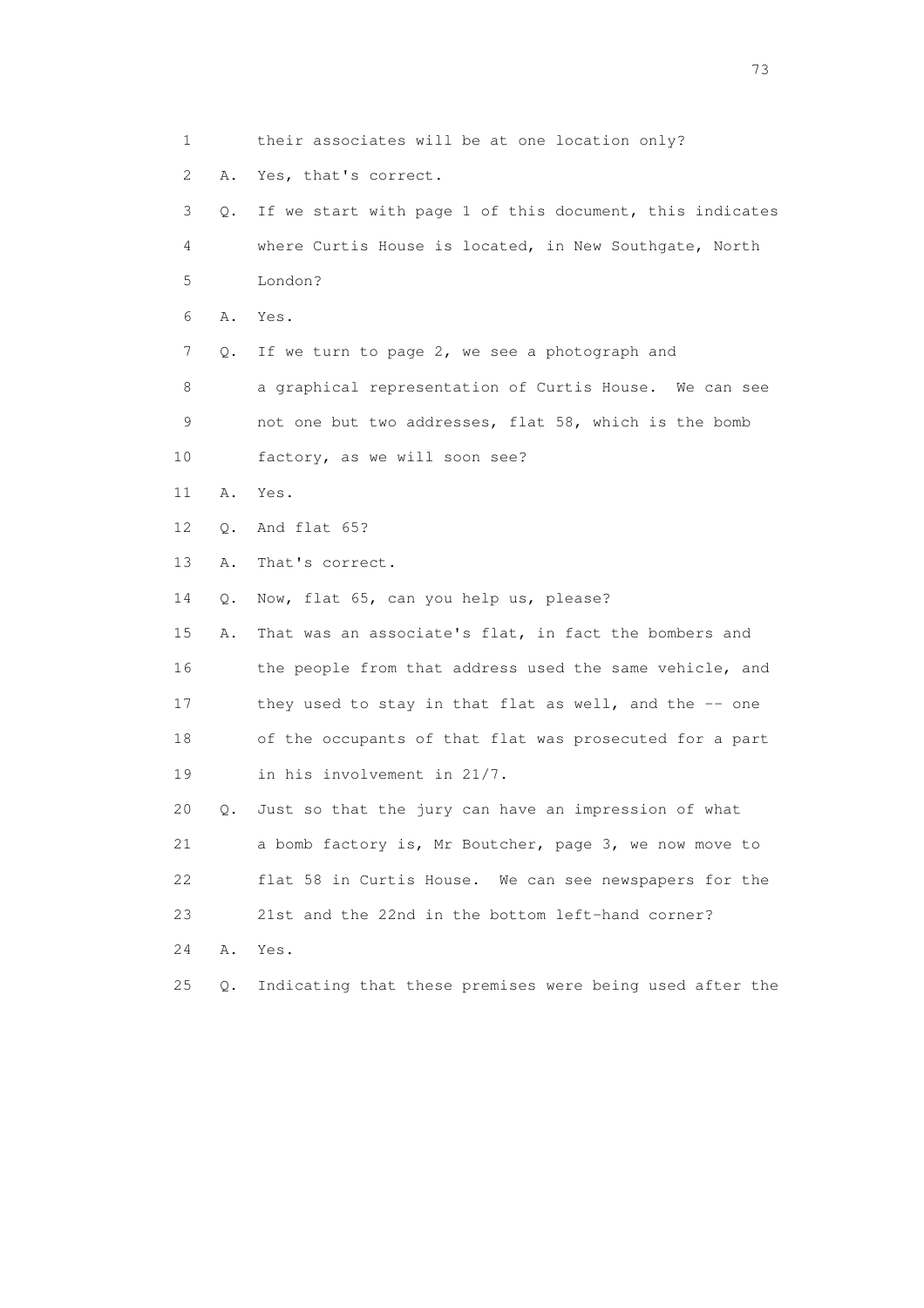1 attempted bombings?

2 A. That's right, yes.

3 Q. Moving further up the page, we can see Hair and Beauty

4 Supplies plastic bags?

5 A. That's right.

 6 Q. A receipt for batteries, chapatti flour, and a list with 7 on it "one citric, two nail" -- I'm sure that's meant to

- 8 be varnish -- "and battery"?
- 9 A. Yes, sir.
- 10 Q. In a sentence or two, can you help us as to the
- 11 relevance of those items?
- 12 A. They are all items, ingredients and component parts for 13 the production of a bomb, sir.
- 14 Q. To the right of the page, we can see under the

 15 photograph exhibit MW5034, TATP traces found on exhibit. 16 TATP?

17 A. TATP is a highly volatile homemade explosive, sir.

18 Q. We can see references to the finding of DNA of

- 19 Muktar Ibrahim, one of the bombers?
- 20 A. That's right. He was the bus bomber, sir.

21 Q. We can also see, bottom left-hand corner, in terms of

22 the newspapers, FP, fingerprints?

- 23 A. Yes, sir.
- 24 Q. Of Asiedu, again one of the bombers?
- 25 A. That is correct, yes.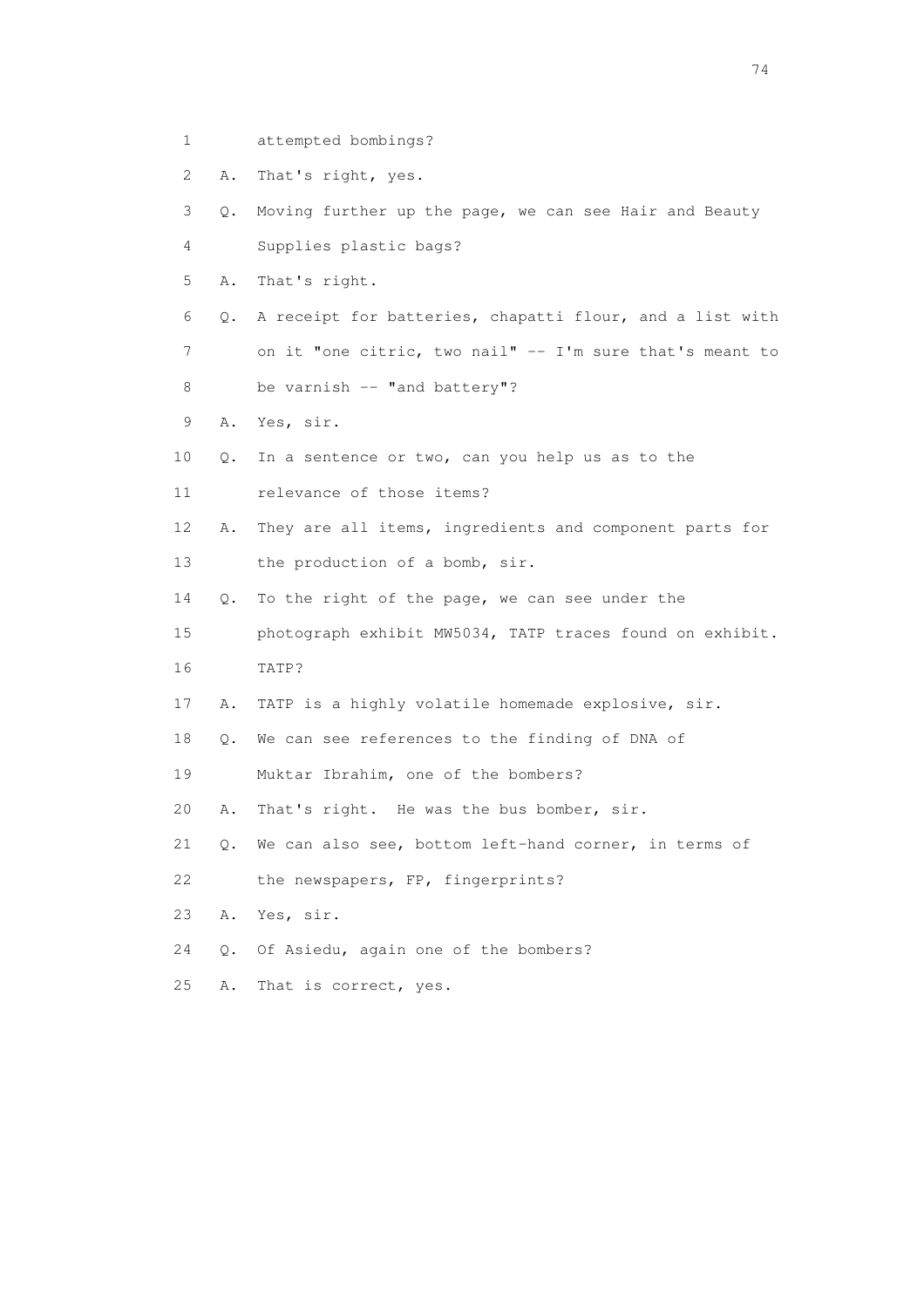- 1 Q. Indicating the importance of finding and packaging
- 2 exhibits carefully?
- 3 A. Yes, sir.
- 4 Q. So that they are not contaminated and any fingerprint or 5 DNA will be discovered by a scientist?
- 6 A. That's correct, yes.

 7 Q. Now, page number 4, we can see the kitchen, and the 8 cooking pans on the right of the page, those three pans, 9 each have written underneath them "traces of hydrogen 10 peroxide residue", and we can see what else was found in 11 the kitchen. Traces of hydrogen peroxide residue, the 12 importance of that?

- 13 A. Again that's the mixture with regards to the ingredient 14 for the explosive device, sir.
- 15 Q. Now, the appearance of the bottles on that page will 16 become clearer as we look at the next few pages. We can 17 take them quickly first, Mr Boutcher, and I'll ask you 18 to explain them. As we look further into the flat, we 19 can see at page 5 the finding of all of those plastic 20 bottles?
- 21 A. Yes.
- 22 Q. Page 6, liquid peroxide bottles?
- 23 A. Yes, sir.
- 24 Q. Page 7, the finding of more liquid peroxide bottles? 25 A. Yes.

na matsay na katalog as na kasang na mga 175 may 2008. Ang isang isang nagsang nagsang nagsang nagsang nagsang<br>Tagapang nagsang nagsang nagsang nagsang nagsang nagsang nagsang nagsang nagsang nagsang nagsang nagsang nagsa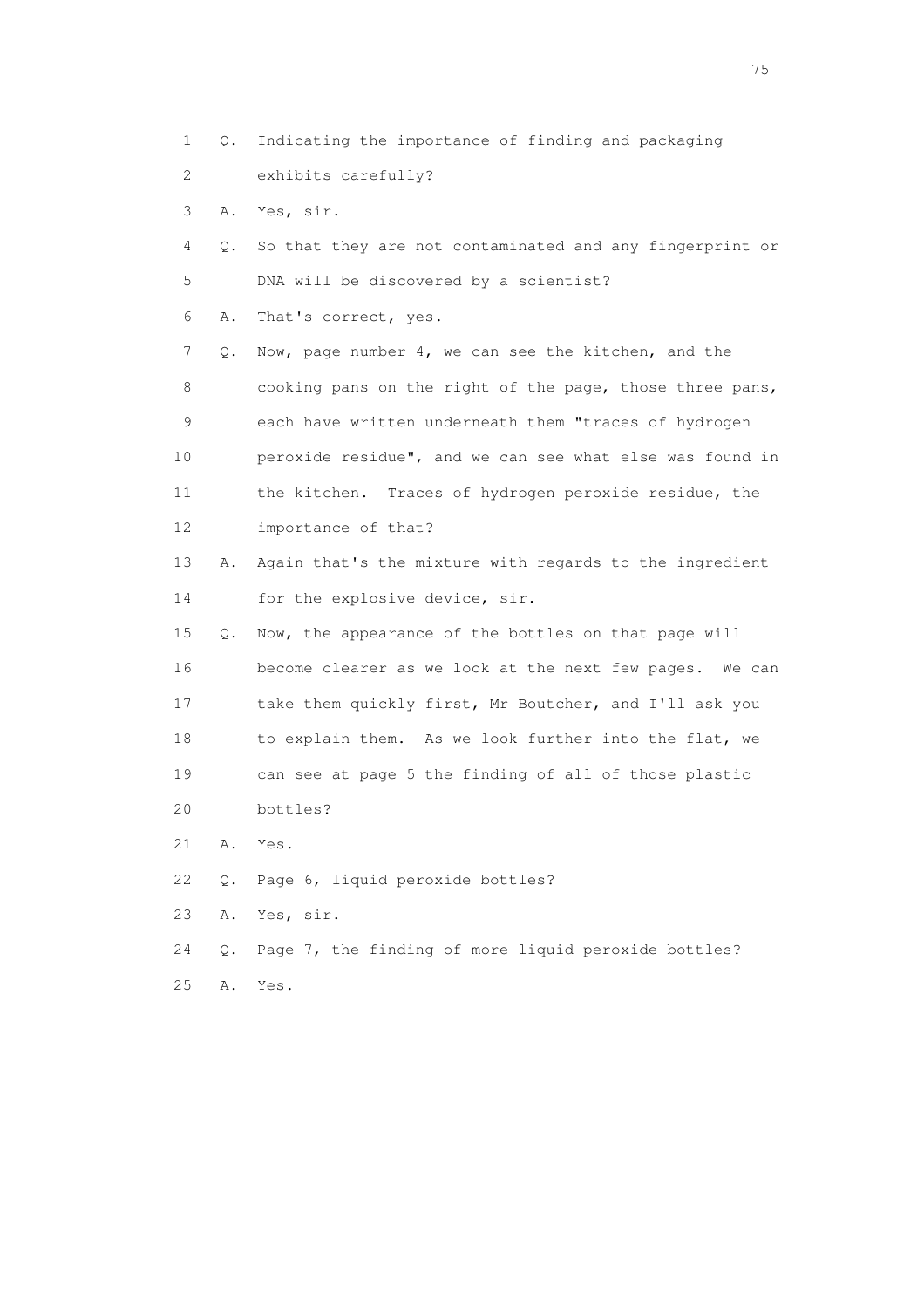3 peroxide, peroxide obviously being one of the 4 ingredients, hydrogen peroxide devices in London. 5 Q. I am obviously not going to ask you the process with 6 which these bombs are made, but that is a starting 7 point? 8 A. It is, sir, yes. 9 Q. Photograph number 8, these are the bins at Curtis House? 10 A. They are, that's correct. 11 Q. Photograph number 9, we will come back to this in 12 a moment, but there we can see various electrical parts? 13 A. Sir, my schedule goes to 10, from 8 to 10. 14 Q. Let me give you this, Mr Boutcher. (Handed) 15 Thank you. Page number 9, various electrical parts 16 found in these bins? 17 A. Yes, sir. 18 Q. Together with receipts for relevant items. 19 SIR MICHAEL WRIGHT: He's not the only one who has page 9 20 missing. 21 MR HORWELL: I am very sorry. If we can't put it right now, 22 we will do so later, but it's pictures of various 23 electrical implements, small light bulbs and leads, 24 Mr Boutcher.

2 A. Again, 7/7 and 21/7, the first time we had seen hydrogen

1 Q. Liquid peroxide, its relevance?

25 A. Yes, sir. They represent the initiation, the initiation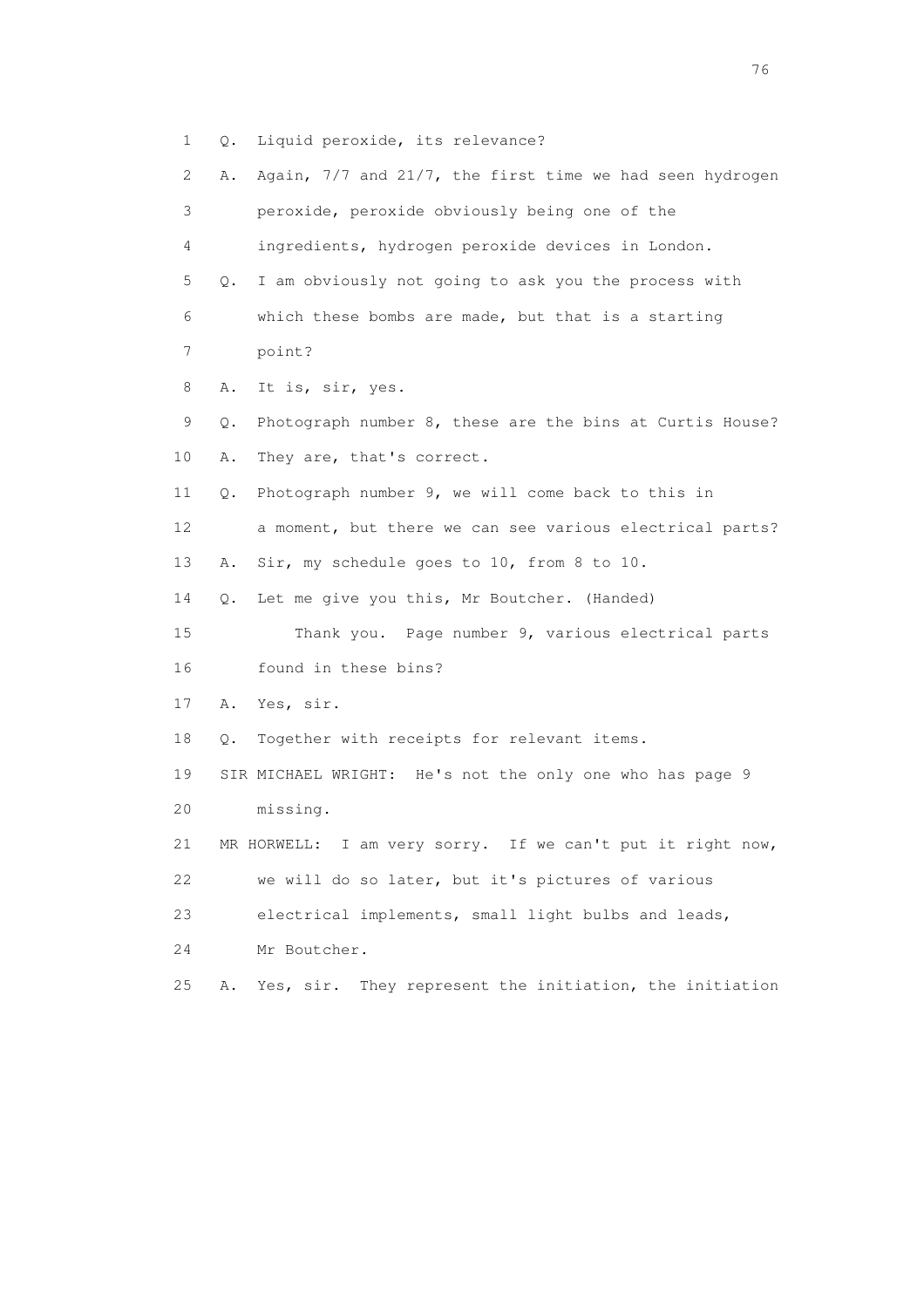- 1 for the device, for the bombs.
- 2 SIR MICHAEL WRIGHT: The triggers?
- 3 A. That's right, sir, yes.
- 4 MR HORWELL: So that the jury can have an idea of the work 5 that is required to make these bombs, if you go to 6 pages 10 and 11, which I hope you have, these are the 7 bottles and cans of peroxide; yes?
- 8 A. They are, sir, yes.
- 9 Q. We can see how many were found?
- 10 A. Yes.
- 11 Q. That is the base upon which these bombers work to 12 manufacture a bomb?
- 13 A. It is, for a hydrogen peroxide device, sir, obviously, 14 yes.
- 15 Q. Thank you. Finally this, so that we can all understand 16 the importance of the point that you have raised, namely 17 not trusting documents that are found on an individual, 18 when Osman travelled to Rome, did he do so using a false 19 identity?
- 20 A. He did, sir. We established -- and we arrested and 21 charged his brother, and we had been aware of his 22 brother beforehand and he was under surveillance -- he 23 used his brother's passport to travel to Italy. 24 MR HORWELL: Right. Mr Boutcher, thank you. That's all
- 25 I ask.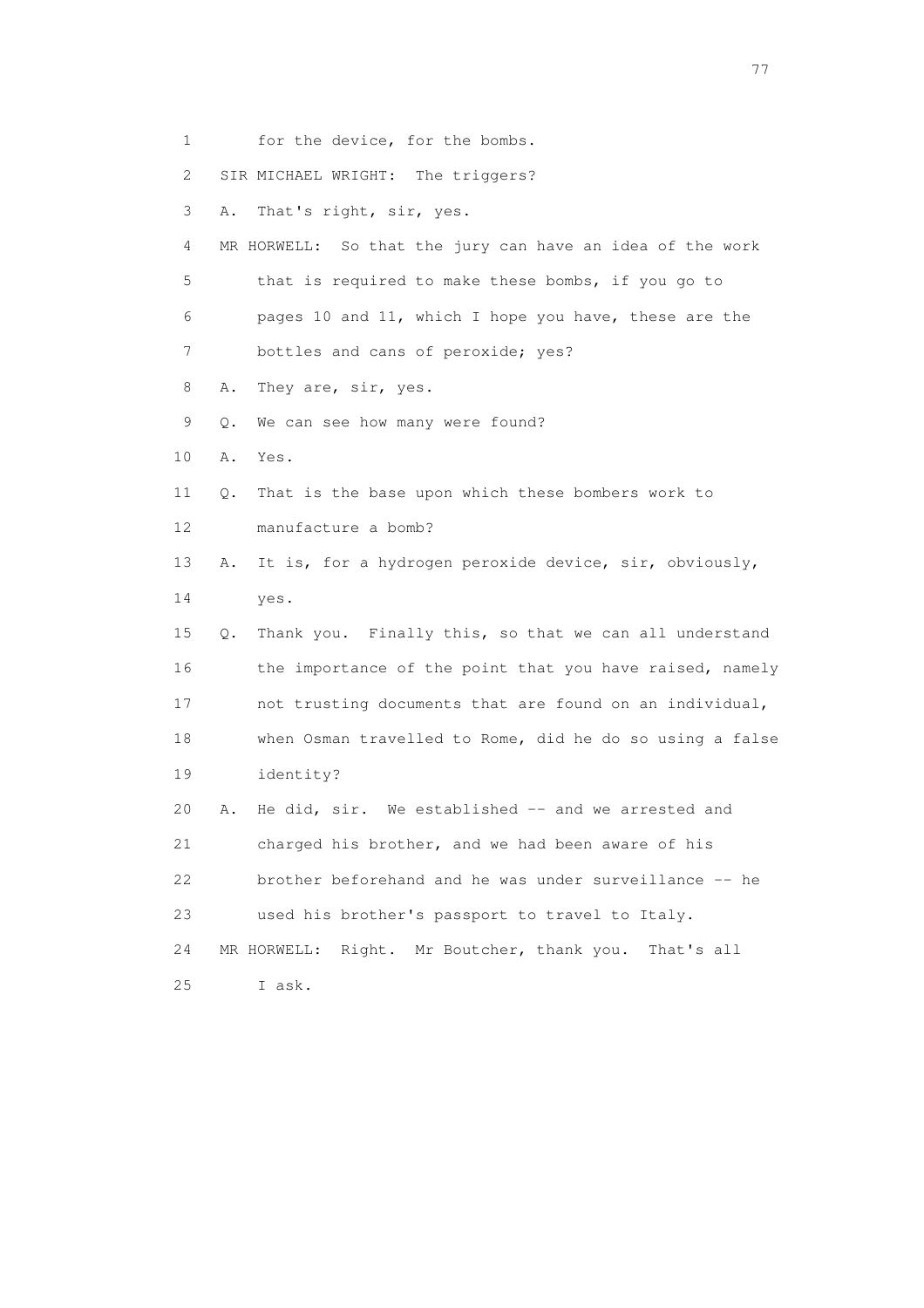1 SIR MICHAEL WRIGHT: Thank you.

 2 Further questions by MR HOUGH 3 MR HOUGH: Mr Boutcher, just one topic in re-examination and 4 it's the question of firearms team deployment. 5 A. Yes, sir. 6 Q. You were asked about it early this morning by 7 Mr Horwell. 8 A. Yes, sir. 9 Q. Can I take this in two stages, the first from 5 am to 10 7 am when you weren't in fact at New Scotland Yard, but 11 you have been asked some questions about that time. 12 Secondly, after 7 o'clock when you were there? 13 A. Yes. 14 Q. Now, 5 o'clock to 7 o'clock, that was the time, I think 15 you know, from when the McDowall strategy was set and 16 the decision was taken to deploy teams in a particular 17 way and certainly at 5 o'clock the address of 18 Scotia Road known? 19 A. That's correct, yes. 20 Q. 7 o'clock, the end of the period, is when you arrived at 21 New Scotland Yard? 22 A. It is. 23 Q. You were asked by Mr Perry yesterday, it's pages 210 to 24 211 of the transcript for those following that, that if, 25 over this period, 5 to 7, the one available specialist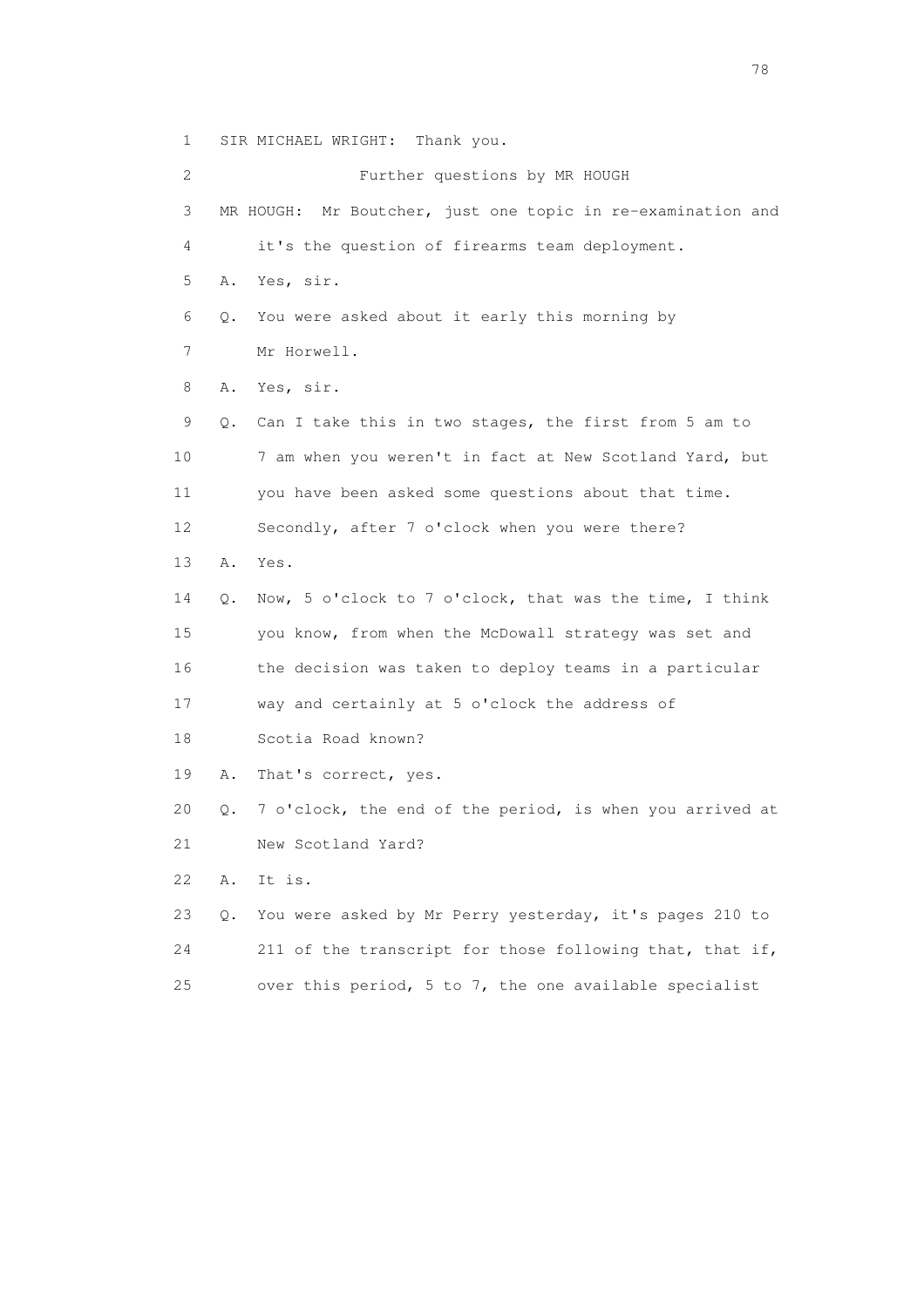1 firearms officer team, the orange team, had been sent 2 out to Scotia Road, you were asked what team could have 3 been sent out to cover any other address, and you quite 4 naturally said none. 5 A. (Witness nods) 6 Q. You are nodding? 7 A. My understanding, sir, was yes, they were the only team 8 that night. 9 Q. You were further asked by Mr Horwell this morning, it's 10 page 17 of the transcript, that if you had been there 11 over that period, with two addresses, Scotia and 12 Portnall, Portnall in fact became known, according to 13 some of the evidence, at around 5.45? 14 A. Right, sir. 15 Q. You would have held back the one team you had centrally, 16 rather than send it to one of the two options? 17 A. That appears to be a sensible option, sir, yes. 18 Q. Just to be clear about that, why would you send it to 19 one, knowing that you could thereafter move it to the 20 other? 21 A. I am sorry, sir? 22 SIR MICHAEL WRIGHT: Why would you not send it. 23 MR HOUGH: I am sorry, why would you not send it to one, 24 knowing that you could then send it to another. Sorry, 25 I misspoke.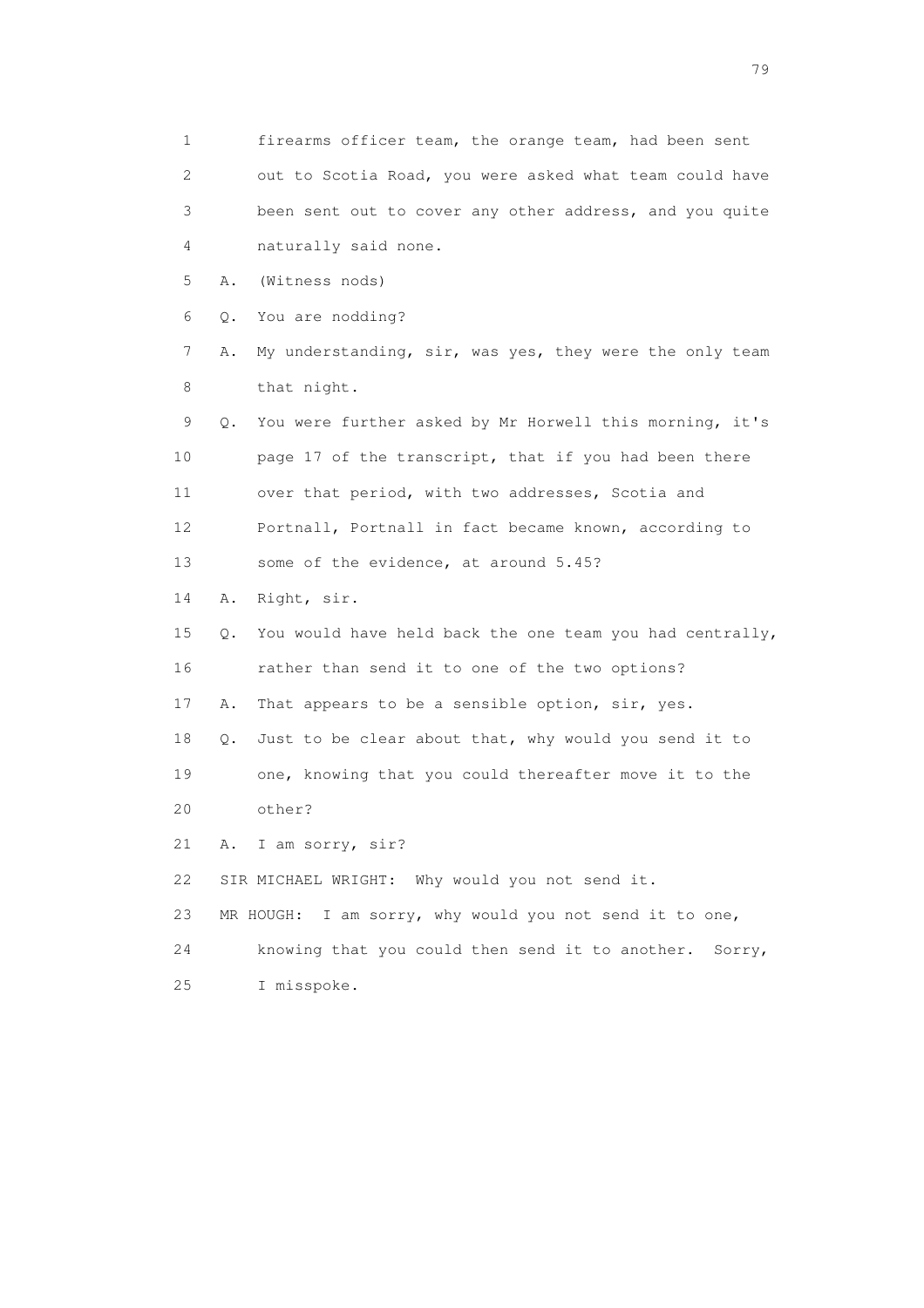1 A. I think getting the deployment, if I understand the 2 question correctly, send it to one address and then 3 simply move them if there is a change in intelligence; 4 there are a myriad of things that could have occurred 5 outside of this intelligence which we have already gone 6 through really with regards to specific information 7 about a bomber at an address; firearms teams, there is 8 a certain process which has been explained already in 9 putting them at an address.

 10 And taking all those factors into account, I think 11 the sensible decision should have been, and appears to 12 have been, to keep the address -- the firearms team on 13 standby. And it appears that the team was brought to 14 Scotland Yard, as I understand it, at some stage during 15 the evening, to cover the two addresses, if indeed that 16 was the decision because I wasn't present; and in 17 accordance with my planning to have two teams with 18 Silver Commanders and tactical advisers going out from 19 the morning at 7 o'clock, which was the duty shift, the 20 rota, for a prolonged deployment; appreciative that that 21 would potentially move to different addresses. 22 Q. You said just a second ago that the sensible decision 23 and the decision that appears to have been made is to 24 keep the team centrally?

25 A. Yes, sir.

entration of the state of the state of the state of the state of the state of the state of the state of the state of the state of the state of the state of the state of the state of the state of the state of the state of t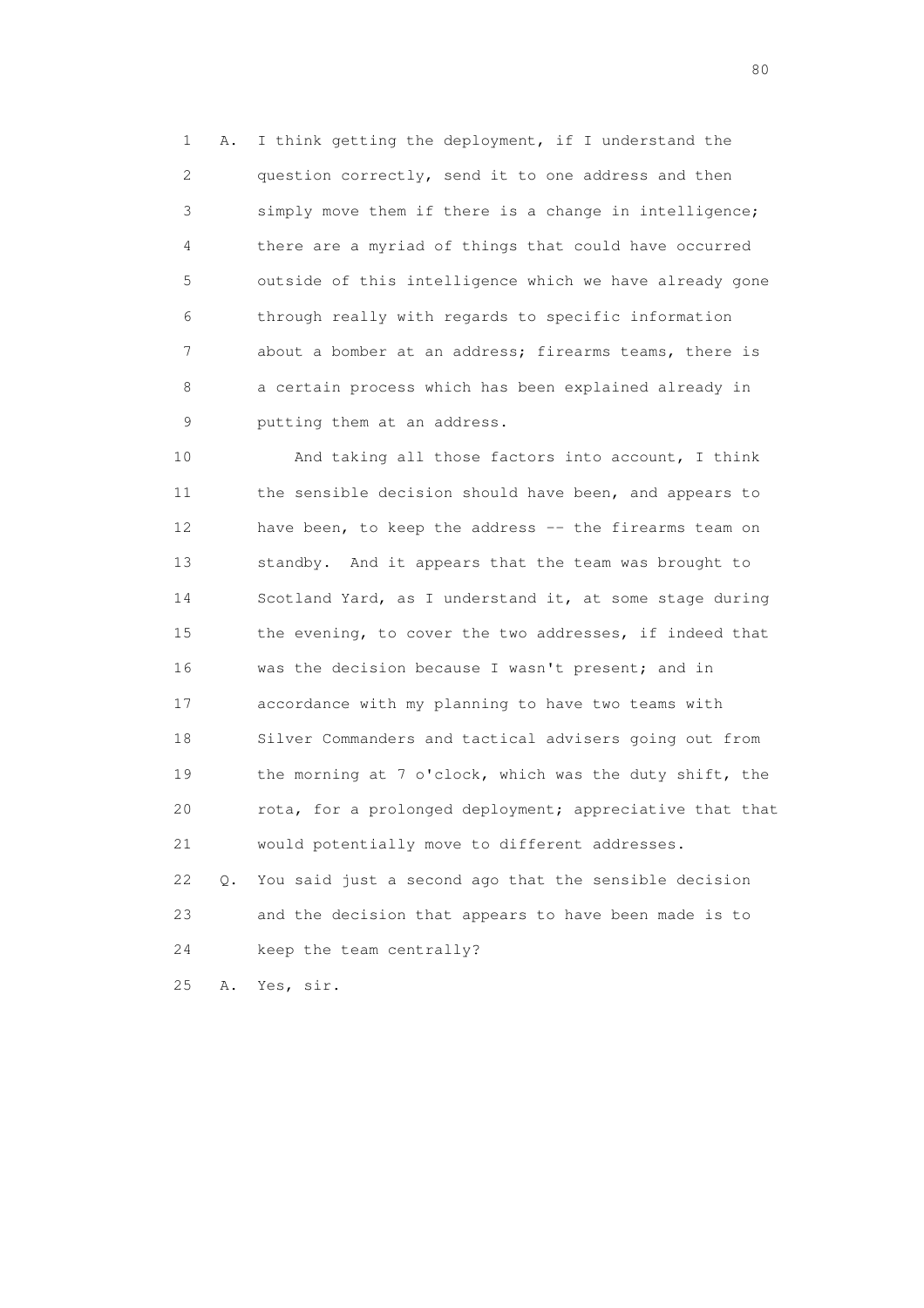1 Q. When you say "the decision that appears to have been 2 made", are you basing that on a document you have seen, 3 somebody you have spoken to, or a deduction you have 4 made? 5 A. That's a deduction, sir. 6 Q. So you are not saying: I have spoken to somebody or 7 I have seen a document and I know that a decision was 8 taken at a particular time to hold the orange team 9 centrally rather than to send them to one address and 10 thereafter move them where they might be required. 11 A. No, sir. 12 Q. Second stage, after 7 am, at this point three addresses 13 known, I think, Scotia, Portnall and I think Blair House 14 also known? 15 A. Corfe and Blair House came on, I think, sir, by then. 16 Four addresses. 17 Q. I think Corfe House, certainly according to Mr 18 Forteath's note, came on at about 8.15, but others will 19 be able to check that. 20 In any event, those addresses coming on gradually 21 over that time? 22 A. Yes. 23 Q. At 7 am, when you came back, were any of those addresses 24 particular priorities? 25 A. The word "priority", again, I think they were all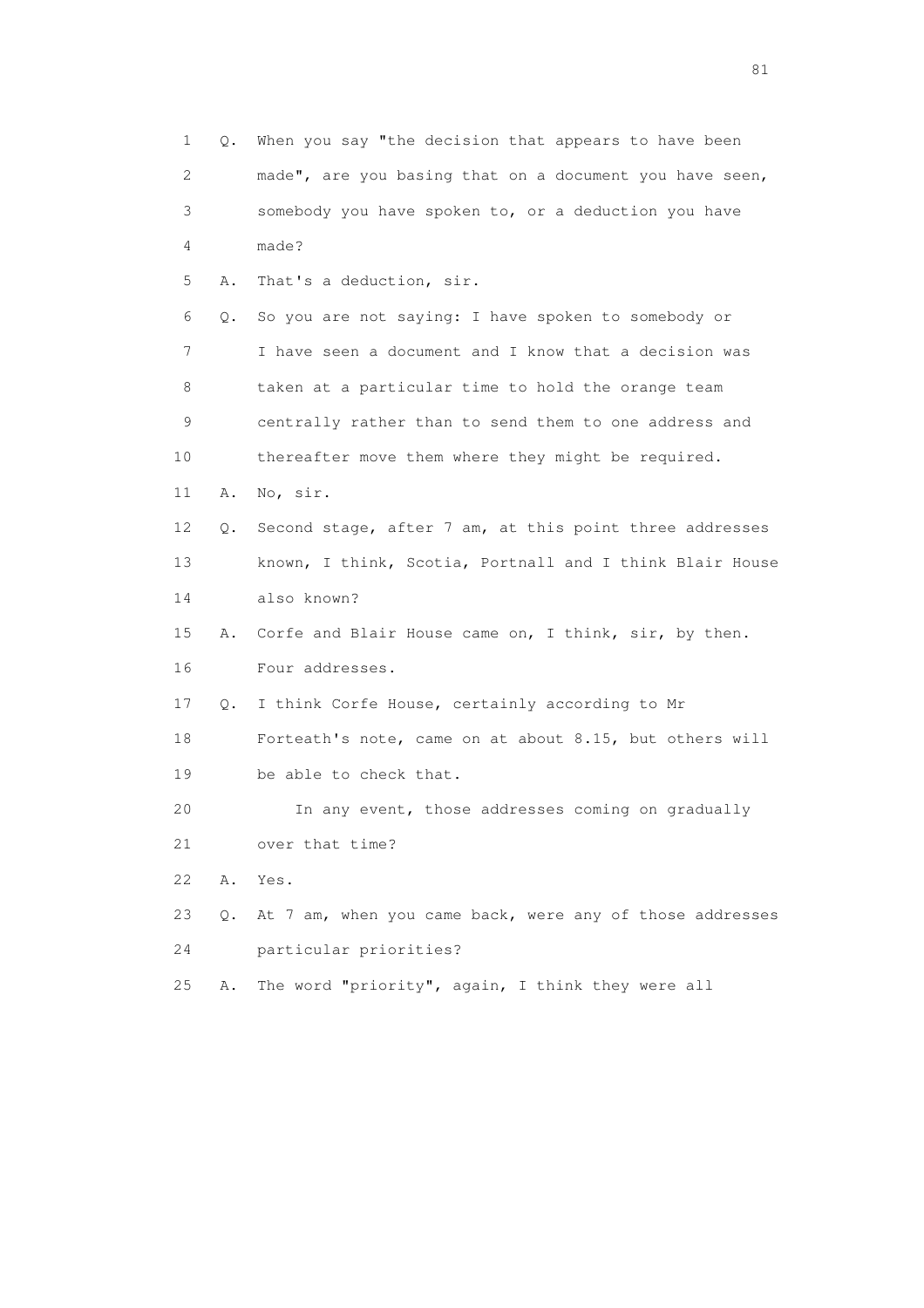1 priorities, sir.

 2 SIR MICHAEL WRIGHT: Well, as between themselves, I think 3 Mr Hough is saying. 4 A. I think beyond each other, sir, not necessarily at that 5 stage from my recollection. I think they all fitted 6 into a category of interesting addresses as a result of 7 the information from the gym card, the information from 8 the jobseekers' allowance, but beyond that, no, sir. 9 MR HOUGH: During the course of that morning that you were 10 there, and let us say from 7 until 10, we know firearms 11 teams were sent to Scotia and Portnall and that 12 surveillance teams were sent to both those addresses. 13 A. Yes. 14 Q. During that period, 7 until 10, were firearms or 15 surveillance teams sent to any other addresses? 16 A. Surveillance went to Corfe; I wouldn't be able to give 17 you the time but I am sure that would be available, sir; 18 and the other address was Mitcham Lane. 19 Q. I think Blair House was the next -- 20 A. And surveillance did occur at Blair House but the timing 21 I couldn't give you here, sir, but certainly we had 22 surveillance at both of those addresses in the enquiry. 23 Q. Now, in fairness to you, I should just put to you 24 something that you were asked at the trial. It's 25 page 108 to 109 of the transcript for 4 October last

experience of the state of the state of the state of the state of the state of the state of the state of the s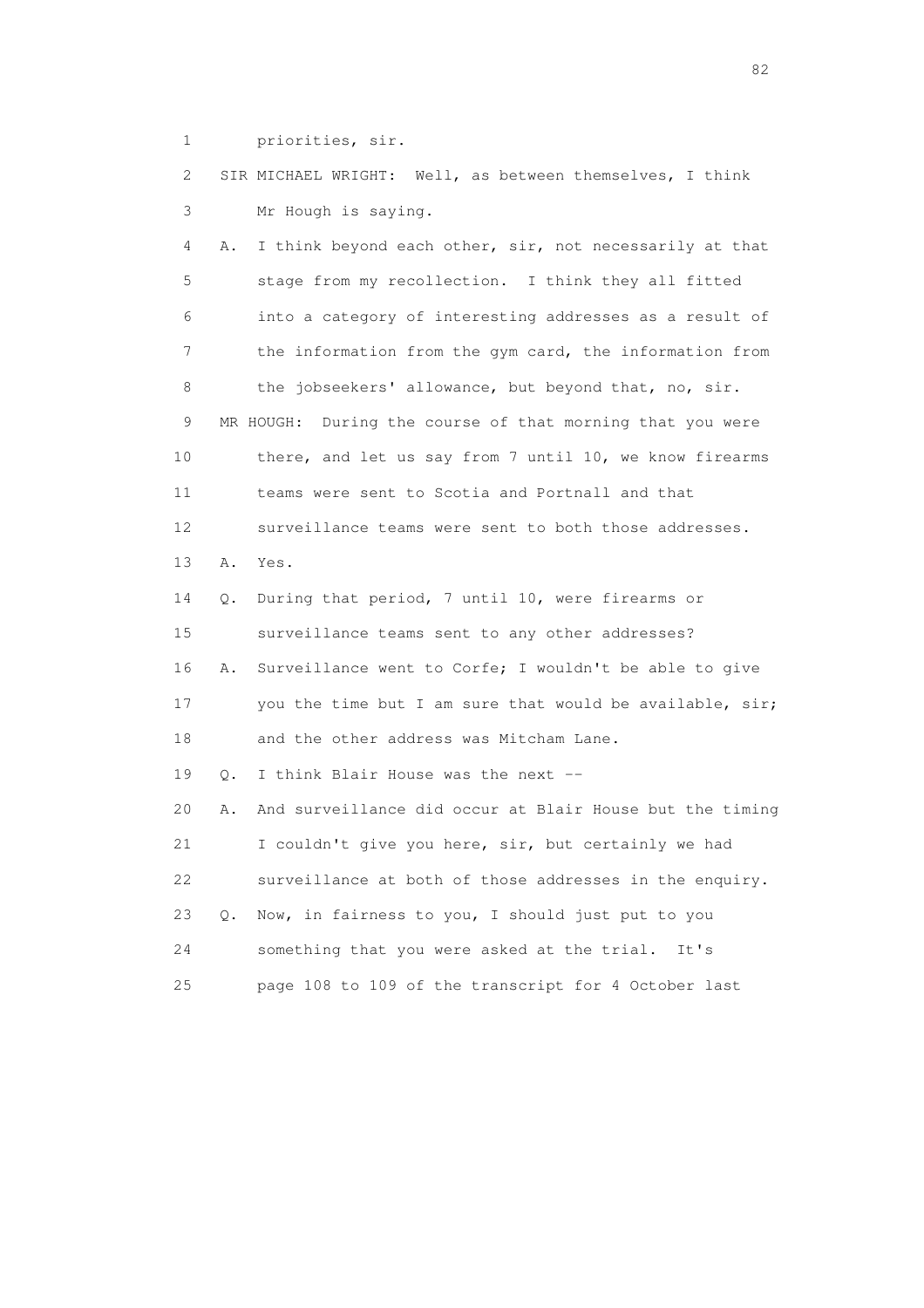1 year. You were asked by Ms Montgomery, who was acting 2 for the prosecution: 3 "Between the time you came on duty and 10 o'clock, 4 were there any premises in London that had a higher 5 priority than Scotia Road and Portnall Road? 6 "Answer: Not when I came on duty, ma'am, no. 7 "Question: Were there any premises in London which 8 had been the subject of a direction that they should be 9 covered by a covert ARV [armed response vehicle] team? 10 "Answer: At 7 am, ma'am, I don't believe so." 11 Then you were asked: 12 "Between 7 and 10? 13 "Answer: Between 7 and 10, ma'am, no. 14 "Question: Were there any other addresses that had 15 been subject to a direction that they should be 16 supported by a SO13 team?" 17 You said that you didn't believe so between those 18 hours. 19 Do you think those answers were correct or might you 20 have been mistaken on any of those? 21 A. I think what I said today is very accurate. I think in 22 the context of Ms Montgomery asking me, this was very 23 focused on Scotia and Portnall and those two addresses, 24 the equilibrium between the two, and we were very much 25 unable to speak about other addresses, in particular

experience and the contract of the contract of the contract of the contract of the contract of the contract of the contract of the contract of the contract of the contract of the contract of the contract of the contract of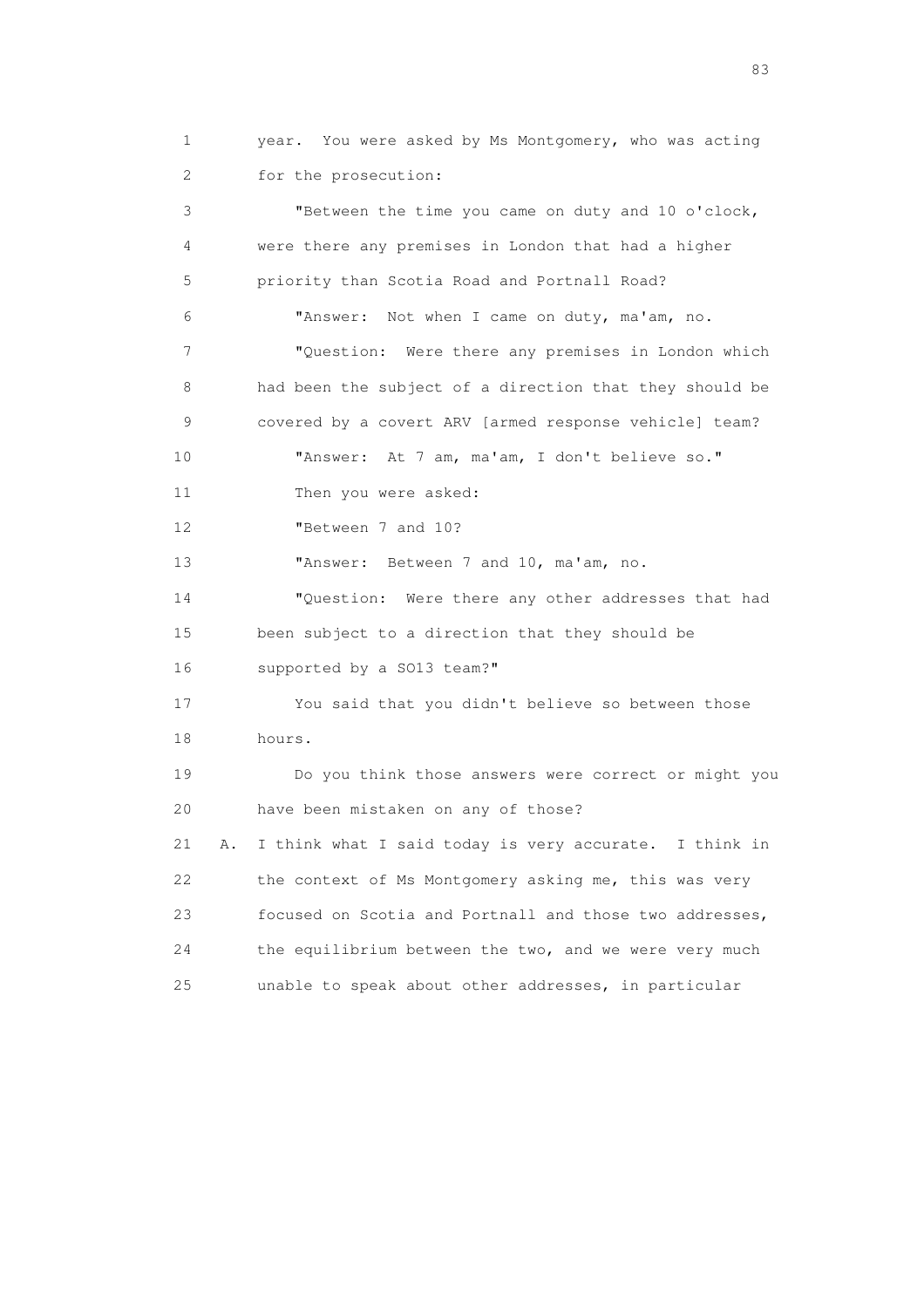1 those that were coming on line. I think what I have 2 said today accurately reflects the position, sir. 3 Q. Today, this is page 5 of the transcript, lines 19 to 22, 4 you told Mr Horwell that on your arrival at New Scotland 5 Yard, so 7 am -- 6 A. Yes, sir. 7 Q. -- or shortly thereafter, you made a conscious decision 8 not to demand that a firearms team be sent urgently to 9 Scotia Road, immediately to Scotia Road because that was 10 not urgent in the context of the operation as a whole? 11 A. Yes, and it had begun, sir, when I arrived and saw the 12 people at 7.10, clearly if you like that whole process 13 was underway. 14 Q. This obviously, if you made a decision that you wouldn't 15 make a demand for an urgent deployment, that would be 16 an important decision? 17 A. Well, the -- it's happening, sir. When you say, and 18 forgive me, it's trying to understand your reasoning 19 here, if I had been aware that bombers had been in those 20 addresses and we got that sort of information later in 21 the inquiry, which was wrong, but at the risk of bombers 22 being at those addresses and that intelligence being 23 quite clear, I would have insisted on emergency 24 deployment, as we did subsequently. This was a sensible 25 and proportionate response to getting teams briefed in a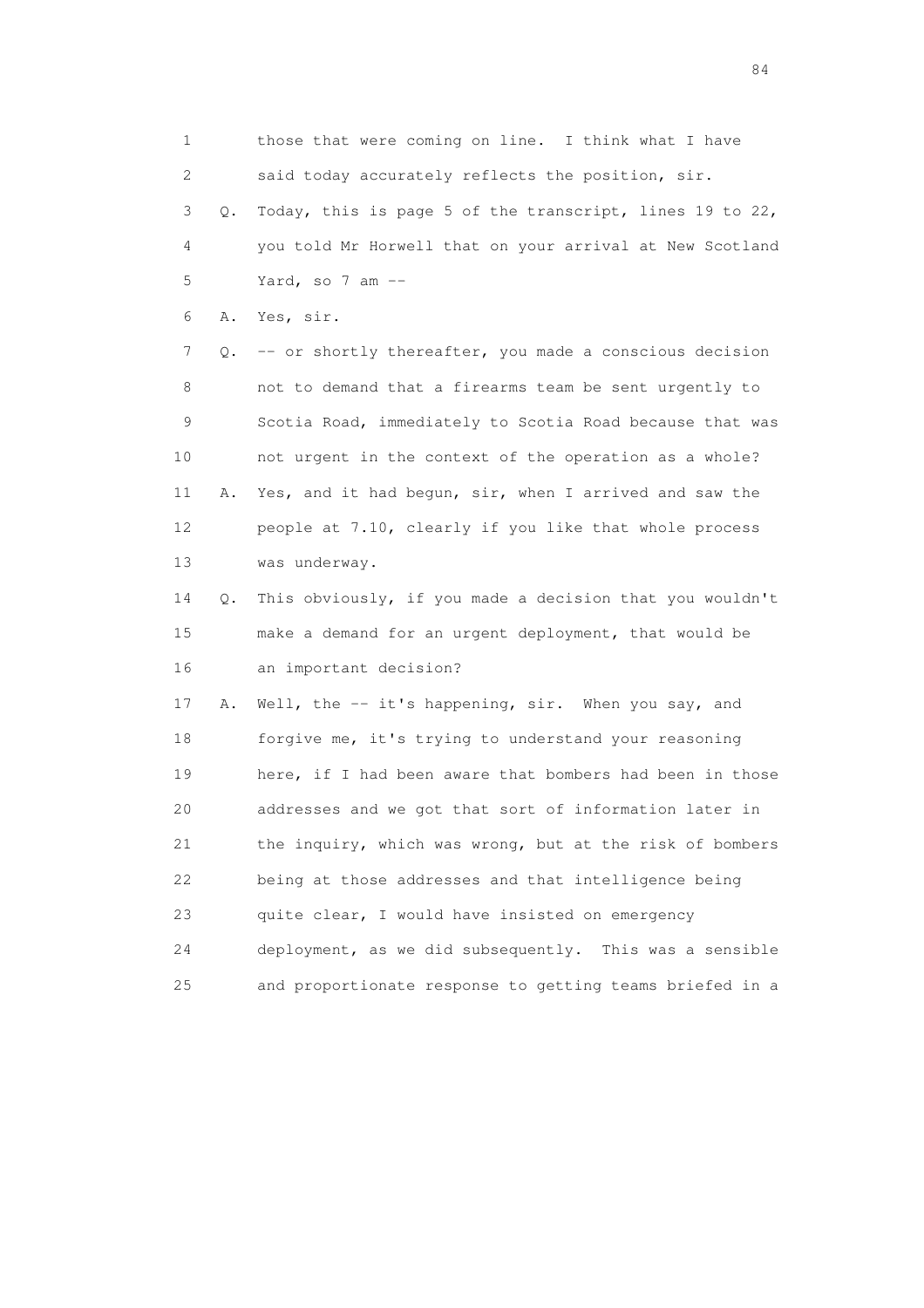1 proper way, to get to support surveillance for a support 2 to surveillance deployment, because that's what this 3 was; it wasn't a case of containing addresses because we 4 know the bombers are there, if that helps. 5 Q. Did you anywhere in your various records record at or 6 shortly after 7 o'clock a decision not to send 7 a firearms team immediately or urgently to Scotia Road 8 or anywhere else? 9 A. I didn't, sir, and I don't believe there was a need for 10 me to, because there was no intelligence to say -- 11 I think I would have recorded that if I had intelligence 12 for two addresses and I had only one team and I had made 13 a decision we were going to send the firearms team to 14 a specific address with equal intelligence that was 15 significant. But in the context of what you have asked 16 me, sir, no, and I don't think there would have been 17 a requirement for me to. 18 MR HOUGH: Thank you very much. Those are my questions. 19 I think there may be further from the bench. 20 Questions from THE CORONER 21 SIR MICHAEL WRIGHT: As far as the other three addresses, 22 that's first of all Portnall, then Corfe House and 23 Blair House. 24 A. Yes, sir. 25 SIR MICHAEL WRIGHT: One team each, one surveillance team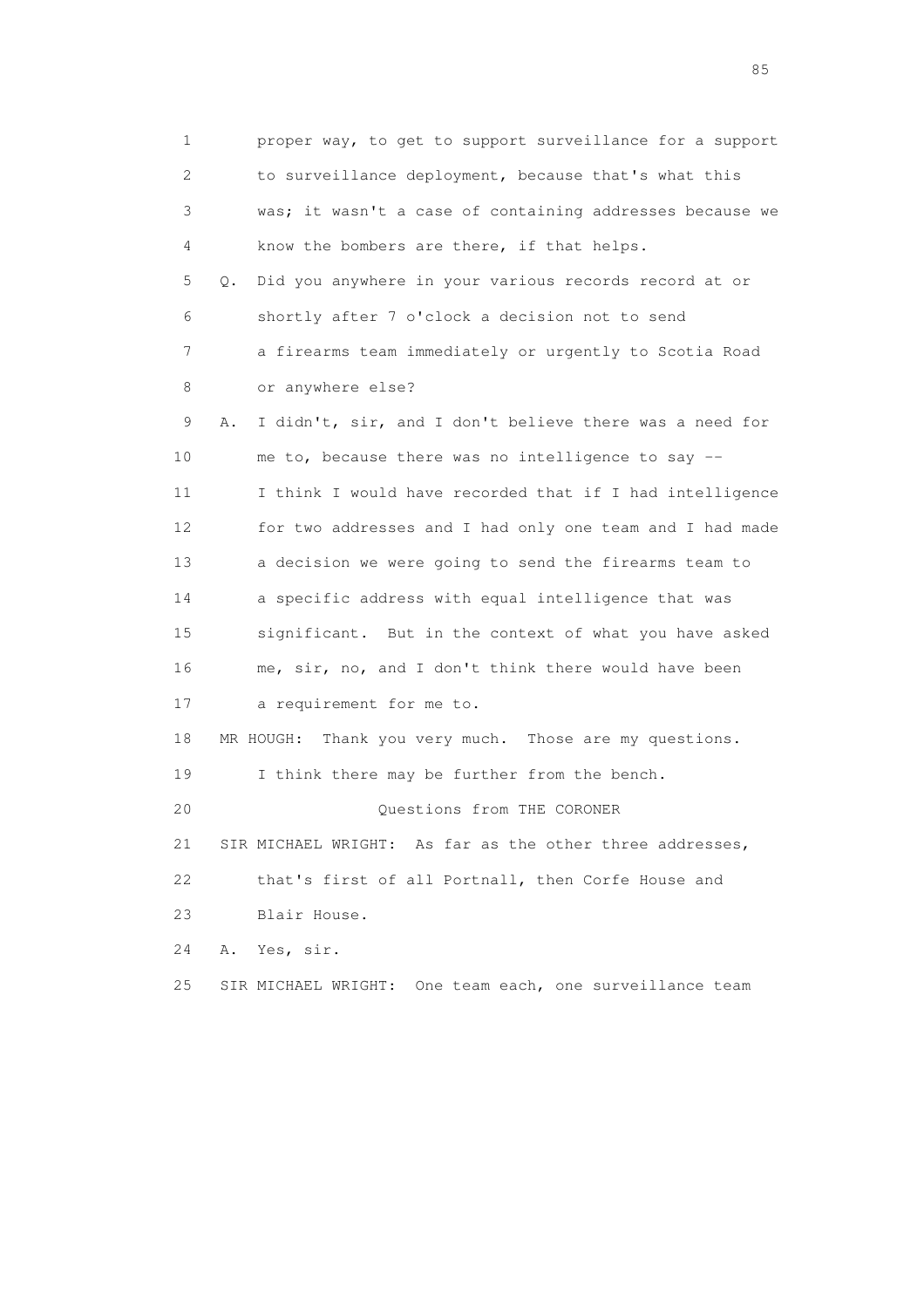| 2  | Α. | Yes, sir, unless, sir, it gets complicated, at various     |
|----|----|------------------------------------------------------------|
| 3  |    | addresses sometimes I put two surveillance teams if        |
| 4  |    | there was information that people there, there were        |
| 5  |    | a couple of people at some addresses who were aiding the   |
| 6  |    | main suspects, so we would have some additional            |
| 7  |    | resilience.                                                |
| 8  |    | SIR MICHAEL WRIGHT: Basically it's --                      |
| 9  | Α. | Generally one team, yes.                                   |
| 10 |    | SIR MICHAEL WRIGHT: We know, because we have seen it, that |
| 11 |    | Mr McDowall's strategy called for deployment of, first     |
| 12 |    | of all, surveillance and then firearms team at             |
| 13 |    | Scotia Road.                                               |
| 14 | Α. | Yes, sir.                                                  |
| 15 | Q. | "as soon as possible". That's the actual wording.          |
| 16 |    | Doesn't that requirement give Scotia Road                  |
| 17 |    | a priority?                                                |
| 18 | Α. | That was the first address that came on, sir, for          |
| 19 |    | Mr McDowall to answer, but for me, if I had been there     |
| 20 |    | I would have spoken to Mr McDowall and explained my        |
| 21 |    | rationale that I have given this morning, I think.         |
| 22 |    | SIR MICHAEL WRIGHT: Very well. The other question that was |
| 23 |    | asked, I am not going to ask because it relates to         |
| 24 |    | matters that occurred entirely after Mr de Menezes'        |
| 25 |    | death, but counsel can see it if they wish to.             |

entration of the contract of the contract of the contract of the contract of the contract of the contract of the contract of the contract of the contract of the contract of the contract of the contract of the contract of t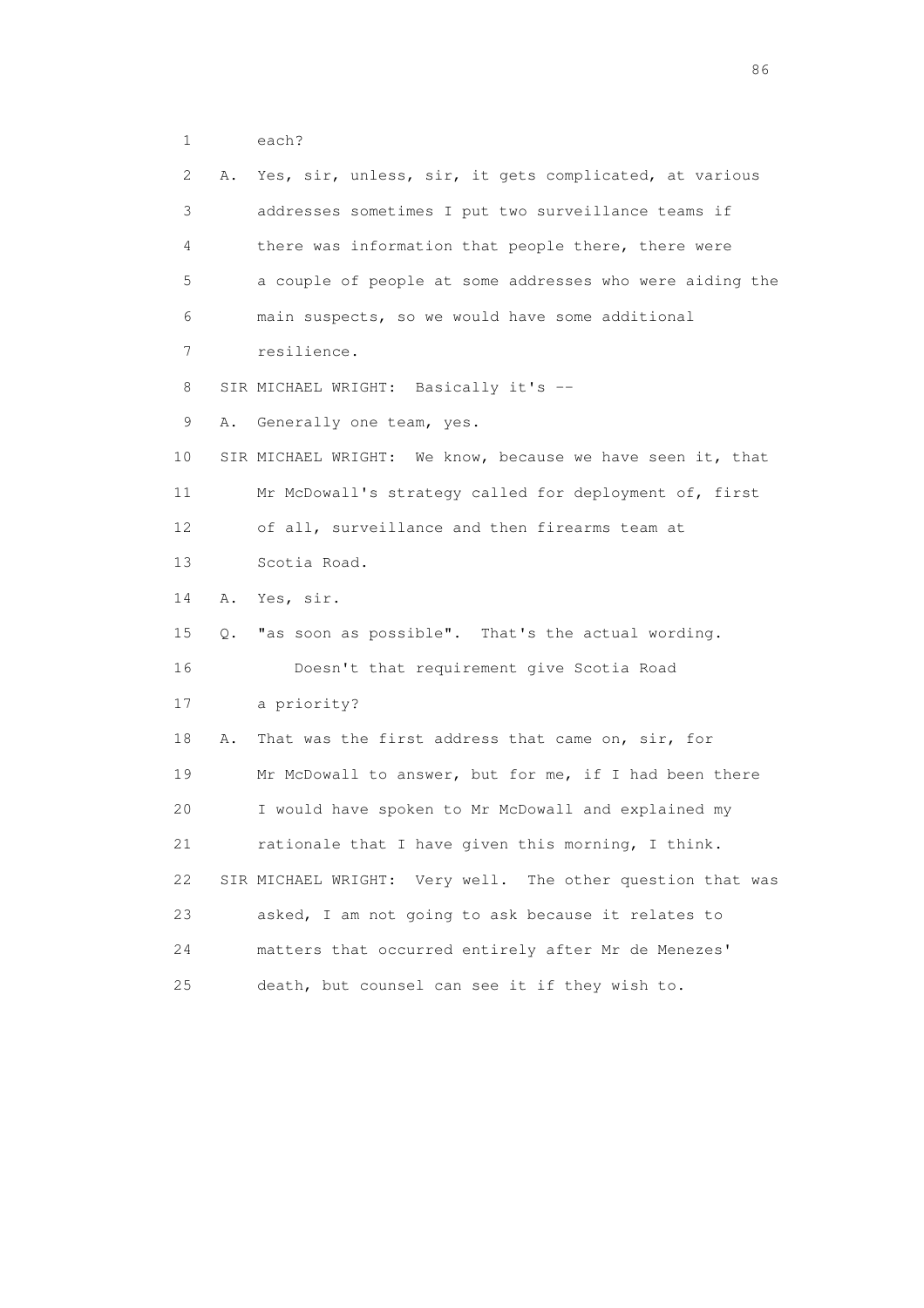1 That's all for Mr Boutcher? 2 MR HILLIARD: Sir, yes, I am only rising because I'm about 3 to call the next witness. I wonder if Mr Boutcher could 4 try and find out the times that surveillance teams went 5 to the other addresses for us, because if we have 6 someone who is tasked with it, it means we are going to 7 get an answer. 8 A. For all the addresses. 9 SIR MICHAEL WRIGHT: Thank you very much, Mr Boutcher. You 10 are free to go. 11 MR HILLIARD: Sir, the next witness is 12 Superintendent Johnston, please. 13 SIR MICHAEL WRIGHT: Yes. 14 MR MANSFIELD: Sir, I think if I may say so, before the 15 officer leaves, I am very sorry, I have had the quick 16 opportunity of seeing the note. In the light of 17 Mr Horwell's extensive, and I didn't object to it, 18 production of materials post the shooting, this is 19 a very relevant question. 20 SIR MICHAEL WRIGHT: I am not sure what it's relevant to. 21 You might say what was Mr Horwell's evidence relevant 22 to. 23 MR MANSFIELD: I am not sure if this is the officer to deal 24 with it, but given your own powers in the light of any 25 verdicts at the end, this question is of course

experience of the state of the state of the state of the state of the state of the state of the state of the state of the state of the state of the state of the state of the state of the state of the state of the state of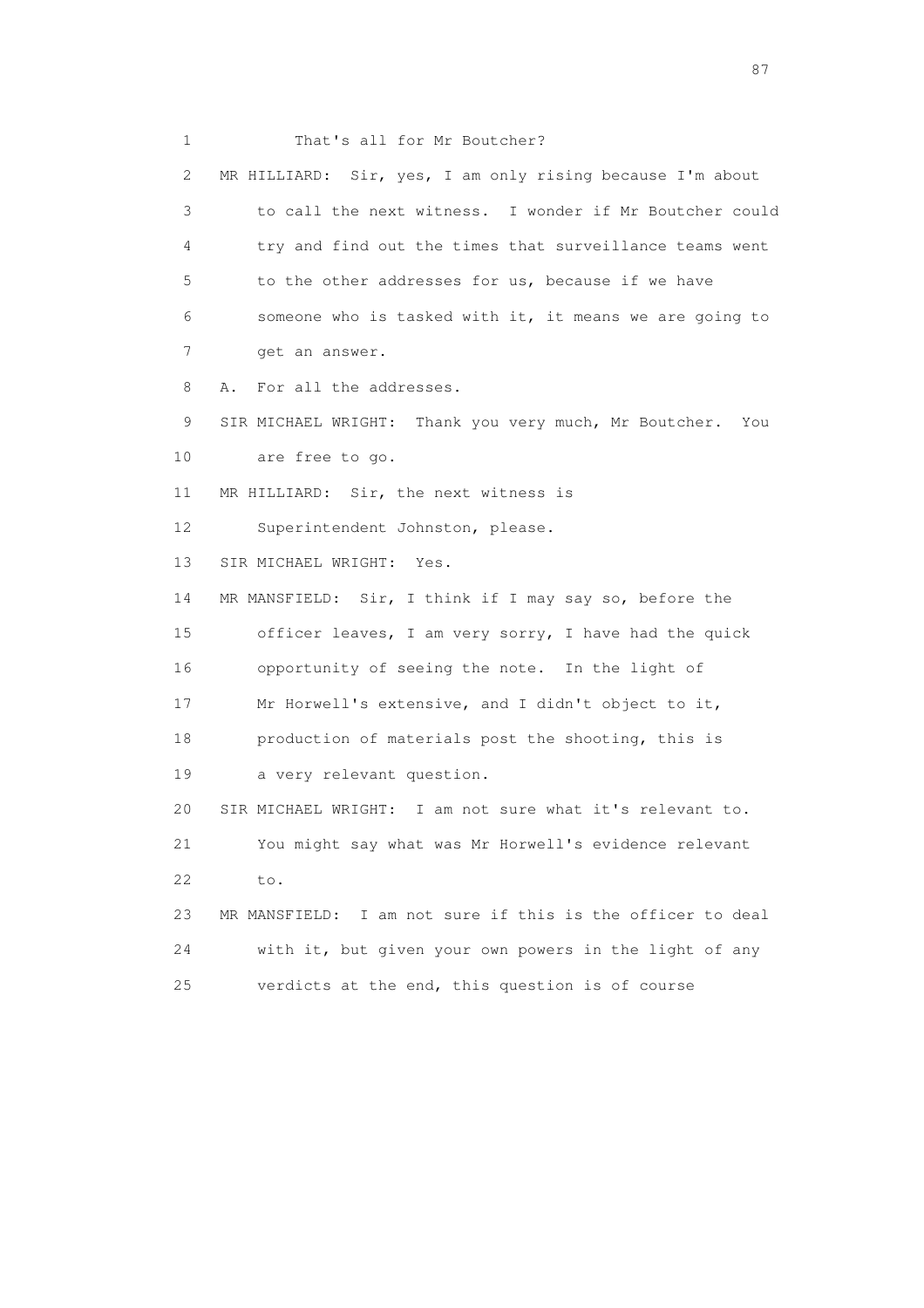1 extremely important, sir.

2 MR HORWELL: I would welcome that the question is put to

3 Mr Boutcher.

4 SIR MICHAEL WRIGHT: Go back, Mr Boutcher.

5 MR HOUGH: Perhaps I should ask it.

6 MR HORWELL: Of course.

 7 MR HOUGH: Mr Boutcher, the question is this, and I will ask 8 it verbatim:

 9 "Did the shooting of Mr de Menezes influence or 10 change the tactics and strategy used in the hunt for the 11 failed bombers?"

 12 A. No, sir, what we did that evening, I completely 13 reflected and looked at the investigation. One 14 amendment I did make which is in the decision log is 15 that the DSO function, although it had no role, as 16 I have explained in my testimony, that this was not 17 a Kratos. But because of forums such as this and people 18 making comments that it could have influenced issues, 19 the DSO then took a role only to be introduced when we 20 were actually managing the arrest of the bombers. So 21 I then managed all the other executive action. 22 SIR MICHAEL WRIGHT: That was the change?

23 A. Yes, sir, that evening, having looked at how we had

24 performed.

25 SIR MICHAEL WRIGHT: In that case it was a relevant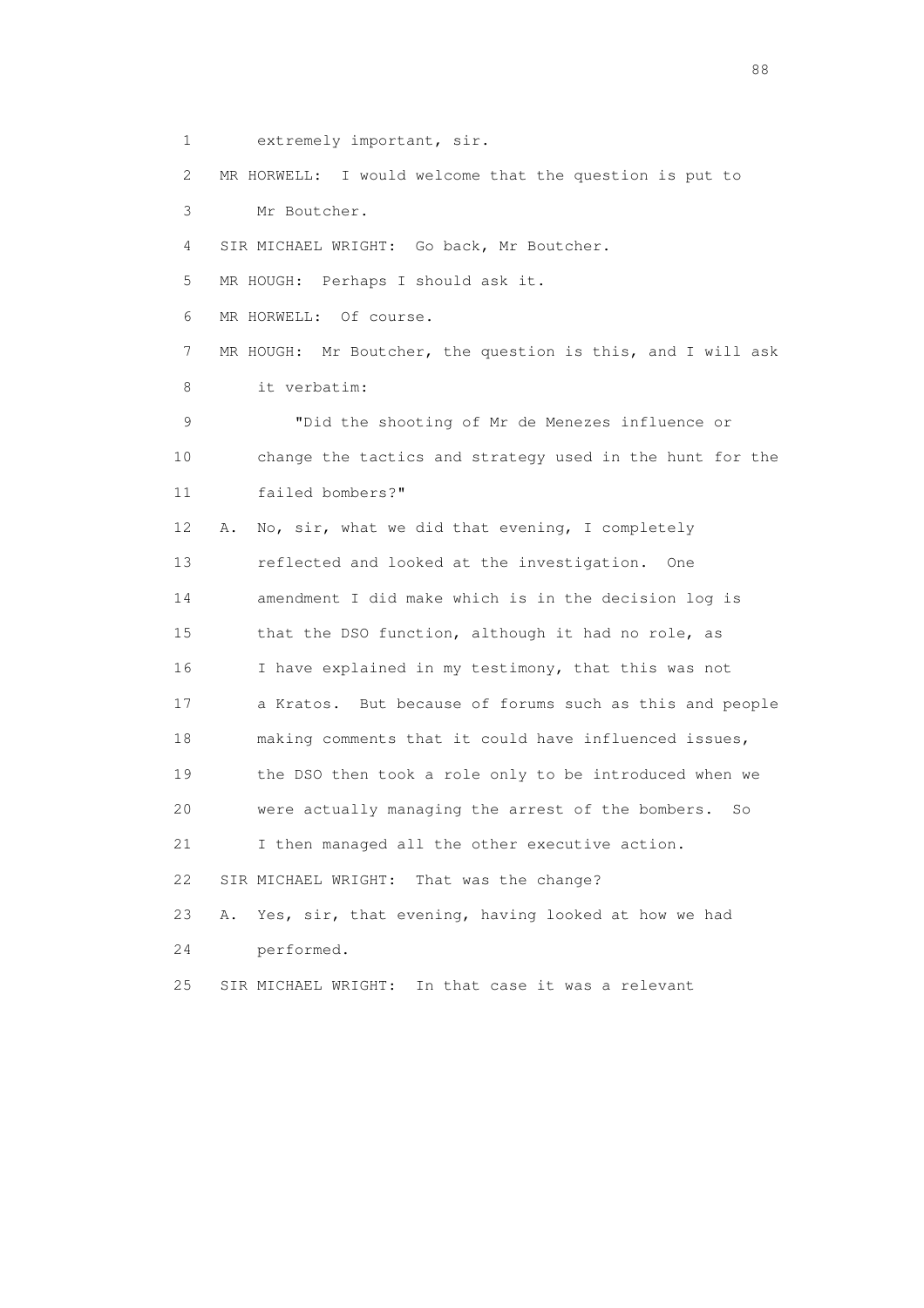1 question. Thank you. Thank you, Mr Boutcher. 2 MR MANSFIELD: Thank you very much. 3 SIR MICHAEL WRIGHT: Mr Hough, could that one go back into 4 the file. 5 (The witness withdrew) 6 MR HILLIARD: Could we have Mr Johnston, please. 7 CHIEF SUPERINTENDENT DAVID JOHNSTON (sworn) 8 SIR MICHAEL WRIGHT: Thank you, Mr Johnston, please sit 9 down. 10 Questions from MR HILLIARD 11 MR HILLIARD: Is your name David Johnston? 12 A. That's correct, sir. 13 Q. I am going to ask you some questions first of all on 14 behalf of the Coroner and then you will be asked 15 questions no doubt by others, all right? 16 A. Sir. 17 Q. Have you got a copy of a witness statement that you made 18 on 8 November 2005? 19 A. I have, sir. 20 Q. Good. I am sure you understand there is no difficulty 21 about you referring to that at any time. 22 A. Thank you. 23 Q. I am going to be asking you about July of 2005, but can 24 you just help us: we are going to hear that you were 25 a Metropolitan police officer then; are you still?

en andere en de la seule de la constantin de la constantin de la constantin de la constantin de la constantin<br>189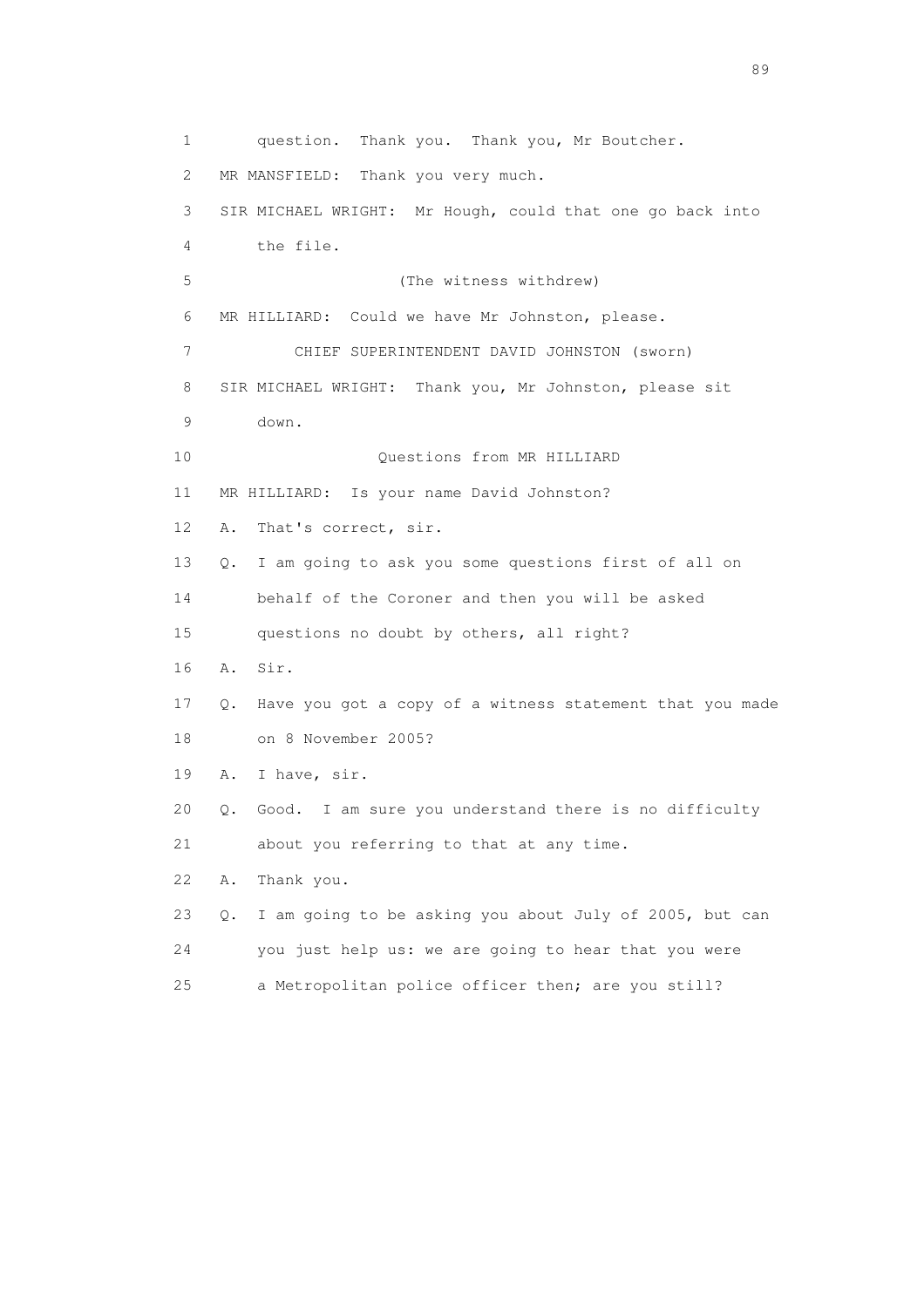- 1 A. Yes, I am still in the Metropolitan Police, yes.
- 2 Q. And your rank now?
- 3 A. I am a temporary Chief Superintendent still in SO15, the 4 Counter-Terrorism Command.
- 5 Q. Thank you. What was your rank, please, and where were 6 you working in July of 2005?
- 7 A. I was a superintendent in SO12 which was Special Branch, 8 responsible for domestic investigations and Irish
- 9 terrorism.
- 10 Q. Right. Just help us, what sort of domestic
- 11 investigations would those be, in the most general 12 terms?
- 13 A. These would be extreme right wing, left wing, animal
- 14 rights, public order, that type of areas.
- 15 Q. Then on 20 July, sorry, that's 20 July, is that 2006?
- 16 A. Should be 2005.
- 17 Q. Right, so on 20 July 2005, did you get involved in 18 another area of operations?
- 19 A. Yes, that's correct. I was covering the superintendent 20 for what was known as E Squad, which was the Special 21 Branch international inquiry team, due to him having 22 some annual leave.
- 23 Q. Right. If we can go, then, please to the day after 24 that, so 21 July 2005, did you receive a telephone call 25 when you were at home, a work-related call?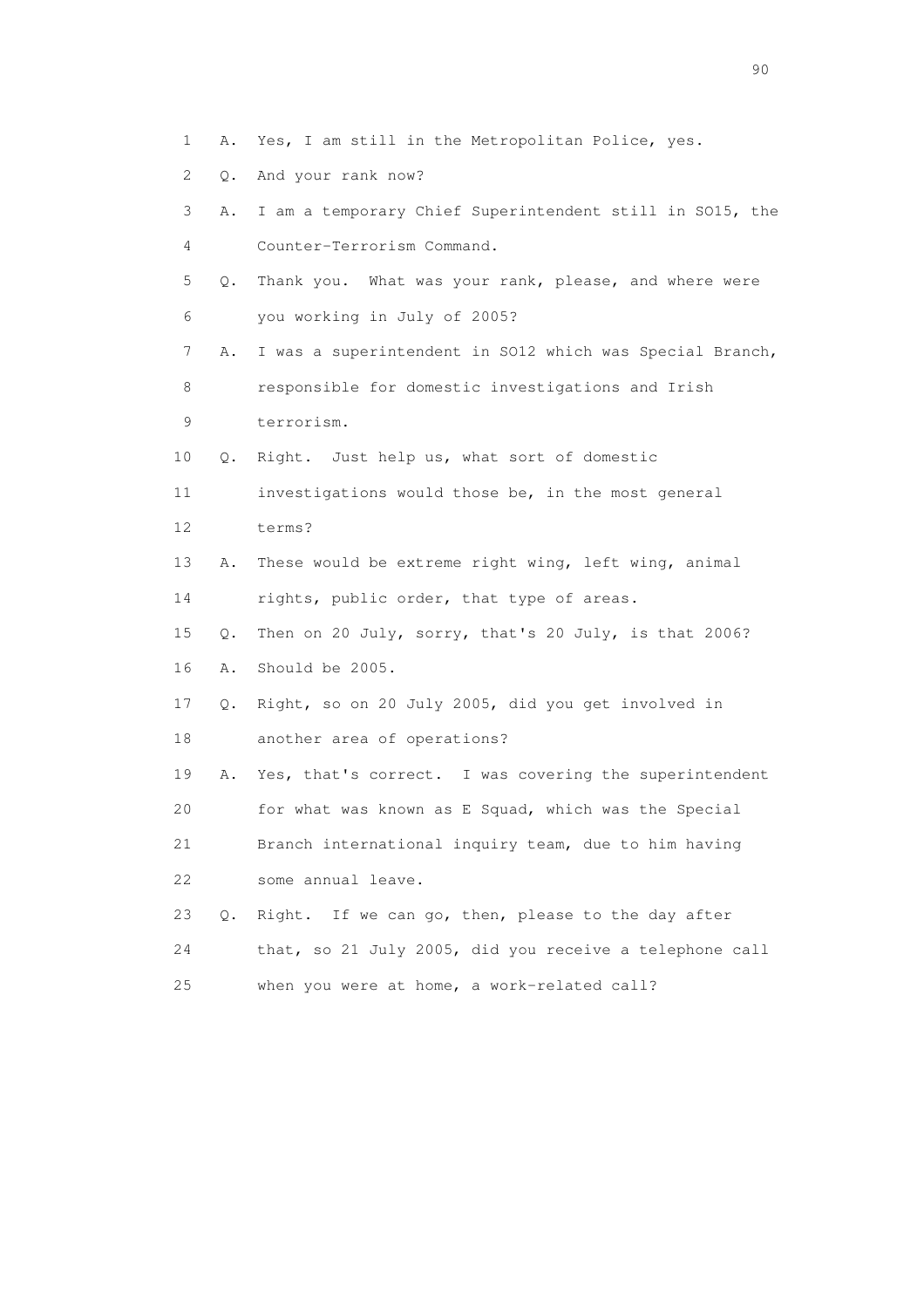- 1 A. I did, sir, yes.
- 2 Q. Who was that from?

| 3  | Α. | That was from Commander Williams who at that time was    |
|----|----|----------------------------------------------------------|
| 4  |    | the commander in charge of Special Branch.               |
| 5  | Q. | What did Commander Williams want? Can I just ask you,    |
| 6  |    | it's a bit impenetrable in your statement, can you try   |
| 7  |    | and put it in terms and language that we will all        |
| 8  |    | understand?                                              |
| 9  | Α. | I received a phone call from her after she had, she had  |
| 10 |    | had a conversation with Mr McDowall, and she had agreed  |
| 11 |    | that SCD7, which is the Specialist Crime Directorate,    |
| 12 |    | who run operations out of Central 3000 --                |
| 13 | Q. | That's a room at New Scotland Yard?                      |
| 14 | Α. | It is, yes. Would be involved in the ongoing             |
| 15 |    | investigation in relation to managing the fast time      |
| 16 |    | intelligence enquiries.                                  |
| 17 | Q. | Fast time intelligence enquiries into what?              |
| 18 | Α. | Into the incident on that day, the attempted bombings,   |
| 19 |    | and what was now becoming obviously a potential for      |
| 20 |    | a manhunt.                                               |
| 21 | Q. | Right.                                                   |
| 22 | Α. | This was not the norm, this was a step from what we used |
| 23 |    | to do, so she had phoned me up and also left a message   |
| 24 |    | for one of my colleagues, Detective Superintendent       |
| 25 |    | Connell, to inform us of this decision, and then asked   |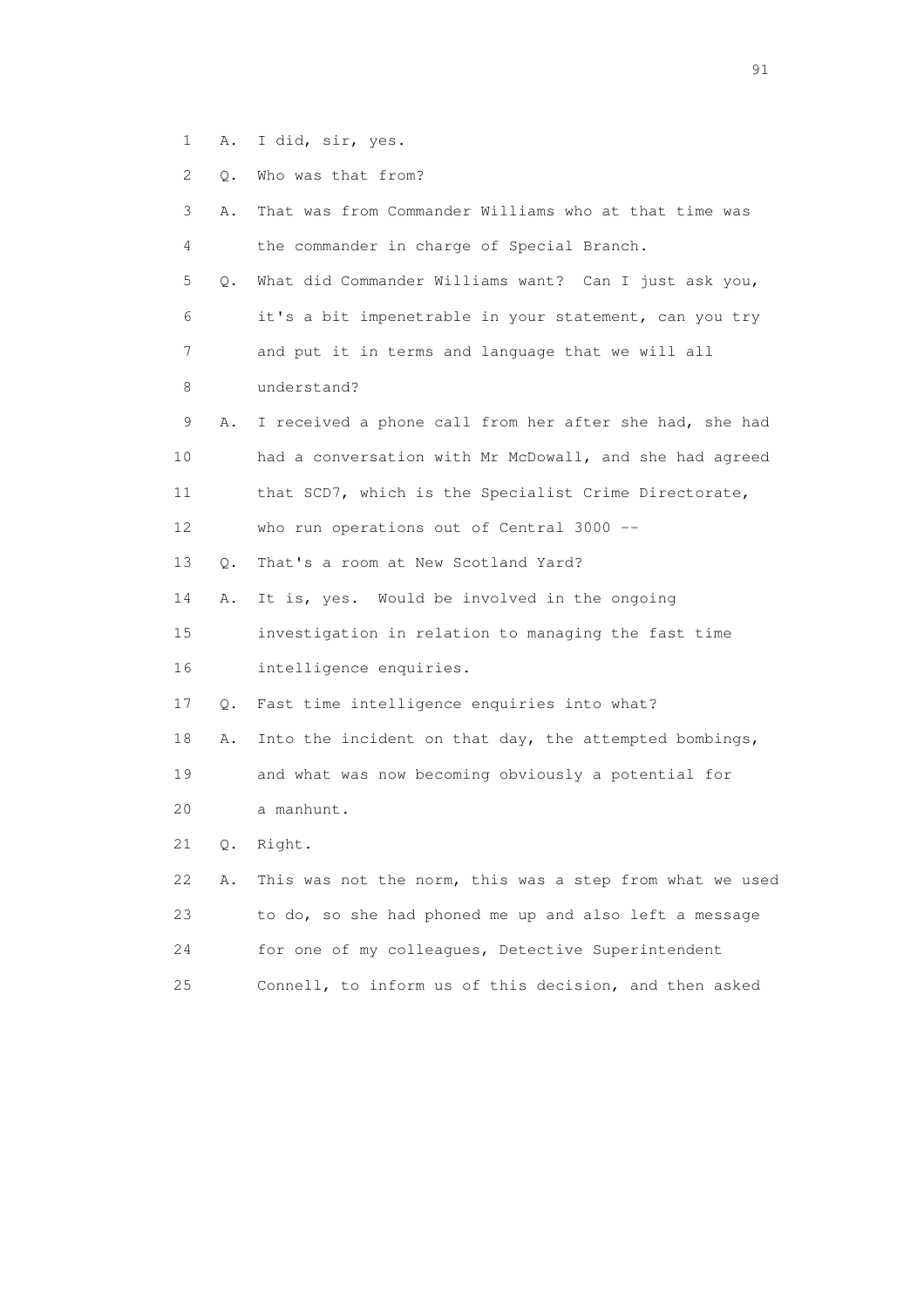1 us when we went in that morning just to make sure the 2 processes were in place to manage the intelligence 3 flows.

 4 Q. Can you just, because I am finding it difficult 5 following that, explain to us what in practical terms, 6 as you understood it, what all this was about? 7 A. This was about -- within the operations room, Special 8 Branch would normally be leading on an intelligence 9 operation, and we would be gathering intelligence, 10 whether it be from surveillance, from partners, from 11 other methods, and we would then be making decisions on 12 how to develop that intelligence and where we would take 13 the enquiry.

 14 This one here, because we had moved more into 15 a manhunt, which isn't an intelligence-gathering 16 operation, was around: we have had an incident; this was 17 now collecting that intelligence from the various 18 sources; SO13, the Anti-Terrorist Branch, obviously 19 doing their enquiries, and this was about gathering that 20 information.

 21 As a result of getting that information and from 22 deploying surveillance or other methods, there is going 23 to come a time when there will be some fast time 24 enquiries to be made, whether that be from intelligence 25 databases or whether that be from sending officers out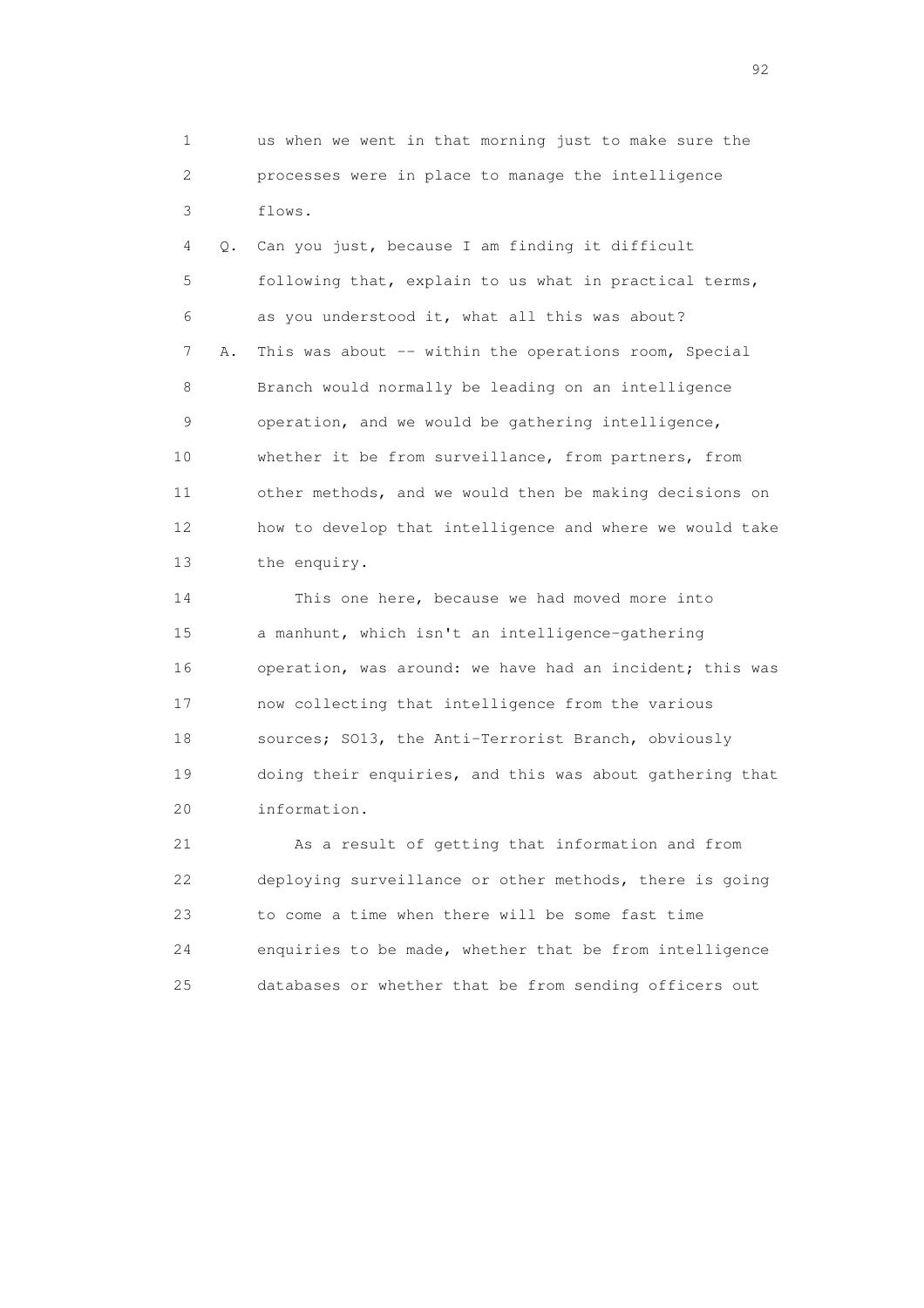1 to do enquiries or looking at phone records; and this 2 was around trying to make sure that we gathered and 3 captured and analysed that information as quickly as we 4 could, so that the information could come back into the 5 control room, particularly to the senior investigating 6 officer, Detective Chief Superintendent Boutcher, so 7 that we can decide on what the best deployments are. 8 Q. So you were going to be helping with that, is that 9 right, as you understood it? 10 A. My role was to make sure that what would happen in, what 11 would normally be an intelligence-gathering operation, 12 is that the roles of what was then Special Branch and 13 the Anti-Terrorist Branch, at the early stages of 14 an intelligence-gathering operation, Special Branch 15 would take the lead because it's their field of 16 expertise; and there comes a time when you are getting 17 nearer to executive action or making the arrests that 18 the senior investigating officer would take the lead. 19 And that would be a discussion. 20 SIR MICHAEL WRIGHT: That would be anti-terrorist, would it, 21 in this context? 22 A. Yes. Yes. This clearly here was a case where we are 23 already into an investigation and I discussed with 24 Mr Boutcher very early on that we were there in 25 a support role, so my role was to make sure that

experience of the contract of the contract of the contract of the contract of the contract of the contract of the contract of the contract of the contract of the contract of the contract of the contract of the contract of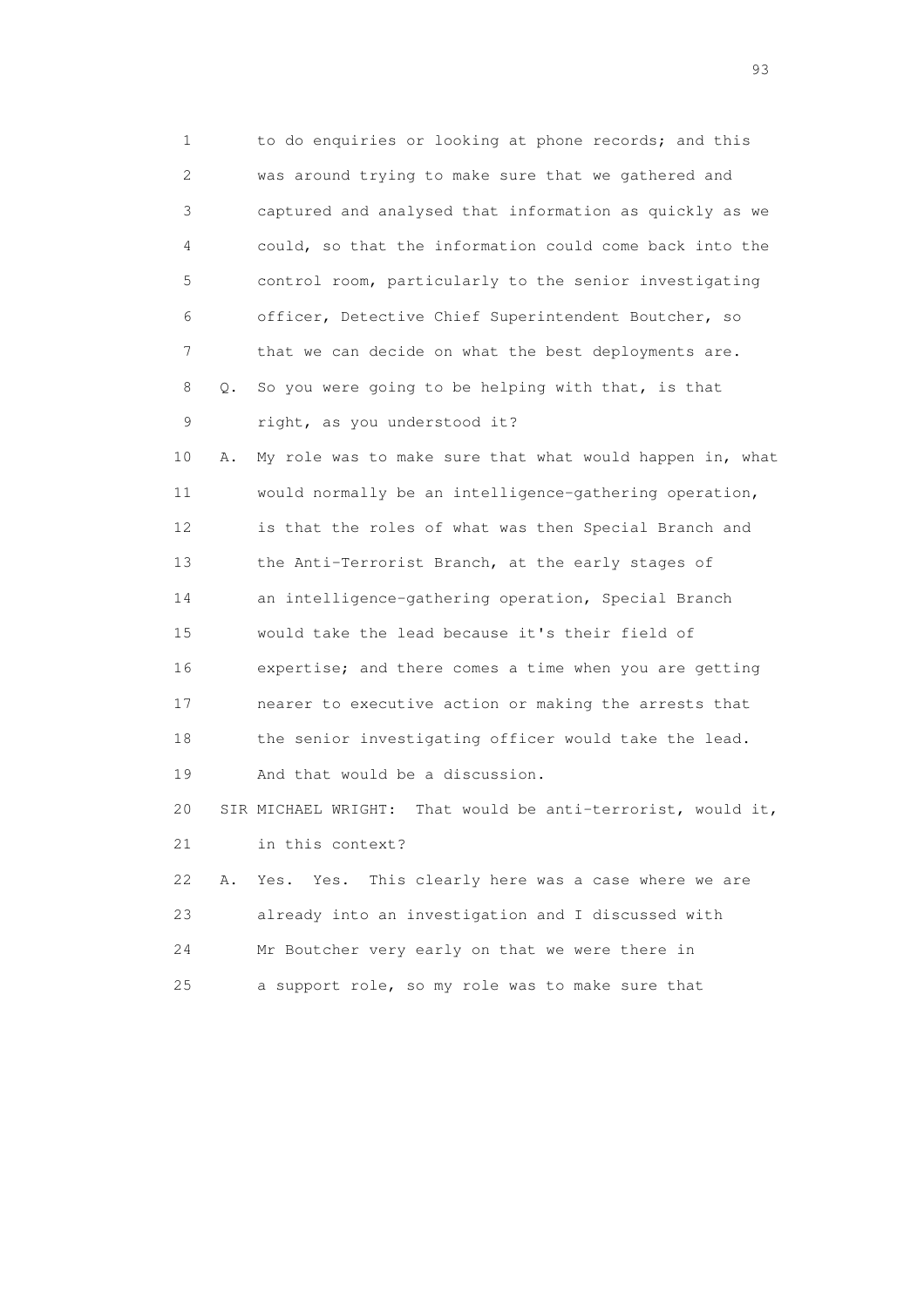1 Special Branch officers were performing the roles within 2 the control room, that we were dealing with the relevant 3 enquiries which would be specialist to ourselves on 4 a more secret side, and that SCD would be dealing with 5 the other enquiries, so it was joined up.

 6 But my role is there to support the senior 7 investigating officer, and to make sure that those lines 8 of command feed into the control room which 9 predominantly was Special Branch staff who were being 10 tasked to do things in a slightly different way to what 11 they had done before.

 12 MR HILLIARD: Does it come to this: your task is just to try 13 to help ensure, putting it at its most simple, that 14 intelligence that people need or are asking for gets to 15 the right place?

16 A. Yes.

17 Q. Is that basically it?

 18 A. Yes, that's it, making sure that we have got the 19 intelligence going to the right people, which includes 20 making sure we are getting the information back from the 21 surveillance teams, making sure the surveillance teams 22 are getting the right direction as well and are being 23 deployed where the senior investigating officer wants. 24 It's that wider issue. Sitting behind all this would be 25 E Squad, which is a team also who would do some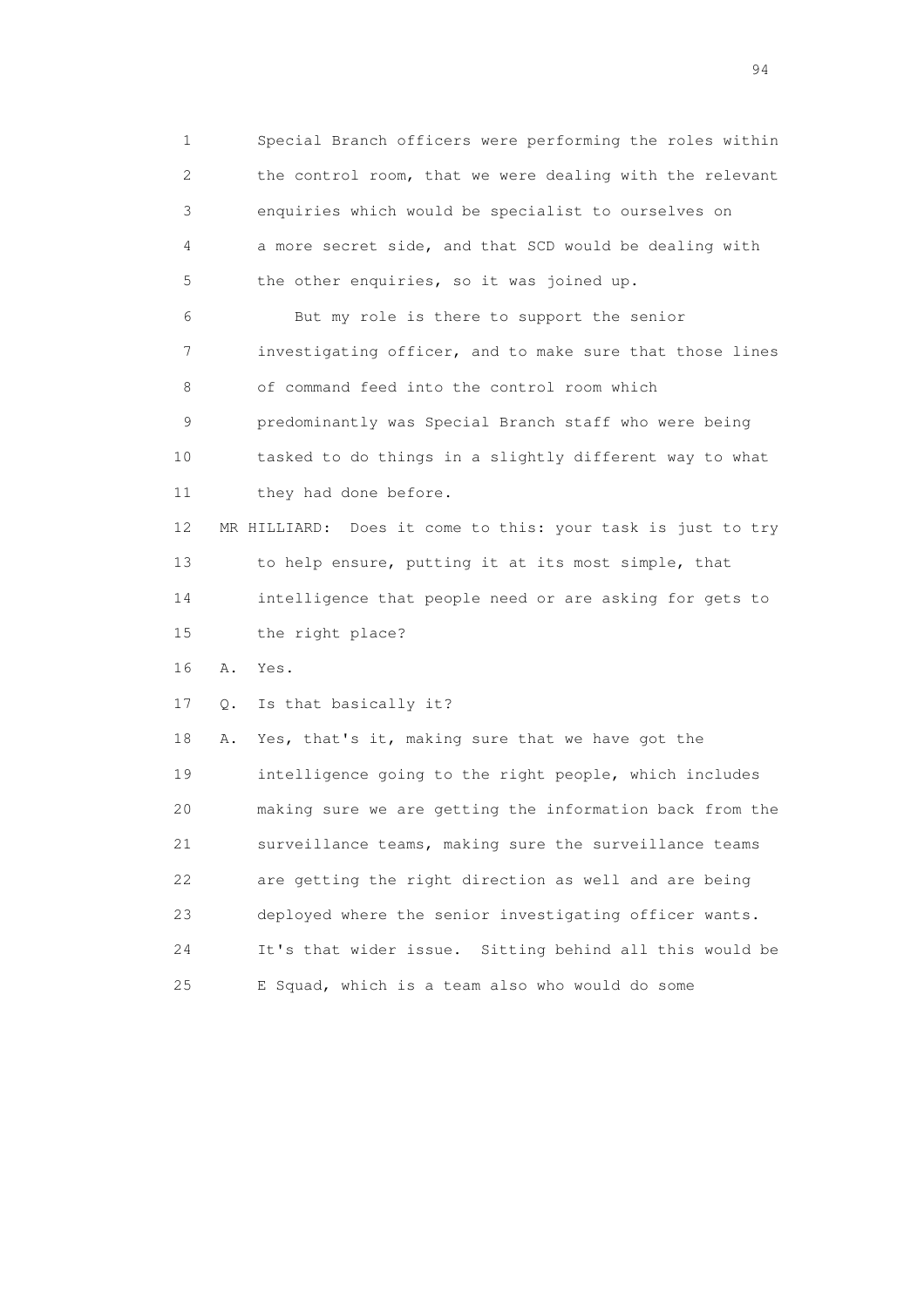| 1  |    | investigations. It's making sure the information is      |
|----|----|----------------------------------------------------------|
| 2  |    | going to those officers so they can carry out their      |
| 3  |    | enquiries as well.                                       |
| 4  | Q. | On the 21st, you get a call telling you that this is     |
| 5  |    | what's wanted of you in the evening?                     |
| 6  | Α. | Yes.                                                     |
| 7  | Q. | Beyond getting that call and realising that is what is   |
| 8  |    | wanted, do you actually do anything about it on the 21st |
| 9  |    | or is it not until the 22nd that you go into work?       |
| 10 | Α. | I didn't do anything about that until the next morning,  |
| 11 |    | as that's when SCD7, the Specialist Crime Directorate,   |
| 12 |    | were going to come in and assist.                        |
| 13 | Q. | Did you get a call early on the 22nd, I don't know,      |
| 14 |    | perhaps a bit earlier than you were expecting?           |
| 15 | Α. | Yes, I did, about 5.10 in the morning.                   |
| 16 | Q. | Still when you were at home?                             |
| 17 | Α. | Yes.                                                     |
| 18 | Q. | Who was that the call from?                              |
| 19 | Α. | That call was from Detective Chief Inspector Baker.      |
| 20 |    | SIR MICHAEL WRIGHT:<br>That's Noel Baker, is it.         |
| 21 | Α. | It is, sir, yes.                                         |
| 22 |    | MR HILLIARD: What did he want?                           |
| 23 | Α. | He was asking me to come into work. In order to deploy   |
| 24 |    | surveillance teams, a directed surveillance authority    |
| 25 |    | has to be authorised.                                    |
|    |    |                                                          |

experience of the contract of the contract of the contract of the contract of the contract of the contract of the contract of the contract of the contract of the contract of the contract of the contract of the contract of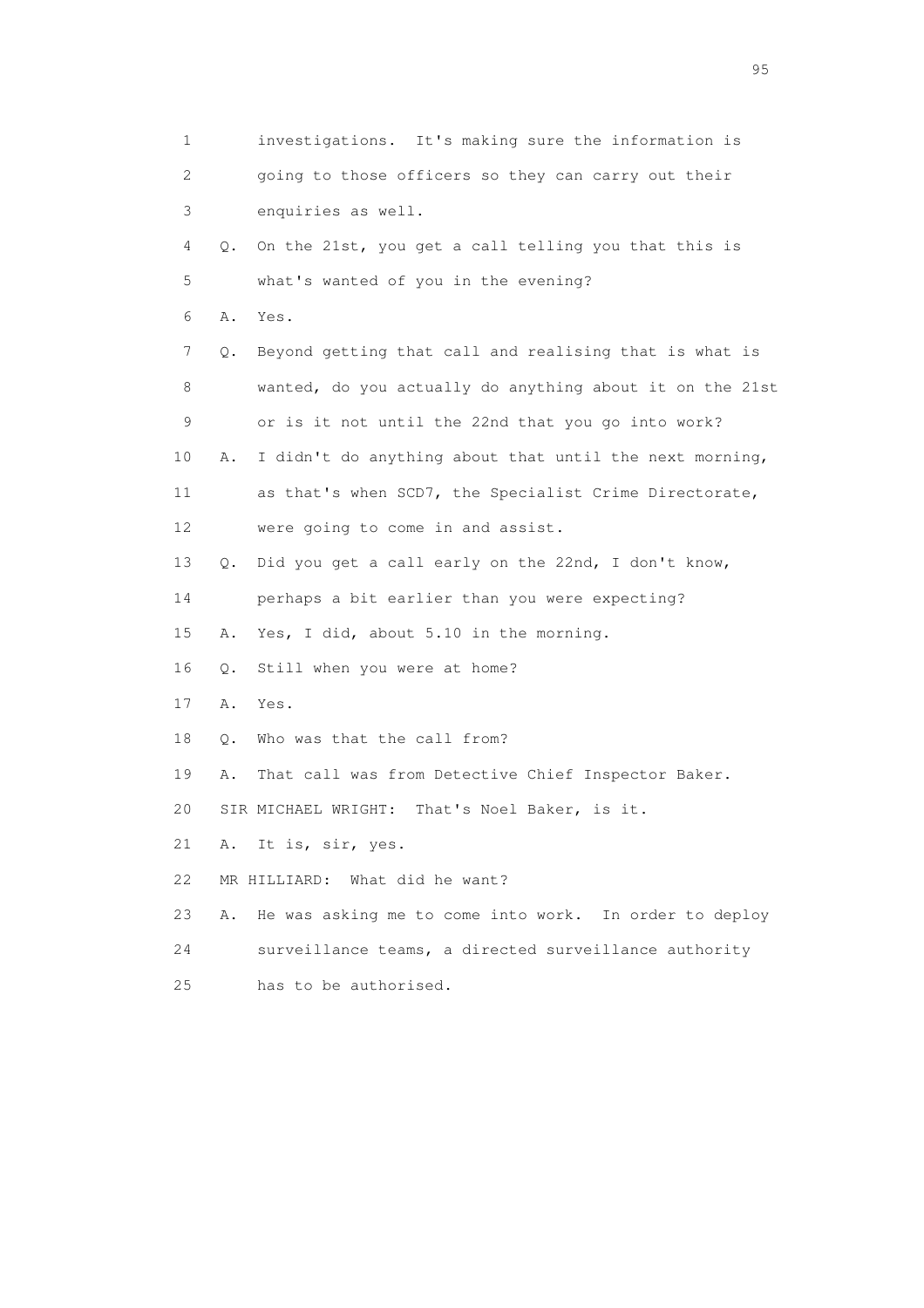1 Q. Pause, we are going to go a bit more slowly. So this is 2 5.10 in the morning on the 22nd? 3 A. Yes, sir. 4 Q. You get a call asking you to come into work from 5 Mr Noel Baker? 6 A. Yes, sir. 7 Q. This is ahead of when ordinarily you would expect to 8 have got in? 9 A. Yes, sir. 10 Q. What would that have been, 7 or 8? 11 A. 8 o'clock, I would have gone in for. 12 Q. I think you mentioned something about a directed 13 surveillance authority? 14 A. That's correct sir. 15 Q. What is one of those? 16 A. Surveillance officers, whenever we are following 17 somebody, the law requires us to ensure that it's 18 proportionate, necessary, et cetera, and therefore 19 a superintendent or above has to consider whether there 20 are sufficient grounds to do those deployments, so 21 therefore I have to come in to do that. 22 In other areas because of the -- it's not secret, 23 that's quite often done over the telephone, but by the 24 very nature of this area of business, I came into work 25 to do that.

<u>96 and the state of the state of the state of the state of the state of the state of the state of the state of the state of the state of the state of the state of the state of the state of the state of the state of the st</u>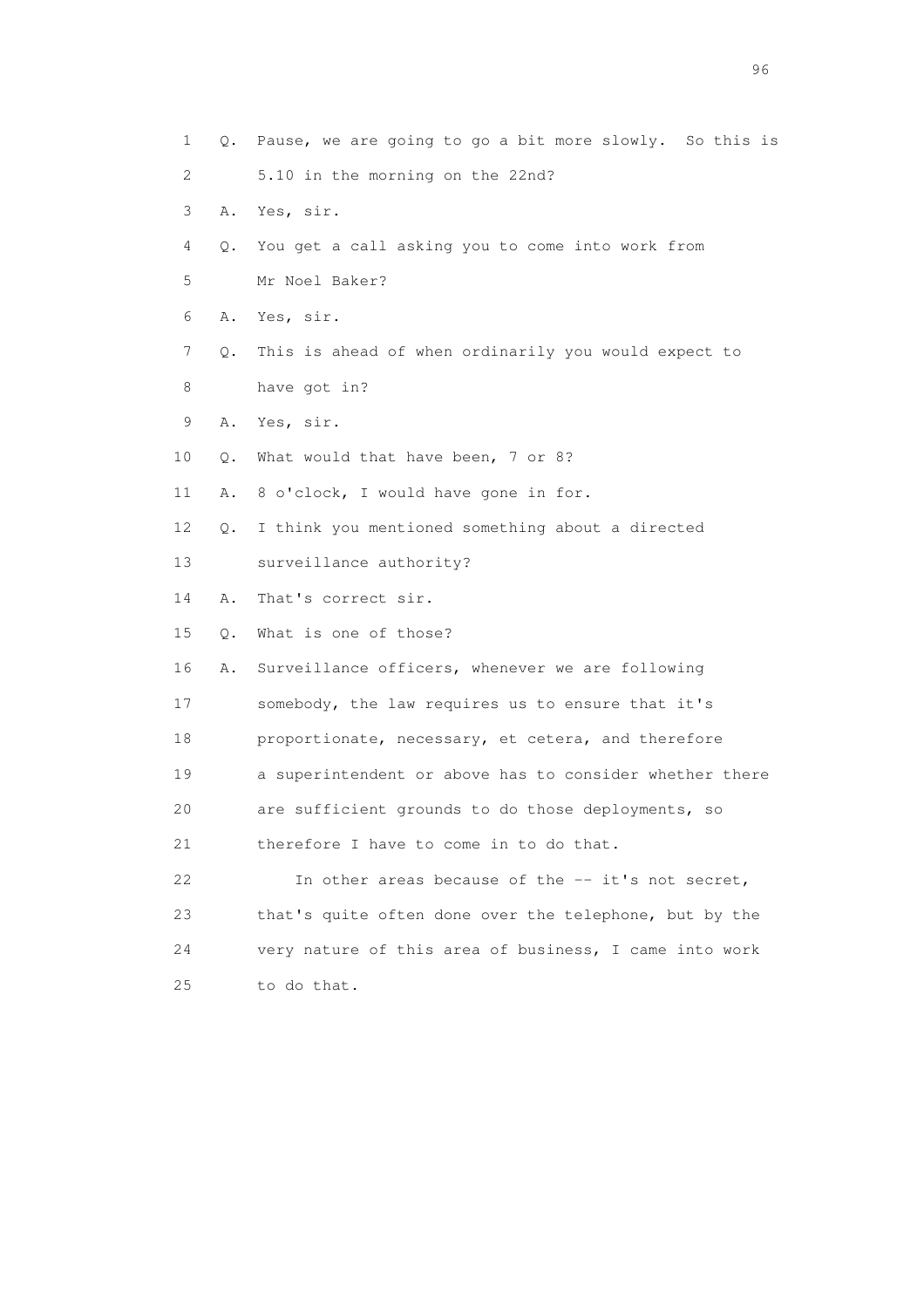| $\mathbf 1$ | Q.    | So something called a directed surveillance authority is |
|-------------|-------|----------------------------------------------------------|
| 2           |       | required, and because you are a superintendent, somebody |
| 3           |       | can make that application to you and you can consider it |
| 4           |       | and decide whether to grant it or not?                   |
| 5           | Α.    | That's correct, sir.                                     |
| 6           | $Q$ . | Then any other form of authority that was required?      |
| 7           | Α.    | Yes, I was also asked to consider a firearms authority   |
| 8           |       | for the surveillance teams being deployed.               |
| 9           | Q.    | So two applications for authorities that you are told    |
| 10          |       | you are going to be asked to consider; one is            |
| 11          |       | effectively for the surveillance to happen?              |
| 12          | Α.    | Yes, sir.                                                |
| 13          | Q.    | Secondly, if you grant that, if it's going to happen,    |
| 14          |       | that the people doing it can, some or all of them, be    |
| 15          |       | armed?                                                   |
| 16          | Α.    | Yes, sir.                                                |
| 17          | Q.    | I think you got to work, is this right, I am looking at  |
| 18          |       | your statement, about 5.30 in the morning?               |
| 19          | Α.    | That's correct, sir, yes.                                |
| 20          | Q.    | And went into the operations room on the 16th floor of   |
| 21          |       | New Scotland Yard?                                       |
| 22          | Α.    | Indeed, sir, I did, yes.                                 |
| 23          | Q.    | Was that a room that you were familiar with?             |
| 24          | Α.    | It's a room I have been in before, yes, sir, on a number |
| 25          |       | of occasions.                                            |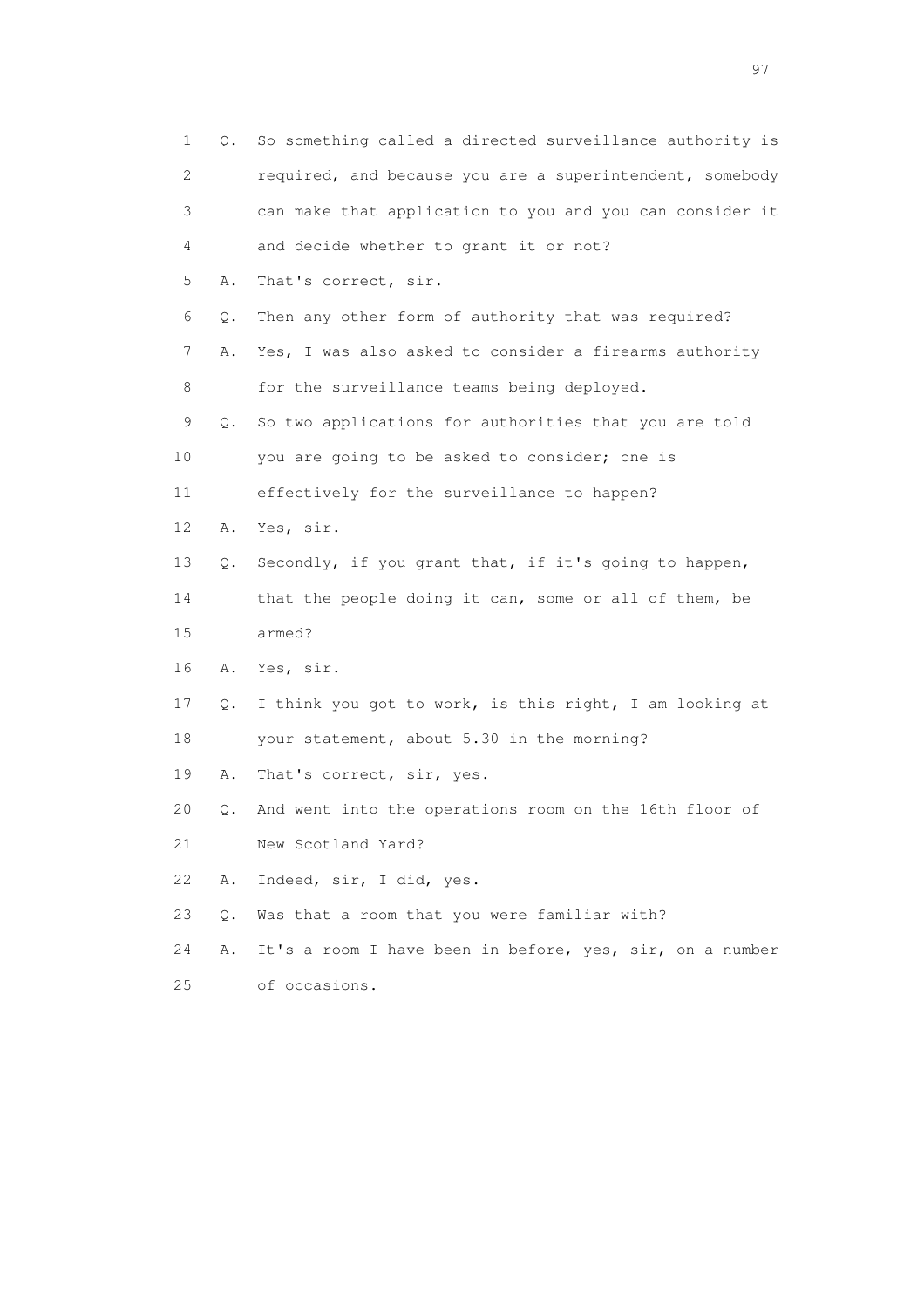| $\mathbf 1$ | Q. | Had you been present in that room when other operations  |
|-------------|----|----------------------------------------------------------|
| 2           |    | had been conducted from it?                              |
| 3           | Α. | Yes, sir, but they would have been more on the Irish     |
| 4           |    | side of the Special Branch operations.                   |
| 5           | Q. | Just so we understand, when you had been there before,   |
| 6           |    | were the operations that were being run from the room as |
| 7           |    | urgent and as immediate as this one became? We will      |
| 8           |    | look at it becoming urgent and immediate. Or were they,  |
| 9           |    | as it were, rather longer term, slower-moving            |
| 10          |    | operations? Do you understand the question?              |
| 11          | Α. | I understand the question, sir. Going back to my point   |
| 12          |    | previously, this was -- Special Branch tends to be       |
| 13          |    | follow some intelligence through to executive action,    |
| 14          |    | and so yes, they tended to be slower time, more          |
| 15          |    | measured, with more time to consider what time at which  |
| 16          |    | you handed over to the senior investigating officer to   |
| 17          |    | more likely take the lead to decide when to take action. |
| 18          | Q. | All right. When you got to the operations room on the    |
| 19          |    | 16th floor, and we will look later but we have seen      |
| 20          |    | a plan of that and some photographs but I am sure you    |
| 21          |    | are very familiar with it?                               |
| 22          | Α. | Yes.                                                     |
| 23          | Q. | When you got there, did you see                          |
| 24          |    | Detective Chief Inspector Noel Baker?                    |
| 25          | Α. | I did, sir, yes.                                         |

en 1988 en 1989 en 1989 en 1989 en 1989 en 1989 en 1989 en 1989 en 1989 en 1989 en 1989 en 1989 en 1989 en 19<br>De grote en 1989 en 1989 en 1989 en 1989 en 1989 en 1989 en 1989 en 1989 en 1989 en 1989 en 1989 en 1989 en 19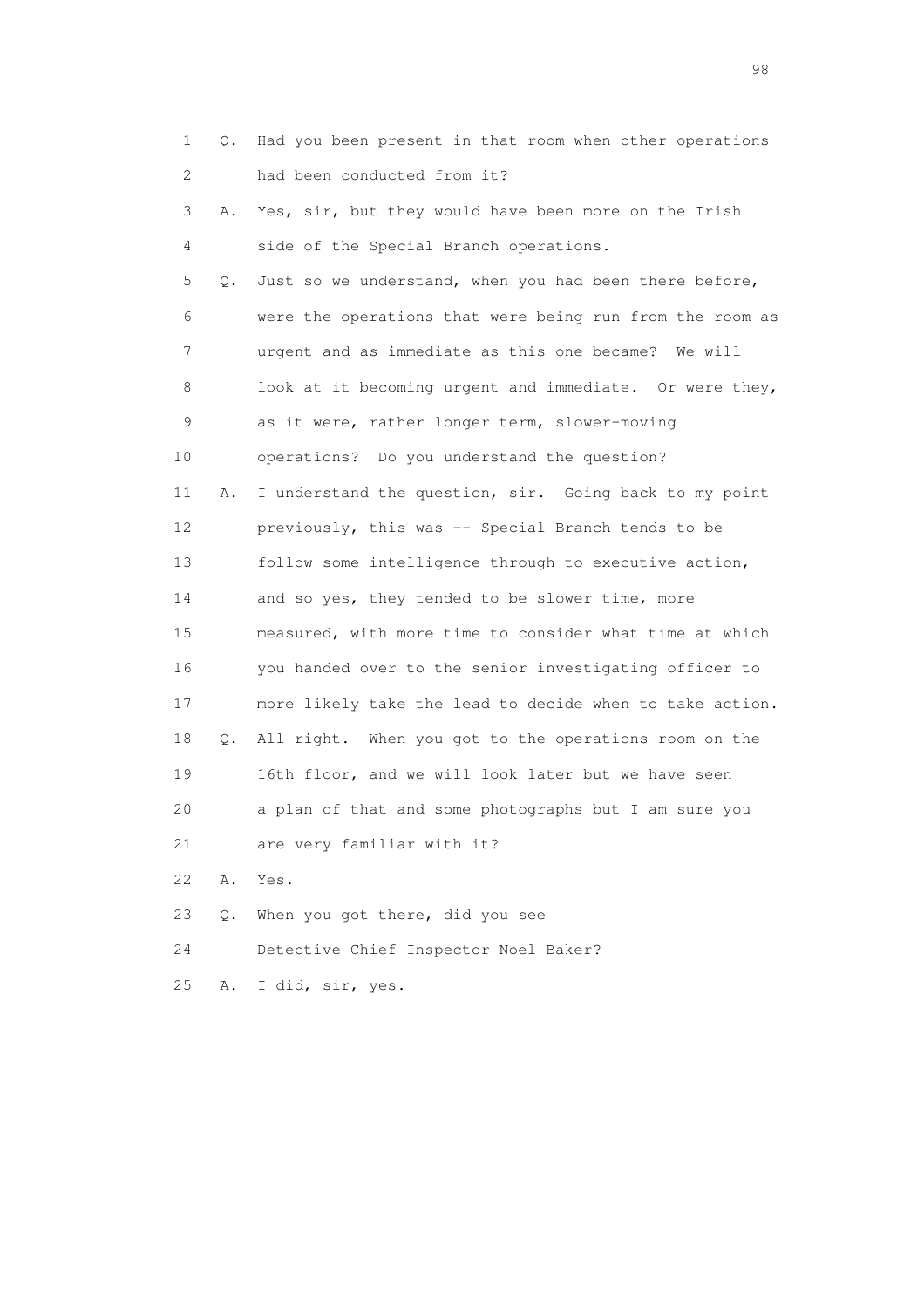1 Q. What did he say to you?

|                 | 2<br>Α.   | He informed me, a briefing around two potential             |
|-----------------|-----------|-------------------------------------------------------------|
|                 | 3         | suspects, they being Hussain Osman of 21 Scotia Road and    |
|                 | 4         | Abdi Omar with a possible second address of                 |
|                 | 5         | 61 Portnall Road; and he informed me that there was         |
|                 | 6         | a strong resemblance between Osman and the CCTV pictures    |
|                 | 7         | captured at Shepherd's Bush, between Omar and the CCTV      |
|                 | 8         | pictures captured at Warren Street.                         |
|                 | 9         | He then also informed me that Commander McDowall, as        |
| 10              |           | he was then, wanted surveillance on the addresses, and      |
| 11              |           | the teams to be deployed urgently.                          |
| 12 <sup>°</sup> | $\circ$ . | That's the surveillance teams?                              |
| 13              | Α.        | Yes, it is, sir.                                            |
| 14              | О.        | I think at that time, in the operations room, there         |
| 15              |           | wasn't just yourself and Mr Baker, is this right, but       |
| 16              |           | a number of other people there?                             |
| 17              | Α.        | Yes, sir, there were a small number of other people         |
| 18              |           | there. As you say, DCI Baker was there. There was           |
| 19              |           | $also --$                                                   |
| 20              |           | We will leave it there for the moment. Just so far as<br>Q. |
| 21              |           | the firearms authority requests were concerned, were you    |
| 22              |           | told that somebody we know as Andrew was the firearms       |
| 23              |           | tactical adviser?                                           |
| 24              | Α.        | $Erm -$                                                     |
| 25              | Q.        | If you are not sure about that, we will sort it out in      |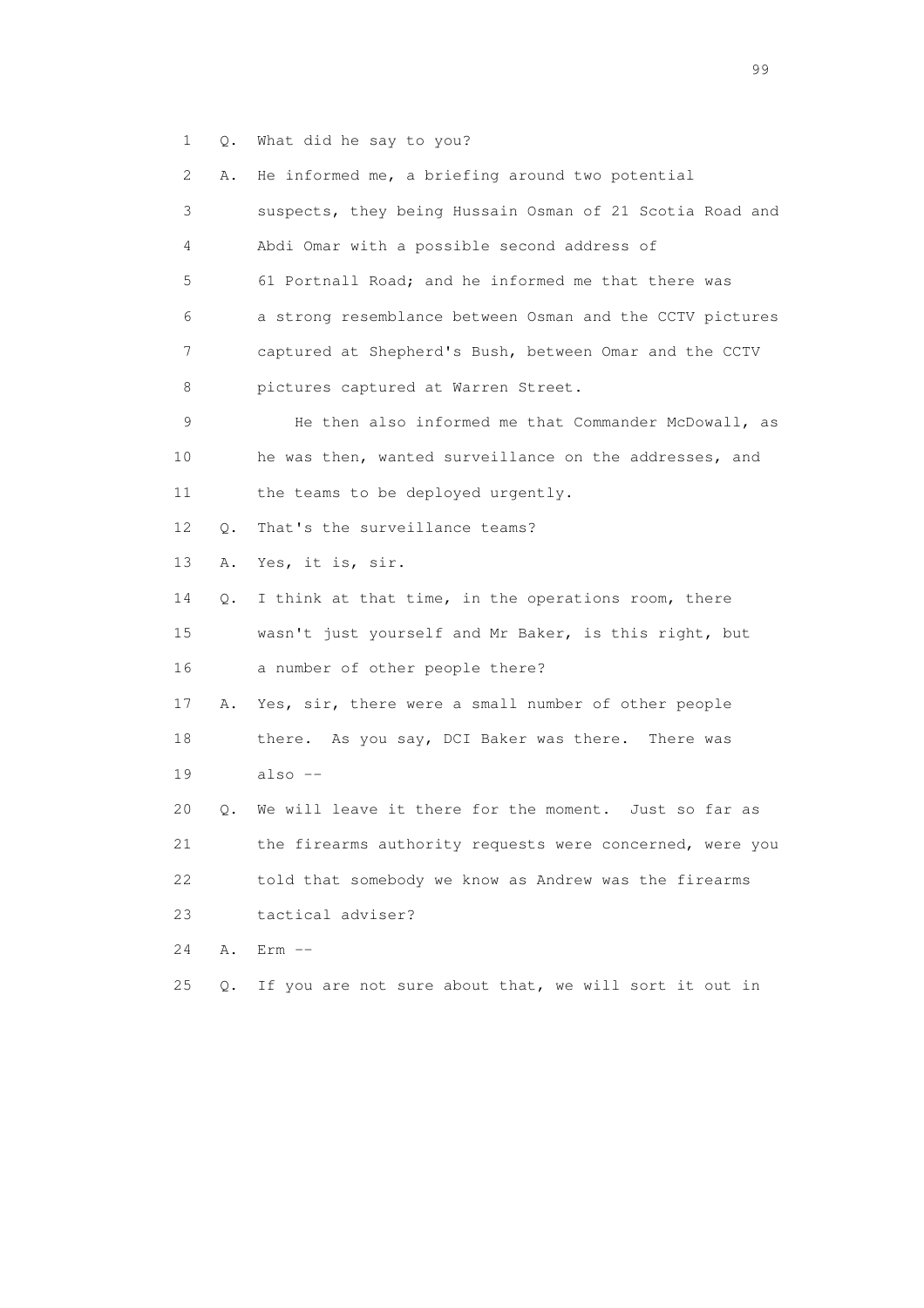| $\mathbf 1$     |    | time. You appreciate the sensitivity, because I think    |
|-----------------|----|----------------------------------------------------------|
| 2               |    | the name in the second line may have been mistyped in    |
| 3               |    | your original.                                           |
| 4               | Α. | Again the name, apologies, I do not have -- I don't know |
| 5               |    | whether I can use his name or whether we are into        |
| 6               |    | codenames for him.                                       |
| 7               | Q. | We will not risk it. We will come back to it later.      |
| 8               | Α. | Okay.                                                    |
| 9               | Q. | Were you told about a firearms tactical adviser who was  |
| 10              |    | identified to you at first?                              |
| 11              | Α. | I was, yes, sir.                                         |
| 12 <sup>°</sup> | Q. | Right. Did that change?                                  |
| 13              | Α. | Yes, it changed. By 6 am that had changed to Trojan 80.  |
| 14              | Q. | What were you told about SO19 firearms teams?            |
| 15              | Α. | I was told that they were being deployed and that this   |
| 16              |    | firearms authority had already been done by SO13, the    |
| 17              |    | Anti-Terrorist Branch.                                   |
| 18              | Q. | Can you remember who it was who told you that firearms   |
| 19              |    | teams were being deployed?                               |
| 20              | Α. | I was being briefed by DCI Baker, so I can only assume,  |
| 21              |    | but that's who I would assume told me.                   |
| 22              | О. | So far as the surveillance teams on the one hand and     |
| 23              |    | SO19 firearms on the other were concerned, you have told |
| 24              |    | us that you had been told by Mr Baker that               |
| 25              |    | Commander McDowall had indicated that he wanted the      |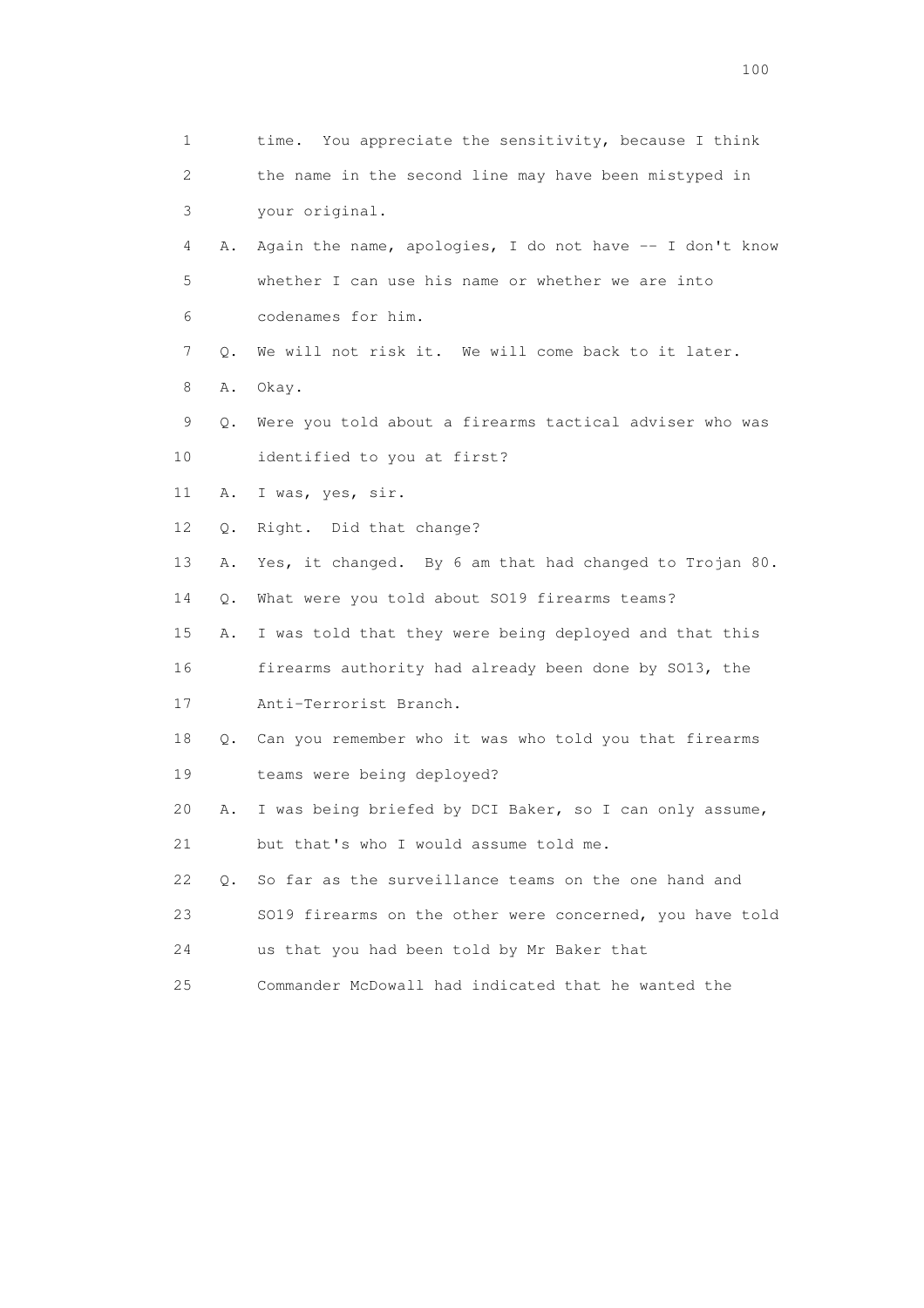- 1 surveillance teams urgently deployed?
- 2 A. Yes, sir.

| 3               | Q. | Was there any difference, so far as the firearms teams       |
|-----------------|----|--------------------------------------------------------------|
| 4               |    | were concerned, or were they to be deployed with the         |
| 5               |    | same speed as you understood it?                             |
| 6               | Α. | I am sorry, sir, I can't say that side of it, I was --       |
| 7               |    | my area was quite narrow in terms of making sure we got      |
| 8               |    | the surveillance out and that they were armed. In terms      |
| 9               |    | of the SO13 side and the firearms side, I wasn't             |
| 10              |    | involved in that, sir.                                       |
| 11              | Q. | All you can say is that Mr Baker told you that they were     |
| 12 <sup>°</sup> |    | being deployed?                                              |
| 13              | Α. | Yes, sir.                                                    |
| 14              | О. | Right. Did you in fact, so far as the authorities that       |
| 15              |    | you had been asked to deal with were concerned, do the       |
| 16              |    | firearms authority requests first?                           |
| 17              | Α. | I did, sir, yes.                                             |
| 18              | Q. | I don't know how much you are going to recognise of          |
| 19              |    | this. Can we put up page 24 of the documents file?           |
| 20              |    | There has been a lot of it blanked out. Can you              |
| 21              |    | recognise obviously not what's undersigned but can you       |
| 22              |    | see, is that your writing with the 5.35 am time and the      |
| 23              |    | date?                                                        |
| 24              | Α. | It is, sir, yes.                                             |
| 25              | О. | You can see the original if you need to.<br>So that's $5.35$ |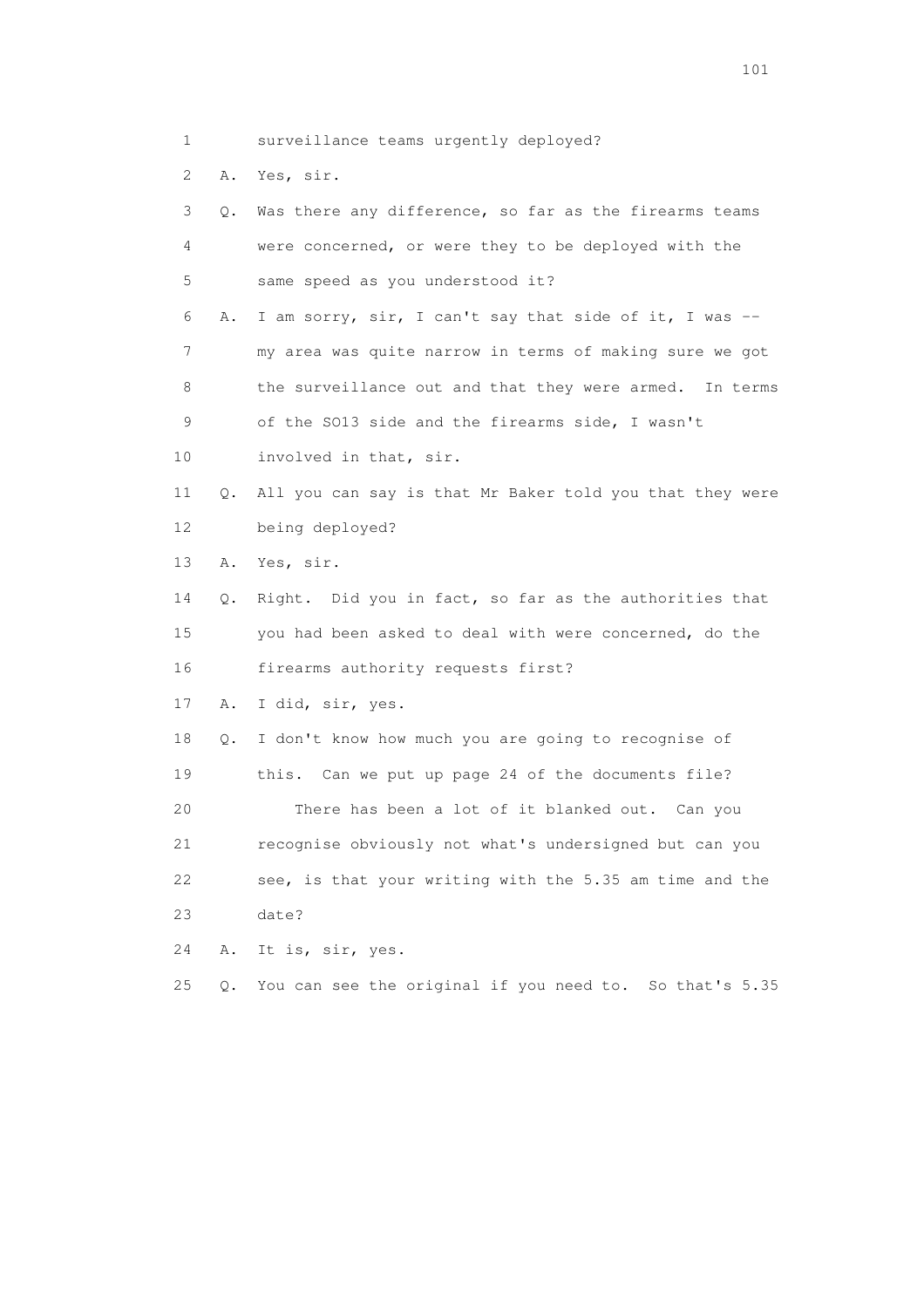1 that you have granted that authority; is that right? 2 A. Yes, sir. 3 Q. If we can put up on the screen page 22 first of all, 4 same bundle. If you just go to the middle section, this 5 is in the application, can you see: 6 "The purpose of this application is to obtain 7 authorisation to arm a covert surveillance team for the 8 purposes of self-protection and the protection of the 9 public. This is an intelligence gathering operation at 10 this stage with no intention for MPSB 11 [Metropolitan Police Special Branch officers] to 12 restrain the subject unless his actions put the lives of 13 officers or members of the public at risk. It is 14 intended that SO19 will effect any arrest, and these 15 armed officers will deploy using their own authority." 16 That's repeated in answer to a -- pretty much 17 repeated answer to a different question a little lower 18 down? 19 A. Yes, sir. 20 Q. That was what was in the application; is that right? 21 A. Yes, sir. 22 Q. Would that then have been your understanding at that 23 time of the respective roles of the surveillance 24 officers and the SO19 officers?

25 A. Yes, it would, sir.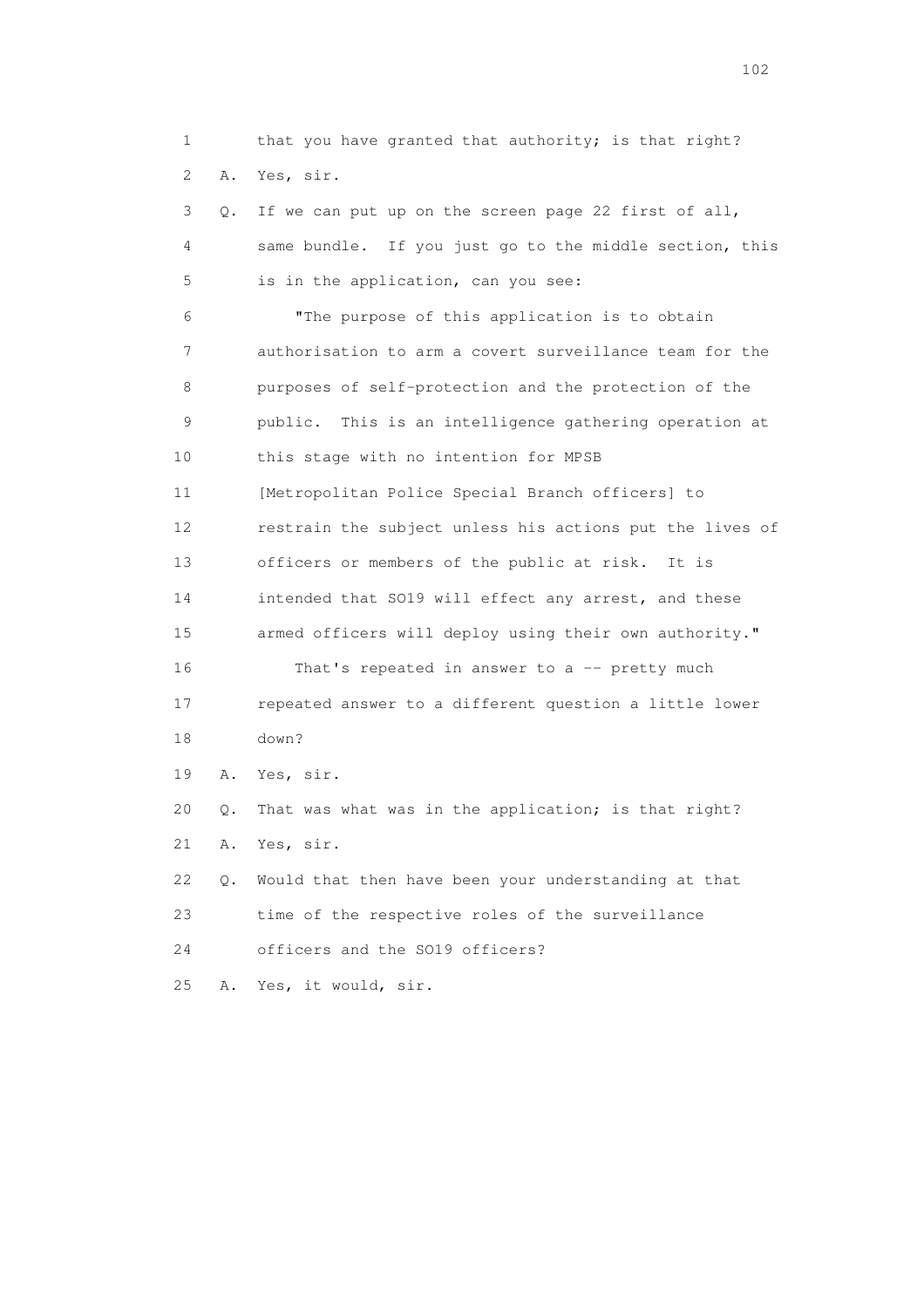1 Q. Then if we just put, please, page 18 up on the screen, 2 do you see there is a section there, "Intelligence to 3 Support Application". Evaluate using a particular 4 system and we don't really need to get into that. Does 5 it indicate: 6 "The subject of this operation/application is 7 Abdi Omar. He is believed to currently reside at 8 21 Scotia Road, which he shares with Hussain Osman." 9 Is that right? 10 A. That's correct, sir. 11 Q. Then there is a reference, isn't there, to a membership 12 card for joint membership to a gym? 13 A. Yes, sir. 14 Q. You can see that a little lower down. So that one you 15 sign, you grant it at 5.35 in the morning, isn't it? 16 A. Yes. 17 Q. The time of the document. Then, having granted that 18 one, do you consider the surveillance authority? 19 A. I do, yes, sir, that's correct. 20 Q. That one, I think, you authorised at 6 o'clock in the 21 morning; is that right? 22 A. That's right, sir. 23 Q. If we just turn, if we can put up on the screen page 2, 24 can you see pretty near the top: 25 "Application for directed surveillance authority".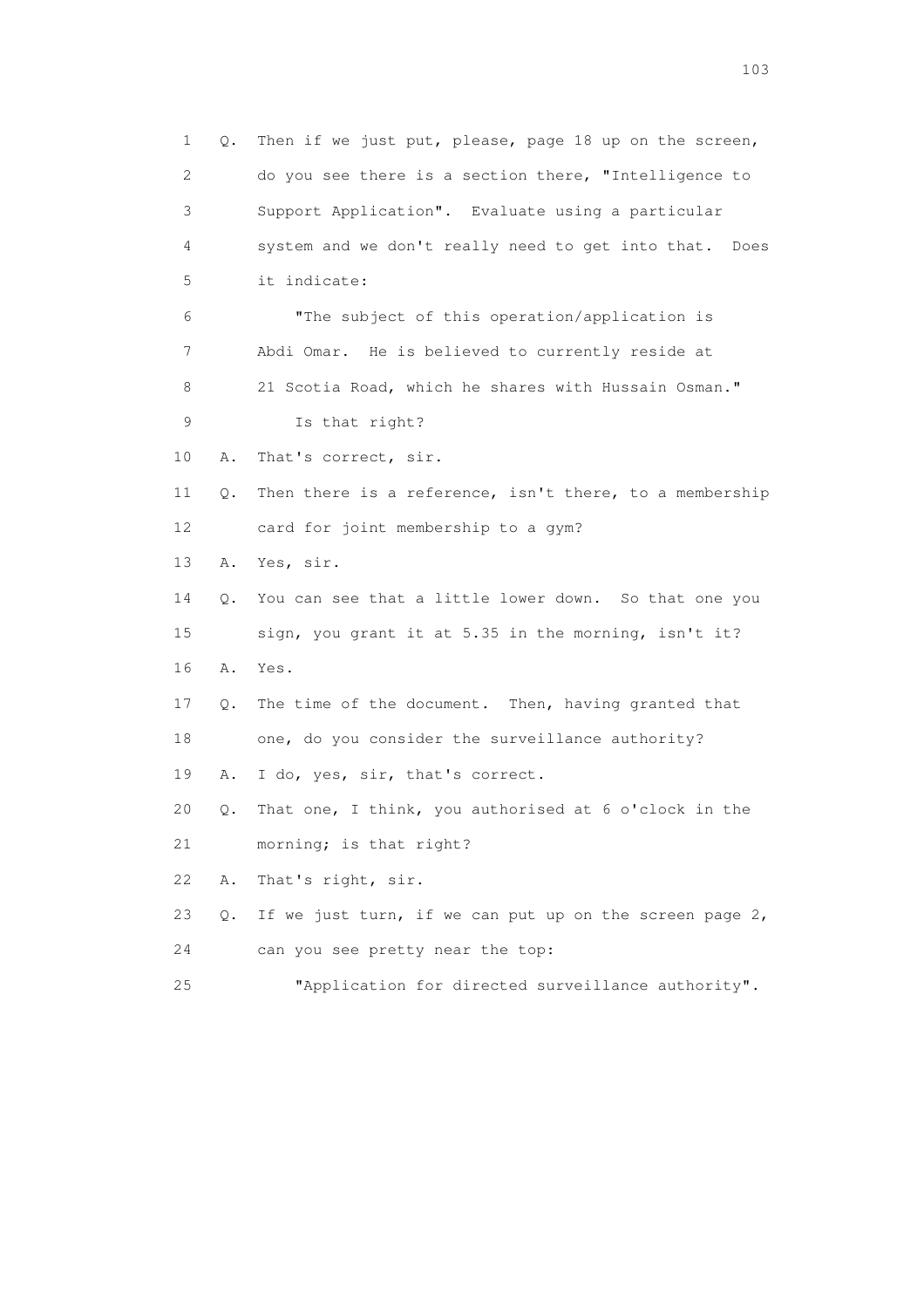1 In capitals; yes? 2 A. Yes, sir. 3 Q. If we just move on, please, to the third page, can you 4 see -- not that easy to make out -- in the second half 5 of the page: 6 "Subject or subjects, particulars or description of 7 surveillance subjects against whom this application is 8 directed." 9 This was, as you have told us, a directed 10 surveillance authority request? 11 A. Yes, sir. 12 Q. So we can see who it's being asked for, and then the 13 names appear, Abdi Samad Omar, and the address 14 21 Scotia Road? 15 A. Yes, sir. 16 Q. And Hussain Osman, and again the address 21 Scotia Road? 17 A. Yes, sir. 18 Q. If we just look at page 14, again on one view its pretty 19 uninstructive but it's the document, that's 6 o'clock on 20 the 22nd in the morning that you have granted it? 21 A. That's correct, sir, yes. 22 Q. Now, that's at 6 o'clock. In the course of your 23 conversation with Mr Baker, was any mention made of 24 Commander Dick? 25 A. Yes, he informed me that Commander Dick would be coming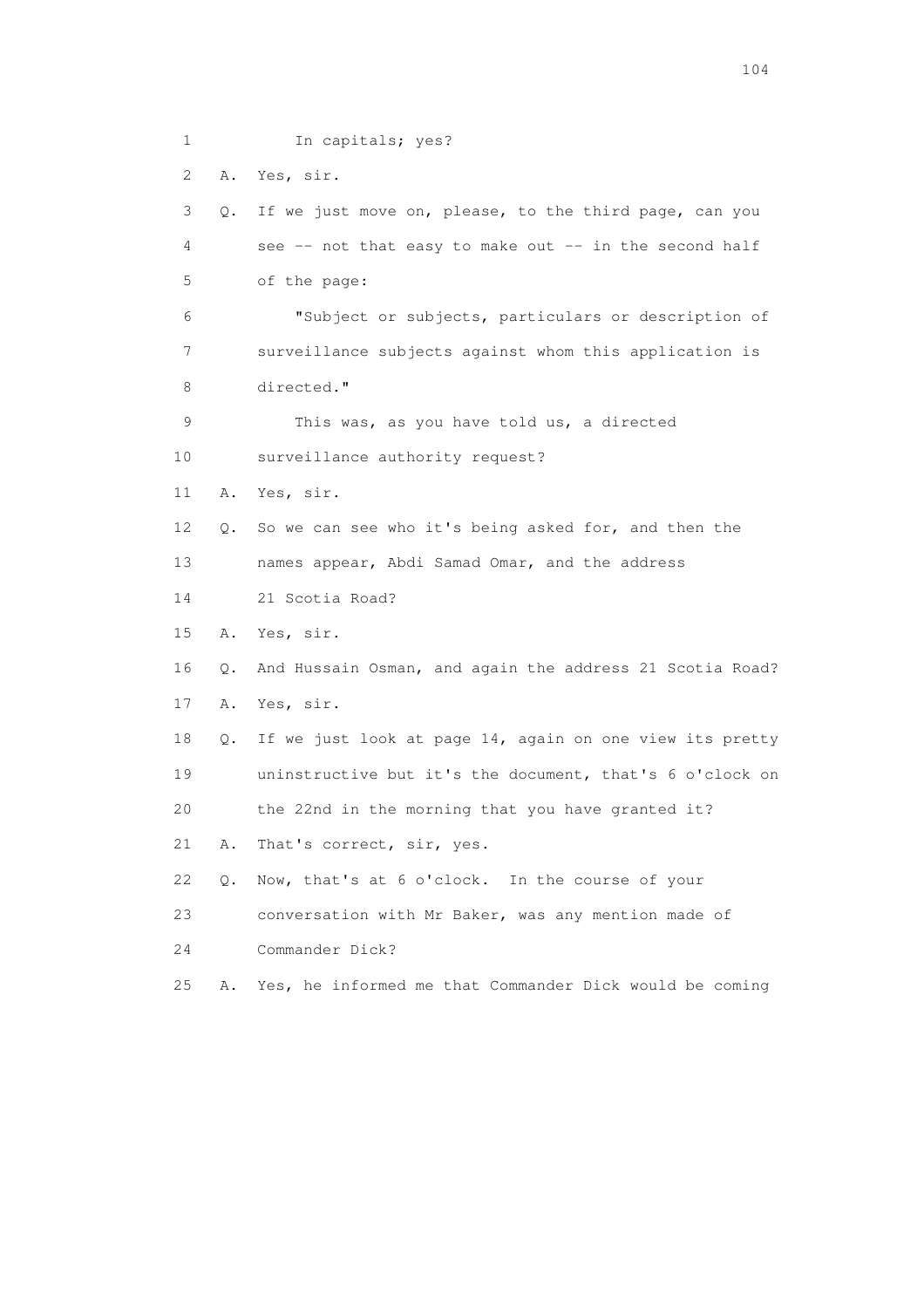- 1 into the operations room that morning.
- 2 Q. Right. In what capacity?

| 3  | Α. | Well, at that stage, he wasn't sure what her role was.    |
|----|----|-----------------------------------------------------------|
| 4  | Q. | What was the difficulty about knowing what her role was?  |
| 5  | Α. | I am not sure that he had been to all the meetings with   |
| 6  |    | the SO13 side, so I think he was aware she was coming     |
| 7  |    | in, but not quite clear what the role was.                |
| 8  | Q. | Did he say that? Did he say, "She's coming in", and       |
| 9  |    | then talk about something else, or did he say, "She's     |
| 10 |    | coming in but I don't actually know what her particular   |
| 11 |    | role is"; do you see?                                     |
| 12 | Α. | I don't recall, I would probably have asked: well,        |
| 13 |    | what's her role; and he's $-$ I can't recall, but I would |
| 14 |    | think I would have asked what her role was just for       |
| 15 |    | clarity, and he wasn't sure.                              |
| 16 | Q. | Right. Amongst other things, whilst you were in the       |
| 17 |    | operations room at this time, did you compile             |
| 18 |    | a flowchart; do you remember you were telling us earlier  |
| 19 |    | that the real reason you were there was this question of  |
| 20 |    | making sure that the intelligence was coming in properly  |
| 21 |    | and going to whoever needed it?                           |
| 22 | Α. | Yes, sir.                                                 |
| 23 | О. | Did you compile a flowchart of how that process might     |
| 24 |    | work?<br>I don't think we will need the details.          |
| 25 | Α. | I did, sir, yes.                                          |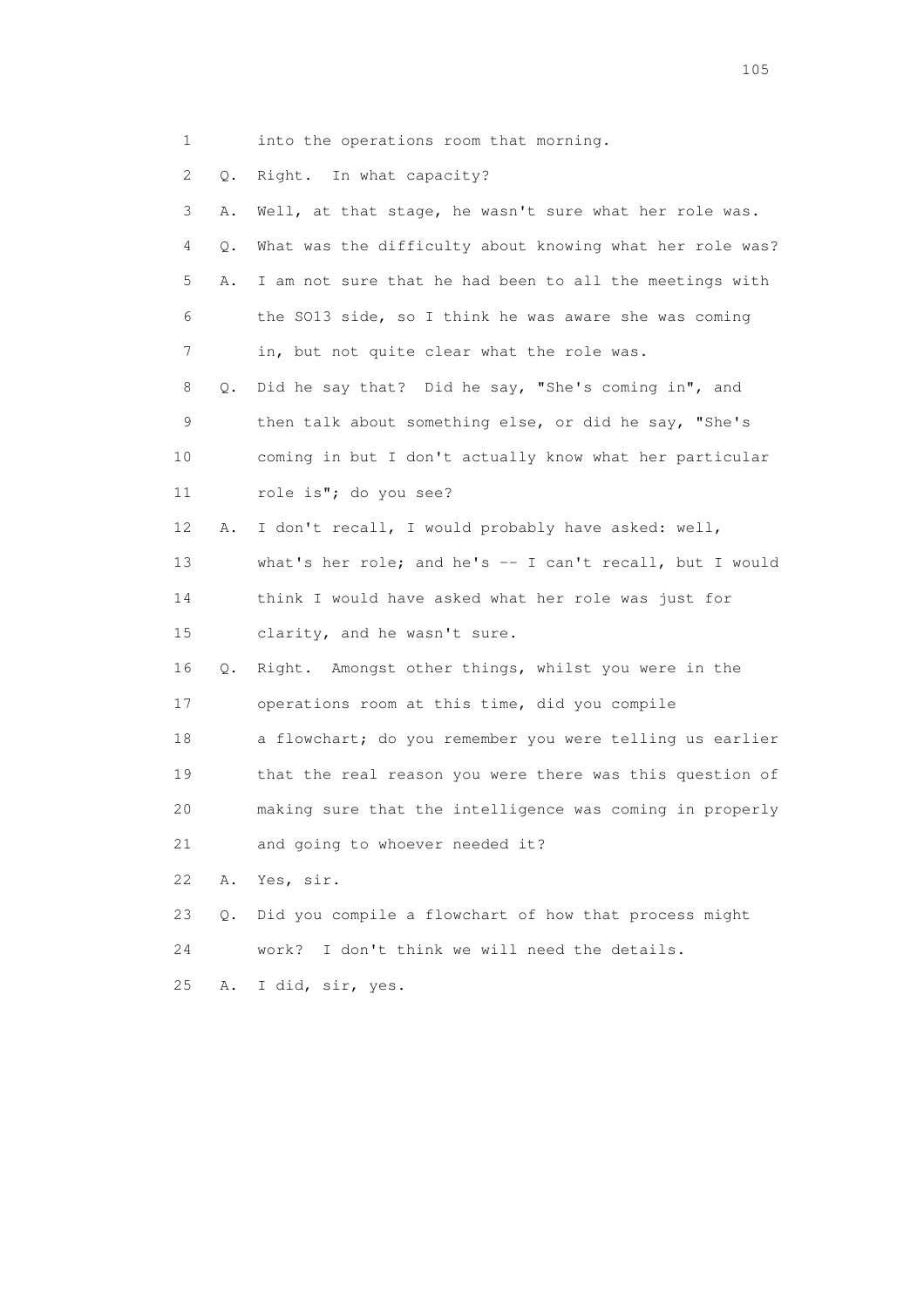1 Q. How long do you think at this time you were in the 2 operations room for? 3 A. Well, I got there, I say, round about 5.30 -- up until 4 this point I was probably in there -- this was before 5 the -- before 8 o'clock, I was probably in there up 6 until maybe 7 o'clock, a fair amount of it after 7, 7 I think I left the room a few times. 8 MR HILLIARD: I will come on next, and with the Coroner's 9 permission perhaps at 2 o'clock, to a meeting at 8.10. 10 Thank you very much. 11 SIR MICHAEL WRIGHT: 2 o'clock, please. 12 (1.00 pm) 13 (The short adjournment) 14 (2.00 pm) 15 SIR MICHAEL WRIGHT: Yes, Mr Hilliard. 16 MR HILLIARD: We need a witness. (Pause) 17 Mr Johnston, we were just coming on to the meeting 18 at 8.10 in the morning, all right? 19 A. Sir. 20 Q. Where did that meeting happen? 21 A. It took place in the forward intelligence cell, which is 22 the room next to the operations room. 23 Q. We have seen that on a plan. You can go through a 24 little door, can't you, and into that? 25 A. Yes.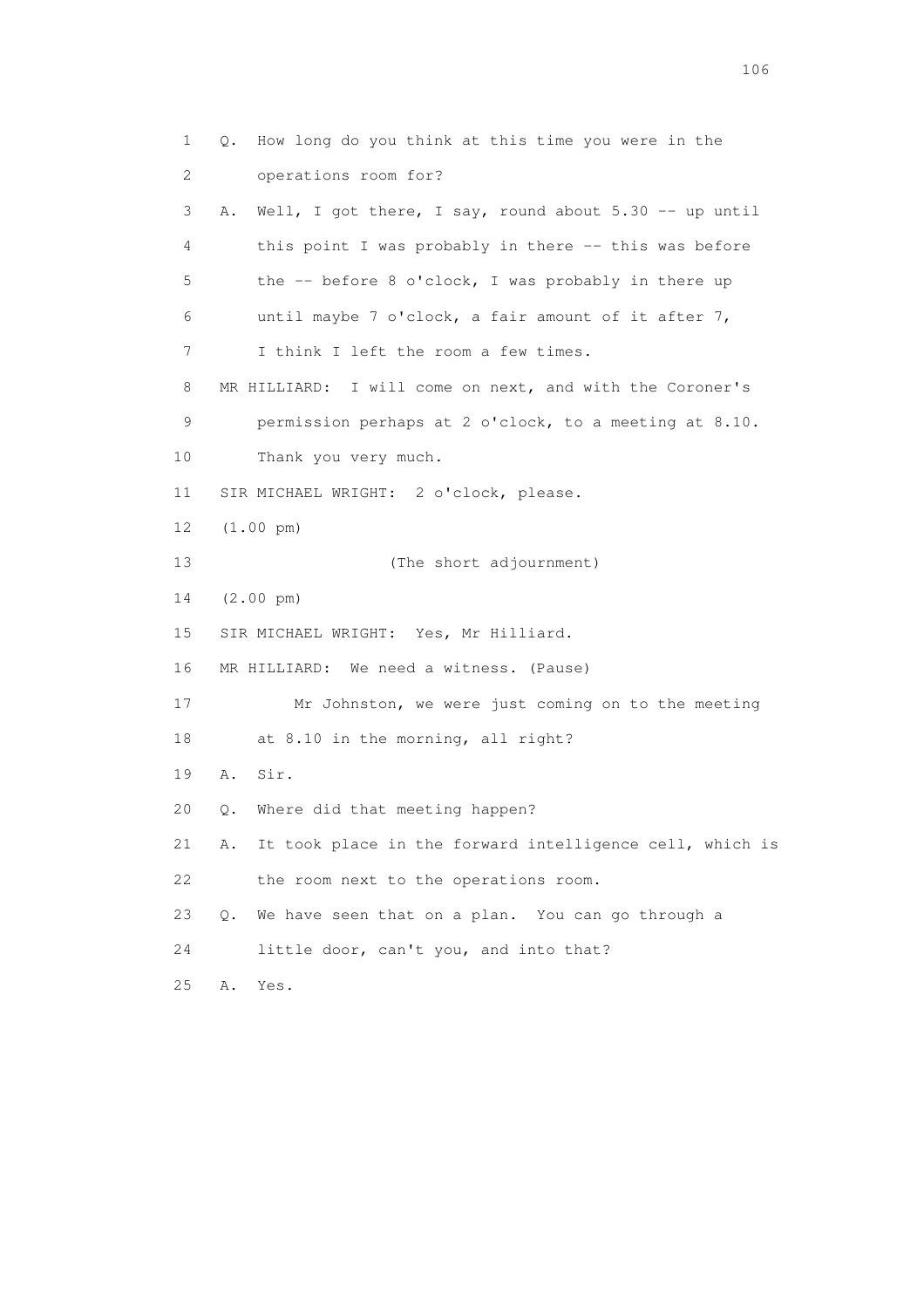1 Q. Amongst others present at that meeting were 2 Superintendent Connell who you told us about? 3 A. That is right, sir. 4 Q. Just remind us again what his job was? 5 A. At that time he was responsible for the surveillance 6 teams in Special Branch. 7 Q. Commander Dick, is that right? 8 A. That's correct, yes. 9 Q. Mr Boutcher, who we have just heard from? 10 A. Yes, sir. 11 Q. What did Mr Connell say? Deal with him first of all. 12 A. Well, he briefed the meeting on an exercise that had 13 been held the previous Friday, and the lessons that he 14 felt had been learned from that exercise. 15 Q. What was that exercise? We have heard a bit about this. 16 That was 15 July, I think? 17 A. It was the previous Friday. 18 SIR MICHAEL WRIGHT: Exercise CATTO. 19 A. That would be it. 20 MR HILLIARD: That exercise, as you understood it, was about 21 what? 22 A. Surveillance operations following suspected terrorists. 23 Q. What was he saying about the lessons that had been 24 learnt from that? 25 A. Well, he was talking through, around the command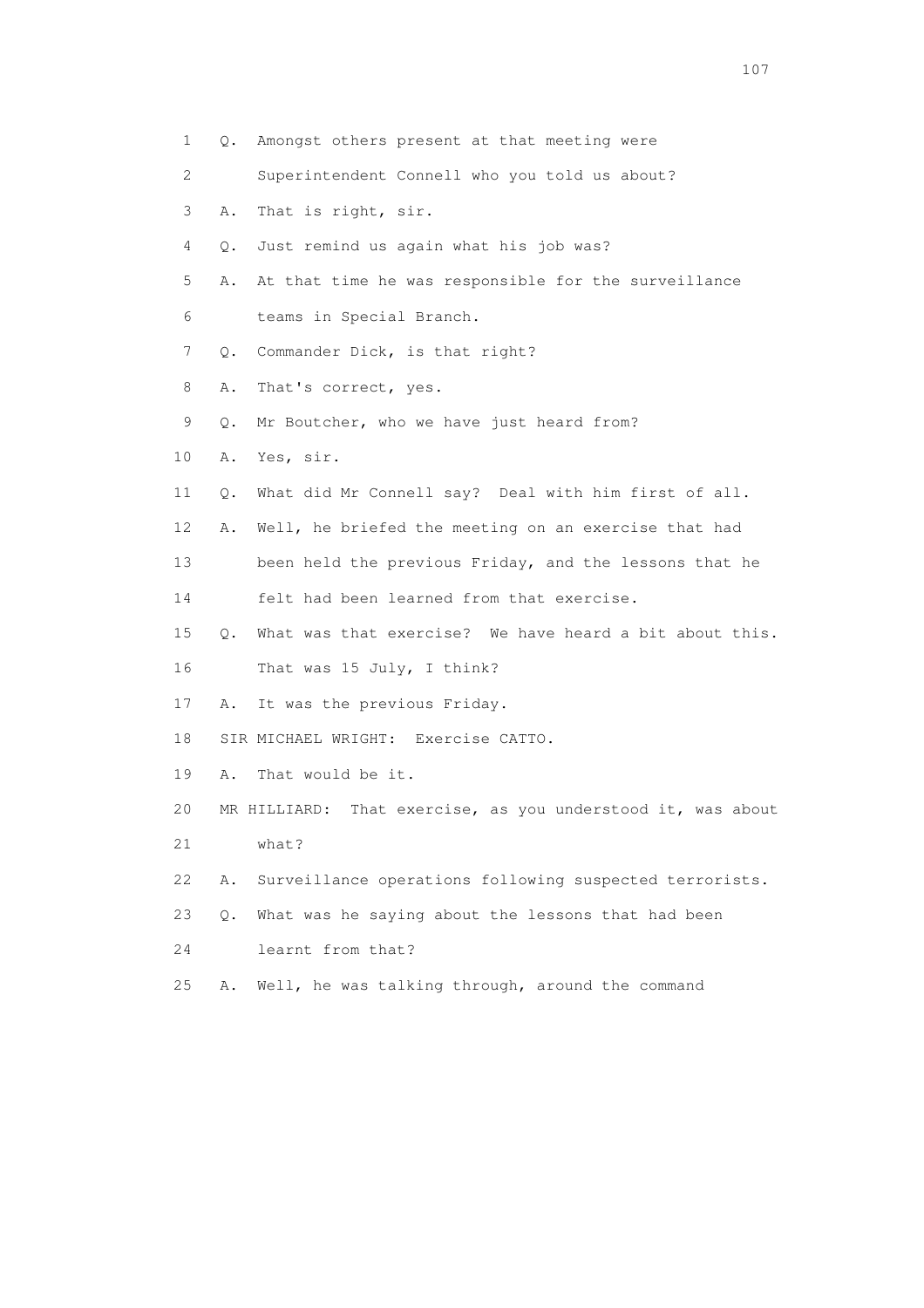| 1           |    | structure, was making some suggestions as to what he     |
|-------------|----|----------------------------------------------------------|
| 2           |    | felt had come out of that exercise.                      |
| 3           | Q. | Was whatever he suggested something that was adopted     |
| 4           |    | from then on, on this day, or not?                       |
| 5           | Α. | I don't think it was specifically outlined as such in    |
| 6           |    | terms of the Gold, Silver, Bronze, but in the reality of |
| 7           |    | Commander Dick taking charge in there, then yes, she     |
| 8           |    | performed that role.                                     |
| $\mathsf 9$ | Q. | What was he saying, that Commander Dick should take      |
| 10          |    | charge?                                                  |
| 11          | Α. | Yes, he was suggesting that she should be the            |
| 12          |    | Gold Commander in charge in there with the senior        |
| 13          |    | investigating officer, Special Branch co-ordinator, the  |
| 14          |    | firearms SO19 and the representative from the security   |
| 15          |    | service.                                                 |
| 16          | Q. | Right. Did you mention the particular topic, this        |
| 17          |    | question of making sure the right intelligence came in   |
| 18          |    | and went out to the right place at the right time and do |
| 19          |    | you remember the flowchart?                              |
| 20          | Α. | Yes, sir.                                                |
| 21          | Q. | Did you mention that topic, which is really what you     |
| 22          |    | were there for?                                          |
| 23          | Α. | I did raise that at the time, yes.                       |
| 24          | Q. | With what result?                                        |
| 25          | Α. | Well, at the time, with everything going on, the view    |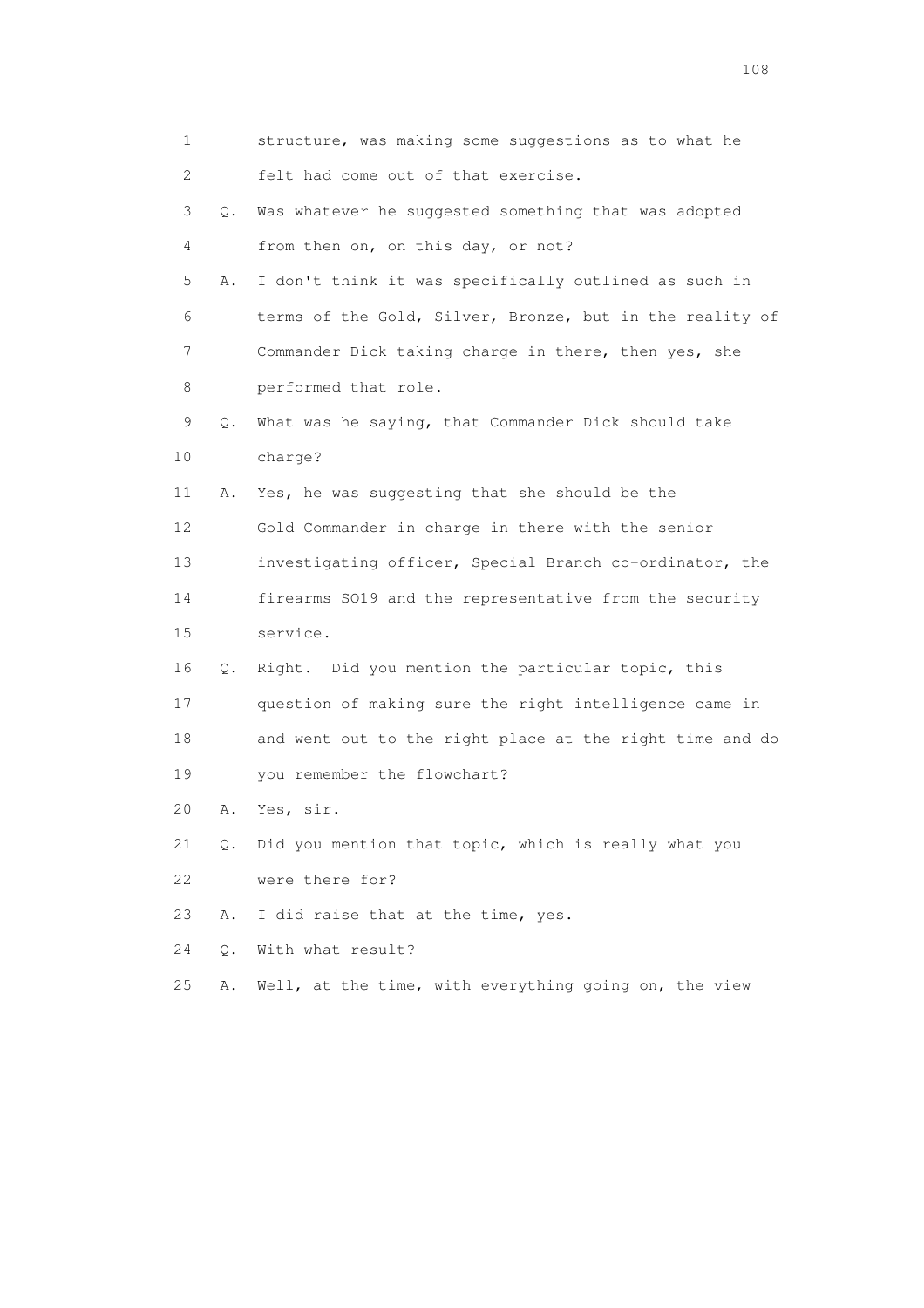1 from Detective Superintendent Boutcher was that this was 2 a matter that we could deal with slightly later and that 3 the firearms and the surveillance were more important, 4 as I said, we could then deal with that process later 5 on.

 6 SIR MICHAEL WRIGHT: Help me about this, Mr Johnston: we all 7 appreciate fully that the events of 7/7 were 8 unprecedented as far as the Metropolitan Police were 9 concerned, and indeed so were the events of 21/7, 10 because this was the first time you had ever had failed 11 suicide bombers to deal with, so that there were four 12 bombers on the loose, as it were.

 13 I get the impression from what you are telling 14 Mr Hilliard that what you are saying is that at this 15 stage the command structure was still being evolved? 16 A. The difficulty, you know, with describing the whole 17 operation is it's wider than just -- you have got 18 Mr McDowall in overall for the investigation but within 19 the control room, it was clear to me that Commander Dick 20 was going to be making the decisions around what action 21 we would be doing.

 22 SIR MICHAEL WRIGHT: There seems to have been discussion 23 about it.

24 A. There was discussion in the sense of

25 Detective Superintendent Connell raised the learning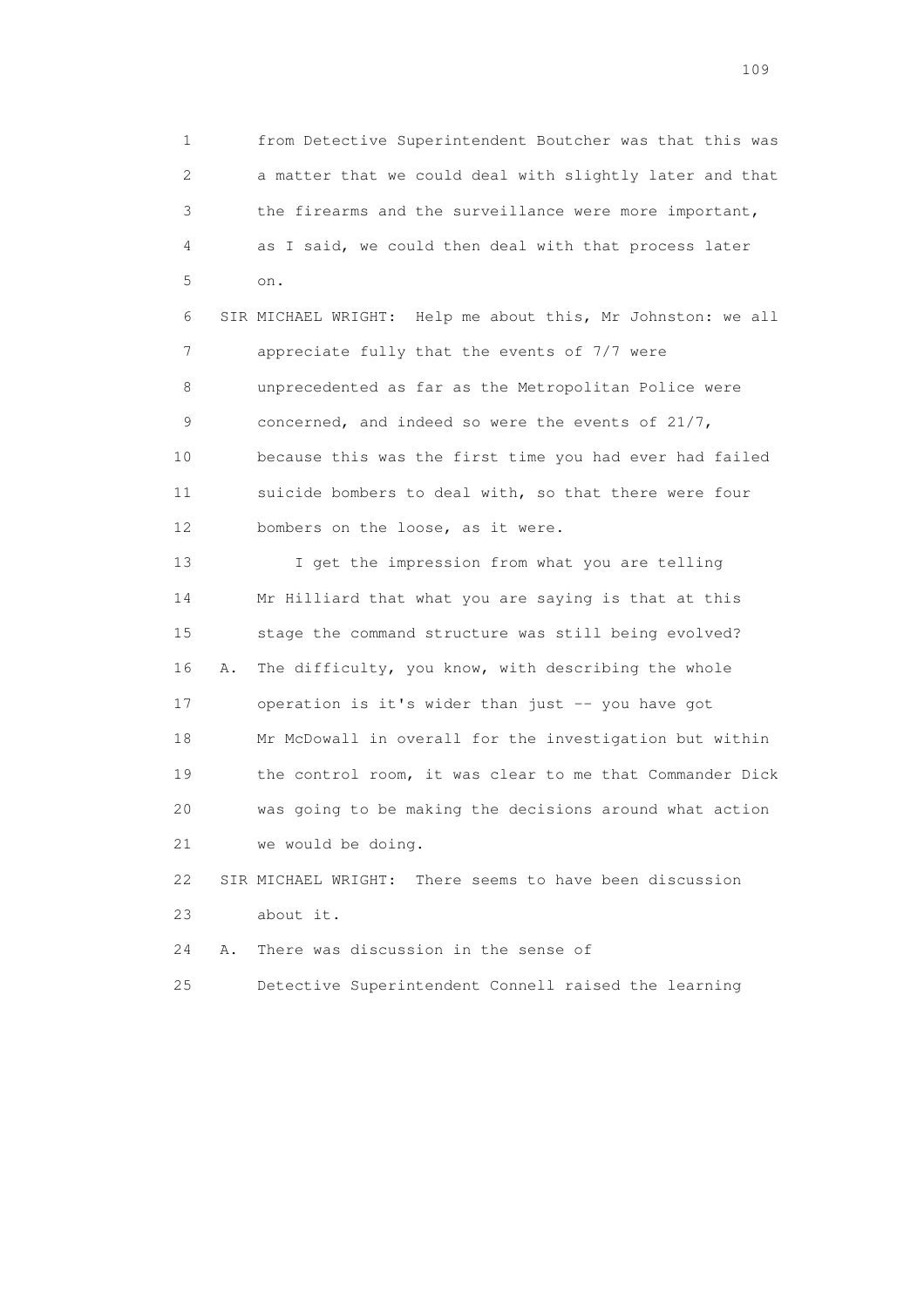1 from that. I am not sure that that was then progressed 2 any further. 3 SIR MICHAEL WRIGHT: Well, maybe you would like to follow it 4 up, Mr Hilliard. 5 MR HILLIARD: We have heard about the designated senior 6 officer, yes, in the context of Kratos and Clydesdale -- 7 A. Yes. 8 Q. -- action, where in particular so far as Clydesdale is 9 concerned, where there is a requirement that a critical 10 shot be taken. The designated senior officer takes 11 responsibility for giving that instruction? 12 A. Yes. 13 Q. If you had a designated senior officer in the control 14 room, who was doing more than that, on one view that 15 might be something that wasn't ordinarily envisaged; 16 I don't know, was that a topic of discussion or not? 17 A. I don't recall that at all being the topic of 18 discussion. I felt it was made quite clear during that, 19 that in relation to, for instance, stopping anybody 20 coming out of the address, it was going to be that 21 Commander Dick said she would decide and obviously that 22 would be based on the advice of Detective Superintendent 23 Boutcher. Now, I accept that may be wider than the DSO 24 role, but it was clear to me in that meeting that she 25 would make that decision.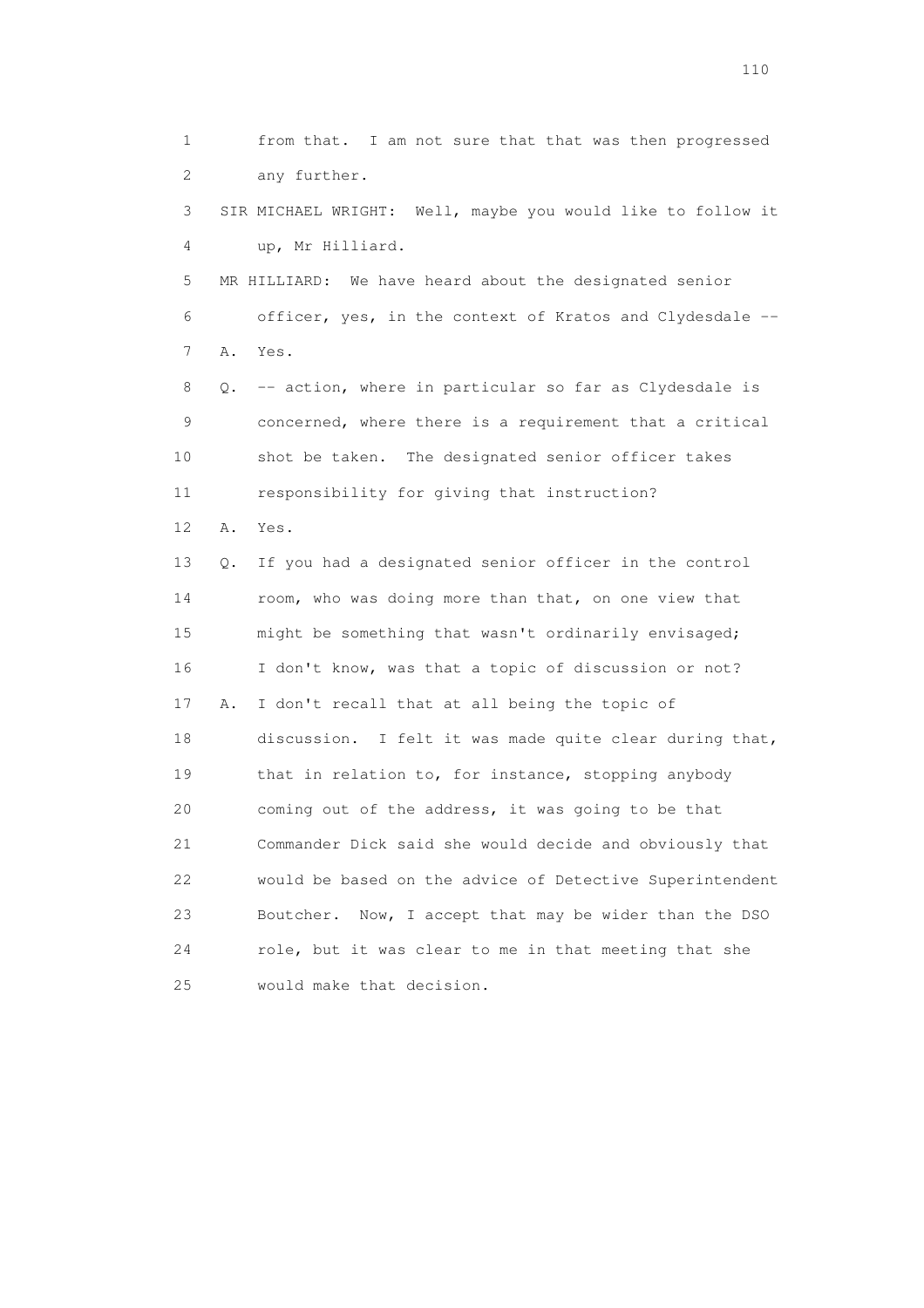1 Q. Right.

- 2 SIR MICHAEL WRIGHT: Was that something that was decided at 3 that meeting?
- 4 A. There was a meeting at 8.10, and it was that followed by 5 the strategy, she made it clear that she would be making 6 that decision.
- 7 SIR MICHAEL WRIGHT: It all developed in this meeting?
- 8 A. Absolutely, sir.
- 9 SIR MICHAEL WRIGHT: All right.
- 10 MR HILLIARD: Let us put it on the screen and then it may 11 not help actually much, but D07799. You may well not 12 have seen this before, Mr Johnston, but can you see that 13 this relates to Operation CATTO? It's a debrief from 14 it. Can you see the author is Mr Connell who you are 15 telling us about?
- 16 A. Yes, sir.
- 17 Q. This is a sort of lessons learned from the training 18 exercise and it's Mr Connell who has completed the 19 document?
- 20 A. That's correct, yes, sir.

 21 Q. Do you see "Command Structure" down the bottom there? 22 Do you see that?

23 A. Yes, sir.

 24 Q. "There was some debate about the relative position of 25 the DSO [we have just mentioned that] (Kratos option)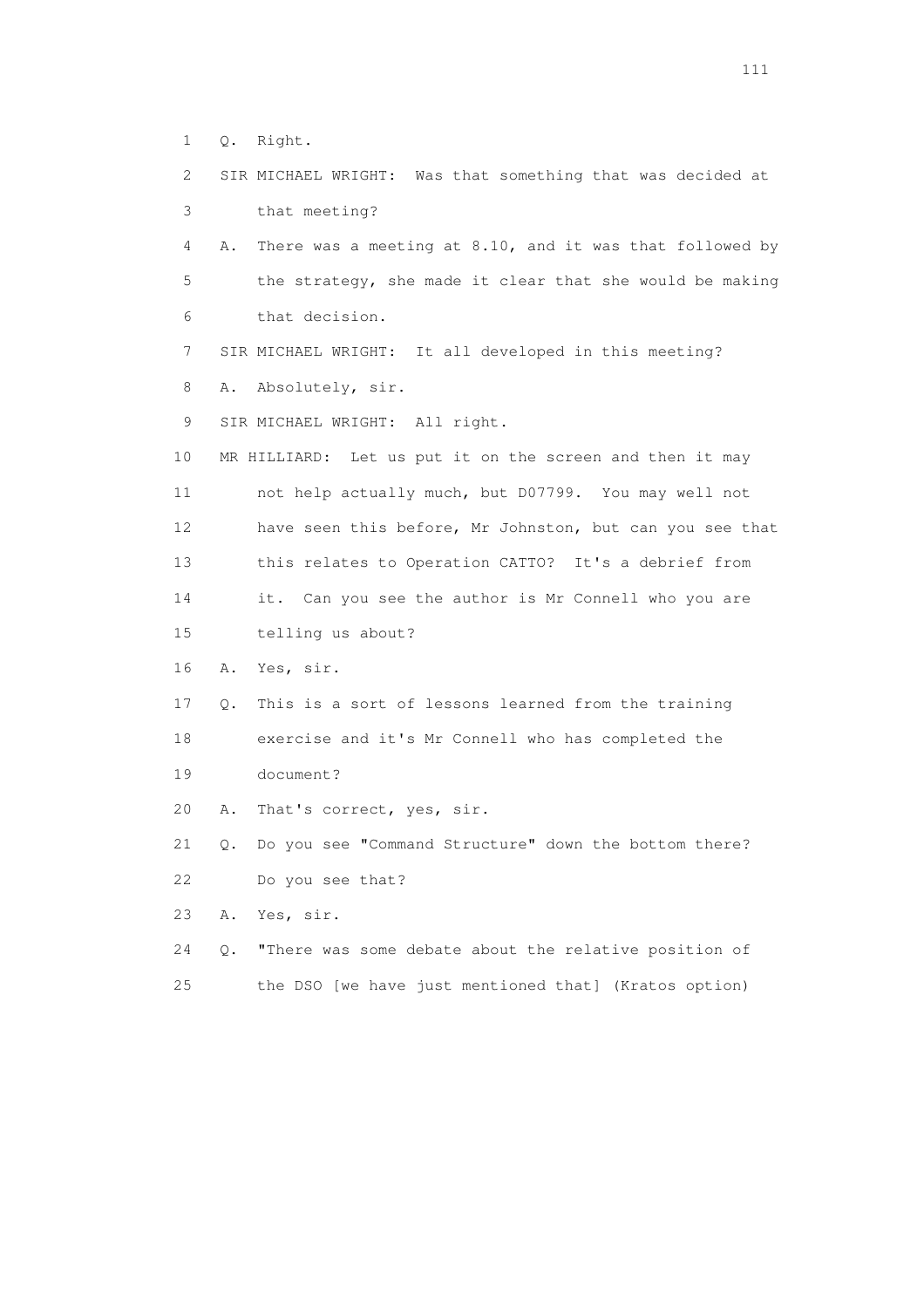1 and the covert operations room and whether the Silver 2 has delegated responsibility for DSO in some scenarios 3 e.g. moving to military option." 4 Maybe you can't, can you tell us what on earth 5 that's all about or not? 6 A. I wouldn't be able to give you a guaranteed answer. 7 Q. Then it goes on: 8 "The nomenclature [so the names that are given] and 9 roles of the strategic, tactical and operational areas 10 of responsibility need to be better defined in the 11 model." 12 Does that help, was that the aspect of command 13 structure that Mr Connell was saying had come out of 14 CATTO? 15 A. I mean, I don't recall. The thing which came at it for 16 me was making it clear that there was a structure which 17 would be that one person was working towards that goal. 18 As I said earlier, on other operations where it's more 19 of an intelligence-gathering thing, you do have this 20 moveable position of -- is E, intelligence, 21 Special Branch, the lead; Anti-Terrorist Branch, were 22 they the lead; this was clearly into a different world 23 here where there needed to be one person in overall 24 charge. And what I took from what 25 Detective Superintendent Connell was saying was that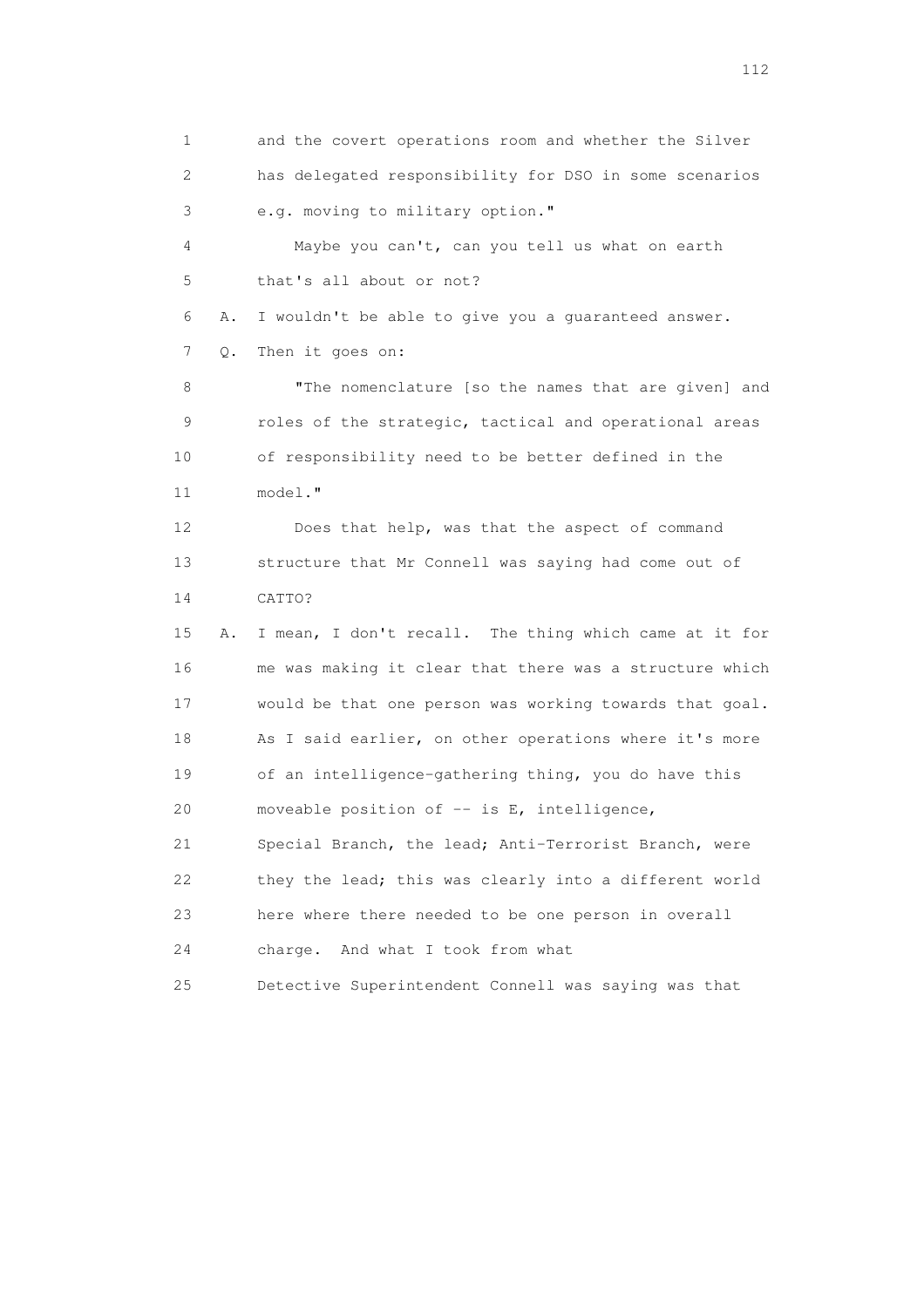1 needed to be clear Gold, in that I took out of the 2 meeting that Commander Dick was effectively performing 3 that by deciding whether people should be stopped or 4 not. 5 Q. All right. We can take that off the screen. We were 6 just dealing, if you remember, with you having raised 7 the topic that you were there to deal with; do you 8 remember? 9 A. Yes, sir. 10 Q. And Mr Boutcher saying that he thought it could be dealt 11 with later, and that you said firearms and surveillance 12 were more important; yes? 13 A. Yes. 14 Q. What about firearms and surveillance were more important 15 at this time, as you understood it? 16 A. This was about ensuring that the surveillance teams were 17 deployed to the locations, and that again the firearms 18 teams were available to perform their roles. 19 Q. Right. Did you understand that surveillance teams had 20 been deployed, were about to be deployed, what was your 21 understanding? 22 A. At this stage then they were already deployed. 23 Q. Right. 24 A. As I recall, I think -- 25 Q. So not really an issue, then, with surveillance because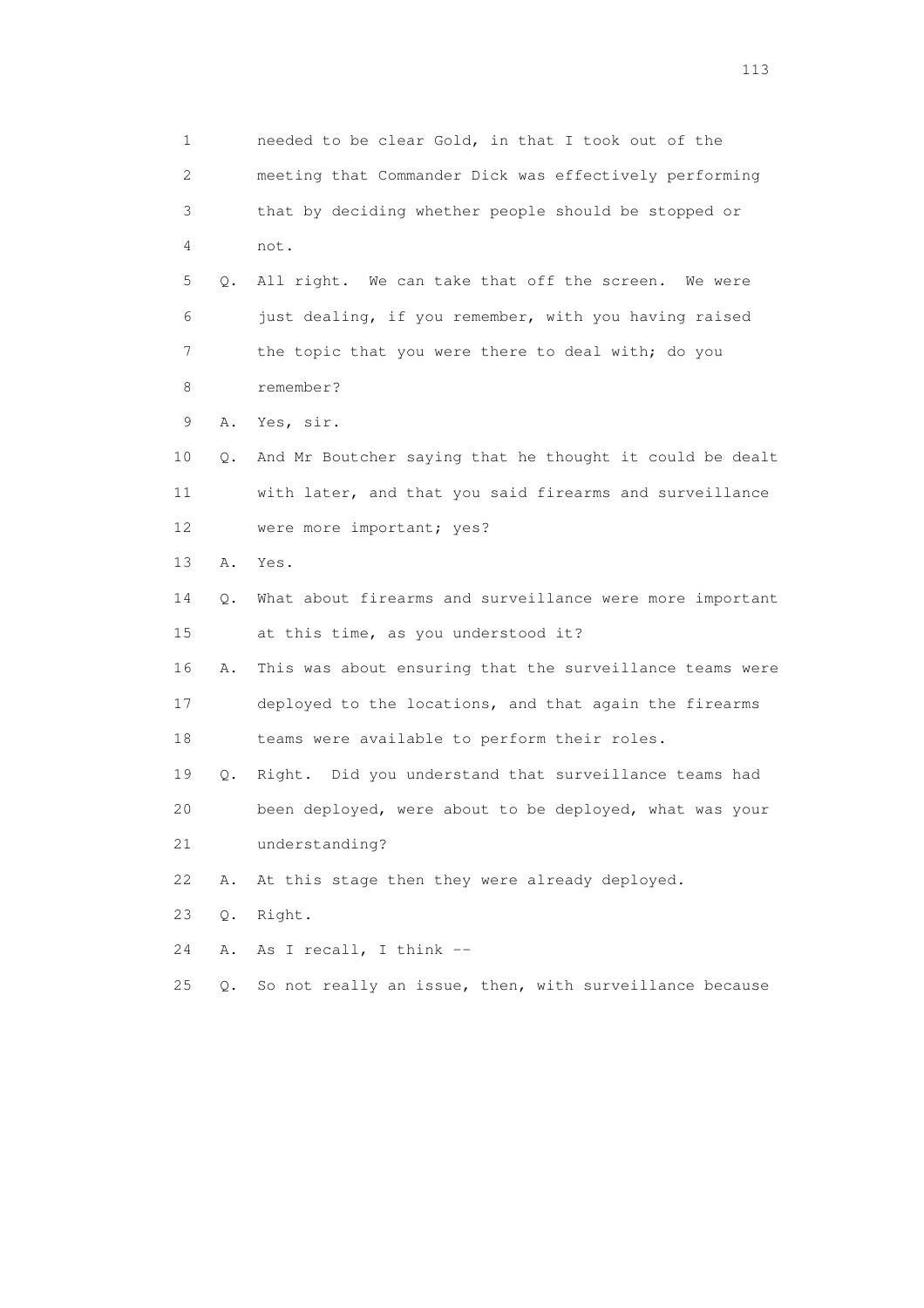1 they were already deployed?

| 2  | Α. | With the teams we have already got on, there would be         |
|----|----|---------------------------------------------------------------|
| 3  |    | more teams coming on duty and again then it's a question      |
| 4  |    | of getting the teams to the locations we can to give as       |
| 5  |    | much coverage as we can.                                      |
| 6  | Q. | Then firearms, making sure those were available, did you      |
| 7  |    | say?                                                          |
| 8  | Α. | Making sure we had got the firearms teams that are            |
| 9  |    | coming on duty deployed. That's not an area I would           |
| 10 |    | deal in.                                                      |
| 11 | Q. | I want to know what he was saying, because leaving aside      |
| 12 |    | the question of standby teams, a team has come on at          |
| 13 |    | 7 am, it's now 8.10, what was he saying was happening         |
| 14 |    | about getting them there?                                     |
| 15 | Α. | I don't recall that being discussed at the meeting.           |
| 16 | Q. | What, nothing was said about: it's now 8.10, how are          |
| 17 |    | they doing, this is roughly where they are, they will be      |
| 18 |    | there in another half an hour; nothing at all?                |
| 19 | Α. | All I can say is I don't recall that because I was there      |
| 20 |    | to try and make sure we have the intel processes being        |
| 21 |    | dealt with, and again in terms of the operational side        |
| 22 |    | of this, this was an area which                               |
| 23 |    | Detective Superintendent Boutcher was leading on behalf       |
| 24 |    | of the Anti-Terrorist Branch.                                 |
| 25 |    | You were effectively co-ordinating the<br>SIR MICHAEL WRIGHT: |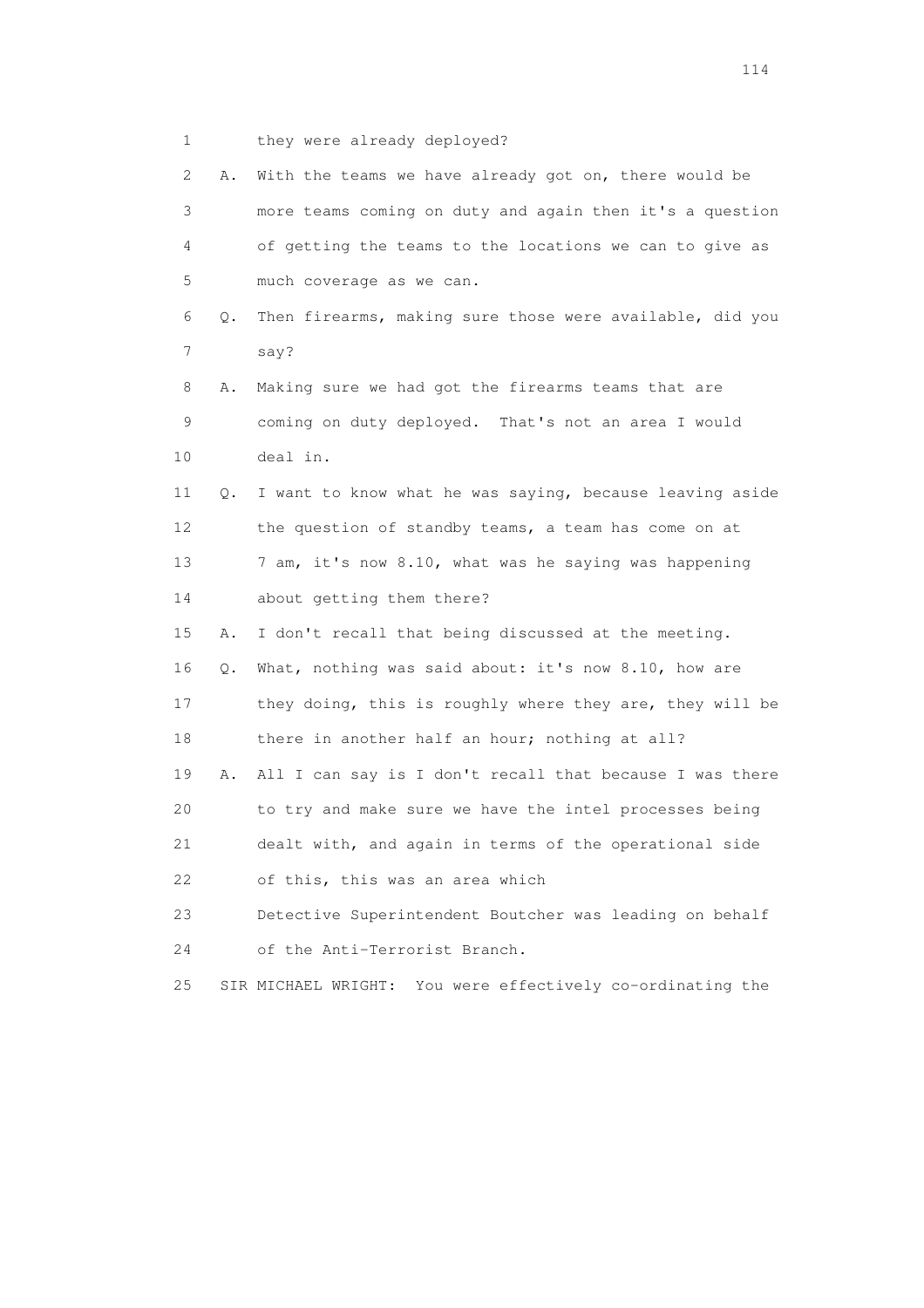- 1 input of intelligence?
- 2 A. Yes, sir.

| 3  |    | SIR MICHAEL WRIGHT: That was your primary function there? |
|----|----|-----------------------------------------------------------|
| 4  | Α. | Yes, sir.                                                 |
| 5  |    | MR HILLIARD: What I am really trying for is -- your       |
| 6  |    | function, as it were, we know effectively that was going  |
| 7  |    | to be later, so I'm not really on that at the moment.     |
| 8  |    | What I want you to help us with is what was being said    |
| 9  |    | at the meeting, you understand that?                      |
| 10 | Α. | Sorry, sir, I didn't make a record of those areas there.  |
| 11 |    | All I can say is I had a discussion with                  |
| 12 |    | Detective Superintendent Boutcher in terms of we being    |
| 13 |    | there for a support role, and my, albeit lot more         |
| 14 |    | limited experience than his, is if you get too many       |
| 15 |    | people involved trying to lead things, it can cause       |
| 16 |    | confusion, so I was trying to stick my role as to where   |
| 17 |    | it was.                                                   |
| 18 | О. | Was anything said at the meeting that you were at about   |
| 19 |    | where surveillance and firearms teams would be sent?      |
| 20 | Α. | Again I don't recall having made a note of this.<br>At    |
| 21 |    | this time, I believe we had got control of Scotia Road    |
| 22 |    | and I think we had control, officers at Portnall Road or  |
| 23 |    | at least they were on way there.                          |
| 24 | О. | While you were there, was there any discussion about not  |
| 25 |    | sending surveillance and firearms to a particular         |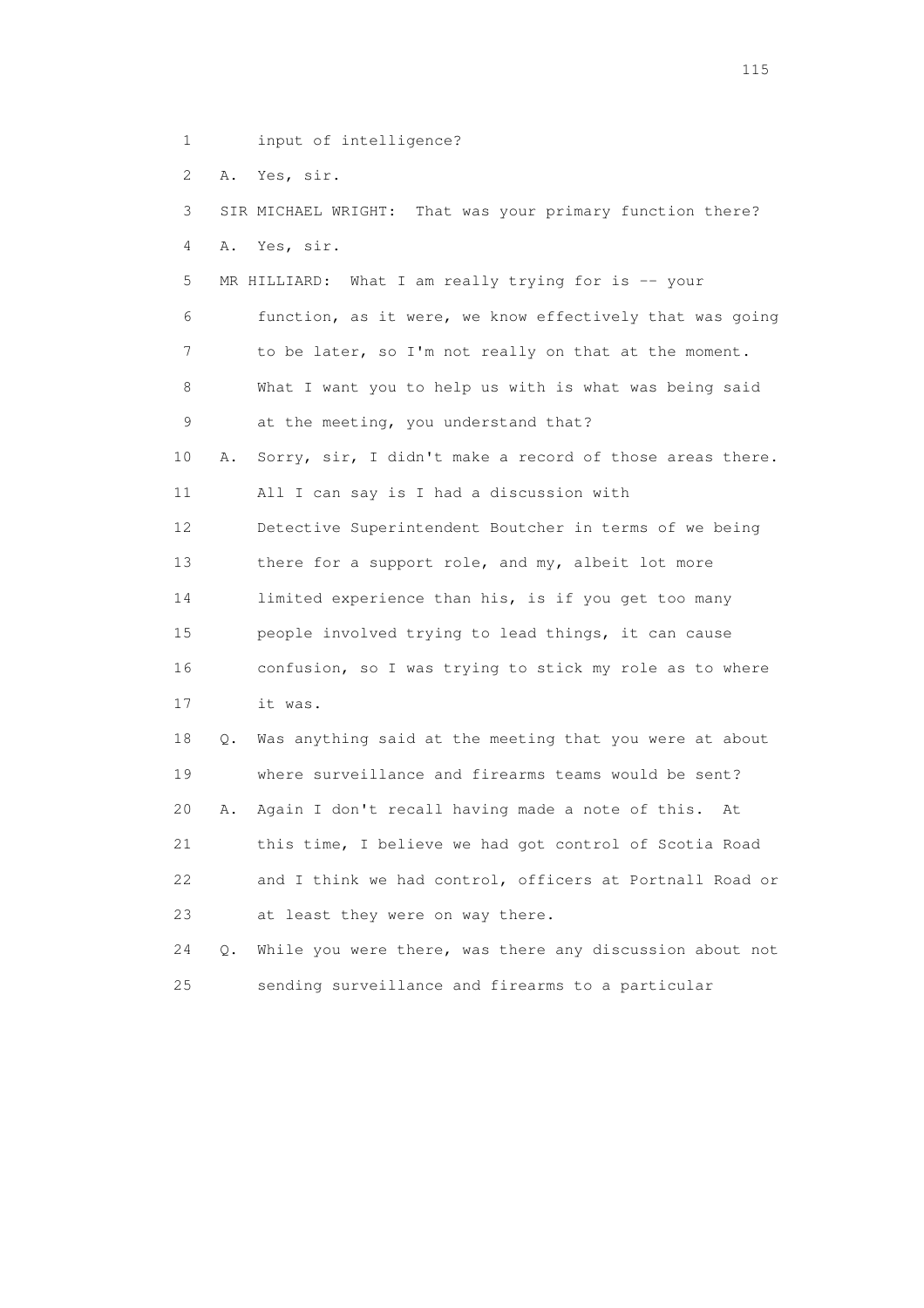1 address because if you did that, they might not be 2 available for another address? Was anything like that 3 mentioned, as you remember it? 4 A. Sorry, I don't recall, sir. 5 Q. You say in your statement that the meeting then went on 6 to discuss the decision-making process for stopping 7 people? 8 A. That's correct, sir. 9 Q. Can you just help us about that; how was that going to 10 work? 11 A. Commander Dick gave a strategy which was to ensure 12 public safety; control both addresses, they being 13 21 Scotia Road and 61 Portnall Road; where possible take 14 people away from the address and detain them; arrest the 15 suspects and search and secure the addresses; the last 16 three of which being deciding whether to detain them, 17 arrest or search the addresses, would only be done with 18 the authority of Commander Dick. 19 Q. I think you may just have jumped a little bit ahead. 20 A. I am sorry. 21 Q. I am looking at the bottom of the second page in the 22 print version I have of your statement, where you say -- 23 this is the 8.10 meeting? 24 A. Yes, sir. 25 Q. "The meeting then went on to discuss the decision-making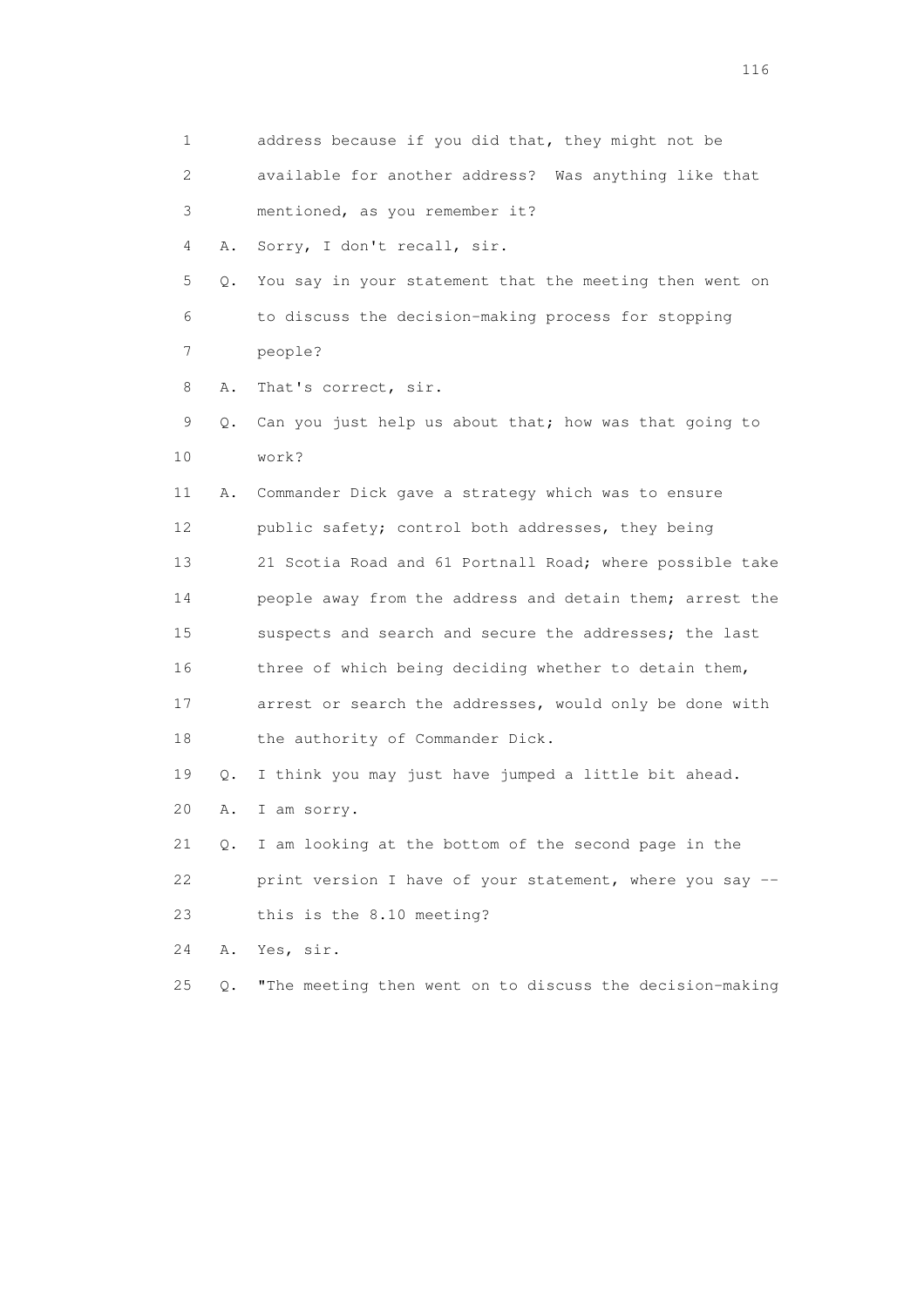| 1  |       | process for stopping people. Commander Dick stated that   |
|----|-------|-----------------------------------------------------------|
| 2  |       | she would decide but based on the advice of               |
| 3  |       | Mr Boutcher."                                             |
| 4  | Α.    | That's correct, sir, yes.                                 |
| 5  | Q.    | Then was something said about the firearms side of        |
| 6  |       | things?                                                   |
| 7  | Α.    | Yes. At this time we had a Silver for -- who was a DI     |
| 8  |       | within Special Branch, supporting the surveillance teams  |
| 9  |       | and SO13 had their own Silver, and it was agreed that we  |
| 10 |       | would just have one Silver supporting the operation.      |
| 11 | Q.    | Which one would that be?                                  |
| 12 | Α.    | That was the SO13 Silver firearms commander.              |
| 13 | О.    | Then I think, although you are not entirely sure exactly  |
| 14 |       | when, by this time details of a third suspect, who you    |
| 15 |       | have as Jeffrey Obwana but also known as Elias Girma had  |
| 16 |       | become known; is that right?                              |
| 17 | Α.    | Yes.                                                      |
| 18 |       | Q. You have noted, I think, that that meeting finished at |
| 19 |       | about 8.20?                                               |
| 20 | Α.    | That's correct, yes, sir.                                 |
| 21 | $Q$ . | Did Commander Dick, Mr Boutcher, and as far as you        |
| 22 |       | remember probably others then go into the main            |
| 23 |       | operations room because you had been in the forward       |
| 24 |       | intelligence cell; yes?                                   |
| 25 | Α.    | Yes, sir.                                                 |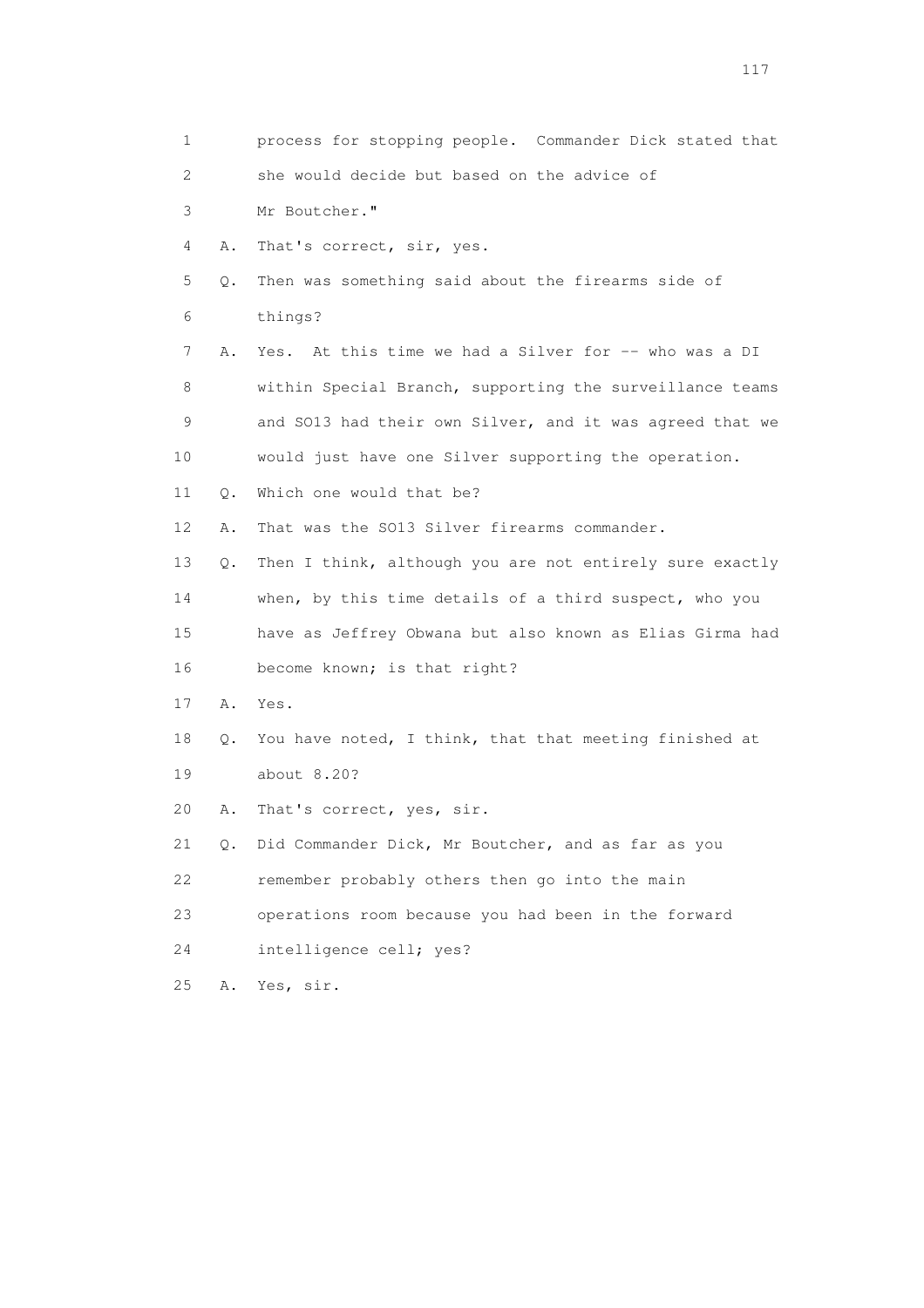1 Q. Then I want you to help about this: I think 2 Commander Dick then gave her strategy; is that right? 3 A. She did, sir, yes. 4 Q. What did she say? Not too quickly, because bear in mind 5 we haven't all got this in front of us. 6 A. This is where I jumped ahead a second ago. Apologies 7 for that. Commander Dick set out that it was to ensure 8 public safety, control both addresses, at that time they 9 being 21 Scotia Road and 61 Portnall Road. It was then 10 that where possible take people away from those 11 addresses and detain them away from the addresses, 12 arrest the suspects, and search and secure the 13 addresses. 14 It was these last three, as I said, in relation to 15 making the decision around whether to detain people 16 coming from the addresses, make the arrests, searching, 17 these could only be done with the authority of 18 Commander Dick. 19 Q. As you understood it, or as it was explained, who was 20 going to be doing the arresting of suspects if they came 21 out of the address? 22 A. I am not sure that I, I am aware who that would have 23 been at that stage. It wouldn't have been something 24 I would have been expecting the surveillance teams to 25 do.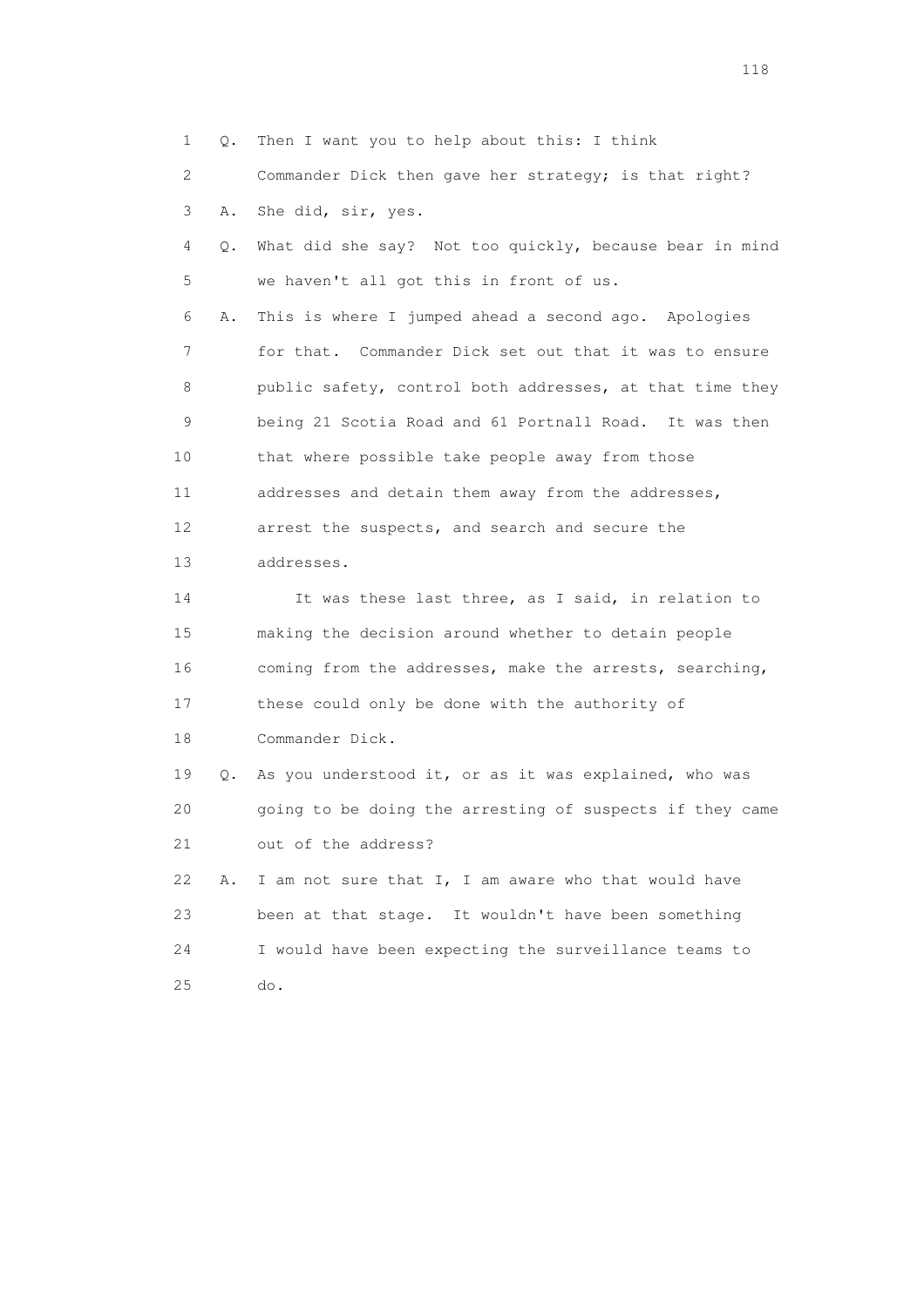| 1                         | Q. | You know that surveillance teams and firearms were       |
|---------------------------|----|----------------------------------------------------------|
| $\mathbf{2}^{\mathsf{I}}$ |    | supposed to be going. If you weren't expecting           |
| 3                         |    | surveillance teams to be doing it, who is left?          |
| 4                         | Α. | Sorry, I am not sure. I can only surmise, I would have   |
| 5                         |    | been looking there at the anti-terrorist side branch     |
| 6                         |    | side of the operation or firearms.                       |
| 7                         | Q. | If they weren't doing that, what would the firearms      |
| 8                         |    | officers be doing then?                                  |
| 9                         | Α. | It would depend, I guess, on Commander Dick with the     |
| 10                        |    | advice of Detective Superintendent Boutcher as to who to |
| 11                        |    | stop.                                                    |
| 12                        | Q. | Looking at what her strategy was, right?                 |
| 13                        | Α. | Yes.                                                     |
| 14                        | Q. | Which is to take people away from the addresses and      |
| 15                        |    | arrest the suspects and search and secure the addresses, |
| 16                        |    | what role did you think the firearms officers -- was     |
| 17                        |    | nothing said about that?                                 |
| 18                        | Α. | I don't recall that anything was said about that.        |
| 19                        | Q. | So you, at the end of her having explained the strategy, |
| 20                        |    | had no idea what the firearms officers' role was?        |
| 21                        | Α. | I wouldn't, but I don't feel that I needed to know at    |
| 22                        |    | that stage, as I feel that my role within there was      |
| 23                        |    | a very tight narrow area which was around making sure    |
| 24                        |    | that the processes being run that day and the way        |
| 25                        |    | Special Branch was working was supporting the SIO and    |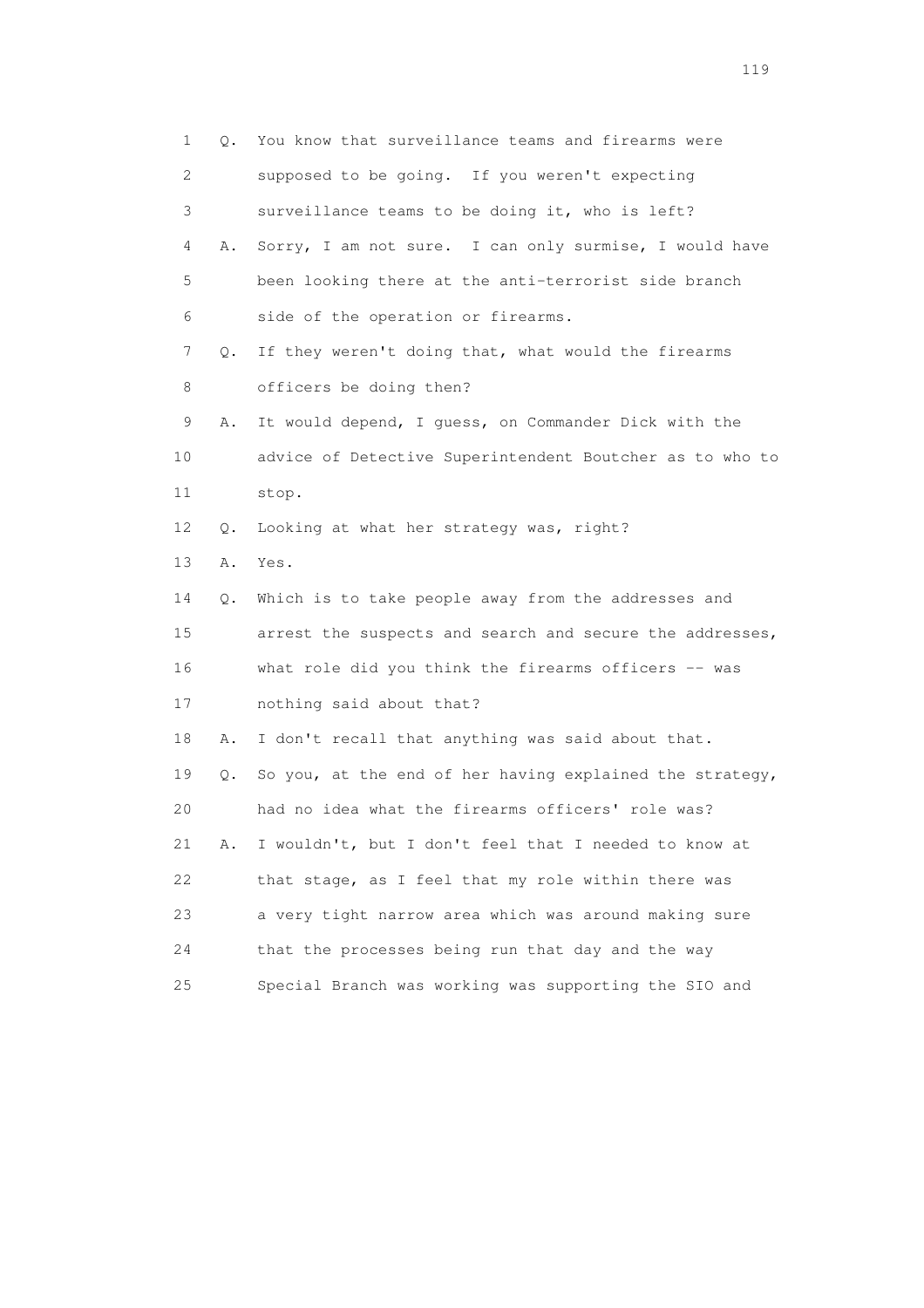1 Commander Dick.

| 2  | Q. | It just wouldn't be standard practice in a briefing of   |
|----|----|----------------------------------------------------------|
| 3  |    | that kind just to explain what the role of the           |
| 4  |    | surveillance officers and the firearms officers were to  |
| 5  |    | an officer as senior as you as superintendent; that just |
| 6  |    | wouldn't be standard practice?                           |
| 7  | Α. | It wasn't discussed during that meeting that I recall.   |
| 8  | Q. | Such as you knew of them, did you then write the aims    |
| 9  |    | and objectives as you had been told, but to that limited |
| 10 |    | extent, on a board in the operations room?               |
| 11 | Α. | I did, sir, yes.                                         |
| 12 | Q. | Was it known that you were going to have responsibility  |
| 13 |    | for writing the aims and objectives of the operation on  |
| 14 |    | the board? Because you would obviously need, wouldn't    |
| 15 |    | you, to know what they were if it's going to be your job |
| 16 |    | to write them up?                                        |
| 17 | Α. | I was there when she said what they were, I wrote them   |
| 18 |    | down in my book and then took them on -- put them on the |
| 19 |    | wall so that other officers coming into the room would   |
| 20 |    | be able to see what they were. If I hadn't done it,      |
| 21 |    | somebody else would have done it.                        |
| 22 | Q. | It follows that nothing was written up about what the    |
| 23 |    | role of the firearms officers was to be?                 |
| 24 | Α. | Not by myself. I can't comment whether anybody else      |
| 25 |    | did.                                                     |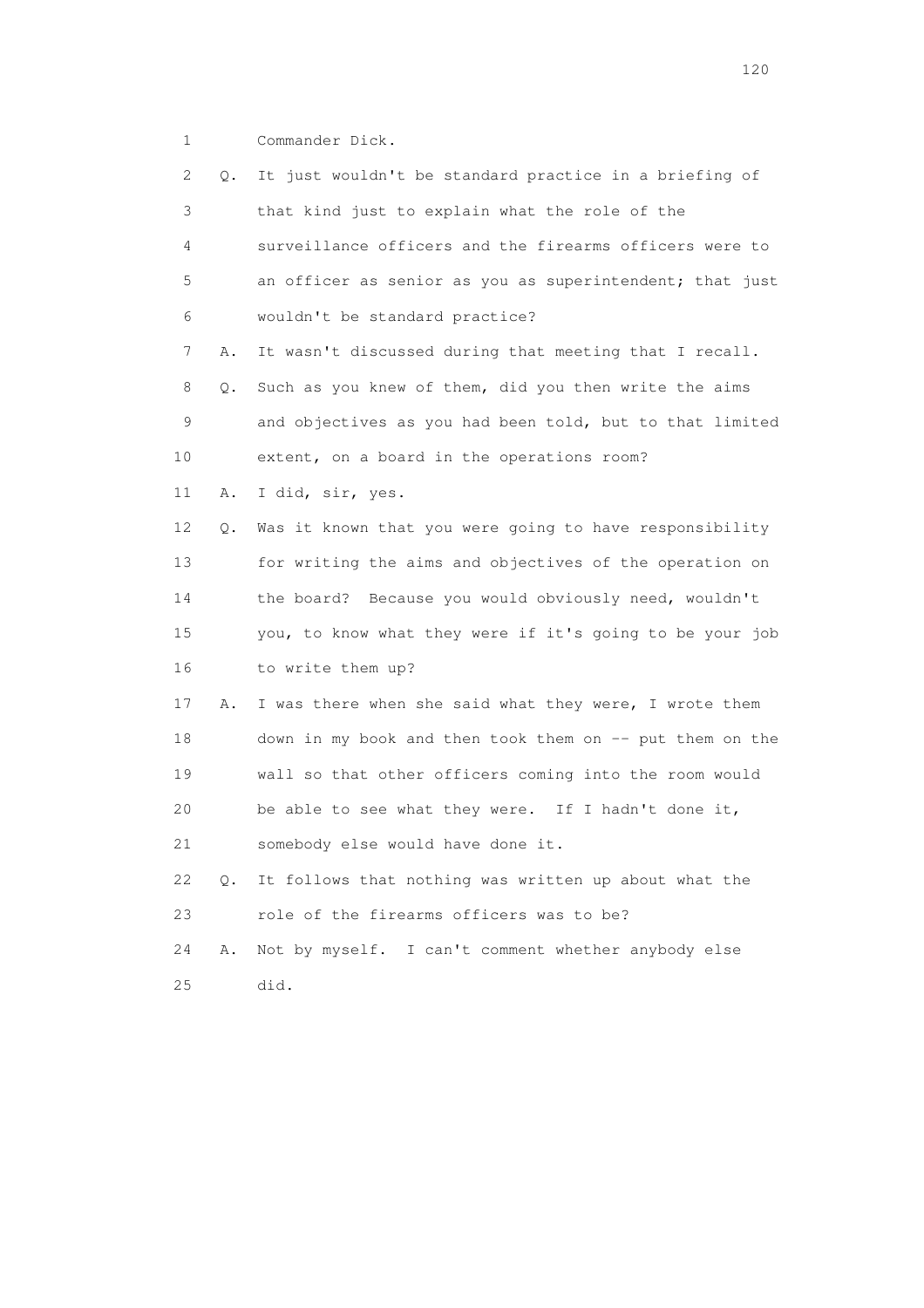| 1  | Q. | At 8.20 in the morning, did you look again at the        |
|----|----|----------------------------------------------------------|
| 2  |    | directed surveillance authority you have told us about?  |
| 3  | Α. | That's correct, sir.                                     |
| 4  | Q. | Was the name of Elias Girma added to that?               |
| 5  | Α. | It was, sir.                                             |
| 6  | Q. | So there are now three people on that; is that right?    |
| 7  | Α. | That's correct, sir.                                     |
| 8  | Q. | That's 8.20, and I'm going to come on to a time, please, |
| 9  |    | and ask you about Pat, the surveillance monitor, all     |
| 10 |    | right?                                                   |
| 11 | Α. | Yes, sir.                                                |
| 12 | Q. | The time is going to be 9.30 or so, just to help you, in |
| 13 |    | the morning. All right?                                  |
| 14 | Α. | Yes, thank you.                                          |
| 15 | Q. | Can you just give us an idea, between 8.20 when you have |
| 16 |    | added a name, for obvious reasons, to the surveillance   |
| 17 |    | authority, and then the 9.30 on part that I am going to  |
| 18 |    | ask you about, any recollection of where you were or     |
| 19 |    | what you would have been doing between those times, and  |
| 20 |    | only in general terms?                                   |
| 21 | Α. | In general it would have been doing what was also my day |
| 22 |    | job, which was the other side of the command which I was |
| 23 |    | responsible for; it was meeting with other colleagues;   |
| 24 |    | it would have been looking at the resources within the   |
| 25 |    | international side of the command to looking at coverage |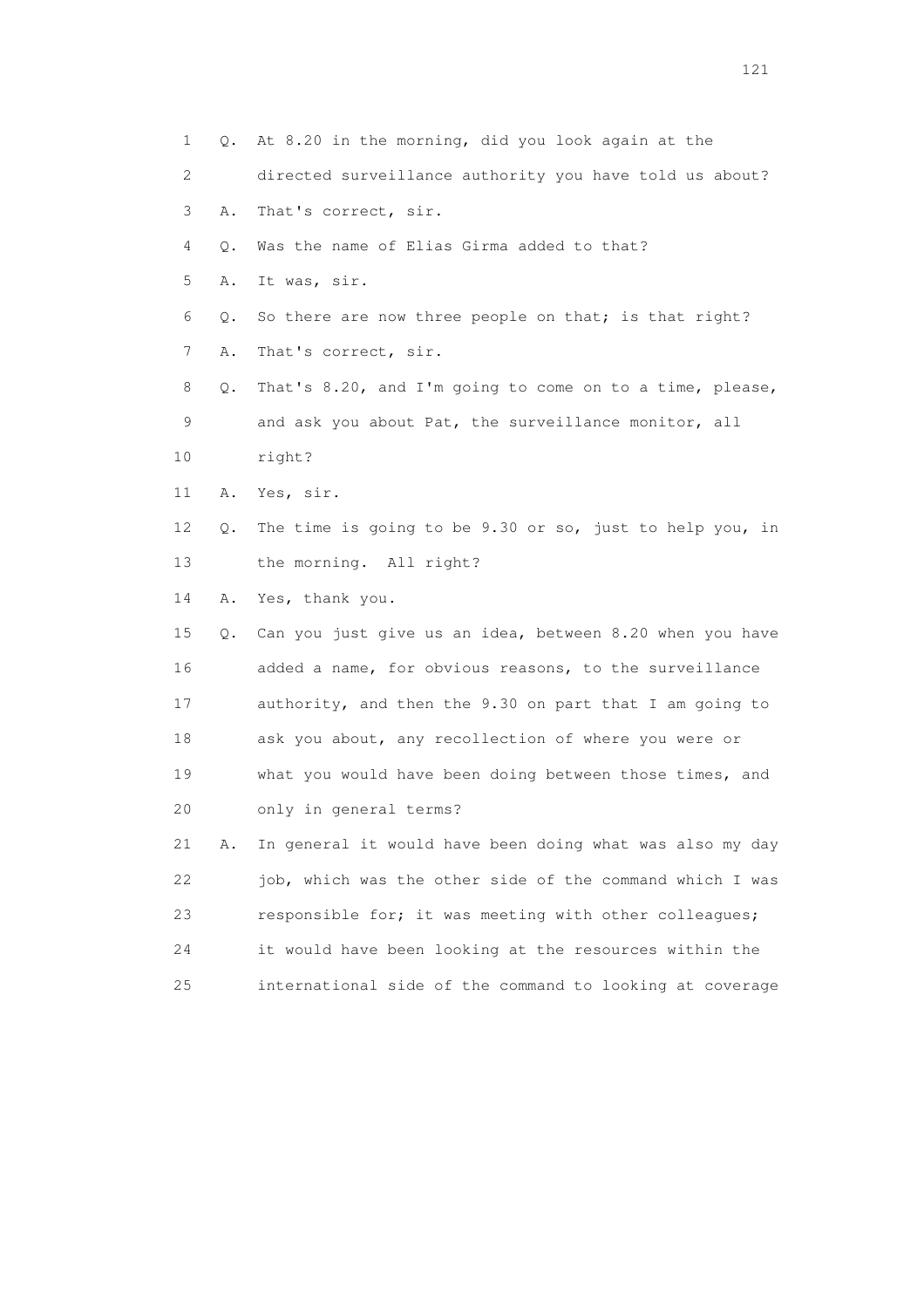1 later in the day, and over the weekend. So I would have 2 been in and out just to see how things were going. 3 Q. So I understand, in and out the operations room or in 4 and out of your day job? 5 A. Sorry, in and out of the operations room, a combination 6 of the two, really. 7 Q. So you have, as it were, both roles really. Really what 8 I am getting at is you are not in there solidly from 9 8.20 to 9.30? 10 A. No, sir. 11 Q. Then coming on, as I say, to Pat, the surveillance 12 monitor, can you just show us, if we just get our plan, 13 which is in, I think, section 20 in our -- thank you 14 very much. 15 SIR MICHAEL WRIGHT: It's up. 16 MR HILLIARD: As you recall it, where was Pat? 17 A. Is this a touch screen? 18 Q. I am afraid it's not. 19 A. He was sitting at -- 20 SIR MICHAEL WRIGHT: You might find it's about to become 21 a touch screen. 22 A. He was sitting here (indicated). 23 MR HILLIARD: So S1. 24 SIR MICHAEL WRIGHT: Thank you. 25 MR HILLIARD: We have heard a bit about him already,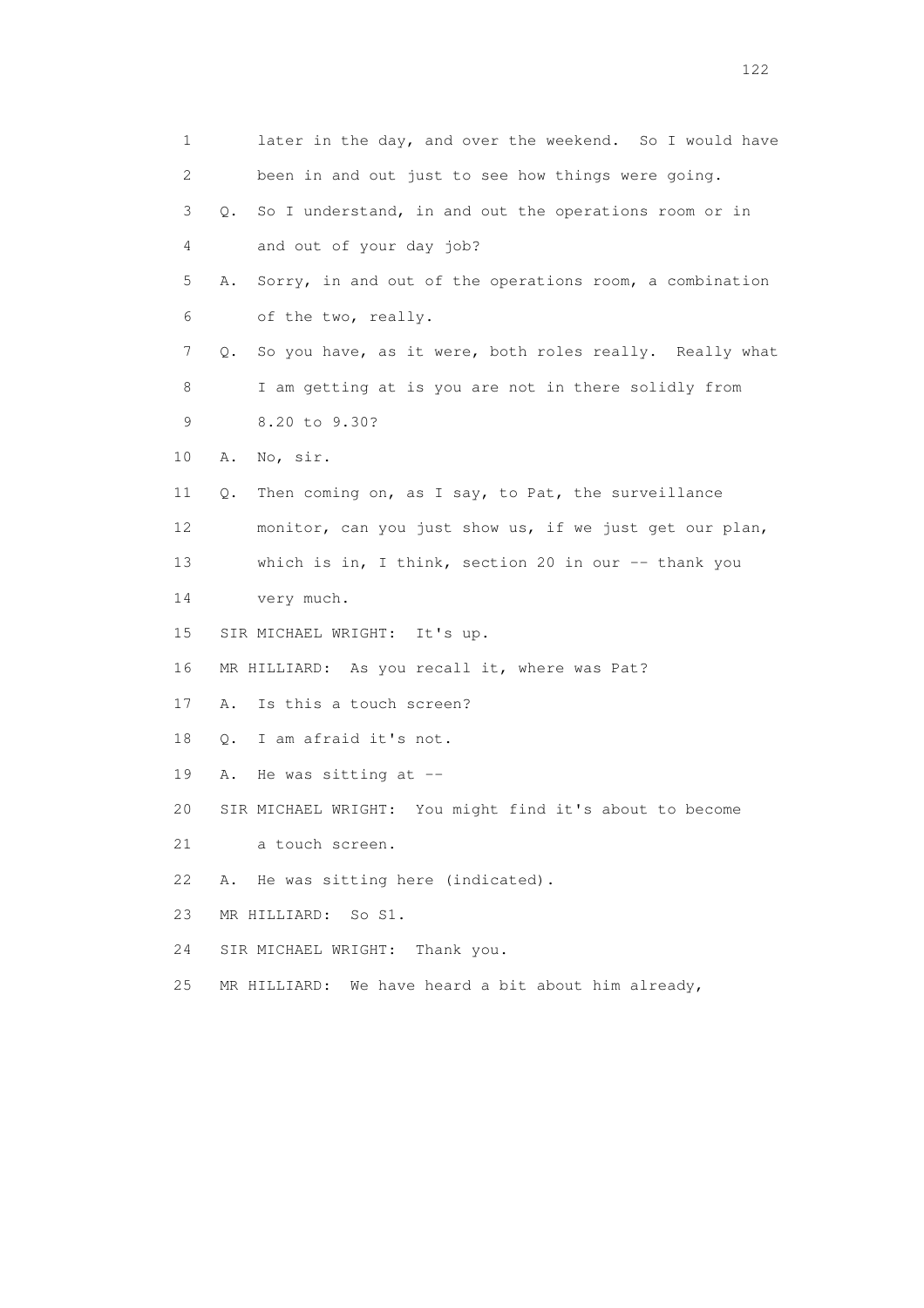1 although not heard from him. Is this right: that his 2 role was to monitor communications from the surveillance 3 team. 4 A. Yes, sir. 5 Q. Any surveillance team in particular, as you understood 6 it? 7 A. He was monitoring the surveillance team at Scotia Road. 8 There is the ability to, from all those S seats at the 9 front there, to monitor more than one team. 10 Q. But he was on the Scotia Road monitoring? 11 A. He was. 12 Q. All right. You say in your statement that you had 13 returned to the operations room by 9.30 or so; yes? 14 A. Yes, sir. 15 Q. Shortly after that, I think you heard Pat say something? 16 A. Yes. I heard him state that a male had come out of the 17 communal front door. And he then went on to say that 18 the team were saying it might be the suspect, and was 19 worth someone else taking another look. 20 Q. Right. We have got him at S1. Whereabouts would you 21 have been at this time? 22 A. I think I started off round here (indicated), and during 23 this period I moved myself to this area here 24 (indicated). 25 Q. So you started off ever so roughly below S4?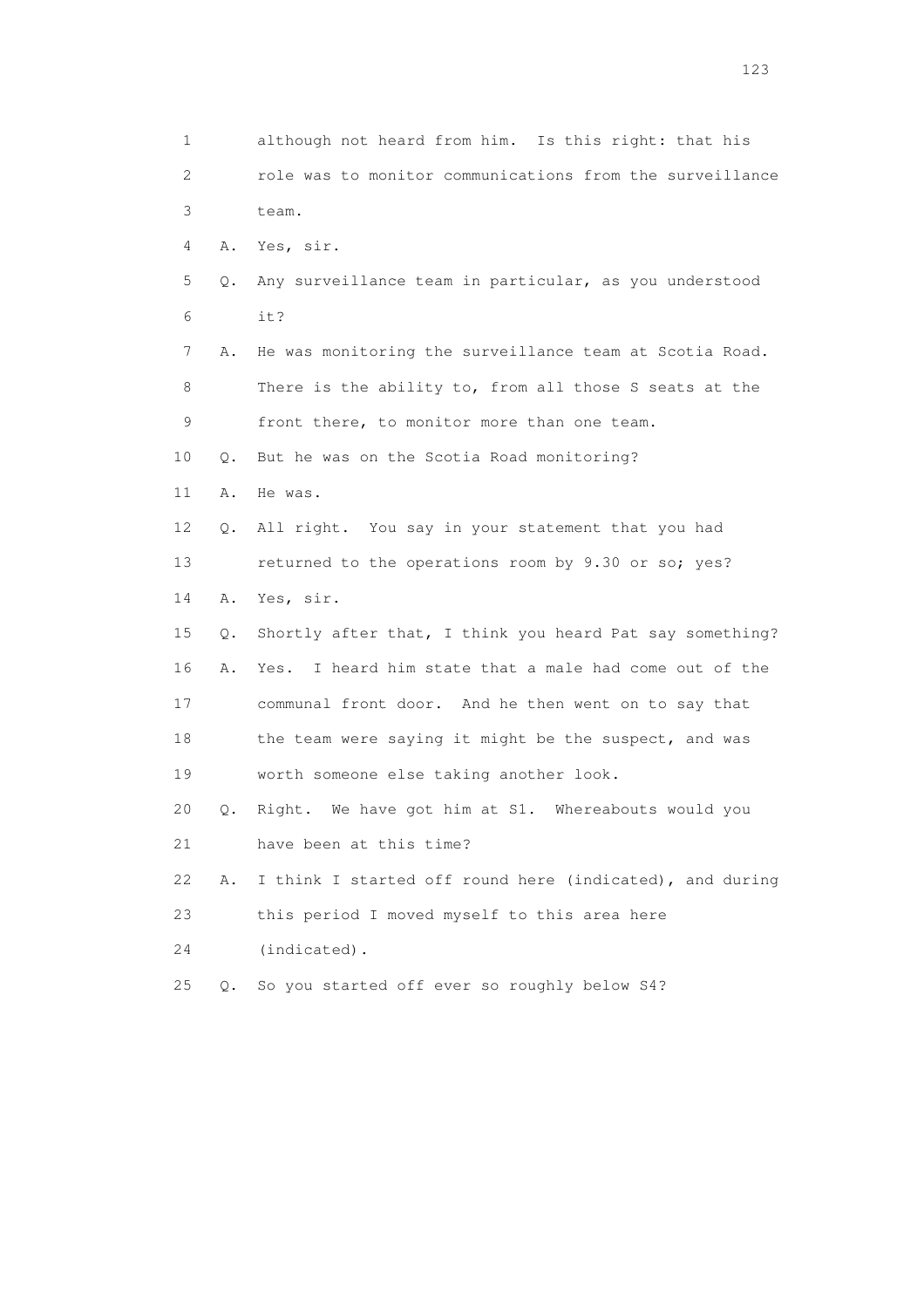- 1 A. Yes, probably more this area here (indicated).
- 2 Q. So to the right of S4?
- 3 A. Yes.
- 4 Q. Then you have gone over to an area behind and below S1 5 and S2, is that roughly it?
- 6 A. That would be roughly, yes, sir.
- 7 Q. Just help us about some others. Somebody we know both 8 as Trojan 80 and Mr Esposito, can you help us with
- 9 whereabouts he was?
- 10 A. I think he was sitting here, sir (indicated).
- 11 Q. So that's the seat that says A3 at the bottom?
- 12 A. He was certainly in this bank here and I think it was 13 that seat.
- 14 Q. So in that bottom bank, and as best you recollect it, 15 A3?
- 16 A. Yes. Again my recollection is, it looks neat and tidy 17 with those number of chairs; it would have been possible 18 to have more chairs there so there may have been more
- 19 chairs.
- 20 Q. All right, but in one of a number of chairs that might
- 21 have been round about A3?
- 22 A. Yes.
- 23 Q. All right. Then what about Commander Dick and
- 24 Mr Boutcher?
- 25 A. As I recall, they were in this area here (indicated).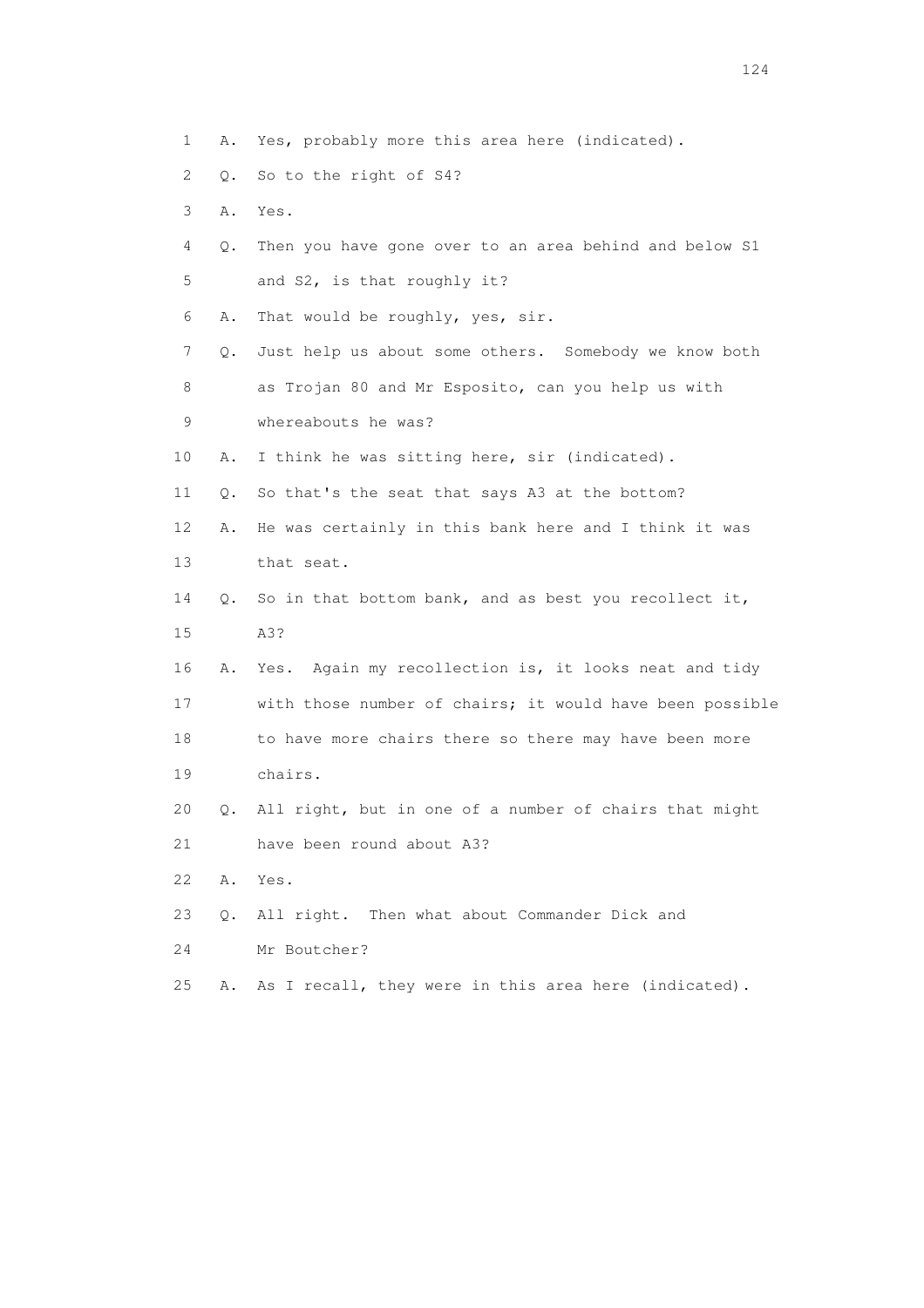| 1           | Q. | So that's over to the sort of, as it were, left side as  |
|-------------|----|----------------------------------------------------------|
| 2           |    | we look at the plan, of the sort of semicircle at the    |
| 3           |    | right there; yes? To the left of that as we look at the  |
| 4           |    | plan?                                                    |
| 5           | Α. | Yes, the right-hand side of the plan, in front of that   |
| 6           |    | semicircle of chairs with C1, 2 and 3, I think it is.    |
| 7           | Q. | All right. Can you help us, in between Pat and them,     |
| 8           |    | I mean, is it empty space, are there people sitting      |
| $\mathsf 9$ |    | along there, standing there? What's the position?        |
| 10          | Α. | This area here (indicated) was generally clear, and      |
| 11          |    | there was enough space to, you know, walk to and from    |
| 12          |    | there.                                                   |
| 13          | Q. | Is there anybody standing in that row at all or not?     |
| 14          | Α. | I was.                                                   |
| 15          | Q. | Apart from you?                                          |
| 16          | Α. | Not that I recall, no.                                   |
| 17          | Q. | People as you recall it sitting at S2, 3 and 4 or not?   |
| 18          | Α. | Yes, sir.                                                |
| 19          | Q. | So Pat has said that a male has come out of the communal |
| 20          |    | front door, and then says that the team are saying it    |
| 21          |    | might be the suspect and was worth someone else taking   |
| 22          |    | another look?                                            |
| 23          | Α. | That's correct, sir, yes.                                |
| 24          | Q. | Who was he giving that information to?                   |
| 25          | Α. | He was giving it to the room generally. What would       |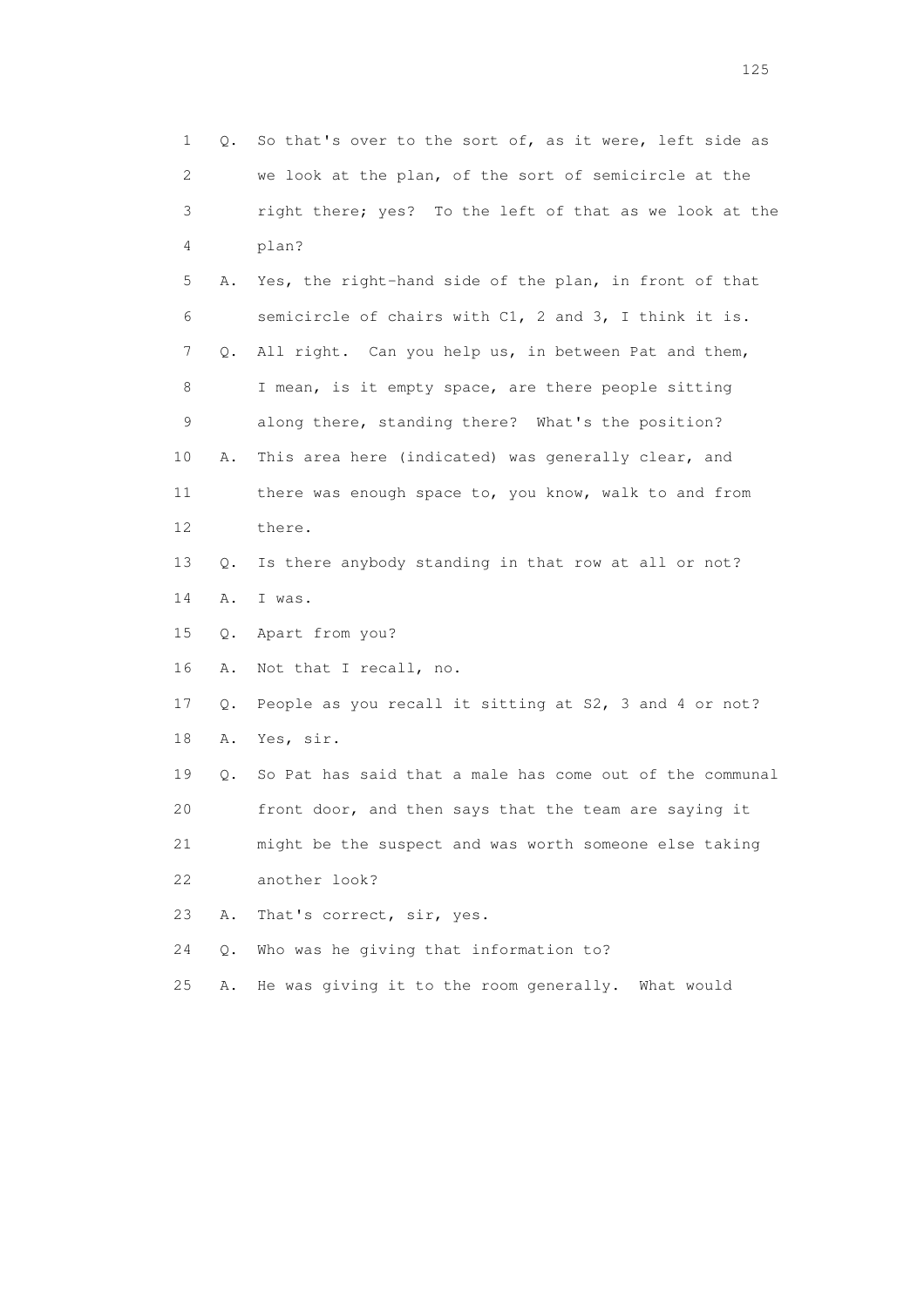1 happen, obviously he has given out what is quite 2 an important piece of information; and obviously within 3 the room there you have got what would be the old style 4 Special Branch office manager, if you like, at the back, 5 would normally have a look at this and we would decide 6 what to do. Clearly here we had got Commander Dick and 7 Detective Superintendent Boutcher who would then be 8 wanting that sort of information to decide what the next 9 steps would be. 10 Q. Is he calling it across to them or is he actually 11 speaking to someone else and they can hear? Do you see 12 what I mean? 13 A. I think he was just saying it loud enough for people in 14 the room to hear. 15 SIR MICHAEL WRIGHT: To the room generally? 16 A. Yes, sir. 17 MR HILLIARD: Something of that kind is obviously 18 an extremely important announcement, if I can put it 19 that way. 20 A. That's correct, yes, sir. 21 Q. What was the position like in the room so far as noise 22 and amount of people was concerned? 23 A. There was more people in the room than there would 24 normally be, because this room -- 25 Q. An awful lot going on.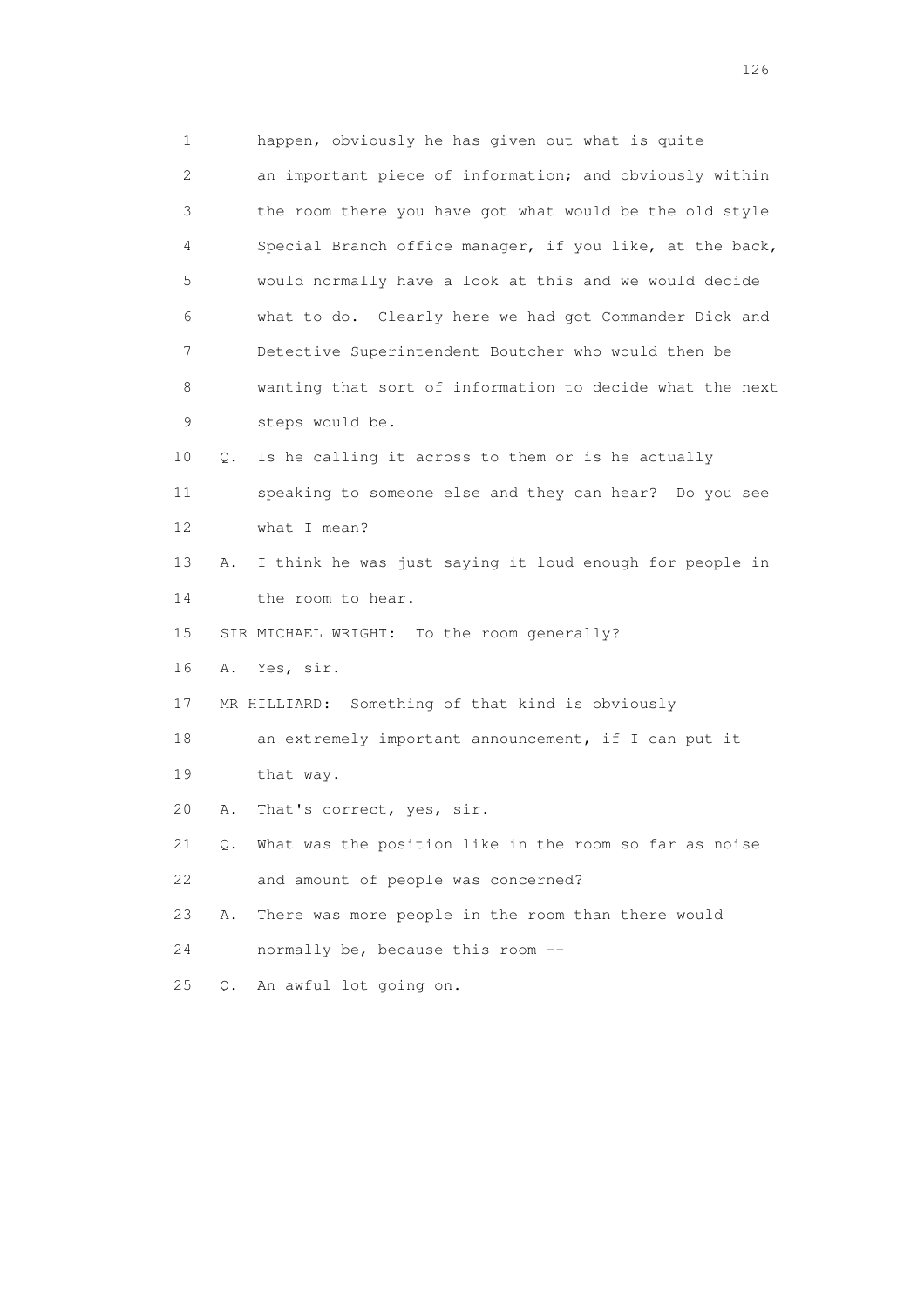1 A. -- a different style of operation. So clearly you have 2 got the DSO that wouldn't have previously been in here; 3 you have got SCD, a member of staff there, so there are 4 two or three more people and are doing more roles. 5 Therefore the noise levels are going to be higher 6 because people are talking about various things. It 7 doesn't mean I think it was excessively noisy but it was 8 a busy room. There were lots of conversations going on. 9 So clearly in order to be sure that people are hearing 10 things, somebody needs to make sure that people are 11 listening, and I think that role needs to be -- the 12 noise levels were such that it would be important that 13 things like that are said loudly. 14 Q. I do not want to know who each was, but how many people 15 are there in the room; can you give us a between one 16 figure and another figure? Or a not less than? 17 A. I would say more than 16 people. 18 SIR MICHAEL WRIGHT: That's open-ended. Top end? 19 A. I wouldn't have said more than 25. I am trying to look 20 round there and think, you know, who do I recall being 21 there, and I have had a couple, and I think it may be 22 16. The difficulty is people come in and out of the 23 room, so it is difficult to gauge. 24 SIR MICHAEL WRIGHT: It's only a bracket. Thank you. 25 MR HILLIARD: So that information is announced, as it were,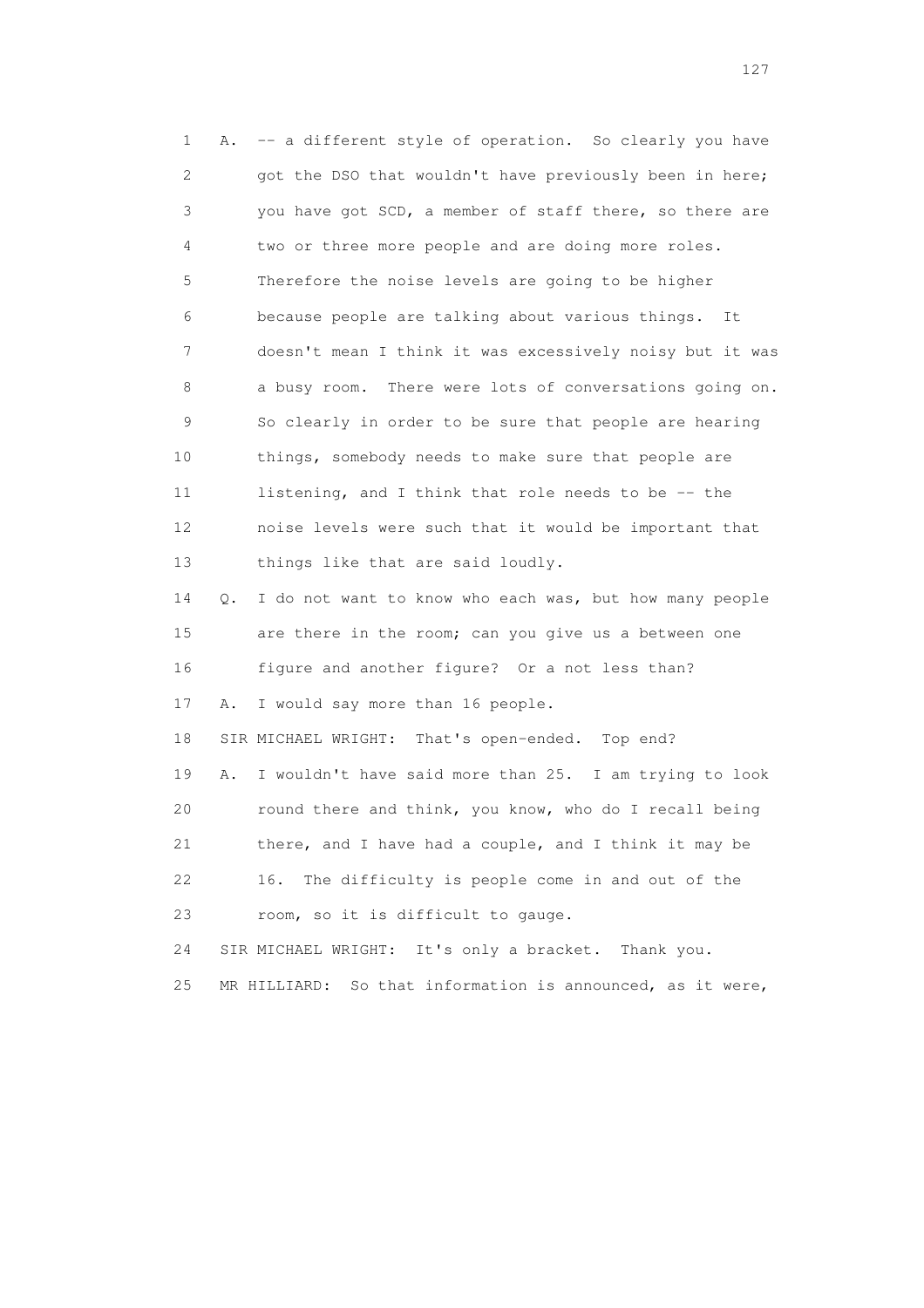| 1                         |    | by Pat, and what, as you understand it, is happening        |
|---------------------------|----|-------------------------------------------------------------|
| $\mathbf{2}^{\mathsf{I}}$ |    | once he has announced that? What's done about it?<br>What   |
| 3                         |    | needs to be done about it?                                  |
| 4                         | Α. | Well, at this stage what needs to be done then is           |
| 5                         |    | Commander Dick, with the support as we said in the          |
| 6                         |    | strategy at the start, with                                 |
| 7                         |    | Detective Superintendent Boutcher, now needs to decide      |
| 8                         |    | what action was going to then take place in terms of at     |
| 9                         |    | what point we would stop them if we are going to stop       |
| 10                        |    | them at all and what action to take.                        |
| 11                        | Q. | Right. Was a decision made on the basis of the              |
| 12                        |    | information received thus far, or did some more             |
| 13                        |    | information come through?                                   |
| 14                        | Α. | While they were deciding what to do, Trojan 80 appeared     |
| 15                        |    | to be listening to someone on his mobile phone and          |
| 16                        |    | stated out loud from that that this person was not the      |
| 17                        |    | suspect.                                                    |
| 18                        |    | SIR MICHAEL WRIGHT: Could you help us about this:           |
| 19                        |    | Trojan 80, of course, was a firearms liaison officer.       |
| 20                        | Α. | Yes, sir.                                                   |
| 21                        |    | SIR MICHAEL WRIGHT: Given that he was talking on his mobile |
| 22                        |    | phone and not on the radio -- you can't identify the        |
| 23                        |    | person, but would it have been a surveillance officer,      |
| 24                        |    | a firearms officer, or who?                                 |
| 25                        | Α. | I would have assumed it would have been a firearms          |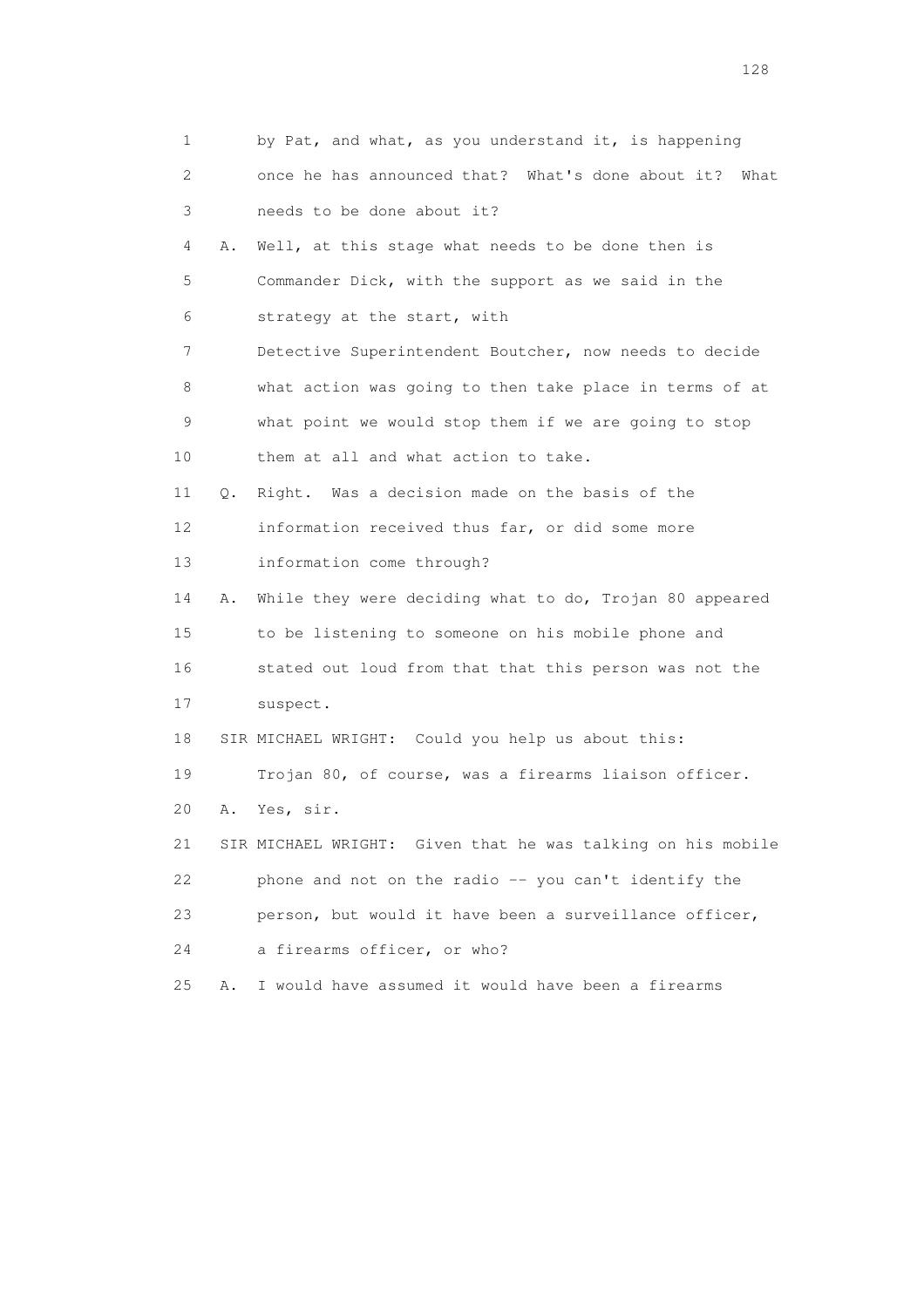| 1  |    | officer because he would not be normally linking into    |
|----|----|----------------------------------------------------------|
| 2  |    | our surveillance officer.                                |
| 3  |    | SIR MICHAEL WRIGHT: That's who he is talking to?         |
| 4  | Α. | That's who he is working with, yes.                      |
| 5  |    | MR HILLIARD: So Trojan 80 appears to be listening to     |
| 6  |    | someone on his mobile phone, you think a firearms        |
| 7  |    | officer?                                                 |
| 8  | Α. | Yes, sir.                                                |
| 9  | Q. | Trojan 80 says, "It's not the suspect"?                  |
| 10 | Α. | That's correct, sir.                                     |
| 11 | Q. | Who is Trojan 80 saying that to?                         |
| 12 | Α. | Again to the room, but as I recall in the general        |
| 13 |    | direction of Commander Dick. And again in terms of       |
| 14 |    | asking how noisy it was in there, yes, he had to say it  |
| 15 |    | out loud but it was clear enough for myself to hear and  |
| 16 |    | also, I believe, Commander Dick to hear.                 |
| 17 | Q. | As far as you can see, they will have had the            |
| 18 |    | information: might be the suspect, worth someone else    |
| 19 |    | taking the look; and then Trojan 80 saying it's not him? |
| 20 | Α. | Based on what he had heard on the phone, I think, yes.   |
| 21 | Q. | Did Pat say anything else?                               |
| 22 | Α. | Yes, he then stated that the surveillance officers are   |
| 23 |    | still saying it could be him.                            |
| 24 | Q. | Pause a moment. Did that appear to be in response to     |
| 25 |    | what Trojan 80 had said?                                 |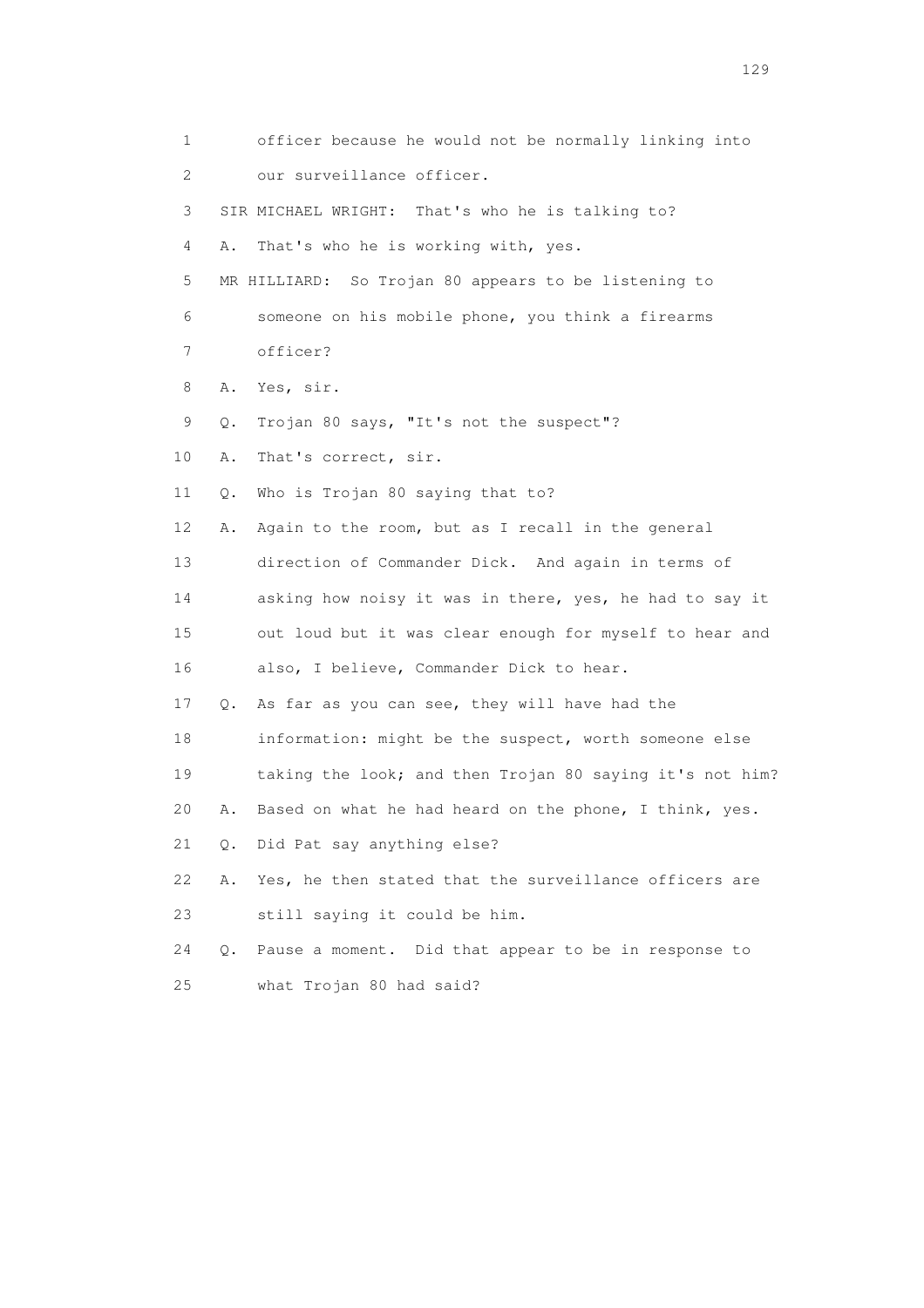| 1  | Α. | That appeared to be the case to me, yes, sir.            |
|----|----|----------------------------------------------------------|
| 2  | Q. | So Trojan 80 says it's not the suspect, but Pat in       |
| 3  |    | response to that says that the surveillance officers are |
| 4  |    | still saying it could be him?                            |
| 5  | Α. | That's right, sir.                                       |
| 6  | Q. | That again, all these announcements about the state of   |
| 7  |    | belief as to who this person was, were obviously         |
| 8  |    | extremely important, weren't they?                       |
| 9  | Α. | Yes.                                                     |
| 10 | Q. | Really important decisions are being made on them so     |
| 11 |    | they have to be heard, don't they?                       |
| 12 | Α. | That's correct, yes, sir.                                |
| 13 | Q. | What about that one, then, this: Pat saying the          |
| 14 |    | surveillance officers are still saying it could be him;  |
| 15 |    | did that appear to have been heard by Commander Dick and |
| 16 |    | Superintendent Boutcher or not?                          |
| 17 | Α. | I am not sure it had been at that stage, which is why    |
| 18 |    | I then repeated what Pat had said, and obviously         |
| 19 |    | standing up I was probably easier to hear.               |
| 20 | Q. | You say in your statement it appeared not to have been   |
| 21 |    | heard by them?                                           |
| 22 | Α. | That's correct, yes.                                     |
| 23 | Q. | Can you help us why that was? Was that because he was    |
| 24 |    | not speaking so loudly, were they in the middle of       |
| 25 |    | something, so the jury know why an announcement of that  |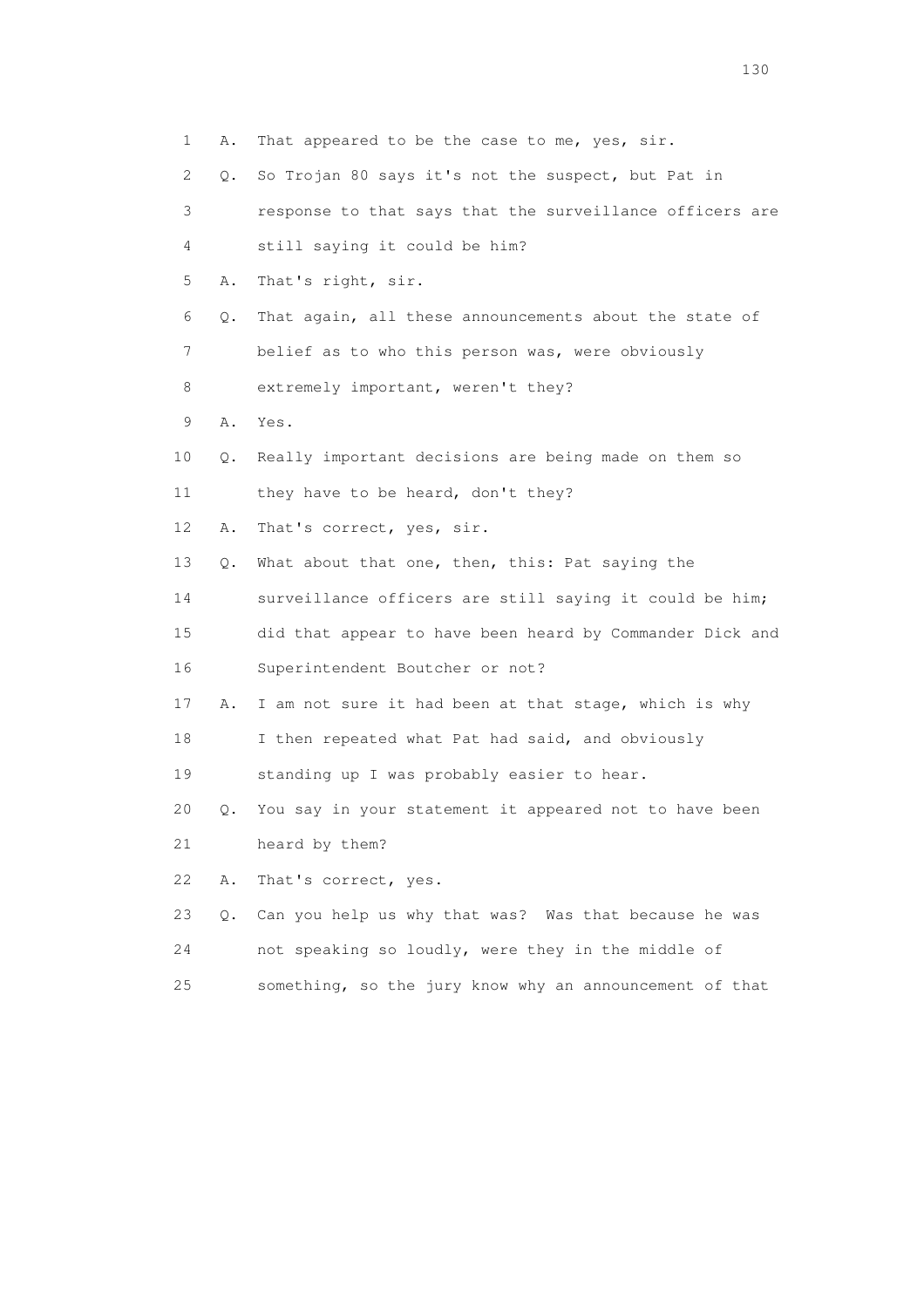1 kind you think wasn't heard by them? 2 A. I think the -- Pat was being very measured and calm and 3 just said it in a calm way. Obviously they have already 4 got other information, two potentially conflicting 5 pieces of information which they are no doubt 6 considering, so this was just me making sure that they 7 had heard. It may be that they had heard, I just wanted 8 to be sure that they had not missed that bit of 9 information. 10 Q. Sorry, do forgive me, I am not meaning to labour it, but 11 you thought, I think, that they had not heard; it 12 appeared, as you say, maybe they did, maybe they didn't, 13 but you thought they hadn't heard? 14 A. That's correct, yes. 15 Q. So you, as you say, you repeat what Pat has said? 16 A. Yes, sir. 17 Q. So you repeat, do you: the surveillance officers are 18 still saying it could be him. 19 A. That's correct, sir. 20 Q. This is all, isn't it, while a decision is being made 21 about what should happen to the person; yes? 22 A. That's correct, yes. 23 Q. Had a decision been made about what should happen to 24 him? 25 A. I don't believe so at this stage, as Commander Dick was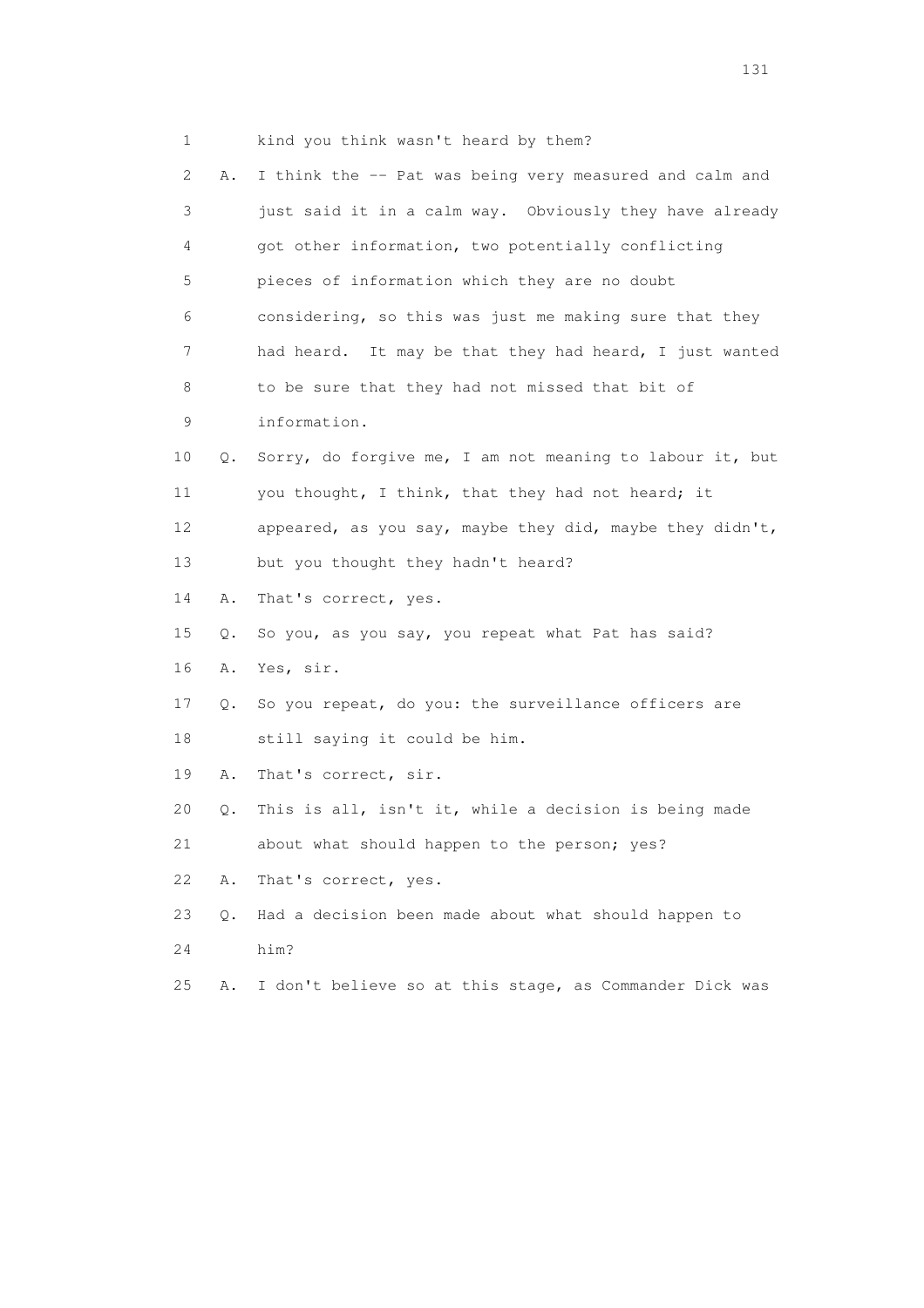- 1 asking for more information.
- 2 Q. In the time by which a decision had not been made, what
- 3 did the person do, as you understood it?
- 4 A. In this, what was a very short period of time, this 5 person had got on to the number 2 bus.
- 6 Q. How did you know that?
- 7 A. Because that would have been relayed by Pat again.
- 8 Q. Right. When Pat relayed that, did Commander Dick say 9 anything?
- 10 A. She asked where the number 2 bus was heading towards.
- 11 Q. Was an answer given by somebody?
- 12 A. It was heading towards Brixton.
- 13 Q. Right, and that answer came from?
- 14 A. Sorry, I don't recall.
- 15 Q. All right, but somebody provided that information?
- 16 A. Yes, sir. No, I am sorry, the surveillance monitor,
- 17 Pat, relayed the direction of the bus and it came from
- 18 him. Sorry.
- 19 SIR MICHAEL WRIGHT: Could you pause a moment, Mr Hilliard? 20 It's just a question of interrelating people and things. 21 If you are right, and Trojan 80 was probably talking to 22 firearms officers, we are not sure which one; can we 23 just fit this in; if you can't answer this it may be 24 that Mr Hilliard can. At this point, which is now about 25 9.40, I suppose, 9.40/9.45, where were the firearms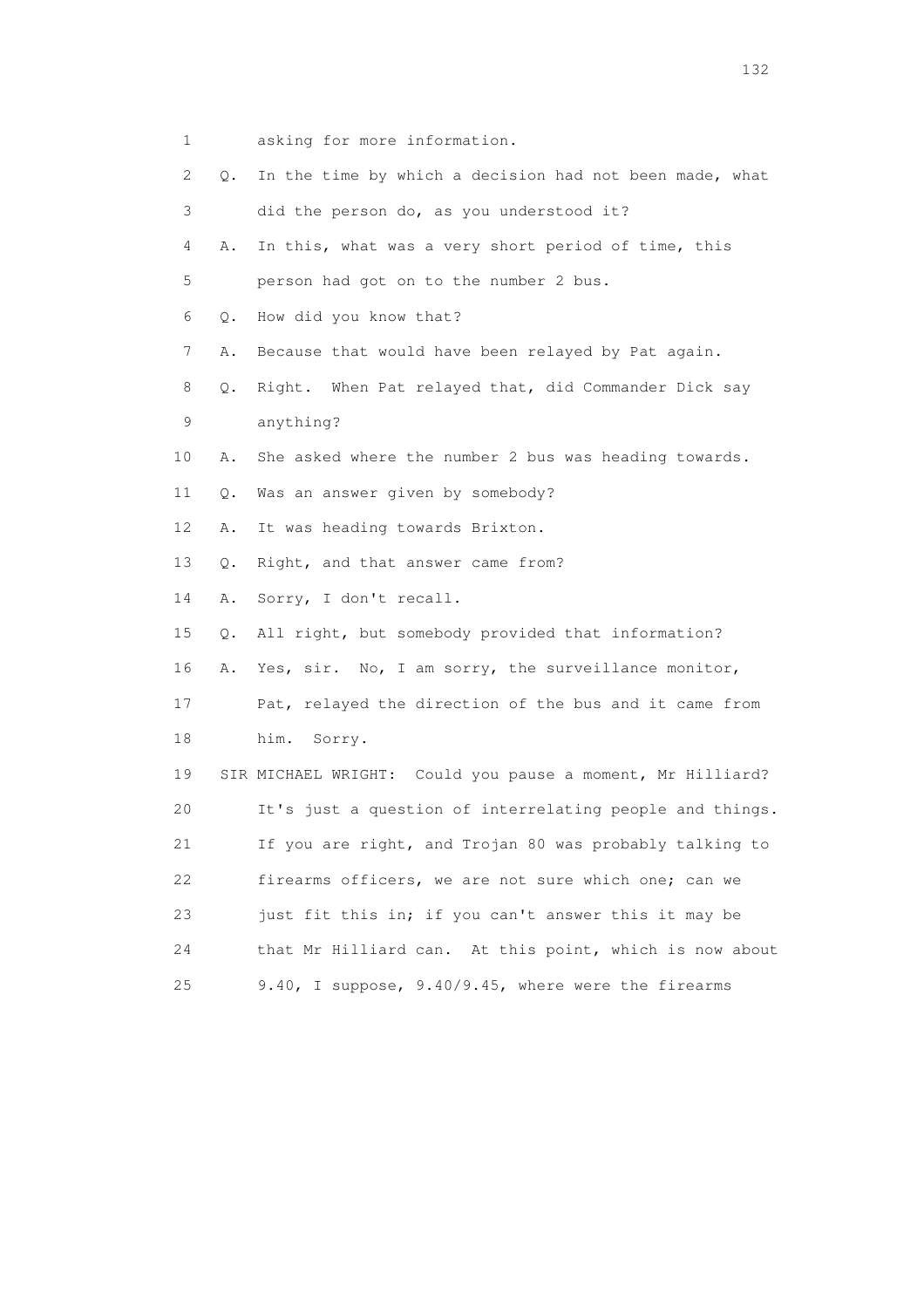1 officers at that stage?

 2 A. I am sorry, I don't know the answer, sir. 3 SIR MICHAEL WRIGHT: As the question has been asked, I think 4 we can probably answer the question, can't we? 5 MR HILLIARD: We will come back to it, just so we get it 6 right, otherwise we will deal with that one. 7 Right. So Commander Dick is asking where the number 8 2 bus is heading? 9 A. Sir. 10 Q. The answer comes back from Pat "towards Brixton"? 11 A. "towards Brixton", that's correct, yes. 12 Q. Did Pat provide, in addition to the direction of the 13 bus, any other information? 14 A. He did, sir, a description of the person's clothing. 15 Q. Thank you. Then you make a reference to Mr Boutcher. 16 A. Sir. 17 Q. Can you help us about that? 18 A. Detective Superintendent Boutcher asked twice or maybe 19 three times, out of ten how sure are they that this 20 person was the suspect. 21 Q. Yes? 22 A. And the surveillance monitor Pat kept saying, replying: 23 they are saying it could be him. 24 Q. So he asks: how sure are they it's the suspect out of 25 ten.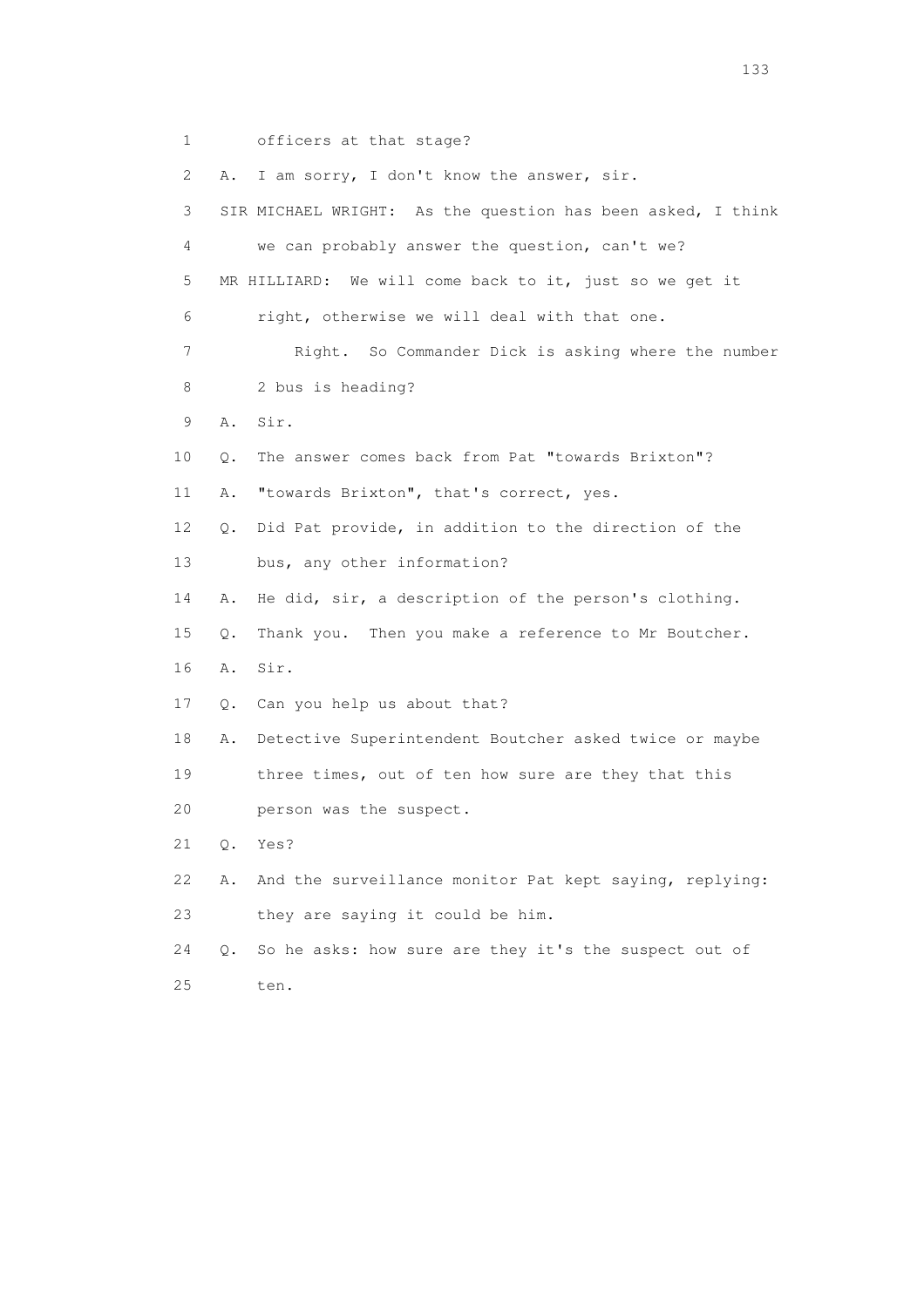- 1 A. Yes.
- 2 Q. They say: it could be him.
- 3 A. That's correct, sir.
- 4 Q. You say he asked twice, maybe three times, and the
- 5 surveillance monitor kept replying: they are saying it 6 could be him.
- 7 A. That's right, sir.
- 8 Q. Was that, as it were, each time he asks, back comes the 9 answer: it could be him.
- 10 A. That's all they ever said, as I recall.
- 11 Q. Now, what you have told us about, just to recap, is 12 somebody who might be the suspect and it's worth
- 13 somebody else taking another look; yes?
- 14 A. Yes, sir.
- 15 Q. Then Trojan 80 saying: it's not the suspect.

16 A. That's correct.

17 Q. Just give me a minute. (Pause)

 18 Probably the best we can do is to say at that time 19 they would have been somewhere between, the firearms 20 team, Nightingale Lane and the TA Centre but we will 21 have to be patient and wait for them to give evidence 22 and tell us, I think.

 23 All right, so Trojan 80 repeats: it's not the 24 suspect; all right? Pat then says: surveillance 25 officers are still saying it could be him. Mr Boutcher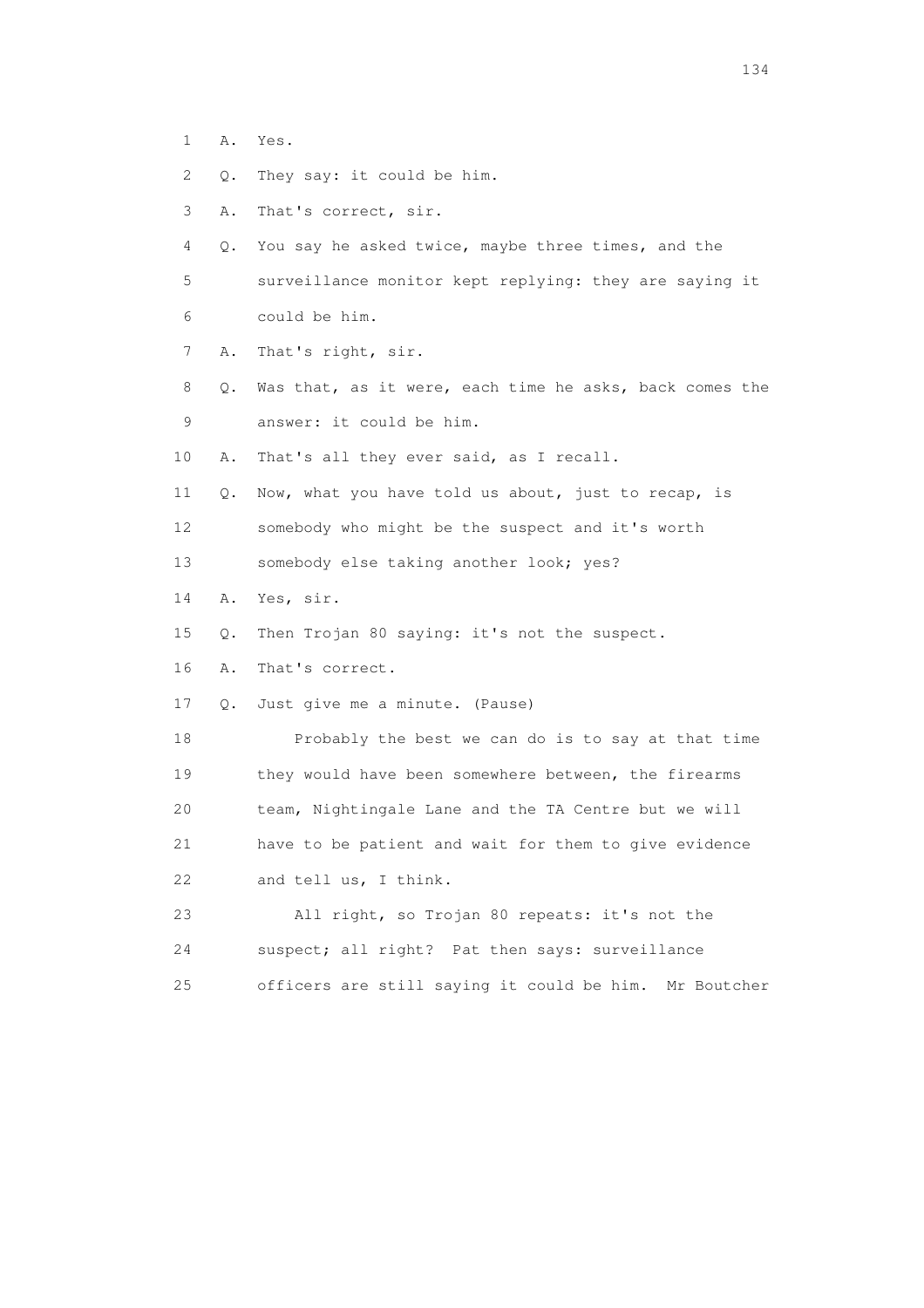| 1  |    | asks two or three times: out of ten, what's the answer.  |
|----|----|----------------------------------------------------------|
| 2  |    | Pat just repeats: they are saying it could be him.       |
| 3  | Α. | That's correct, yes.                                     |
| 4  | Q. | What I want to know is this, at any time, because you    |
| 5  |    | are right by Pat, aren't you?                            |
| 6  | Α. | Sir.                                                     |
| 7  | Q. | You are the nearest. At any time did you hear a state    |
| 8  |    | of belief as to whether or not this person was the       |
| 9  |    | suspect which was ever more than that, than that it      |
| 10 |    | could be him?                                            |
| 11 | Α. | No, sir.                                                 |
| 12 | Q. | As you understood it, by this time the bus was           |
| 13 |    | approaching Stockwell tube station; is that right?       |
| 14 | Α. | That's correct, yes.                                     |
| 15 | Q. | Was Pat relaying that the suspect was standing up on the |
| 16 |    | bus, suggesting he was going to get off?                 |
| 17 | Α. | Yes, sir.                                                |
| 18 | Q. | What did Commander Dick say at that point?               |
| 19 | Α. | She said she wanted the firearms team to stop the person |
| 20 |    | being followed.                                          |
| 21 | Q. | Doing the best you can, when you say "to stop the person |
| 22 |    | being followed", is that the word, and by that I mean    |
| 23 |    | "stop", she used as best you recall it?                  |
| 24 | Α. | That's what I wrote in my statement at the time, and --  |
| 25 | Q. | You have no better recollection than that?               |

n 135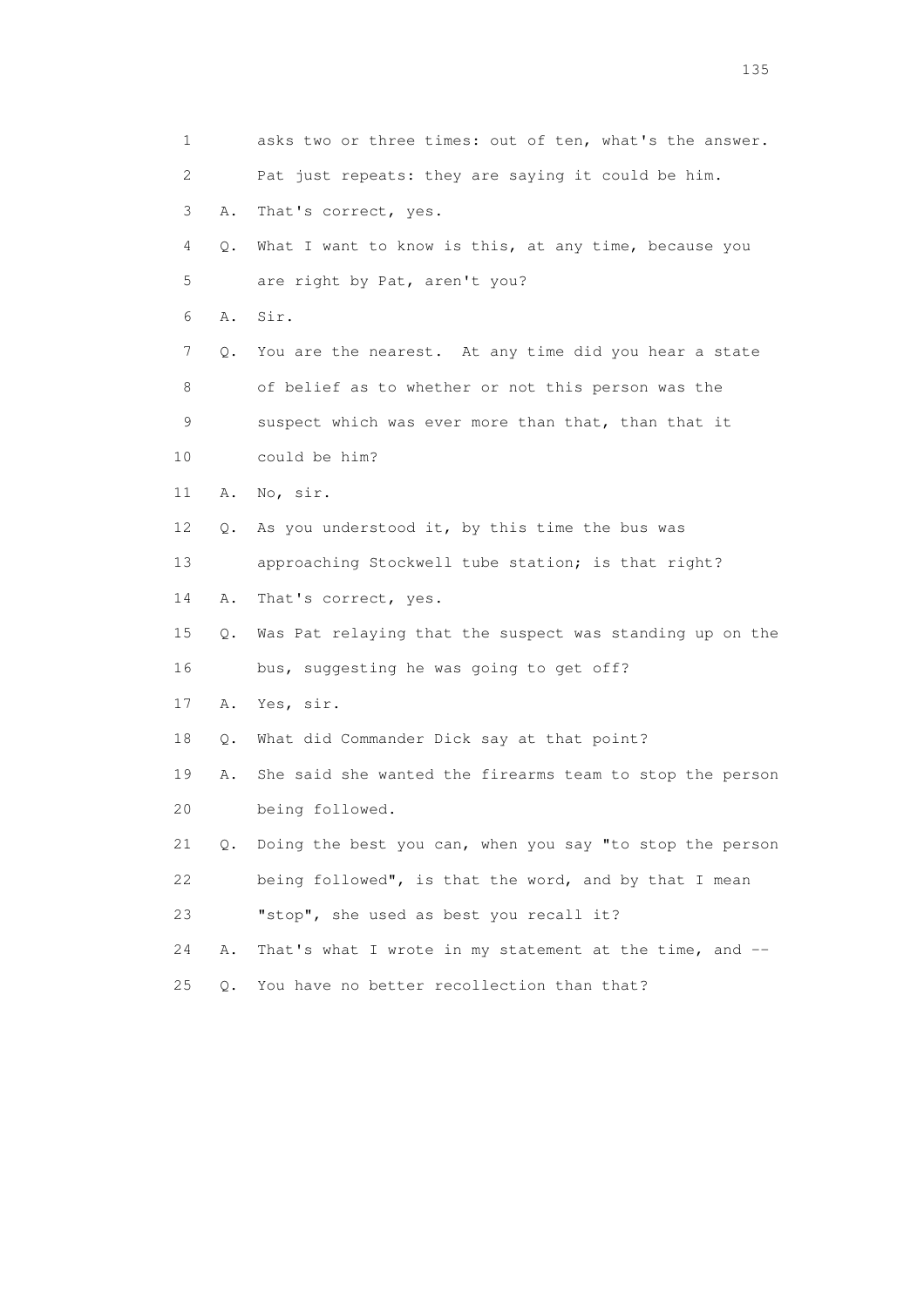| 1  | Α. | I've no better recollection of that and that probably -- |
|----|----|----------------------------------------------------------|
| 2  |    | that's as best I can remember; that one I may be wrong   |
| 3  |    | on it; it may be some other wording.                     |
| 4  | Q. | Simply all you could do then was give your best          |
| 5  |    | recollection, all right.                                 |
| 6  |    | So she says that she wants the SO19 team to stop the     |
| 7  |    | person being followed. Trojan 80, is this right, is on   |
| 8  |    | his mobile phone again?                                  |
| 9  | Α. | Sir.                                                     |
| 10 | Q. | Did you hear him say something?                          |
| 11 | Α. | Yes. He said something like, "What do you mean, you      |
| 12 |    | can't do it? Get yourself there".                        |
| 13 | Q. | Pause a moment. That's really, is it, because you have   |
| 14 |    | said you heard him say something like that, that's the   |
| 15 |    | effect of what he was saying?                            |
| 16 | Α. | Yes.                                                     |
| 17 | Q. | "What do you mean, you can't do it? Get yourself         |
| 18 |    | there". Was there then some more conversation?           |
| 19 | Α. | There was, sir.                                          |
| 20 | Q. | Can you remember the details of that, or only what       |
| 21 |    | Trojan 80 said after it?                                 |
| 22 | Α. | No, I can't remember the details. The first bit          |
| 23 |    | I recall being said slightly louder, and then --         |
| 24 | Q. | It was pretty emphatic, was it: "What do you mean, you   |
| 25 |    | can't do it? Get yourself there".                        |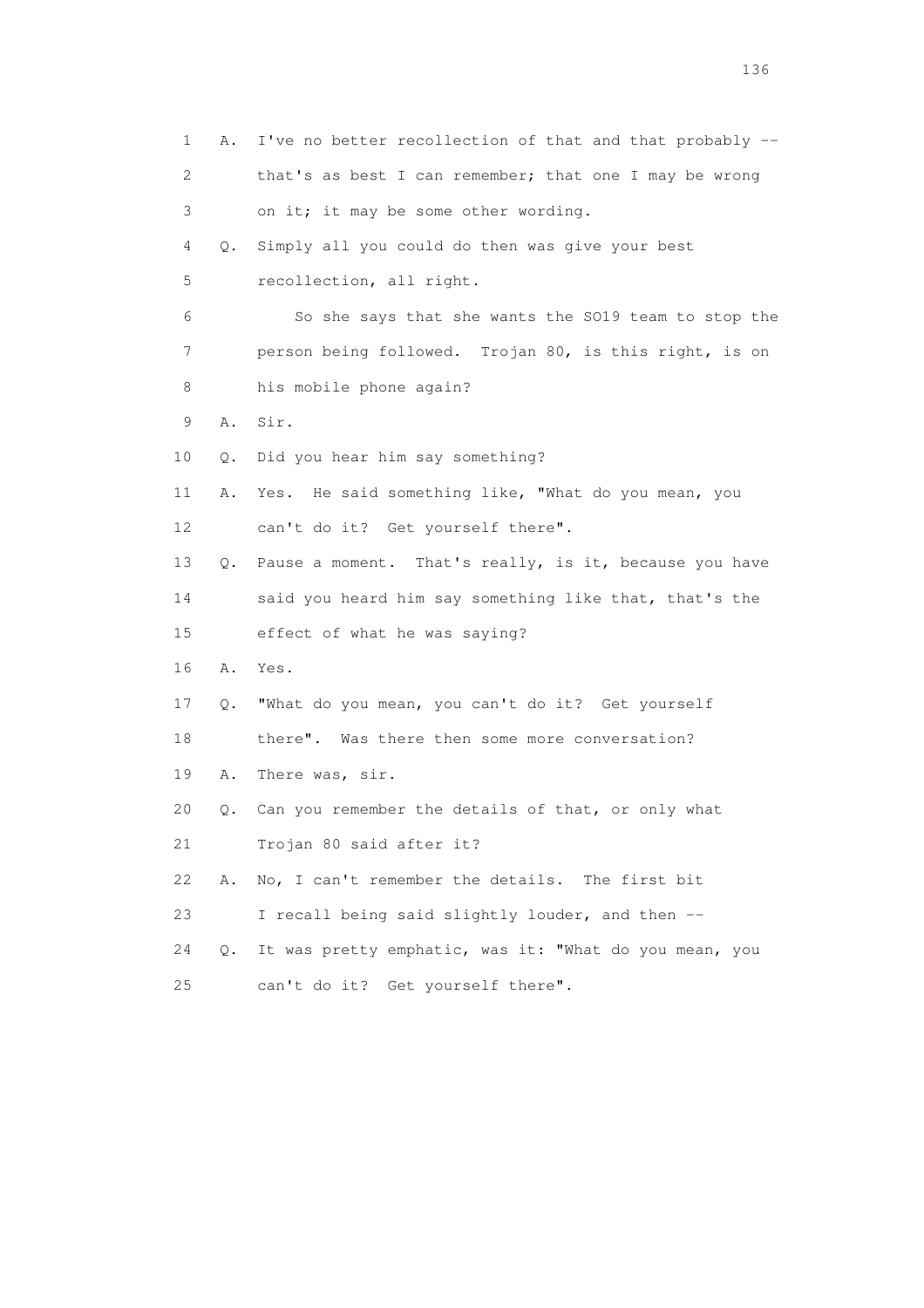1 A. Yes, there was then the further conversation, after 2 which Trojan 80 informed Commander Dick that his 3 officers were not able to get to the person in time. 4 SIR MICHAEL WRIGHT: Again we are assuming that he was 5 talking to firearms officers. 6 A. I'm making that assumption. 7 SIR MICHAEL WRIGHT: Yes. Could I ask, since the question 8 has been raised, do you remember Chief Inspector Scott 9 being there, Angie Scott? 10 A. At various -- she was there at some times but I can't 11 say whether she was in the room at this time, sorry. 12 SIR MICHAEL WRIGHT: In that case you can't actually tell us 13 where she was standing? 14 A. No. 15 SIR MICHAEL WRIGHT: Thank you. 16 MR HILLIARD: So Trojan 80 told Commander Dick that his 17 officers weren't able to get to the person in time; yes? 18 A. That's right, yes. 19 Q. Did Mr Boutcher then make a suggestion? 20 A. Yeah, he said something like, and again this isn't -- 21 sure I have got the words exactly right. It was: use 22 the SO12 team, you can get the SO12 team to stop him, 23 you can use SO12. 24 Q. Was he speaking to Commander Dick when he said "use", 25 that's who he is talking to?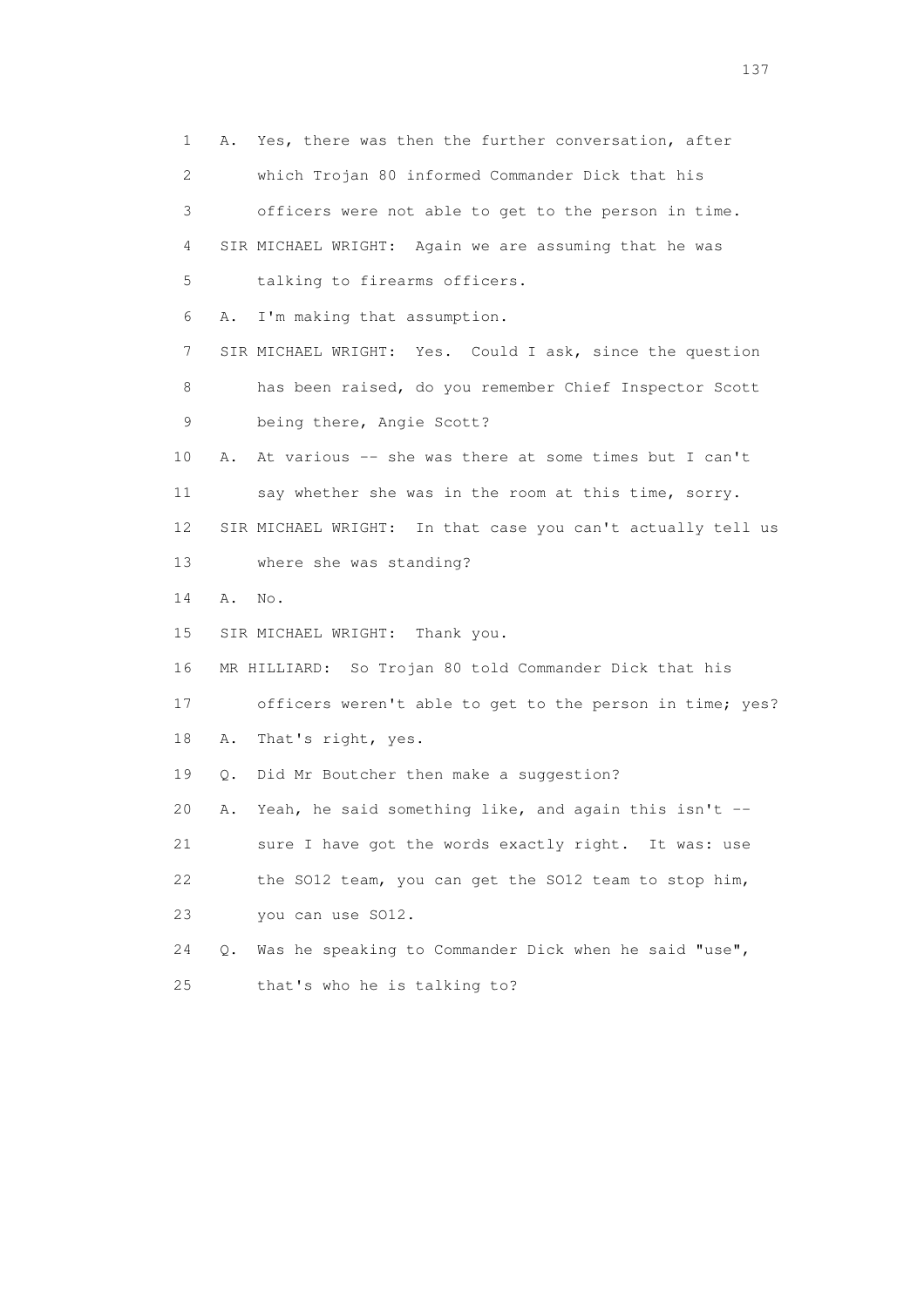1 A. Yes.

2 Q. Was there then a short pause?

- 3 A. There was, yes.
- 4 Q. What happened then?
- 5 A. And then Commander Dick ordered SO12 officers to stop 6 the suspect and stated he must not get on the tube. 7 This was then --
- 8 Q. I am sorry, just a moment. Again, you have used the 9 word there again that now it's the SO12 officers who are 10 to stop the suspect, and she says he mustn't get on the 11 tube. Again, does that constitute your best
- 12 recollection of the words she used?
- 13 A. That's my best recollection, yes.
- 14 Q. Right. Was that information or that instruction passed 15 on, those instructions passed on?
- 16 A. Yes, by Pat, from the control room to the surveillance
- 17 team.
- 18 Q. On a radio?
- 19 A. Sir.
- 20 Q. Right. So last information from Trojan 80 is that his
- 21 team not going to be able to get there in time; did that 22 change?
- 23 A. It did, sir, yes.
- 24 Q. Yes?
- 25 A. Within a very short time, and I do mean seconds, after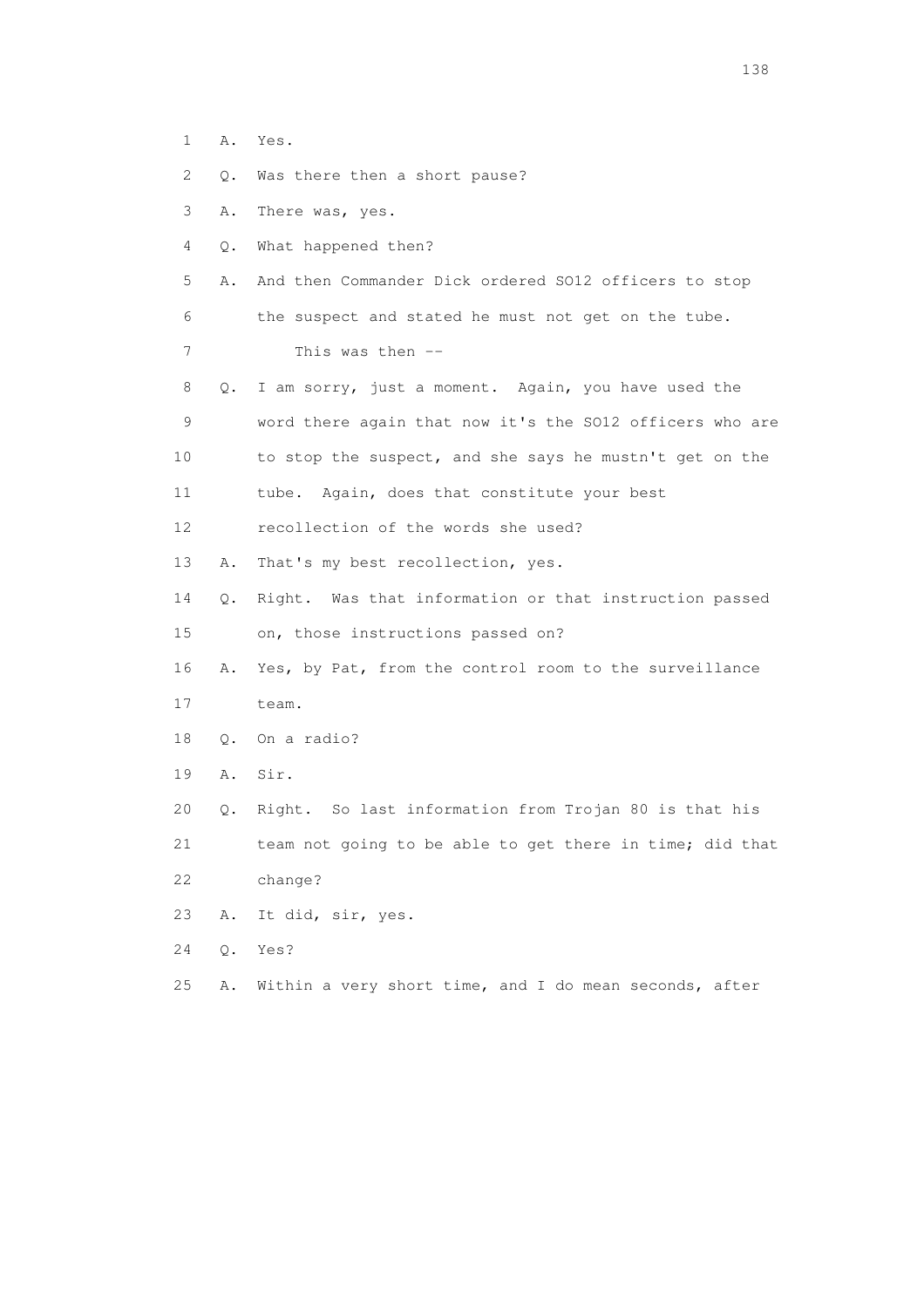1 the instructions around using the SO12 officers, 2 Trojan 80 stated SO19 were now able to deal, and for 3 SO12 officers to be told that SO19 would deal. 4 SIR MICHAEL WRIGHT: I appreciate that you are relying on 5 your written statement, obviously, nobody is blaming you 6 for that, but "able to deal"; do you think that that 7 would have been the actual words he used? 8 A. That's what I have written down here, because I think 9 those were the types of words he was using, yes. You 10 know, "we are able to deal", "we will deal". 11 SIR MICHAEL WRIGHT: It's the sort of phraseology a police 12 officer might use in such circumstances? 13 A. Yes. 14 SIR MICHAEL WRIGHT: Very well. 15 MR HILLIARD: So SO19 now able to deal and for SO12 officers 16 to be told that SO19 would deal; right? 17 A. Sir, yes. 18 Q. Did Pat say anything? 19 A. Yeah, he said they were already down the tube, the 20 surveillance officers that were, so couldn't be 21 contacted. 22 SIR MICHAEL WRIGHT: Mr Hilliard, I am going to give you 23 a question that I have got from a member of the jury. 24 I am not entirely clear exactly what the juryman has in 25 mind.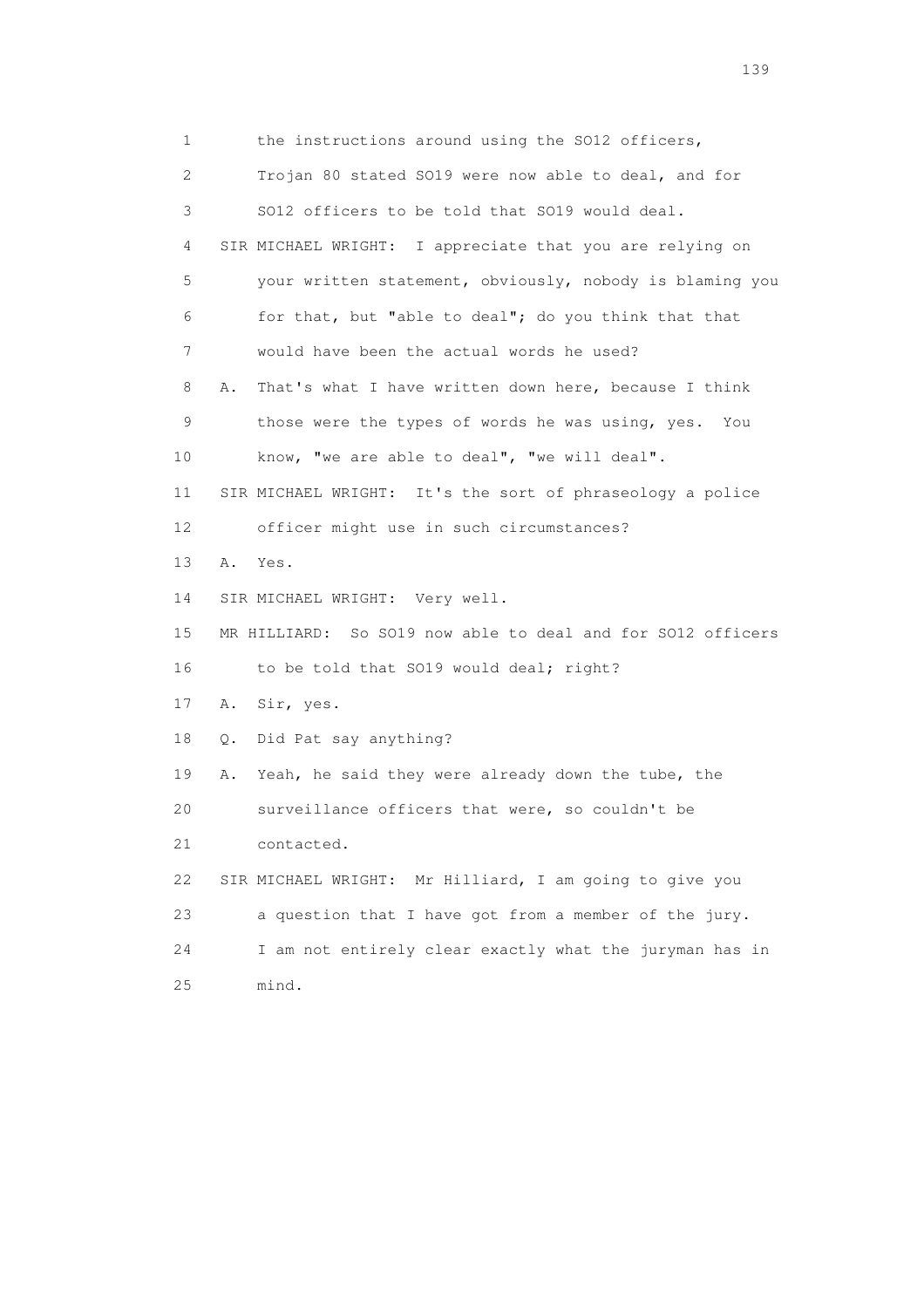1 MR HILLIARD: Can I just get to the end?

2 SIR MICHAEL WRIGHT: Of course.

 3 MR HILLIARD: Because it's quite difficult at the moment -- 4 if I just get to the end then I really will deal with 5 it. 6 So SO12 officers to be told that SO19 would deal, 7 and then Pat says they are already down the tube? 8 A. Down the tube, so couldn't be contacted. 9 Q. So what was the response to that, in the operations 10 room? 11 A. Well, it then went fairly quiet for a couple of minutes. 12 Once we are in that position there, out of contact, it's 13 really down to those which are dealing with things on 14 the street. So it went quiet for a couple of minutes. 15 When information was received from Trojan 80 after that 16 short period of time, that the person had been shot. 17 Q. As you understood it, what had happened, that SO19 and 18 SO12 had all gone down the tube? 19 A. Yes, that's what was my assumption at the time. 20 Q. Presumably having both teams, many of whom are armed, 21 and who may not know each other, in the underground and 22 out of communication is obviously very undesirable 23 indeed, isn't it? 24 A. Again, it's not something you would choose to do if the 25 SO12 officers think they are dealing with it. It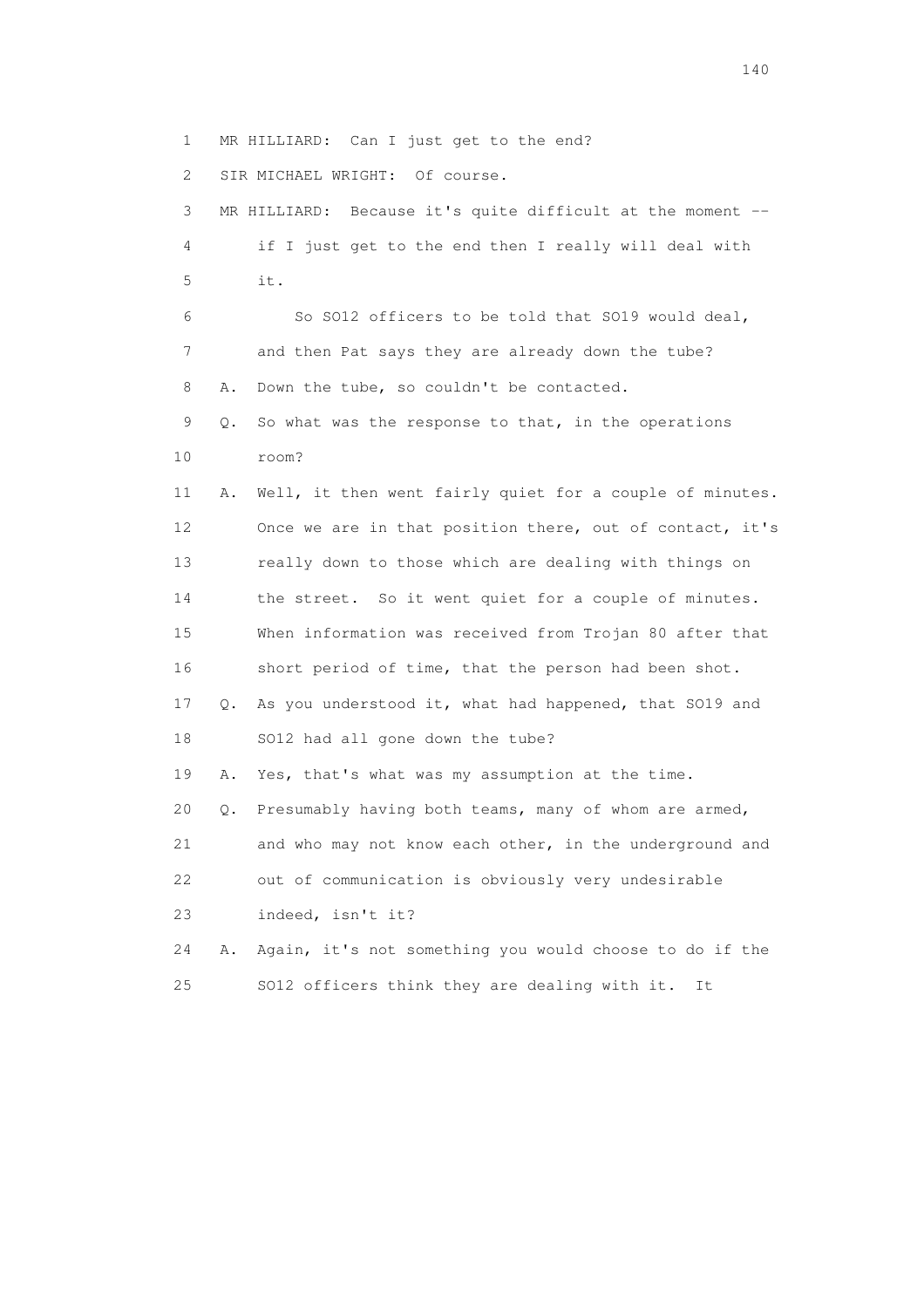1 wouldn't be unusual for obviously armed officers to be 2 working with surveillance officers per se, but if the 3 surveillance team's gone down there thinking that they 4 may well be dealing with, then yes, it's not ideal. 5 Q. Do you remember ever hearing it made plain that, as it 6 were, the order in fact was being changed and that SO19 7 should now deal with it? Can you remember that at all? 8 A. I don't recall it. In my mind that is what happened 9 because that's why the instruction went out on the -- 10 that's why Pat said, "We can't speak to them now", 11 otherwise he wouldn't have said, "I can't get hold of 12 them". 13 Q. So as you say, there is then quiet for a couple of 14 minutes, and then the information from Trojan 80 that 15 the person's been shot? 16 A. Yes. 17 Q. Apart from the questions which I'll deal with in 18 a moment, I just want to come to another topic. Do you 19 remember anything being said whilst you were in the 20 operations room about the running or non-running or 21 diverting of buses? 22 A. I do, sir, yes. 23 Q. What stage, first of all, would this have been at? 24 A. This would have been before the 8 o'clock meeting -- 25 Q. The 8.10 meeting?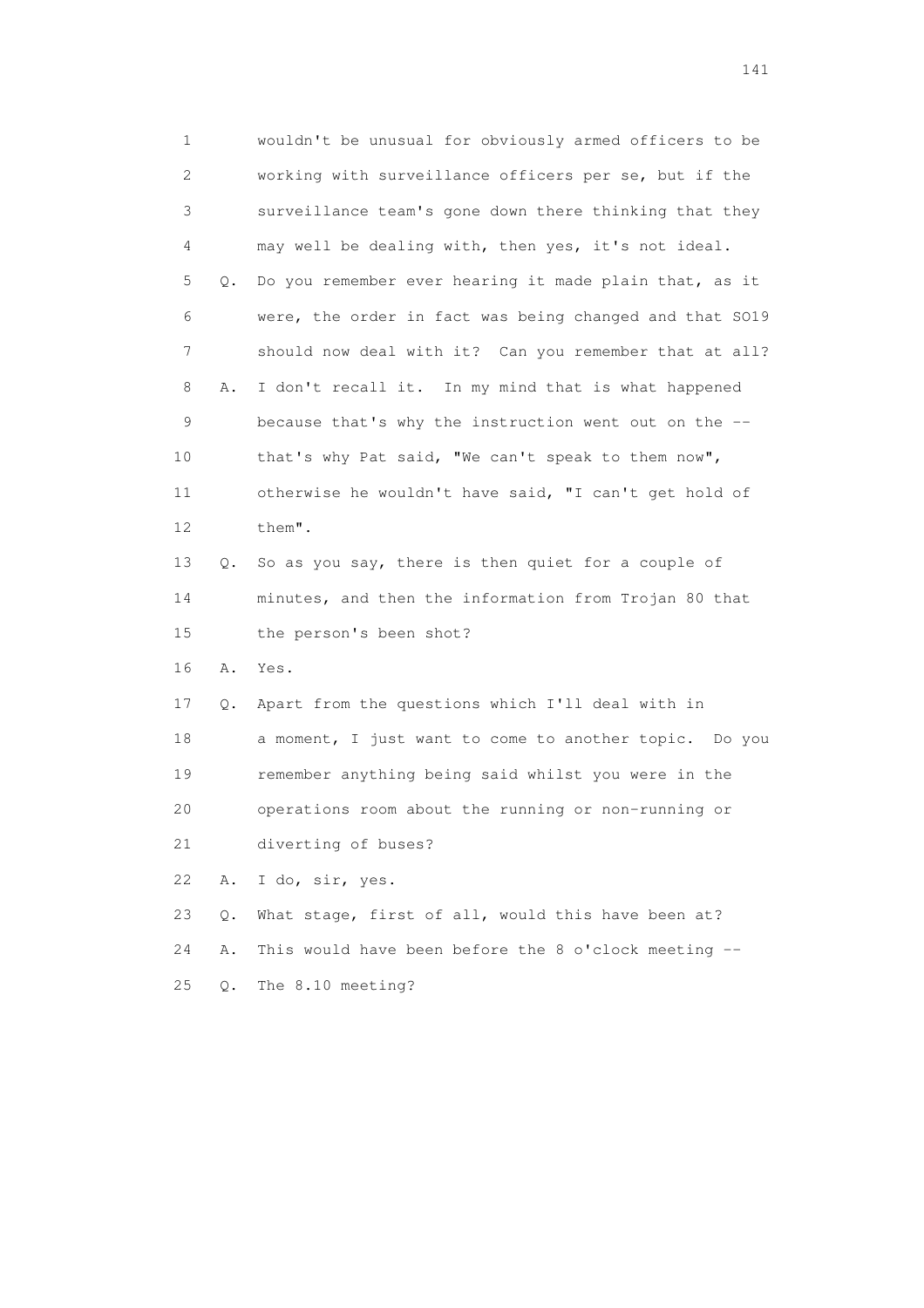1 A. Yes, the 8.10 meeting. As I recall, while I was writing 2 my notes up for the authority. 3 Q. Right, and what was being said and who by? 4 A. Obviously I was sitting at that stage -- it's gone off 5 the screen now -- the seats on the right-hand side. 6 I think I was even sitting at C1 as I recall. Just 7 making my notes. Within the room they are talking about 8 the, as I recall, the proximity of one of the bus stops 9 to the address, and that if the person -- 10 Q. Can we pause a minute so we are absolutely clear, to 11 which address? 12 A. Scotia Road. 13 Q. So somebody is talking about the proximity of a bus stop 14 to Scotia Road, yes? 15 A. And that the surveillance team had concerns that if he 16 came out of the address, that bus stop was fairly nearby 17 so he might, the suspect might get on the bus before 18 they had enough time to get a follow in place. So while 19 they were discussing it, I just threw in a suggestion, 20 which was: was there any value for that one bus stop 21 suspending it. They then had a discussion around that, 22 and I think they put that to the surveillance team and 23 I was asked to see if I could look at it. 24 I actually had a friend that worked within the 25 police side of Transport for London, so I got their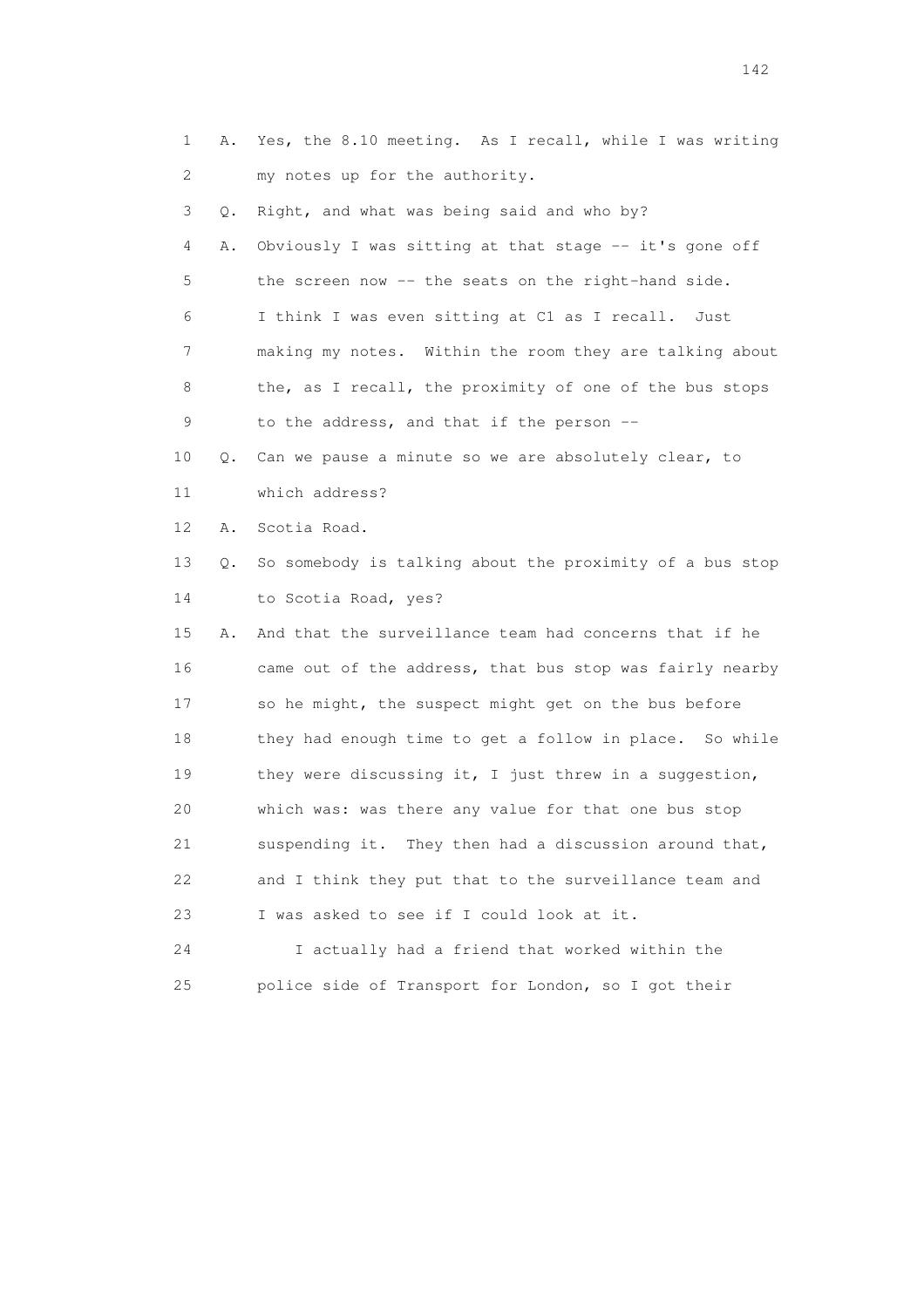1 phone number and texted them to find if they were on 2 duty. They then put me in touch with somebody in that 3 same control room, I think it was, to see whether it was 4 possible to suspend the bus stop. I am not sure whether 5 they could suspend it but there was an option to move it 6 further down the road which may well have helped the 7 surveillance teams. I did that outside of the ops room. 8 First of all so I could get the phone number. Then 9 I came back in and gave the phone number to somebody in 10 the control room. 11 Q. Who was having the discussion? 12 A. At that stage there weren't that many people in there. 13 I believe it was between the surveillance monitor, 14 the -- 15 SIR MICHAEL WRIGHT: Pat, you mean? 16 A. Sorry, Pat, whoever the ops room manager was, which was 17 a DS I do not recall -- I know the name, I just haven't 18 got it on here -- and I think there may have also been 19 at that stage a surveillance co-ordinator, but I am not 20 sure exactly. I had my head down making notes and 21 I just heard the conversation and thought that might 22 be -- remove that area, sort of, barrier to success. 23 MR HILLIARD: You effectively get a contact number and then 24 you pass that on to somebody else; is that right? 25 A. Yes.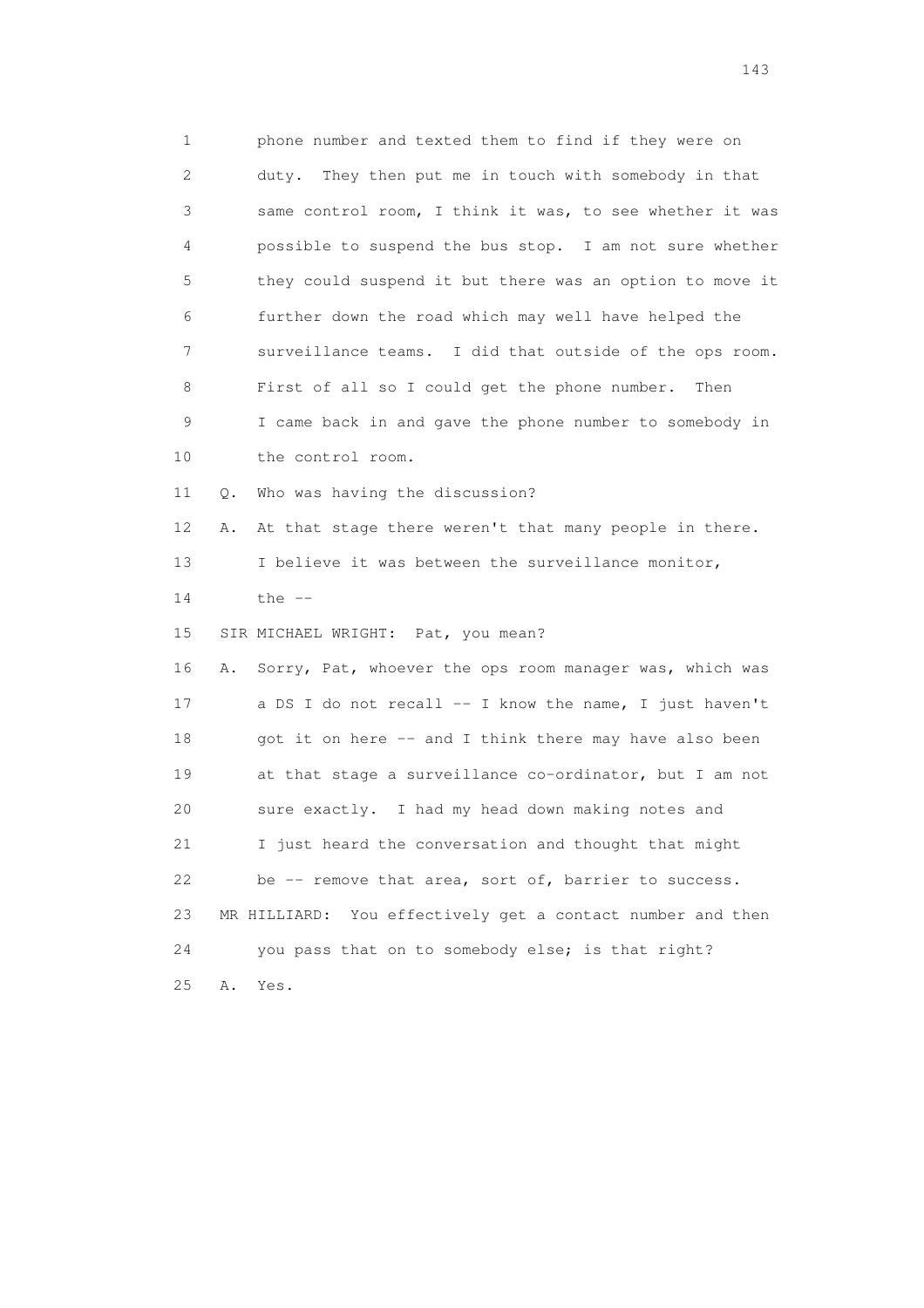1 Q. Who was it you passed it on to?

 2 A. I don't recall, I think it was the ops room manager. 3 Q. Is this right, you help us, at that time as you 4 understood it, no definite decision had been made about 5 the merits of it? Were you simply exploring it as a -- 6 A. Apart from I was in there at that stage, because at this 7 stage here, obviously Commander Dick wasn't there at 8 this stage, as I recall; this was just an ops room for 9 the surveillance tactic, in terms of giving them greater 10 ability to manage the incident, and I -- because it was 11 just what was then a quick solution, I don't recall 12 whether they were actually going to do it, the option 13 straightaway or whether it was something that they would 14 then consider doing. 15 Q. Look at it a bit more. All right. 16 A. As I recall, I just handed over the number and said: 17 they can do it and if you have any problems give them 18 a ring. 19 MR HILLIARD: Thank you, I'll need the question now. 20 SIR MICHAEL WRIGHT: First of all I can ask the witness 21 directly: when the word came through that the suspect, 22 the person who had been followed down the escalator had 23 been shot, what was the general reaction in the control 24 room? 25 A. Well, there was shock in the control room. Obviously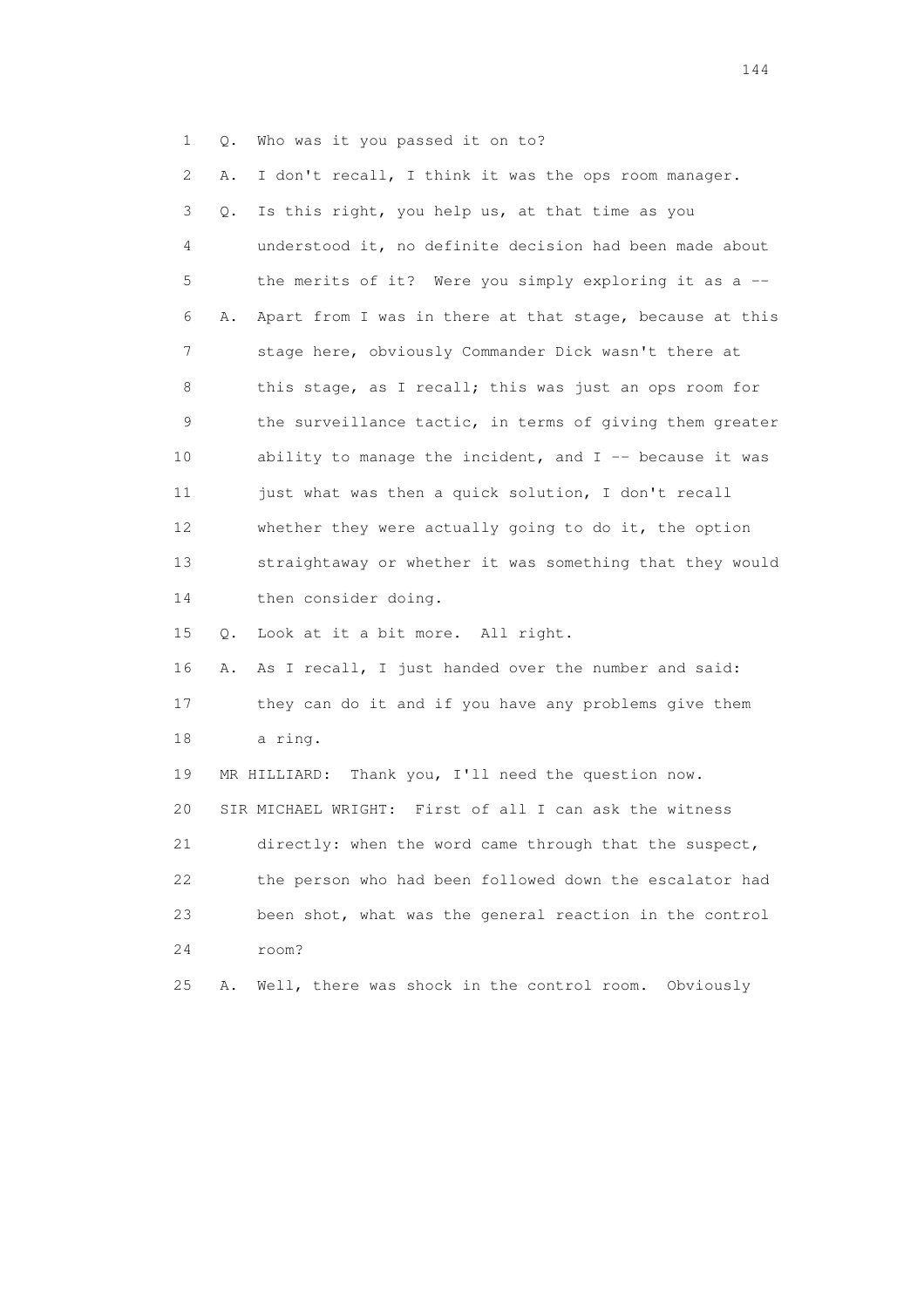1 it's not something that many people have -- actually 2 deal with, and I am not sure if it's exactly at that 3 moment or a few minutes later, but again I can recall at 4 least a couple of officers doing a bit of deep breathing 5 and just getting themselves together, you know. It was 6 shock.

 7 SIR MICHAEL WRIGHT: It may not have been something that 8 could have been asked at that very early stage, but did 9 anybody raise the question at that point as to whether 10 this was a confirmed suspect?

 11 A. I don't recall whether that was raised at that stage. 12 Pretty much straight after we found out there had been 13 a shooting, I was on the phone to local officers.

 14 SIR MICHAEL WRIGHT: To deal with the situation that then 15 arose?

16 A. Yes.

 17 SIR MICHAEL WRIGHT: The other question, Mr Hilliard, is the 18 one I am going to give you, because I am quite sure it's 19 something this witness can't deal with, because you are 20 not a firearms officer. Thank you.

 21 Ladies and gentlemen, I am not discouraging you from 22 asking questions, not in the least, but it would be very 23 helpful if you just stopped to think for a moment about 24 who the witness is and what the witness is dealing with. 25 A question has been asked about firearms practice and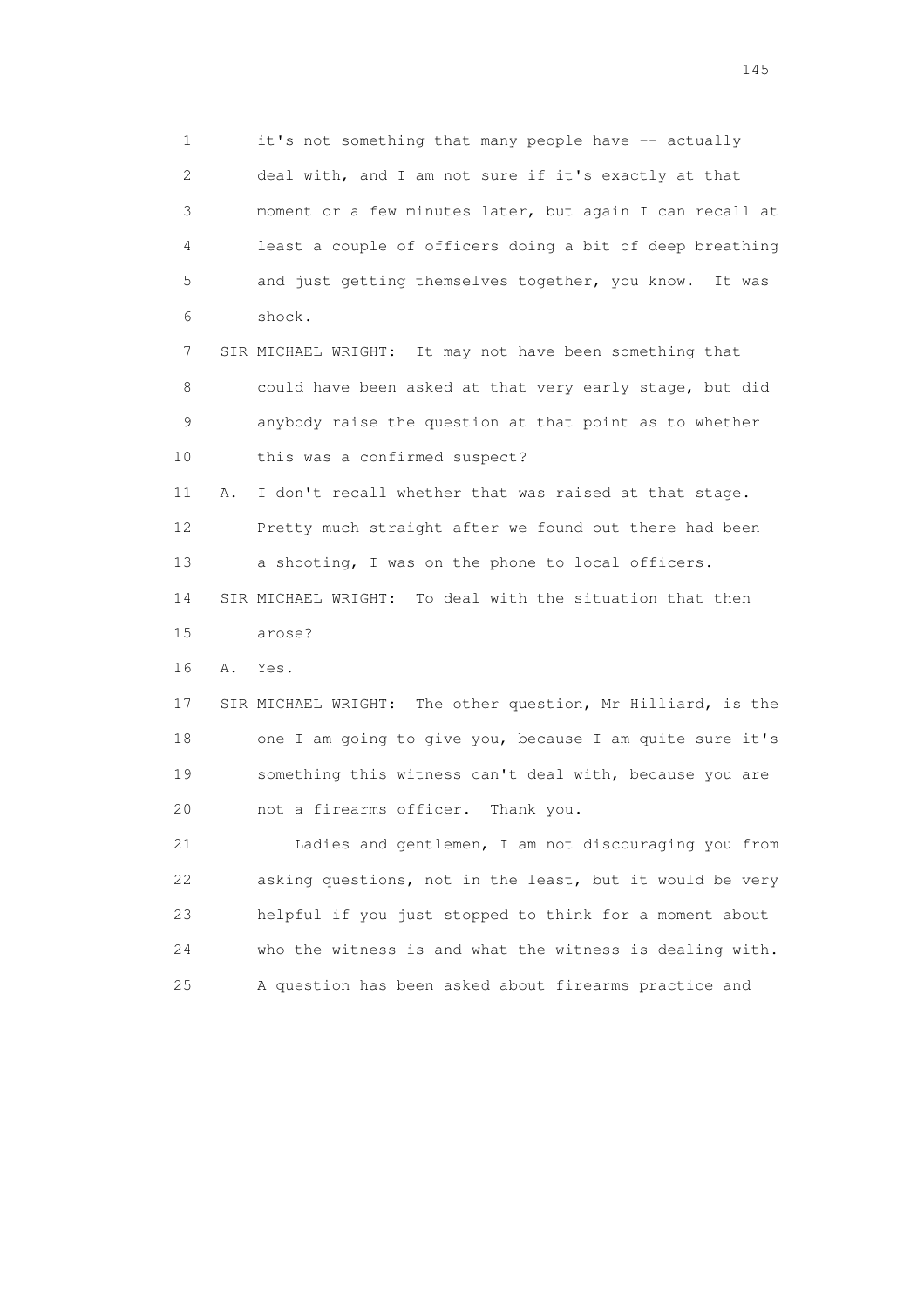1 this officer simply can't deal with it. It's not me 2 that's answering the questions, it's the witness, so if 3 you pause and think about it, can this witness deal with 4 it, and then maybe just hold it back a bit. 5 MR HILLIARD: I'll read it out because it's helpful, 6 I think, for everybody if they are read out. 7 The question is: 8 "Is it standard practice for firearms officers to 9 carry out instructions such as stopping a suspect even 10 when they know that the suspect is not their target?" 11 I'll hand that back so it can go into the file. We 12 can take that up. 13 SIR MICHAEL WRIGHT: That's obviously something you can't 14 deal with at all? 15 A. I'll deal with it in the sense of -- 16 SIR MICHAEL WRIGHT: No, not if you are not a firearms 17 officer. 18 MR HILLIARD: Can I just ask this, going back to the 19 question that you did answer: is this right, as far as 20 you were concerned on the state of knowledge that you 21 have told us you had, when you heard that he had been 22 shot, you hadn't ever heard anybody say more than: it 23 could be him. 24 A. That's all I recall hearing. 25 MR HILLIARD: Yes. Thank you very much.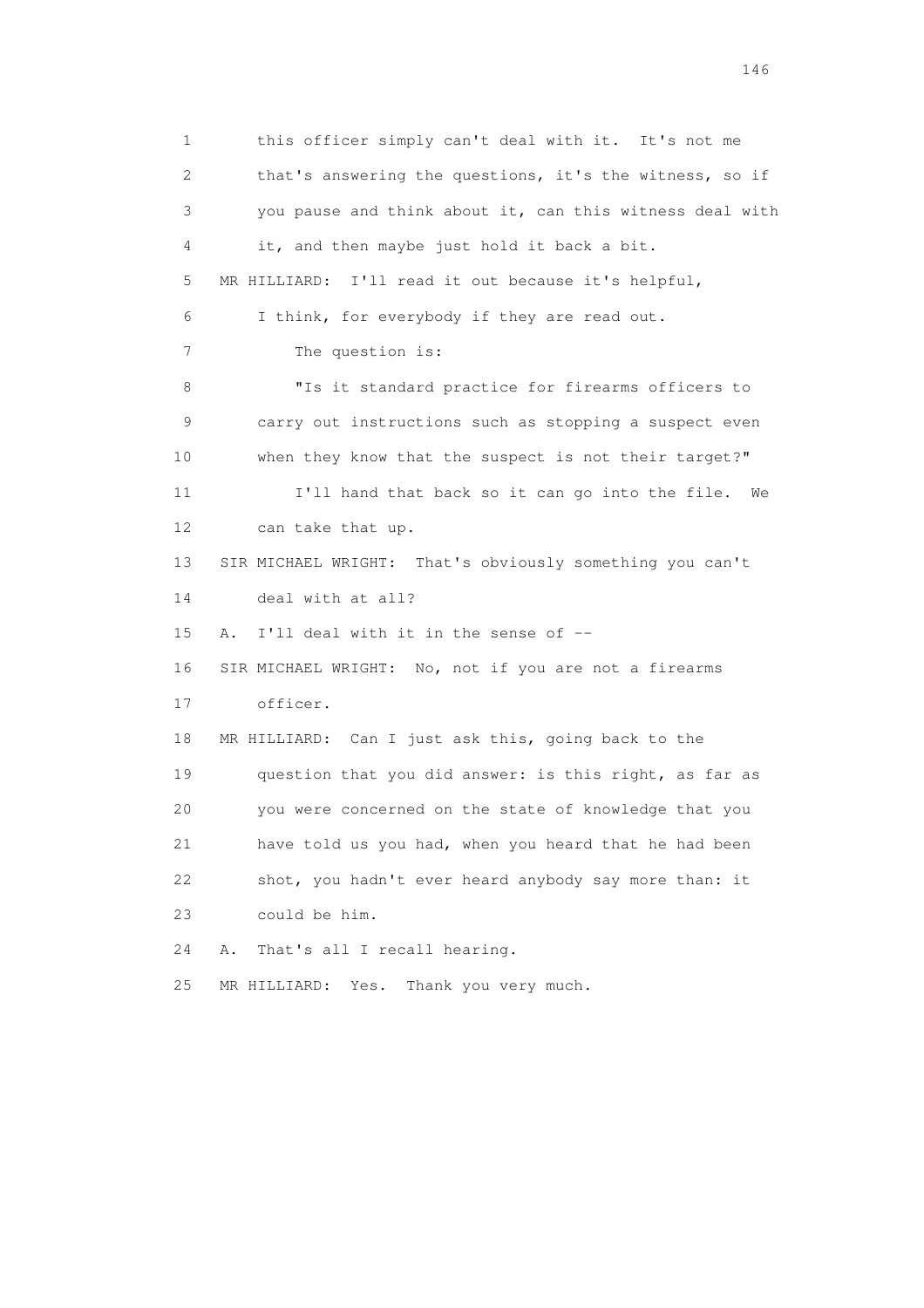1 SIR MICHAEL WRIGHT: Yes. 2 MR MANSFIELD: Sir, I am happy to continue, but -- 3 SIR MICHAEL WRIGHT: That might be a good point. Ten past. 4 (3.03 pm) 5 (A short break) 6 (3.13 pm) 7 (In the presence of the jury) 8 SIR MICHAEL WRIGHT: Yes. 9 MR HILLIARD: Sir, it has been pointed out to me and 10 I readily accept it, that I was probably in error when 11 I was dealing with the whereabouts of the firearms teams 12 at a particular time. We will hear evidence about who 13 gets to the TA Centre and when, so I apologise both to 14 Mr Penny and Mr Stern, but we will put it right in due 15 course. 16 Questions from MR MANSFIELD 17 MR MANSFIELD: Good afternoon. My name is 18 Michael Mansfield. I represent the de Menezes family. 19 I do appreciate with each witness the length of time 20 that has elapsed and I am perfectly content if you wish 21 to look at your statement. 22 A. Thank you. 23 Q. So it's clear, I am going to concentrate really on the 24 vital period in your case, and I'll come back to the

25 beginning a bit later. The vital period I want to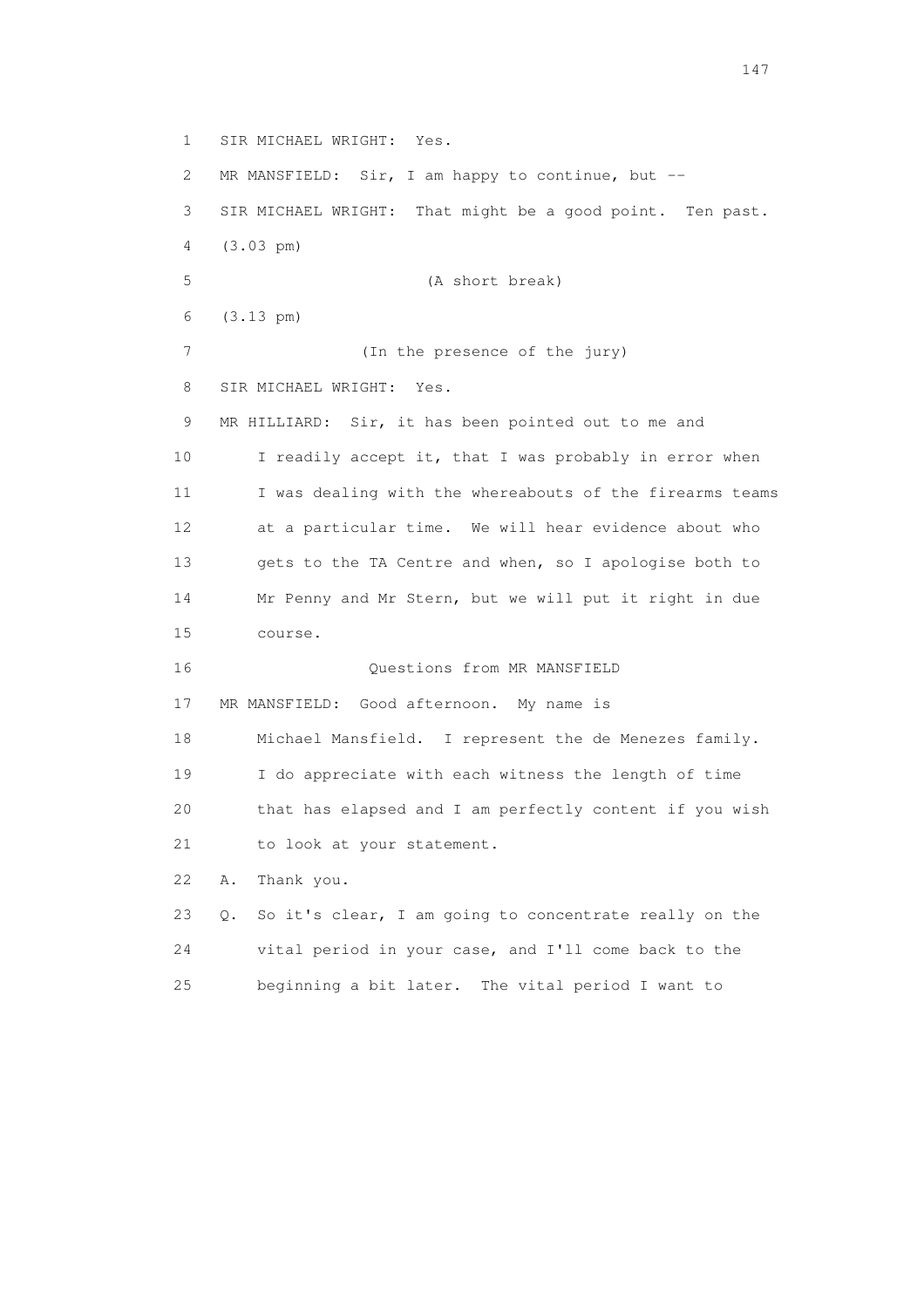1 concentrate on is really the meeting at 8.10 onwards. 2 So you have that on the second page of your statement. 3 I am not going through all the details. 4 So 8.10 in the morning, there is this meeting, and 5 just to remind the jury it's in the forward intelligence 6 cell right next to the operations room. So I am not 7 asking for plans in relation to that. So it's right 8 next door. 9 If you don't remember, say so, but there is nothing 10 in your statement about this aspect: before you went 11 into the meeting or at the start of the meeting, did 12 anyone say vis-a-vis Scotia Road: people have already 13 started leaving. 14 A. Not that I recall, and I wasn't in the room the whole 15 time but I don't recall that, sir. 16 Q. It's certainly not in your statement. Again, because 17 it's easy to forget and these times may be corrected but 18 this is as close as I can get it for the moment, 19 certainly at the start of the meeting, no one said: 20 there has already been two people leaving who haven't 21 been stopped; one is at 7.47 and 30 seconds, so about 20 22 minutes before your meeting; another one was roughly 23 7.55. You didn't know anything about those? 24 A. I don't recall that at all, sir. 25 Q. While you are in the room, the person who's supposed to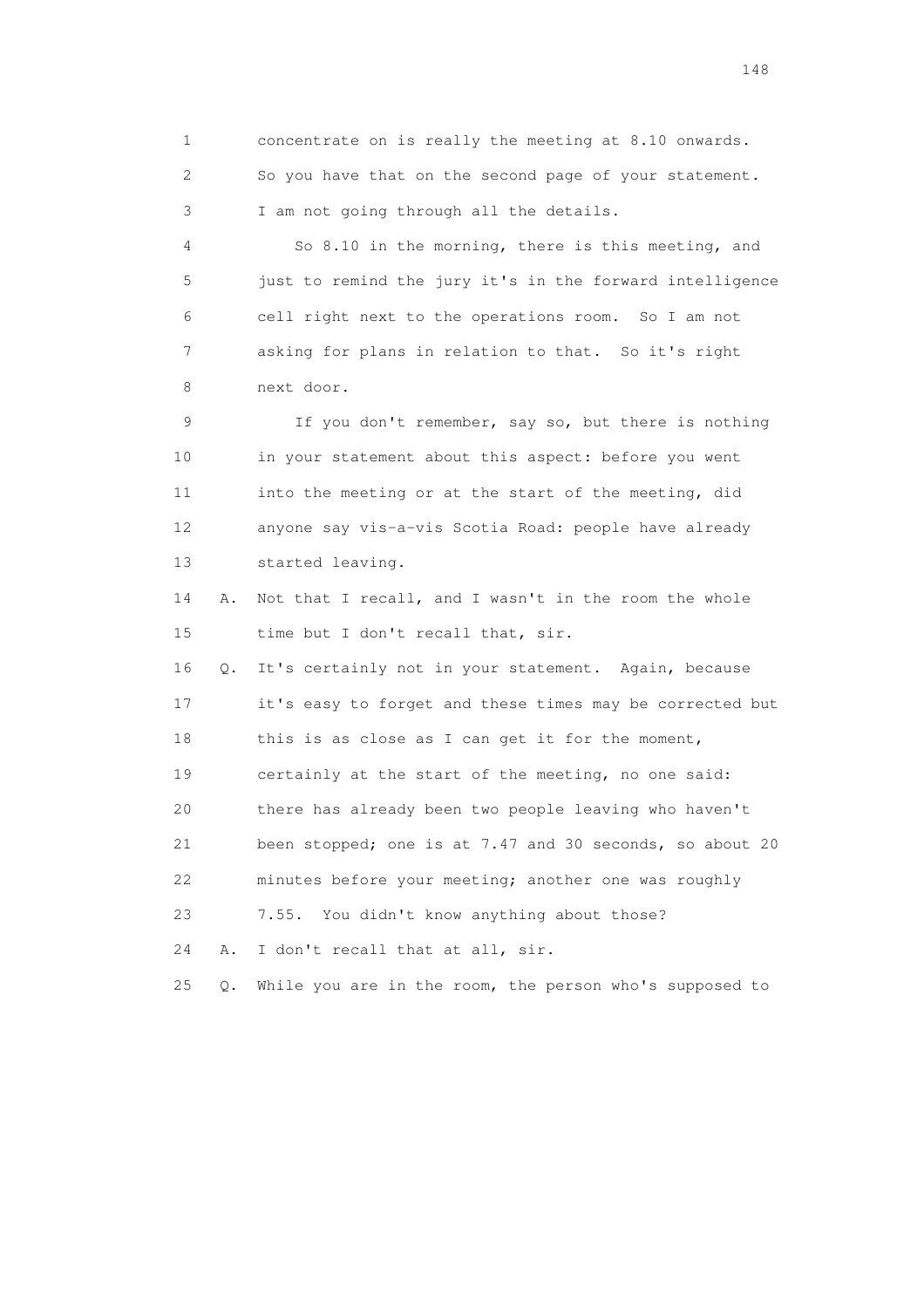1 be taking decisions about the people leaving, do you 2 follow, that's Commander Dick --

3 A. Yes.

 4 Q. -- smack bang in the time, and I appreciate there may be 5 approximate times in your case, but you have said this 6 meeting was in that room between 8.10 and 8.20 roughly? 7 A. Yes, sir.

 8 Q. Because you have written them in there, so I will not 9 tie you to those precise times, it doesn't matter for 10 these purposes; did anyone come into the road and say: 11 look, someone else has left Scotia Road; and so it's 12 clear, the one I am referring to here, 8.16 and 30 13 seconds?

14 A. I don't recall that being said, sir.

 15 Q. While Commander Dick, who is supposed to be taking the 16 executive decisions, is in the room, who is taking the 17 decisions in the operations room next door?

 18 A. At this stage here all I can say is this is an SO13-led 19 operation, and it's for the Anti-Terrorist Branch would 20 be running things, they would be looking to make the 21 decisions. Prior to this, there were -- to my knowledge 22 SO13 were having a meeting to discuss what the tactics 23 were. I can't give you the detail of that, sir.

24 Q. I appreciate you all have your, as it were,

25 compartmentalised responsibilities, but as we are being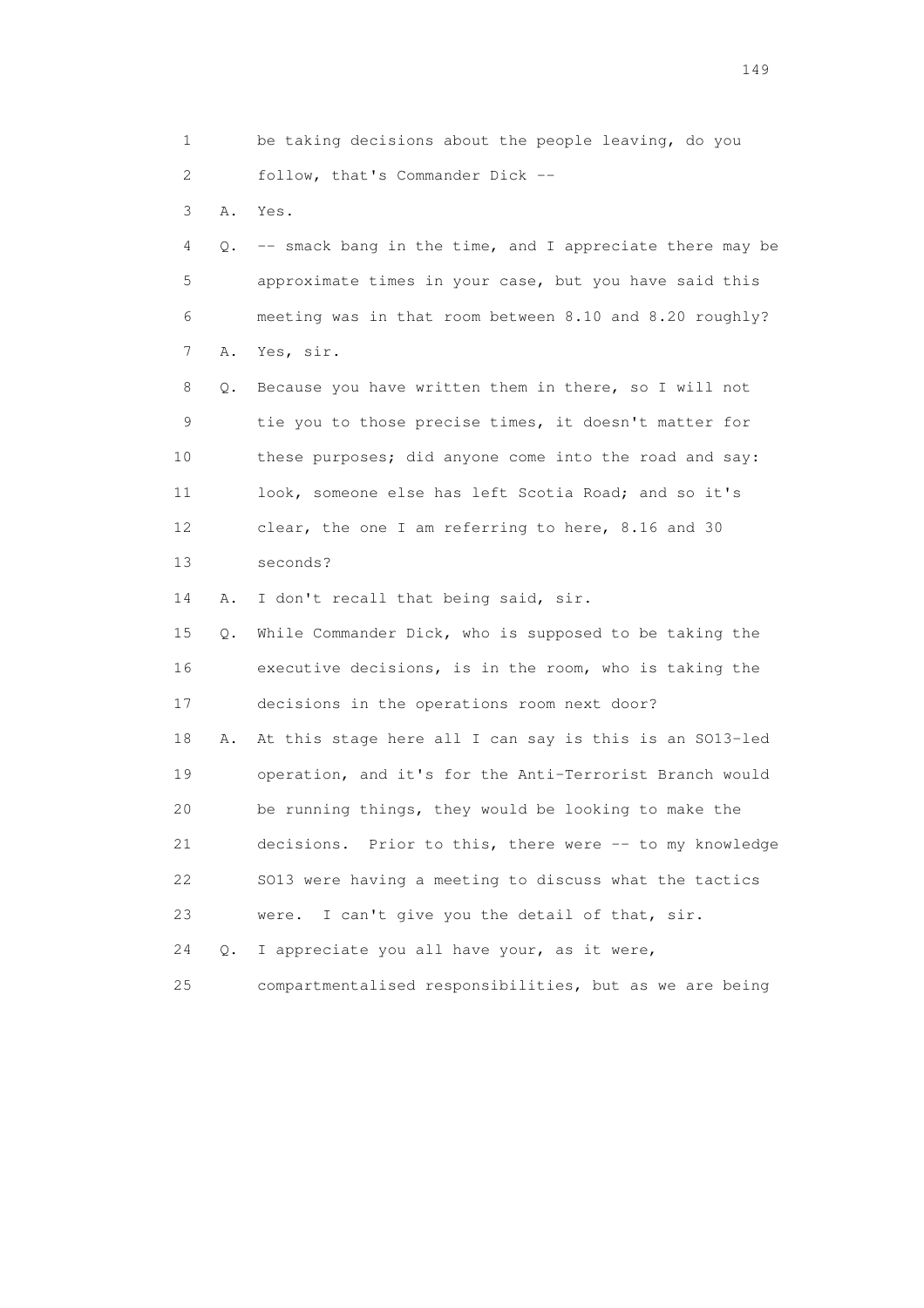| 1  | led to believe that once Commander Dick comes on the           |
|----|----------------------------------------------------------------|
|    |                                                                |
| 2  | scene, she is in charge; is that right?                        |
| 3  | From the 8.10 meeting that was the impression I took,<br>Α.    |
| 4  | sir, yes, and I believe that to be the case.                   |
| 5  | What about before the 8.10 meeting?<br>О.                      |
| 6  | Again at that stage there, it wasn't clear to me exactly<br>Α. |
| 7  | what the roles were, but I had a very specific role in         |
| 8  | this, and I am, without trying to bail out here, I can't       |
| 9  | say what those roles were.                                     |
| 10 | Q. All right.                                                  |
| 11 | SIR MICHAEL WRIGHT: Was the door left open between the         |
| 12 | forward intelligence cell and the control room?                |
| 13 | I am sorry, I don't know.<br>Α.                                |
| 14 | SIR MICHAEL WRIGHT: That's all right.                          |
| 15 | MR MANSFIELD: All you can say, then, on reflection is you      |
| 16 | certainly don't recall any either drawn-out discussion         |
| 17 | or hurried discussion about people leaving during this         |
| 18 | period of time?                                                |
| 19 | I don't recall that, sir.<br>Α.                                |
| 20 | No, all right, and either Boutcher coming to Dick or<br>Q.     |
| 21 | Dick going to Boutcher, you don't remember anything like       |
| 22 | that going on?                                                 |
| 23 | No, sir.<br>Α.                                                 |
| 24 | It bears upon something that did happen during the<br>Q.       |
| 25 | meeting, you see. Just a couple of things.<br>If you turn      |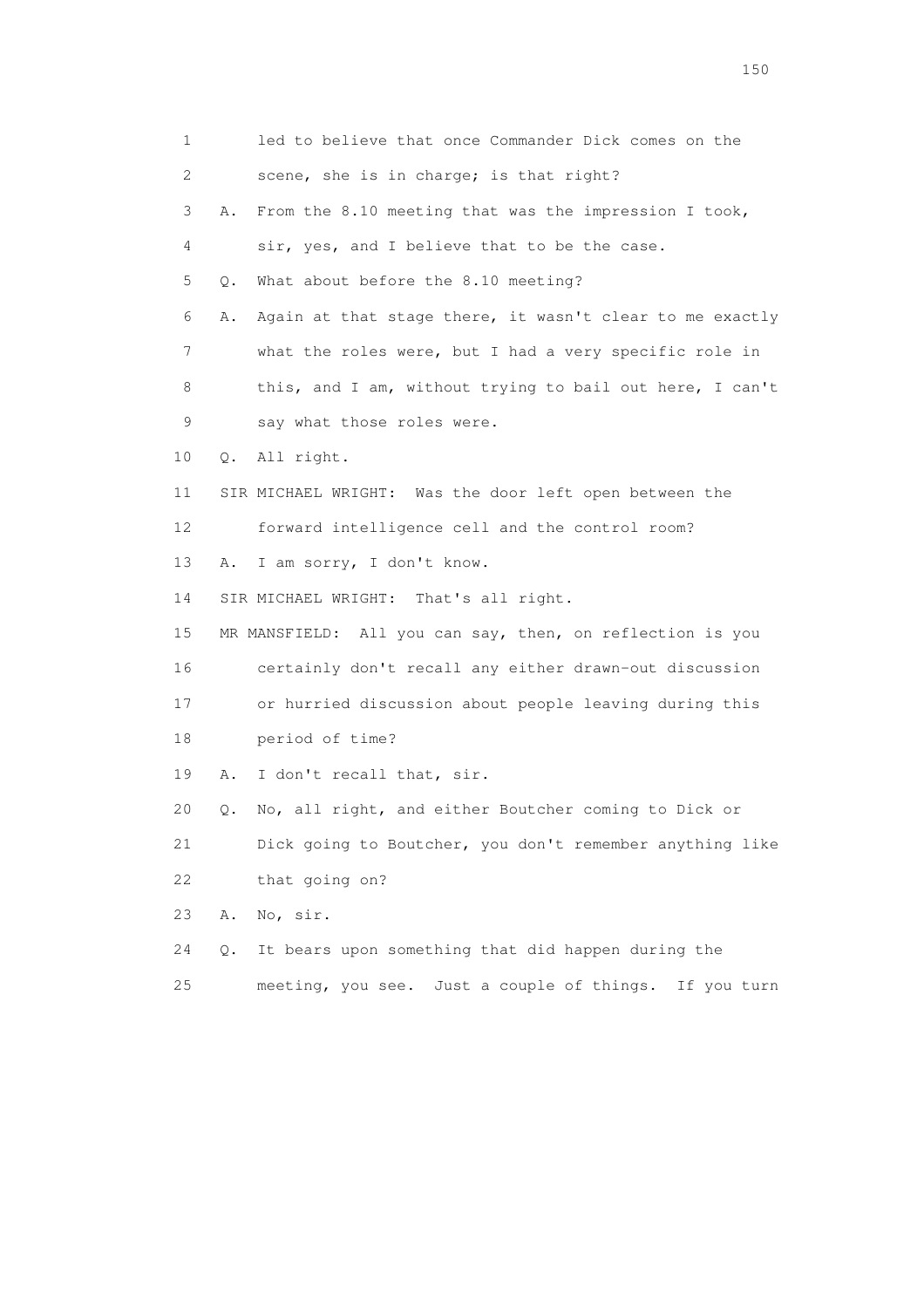| $\mathbf 1$ | over the page, you are now at the top of the next page,    |
|-------------|------------------------------------------------------------|
| 2           | having made it clear that Commander Dick was going to      |
| 3           | take decisions, although with the assistance of            |
| 4           | Mr Boutcher, the last witness:                             |
| 5           | "The meeting also agreed that the SO13 Silver              |
| 6           | firearms commander would perform this role for all the     |
| 7           | firearms officers"                                         |
| 8           | Now, who was that?                                         |
| 9           | $Err$ $--$<br>Α.                                           |
| 10          | You can use -- be careful -- names of some, I know.<br>О.  |
| 11          | I know his name, I don't know what his codename is.<br>Α.  |
| 12          | Q.<br>Right.                                               |
| 13          | SIR MICHAEL WRIGHT: Isn't the answer, Mr --                |
| 14          | MR MANSFIELD: I can put two names, and see if it's either  |
| 15          | of those.                                                  |
| 16          | SIR MICHAEL WRIGHT:<br>Yes.                                |
| 17          | MR MANSFIELD: Mr Purser?                                   |
| 18          | That isn't who I believe it to be, no.<br>Α.               |
| 19          | Mr Rose?<br>Q.                                             |
| 20          | I apologise, I have got his first name.<br>Α.              |
| 21          | Merrick?<br>Q.                                             |
| 22          | Yes.<br>Α.                                                 |
| 23          | I see, he is called Merrick by a lot of people.<br>Q.      |
| 24          | Merrick Rose.<br>So he was going to be the Silver firearms |
| 25          | commander for what?                                        |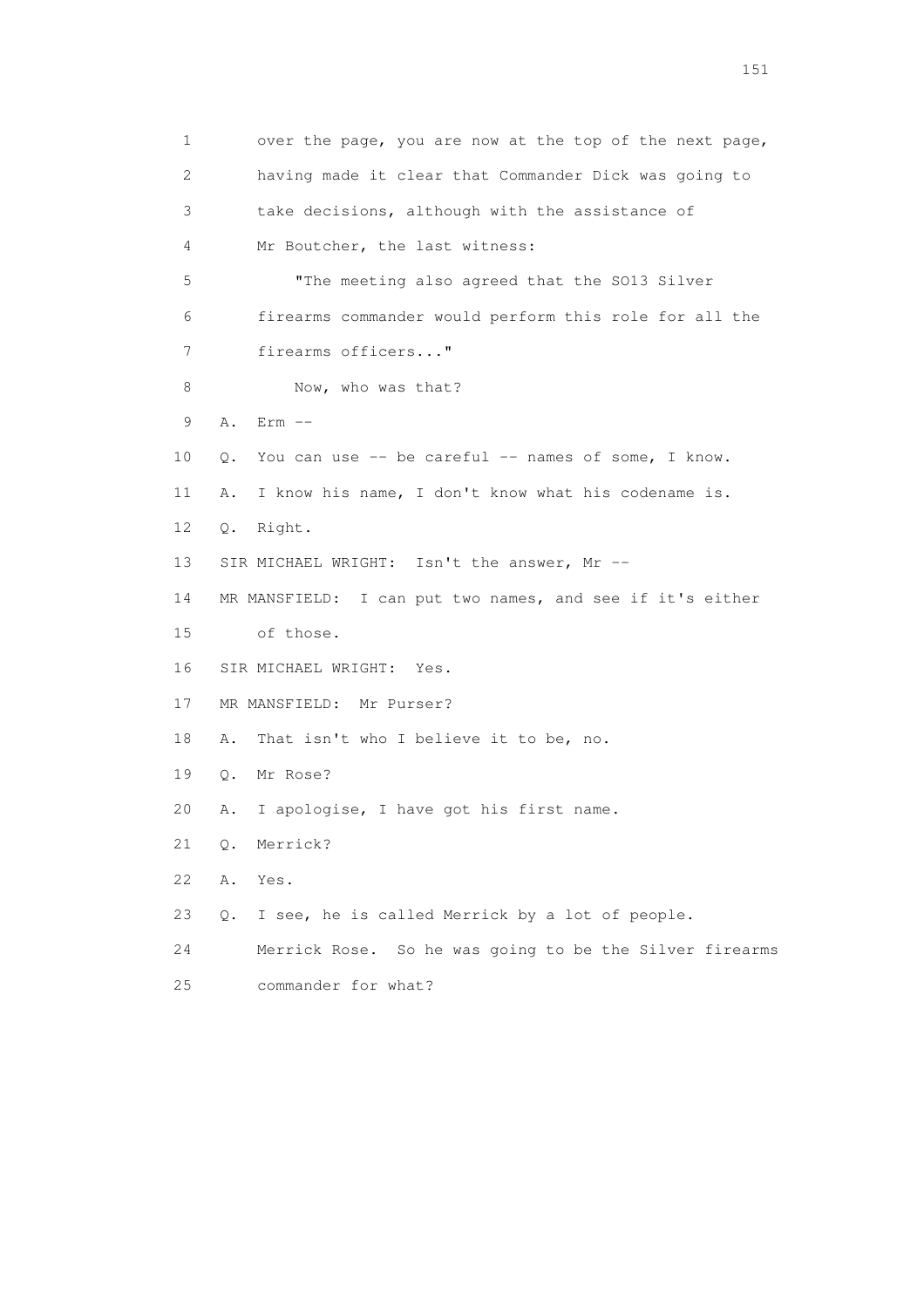1 A. Any deployment of firearms. I mean, as time goes by -- 2 sorry, my notes here are in relation to the Silver for 3 SO13 was prior to the 8.10 meeting. Obviously they may 4 well end up with more than one firearms Silver, 5 depending on how they decide to do their operation. I 6 don't know the detail about that. 7 Q. Your understanding at this meeting is that Mr Rose is 8 going to be a firearms Silver covering all firearms 9 deployments in the sense of firearms with surveillance 10 as well as firearms with the firearms teams? 11 A. If there happened to be a deployment, yes. 12 Q. Again, I am keeping out of firearms for the moment 13 because you don't appear obviously to have taken 14 a particular interest in that. Then we get to strategy 15 under that in your statement. You have been asked some 16 questions on this. I am asking you because you took 17 responsibility for writing it up on the board. Is that 18 because no-one else was going to or you just thought it 19 was a useful thing to do or what? 20 A. I think it was a useful thing to do. Somebody would 21 have done it at some point. I was standing next to 22 Commander Dick. I had written it down here what they 23 were, and I felt it was -- needed to be put on the board 24 so it could be seen by everybody, and it's something 25 which would then be maintained throughout the time.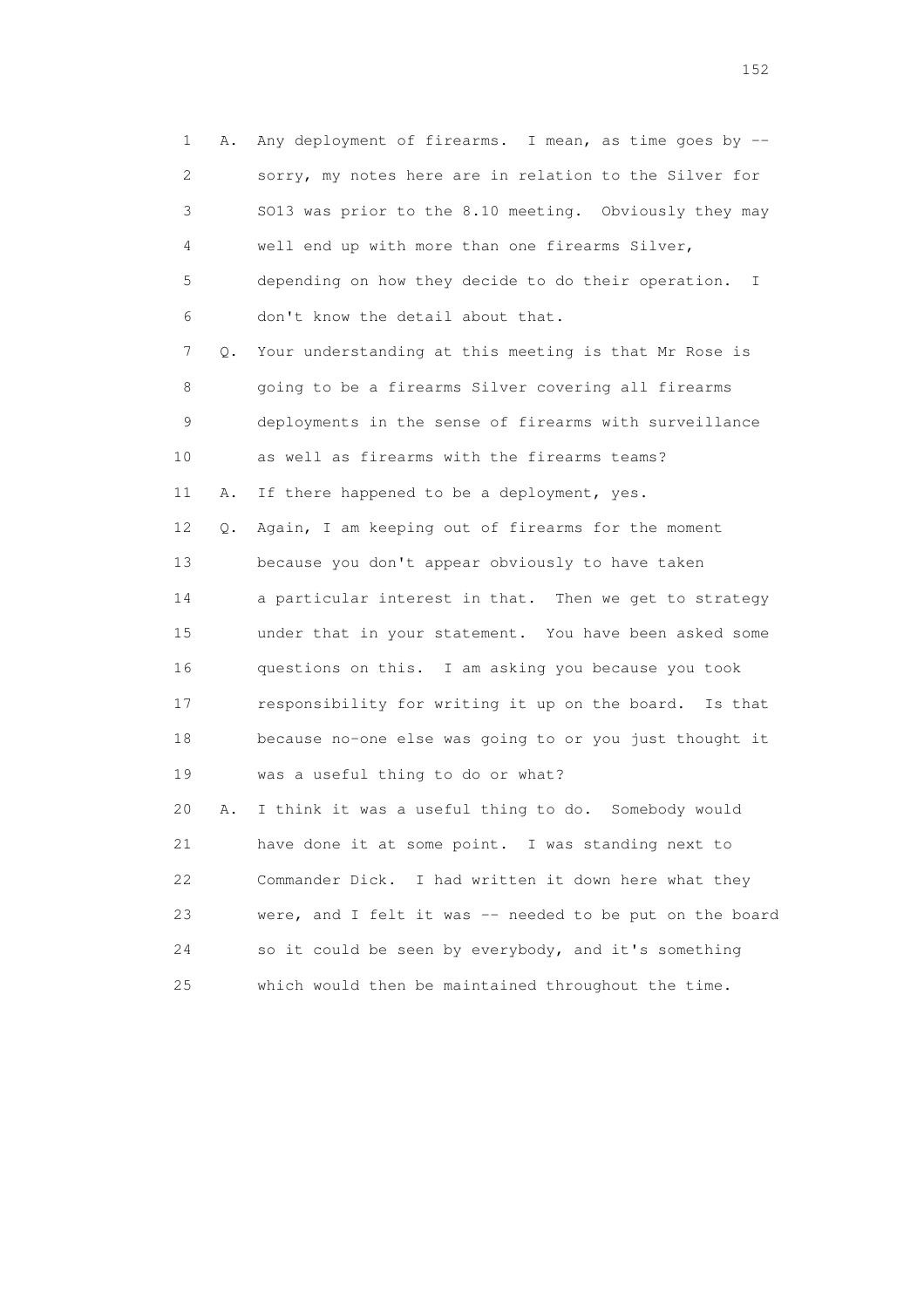1 Q. You are not entirely isolated in this way, because you 2 are the one who's given directed surveillance authority, 3 so there is a background to this.

 4 Now, what you were writing up on the board really, 5 under the heading of "Strategy", was the public safety 6 aspect and controlling both addresses and so on. It's 7 the bit about "where possible take people away from the 8 addresses and detain, arrest the suspects and search and 9 secure the addresses".

 10 Did you understand, when you wrote it up and from 11 the discussion or both, that actually there are two 12 categories of people here. There are people who are 13 going to be taken away from the addresses and detained, 14 who might then be arrested if they are suspects; but 15 then there are others who might not be arrested because 16 they are not suspects; is that right?

17 A. That's correct.

 18 Q. In relation to those two categories, who was going to do 19 the detaining?

20 A. I am sorry, I don't know the answer to that.

21 Q. Well, did anybody discuss it in the meeting?

22 A. Not that I recall.

 23 Q. If they didn't discuss it, you stick it on the board, 24 what are the people on the ground supposed to understand 25 they have to do? In fact the officers for whom you have

<u>153</u>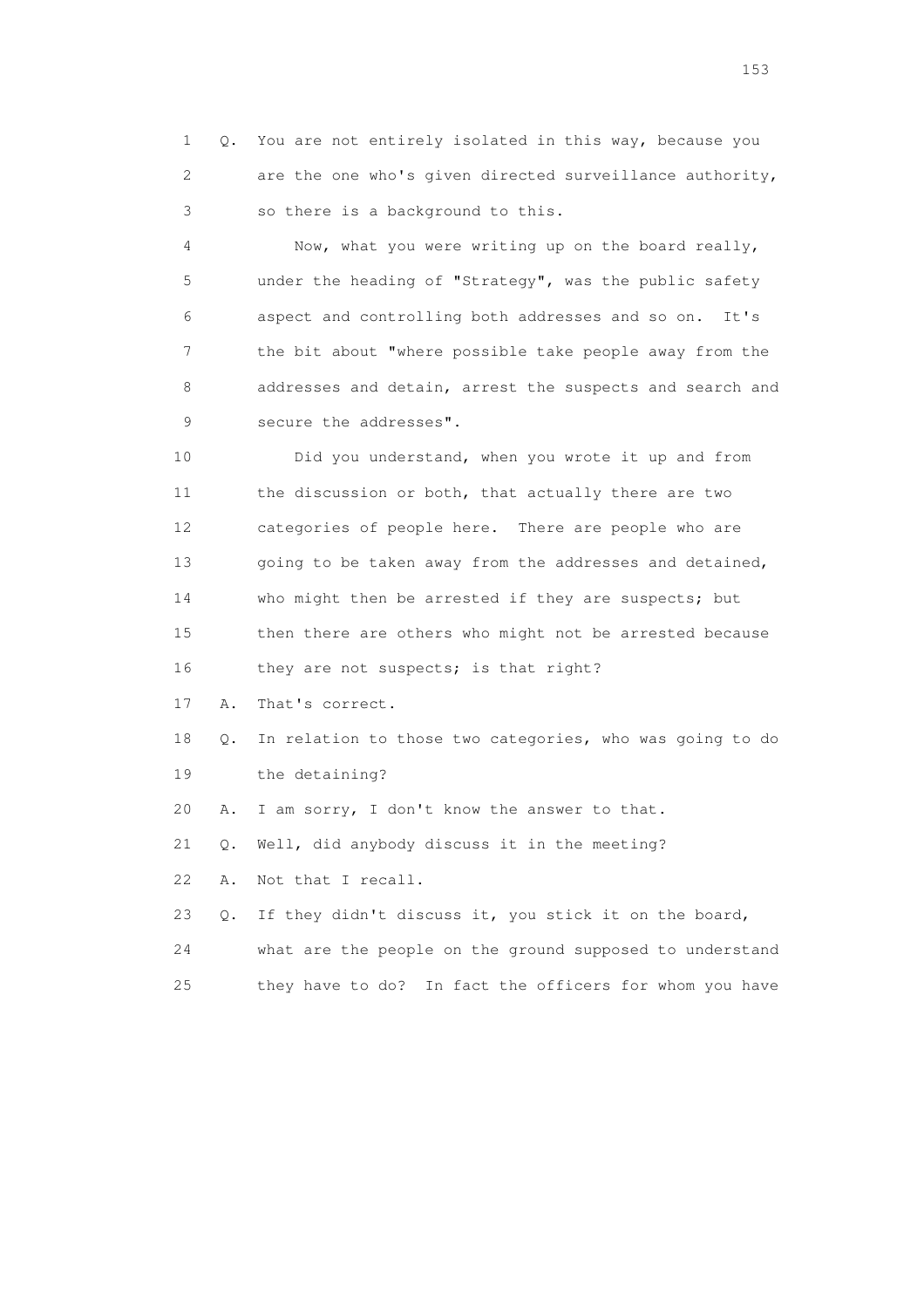1 some responsibility because you have given them directed 2 authority to carry arms, what are they supposed to be 3 doing?

 4 A. The surveillance officers wouldn't themselves do the 5 detaining in normal circumstances, so when I have given 6 my authority, this is around, following the person to 7 gather that intelligence, to take them away to 8 a distance, allowing then Commander Dick, with the 9 support of Detective Superintendent Boutcher, to make 10 a decision around where to stop; and they have got their 11 own officers and I can't say now who they were going to 12 use. They would not be using normally my officers to do 13 that.

 14 SIR MICHAEL WRIGHT: Your officers, we have been told, would 15 not ordinarily want to get involved in detaining or 16 arresting anybody, because they are Special Branch 17 officers, and they need to maintain their cover? 18 A. As soon as they have detained somebody, it can have two 19 impacts: it will stop us using those officers again on 20 that operation; and also if we have stopped somebody, we 21 have shown out in terms of the operation itself and it 22 could jeopardise the operation, so it would not normally 23 be something we would choose to do.

 24 SIR MICHAEL WRIGHT: We have heard, certainly we have heard 25 one example, that if somebody was going to be detained,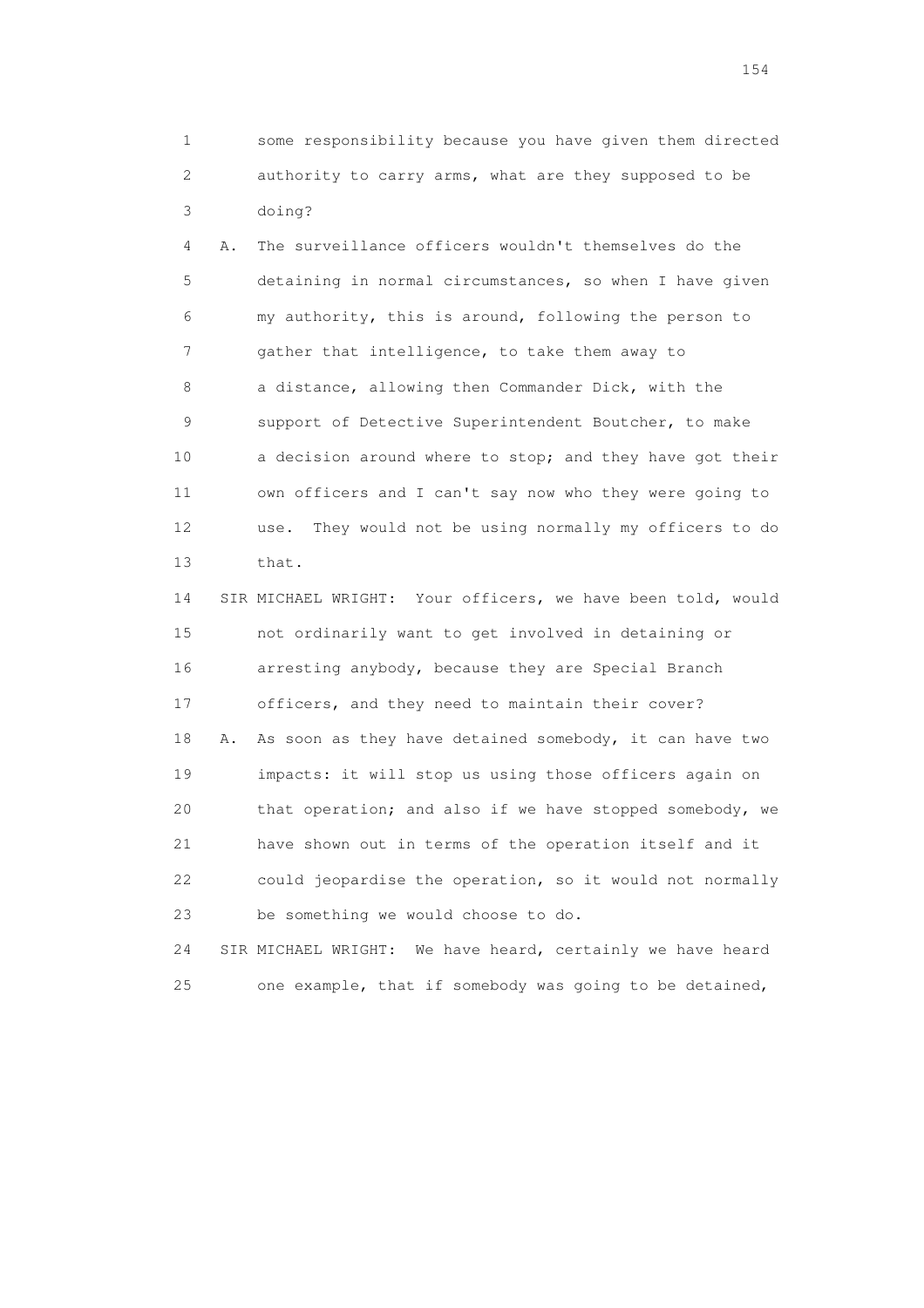| 1              |    | not arrested because they weren't a suspect, but the        |
|----------------|----|-------------------------------------------------------------|
| $\overline{2}$ |    | officers who would do that in this context would be the     |
| 3              |    | anti-terrorist officers, SO13; do you agree with that?      |
| 4              | Α. | Yes.                                                        |
| 5              |    | MR MANSFIELD: Was that aspect discussed in the meeting,     |
| 6              |    | using anti-terrorist officers?                              |
| 7              | Α. | I don't recall that side of it, sir. I was there for        |
| 8              |    | that one task from Commander Williams to a large extent;    |
| 9              |    | Detective Chief Superintendent Sait, who was also from      |
| 10             |    | the Special Branch, was in the room at that time.           |
| 11             | Q. | What was his function?                                      |
| 12             | Α. | At that stage, in terms of SO12, he was the leading         |
| 13             |    | senior officer there, and there were three S012 officers    |
| 14             |    | there and I was -- I received a phone call the night        |
| 15             |    | before, from Commander Williams, to drive that area.        |
| 16             |    | Q. Well, Sait is certainly a name that's been mentioned, so |
| 17             |    | he is there. Is he the most senior of the                   |
| 18             |    | Special Branch officers there?                              |
| 19             | Α. | Yes, sir, he is.                                            |
| 20             | Q. | Just going on from the fact, as we have heard many          |
| 21             |    | times, that Special Branch officers wouldn't engage in      |
| 22             |    | arresting or detaining and/or arresting, therefore          |
| 23             |    | I have to ask you this: if someone left the premises as     |
| 24             |    | someone did during this meeting or later, who in fact       |
| 25             |    | was thought to be a suspect or a possible suspect, and      |

n 155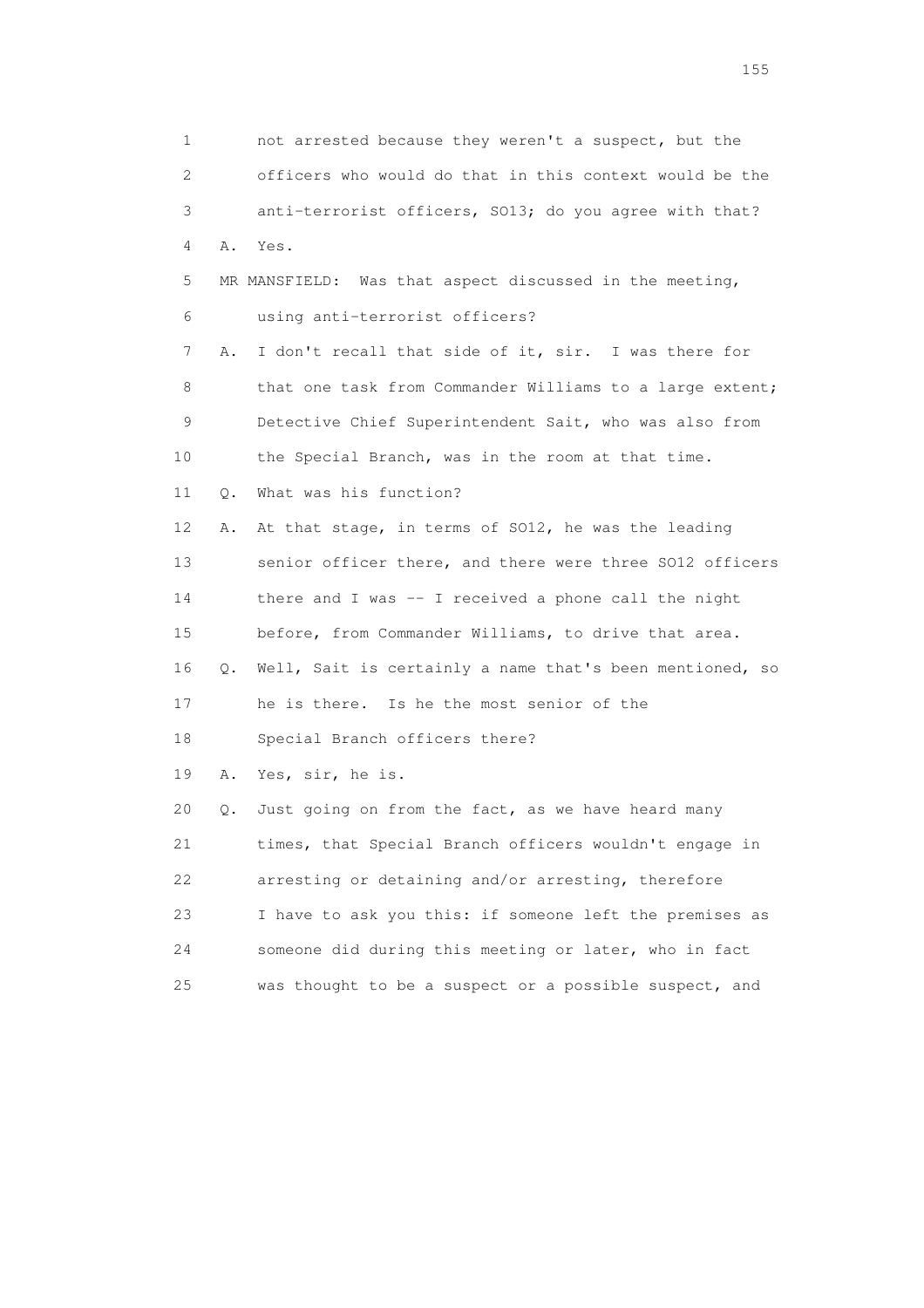| 1               |    | SO12 don't get engaged in detaining or arresting, what   |
|-----------------|----|----------------------------------------------------------|
| 2               |    | was going to happen? Was there a plan?                   |
| 3               | Α. | I can't give the details of the plan. I would expect     |
| 4               |    | them to inform the SIO because it's their strategy in    |
| 5               |    | terms of what they are going to do with people coming    |
| 6               |    | from the address.                                        |
| 7               |    | Q. Yes, but what was the contingency at between 8.10 and |
| 8               |    | 8.20? Firearms teams hadn't even got to                  |
| 9               |    | Nightingale Lane, but you may not have known that. What  |
| 10              |    | was the contingency discussed at 8.10 if a possible      |
| 11              |    | suspect -- which of course is the category you heard     |
| 12 <sup>°</sup> |    | de Menezes being described as -- if someone like that    |
| 13              |    | came out?                                                |
| 14              | Α. | I am sorry, I wasn't involved in those discussions and   |
| 15              |    | I am not aware what they were.                           |
| 16              |    | Q. You don't have any recollection --                    |
| 17              | Α. | No, sir.                                                 |
| 18              | Q. | -- of it being discussed. If I can shoot forward a bit,  |
| 19              |    | the learned Coroner asked you about SO12. There came     |
| 20              |    | a time when of course SO12 were instructed to do a stop? |
| 21              | Α. | (Witness nods)                                           |
| 22              | Q. | Right?                                                   |
| 23              | Α. | Yes, sir.                                                |
| 24              | Q. | In relation to that, can you help us, if in fact it had  |
| 25              |    | not been countermanded, in other words that CO19 were    |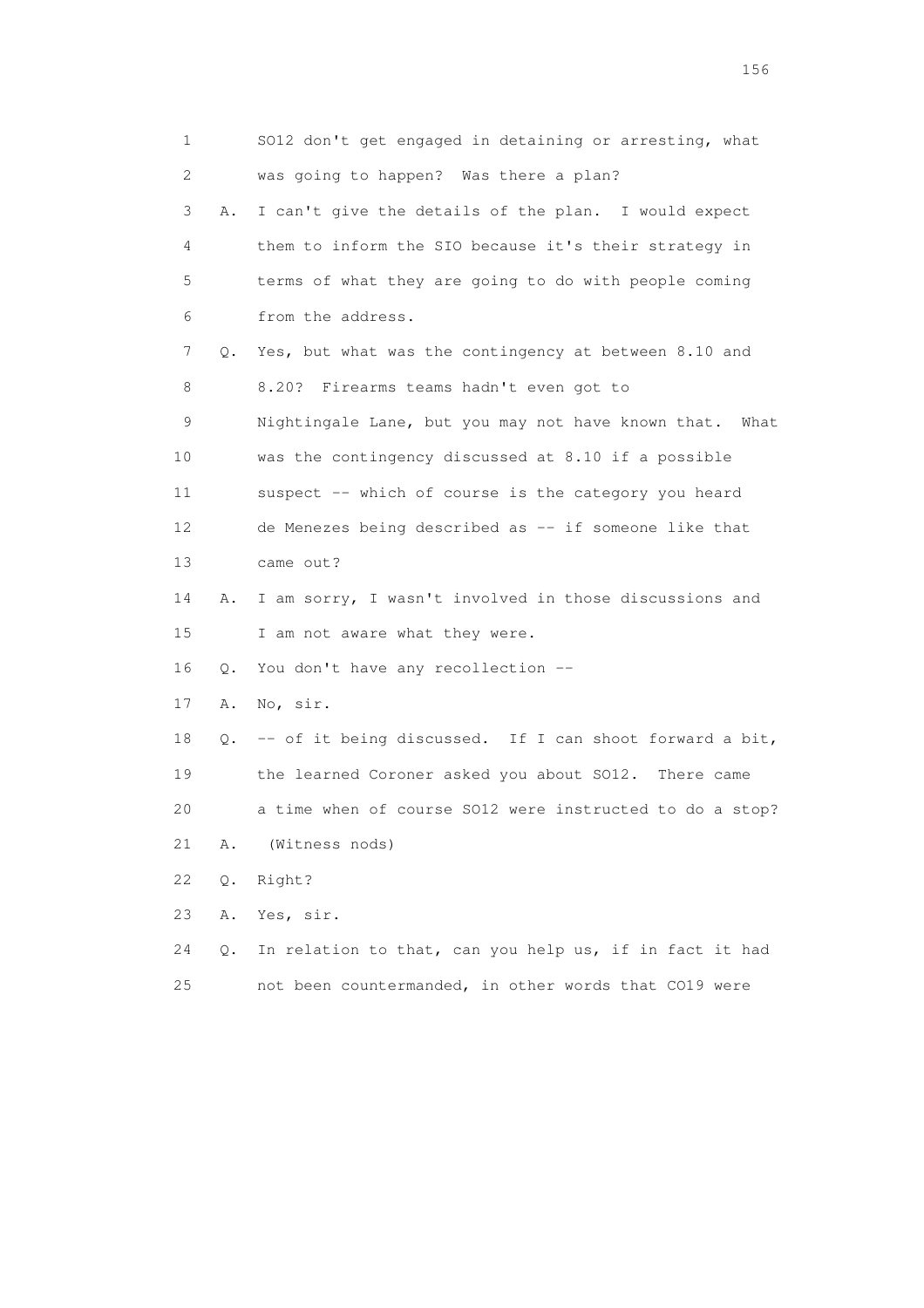| 1  |    | going to take over, the officers we know in the          |
|----|----|----------------------------------------------------------|
| 2  |    | surveillance who were very close at that point were      |
| 3  |    | armed, all right, they were armed surveillance officers. |
| 4  |    | Now, they are plainly trained in the use of the arms     |
| 5  |    | that they carry; yes?                                    |
| 6  | Α. | Yes, sir.                                                |
| 7  | Q. | The authority you have given was to protect themselves   |
| 8  |    | but also to protect the public?                          |
| 9  | Α. | Yes, sir.                                                |
| 10 | Q. | They do have some training in Kratos, do they not, some  |
| 11 |    | awareness?                                               |
| 12 | Α. | They have awareness, sir, yes.                           |
| 13 | Q. | Whilst it's not desirable, plainly they would be capable |
| 14 |    | of making a detention and an arrest if necessary?        |
| 15 | Α. | Any police officer can make an arrest. You would prefer  |
| 16 |    | not to do that, but in answer to your question, yes, it  |
| 17 |    | is an option.                                            |
| 18 | Q. | Just going on with this particular period of time, I am  |
| 19 |    | now getting to the crucial period, if I may, where --    |
| 20 |    | 9.34 onwards, it's that period.                          |
| 21 | Α. | Sir.                                                     |
| 22 | Q. | Now, who is the person responsible for ensuring that the |
| 23 |    | operations room has a sufficiency of aids and            |
| 24 |    | Is it you or is it the Special Branch<br>accessories?    |
| 25 |    | operations manager?                                      |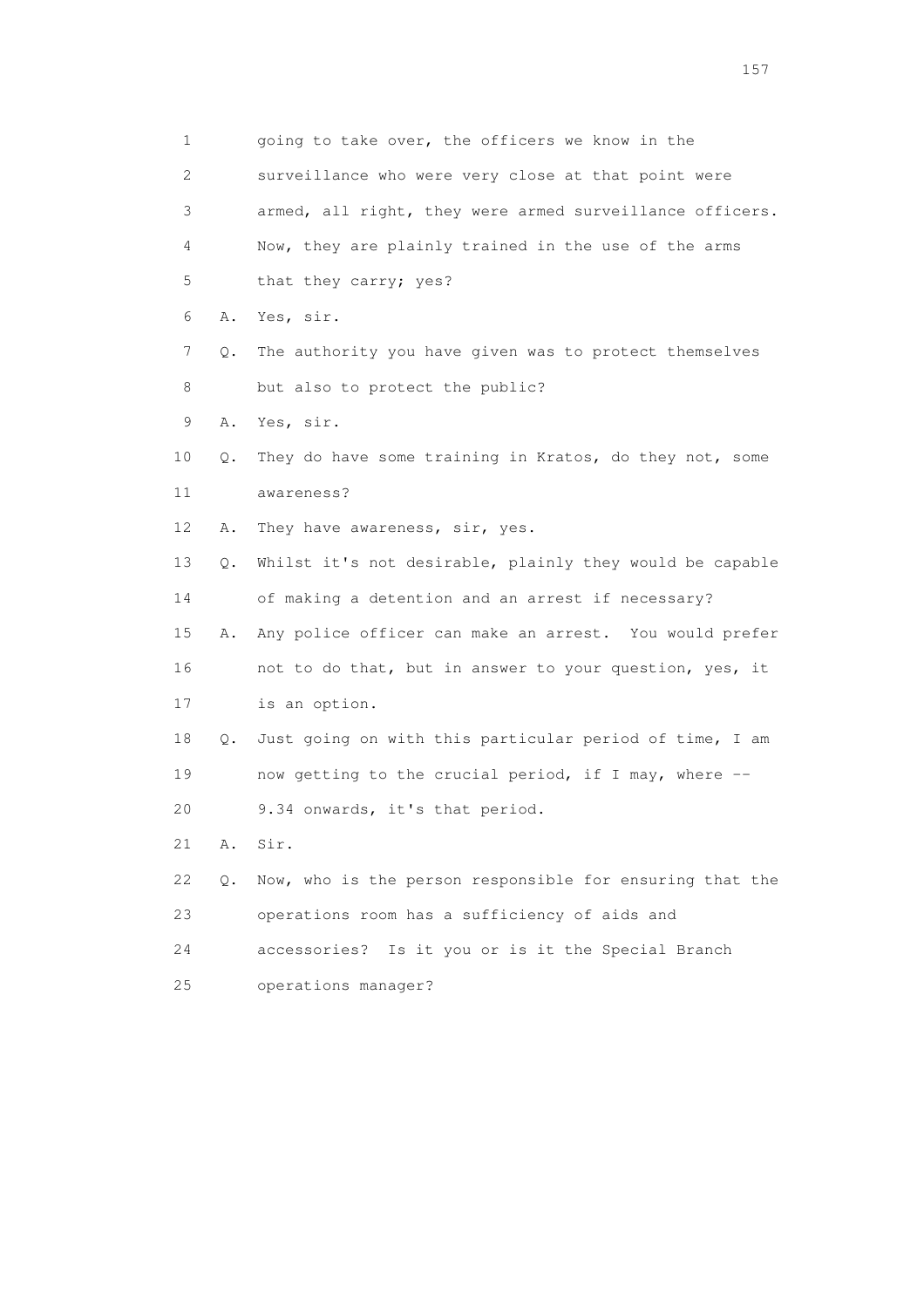1 A. Within the room itself, the operations manager ought to 2 make sure the room is running effectively. I would have 3 a Chief Inspector there as well, and ultimately if there 4 is something that they are not happy with, they should 5 come and speak to me and I would try and resolve it. 6 Q. I just want to ask you one thing. It may not be your 7 responsibility. One of the, I suggest, very simple aids 8 would be a visual aid like a map; all right? Did 9 anybody, including yourself -- you have been thoughtful 10 enough to write up strategy -- had you thought: it might 11 help everybody if we had a map of what is going on here. 12 They are quite easy to obtain, aren't they? 13 A. Yes, sir. 14 Q. And there is a system called Map Info, isn't there? 15 A. There is, sir. 16 Q. I hope I am not breaching any security here. Whereby 17 you could have got a map covering the very areas that we 18 are dealing with, Scotia Road, Upper Tulse Hill, 19 Tulse Hill, down to Brixton and then on to Stockwell. 20 That would have been pretty straightforward? 21 A. Yes, sir. 22 Q. There were enough people in the room, I am not going on 23 exact numbers, you have already given us a clue, for 24 somebody to have been, as it were, near the map if 25 necessary in a very old-fashioned way marking it up but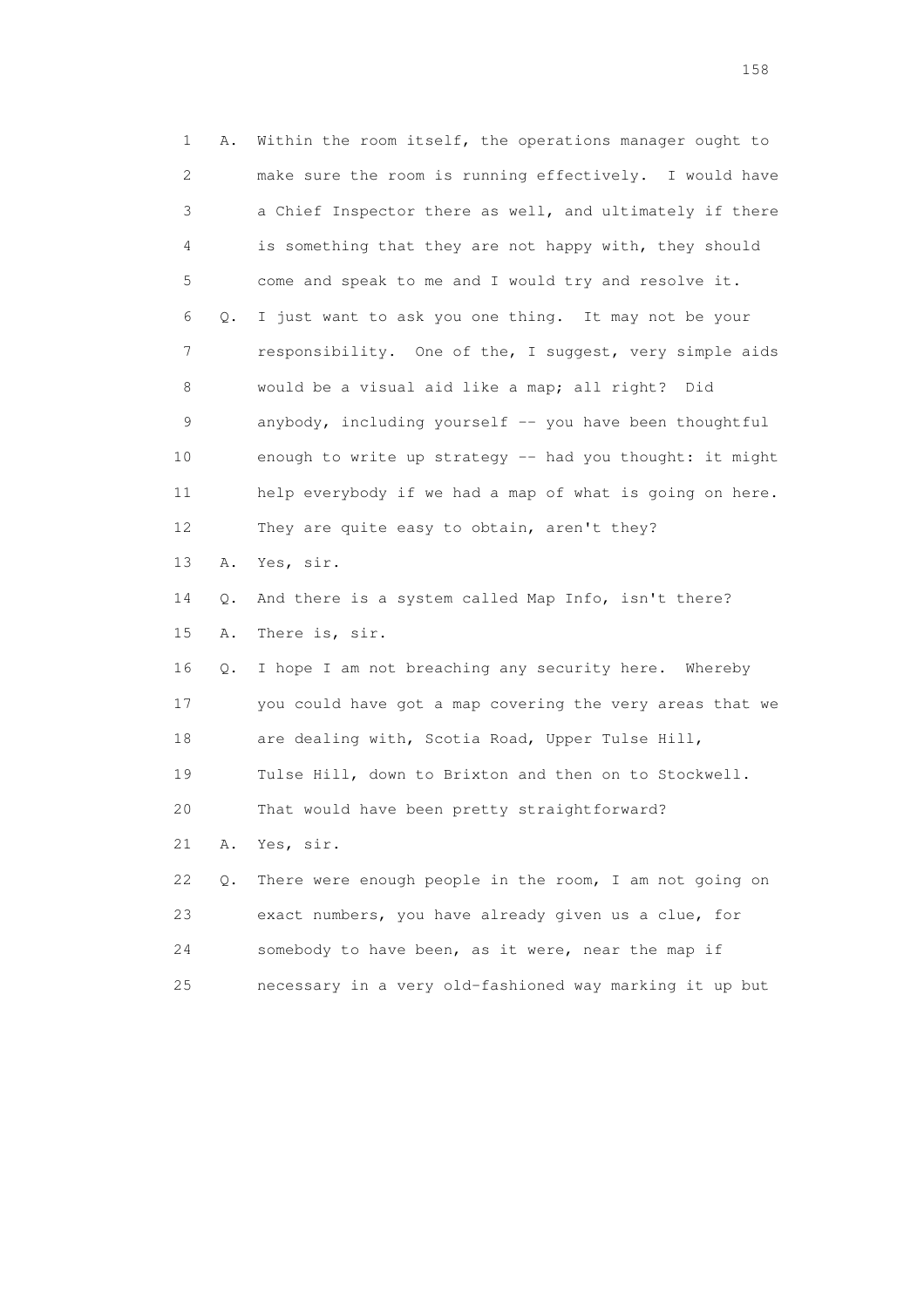1 there may be other ways now, certainly on computerised 2 maps, of actually marking up and tracking first of all 3 the de Menezes route; yes? 4 A. Sir. 5 Q. That's possible, and now I am coming on to the much more 6 important, I suggest to you, situation, and I'm going to 7 deal with it globally. Is it right to say that 8 throughout this period, 9.34 through to roughly 9 10 o'clock, nobody in that room actually knew precisely 10 where any of the firearms team were; is that right? 11 A. I certainly didn't, and I am not sure whether anybody 12 else did. 13 Q. Leave Trojan 80 to one side, all we know is he is on the 14 phone to somebody, a fair assumption probably firearms 15 officers, but he never said as far as you remember: 16 look, the firearms people are stuck in traffic wherever, 17 or they are just coming up to the junction or -- nothing 18 like that was ever said, was it? 19 A. I don't recall anything like that, sir, no. 20 Q. The only thing you remember is Trojan 80 raising his 21 voice, perhaps, or saying, you know: what do you mean, 22 you can't get there; you remember that? 23 A. I do, sir, yes. 24 Q. Did anybody say, especially when it's being made clear, 25 perhaps in slightly different language, to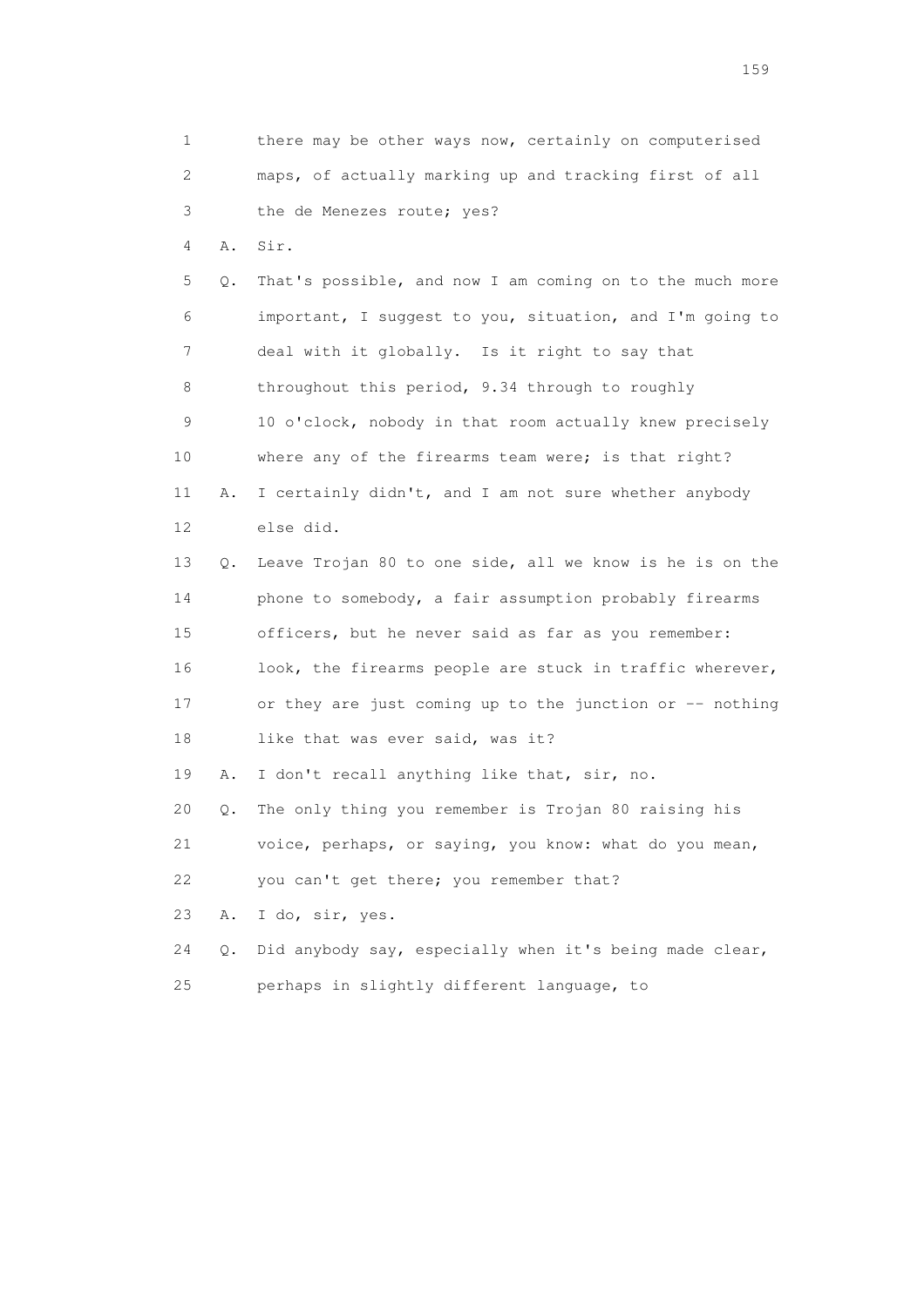1 Commander Dick by Trojan 80 in your hearing: they can't 2 get there, they are unable to deal or whatever the word 3 may be; did anybody say: well, where are they. 4 A. I certainly didn't recall hearing that, sir. 5 Q. These are not clever questions, with hindsight, are 6 they? 7 A. No, sir, I mean, at the time, this is a very short 8 period of time, the Trojan 80 said: they are not 9 available; we have got Detective Superintendent Boutcher 10 giving an alternative option; and the timescale in terms 11 of Commander Dick making a decision, it was very short 12 in time. 13 Q. I appreciate. But then fast time intelligence and fast 14 time decision-making is, you know, meat and drink, if 15 I can put it, for police officers. I am not 16 underplaying it, it's just this is how it works. So 17 that question wasn't asked. 18 Now, the vital order, and you can look at your 19 statement by all means, I am coming to the very -- we 20 have the to-ing and fro-ing and so on. First it's SO12 21 and then it's back to SO19. You actually in the room, 22 standing pretty nearby, you don't recall any order from 23 Commander Dick directed to SO19, do you? 24 A. The -- Commander Dick said she wanted SO19 to stop the 25 person being followed. It was at that stage when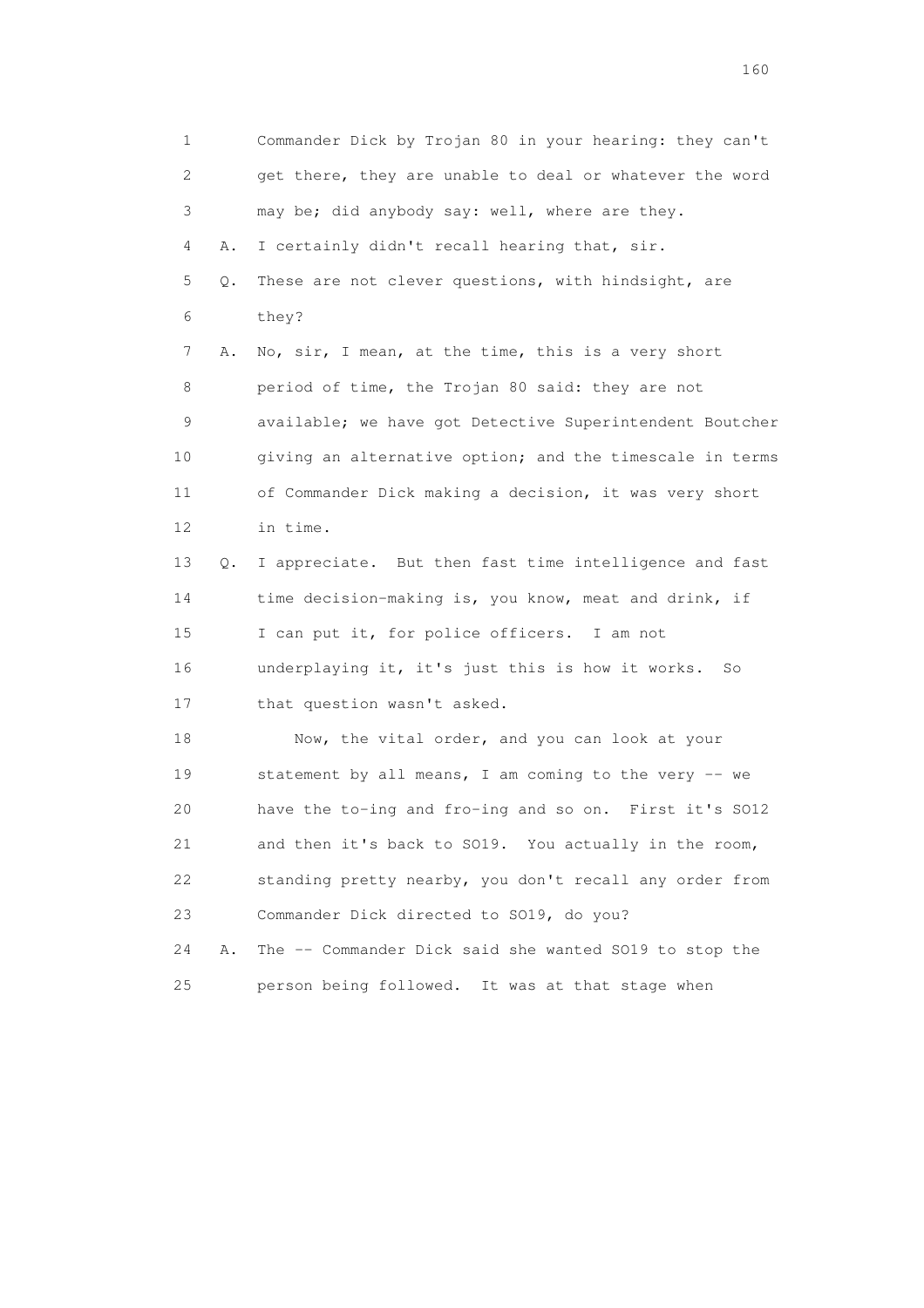1 Trojan 80 said they couldn't get there, but I don't 2 recall anything after that. 3 Q. This is quite important because that may be what she 4 wanted, but the question was, and is this right, you do 5 not recall, standing in the room as you were, any 6 command or order, however it's phrased from, from 7 Commander Dick to SO19 to stop, after that? 8 A. Apart from that one there, no, I don't recall one. 9 Q. Is it possible -- it's not a criticism, please 10 understand -- is it possible that you didn't hear it 11 because of noise levels in the room? 12 A. It is possible because I am standing by the surveillance 13 monitor and they were all between the C seats and the 14 far S seat, so they were standing in that bit where -- 15 and yes, it is possible I didn't hear it. 16 Q. Right. These are, again, rather fundamental questions 17 and I may have got it entirely wrong, but we have 18 a monitor called Pat who is listening to surveillance. 19 Is there another monitor listening to firearms squad, 20 firearms teams' radio traffic? Do you follow me? On 21 the console in the middle of the room. The jury have 22 seen that. I don't ask that we look at that again. In 23 the middle of the -- 24 A. Those consoles are for the surveillance monitors, and

25 I think we had three of those there and I think the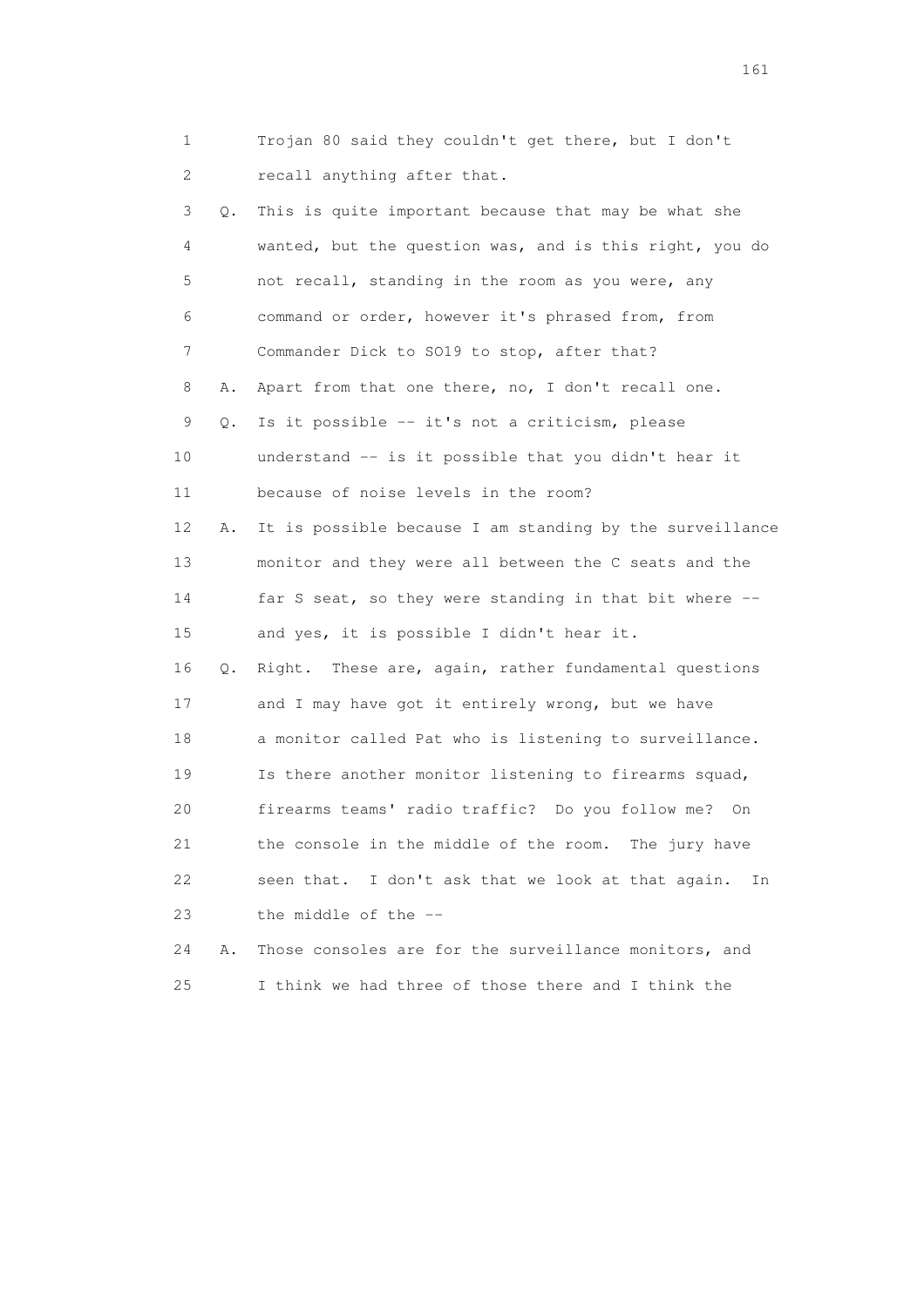1 fourth one, the fourth spot, there was a loggist there. 2 I don't think we had the capability in the room at the 3 time to do that. 4 Q. So no capability in the room to do what the surveillance 5 monitor was doing, and that is tracking firearms 6 officers and -- because the point I am coming to is 7 obviously here we have Trojan 80 relaying information, 8 whether it's about it's not the suspect or we can't do 9 it and now we can, those kind of things, there is not 10 a separate monitor on that console dealing with that? 11 A. No, sir, he was doing that on his mobile phone, as 12 I recall. 13 Q. Right. Not entirely satisfactory, is it, doing it that 14 way? 15 A. It's not ideal. Obviously as with all operations, we 16 are improving our facilities, and this was a move away 17 from where we were before in terms of our risk to(?) 18 international. 19 Q. I understand that. Just one further question in this 20 area. The person who you did have there, Pat, there was 21 a monitor, obviously we have heard about it, and you can 22 see what was coming up on his screen either most of the 23 time or some of the time; there was a running log in the 24 operations room, wasn't there, electronically? 25 A. There was, yes, sir.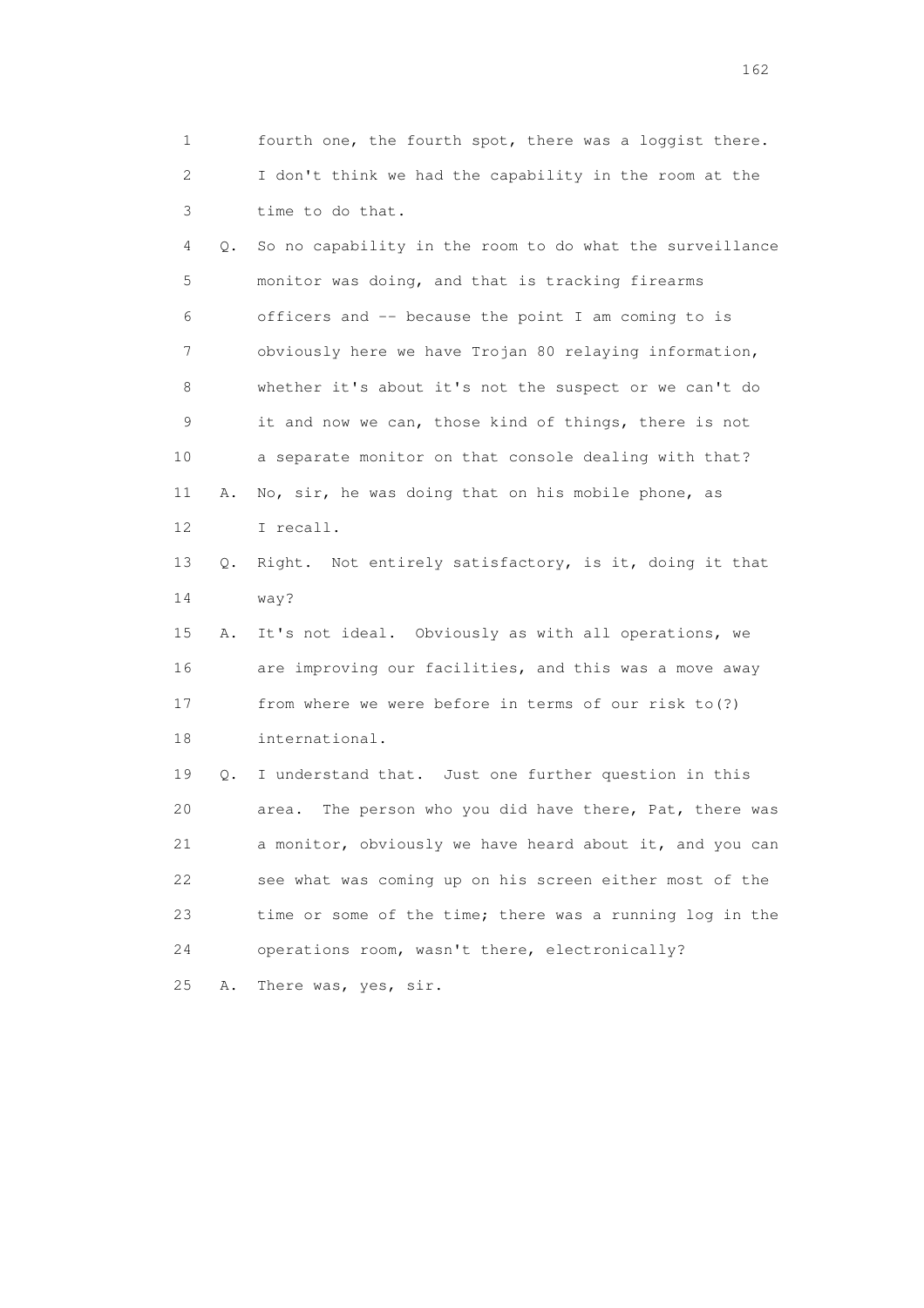1 Q. Did you ever look at it yourself?

|    | 2 | Α.            | I looked at it at certain times. I can't say whether       |
|----|---|---------------|------------------------------------------------------------|
|    | 3 |               | I have been looking at this stage or not.                  |
|    | 4 | Q.            | All right. I ask you this question: what is the point      |
|    | 5 |               | of that running log, as far as you know.                   |
|    | 6 | Α.            | It's used for a number of things but one thing is it       |
|    | 7 |               | does allow, the way that log is often used by Special      |
|    | 8 |               | Branch, it does allow other people to see a view of        |
|    | 9 |               | what's going on, and if they are taking over the next      |
| 10 |   |               | shift, they can actually use that as a starting point in   |
| 11 |   |               | terms of information.                                      |
| 12 |   | $Q_{\bullet}$ | It's also important, isn't it, potentially for informing   |
| 13 |   |               | the decision-maker, in case they have forgotten because    |
| 14 |   |               | it's fast-moving; can you scroll back or whatever, I       |
| 15 |   |               | just want to see what's happened, that sort of thing?      |
| 16 |   | Α.            | Yes, it can be, yes.                                       |
| 17 |   | О.            | So it can be used like that as well. Right.                |
| 18 |   |               | SIR MICHAEL WRIGHT: If you are moving on, just can I ask   |
| 19 |   |               | a point that's been raised by the jury?                    |
| 20 |   |               | Yes, certainly.<br>MR MANSFIELD:                           |
| 21 |   |               | We know, you have told us, that you<br>SIR MICHAEL WRIGHT: |
| 22 |   |               | have the monitors listening through their earphones, you   |
| 23 |   |               | have Mr Esposito, Trojan 80, on his mobile phone.<br>Would |
| 24 |   |               | Commander Dick be using a telephone at all?                |
| 25 |   | Α.            | I recall her speaking to somebody on the phone a couple    |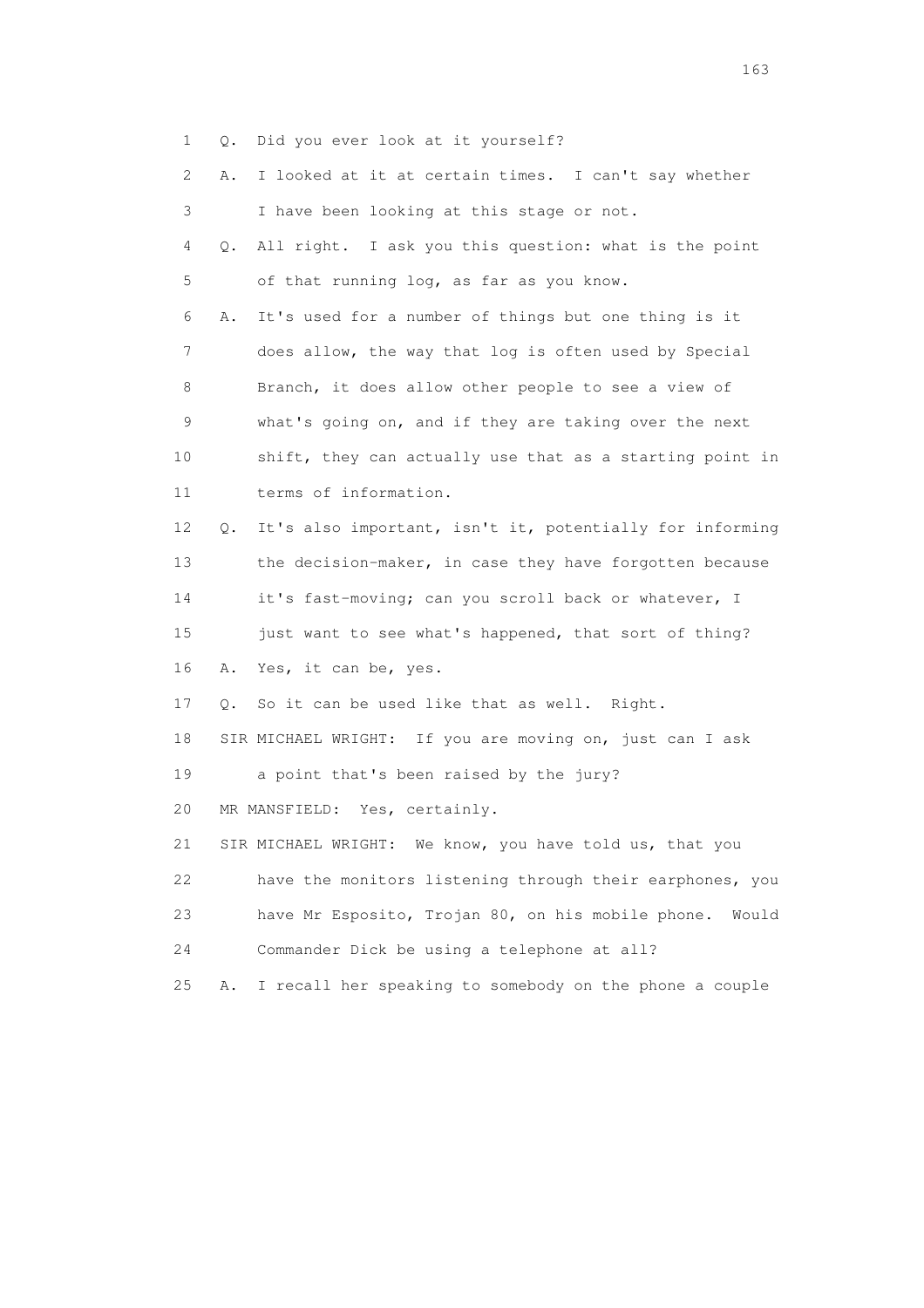1 of times so she would have access to a phone in there, 2 yes. 3 SIR MICHAEL WRIGHT: Basically would she be using a phone or 4 simply listening to what she was being told in the 5 control room? 6 A. I think she did speak to people on the phone and I think 7 that did give some direction or guidance, but I wasn't 8 really standing next to her. 9 SIR MICHAEL WRIGHT: That's not the point of the question. 10 The point of the question is that if she was spending 11 time on the phone -- 12 A. Oh, I see. 13 SIR MICHAEL WRIGHT: -- how easy would it be for anybody 14 else in the control room who had any particular anxiety 15 or something he wanted her to deal with, how easy would 16 it be for him or her to have got in touch with her? 17 A. She has a loggist. She also had 18 a Detective Superintendent with her. 19 SIR MICHAEL WRIGHT: Boutcher? 20 A. No, as I recall, she had -- 21 MR MANSFIELD: Cummings. 22 A. Yes, thank you, again who are there to support her. 23 SIR MICHAEL WRIGHT: And of course Boutcher -- 24 A. Indeed, yes. So you could go and speak to them and that 25 would then make sure the message got to her.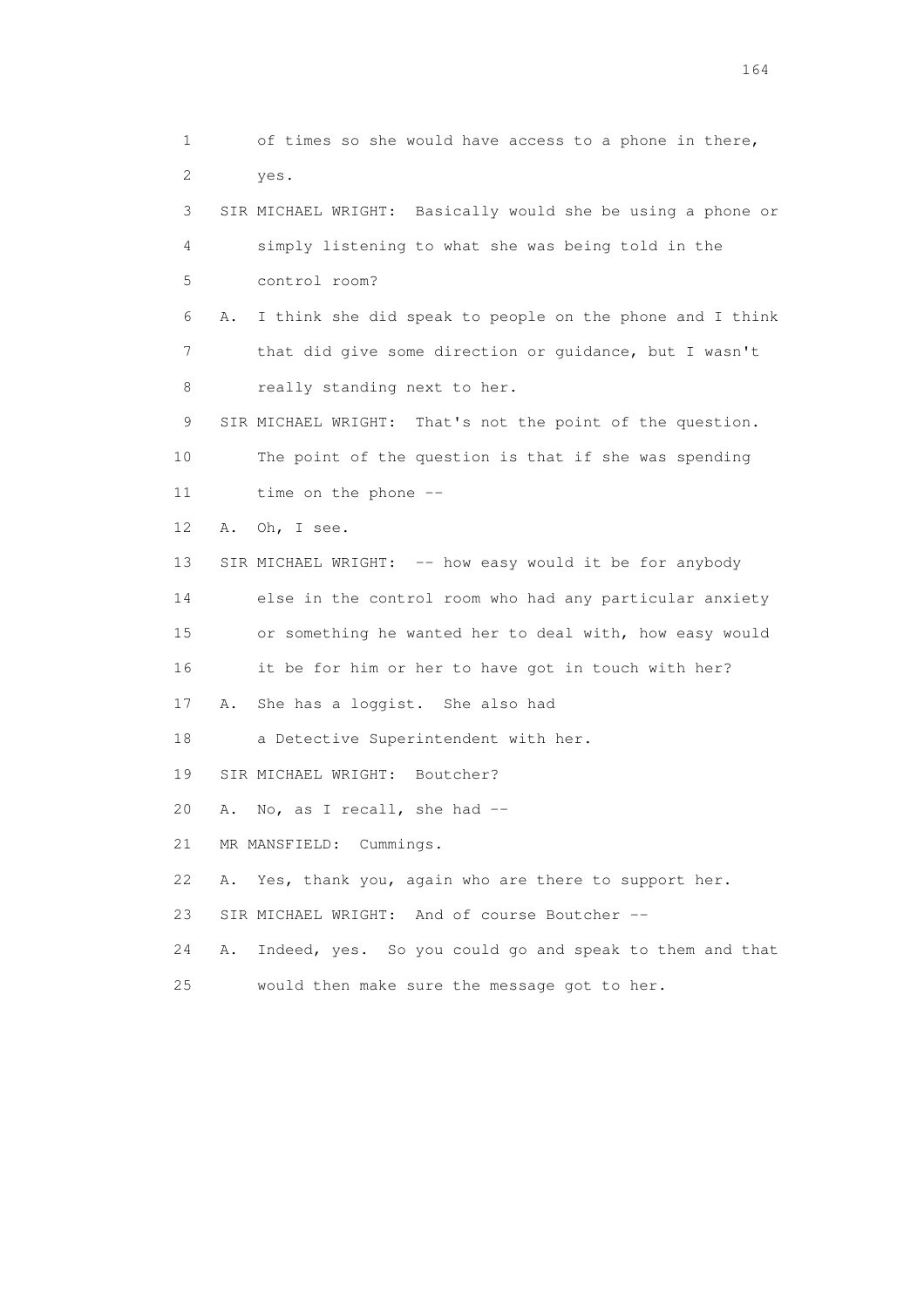1 SIR MICHAEL WRIGHT: And get them to pass the message.

2 A. Yes.

3 SIR MICHAEL WRIGHT: Thank you.

 4 MR MANSFIELD: It's not unrelated to that question, I don't 5 think, and it's a question I have raised with a former 6 witness before you.

 7 Was there a facility in the control room, when we 8 get to a sensitive and important time like this, 9.34 9 onwards, half an hour, 20 minutes odd, is it possible at 10 that point for someone -- and I ask you because you are 11 intel, as it were -- to have said: right, I now want 12 a little bit of silence; I am also going to have 13 surveillance radio traffic broadcast in the room so 14 everybody can hear what is being said by surveillance 15 officers, who at that point are in control, firearms 16 haven't been ordered to do anything.

 17 Now, is that possible? Was that possible, sorry? 18 A. It is now.

 19 SIR MICHAEL WRIGHT: It means loud speakers, presumably? 20 A. I can't recall. It's not something again we would 21 normally do, because you have more than one surveillance 22 monitor doing things, so if you start to denominate -- 23 I understand obviously we are at a key point there. 24 MR MANSFIELD: I am not suggesting all the time. It's just 25 when you get to: here is a possible suspect; so it's not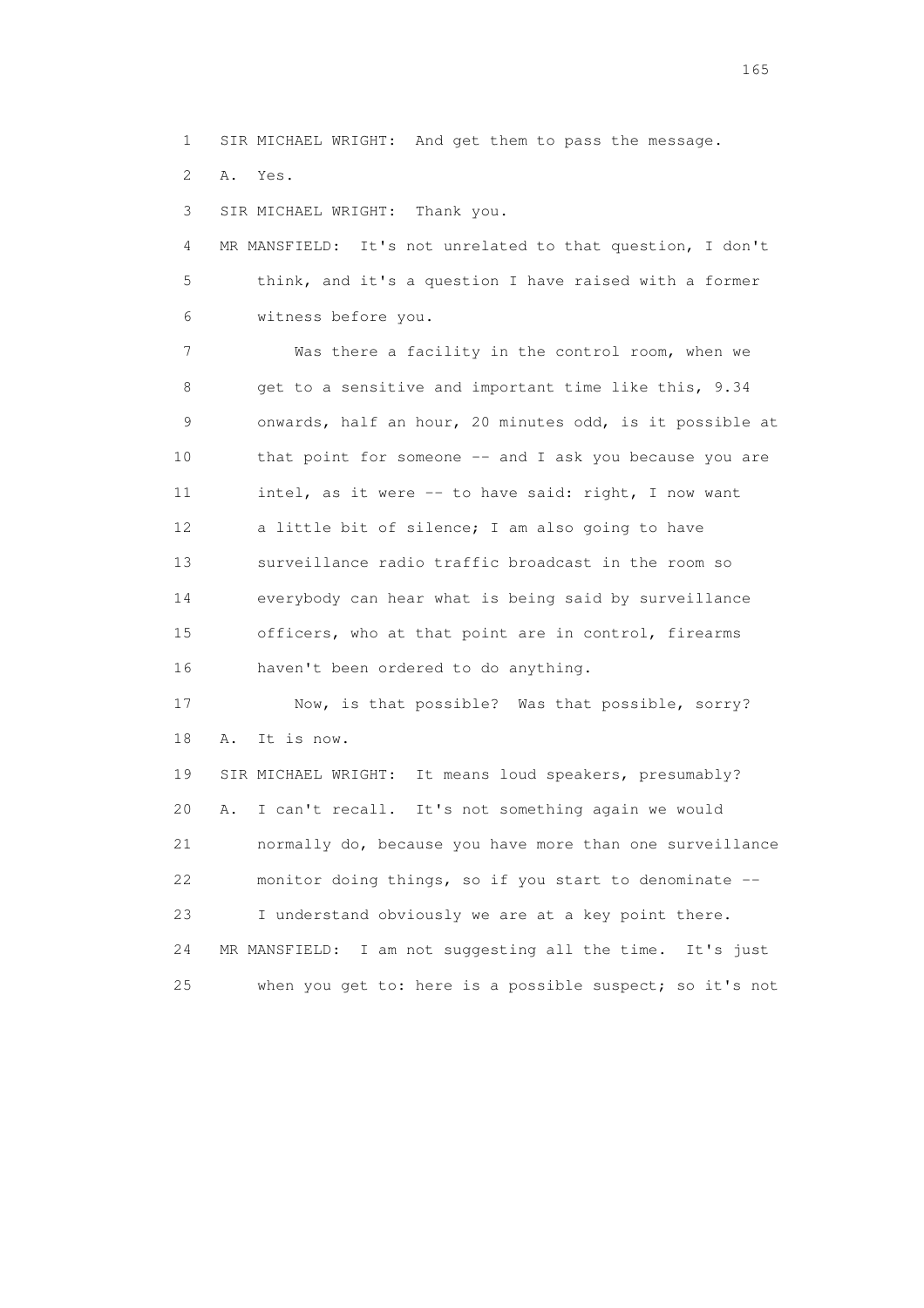1 everybody who leaves, I am not asking that, it's just 2 that where you get to this. 3 A. I know you can now. I can't remember whether you could 4 then. It's not something that I considered at the time 5 doing, and yes, obviously I could have shouted, 6 "Everyone be quiet", and I think later on in the day, 7 the noise volumes were high at certain times and that 8 was said. 9 Q. Because one of the most important things in that room is 10 to ensure clarity, isn't it? 11 A. Sir. 12 Q. And no confusion and misunderstandings, but the person, 13 especially the directing officer, Commander Dick, she 14 needs to be able to hear clearly what exactly is going 15 on, and she also needs to be able to give very clear 16 instructions, doesn't she? That's pretty basic? 17 A. We make sure we have surveillance monitors who are good 18 at their role. They are recording the notes and they 19 pass on the relevant information. If you have it so 20 that the radios are going the whole time, that could 21 again dominate the room with the surveillance 22 conversations without picking out the key bits so there 23 is a balance. 24 SIR MICHAEL WRIGHT: Presumably you could have two 25 surveillance officers talking at once?

<u>166</u> **166**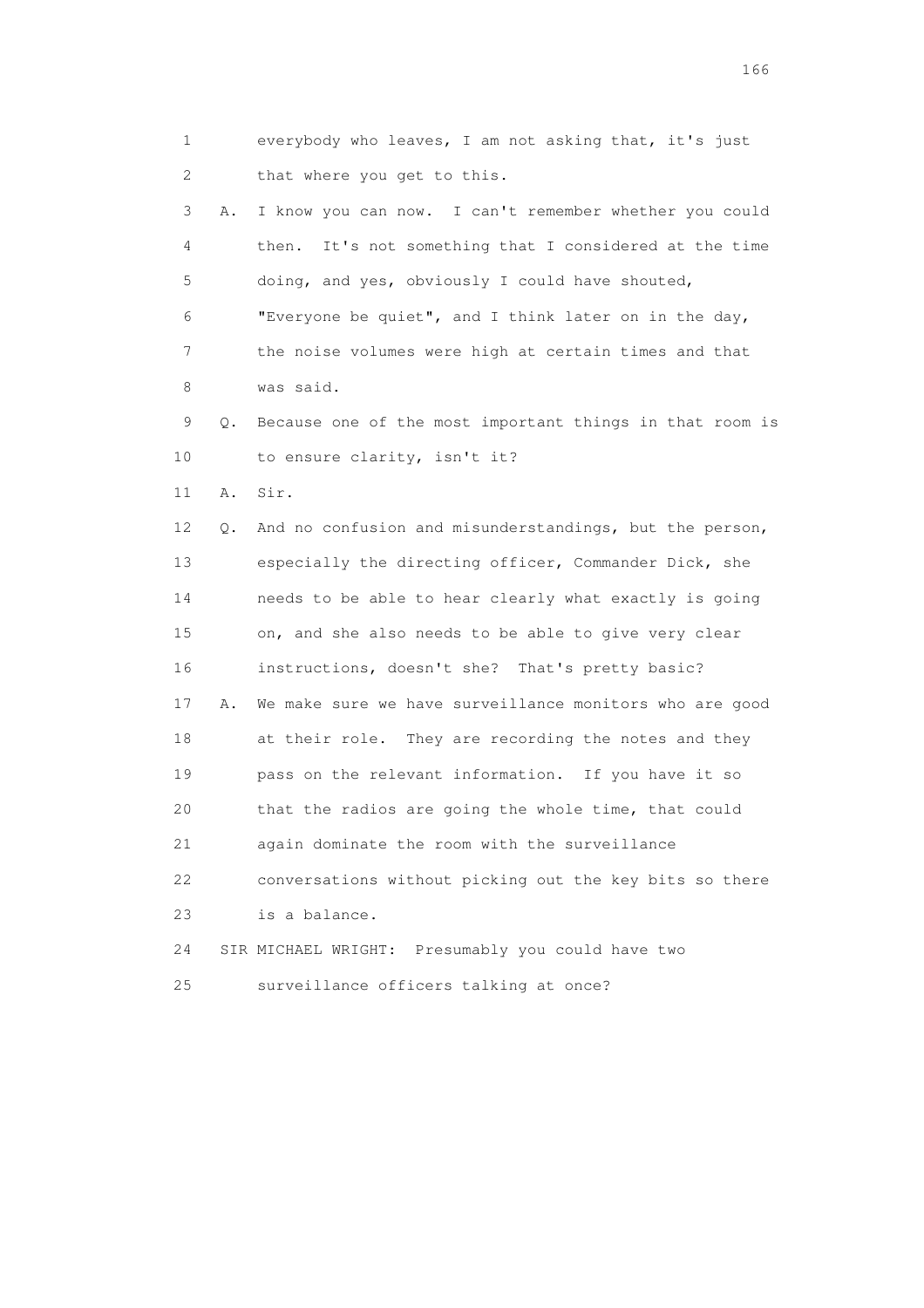1 A. The way the teams work, is that you would -- you know, 2 there is somebody that will control what's being said, 3 but yes. 4 SIR MICHAEL WRIGHT: Yes, but here we know that there were 5 three teams out -- 6 A. Sorry, yes. 7 SIR MICHAEL WRIGHT: There was two at Scotia Road, red and 8 grey, and one out at Portnall Road. As it happens 9 nothing was happening at Portnall Road just then, but 10 you could always have more than one surveillance officer 11 coming on at the same time? 12 A. In terms of the monitors, they are listening to the 13 different surveillance teams. 14 SIR MICHAEL WRIGHT: I know, but I'm thinking about Mr 15 Mansfield's point. 16 A. In terms of in the room, absolutely, yes. 17 SIR MICHAEL WRIGHT: I don't see how it could be done, 18 myself. 19 MR MANSFIELD: You do have different channels and you do 20 selection, so you only have the broadcast of the 21 surveillance officers, let us say, it starts with red; 22 and to use the phrase that I think you use or somebody 23 uses, the next eyeball officer is grey and then the next 24 eyeball officer is somebody else; so the ones back at 25 the farm, as they say, the ones back at Scotia Road are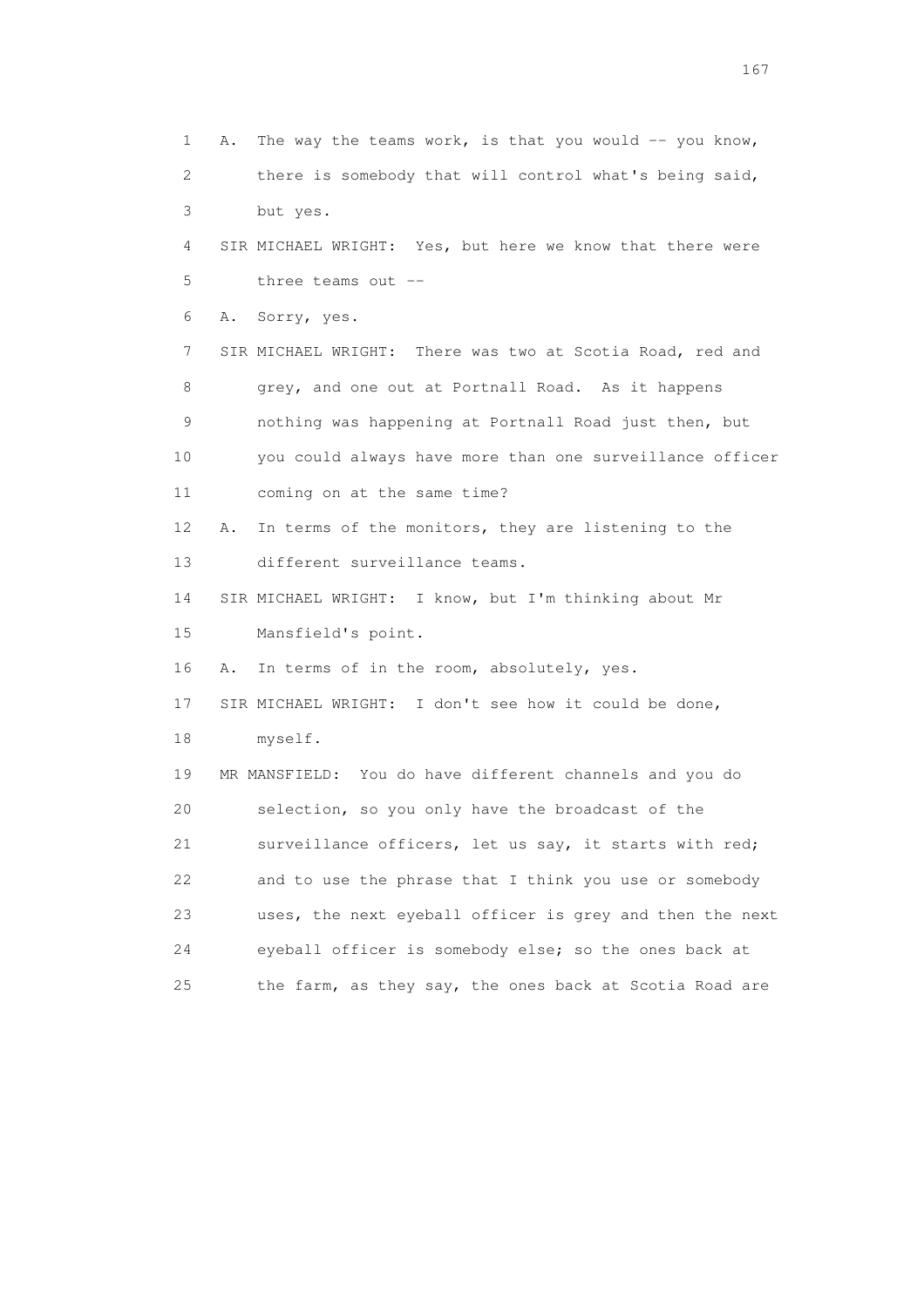| 1  |    | not involved at that point, are they, because they have  |
|----|----|----------------------------------------------------------|
| 2  |    | moved on down to the bus and they are further on.        |
| 3  |    | Do you follow all that?                                  |
| 4  | Α. | I do follow but again in terms of coming into the        |
| 5  |    | control room, you know, the system that has worked is    |
| 6  |    | that surveillance monitor is experienced, and again it's |
| 7  |    | making sure we get the key information because if you    |
| 8  |    | had that noise going on the whole time, there is dangers |
| 9  |    | then, conversations inside again may not be heard, and   |
| 10 |    | it then starts to impact on other people's thoughts.     |
| 11 | Q. | I know it's what's happened now, but you do now have     |
| 12 |    | this facility?                                           |
| 13 | Α. | To be able to hear?                                      |
| 14 | Q. | Yes?                                                     |
| 15 | Α. | As I understand, yes. I don't work in there now, so I'm  |
| 16 |    | sorry.                                                   |
| 17 | Q. | I will leave that. Now, just some preliminary matters    |
| 18 |    | before this period. These are just right at the          |
| 19 |    | beginning and they are fairly straightforward questions, |
| 20 |    | really. When you first came to New Scotland Yard, there  |
| 21 |    | is no question that there was a sense of urgency         |
| 22 |    | communicated to you; correct?                            |
| 23 | Α. | That's right, yes, sir.                                  |
| 24 | Q. | Then you set about writing up the authorities. Did you   |
| 25 |    | actually know at the point that you were doing this,     |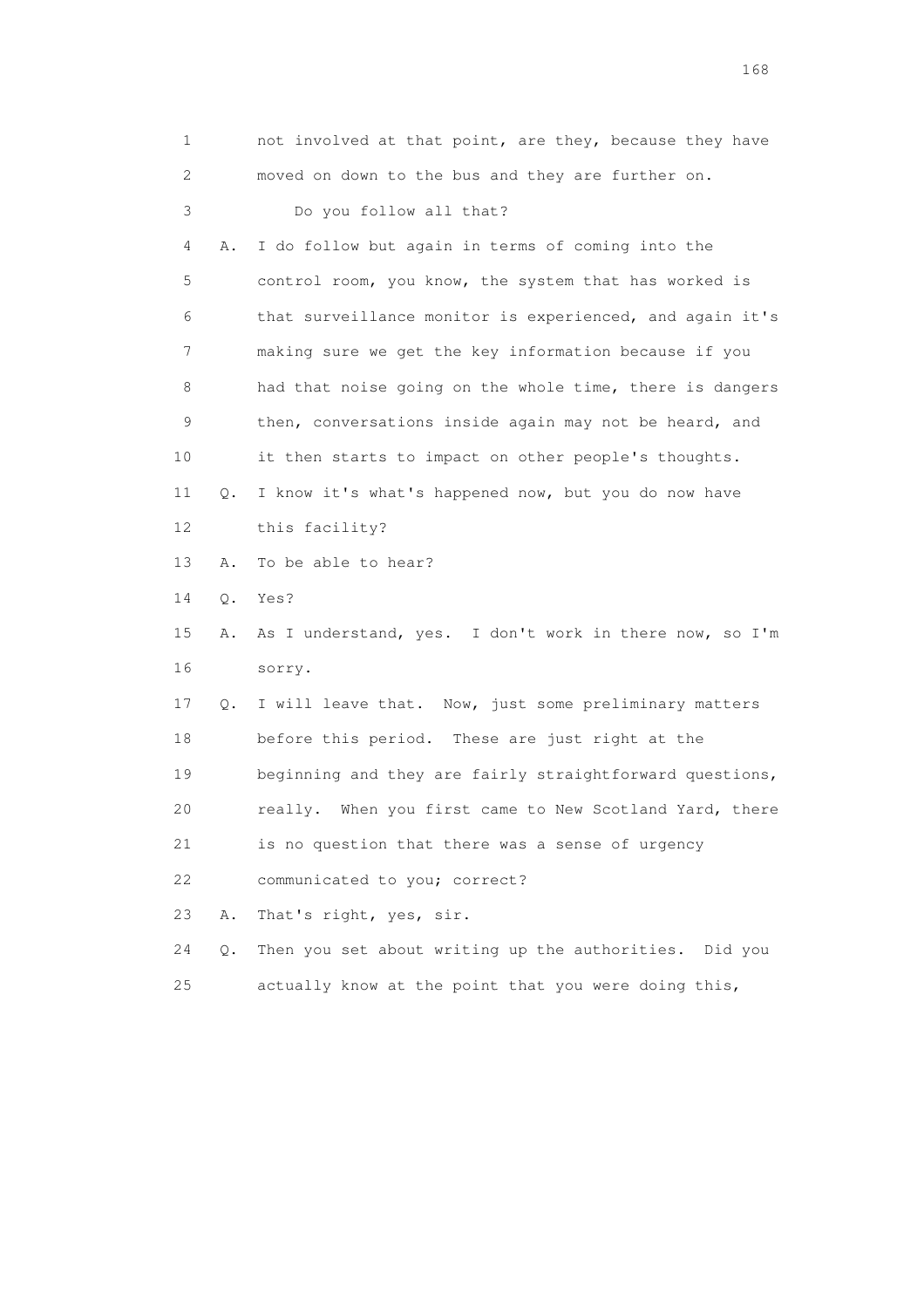1 writing out the authorities, that the first team -- that 2 is the red team -- were just about to depart? It's not 3 in your statement, but look at your notes by all means. 4 They were in fact having a briefing roughly 5.40 in the 5 morning, and we know they got to Scotia Road by 6.04 so 6 that's pretty good going, isn't it? 7 A. I was aware of that, because the reason why I did the 8 surveillance -- sorry, the firearms authority first was 9 to allow them to scramble, and I think they were 10 deployed at 6.04 because they couldn't do it until I had 11 actually written up my authority at 6 am as I recall. 12 Q. It's possible they got down there before and couldn't 13 actually start the work until the authority came 14 through? 15 A. It is possible. I don't know whether that happened, but 16 they are very clear whenever you deal with them that 17 they are not going to do anything until they have had 18 their authorities. 19 Q. Quite right. I don't ask for the documents. We can 20 probably do it without. I am looking at the directed 21 surveillance authority which you do second, all right?

 23 Q. Appreciating that this is directed to subjects and the 24 two subjects you mention are Omar and Osman, but 25 interestingly throughout the -- you can have it if you

22 A. Yes.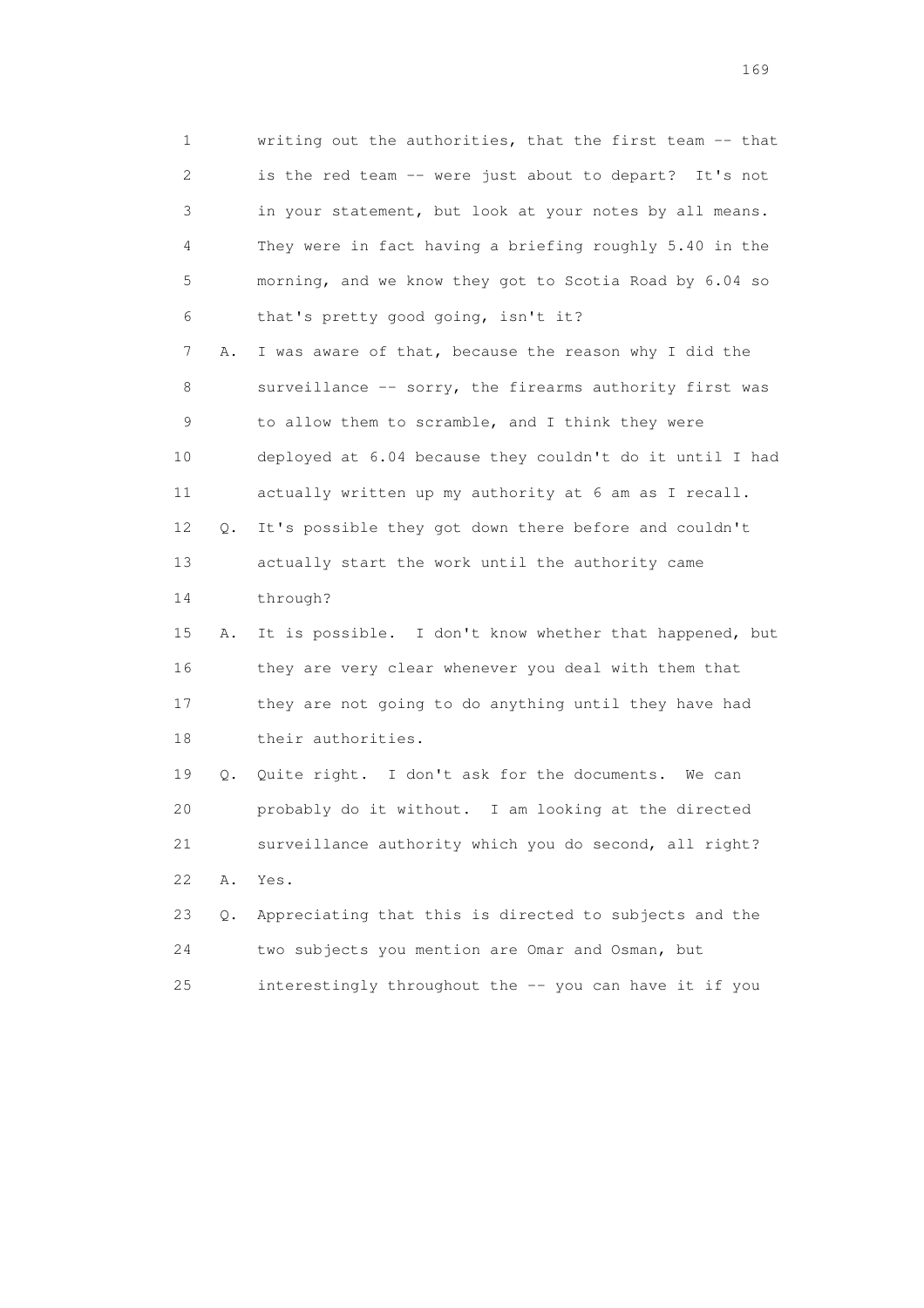| 1  |    | wish, just to look through $-$ whole of the document,    |
|----|----|----------------------------------------------------------|
| 2  |    | only one address is actually mentioned, isn't it?        |
| 3  | Α. | That's correct, sir, yes.                                |
| 4  | Q. | It's Scotia Road, and it's put down effectively as being |
| 5  |    | the place that both people reside, isn't it?             |
| 6  | Α. | It is, on the -- I forget which form, page it is, but    |
| 7  |    | that's correct.                                          |
| 8  | Q. | It's the third page, if you want to check that.          |
| 9  | Α. | No, I recall it from the screen, sir.                    |
| 10 | Q. | There is also a risk assessment and so on, and the same  |
| 11 |    | thing happens, it's the two individuals and that address |
| 12 |    | that gets mentioned; is that right?                      |
| 13 | Α. | Yes, sir.                                                |
| 14 | Q. | At about this time, that is the time you are in there    |
| 15 |    | writing these up, you have also, as it were, talked to   |
| 16 |    | another individual besides DCI Noel Baker, somebody you  |
| 17 |    | name in your statement by code, and if you want the      |
| 18 |    | page, it's the second page right at the top.             |
| 19 | Α. | Yes, sir.                                                |
| 20 | Q. | Do you see? I'm not asking about the names of the next   |
| 21 |    | person, because it's not relevant for this purpose.      |
| 22 | Α. | Yeah.                                                    |
| 23 | Q. | Now, Alan. Did you know Alan when you saw him at         |
| 24 |    | Or did you not see him?<br>5.30ish?                      |
| 25 | Α. | I am not sure if I saw him bang on 5.30 but I saw him    |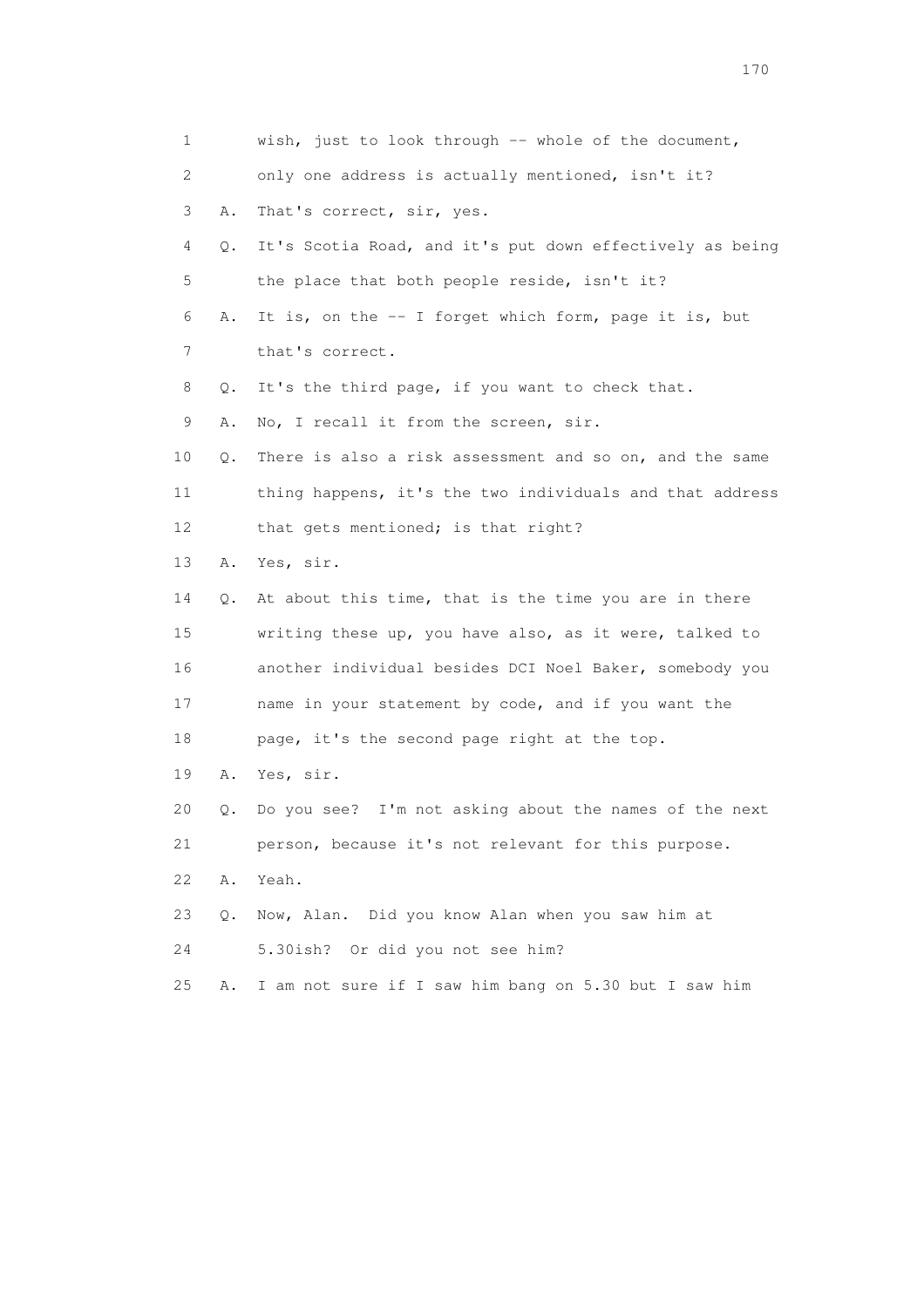- 1 that morning early on, yes.
- 2 Q. You did?
- 3 A. Yes.
- 4 Q. Did you know him before that day?
- 5 A. Yes, I knew him, not in a great deal of detail because 6 E Squad wasn't my area, so I knew him to say hello to, 7 but he is not somebody I had worked with before, before  $8$  the  $-$
- 9 Q. Again, I'm not going to trespass; E Squad, did you say? 10 A. Sorry, E Squad, yes. E Squad is, in old Special Branch 11 money, E Squad was the international side of the inquiry 12 team.
- 13 Q. What did you understand at the point that you spoke to 14 him at 5.30 he was doing? What was his role, do you 15 happen to remember?
- 16 A. As I recall, he at that stage was going to be the Silver 17 for the firearms for the special -- for the surveillance 18 teams at that stage.
- 19 Q. So he was Silver with responsibility for firearms
- 20 deployment, in other words implementing a strategy that
- 21 had been set for the surveillance?
- 22 A. Yes.
- 23 Q. So it means, does it, that there has -- if you can't 24 help on this supplementary -- if he is Silver for that 25 purpose, does it mean there has to be another Silver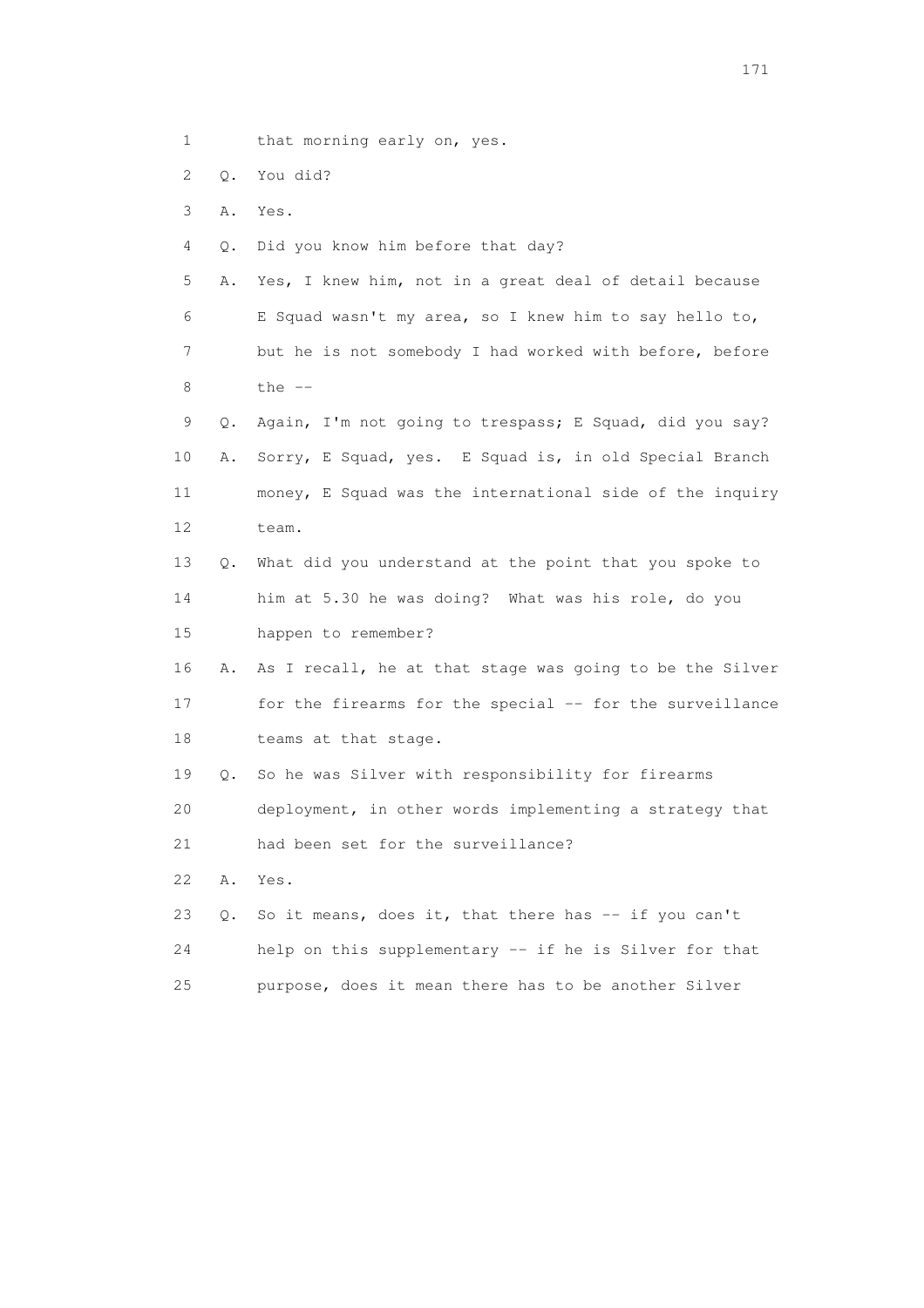1 dealing with the firearms?

2 A. There was at that time, yes. That was the Merrick ...

3 SIR MICHAEL WRIGHT: Merrick Rose.

4 A. Yes.

5 SIR MICHAEL WRIGHT: That's his actual name.

6 A. Sorry.

 7 MR MANSFIELD: So Merrick Rose comes in, I just need to, as 8 it were, pin it down, because we are trying to find out 9 who took decisions and when they come; it looks as 10 though therefore at 5.30 Alan is doing the surveillance 11 firearms, and Merrick Rose is doing the firearms 12 firearms. 13 A. I have in my notes that obviously as I said Alan is 14 doing his bit and I have here: 15 "SO13 Merrick is the Silver firearms for the overt 16 side of policing". 17 As in not the surveillance teams, and then by this 18 stage I have got SO19 with Vince now as the tac adviser, 19 and then it was at the 8.10 meeting --

20 Q. Vince is Esposito?

21 A. Sorry, yes.

 22 Q. Because the jury, I don't think, have heard him called 23 Vince before. Vince Esposito, Trojan 80 who takes over 24 as the tac adviser, and I have left tac advisers out for 25 the moment for these purposes.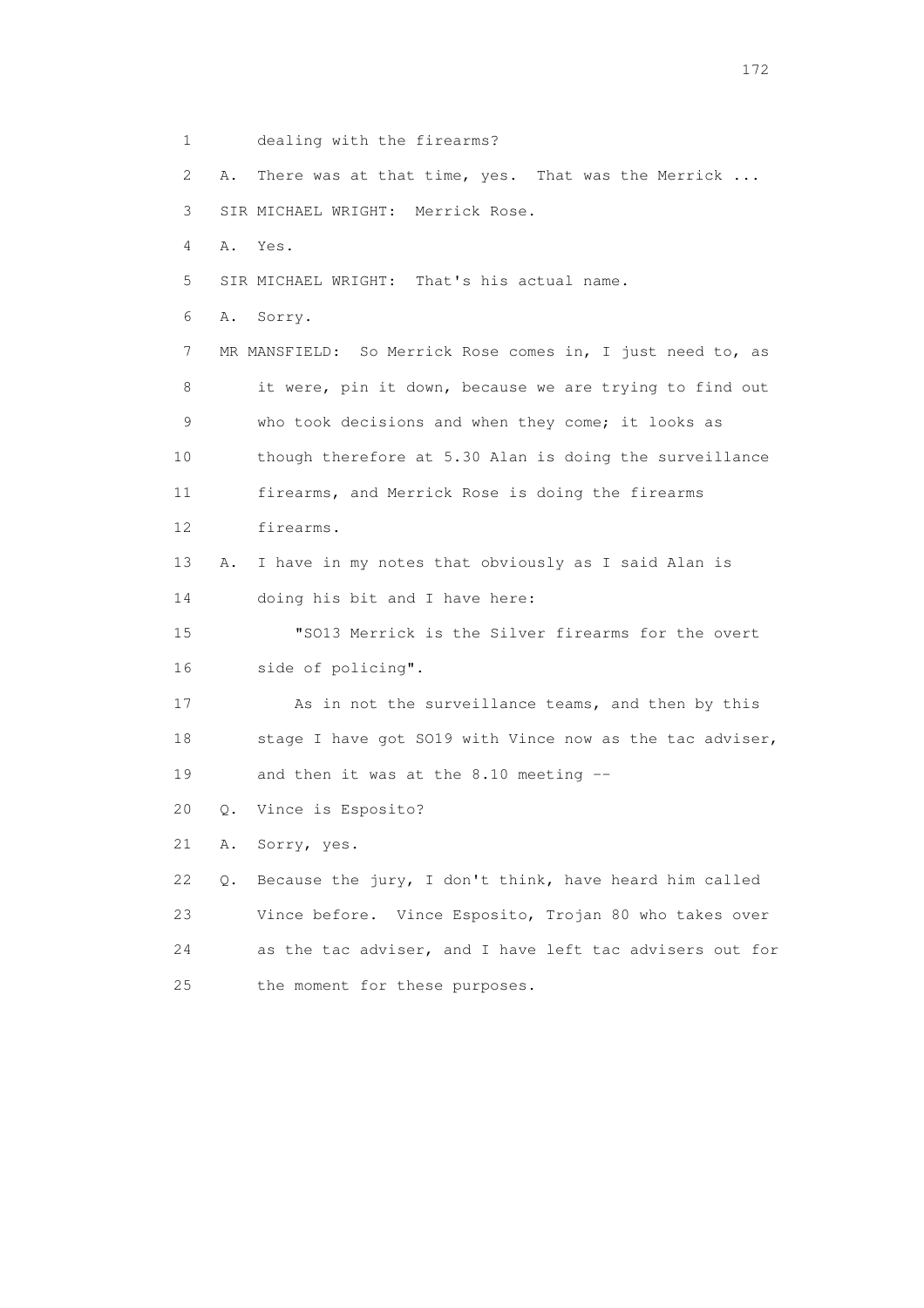1 Do you know, or have some idea, so it being quite 2 difficult to pin the precise time, when did the blue 3 team of surveillance go to Portnall Road? Do you know 4 when they were actually deployed? 5 A. I don't, sir. Within the surveillance room we have 6 a surveillance co-ordinator, so again I would leave that 7 side of things to them. 8 MR MANSFIELD: Someone else, I will bear in mind. Thank you 9 for your help. 10 SIR MICHAEL WRIGHT: Thank you. 11 MR GIBBS: Sir, may I ask some questions about surveillance? 12 Ouestions from MR GIBBS 13 MR GIBBS: Officer, I represent the red and grey 14 surveillance teams. Just keeping it very simple, we had 15 up on screen on the one point the diagram of the control 16 room. 17 A. Yes. 18 Q. It's possible we might have that again. Do I understand 19 that you were positioned between Pat and the officers 20 Dick and Boutcher? 21 A. At the 9.30 time? 22 Q. Yes. 23 A. That's correct, yes. 24 Q. So that you were closer to Pat than they were? 25 A. I was, yes.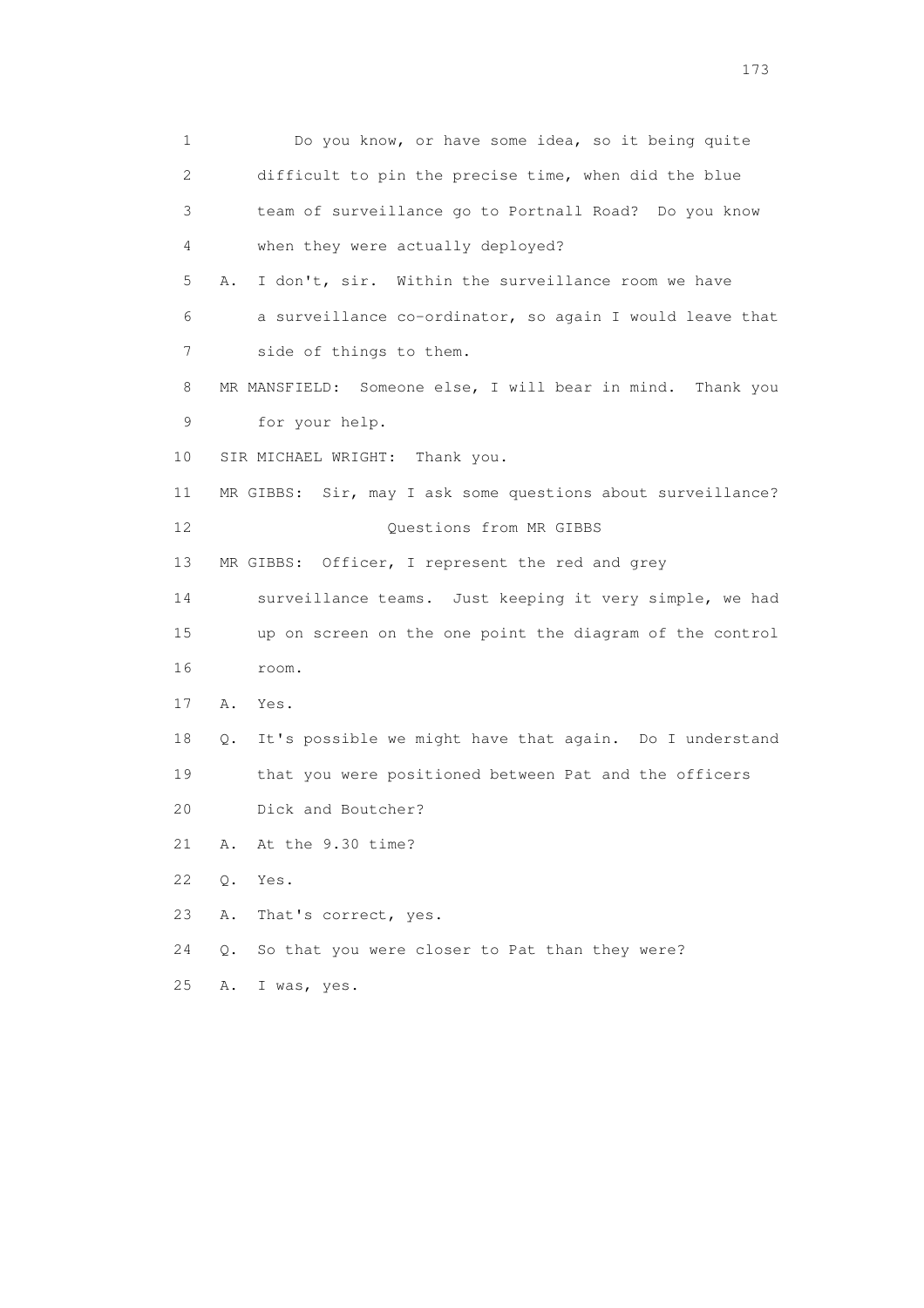| 1  | $\circ$ .     | You have described Pat as being calm and measured?       |
|----|---------------|----------------------------------------------------------|
| 2  | Α.            | Yes.                                                     |
| 3  | Q.            | Were you trying to make sure that his voice could be     |
| 4  |               | heard?                                                   |
| 5  | Α.            | The first time I say he spoke he was heard clearly.      |
| 6  |               | Obviously with the firearms tactical adviser saying that |
| 7  |               | it might not be him, when he spoke the second time       |
| 8  |               | I wasn't certain and therefore that's why I repeated it  |
| 9  |               | because I felt it was key information. But he was being  |
| 10 |               | listened to, and again when                              |
| 11 |               | Detective Superintendent Boutcher was asking questions   |
| 12 |               | of him, he was listening to the replies, I believe.      |
| 13 | 0.            | Do you remember an order going out to                    |
| 14 |               | a Sergeant Dingemans, instructing him to engage in       |
| 15 |               | an arrest?                                               |
| 16 | Α.            | No, sir.                                                 |
| 17 | Q.            | You don't remember that at all?                          |
| 18 | Α.            | (Shakes head)                                            |
| 19 | Q.            | He is an officer, I think, from SO13, not a firearms     |
| 20 |               | officer?                                                 |
| 21 | Α.            | No, but again within the control room, the only sort of  |
| 22 |               | radios that I would be hearing would be those to the     |
| 23 |               | surveillance teams, so that instruction may have gone    |
| 24 |               | out but it may not have been within my hearing.          |
| 25 | $Q_{\bullet}$ | I just wondered what it was that made you think that     |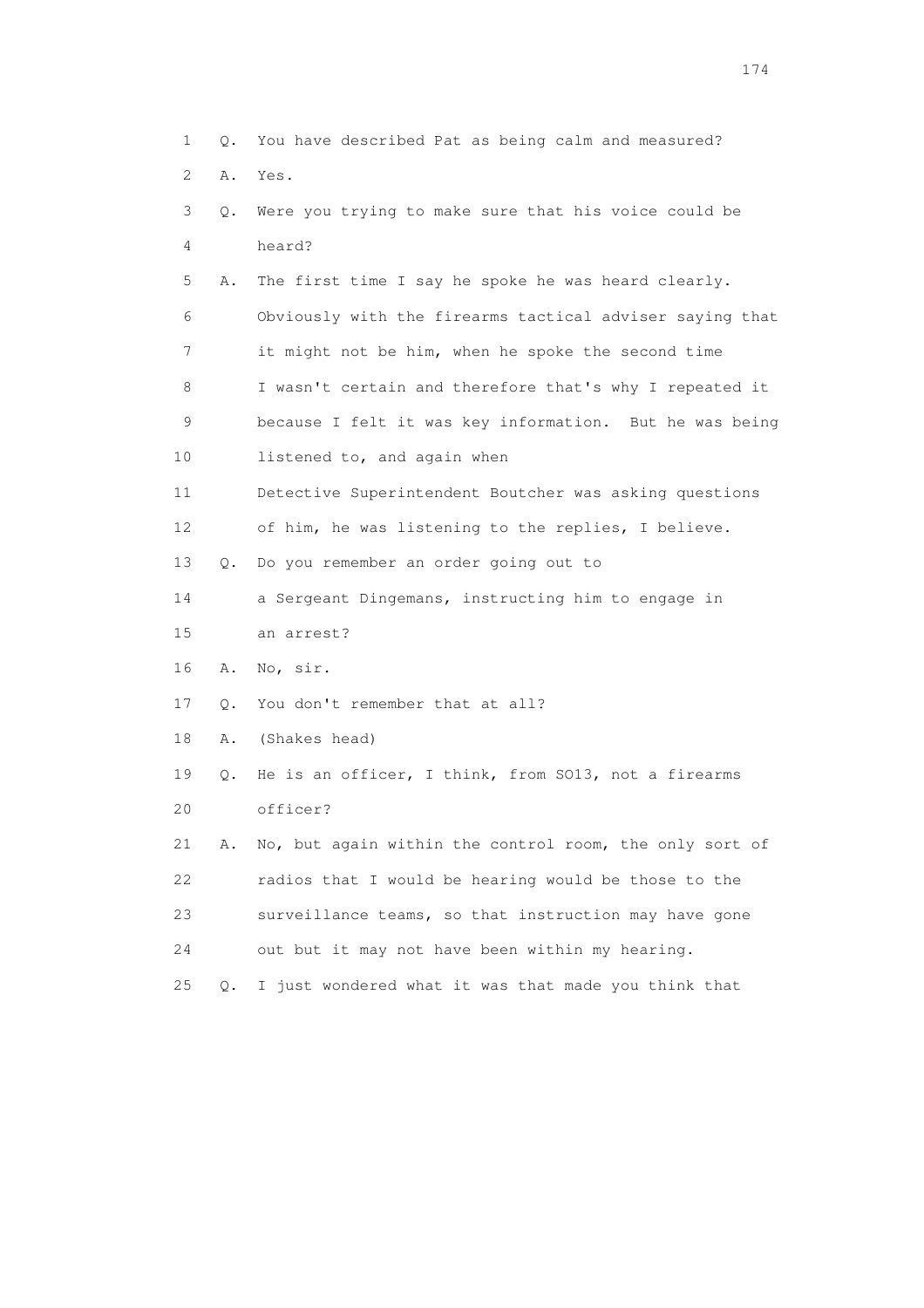| 1  |       | Pat's feed from the surveillance channel might not be    |
|----|-------|----------------------------------------------------------|
| 2  |       | making its way through to officers Dick and Boutcher?    |
| 3  | Α.    | On the second occasion, because he had said it the first |
| 4  |       | time, you had then got the information from the firearms |
| 5  |       | that it wasn't him, and I felt that they were having     |
| 6  |       | a discussion, Commander Dick and                         |
| 7  |       | Detective Superintendent Boutcher were having            |
| 8  |       | a discussion around what they had heard so far, and      |
| 9  |       | I wasn't sure that they had responded to what he said,   |
| 10 |       | and that's why I repeated it.                            |
| 11 | Q.    | You had heard Mr Esposito saying that there was now      |
| 12 |       | a negative identification?                               |
| 13 | Α.    | Yes, he was clearly speaking to somebody on the phone    |
| 14 |       | and said: they are saying it's not him.                  |
| 15 | Q.    | Did you find out later who it was he was speaking to?    |
| 16 | Α.    | No, I didn't, sir.                                       |
| 17 | Q.    | Just one other very small point. Right at the end, and   |
| 18 |       | as Mr de Menezes was going into and down the             |
| 19 |       | Underground, you remember Pat passing an instruction to  |
| 20 |       | the surveillance team that they should try to stop him?  |
| 21 | Α.    | Yes.                                                     |
| 22 | Q.    | I think it was suggested to you that Pat did that on the |
| 23 |       | radio?                                                   |
| 24 | Α.    | As I recall, yes, sir.                                   |
| 25 | $Q$ . | I wonder whether in fact you can recall this: that at    |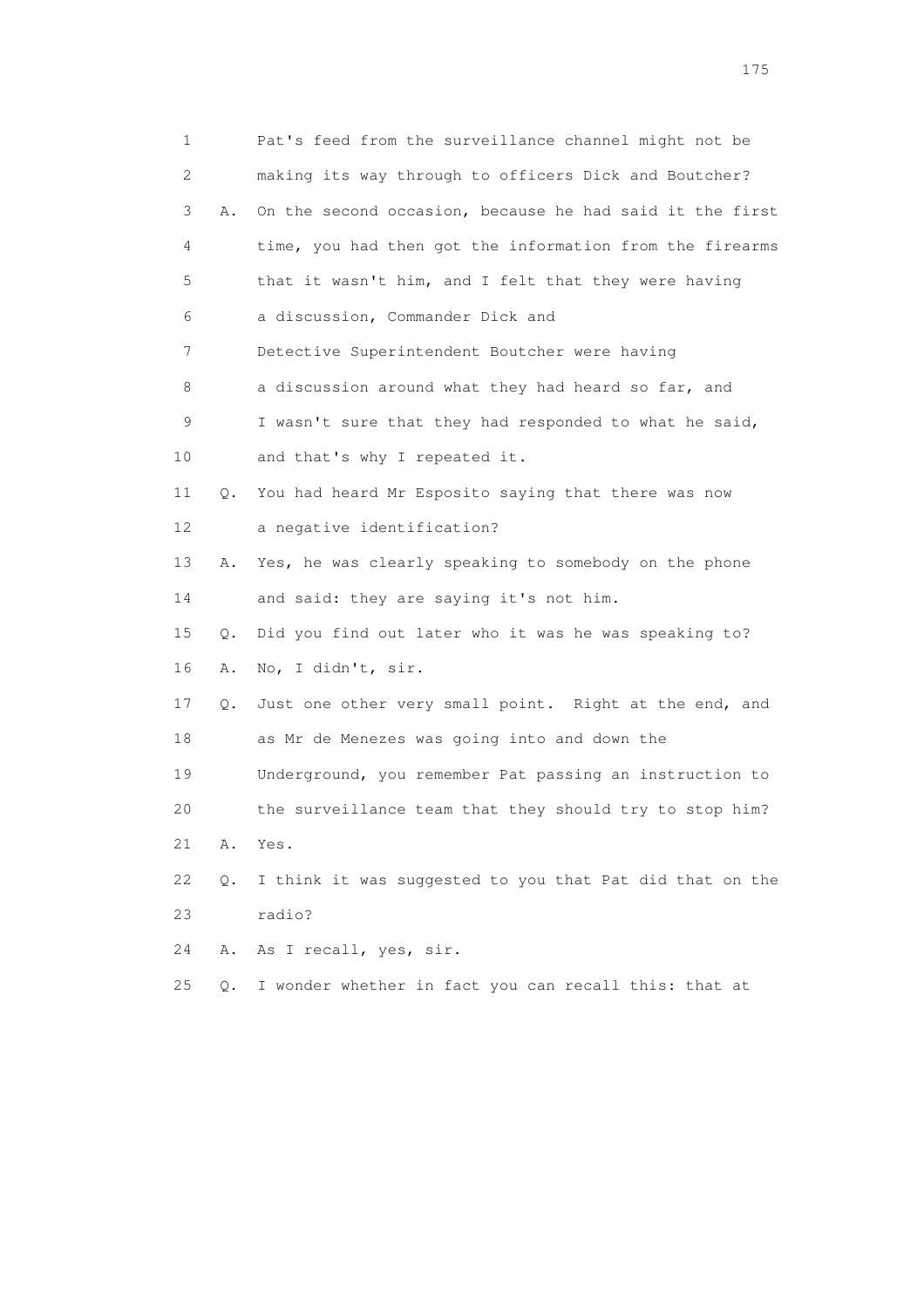1 that time he was speaking to one of the surveillance 2 officers on his mobile telephone. 3 A. I don't recall, sir, I mean, it is a possibility, 4 I wasn't looking at him intently as to how he was 5 communicating. 6 Q. We know that he was able to monitor through his 7 headphones exactly what was being said on the 8 surveillance channel, but do you remember him also using 9 a telephone? 10 A. He did use a telephone at times, yes, sir. 11 MR GIBBS: Thank you very much. 12 SIR MICHAEL WRIGHT: Thank you, Mr Gibbs. Mr Stern? 13 MR STERN: No questions, thank you. 14 MS LEEK: No questions, sir. 15 SIR MICHAEL WRIGHT: Thank you very much. Mr Perry? 16 Questions from MR PERRY 17 MR PERRY: Thank you, sir. 18 Mr Johnston, I represent Commander McDowall as he 19 then was, Commander Dick as she then was, 20 Chief Inspector Esposito, Trojan 80, the firearms 21 tactical adviser, and Detective Chief Inspector Purser, 22 the Silver on the ground at Scotia Road. My name is 23 David Perry. 24 Mr Johnston, I just want to ask you some preliminary 25 questions first of all, please. You have told us as you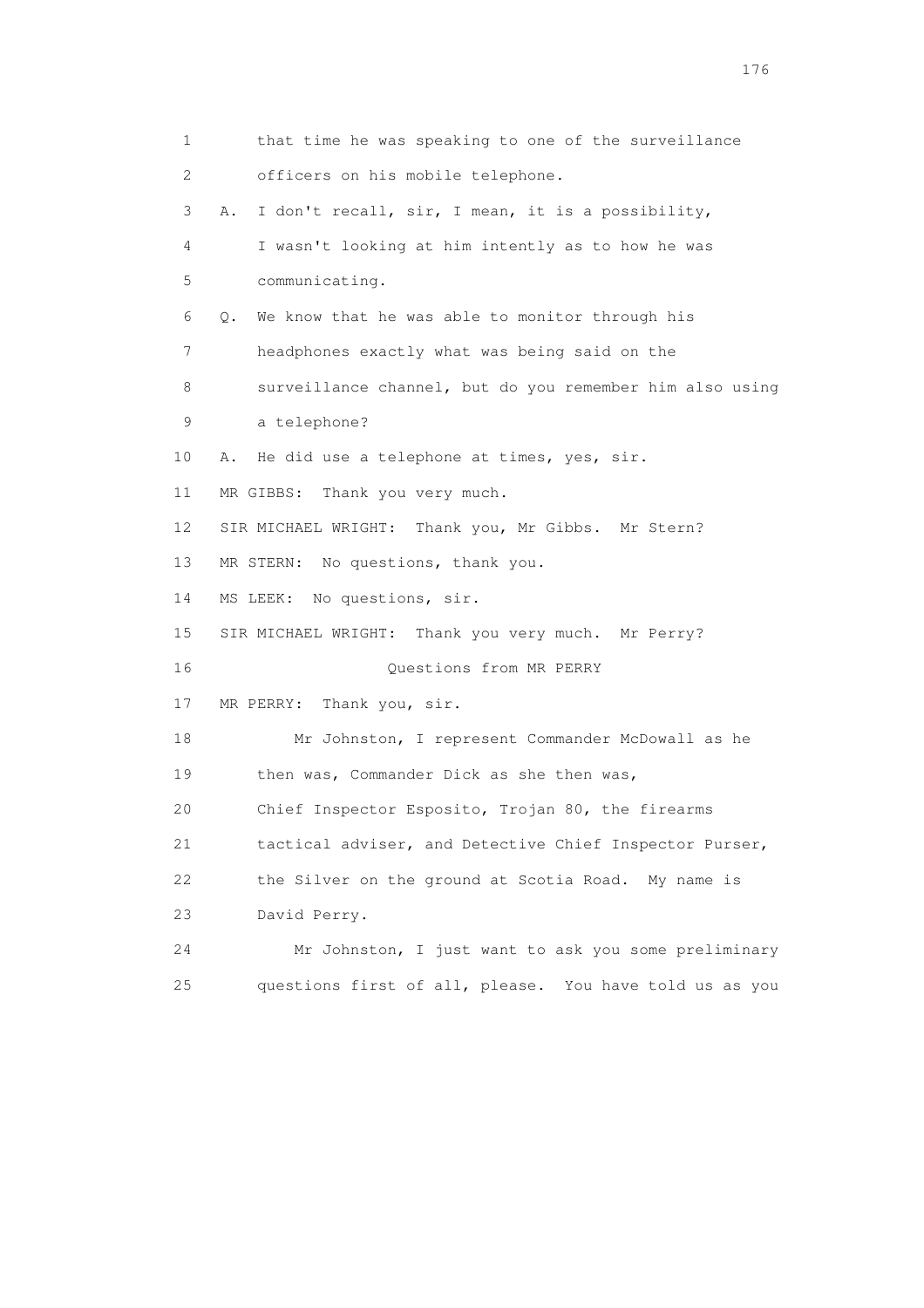1 have been giving evidence that you have been referring 2 to a statement that you made on 8 November 2005? 3 A. Yes, sir. 4 Q. So the statement that you have made that you have relied 5 on to assist you, have you relied on it to refresh your 6 memory? 7 A. Today? 8 Q. Yes. 9 A. Yes, I have, sir. 10 Q. Don't think for a moment I am criticising you, it's 11 perfectly proper, and it's the right thing for you to do 12 because these things shouldn't be memory tests, but 13 I just want to see where we get to on that. 14 Your statement dated 8 November 2005, that's three 15 and a half months after the incident and almost three 16 years ago from today; is that right? 17 A. That's correct, sir, and it's made from some notes I did 18 contemporaneously and some notes I did afterwards. 19 Q. The notes that you did contemporaneously, they are 20 effectively trigger notes that assist you with the 21 statement; is that right? 22 A. They are, sir, yes, and I have used those on a couple of 23 occasions when I have answered questions. 24 Q. Thank you very much indeed for that. Apart from the 25 notes and the statement, do you have any clear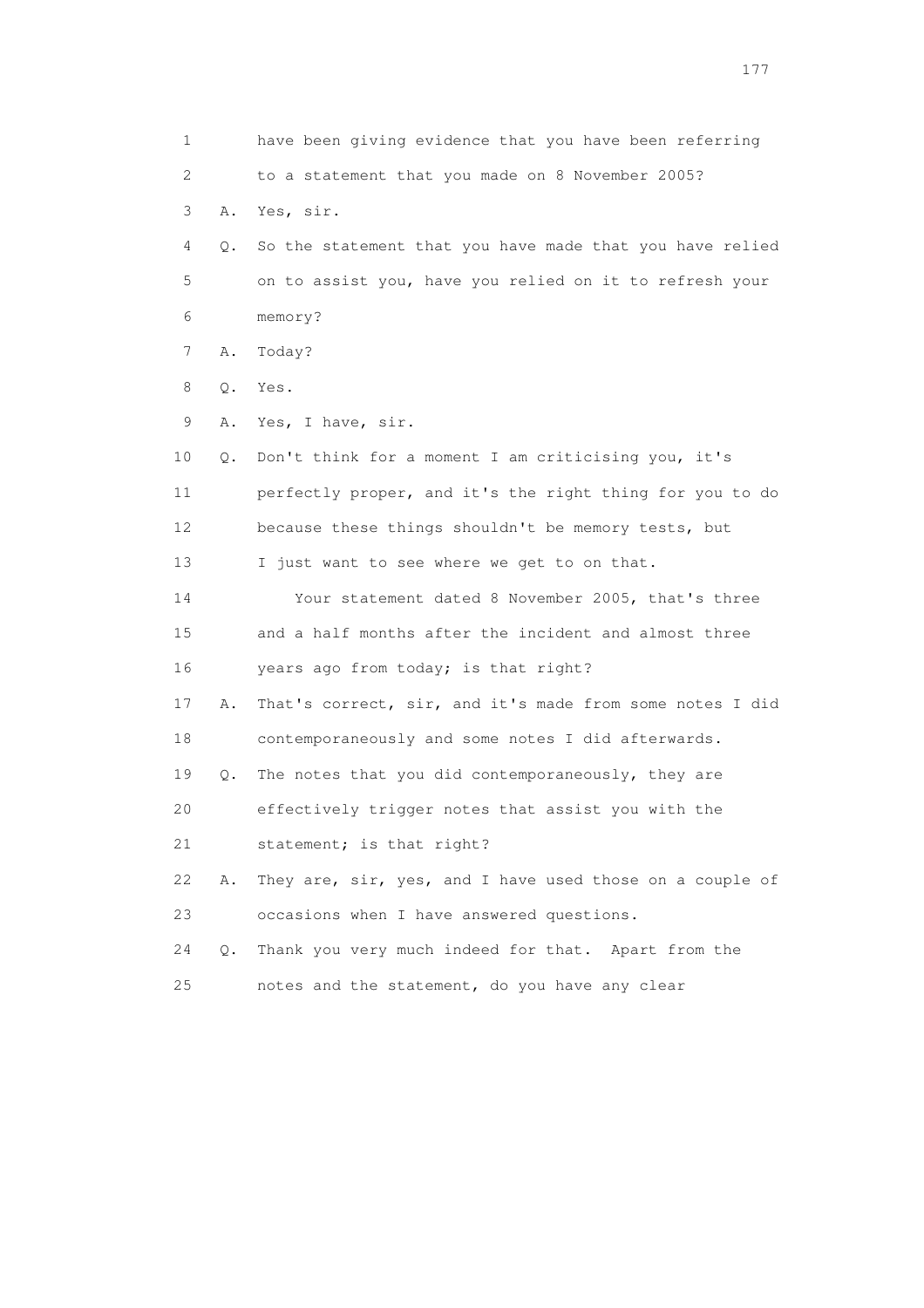1 recollection of the events or are you largely dependent 2 upon the notes and the statements to assist you? 3 A. I mean, I don't think on an occasion like this you will 4 ever forget the day itself, so I can recall some parts 5 of it, but clearly in terms of the detail and what was 6 said, I wouldn't be able to -- I would need to refer to 7 my notes that I use today. 8 Q. That's perfectly fair and no-one is going to criticise 9 you for that, Mr Johnston, because the purpose of making 10 notes is to assist you; if you are like the rest of us, 11 when we go shopping we have to make lists and that sort 12 of thing, you forget. You are making notes to assist 13 you, and when you are making the statement from the 14 notes, it's three and a half months later? 15 A. Yes, sir. 16 Q. Of course at the time when you were making some of the 17 notes before the incident, you were not aware of what 18 was subsequently to happen? 19 A. That's correct, sir, yes. 20 Q. During that dramatic period of time, sometime after 9.30 21 until sometime after 10 o'clock, you were not making any 22 notes at all? 23 A. No, I wasn't making notes at that stage, it was only 24 subsequent to that, and again my notes were being made 25 in relation to my role on the day which was more limited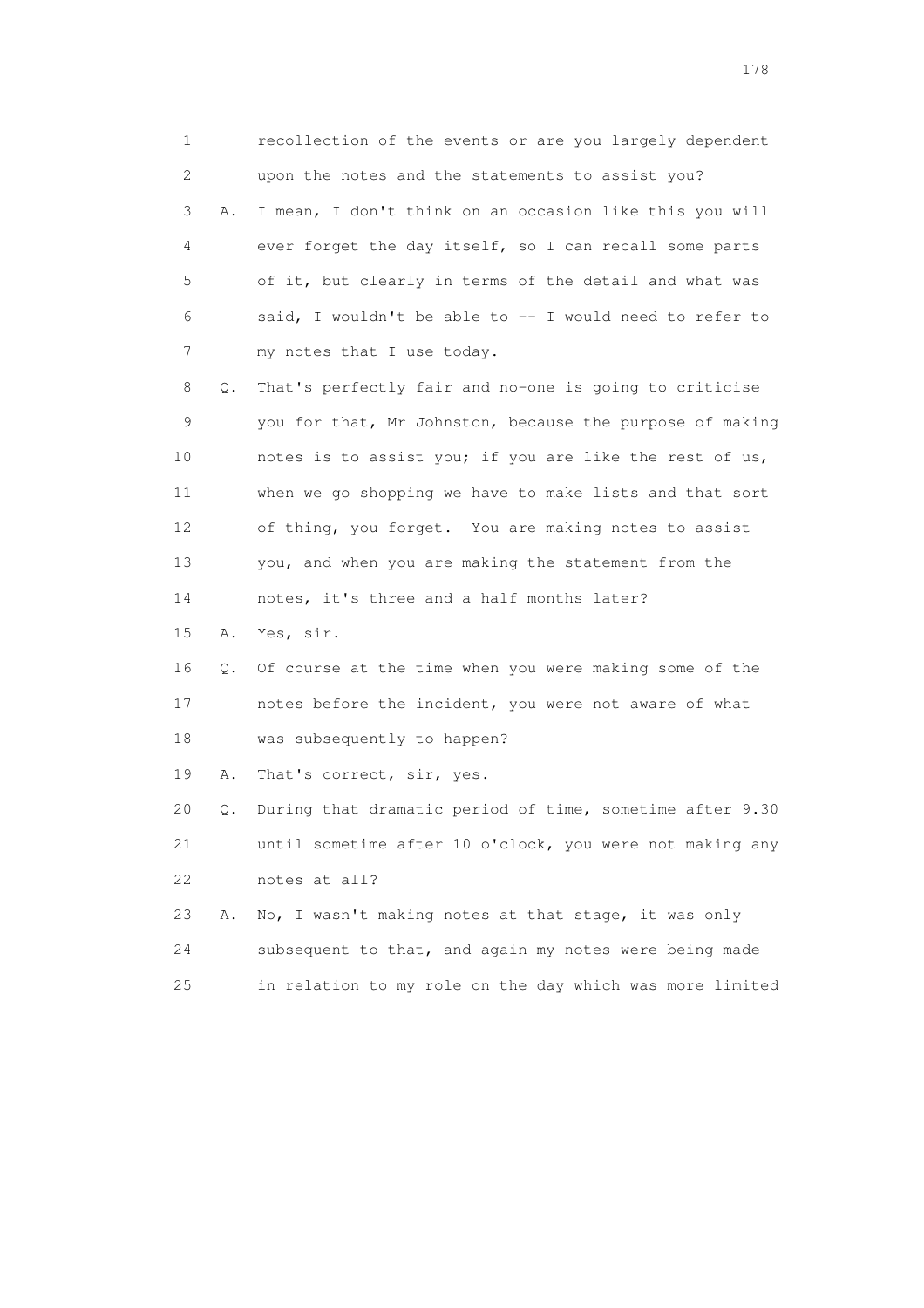1 than others'.

| 2  | Q.    | That's what I was going to ask you, because again -- and |
|----|-------|----------------------------------------------------------|
| 3  |       | please don't think I am criticising you, because I am    |
| 4  |       | not -- you were focusing on your role, the part that you |
| 5  |       | played, and the functions which you had to perform?      |
| 6  | Α.    | Without doubt, and I made it very clear, I have known    |
| 7  |       | Detective Superintendent Boutcher a long time and we     |
| 8  |       | discussed that my team and me were there to support him  |
| 9  |       | and that was the role I was performing; it wasn't a "I'm |
| 10 |       | going to start making decisions here", because that's    |
| 11 |       | the role of the SIO and Commander Dick and I didn't want |
| 12 |       | to add to that confusion.                                |
| 13 | Q.    | You were on duty that day, you have told us, so we get   |
| 14 |       | the framework, from about 5.30 in the morning until what |
| 15 |       | time in the evening?                                     |
| 16 | Α.    | I went home on the Monday at $-$ I think I went home on  |
| 17 |       | the Monday about 2 o'clock, and then the superintendent  |
| 18 |       | who was coming back from holiday then started passing    |
| 19 |       | blood and had to go to hospital, so I came back about    |
| 20 |       | two hours later, but apart from that, I hadn't gone      |
| 21 |       | home, so it was just in and out of the odd hotel, coming |
| 22 |       | in to do authorities, et cetera.                         |
| 23 | $Q$ . | So you were effectively there from the Friday until the  |
| 24 |       | following Monday?                                        |
| 25 | Α.    | Yes.                                                     |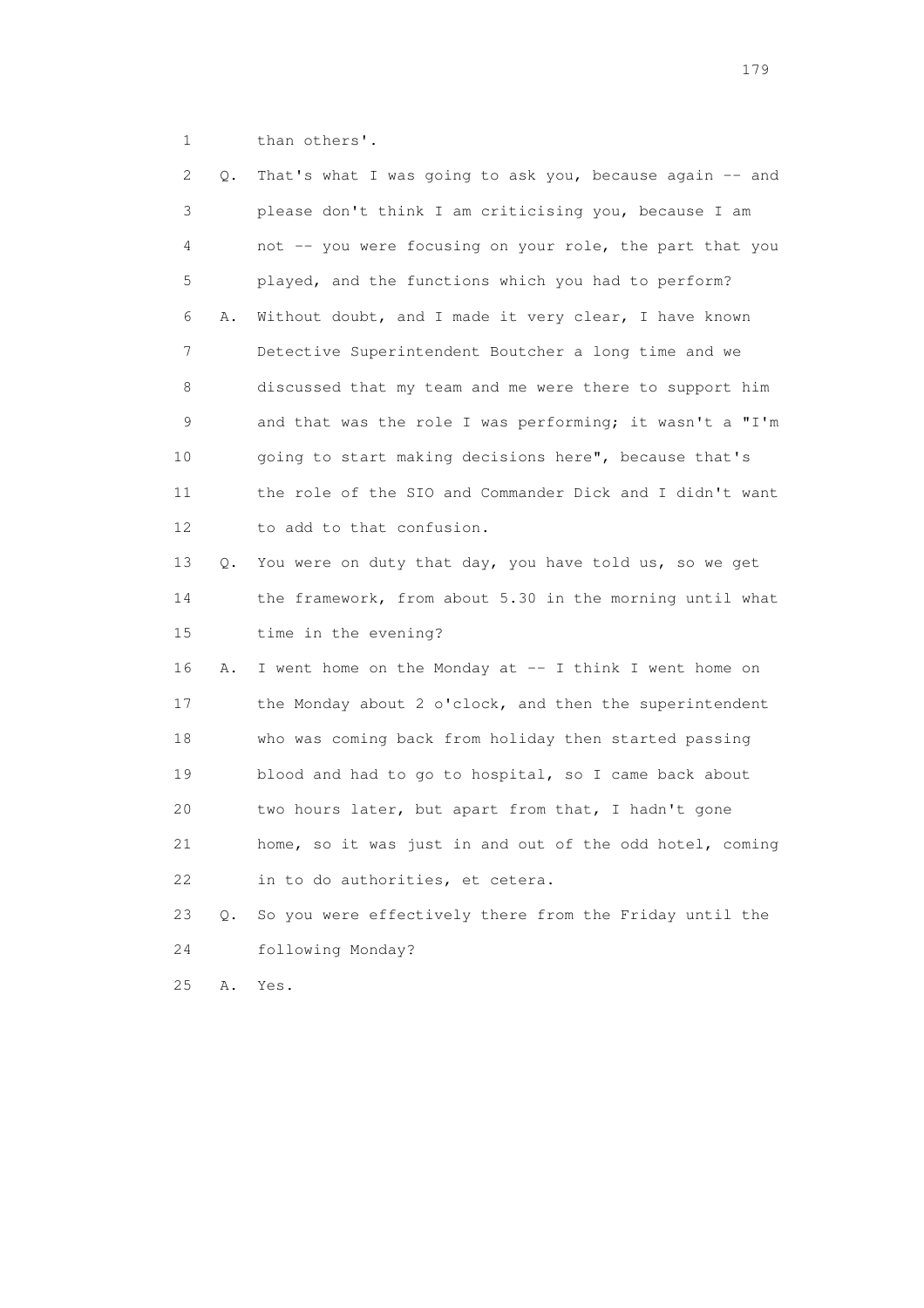- 1 Q. The day that you have been telling us about is the
- 2 Friday?
- 3 A. Yes.
- 4 Q. You were there until the Monday?
- 5 A. Yes, sir.
- 6 Q. Save for these breaks?

7 A. Yes, sir.

 8 Q. So of course when you then came to make your statement, 9 these three and a half months later, a considerable 10 amount had happened?

 11 A. Without doubt, sir, and as I said, that's why within my 12 statement I haven't shown, you know, X specific quotes 13 because they can only be as broad as I can remember them 14 to be, sir, sorry.

 15 Q. May I ask you then with that background just about some 16 topics, and the first I would like to deal with is the 17 8.10 am meeting in the forward intelligence cell. You 18 turn up at the operations room, there is the -- that's 19 around 8 o'clock and you go to the forward intelligence 20 cell for this preliminary meeting, which takes place in 21 this little room off the main room, and that's really 22 where the security services perform their roles. You 23 were asked the question earlier: is the door ever left 24 open. That would be very unusual, wouldn't it, with the 25 forward intelligence cell?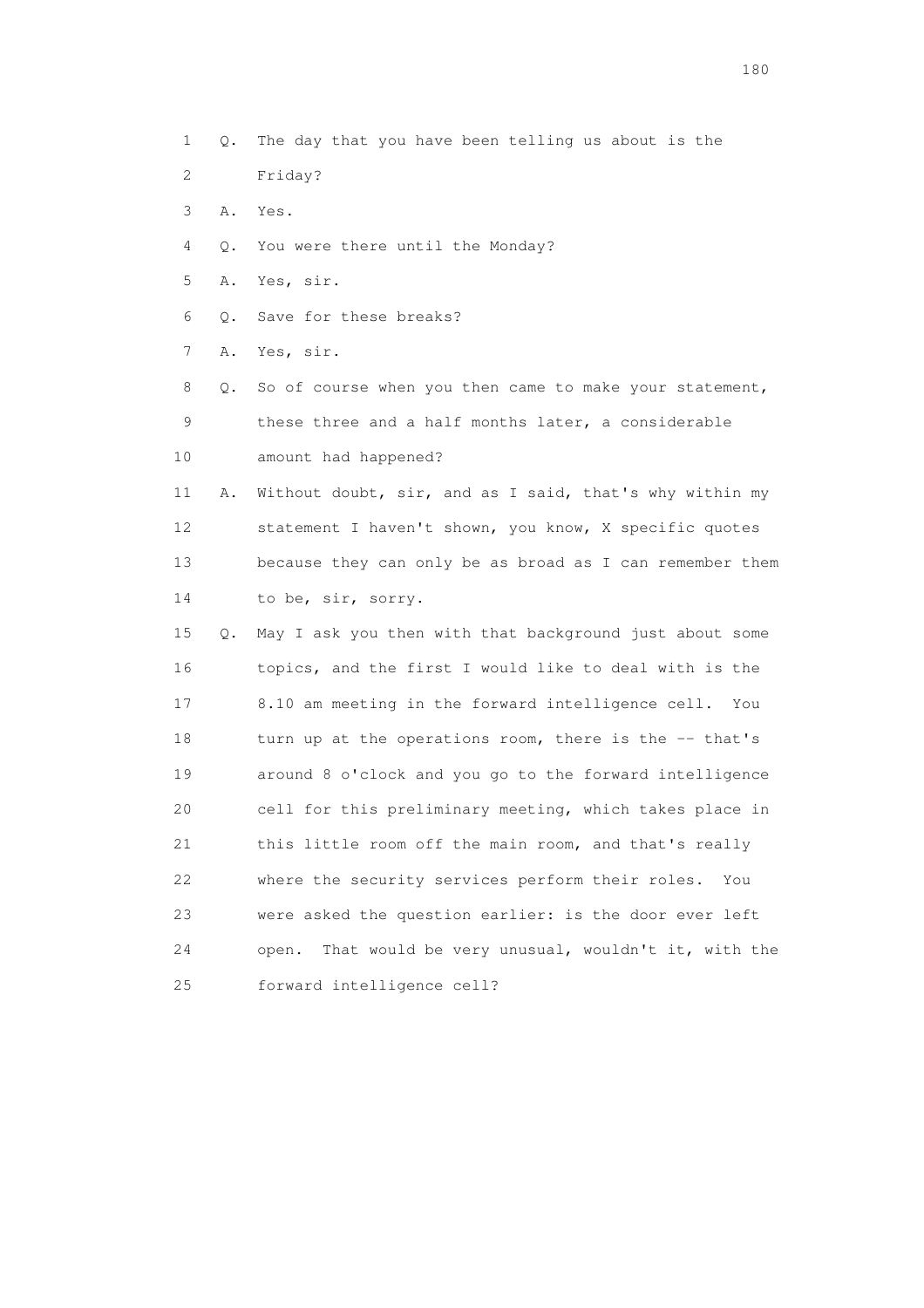|    | 1<br>Α.   | It is very unusual. I think there were a couple of         |
|----|-----------|------------------------------------------------------------|
| 2  |           | occasions post there that it was, but if I had to bet on   |
| 3  |           | it I would say it wasn't but I can't recall.               |
| 4  | Q.        | There is a combination lock on the door --                 |
| 5  | Α.        | I think it's a swipe card.                                 |
| 6  | Q.        | A security system, I should have said. The reason          |
| 7  |           | that's there is because you have people from the           |
| 8  |           | intelligence services, the security service, the secret    |
| 9  |           | service, whatever you want to call it, they are dealing    |
| 10 |           | with their role in this operation, gathering               |
| 11 |           | intelligence; and the reason why the meeting takes place   |
| 12 |           | in the forward intelligence cell is because the people     |
| 13 |           | from those agencies have to be involved in the             |
| 14 |           | discussions with the designated senior officer,            |
| 15 |           | Cressida Dick; is that right?                              |
| 16 | Α.        | Yes, that room effectively is almost the firewall to       |
| 17 |           | bring forward into the control room relevant information   |
| 18 |           | so we are still protecting that intelligence and, yes,     |
| 19 |           | in terms of the space available, that was the most         |
| 20 |           | appropriate room, I think, to do it in because it          |
| 21 |           | ensured that all the relevant people could be there to     |
| 22 |           | discuss those matters.                                     |
| 23 | $\circ$ . | But the questions I am going to ask you about this<br>Yes. |
| 24 |           | meeting now, Mr Johnston, are directed to the answers      |
| 25 |           | that you have given about whether there were discussions   |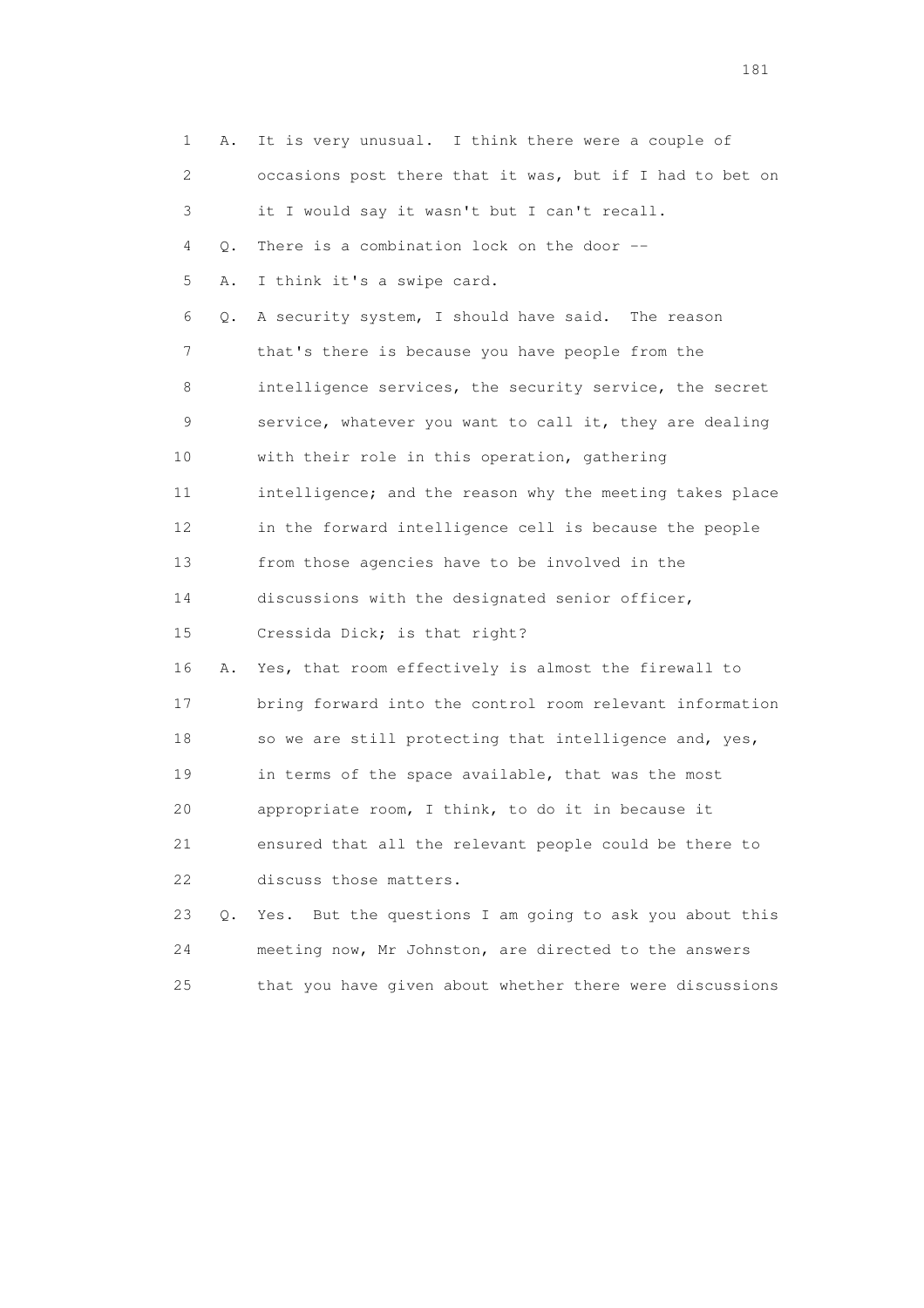| $\mathbf 1$    |    | in this meeting as to the respective roles of SO12,      |
|----------------|----|----------------------------------------------------------|
| $\overline{c}$ |    | that's the Special Branch surveillance teams, and CO19,  |
| 3              |    | that's the specialist firearms teams?                    |
| 4              | Α. | Yes.                                                     |
| 5              | Q. | You recall you were asked those questions --             |
| 6              | Α. | Yes.                                                     |
| 7              | Q. | -- well, was there a discussion; you couldn't provide    |
| 8              |    | any details of any discussion.                           |
| 9              |    | Now, first of all, you have already told us that you     |
| 10             |    | were there for your specific role, in other words --     |
| 11             |    | just to remind everyone -- your specific role, you have  |
| 12             |    | told us, was the gathering of intelligence, the analysis |
| 13             |    | of that intelligence and the passing on of relevant      |
| 14             |    | information to the senior investigating officer?         |
| 15             | Α. | That's correct, sir, and on that particular day, just    |
| 16             |    | making sure that the additional resources which were in  |
| 17             |    | there that day to perform that -- those roles, you know, |
| 18             |    | were joined up, which happened over time.                |
| 19             | Q. | What you are doing in an operation, information is       |
| 20             |    | pouring in, and it effectively cascades down?            |
| 21             | Α. | That's right.                                            |
| 22             | Q. | At each stage you hope that there is some analysis so    |
| 23             |    | that by the time it gets through to those that need it,  |
| 24             |    | it's been filtered so that they are not overwhelmed and  |
| 25             |    | they don't get information indigestion and they can cope |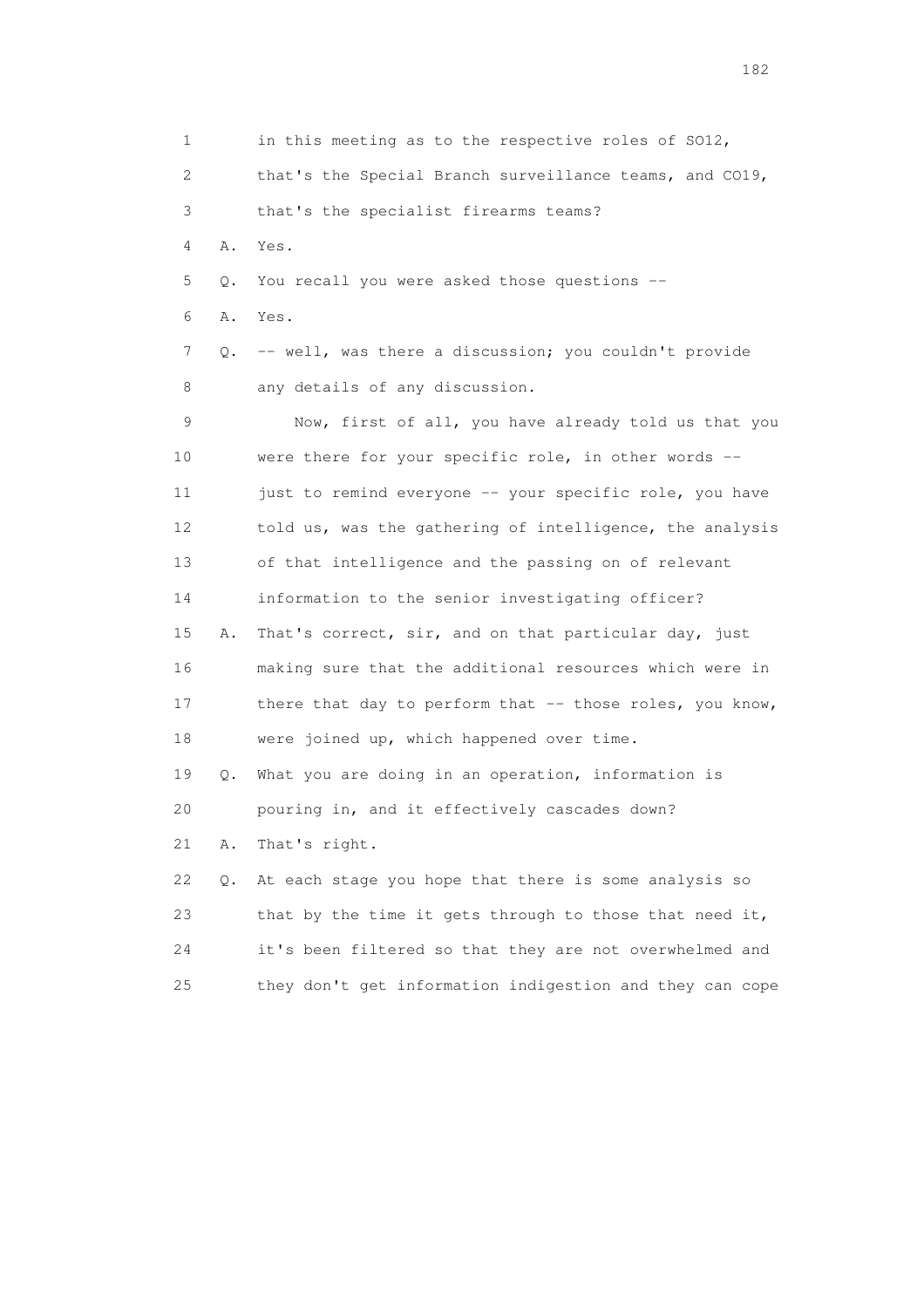1 with the information that's come through?

 2 A. That is correct and we are only one part of that, 3 because again on the Anti-Terrorist Branch, while they 4 are doing their enquiries, that will also pick up 5 further information and intelligence which will be used. 6 So again this is about making sure it's, you know, we 7 are providing our part of the jigsaw into that. 8 Q. That's what you were concentrating on. Now, the 9 respective roles of SO12 and CO19, are you saying that 10 their respective roles, were not in fact discussed or 11 would it be better to say that you can't recall it being 12 discussed? 13 A. Yes. My position, I don't recall that being discussed. 14 Again, my bit was quite specific in terms of what

 15 I wanted to do at that meeting. The priorities were 16 other areas, so again, I let those people who were 17 managing those areas have responsibility. They had the 18 floor and they dealt with them. I don't recall that it 19 was discussed but I am not saying it wasn't. 20 Q. Now, I just want to take it on and try to keep it in

 21 order. The meeting in the forward intelligence cell 22 comes to an end, and Cressida Dick moves into the main 23 part of the information room; when I say the main part, 24 where the other police personnel are, the surveillance 25 monitors and people of that type.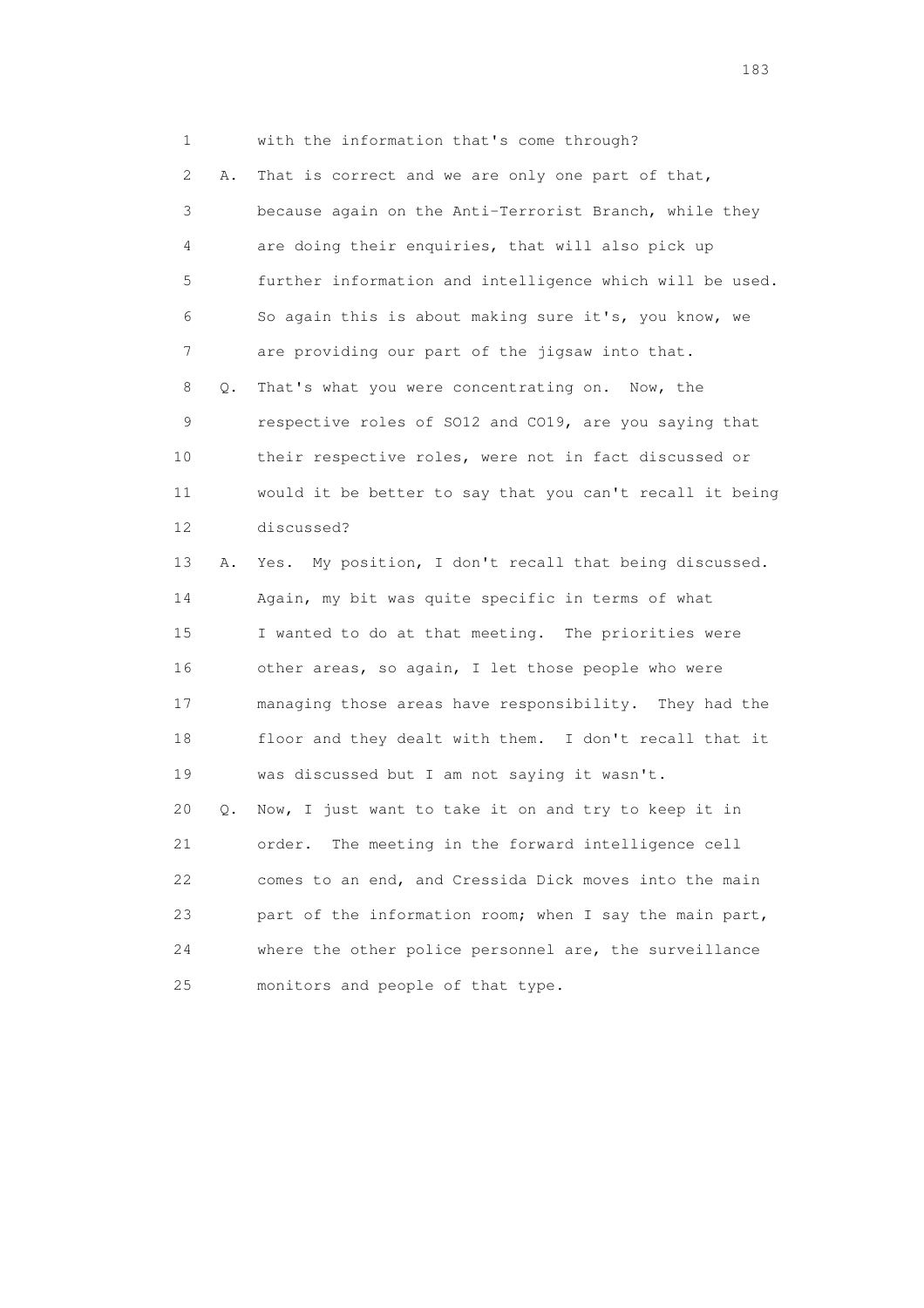1 Now, I just want to ask you if you can recall this 2 because I don't think it's in your notes or your 3 statement: can you recall that after the meeting in the 4 forward intelligence cell, you showed Commander Dick 5 around the room and explained who the people in the room 6 were? 7 A. I do recall I did that with several people, so yes, that

8 would be the case, I think.

 9 Q. Because one of the roles that you performed was to 10 effectively explain to Commander Dick, because she would 11 not always know the identities of particular officers, 12 you explained precisely who they were and what their 13 function was?

14 A. That's correct, yes.

 15 Q. You also pointed out the various white boards in the 16 operations room, I am not going to take time up going 17 into it now because I see it's 4.05 and I want to get 18 through this. We can look at it later in tranquillity 19 if we want to. We have these white boards in the room, 20 and on the white boards were written various things, 21 including the names of the subjects, Nettle Tip, 22 Regal Wave, which one was which, Osman, Nettle Tip? 23 A. I don't recall precise times but there would be more 24 than just written things there. Where we had 25 photographs or other papers, they would also be put up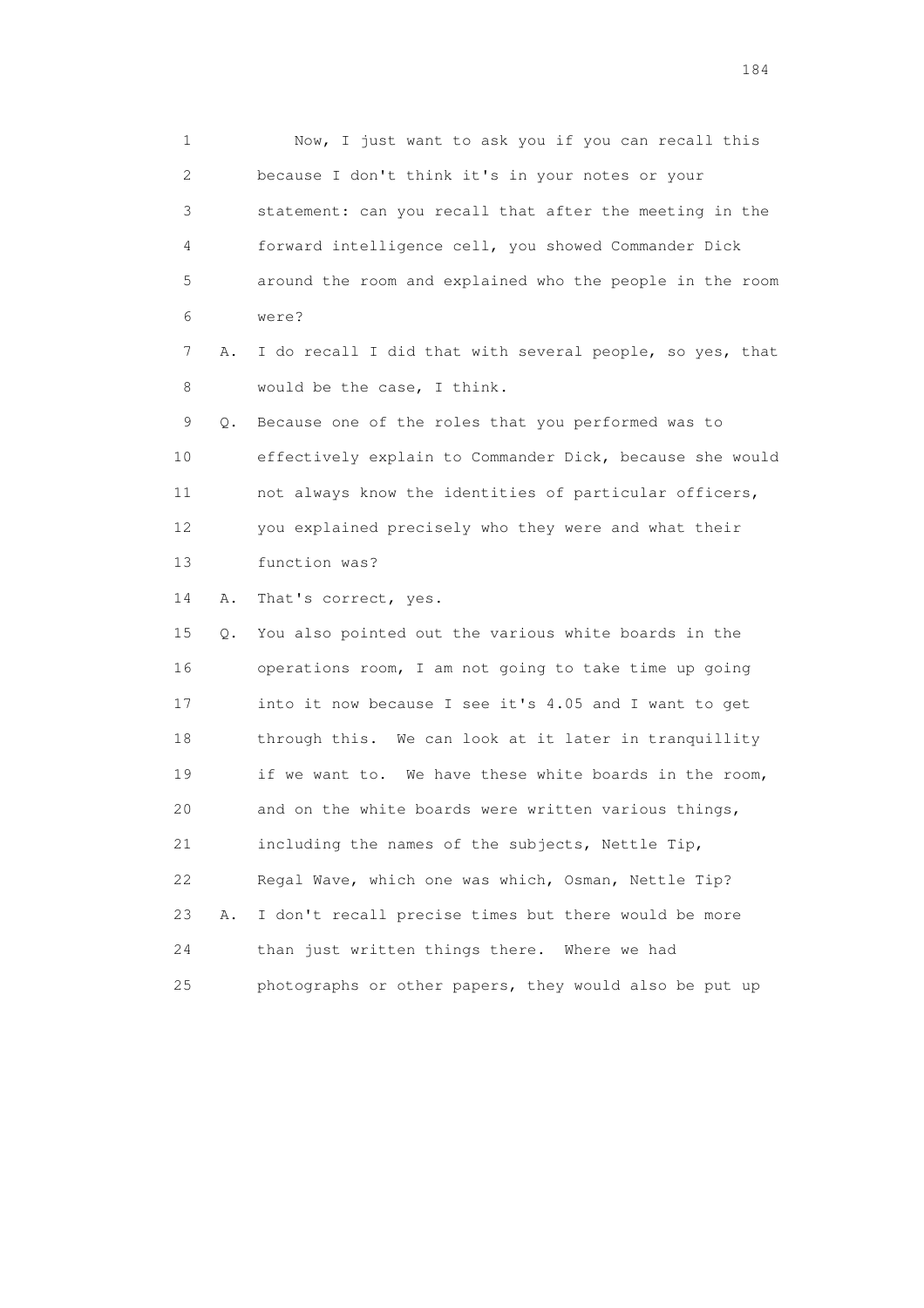1 there.

| 2  | Q. | That's all up there so the people in the room can look   |
|----|----|----------------------------------------------------------|
| 3  |    | at all of this information, so if someone says it's      |
| 4  |    | Nettle Tip or they think it's Nettle Tip, it's right     |
| 5  |    | there on a board, someone can look, they can see the     |
| 6  |    | photograph, they can see who you are talking about?      |
| 7  | Α. | Yes.                                                     |
| 8  | Q. | Just as a matter of interest, because we have heard      |
| 9  |    | about police officers using the word "subject" rather    |
| 10 |    | than "suspect", that's because you might be interested   |
| 11 |    | in a person who is a subject who is not a suspect?       |
| 12 | Α. | Yes.                                                     |
| 13 | Q. | So you always use the word "subject" and we might think  |
| 14 |    | of it as being "suspect", but there is a particular and  |
| 15 |    | precise reason why the police use it?                    |
| 16 | Α. | Absolutely. A lot of our time is about gathering         |
| 17 |    | intelligence which will then lead to a suspect.          |
| 18 | Q. | Yes, and lead to a suspect through subjects?             |
| 19 | Α. | Yes.                                                     |
| 20 | Q. | Also on the white boards are the names of the Silvers;   |
| 21 |    | when I mention Silvers in this context, the Silvers who  |
| 22 |    | are the Silvers at the particular addresses, Scotia Road |
| 23 |    | and Portnall; and Merrick Rose, the person you have been |
| 24 |    | talking about who was the firearms Silver Commander      |
| 25 |    | earlier on that morning, he was the Silver at            |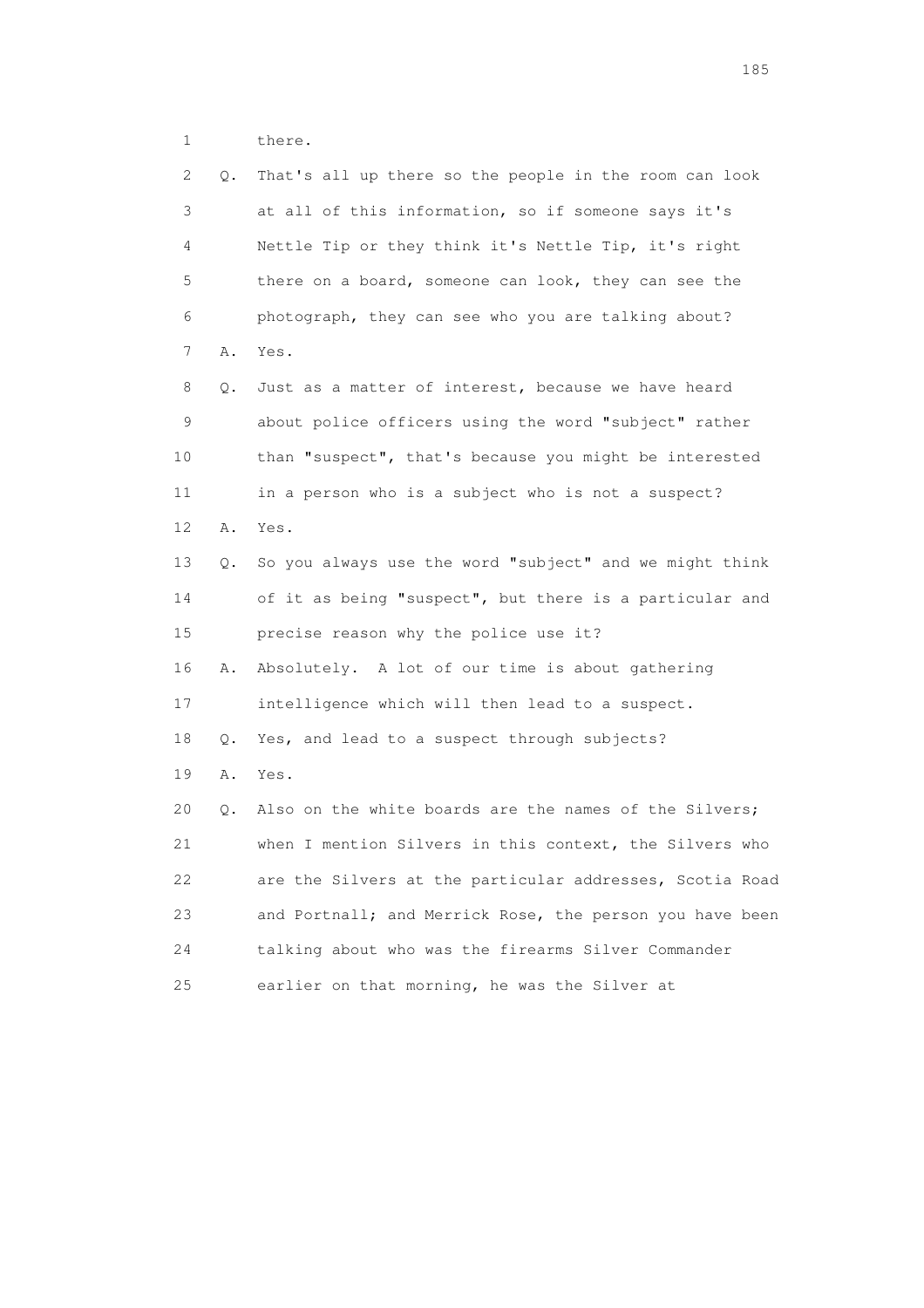1 Portnall Road.

2 A. Right.

| 3  | О. | Sorry, Mr Johnston, you said "right", and I should have  |
|----|----|----------------------------------------------------------|
| 4  |    | asked you: the names on the Silvers were up on the       |
| 5  |    | boards; can you recall that?                             |
| 6  | Α. | I can't recall the names specifically what was on there  |
| 7  |    | but that is the sort of information that would be        |
| 8  |    | readily up there, and if it wasn't up there, I believe   |
| 9  |    | I would have been asking the question: why isn't it      |
| 10 |    | there.                                                   |
| 11 | Q. | I just want to go on now to ask you some questions about |
| 12 |    | the sequence of events from about 9.30 to shortly after  |
| 13 |    | 10 o'clock.                                              |
| 14 | Α. | Sir.                                                     |
| 15 | Ο. | In other words the particular incident with which we are |
| 16 |    | concerned. The first question I want to ask you about    |
| 17 |    | this, Mr Johnston, is this: in your statements and in    |
| 18 |    | your notes, do you set out any times at which any of the |
| 19 |    | things that you have described to us occurred.           |
| 20 | Α. | No, other than saying it was shortly after 9.30 am.      |
| 21 | Q. | Yes. May I just, so everyone is clear, when you say      |
| 22 |    | "shortly after 9 am" may I just explain what is in your  |
| 23 |    | statement. You say:                                      |
| 24 |    | "I had returned to the operations room by 9.30 am,       |
| 25 |    | and shortly after this I heard Pat state that a male had |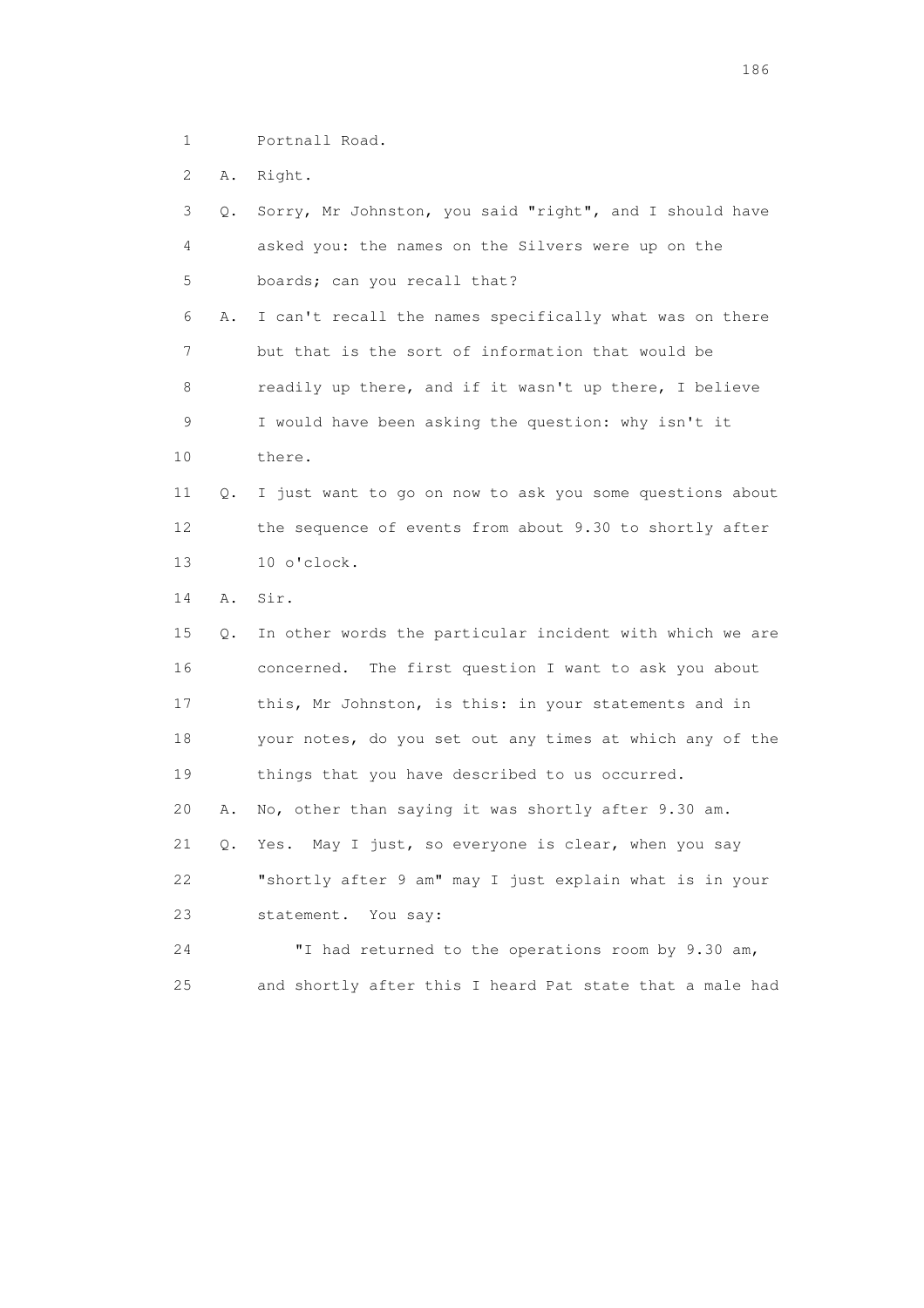| 1  |    | come out of the communal front door."                      |
|----|----|------------------------------------------------------------|
| 2  |    | That's what's in your statement?                           |
| 3  | Α. | Yes, sir.                                                  |
| 4  | Q. | Just so everyone is clear, when you are describing the     |
| 5  |    | subsequent events, apart from you returning at about       |
| 6  |    | 9.30 and shortly after you hearing this, there is no       |
| 7  |    | time at all?                                               |
| 8  | Α. | No times in there at all, sir, no.                         |
| 9  | Q. | May I just try to put a sequence of events to you to see   |
| 10 |    | whether I can jog your memory or whether you recall.       |
| 11 |    | Mr Johnston, may I make something clear, if you can't      |
| 12 |    | recall, I don't expect you to agree with me or anything    |
| 13 |    | like that; it's just to see whether you do recall.<br>It's |
| 14 |    | your evidence that's important. You have given us          |
| 15 |    | a sequence of events and this sequence of events is        |
| 16 |    | effectively from your statement dated 8 November 2005.     |
| 17 | Α. | Sir.                                                       |
| 18 | Q. | So at that time, when you made your statement, you were    |
| 19 |    | effectively, would this be fair to say, putting it in      |
| 20 |    | your own words as you recollected the events?              |
| 21 | Α. | It is, but, sir, I had made some bullet point notes        |
| 22 |    | fairly soon after the event.                               |
| 23 | Q. | The sequence of events, does it really go like this:       |
| 24 |    | first of all the first thing that's happening is that      |
| 25 |    | there is a report that there is a man out of the           |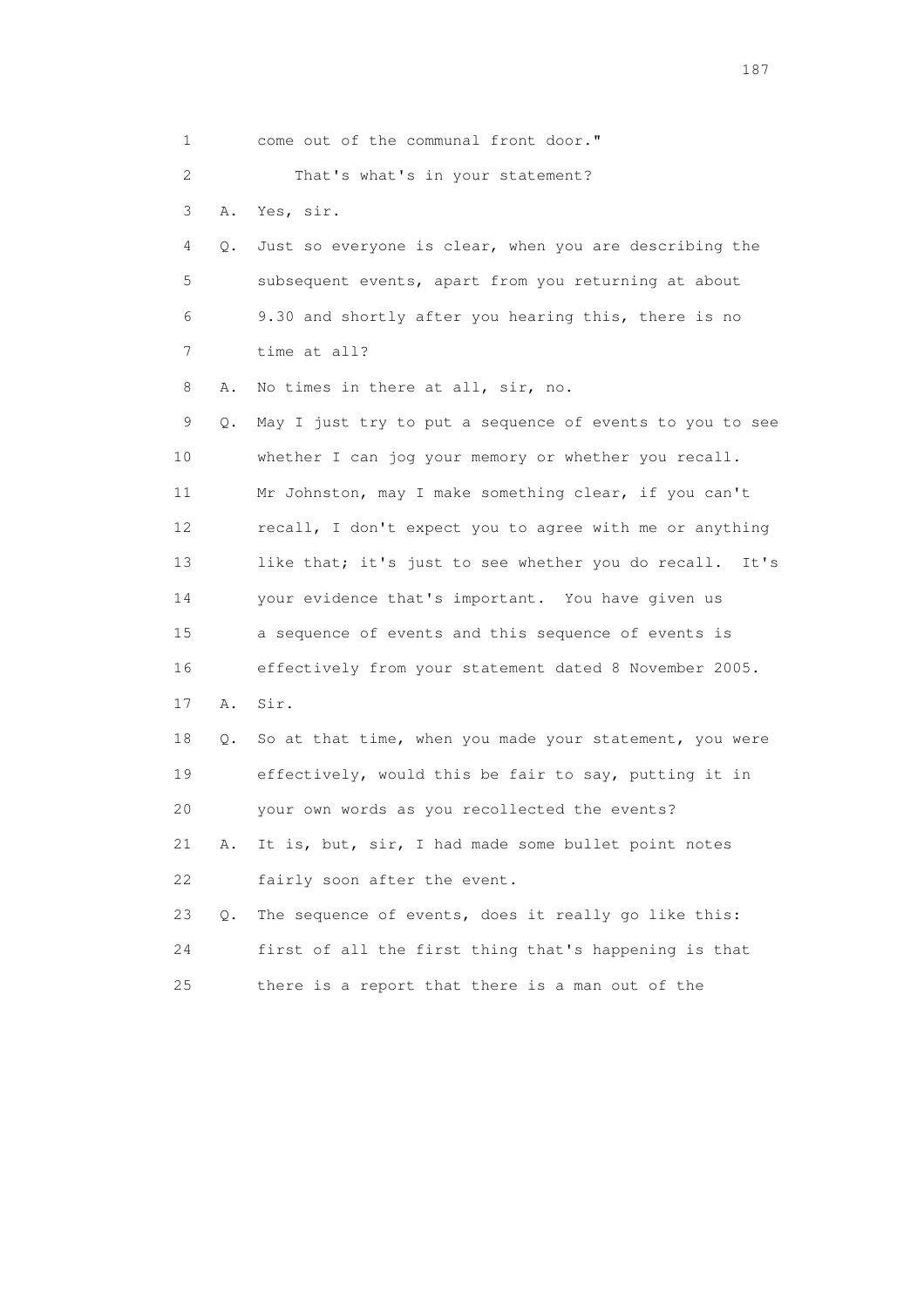| 1                         |    | premises, that's the first thing; can you recall that or |
|---------------------------|----|----------------------------------------------------------|
| $\mathbf{2}^{\mathsf{I}}$ |    | is that consistent with the --                           |
| 3                         | Α. | That's what you would expect to get out of the address,  |
| 4                         |    | yes.                                                     |
| 5                         | Q. | Then briefly that person was thought to be a suspect or  |
| 6                         |    | possibly a suspect?                                      |
| 7                         | Α. | That's where -- yes.                                     |
| 8                         | Q. | Then the information was that he was not considered to   |
| 9                         |    | be a suspect and you have told us that comes from        |
| 10                        |    | Trojan 80?                                               |
| 11                        | Α. | Yes.                                                     |
| 12                        | Q. | Trojan 80, of course, in the operations room is in       |
| 13                        |    | communication with people on the ground; is that right?  |
| 14                        | Α. | I presume so, yes.                                       |
| 15                        | Q. | You know that they are using mobile telephones as well   |
| 16                        |    | as the landlines in the communications room?             |
| 17                        | Α. | Absolutely.                                              |
| 18                        | Q. | The most obvious person for Trojan 80 to be in contact   |
| 19                        |    | with would be Silvers tactical firearms adviser,         |
| 20                        |    | Trojan 84?                                               |
| 21                        | Α. | That's who I would have assumed it was, yes.             |
| 22                        | Q. | Now, after Trojan 80 said that he was not now considered |
| 23                        |    | to be a suspect, can you recall that there was then      |
| 24                        |    | a discussion about the surveillance team were still with |
| 25                        |    | the person who had left Scotia Road; can you recall any  |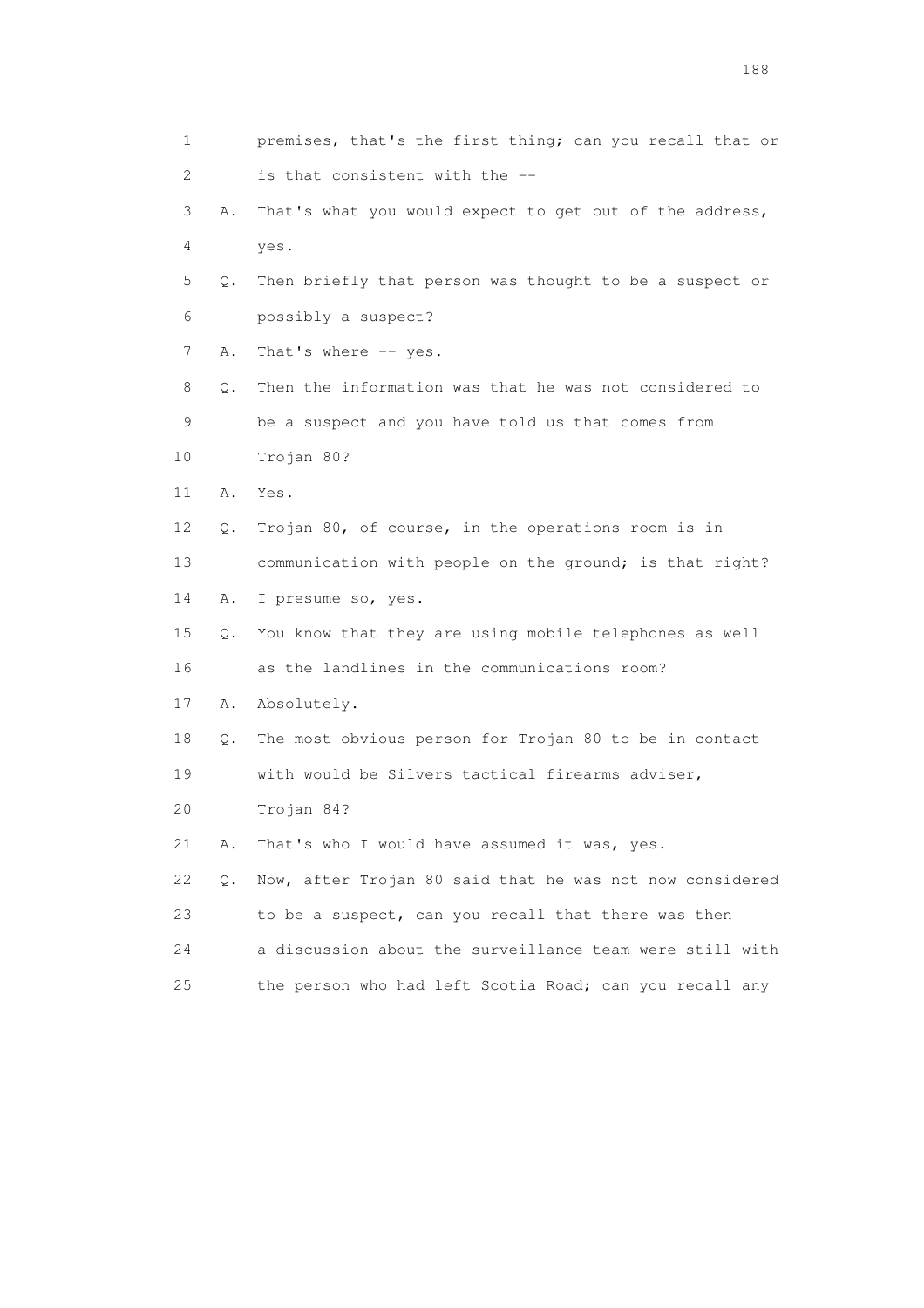1 discussion about that?

|    | 2<br>Α. | No, I don't recall discussing that. There was various    |
|----|---------|----------------------------------------------------------|
|    | 3       | things going on and I have captured what I remember as   |
|    | 4       | being the key things for me at that stage.               |
|    | 5<br>Q. | What I am doing, Mr Johnston, out of fairness to you and |
|    | 6       | also out of fairness to the people I represent, is I am  |
|    | 7       | trying to explore with you the sequence of events, if    |
|    | 8       | I may. But you are not saying that a discussion of this  |
|    | 9       | sort didn't take place; you are saying that what you     |
| 10 |         | have noted are the things that appeared to you to be     |
| 11 |         | significant?                                             |
| 12 | Α.      | There were other things being said because, you know, we |
| 13 |         | have got the bus journey, various things happening on    |
| 14 |         | the bus journey so you have got the surveillance monitor |
| 15 |         | will have said things along the way; but the bits that   |
| 16 |         | I recall was what Pat said after the comment made by the |
| 17 |         | Trojan 80.                                               |
| 18 | 0.      | But you have already answered my learned friend Mr Gibbs |
| 19 |         | who asked you about DS Dingemans who was a SO13          |
| 20 |         | detective sergeant; you can't recall anything about      |
| 21 |         | Detective Sergeant Dingemans being told to go in and     |
| 22 |         | make an arrest and that being conveyed to detective      |
| 23 |         | Sergeant Dingemans from Mr Boutcher via Angie Scott; do  |
| 24 |         | you remember anything about Angie Scott talking --       |
| 25 | Α.      | No, I don't, but again they would have been the further  |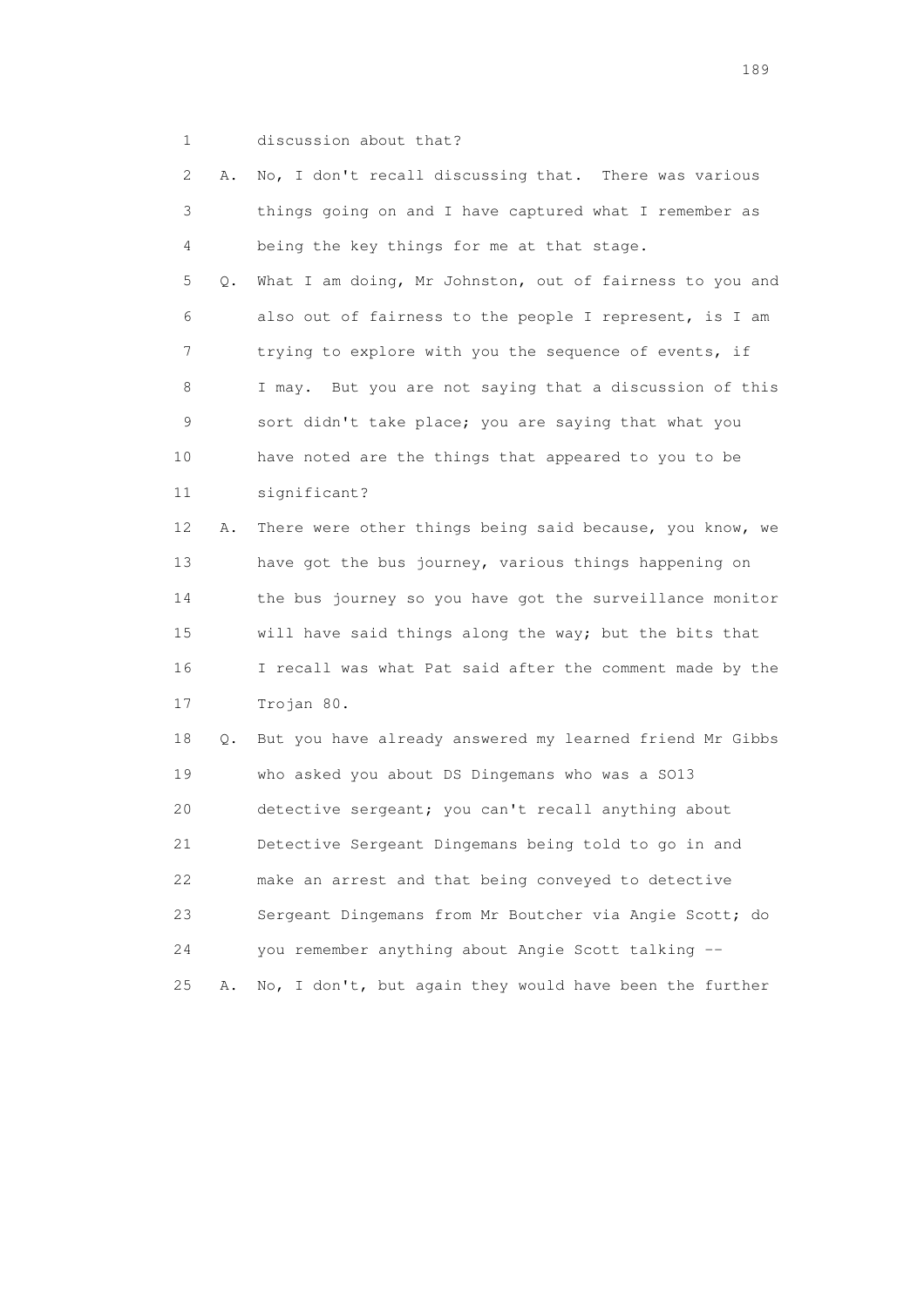| 1  |           | end of the operations room and it wouldn't be coming    |  |
|----|-----------|---------------------------------------------------------|--|
| 2  |           | through on the radios that I would have been probably   |  |
| 3  |           | concentrating on. So it may well have happened, I just  |  |
| 4  |           | didn't hear it.                                         |  |
| 5  |           | Q. Just so you are clear, Angie Scott was -- I call her |  |
| 6  |           | Angie, not out of disrespect to her, but because it's   |  |
| 7  |           | the way you know her?                                   |  |
| 8  | Α.        | And she was working closely with                        |  |
| 9  |           | Superintendent Boutcher.                                |  |
| 10 | $\circ$ . | She was there in the room?                              |  |
| 11 | Α.        | Yes.                                                    |  |
| 12 | Q.        | Then can you remember Mr Boutcher gave instructions to  |  |
| 13 |           | the SO13 people to hold off, that is that they were not |  |
| 14 |           | to intervene and that was to Mr Dingemans again from    |  |
| 15 |           | Angela Scott?                                           |  |
| 16 | Α.        | Again, I don't recall any of that at all. I am not      |  |
| 17 |           | saying it didn't happen. I just don't recall hearing    |  |
| 18 |           | it.                                                     |  |
| 19 | Q.        | Your account, you have given an account which goes on   |  |
| 20 |           | for two-thirds of a page, which is an account of events |  |
| 21 |           | which are taking place over approximately 25 to 30      |  |
| 22 |           | minutes?                                                |  |
| 23 | Α.        | And I am concentrating on the area around me, which     |  |
| 24 |           | predominantly is the Special Branch officers, I can see |  |
| 25 |           | the firearms tac adviser, and obviously there is        |  |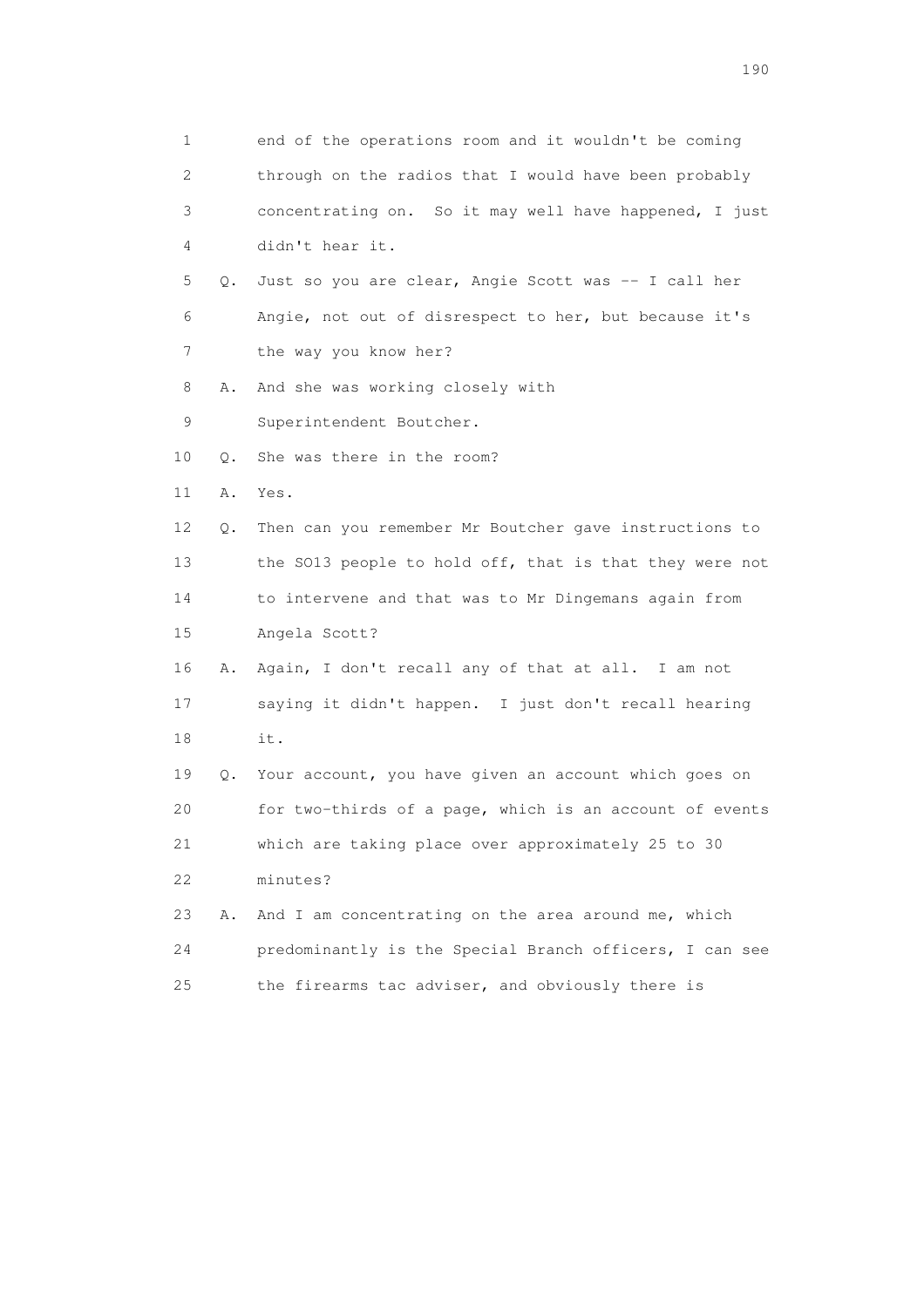1 interaction with Commander Dick and

 2 Superintendent Boutcher but they are standing at the far 3 end of the room.

 4 Q. Can you remember conversation directed to Pat, 5 Cressida Dick for example asking, "Can you tell me what 6 percentage of identification?" and Mr Boutcher saying 7 something along the lines of, "Give it to me on a scale

8 of 1 to 10"?

9 A. Yes. That's a bit I have got which was the

 10 Detective Superintendent Boutcher asked two or three 11 times: out of ten how sure are they that it was the 12 suspect.

 13 Q. Can you recall Cressida Dick asking about a percentage 14 identification?

 15 A. When I made my notes here at the time, I couldn't 16 remember if it was out of 10 or out of 100 how certain 17 they are, so it may well have been the case.

 18 Q. There was a time when the bus was on the Stockwell Road, 19 before the bus arrived at Stockwell, and can you

20 remember a reference being made to Sydney Road?

21 A. No, sir.

 22 SIR MICHAEL WRIGHT: Does it come to this, Mr Johnston -- 23 like Mr Perry I am certainly not criticising you -- if 24 it's not now in your statement, it's not something you 25 are likely to remember?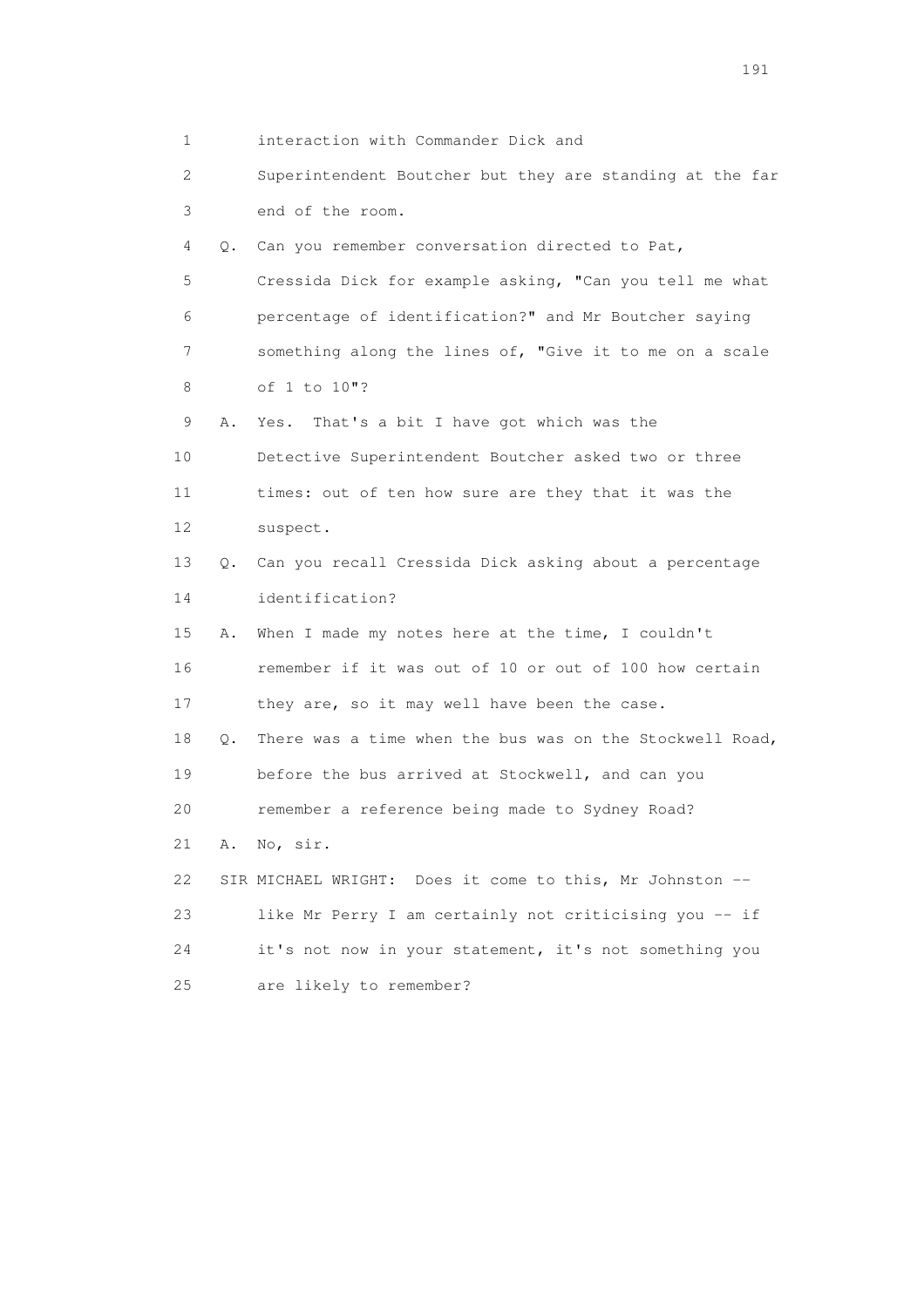1 A. I am not going to remember that sort of detail, sir. We 2 have got -- the control room capture that information 3 and I am just picking up the bits within -- 4 SIR MICHAEL WRIGHT: We get it from other sources, you see, 5 but as far as you were concerned, you were concerned 6 with Special Branch intelligence. If it's not now in 7 your statement, you are not going to be able to remember 8 these details. 9 A. No, sir, I am sorry. 10 SIR MICHAEL WRIGHT: There you are, Mr Perry, we can go on 11 and on, but we will not get any information out of it. 12 MR PERRY: I just wanted everyone to understand and I am 13 very grateful to you, sir, because I think you have 14 concisely made the point that the witness is really 15 relying on his statement for this account. 16 Just so we are clear, Mr Johnston, and please don't 17 think I am criticising you at all, but you rely on your 18 statement, if other people say these things happened and 19 you have not recollected them, you are not saying that 20 they didn't happen? 21 A. No, and hopefully I haven't come across as saying that 22 as any stage. 23 Q. Thank you very much. There is one more thing I want to 24 ask you: can you remember another officer, Acting 25 Detective Superintendent Lewindon, is it?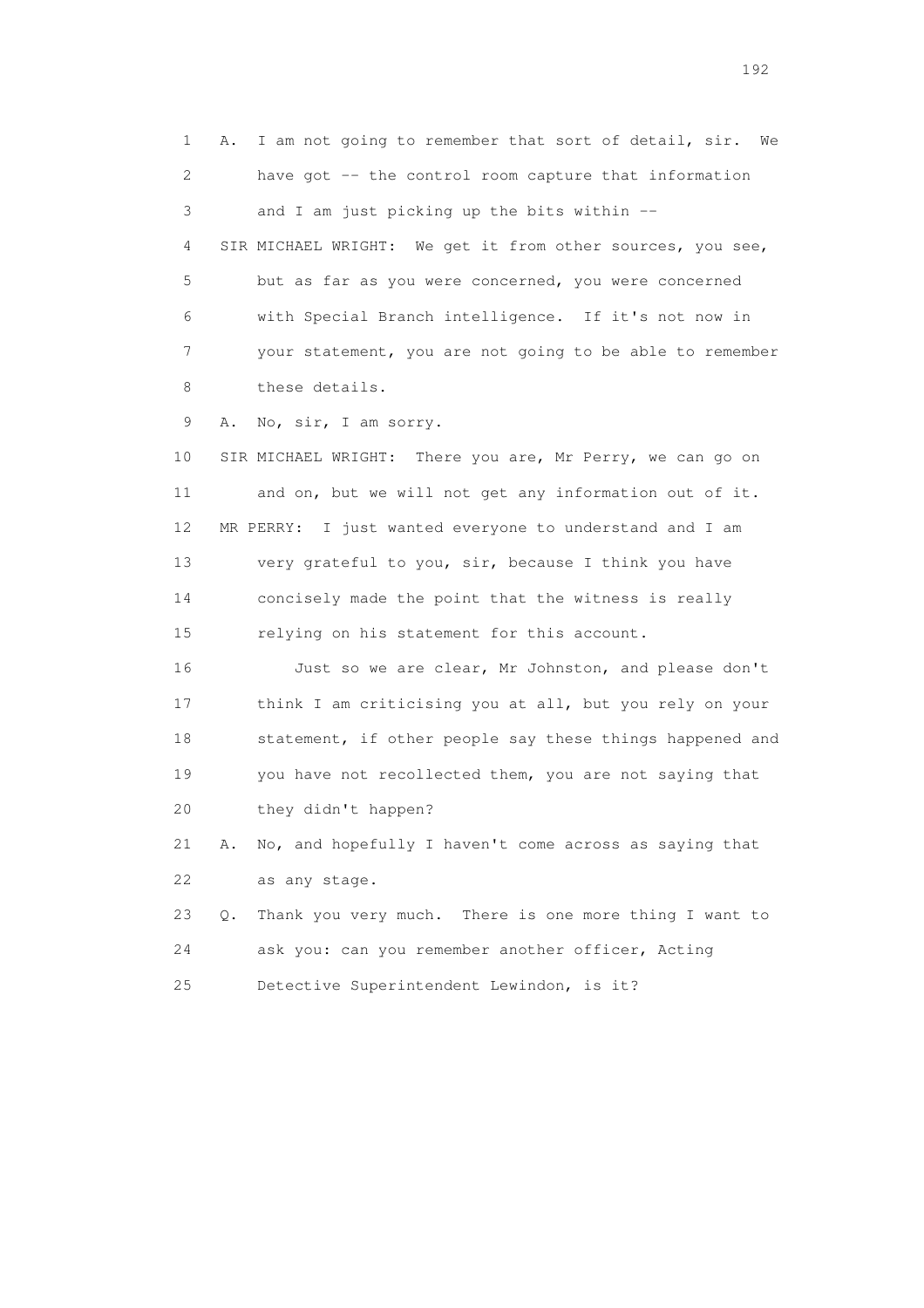1 A. Yes.

| 2  | 0.    | I am going to ask you this, because we are going to hear |
|----|-------|----------------------------------------------------------|
| 3  |       | from him quite soon, but was that officer responsible    |
| 4  |       | for the squad within Special Branch investigating        |
| 5  |       | domestic extremism?                                      |
| 6  | Α.    | Yeah, he was one of my DCIs. The day before obviously    |
| 7  |       | had been a very busy day, and we all got tied into       |
| 8  |       | things, and one of the things I had asked him to do was  |
| 9  |       | to come into the ops room just to make sure that he      |
| 10 |       | pulled me out, just to make sure we had a coffee and     |
| 11 |       | catch up where we were, and that's one of the reasons he |
| 12 |       | was in there. And it also gave me somebody who I could   |
| 13 |       | then just -- somebody just to have a look at and give me |
| 14 |       | a view of what their thoughts were.                      |
| 15 | Q.    | Thank you very much. The reason I'm asking you this is   |
| 16 |       | because we are going to hear from him but if he gives    |
| 17 |       | evidence he may say, I don't know, that he came into the |
| 18 |       | operations room about 10 o'clock to speak to you and     |
| 19 |       | that he was in there towards the -- over the final       |
| 20 |       | minutes of this incident?                                |
| 21 | Α.    | I believe he was, yes.                                   |
| 22 | Q.    | How far away from you was he?                            |
| 23 | Α.    | He was standing, as I recall --                          |
| 24 | $Q$ . | Shall we get the operations room plan up and you can     |
| 25 |       | just indicate?<br>Thank you.                             |
|    |       |                                                          |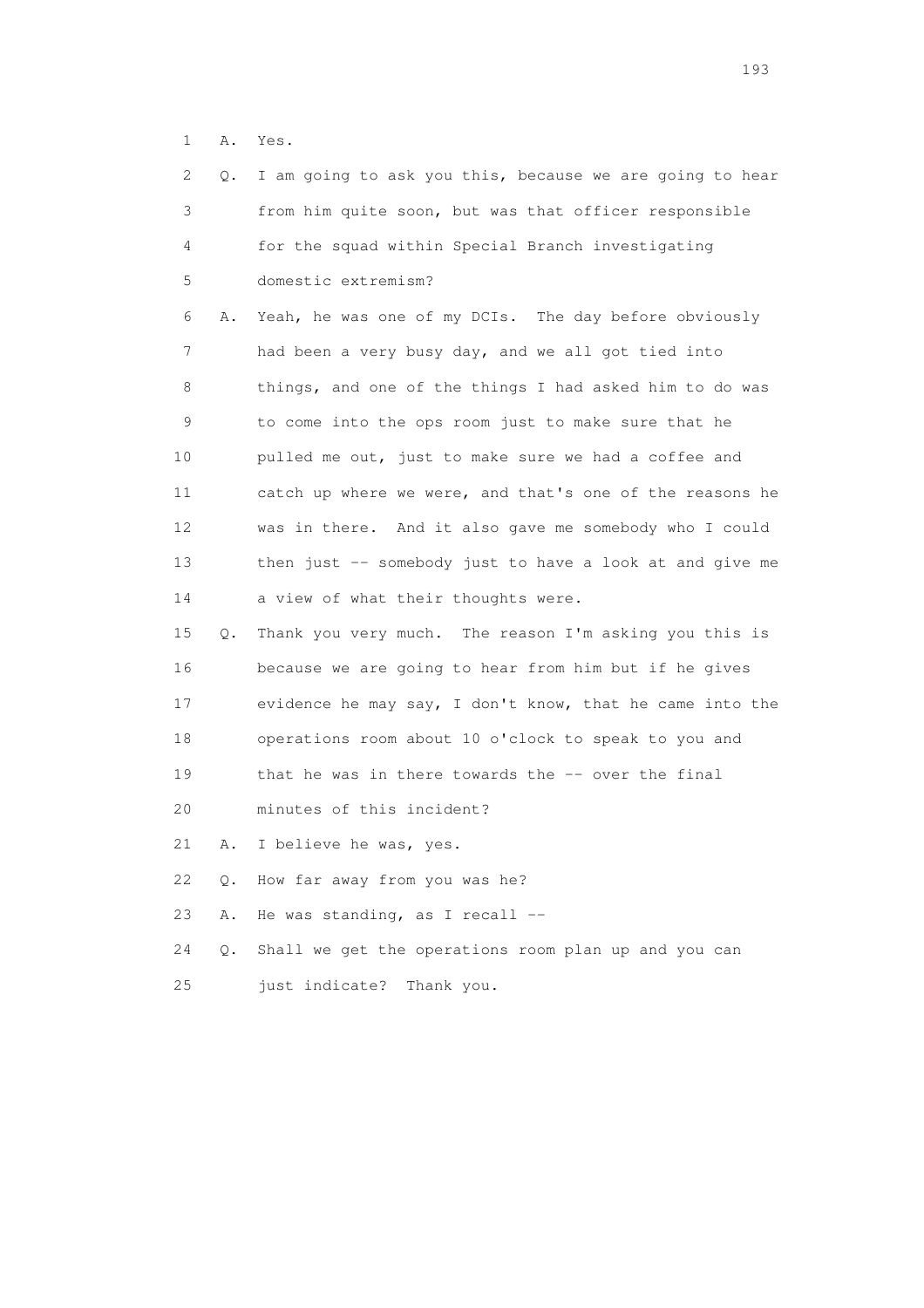1 A. I think that the door to the FIC is here, I think he was 2 standing around this area here (indicated). 3 Q. So just tell us in terms of feet how far away from you? 4 A. Oh, 25 feet, 20 feet, something like that. I mean, 5 between me and him there is probably in the room at that 6 stage eight, ten people. 7 MR PERRY: Thank you very much indeed, Mr Johnston. That's 8 all I need to ask. 9 SIR MICHAEL WRIGHT: Thank you, Mr Perry. Mr King? 10 MR KING: I have no questions, thank you, sir. 11 MR HILLIARD: I wonder if I might have the notes to save 12 time so I can have a quick look at them while Mr Horwell 13 is asking his questions. Thank you. 14 SIR MICHAEL WRIGHT: Are we going to finish? 15 MR HORWELL: I can see the time, I will be very quick. 16 SIR MICHAEL WRIGHT: Yes. 17 Questions from MR HORWELL 18 MR HORWELL: I think most of what I had an interest in has 19 been already covered. 20 My name is Richard Horwell. I appear on behalf of 21 the Commissioner. 22 A. Sir. 23 Q. The discussion that you have referred to about command 24 structure -- 25 A. Yes, sir.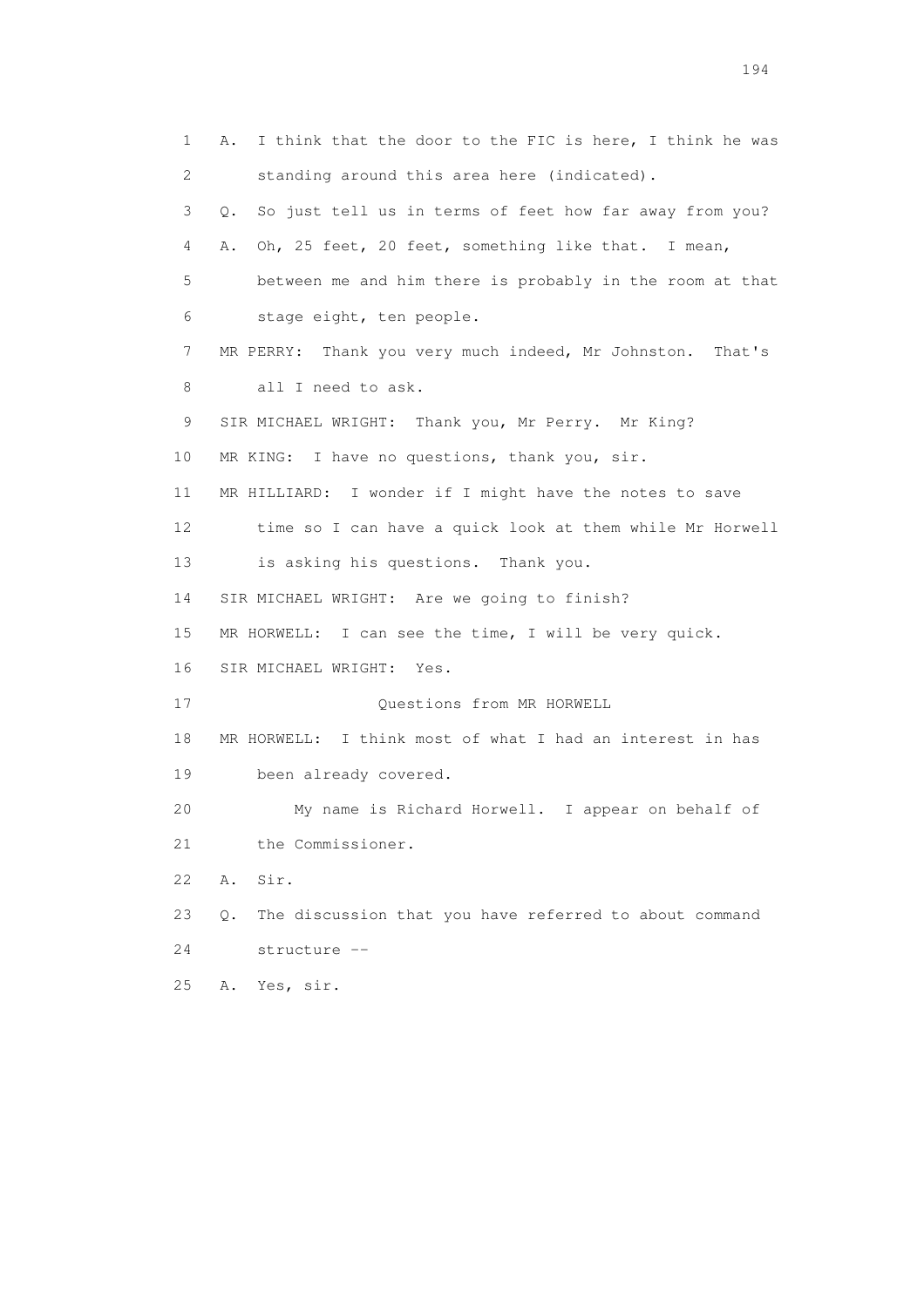1 Q. -- these were unchartered times for the Metropolitan 2 Police Service? 3 A. That's correct, sir. 4 Q. Whatever was being introduced into the command 5 structure, there was no doubt whatsoever that 6 Commander Dick was in control of this operation? 7 A. From my view, that's correct. 8 Q. You have noted at the bottom of page 51 of your 9 statement that in the course of this conversation about 10 the command structure, you have noted these words: 11 "Boutcher felt this should be dealt with later and 12 that firearms and surveillance were more important and 13 that the processes could be dealt with later." 14 A. That's correct, yes. 15 Q. There can be no suggestion that the importance of 16 surveillance and firearms was made very clear by 17 Mr Boutcher at this meeting? 18 A. Yes, sir. 19 Q. You have been asked about an event at Scotia Road at 20 8.16: did somebody come into the room, did somebody 21 leave; because we will hear that at 8.16 a person left 22 the block at Scotia Road; and you have said you were not 23 aware of anything happening? 24 A. I don't recall it. 25 Q. You don't. Well, we will hear it was a female that left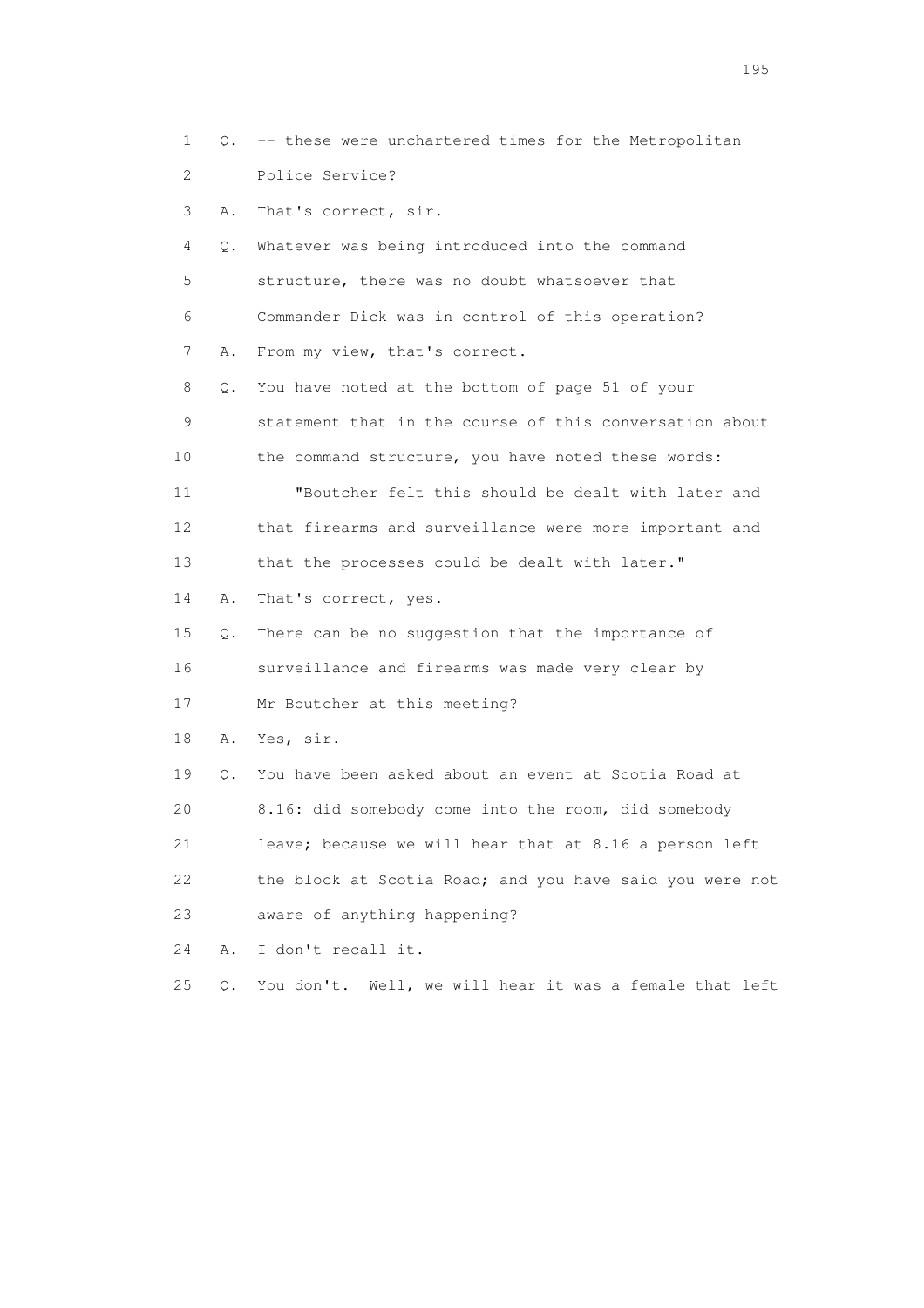| 1                         |    | at that time, Mr Johnston. The authority -- two          |
|---------------------------|----|----------------------------------------------------------|
| $\mathbf{2}^{\mathsf{I}}$ |    | authorities, one for directed surveillance and one to    |
| 3                         |    | enable surveillance officers to be armed -- who wrote    |
| 4                         |    | those authorities, do you know?                          |
| 5                         | Α. | Well, the actual applications were -- I don't recall who |
| 6                         |    | They were presented to me by a female<br>wrote them.     |
| 7                         |    | detective sergeant, as I recall. And then the section    |
| 8                         |    | which was my authority $--$ which has my comments on in  |
| 9                         |    | relation to the directed surveillance, I then typed up   |
| 10                        |    | and signed.                                              |
| 11                        | Q. | You see, reference has been made to the fact that the    |
| 12                        |    | only address referred to in these documents is           |
| 13                        |    | Scotia Road. We know that Scotia Road was made known to  |
| 14                        |    | the investigating officers first and at a time           |
| 15                        |    | thereafter, perhaps we will never be clear exactly when, |
| 16                        |    | Portnall Road then emerged as an address of interest.    |
| 17                        |    | Depending upon when this document was written,           |
| 18                        |    | perhaps at that stage, only Scotia Road had been made    |
| 19                        |    | known to the police.                                     |
| 20                        | Α. | If I can just have a look at my entry at 5.30 in there,  |
| 21                        |    | perhaps that would help me. (Pause)                      |
| 22                        |    | My entry at 5.30, I do have the squash club comment      |
| 23                        |    | with 21 Scotia Road and then I have an arrow pointing to |
| 24                        |    | that which says, could be an old address,                |
| 25                        |    | 61 Portnall Road W9.                                     |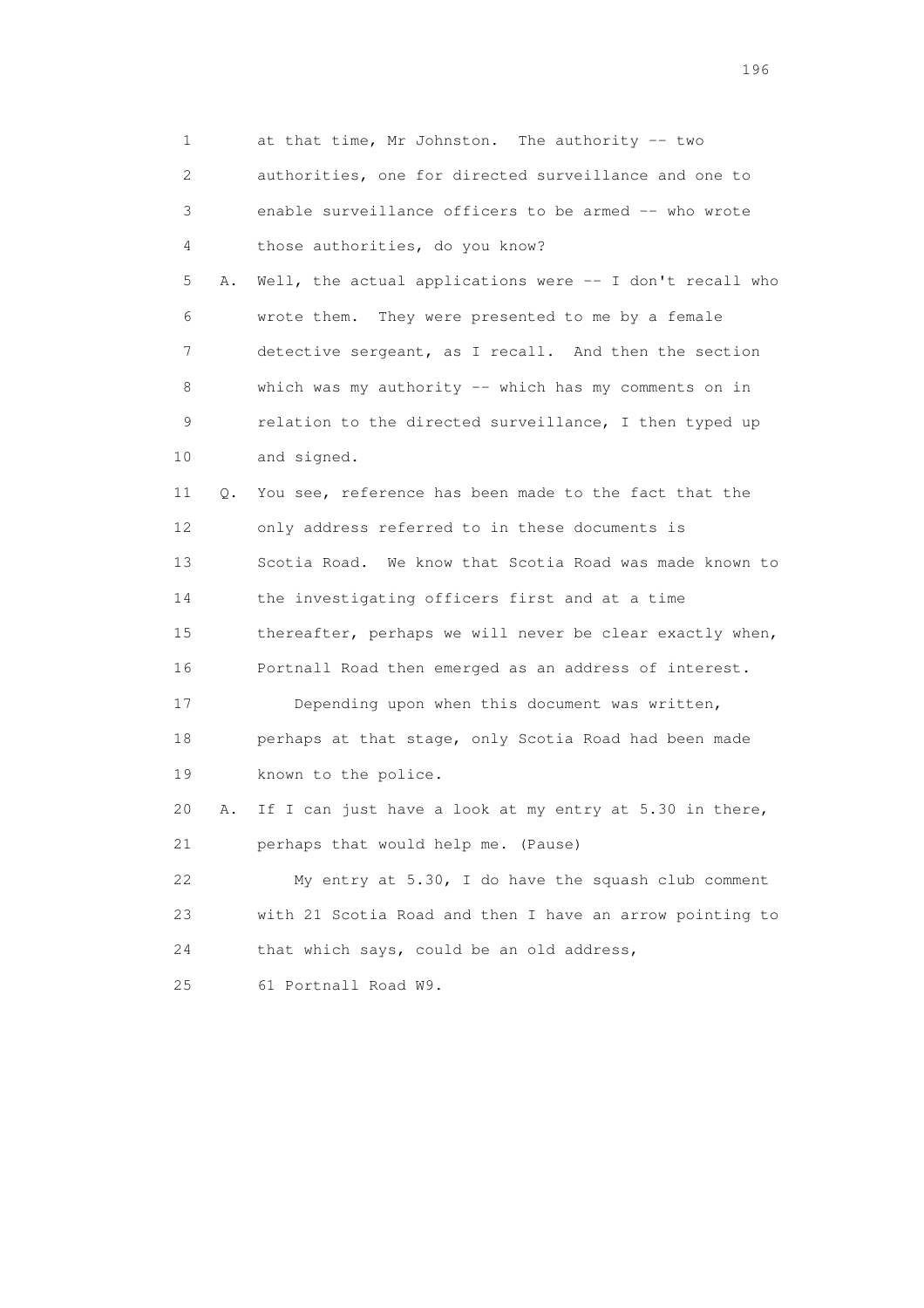1 Q. So you knew about what must have been Portnall Road at 2 that stage? 3 A. I put it on my 5.30 entry, yes. 4 SIR MICHAEL WRIGHT: Would you have had to, or you or 5 another qualified officer, have had to issue a fresh 6 authorisation for surveillance at Portnall Road? 7 A. No, it's about the individual subjects, so having done 8 the subjects -- 9 SIR MICHAEL WRIGHT: Once you have got one out, it covers 10 them all. 11 A. Yes, and in an ideal world I may well have said rewrite 12 it, but this was a time factor in terms of getting them 13 out -- 14 SIR MICHAEL WRIGHT: All I want to know is what you had 15 issued would cover other addresses. 16 A. It would, sir, yes. 17 SIR MICHAEL WRIGHT: And would the firearms authorisation as 18 well? 19 A. The firearms authorisation isn't related to the 20 individual people or locations we are looking at. It's 21 related to the operation itself. 22 SIR MICHAEL WRIGHT: So would that mean that you would need 23 a separate authorisation? 24 A. No, it covered the whole lot. 25 MR HORWELL: Thank you, sir, for clearing that up. The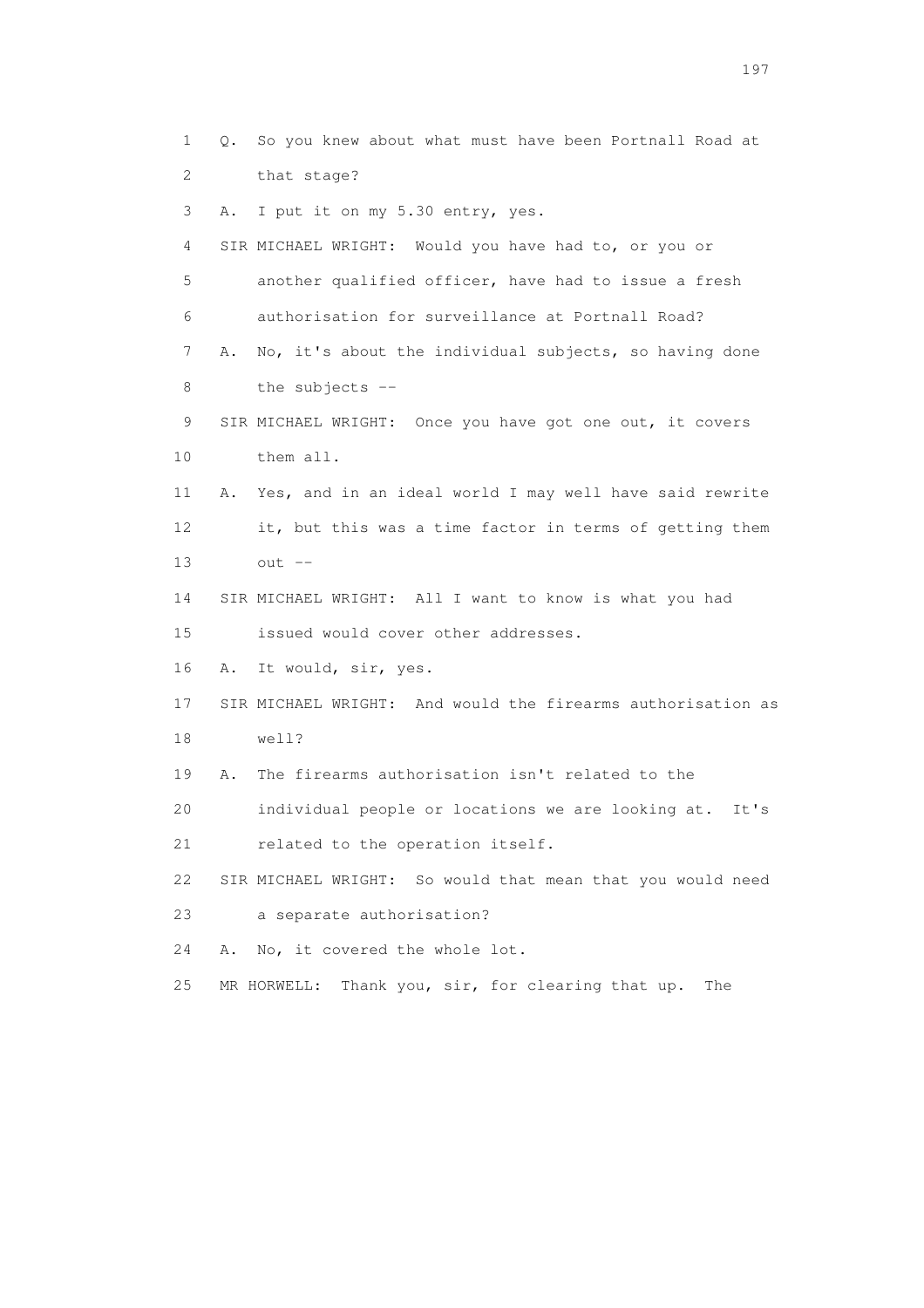1 surveillance is directed at persons, not at addresses. 2 SIR MICHAEL WRIGHT: And an operation. 3 A. In this case, yes, it's the individuals we are looking 4 at. 5 MR HORWELL: Mr Johnston, thank you. 6 SIR MICHAEL WRIGHT: Mr Hilliard? 7 MR HILLIARD: I have no questions, thank you very much 8 indeed. 9 SIR MICHAEL WRIGHT: Can we let the witness go? 10 MR HILLIARD: I suspect not for a moment. (Pause) 11 SIR MICHAEL WRIGHT: Thank you, Mr Johnston, that's it as 12 far as you are concerned, thank you. 13 (The witness withdrew) 14 MR HILLIARD: Could we have again a word about timing after 15 the jury have gone. 16 SIR MICHAEL WRIGHT: Ladies and gentlemen, I seem to be 17 consistently making you put in half an hour's overtime. 18 I am sorry about that but you seem to be taking it very 19 well. 10 o'clock tomorrow, please. 20 (In the absence of the jury) 21 Discussion re: timetabling 22 MR HILLIARD: It's only easier to say it now. What we are 23 hoping to do tomorrow is Mr Lewindon, Mr Whiddett, Alan 24 and then Inspector ZAJ. If Inspector ZAJ isn't 25 available it will be the first three --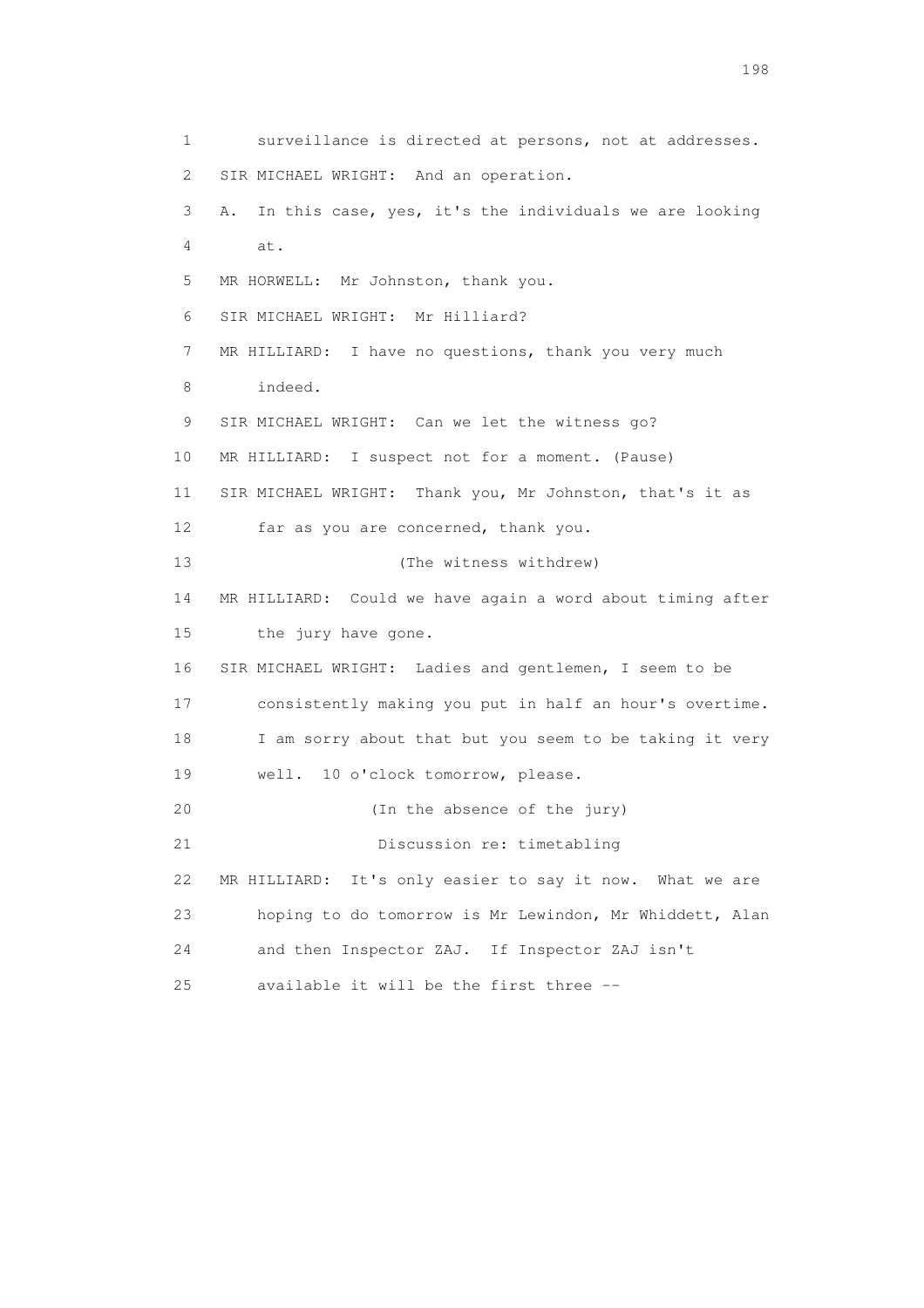1 SIR MICHAEL WRIGHT: We want Whiddett, sorry? 2 MR HILLIARD: Lewindon, Whiddett, Alan, ZAJ and if Mr ZAJ 3 isn't available, it will be Lewindon, Whiddett, Alan and 4 then Brian and Bernard. 5 MS LEEK: Sir, I can indicate that Inspector ZAJ is 6 available tomorrow. 7 SIR MICHAEL WRIGHT: So it will be ZAJ tomorrow, thank you 8 very much. 9 MR HILLIARD: Mr Horwell tells us there is a statement he 10 will provide us with from Alan. 11 MR HORWELL: It is here. 12 SIR MICHAEL WRIGHT: So Whiddett, ZAJ, Alan. 13 MR HILLIARD: No, Lewindon, Whiddett, Alan, ZAJ, full stop. 14 As Inspector ZAJ is available, we will not have to go to 15 plan B. 16 SIR MICHAEL WRIGHT: All right. So we are actually running 17 now perhaps two witnesses adrift. 18 MR HILLIARD: Three, I think, Brian, Bernard and Rose 19 behind, and we have used two Fridays, but otherwise we 20 are up to speed. 21 SIR MICHAEL WRIGHT: Very well. You may have thought I was 22 joking but in that case, is it Deputy Assistant 23 Commissioner Dick will be starting on Monday. 24 MR HILLIARD: Yes. 25 SIR MICHAEL WRIGHT: 10 o'clock.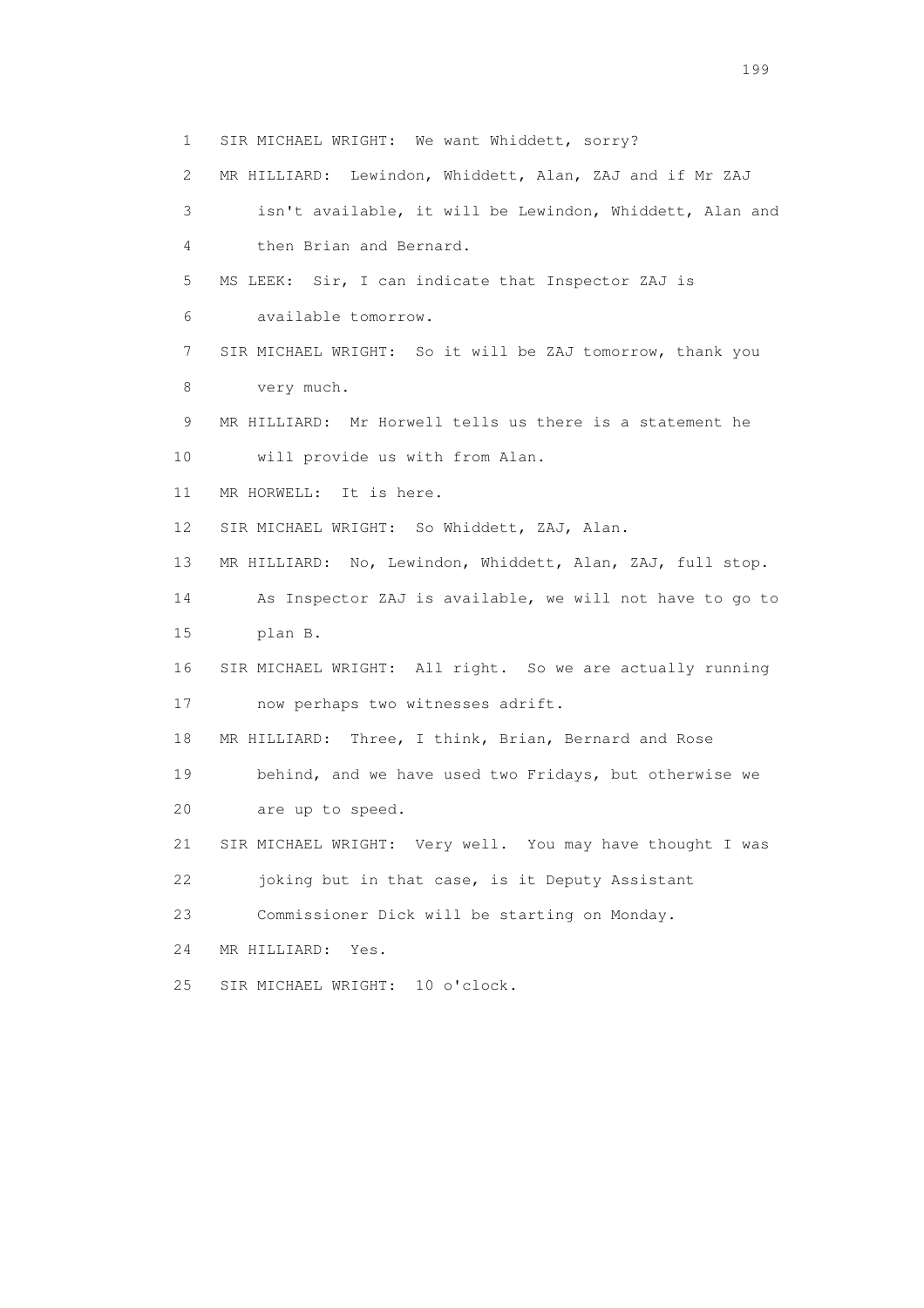| $\,1$            | $(4.35 \text{ pm})$ |                                        |
|------------------|---------------------|----------------------------------------|
| $\sqrt{2}$       |                     | (The court adjourned until 10.00 am on |
| $\mathsf 3$      |                     | Friday, 3 October 2008)                |
| $\sqrt{4}$       |                     |                                        |
| $\mathsf S$      |                     |                                        |
| $\,$ 6 $\,$      |                     |                                        |
| $\boldsymbol{7}$ |                     |                                        |
| $\,8\,$          |                     |                                        |
| $\mathcal{G}$    |                     |                                        |
| $10\,$           |                     |                                        |
| $11\,$           |                     |                                        |
| $12\,$           |                     |                                        |
| 13               |                     |                                        |
| $1\,4$           |                     |                                        |
| $15\,$           |                     |                                        |
| 16               |                     |                                        |
| 17               |                     |                                        |
| $1\,8$           |                     |                                        |
| 19               |                     |                                        |
| $20$             |                     |                                        |
| $2\sqrt{1}$      |                     |                                        |
|                  |                     |                                        |

- 
- 
- 
-